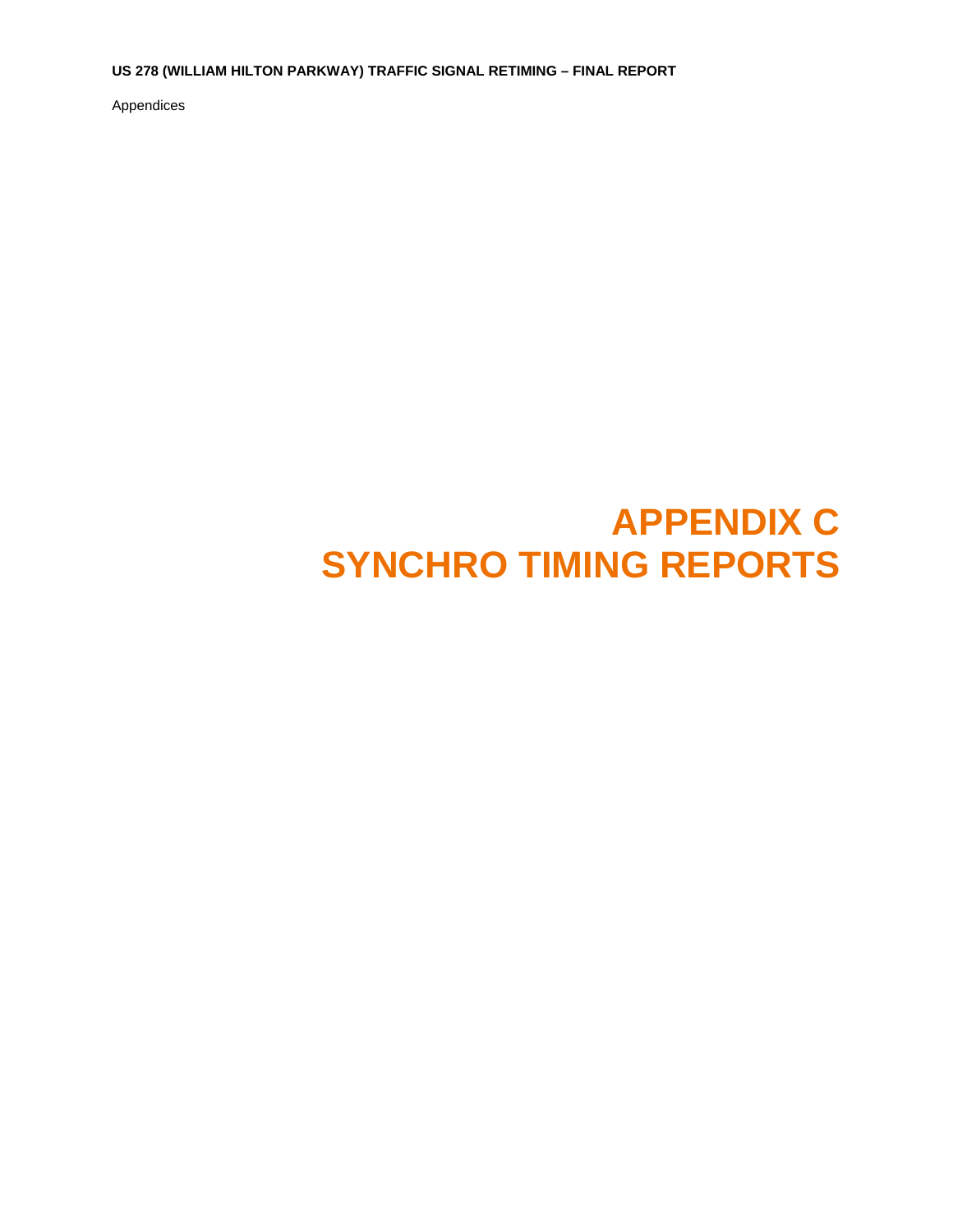| <b>Timings</b>                                                | EX OS WD AM 4C |
|---------------------------------------------------------------|----------------|
| 2: Chamberlin Drive/Squire Pope Road & William Hilton Parkway | $CL = 180$     |

 $EX\_OS\_WD\_AM\_4C$ <br>CL=180

| <b>SBR</b><br>EBL<br><b>EBT</b><br><b>EBR</b><br><b>WBL</b><br><b>WBT</b><br><b>WBR</b><br><b>NBL</b><br><b>NBT</b><br><b>NBR</b><br><b>SBL</b><br><b>SBT</b><br>۳<br>۲<br>۴<br>۲<br>۲<br>ተተኈ<br>₩<br>Ъ<br>↟<br>۴<br>5<br>$\overline{7}$<br>Traffic Volume (vph)<br>168<br>2355<br>33<br>5<br>5<br>39<br>151<br>5<br>1152<br>5<br>$\overline{7}$<br>168<br>2355<br>5<br>5<br>1152<br>33<br>5<br>5<br>39<br>5<br>151<br>Future Volume (vph)<br>1728<br>1728<br>1599<br>1652<br>4916<br>$\overline{0}$<br>1636<br>3505<br>1568<br>1716<br>$\overline{0}$<br>1881<br>Satd. Flow (prot)<br>0.754<br>0.750<br><b>Flt Permitted</b><br>0.201<br>0.048<br>1521<br>1371<br>349<br>4916<br>$\overline{0}$<br>83<br>3505<br>1716<br>$\overline{0}$<br>1364<br>1881<br>1576<br>Satd. Flow (perm)<br>Satd. Flow (RTOR)<br>58<br>7<br>160<br>1<br>5<br>12<br>2507<br>$\overline{0}$<br>5<br>35<br>$\overline{0}$<br>5<br>160<br>179<br>1224<br>41<br>Lane Group Flow (vph)<br>Turn Type<br><b>NA</b><br><b>NA</b><br><b>NA</b><br>Perm<br><b>NA</b><br>pm+pt<br>Perm<br>Perm<br>Perm<br>pm+pt<br><b>Protected Phases</b><br>$\overline{2}$<br>$\mathfrak b$<br>8<br>$\overline{4}$<br>5<br>1<br>$\overline{2}$<br>8<br><b>Permitted Phases</b><br>6<br>6<br>4<br>4<br>5<br>$\overline{4}$<br>$\overline{2}$<br>$\overline{4}$<br>$\overline{1}$<br>$\overline{6}$<br>8<br>8<br>$\mathfrak b$<br>$\overline{4}$<br><b>Detector Phase</b><br>Switch Phase<br>4.0<br>24.0<br>4.0<br>24.0<br>24.0<br>6.0<br>6.0<br>6.0<br>6.0<br>6.0<br>Minimum Initial (s)<br>30.5<br>12.0<br>30.5<br>30.5<br>20.0<br>20.0<br>20.0<br>20.0<br>20.0<br>Minimum Split (s)<br>16.0<br>19.0<br>19.0<br>19.0<br>Total Split (s)<br>18.0<br>147.0<br>14.0<br>143.0<br>143.0<br>19.0<br>19.0<br>7.8%<br>10.0%<br>81.7%<br>79.4%<br>79.4%<br>10.6%<br>10.6%<br>10.6%<br>10.6%<br>10.6%<br>3.5<br>4.5<br>3.5<br>4.5<br>4.5<br>4.0<br>4.0<br>4.0<br>4.0<br>4.0<br>2.5<br>2.0<br>2.5<br>2.5<br>2.5<br>2.5<br>2.5<br>2.5<br>2.0<br>2.0<br>$-2.5$<br>$-2.5$<br>$-2.5$<br>$-2.5$<br>Lost Time Adjust (s)<br>$-2.0$<br>$-2.5$<br>$-2.0$<br>$-2.5$<br>$-2.5$<br>$-2.5$<br>4.0<br>4.0<br>4.0<br>4.0<br>Total Lost Time (s)<br>4.0<br>4.0<br>4.0<br>4.0<br>4.0<br>4.0<br>Lead/Lag<br>Lag<br>Lead<br>Lag<br>Lead<br>Lag<br>Lead-Lag Optimize?<br>C-Max<br><b>Recall Mode</b><br>C-Max<br>C-Max<br><b>None</b><br><b>None</b><br><b>None</b><br><b>None</b><br>None<br><b>None</b><br><b>None</b><br>159.9<br>157.9<br>153.0<br>12.1<br>Act Effct Green (s)<br>146.9<br>146.9<br>12.1<br>12.1<br>12.1<br>12.1<br>0.07<br>Actuated g/C Ratio<br>0.89<br>0.88<br>0.85<br>0.82<br>0.82<br>0.07<br>0.07<br>0.07<br>0.07<br>0.58<br>0.63<br>v/c Ratio<br>0.48<br>0.04<br>0.43<br>0.03<br>0.10<br>0.45<br>0.04<br>0.05<br>5.7<br>1.3<br>50.3<br>21.4<br>3.8<br>1.4<br>9.6<br>78.0<br>95.5<br>77.4<br><b>Control Delay</b><br>Queue Delay<br>0.0<br>0.0<br>0.0<br>0.0<br>0.0<br>0.0<br>0.0<br>0.0<br>0.0<br>0.0<br>5.7<br>1.3<br>50.3<br>21.4<br><b>Total Delay</b><br>3.8<br>9.6<br>78.0<br>95.5<br>77.4<br>1.4<br><b>LOS</b><br>E<br>F<br>A<br>A<br>A<br>D<br>Ε<br>$\mathcal{C}$<br>A<br>Α<br>4.0<br>9.3<br>58.5<br>37.5<br>Approach Delay<br>E<br>Α<br>Α<br>D<br>Cycle Length: 180<br>Actuated Cycle Length: 180<br>Offset: 92 (51%), Referenced to phase 2: EBTL and 6: WBTL, Start of Yellow |                             | عر |  |  |  |  |  |  |
|----------------------------------------------------------------------------------------------------------------------------------------------------------------------------------------------------------------------------------------------------------------------------------------------------------------------------------------------------------------------------------------------------------------------------------------------------------------------------------------------------------------------------------------------------------------------------------------------------------------------------------------------------------------------------------------------------------------------------------------------------------------------------------------------------------------------------------------------------------------------------------------------------------------------------------------------------------------------------------------------------------------------------------------------------------------------------------------------------------------------------------------------------------------------------------------------------------------------------------------------------------------------------------------------------------------------------------------------------------------------------------------------------------------------------------------------------------------------------------------------------------------------------------------------------------------------------------------------------------------------------------------------------------------------------------------------------------------------------------------------------------------------------------------------------------------------------------------------------------------------------------------------------------------------------------------------------------------------------------------------------------------------------------------------------------------------------------------------------------------------------------------------------------------------------------------------------------------------------------------------------------------------------------------------------------------------------------------------------------------------------------------------------------------------------------------------------------------------------------------------------------------------------------------------------------------------------------------------------------------------------------------------------------------------------------------------------------------------------------------------------------------------------------------------------------------------------------------------------------------------------------------------------------------------------------------------------------------------------------------------------------------------------------------------------------------------------------------------------------------------------------------------------------------------------------------------------------------------------------------------------------------------------------------------------------------------------------------|-----------------------------|----|--|--|--|--|--|--|
|                                                                                                                                                                                                                                                                                                                                                                                                                                                                                                                                                                                                                                                                                                                                                                                                                                                                                                                                                                                                                                                                                                                                                                                                                                                                                                                                                                                                                                                                                                                                                                                                                                                                                                                                                                                                                                                                                                                                                                                                                                                                                                                                                                                                                                                                                                                                                                                                                                                                                                                                                                                                                                                                                                                                                                                                                                                                                                                                                                                                                                                                                                                                                                                                                                                                                                                                        | Lane Group                  |    |  |  |  |  |  |  |
|                                                                                                                                                                                                                                                                                                                                                                                                                                                                                                                                                                                                                                                                                                                                                                                                                                                                                                                                                                                                                                                                                                                                                                                                                                                                                                                                                                                                                                                                                                                                                                                                                                                                                                                                                                                                                                                                                                                                                                                                                                                                                                                                                                                                                                                                                                                                                                                                                                                                                                                                                                                                                                                                                                                                                                                                                                                                                                                                                                                                                                                                                                                                                                                                                                                                                                                                        | Lane Configurations         |    |  |  |  |  |  |  |
|                                                                                                                                                                                                                                                                                                                                                                                                                                                                                                                                                                                                                                                                                                                                                                                                                                                                                                                                                                                                                                                                                                                                                                                                                                                                                                                                                                                                                                                                                                                                                                                                                                                                                                                                                                                                                                                                                                                                                                                                                                                                                                                                                                                                                                                                                                                                                                                                                                                                                                                                                                                                                                                                                                                                                                                                                                                                                                                                                                                                                                                                                                                                                                                                                                                                                                                                        |                             |    |  |  |  |  |  |  |
|                                                                                                                                                                                                                                                                                                                                                                                                                                                                                                                                                                                                                                                                                                                                                                                                                                                                                                                                                                                                                                                                                                                                                                                                                                                                                                                                                                                                                                                                                                                                                                                                                                                                                                                                                                                                                                                                                                                                                                                                                                                                                                                                                                                                                                                                                                                                                                                                                                                                                                                                                                                                                                                                                                                                                                                                                                                                                                                                                                                                                                                                                                                                                                                                                                                                                                                                        |                             |    |  |  |  |  |  |  |
|                                                                                                                                                                                                                                                                                                                                                                                                                                                                                                                                                                                                                                                                                                                                                                                                                                                                                                                                                                                                                                                                                                                                                                                                                                                                                                                                                                                                                                                                                                                                                                                                                                                                                                                                                                                                                                                                                                                                                                                                                                                                                                                                                                                                                                                                                                                                                                                                                                                                                                                                                                                                                                                                                                                                                                                                                                                                                                                                                                                                                                                                                                                                                                                                                                                                                                                                        |                             |    |  |  |  |  |  |  |
|                                                                                                                                                                                                                                                                                                                                                                                                                                                                                                                                                                                                                                                                                                                                                                                                                                                                                                                                                                                                                                                                                                                                                                                                                                                                                                                                                                                                                                                                                                                                                                                                                                                                                                                                                                                                                                                                                                                                                                                                                                                                                                                                                                                                                                                                                                                                                                                                                                                                                                                                                                                                                                                                                                                                                                                                                                                                                                                                                                                                                                                                                                                                                                                                                                                                                                                                        |                             |    |  |  |  |  |  |  |
|                                                                                                                                                                                                                                                                                                                                                                                                                                                                                                                                                                                                                                                                                                                                                                                                                                                                                                                                                                                                                                                                                                                                                                                                                                                                                                                                                                                                                                                                                                                                                                                                                                                                                                                                                                                                                                                                                                                                                                                                                                                                                                                                                                                                                                                                                                                                                                                                                                                                                                                                                                                                                                                                                                                                                                                                                                                                                                                                                                                                                                                                                                                                                                                                                                                                                                                                        |                             |    |  |  |  |  |  |  |
|                                                                                                                                                                                                                                                                                                                                                                                                                                                                                                                                                                                                                                                                                                                                                                                                                                                                                                                                                                                                                                                                                                                                                                                                                                                                                                                                                                                                                                                                                                                                                                                                                                                                                                                                                                                                                                                                                                                                                                                                                                                                                                                                                                                                                                                                                                                                                                                                                                                                                                                                                                                                                                                                                                                                                                                                                                                                                                                                                                                                                                                                                                                                                                                                                                                                                                                                        |                             |    |  |  |  |  |  |  |
|                                                                                                                                                                                                                                                                                                                                                                                                                                                                                                                                                                                                                                                                                                                                                                                                                                                                                                                                                                                                                                                                                                                                                                                                                                                                                                                                                                                                                                                                                                                                                                                                                                                                                                                                                                                                                                                                                                                                                                                                                                                                                                                                                                                                                                                                                                                                                                                                                                                                                                                                                                                                                                                                                                                                                                                                                                                                                                                                                                                                                                                                                                                                                                                                                                                                                                                                        |                             |    |  |  |  |  |  |  |
|                                                                                                                                                                                                                                                                                                                                                                                                                                                                                                                                                                                                                                                                                                                                                                                                                                                                                                                                                                                                                                                                                                                                                                                                                                                                                                                                                                                                                                                                                                                                                                                                                                                                                                                                                                                                                                                                                                                                                                                                                                                                                                                                                                                                                                                                                                                                                                                                                                                                                                                                                                                                                                                                                                                                                                                                                                                                                                                                                                                                                                                                                                                                                                                                                                                                                                                                        |                             |    |  |  |  |  |  |  |
|                                                                                                                                                                                                                                                                                                                                                                                                                                                                                                                                                                                                                                                                                                                                                                                                                                                                                                                                                                                                                                                                                                                                                                                                                                                                                                                                                                                                                                                                                                                                                                                                                                                                                                                                                                                                                                                                                                                                                                                                                                                                                                                                                                                                                                                                                                                                                                                                                                                                                                                                                                                                                                                                                                                                                                                                                                                                                                                                                                                                                                                                                                                                                                                                                                                                                                                                        |                             |    |  |  |  |  |  |  |
|                                                                                                                                                                                                                                                                                                                                                                                                                                                                                                                                                                                                                                                                                                                                                                                                                                                                                                                                                                                                                                                                                                                                                                                                                                                                                                                                                                                                                                                                                                                                                                                                                                                                                                                                                                                                                                                                                                                                                                                                                                                                                                                                                                                                                                                                                                                                                                                                                                                                                                                                                                                                                                                                                                                                                                                                                                                                                                                                                                                                                                                                                                                                                                                                                                                                                                                                        |                             |    |  |  |  |  |  |  |
|                                                                                                                                                                                                                                                                                                                                                                                                                                                                                                                                                                                                                                                                                                                                                                                                                                                                                                                                                                                                                                                                                                                                                                                                                                                                                                                                                                                                                                                                                                                                                                                                                                                                                                                                                                                                                                                                                                                                                                                                                                                                                                                                                                                                                                                                                                                                                                                                                                                                                                                                                                                                                                                                                                                                                                                                                                                                                                                                                                                                                                                                                                                                                                                                                                                                                                                                        |                             |    |  |  |  |  |  |  |
|                                                                                                                                                                                                                                                                                                                                                                                                                                                                                                                                                                                                                                                                                                                                                                                                                                                                                                                                                                                                                                                                                                                                                                                                                                                                                                                                                                                                                                                                                                                                                                                                                                                                                                                                                                                                                                                                                                                                                                                                                                                                                                                                                                                                                                                                                                                                                                                                                                                                                                                                                                                                                                                                                                                                                                                                                                                                                                                                                                                                                                                                                                                                                                                                                                                                                                                                        |                             |    |  |  |  |  |  |  |
|                                                                                                                                                                                                                                                                                                                                                                                                                                                                                                                                                                                                                                                                                                                                                                                                                                                                                                                                                                                                                                                                                                                                                                                                                                                                                                                                                                                                                                                                                                                                                                                                                                                                                                                                                                                                                                                                                                                                                                                                                                                                                                                                                                                                                                                                                                                                                                                                                                                                                                                                                                                                                                                                                                                                                                                                                                                                                                                                                                                                                                                                                                                                                                                                                                                                                                                                        |                             |    |  |  |  |  |  |  |
|                                                                                                                                                                                                                                                                                                                                                                                                                                                                                                                                                                                                                                                                                                                                                                                                                                                                                                                                                                                                                                                                                                                                                                                                                                                                                                                                                                                                                                                                                                                                                                                                                                                                                                                                                                                                                                                                                                                                                                                                                                                                                                                                                                                                                                                                                                                                                                                                                                                                                                                                                                                                                                                                                                                                                                                                                                                                                                                                                                                                                                                                                                                                                                                                                                                                                                                                        |                             |    |  |  |  |  |  |  |
|                                                                                                                                                                                                                                                                                                                                                                                                                                                                                                                                                                                                                                                                                                                                                                                                                                                                                                                                                                                                                                                                                                                                                                                                                                                                                                                                                                                                                                                                                                                                                                                                                                                                                                                                                                                                                                                                                                                                                                                                                                                                                                                                                                                                                                                                                                                                                                                                                                                                                                                                                                                                                                                                                                                                                                                                                                                                                                                                                                                                                                                                                                                                                                                                                                                                                                                                        | Total Split (%)             |    |  |  |  |  |  |  |
|                                                                                                                                                                                                                                                                                                                                                                                                                                                                                                                                                                                                                                                                                                                                                                                                                                                                                                                                                                                                                                                                                                                                                                                                                                                                                                                                                                                                                                                                                                                                                                                                                                                                                                                                                                                                                                                                                                                                                                                                                                                                                                                                                                                                                                                                                                                                                                                                                                                                                                                                                                                                                                                                                                                                                                                                                                                                                                                                                                                                                                                                                                                                                                                                                                                                                                                                        | Yellow Time (s)             |    |  |  |  |  |  |  |
|                                                                                                                                                                                                                                                                                                                                                                                                                                                                                                                                                                                                                                                                                                                                                                                                                                                                                                                                                                                                                                                                                                                                                                                                                                                                                                                                                                                                                                                                                                                                                                                                                                                                                                                                                                                                                                                                                                                                                                                                                                                                                                                                                                                                                                                                                                                                                                                                                                                                                                                                                                                                                                                                                                                                                                                                                                                                                                                                                                                                                                                                                                                                                                                                                                                                                                                                        | All-Red Time (s)            |    |  |  |  |  |  |  |
|                                                                                                                                                                                                                                                                                                                                                                                                                                                                                                                                                                                                                                                                                                                                                                                                                                                                                                                                                                                                                                                                                                                                                                                                                                                                                                                                                                                                                                                                                                                                                                                                                                                                                                                                                                                                                                                                                                                                                                                                                                                                                                                                                                                                                                                                                                                                                                                                                                                                                                                                                                                                                                                                                                                                                                                                                                                                                                                                                                                                                                                                                                                                                                                                                                                                                                                                        |                             |    |  |  |  |  |  |  |
|                                                                                                                                                                                                                                                                                                                                                                                                                                                                                                                                                                                                                                                                                                                                                                                                                                                                                                                                                                                                                                                                                                                                                                                                                                                                                                                                                                                                                                                                                                                                                                                                                                                                                                                                                                                                                                                                                                                                                                                                                                                                                                                                                                                                                                                                                                                                                                                                                                                                                                                                                                                                                                                                                                                                                                                                                                                                                                                                                                                                                                                                                                                                                                                                                                                                                                                                        |                             |    |  |  |  |  |  |  |
|                                                                                                                                                                                                                                                                                                                                                                                                                                                                                                                                                                                                                                                                                                                                                                                                                                                                                                                                                                                                                                                                                                                                                                                                                                                                                                                                                                                                                                                                                                                                                                                                                                                                                                                                                                                                                                                                                                                                                                                                                                                                                                                                                                                                                                                                                                                                                                                                                                                                                                                                                                                                                                                                                                                                                                                                                                                                                                                                                                                                                                                                                                                                                                                                                                                                                                                                        |                             |    |  |  |  |  |  |  |
|                                                                                                                                                                                                                                                                                                                                                                                                                                                                                                                                                                                                                                                                                                                                                                                                                                                                                                                                                                                                                                                                                                                                                                                                                                                                                                                                                                                                                                                                                                                                                                                                                                                                                                                                                                                                                                                                                                                                                                                                                                                                                                                                                                                                                                                                                                                                                                                                                                                                                                                                                                                                                                                                                                                                                                                                                                                                                                                                                                                                                                                                                                                                                                                                                                                                                                                                        |                             |    |  |  |  |  |  |  |
|                                                                                                                                                                                                                                                                                                                                                                                                                                                                                                                                                                                                                                                                                                                                                                                                                                                                                                                                                                                                                                                                                                                                                                                                                                                                                                                                                                                                                                                                                                                                                                                                                                                                                                                                                                                                                                                                                                                                                                                                                                                                                                                                                                                                                                                                                                                                                                                                                                                                                                                                                                                                                                                                                                                                                                                                                                                                                                                                                                                                                                                                                                                                                                                                                                                                                                                                        |                             |    |  |  |  |  |  |  |
|                                                                                                                                                                                                                                                                                                                                                                                                                                                                                                                                                                                                                                                                                                                                                                                                                                                                                                                                                                                                                                                                                                                                                                                                                                                                                                                                                                                                                                                                                                                                                                                                                                                                                                                                                                                                                                                                                                                                                                                                                                                                                                                                                                                                                                                                                                                                                                                                                                                                                                                                                                                                                                                                                                                                                                                                                                                                                                                                                                                                                                                                                                                                                                                                                                                                                                                                        |                             |    |  |  |  |  |  |  |
|                                                                                                                                                                                                                                                                                                                                                                                                                                                                                                                                                                                                                                                                                                                                                                                                                                                                                                                                                                                                                                                                                                                                                                                                                                                                                                                                                                                                                                                                                                                                                                                                                                                                                                                                                                                                                                                                                                                                                                                                                                                                                                                                                                                                                                                                                                                                                                                                                                                                                                                                                                                                                                                                                                                                                                                                                                                                                                                                                                                                                                                                                                                                                                                                                                                                                                                                        |                             |    |  |  |  |  |  |  |
|                                                                                                                                                                                                                                                                                                                                                                                                                                                                                                                                                                                                                                                                                                                                                                                                                                                                                                                                                                                                                                                                                                                                                                                                                                                                                                                                                                                                                                                                                                                                                                                                                                                                                                                                                                                                                                                                                                                                                                                                                                                                                                                                                                                                                                                                                                                                                                                                                                                                                                                                                                                                                                                                                                                                                                                                                                                                                                                                                                                                                                                                                                                                                                                                                                                                                                                                        |                             |    |  |  |  |  |  |  |
|                                                                                                                                                                                                                                                                                                                                                                                                                                                                                                                                                                                                                                                                                                                                                                                                                                                                                                                                                                                                                                                                                                                                                                                                                                                                                                                                                                                                                                                                                                                                                                                                                                                                                                                                                                                                                                                                                                                                                                                                                                                                                                                                                                                                                                                                                                                                                                                                                                                                                                                                                                                                                                                                                                                                                                                                                                                                                                                                                                                                                                                                                                                                                                                                                                                                                                                                        |                             |    |  |  |  |  |  |  |
|                                                                                                                                                                                                                                                                                                                                                                                                                                                                                                                                                                                                                                                                                                                                                                                                                                                                                                                                                                                                                                                                                                                                                                                                                                                                                                                                                                                                                                                                                                                                                                                                                                                                                                                                                                                                                                                                                                                                                                                                                                                                                                                                                                                                                                                                                                                                                                                                                                                                                                                                                                                                                                                                                                                                                                                                                                                                                                                                                                                                                                                                                                                                                                                                                                                                                                                                        |                             |    |  |  |  |  |  |  |
|                                                                                                                                                                                                                                                                                                                                                                                                                                                                                                                                                                                                                                                                                                                                                                                                                                                                                                                                                                                                                                                                                                                                                                                                                                                                                                                                                                                                                                                                                                                                                                                                                                                                                                                                                                                                                                                                                                                                                                                                                                                                                                                                                                                                                                                                                                                                                                                                                                                                                                                                                                                                                                                                                                                                                                                                                                                                                                                                                                                                                                                                                                                                                                                                                                                                                                                                        |                             |    |  |  |  |  |  |  |
|                                                                                                                                                                                                                                                                                                                                                                                                                                                                                                                                                                                                                                                                                                                                                                                                                                                                                                                                                                                                                                                                                                                                                                                                                                                                                                                                                                                                                                                                                                                                                                                                                                                                                                                                                                                                                                                                                                                                                                                                                                                                                                                                                                                                                                                                                                                                                                                                                                                                                                                                                                                                                                                                                                                                                                                                                                                                                                                                                                                                                                                                                                                                                                                                                                                                                                                                        |                             |    |  |  |  |  |  |  |
|                                                                                                                                                                                                                                                                                                                                                                                                                                                                                                                                                                                                                                                                                                                                                                                                                                                                                                                                                                                                                                                                                                                                                                                                                                                                                                                                                                                                                                                                                                                                                                                                                                                                                                                                                                                                                                                                                                                                                                                                                                                                                                                                                                                                                                                                                                                                                                                                                                                                                                                                                                                                                                                                                                                                                                                                                                                                                                                                                                                                                                                                                                                                                                                                                                                                                                                                        | Approach LOS                |    |  |  |  |  |  |  |
|                                                                                                                                                                                                                                                                                                                                                                                                                                                                                                                                                                                                                                                                                                                                                                                                                                                                                                                                                                                                                                                                                                                                                                                                                                                                                                                                                                                                                                                                                                                                                                                                                                                                                                                                                                                                                                                                                                                                                                                                                                                                                                                                                                                                                                                                                                                                                                                                                                                                                                                                                                                                                                                                                                                                                                                                                                                                                                                                                                                                                                                                                                                                                                                                                                                                                                                                        | <b>Intersection Summary</b> |    |  |  |  |  |  |  |
|                                                                                                                                                                                                                                                                                                                                                                                                                                                                                                                                                                                                                                                                                                                                                                                                                                                                                                                                                                                                                                                                                                                                                                                                                                                                                                                                                                                                                                                                                                                                                                                                                                                                                                                                                                                                                                                                                                                                                                                                                                                                                                                                                                                                                                                                                                                                                                                                                                                                                                                                                                                                                                                                                                                                                                                                                                                                                                                                                                                                                                                                                                                                                                                                                                                                                                                                        |                             |    |  |  |  |  |  |  |
|                                                                                                                                                                                                                                                                                                                                                                                                                                                                                                                                                                                                                                                                                                                                                                                                                                                                                                                                                                                                                                                                                                                                                                                                                                                                                                                                                                                                                                                                                                                                                                                                                                                                                                                                                                                                                                                                                                                                                                                                                                                                                                                                                                                                                                                                                                                                                                                                                                                                                                                                                                                                                                                                                                                                                                                                                                                                                                                                                                                                                                                                                                                                                                                                                                                                                                                                        |                             |    |  |  |  |  |  |  |
|                                                                                                                                                                                                                                                                                                                                                                                                                                                                                                                                                                                                                                                                                                                                                                                                                                                                                                                                                                                                                                                                                                                                                                                                                                                                                                                                                                                                                                                                                                                                                                                                                                                                                                                                                                                                                                                                                                                                                                                                                                                                                                                                                                                                                                                                                                                                                                                                                                                                                                                                                                                                                                                                                                                                                                                                                                                                                                                                                                                                                                                                                                                                                                                                                                                                                                                                        |                             |    |  |  |  |  |  |  |
|                                                                                                                                                                                                                                                                                                                                                                                                                                                                                                                                                                                                                                                                                                                                                                                                                                                                                                                                                                                                                                                                                                                                                                                                                                                                                                                                                                                                                                                                                                                                                                                                                                                                                                                                                                                                                                                                                                                                                                                                                                                                                                                                                                                                                                                                                                                                                                                                                                                                                                                                                                                                                                                                                                                                                                                                                                                                                                                                                                                                                                                                                                                                                                                                                                                                                                                                        | Natural Cycle: 80           |    |  |  |  |  |  |  |
| Control Type: Actuated-Coordinated                                                                                                                                                                                                                                                                                                                                                                                                                                                                                                                                                                                                                                                                                                                                                                                                                                                                                                                                                                                                                                                                                                                                                                                                                                                                                                                                                                                                                                                                                                                                                                                                                                                                                                                                                                                                                                                                                                                                                                                                                                                                                                                                                                                                                                                                                                                                                                                                                                                                                                                                                                                                                                                                                                                                                                                                                                                                                                                                                                                                                                                                                                                                                                                                                                                                                                     |                             |    |  |  |  |  |  |  |
|                                                                                                                                                                                                                                                                                                                                                                                                                                                                                                                                                                                                                                                                                                                                                                                                                                                                                                                                                                                                                                                                                                                                                                                                                                                                                                                                                                                                                                                                                                                                                                                                                                                                                                                                                                                                                                                                                                                                                                                                                                                                                                                                                                                                                                                                                                                                                                                                                                                                                                                                                                                                                                                                                                                                                                                                                                                                                                                                                                                                                                                                                                                                                                                                                                                                                                                                        | Maximum v/c Ratio: 0.63     |    |  |  |  |  |  |  |
| Intersection Signal Delay: 7.5<br>Intersection LOS: A                                                                                                                                                                                                                                                                                                                                                                                                                                                                                                                                                                                                                                                                                                                                                                                                                                                                                                                                                                                                                                                                                                                                                                                                                                                                                                                                                                                                                                                                                                                                                                                                                                                                                                                                                                                                                                                                                                                                                                                                                                                                                                                                                                                                                                                                                                                                                                                                                                                                                                                                                                                                                                                                                                                                                                                                                                                                                                                                                                                                                                                                                                                                                                                                                                                                                  |                             |    |  |  |  |  |  |  |
| Intersection Capacity Utilization 69.1%<br><b>ICU Level of Service C</b>                                                                                                                                                                                                                                                                                                                                                                                                                                                                                                                                                                                                                                                                                                                                                                                                                                                                                                                                                                                                                                                                                                                                                                                                                                                                                                                                                                                                                                                                                                                                                                                                                                                                                                                                                                                                                                                                                                                                                                                                                                                                                                                                                                                                                                                                                                                                                                                                                                                                                                                                                                                                                                                                                                                                                                                                                                                                                                                                                                                                                                                                                                                                                                                                                                                               |                             |    |  |  |  |  |  |  |
|                                                                                                                                                                                                                                                                                                                                                                                                                                                                                                                                                                                                                                                                                                                                                                                                                                                                                                                                                                                                                                                                                                                                                                                                                                                                                                                                                                                                                                                                                                                                                                                                                                                                                                                                                                                                                                                                                                                                                                                                                                                                                                                                                                                                                                                                                                                                                                                                                                                                                                                                                                                                                                                                                                                                                                                                                                                                                                                                                                                                                                                                                                                                                                                                                                                                                                                                        | Analysis Period (min) 15    |    |  |  |  |  |  |  |

Splits and Phases: 2: Chamberlin Drive/Squire Pope Road & William Hilton Parkway

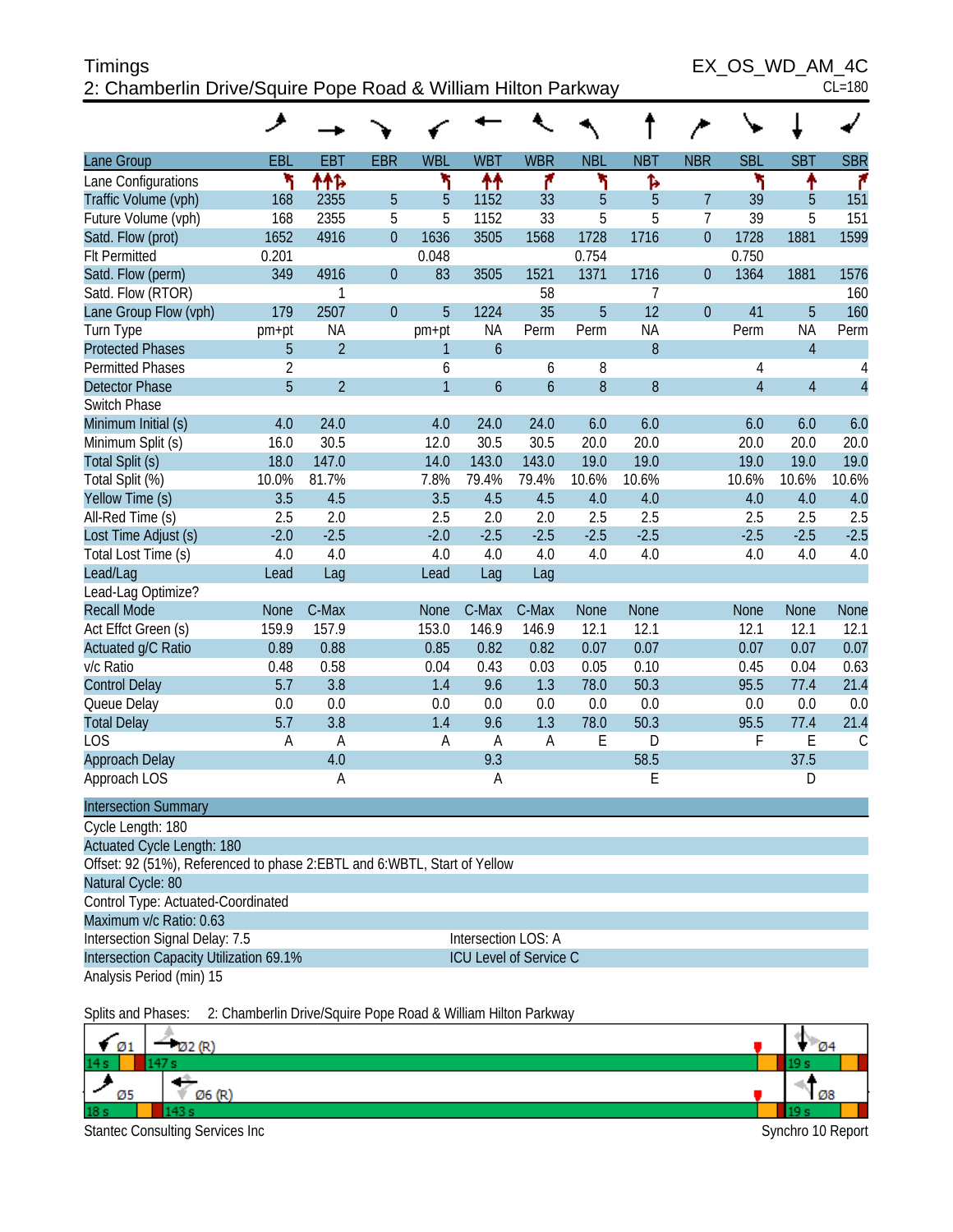| <b>Timings</b>                                                 | EX OS WD AM 4C |
|----------------------------------------------------------------|----------------|
| 5: Spanish Wells Road/Wild Horse Road & William Hilton Parkway | $CL = 180$     |

 $EX\_OS\_WD\_AM\_4C$ <br>CL=180

|                                                                        | هر          |                |                |              |                        |                  |             |             |                |                |                |                |
|------------------------------------------------------------------------|-------------|----------------|----------------|--------------|------------------------|------------------|-------------|-------------|----------------|----------------|----------------|----------------|
| Lane Group                                                             | EBL         | <b>EBT</b>     | <b>EBR</b>     | <b>WBL</b>   | <b>WBT</b>             | <b>WBR</b>       | <b>NBL</b>  | <b>NBT</b>  | <b>NBR</b>     | <b>SBL</b>     | <b>SBT</b>     | <b>SBR</b>     |
| Lane Configurations                                                    | ۲           | ተተተ            | ۴              | ۲            | <b>iiit</b> d          |                  | ۲           | Ъ           |                | ۲              | ħ              |                |
| Traffic Volume (vph)                                                   | 60          | 2643           | 130            | 107          | 1140                   | 57               | 137         | 58          | 123            | 80             | 54             | 9              |
| Future Volume (vph)                                                    | 60          | 2643           | 130            | 107          | 1140                   | 57               | 137         | 58          | 123            | 80             | 54             | 9              |
| Satd. Flow (prot)                                                      | 1711        | 5085           | 1478           | 1694         | 6291                   | $\boldsymbol{0}$ | 1711        | 1896        | $\overline{0}$ | 1728           | 1836           | $\overline{0}$ |
| <b>Flt Permitted</b>                                                   | 0.950       |                |                | 0.950        |                        |                  | 0.666       |             |                | 0.312          |                |                |
| Satd. Flow (perm)                                                      | 1711        | 5085           | 1447           | 1694         | 6291                   | $\theta$         | 1199        | 1896        | $\overline{0}$ | 567            | 1836           | $\overline{0}$ |
| Satd. Flow (RTOR)                                                      |             |                | 64             |              | 12                     |                  |             | 50          |                |                | $\overline{4}$ |                |
| Lane Group Flow (vph)                                                  | 64          | 2808           | 138            | 114          | 1272                   | $\theta$         | 146         | 193         | $\overline{0}$ | 85             | 67             | $\overline{0}$ |
| Turn Type                                                              | Prot        | <b>NA</b>      | Perm           | Prot         | <b>NA</b>              |                  | Perm        | <b>NA</b>   |                | Perm           | <b>NA</b>      |                |
| <b>Protected Phases</b>                                                | 5           | $\overline{2}$ |                | $\mathbf{1}$ | $\boldsymbol{6}$       |                  |             | 8           |                |                | $\overline{4}$ |                |
| <b>Permitted Phases</b>                                                |             |                | $\overline{2}$ |              |                        |                  | 8           |             |                | 4              |                |                |
| <b>Detector Phase</b>                                                  | 5           | $\overline{2}$ | $\overline{2}$ | $\mathbf{1}$ | $\boldsymbol{6}$       |                  | 8           | 8           |                | $\overline{4}$ | $\overline{4}$ |                |
| Switch Phase                                                           |             |                |                |              |                        |                  |             |             |                |                |                |                |
| Minimum Initial (s)                                                    | 6.0         | 23.0           | 23.0           | 6.0          | 23.0                   |                  | 8.0         | 8.0         |                | 8.0            | 8.0            |                |
| Minimum Split (s)                                                      | 16.0        | 29.5           | 29.5           | 21.0         | 29.5                   |                  | 23.5        | 23.5        |                | 23.5           | 23.5           |                |
| Total Split (s)                                                        | 22.0        | 126.0          | 126.0          | 22.0         | 126.0                  |                  | 32.0        | 32.0        |                | 32.0           | 32.0           |                |
| Total Split (%)                                                        | 12.2%       | 70.0%          | 70.0%          | 12.2%        | 70.0%                  |                  | 17.8%       | 17.8%       |                | 17.8%          | 17.8%          |                |
| Yellow Time (s)                                                        | 3.5         | 4.5            | 4.5            | 3.5          | 4.5                    |                  | 4.5         | 4.5         |                | 4.5            | 4.5            |                |
| All-Red Time (s)                                                       | 2.5         | 2.0            | 2.0            | 2.5          | 2.0                    |                  | 3.0         | 3.0         |                | 3.0            | 3.0            |                |
| Lost Time Adjust (s)                                                   | $-2.0$      | $-2.5$         | 0.0            | $-2.0$       | $-2.5$                 |                  | $-3.5$      | $-3.5$      |                | $-3.5$         | $-3.5$         |                |
| Total Lost Time (s)                                                    | 4.0         | 4.0            | 6.5            | 4.0          | 4.0                    |                  | 4.0         | 4.0         |                | 4.0            | 4.0            |                |
| Lead/Lag                                                               | Lead        | Lag            | Lag            | Lead         | Lag                    |                  |             |             |                |                |                |                |
| Lead-Lag Optimize?                                                     |             |                |                |              |                        |                  |             |             |                |                |                |                |
| <b>Recall Mode</b>                                                     | <b>None</b> | C-Max          | C-Max          | <b>None</b>  | C-Max                  |                  | <b>None</b> | <b>None</b> |                | <b>None</b>    | <b>None</b>    |                |
| Act Effct Green (s)                                                    | 13.5        | 123.4          | 120.9          | 16.6         | 126.5                  |                  | 28.0        | 28.0        |                | 28.0           | 28.0           |                |
| Actuated g/C Ratio                                                     | 0.08        | 0.69           | 0.67           | 0.09         | 0.70                   |                  | 0.16        | 0.16        |                | 0.16           | 0.16           |                |
| v/c Ratio                                                              | 0.50        | 0.81           | 0.14           | 0.73         | 0.29                   |                  | 0.78        | 0.57        |                | 0.97           | 0.23           |                |
| <b>Control Delay</b>                                                   | 100.1       | 20.2           | 4.8            | 101.6        | 14.8                   |                  | 100.5       | 59.1        |                | 159.0          | 65.0           |                |
| Queue Delay                                                            | 0.0         | 0.0            | 0.0            | 0.0          | 0.0                    |                  | 0.0         | 0.0         |                | 0.0            | 0.0            |                |
| <b>Total Delay</b>                                                     | 100.1       | 20.2           | 4.8            | 101.6        | 14.8                   |                  | 100.5       | 59.1        |                | 159.0          | 65.0           |                |
| <b>LOS</b>                                                             | F           | $\mathsf C$    | A              | F            | $\mathsf B$            |                  | F           | E           |                | F              | E              |                |
| <b>Approach Delay</b>                                                  |             | 21.2           |                |              | 22.0                   |                  |             | 76.9        |                |                | 117.6          |                |
| Approach LOS                                                           |             | C              |                |              | C                      |                  |             | E           |                |                | F              |                |
| <b>Intersection Summary</b>                                            |             |                |                |              |                        |                  |             |             |                |                |                |                |
| Cycle Length: 180                                                      |             |                |                |              |                        |                  |             |             |                |                |                |                |
| Actuated Cycle Length: 180                                             |             |                |                |              |                        |                  |             |             |                |                |                |                |
| Offset: 90 (50%), Referenced to phase 2:EBT and 6:WBT, Start of Yellow |             |                |                |              |                        |                  |             |             |                |                |                |                |
| Natural Cycle: 110                                                     |             |                |                |              |                        |                  |             |             |                |                |                |                |
| Control Type: Actuated-Coordinated                                     |             |                |                |              |                        |                  |             |             |                |                |                |                |
| Maximum v/c Ratio: 0.97                                                |             |                |                |              |                        |                  |             |             |                |                |                |                |
| Intersection Signal Delay: 28.3                                        |             |                |                |              | Intersection LOS: C    |                  |             |             |                |                |                |                |
| Intersection Capacity Utilization 89.0%                                |             |                |                |              | ICU Level of Service E |                  |             |             |                |                |                |                |
| Analysis Period (min) 15                                               |             |                |                |              |                        |                  |             |             |                |                |                |                |
|                                                                        |             |                |                |              |                        |                  |             |             |                |                |                |                |

Splits and Phases: 5: Spanish Wells Road/Wild Horse Road & William Hilton Parkway

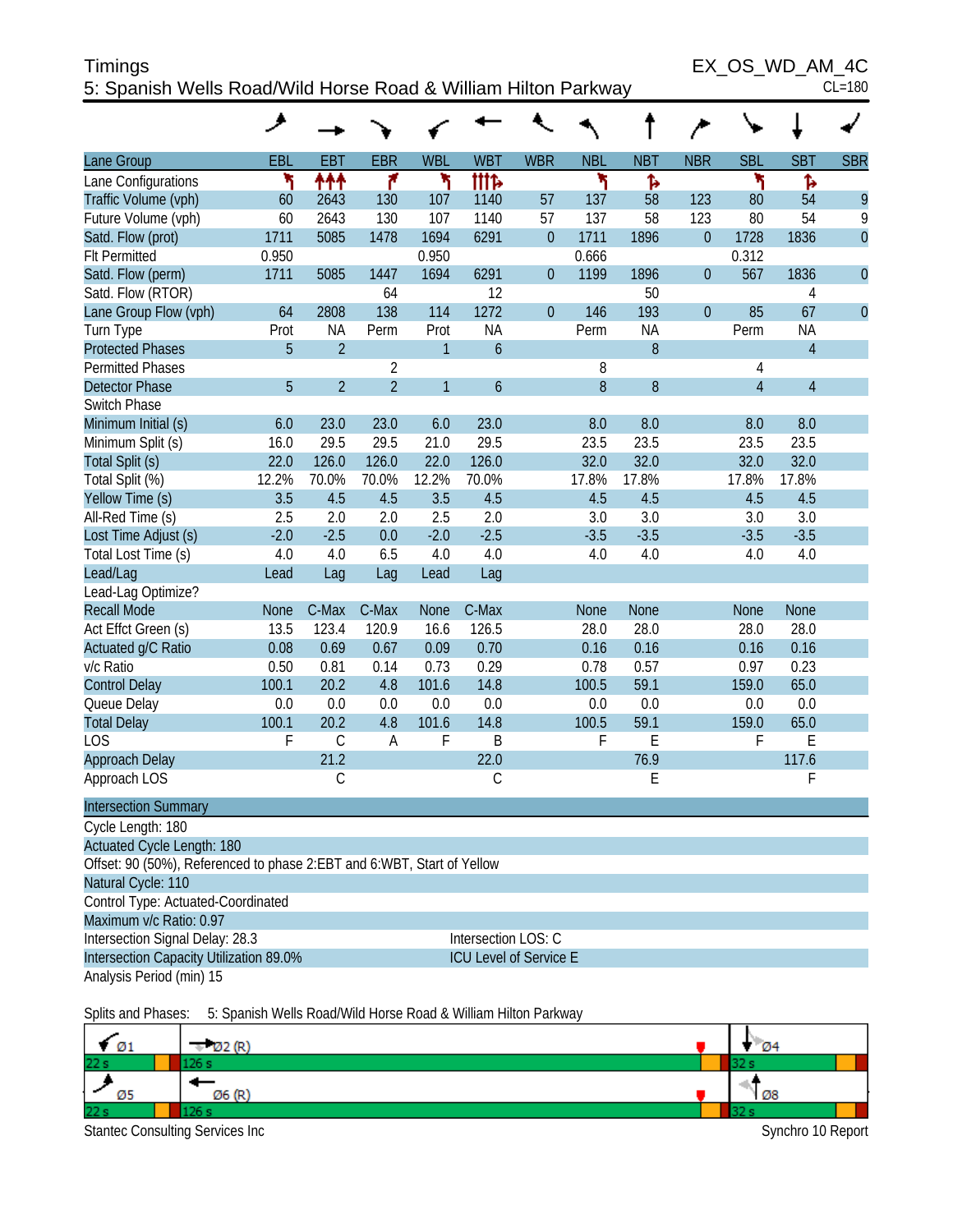| Timings                                                   | EX OS WD AM 4C |
|-----------------------------------------------------------|----------------|
| 8: Jarvis Park Road/Wilborn Road & William Hilton Parkway | $CL = 180$     |

|  | )<br>स |
|--|--------|
|  |        |

|                                                                             | هر             |                |                  |                  |                        |                  |                  |                  |                |                |                |            |
|-----------------------------------------------------------------------------|----------------|----------------|------------------|------------------|------------------------|------------------|------------------|------------------|----------------|----------------|----------------|------------|
| Lane Group                                                                  | EBL            | <b>EBT</b>     | <b>EBR</b>       | <b>WBL</b>       | <b>WBT</b>             | <b>WBR</b>       | <b>NBL</b>       | <b>NBT</b>       | <b>NBR</b>     | <b>SBL</b>     | <b>SBT</b>     | <b>SBR</b> |
| Lane Configurations                                                         | ۳              | ↟↟             | ۴                | ۲                | ↟↟                     | ۴                |                  | Ф                |                | ۲              | 4              | f.         |
| Traffic Volume (vph)                                                        | 267            | 1893           | 93               | 5                | 988                    | 339              | 26               | 14               | 5              | 296            | 33             | 154        |
| Future Volume (vph)                                                         | 267            | 1893           | 93               | 5                | 988                    | 339              | 26               | 14               | 5              | 296            | 33             | 154        |
| Satd. Flow (prot)                                                           | 1770           | 3539           | 1583             | 1752             | 3505                   | 1568             | $\boldsymbol{0}$ | 1721             | $\overline{0}$ | 1609           | 1628           | 1568       |
| <b>Flt Permitted</b>                                                        | 0.142          |                |                  | 0.041            |                        |                  |                  | 0.972            |                | 0.950          | 0.961          |            |
| Satd. Flow (perm)                                                           | 265            | 3539           | 1583             | 76               | 3505                   | 1433             | $\boldsymbol{0}$ | 1721             | $\overline{0}$ | 1609           | 1628           | 1568       |
| Satd. Flow (RTOR)                                                           |                |                | 94               |                  |                        | 242              |                  | $\mathfrak{Z}$   |                |                |                | 183        |
| Lane Group Flow (vph)                                                       | 317            | 2245           | 110              | $\boldsymbol{6}$ | 1172                   | 402              | $\mathbf{0}$     | 54               | $\overline{0}$ | 193            | 197            | 183        |
| Turn Type                                                                   | pm+pt          | ΝA             | $pm+ov$          | Perm             | NA                     | Perm             | Split            | <b>NA</b>        |                | Split          | <b>NA</b>      | Free       |
| <b>Protected Phases</b>                                                     | 5              | $\overline{2}$ | $\, 8$           |                  | $\mathfrak b$          |                  | $\, 8$           | $\boldsymbol{8}$ |                | $\overline{4}$ | $\overline{4}$ |            |
| <b>Permitted Phases</b>                                                     | $\overline{2}$ |                | $\overline{2}$   | 6                |                        | 6                |                  |                  |                |                |                | Free       |
| <b>Detector Phase</b>                                                       | 5              | $\overline{2}$ | $\boldsymbol{8}$ | $\overline{6}$   | $\boldsymbol{6}$       | $\boldsymbol{6}$ | $\, 8$           | 8                |                | $\overline{4}$ | $\overline{4}$ |            |
| Switch Phase                                                                |                |                |                  |                  |                        |                  |                  |                  |                |                |                |            |
| Minimum Initial (s)                                                         | 6.0            | 23.0           | 6.0              | 23.0             | 23.0                   | 23.0             | 6.0              | 6.0              |                | 8.0            | 8.0            |            |
| Minimum Split (s)                                                           | 26.0           | 29.0           | 14.0             | 29.0             | 29.0                   | 29.0             | 14.0             | 14.0             |                | 28.0           | 28.0           |            |
| Total Split (s)                                                             | 36.0           | 125.0          | 20.0             | 89.0             | 89.0                   | 89.0             | 20.0             | 20.0             |                | 35.0           | 35.0           |            |
| Total Split (%)                                                             | 20.0%          | 69.4%          | 11.1%            | 49.4%            | 49.4%                  | 49.4%            | 11.1%            | 11.1%            |                | 19.4%          | 19.4%          |            |
| Yellow Time (s)                                                             | 3.5            | 4.5            | 3.2              | 4.5              | 4.5                    | 4.5              | 3.2              | 3.2              |                | 3.2            | 3.2            |            |
| All-Red Time (s)                                                            | 2.5            | 1.5            | 2.8              | 1.5              | 1.5                    | 1.5              | 2.8              | 2.8              |                | 2.8            | 2.8            |            |
| Lost Time Adjust (s)                                                        | $-2.0$         | $-2.0$         | $-2.0$           | $-2.0$           | $-2.0$                 | $-2.0$           |                  | $-2.0$           |                | $-2.0$         | $-2.0$         |            |
| Total Lost Time (s)                                                         | 4.0            | 4.0            | 4.0              | 4.0              | 4.0                    | 4.0              |                  | 4.0              |                | 4.0            | 4.0            |            |
| Lead/Lag                                                                    | Lead           |                |                  | Lag              | Lag                    | Lag              |                  |                  |                |                |                |            |
| Lead-Lag Optimize?                                                          |                |                |                  |                  |                        |                  |                  |                  |                |                |                |            |
| <b>Recall Mode</b>                                                          | None           | C-Max          | <b>None</b>      | C-Max            | C-Max                  | C-Max            | <b>None</b>      | None             |                | None           | <b>None</b>    |            |
| Act Effct Green (s)                                                         | 128.2          | 128.2          | 144.7            | 98.6             | 98.6                   | 98.6             |                  | 12.5             |                | 27.3           | 27.3           | 180.0      |
| Actuated g/C Ratio                                                          | 0.71           | 0.71           | 0.80             | 0.55             | 0.55                   | 0.55             |                  | 0.07             |                | 0.15           | 0.15           | 1.00       |
| v/c Ratio                                                                   | 0.79           | 0.89           | 0.09             | 0.15             | 0.61                   | 0.45             |                  | 0.44             |                | 0.79           | 0.80           | 0.12       |
| <b>Control Delay</b>                                                        | 54.7           | 11.6           | 0.3              | 41.0             | 39.2                   | 17.0             |                  | 86.4             |                | 96.0           | 96.6           | 0.2        |
| Queue Delay                                                                 | 0.0            | 0.0            | 0.0              | 0.0              | 0.0                    | 0.0              |                  | 0.0              |                | 0.0            | 0.0            | 0.0        |
| <b>Total Delay</b>                                                          | 54.7           | 11.6           | 0.3              | 41.0             | 39.2                   | 17.0             |                  | 86.4             |                | 96.0           | 96.6           | 0.2        |
| <b>LOS</b>                                                                  | D              | B              | A                | D                | D                      | B                |                  | F                |                | F              | F              | A          |
| Approach Delay                                                              |                | 16.2           |                  |                  | 33.6                   |                  |                  | 86.4             |                |                | 65.6           |            |
| Approach LOS                                                                |                | Β              |                  |                  | $\mathsf C$            |                  |                  | F                |                |                | E              |            |
| <b>Intersection Summary</b>                                                 |                |                |                  |                  |                        |                  |                  |                  |                |                |                |            |
| Cycle Length: 180                                                           |                |                |                  |                  |                        |                  |                  |                  |                |                |                |            |
| Actuated Cycle Length: 180                                                  |                |                |                  |                  |                        |                  |                  |                  |                |                |                |            |
| Offset: 160 (89%), Referenced to phase 2: EBTL and 6: WBTL, Start of Yellow |                |                |                  |                  |                        |                  |                  |                  |                |                |                |            |
| Natural Cycle: 120                                                          |                |                |                  |                  |                        |                  |                  |                  |                |                |                |            |
| Control Type: Actuated-Coordinated                                          |                |                |                  |                  |                        |                  |                  |                  |                |                |                |            |
| Maximum v/c Ratio: 0.89                                                     |                |                |                  |                  |                        |                  |                  |                  |                |                |                |            |
| Intersection Signal Delay: 28.4                                             |                |                |                  |                  | Intersection LOS: C    |                  |                  |                  |                |                |                |            |
| Intersection Capacity Utilization 96.1%                                     |                |                |                  |                  | ICU Level of Service F |                  |                  |                  |                |                |                |            |
| Analysis Period (min) 15                                                    |                |                |                  |                  |                        |                  |                  |                  |                |                |                |            |
|                                                                             |                |                |                  |                  |                        |                  |                  |                  |                |                |                |            |

Splits and Phases: 8: Jarvis Park Road/Wilborn Road & William Hilton Parkway

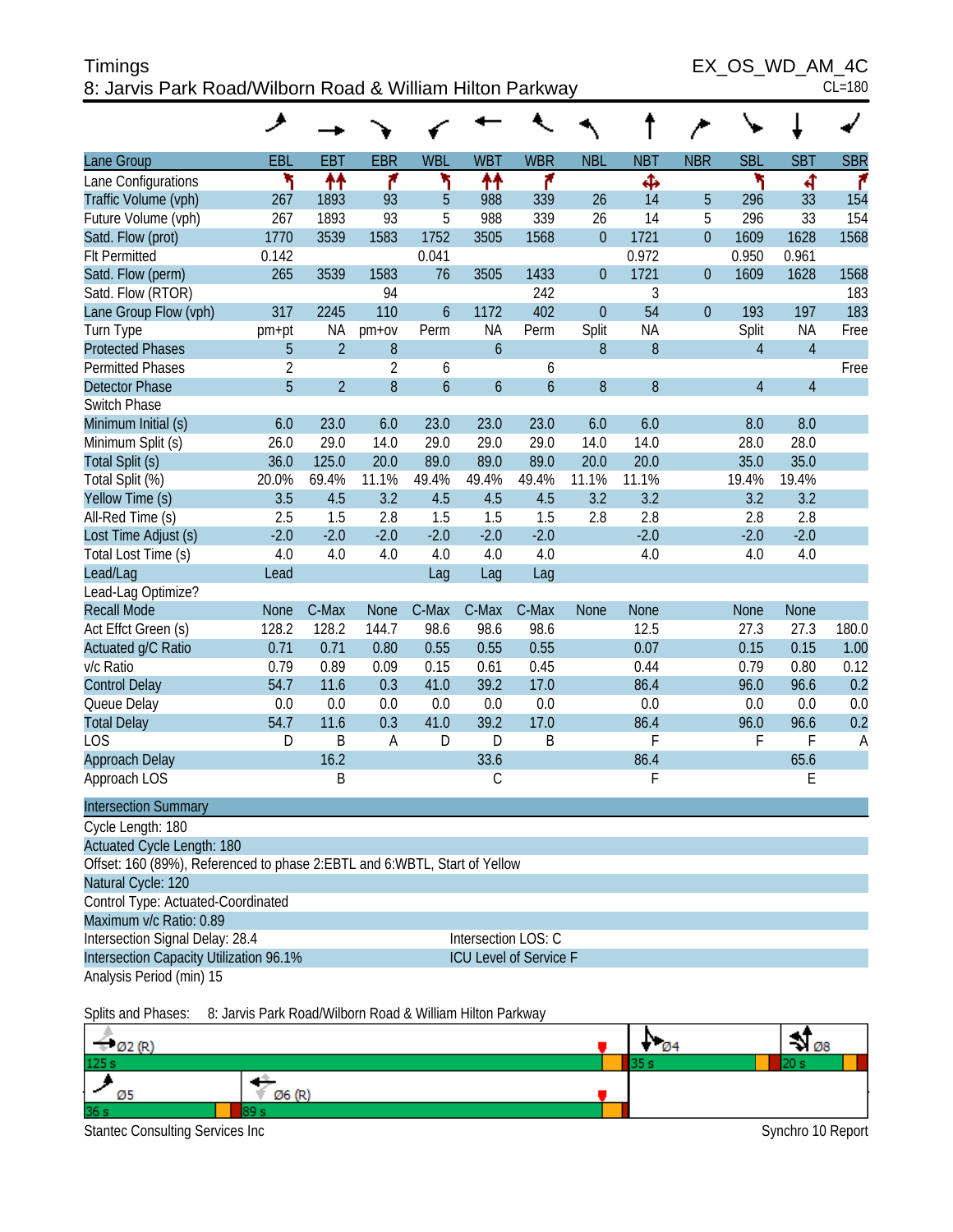| <b>Timings</b>                                                     | EX OS WD AM 4C |
|--------------------------------------------------------------------|----------------|
| 11: Sol Blatt Jr. Expressway/Gumtree Road & William Hilton Parkway | $CL = 180$     |

| $\sim$ . Our blancer. Expressway/Ourninge road $\alpha$ william i linom r<br>ainway |             |                                                                    |            |              |                  |                               |               |            |            |            |                |                |
|-------------------------------------------------------------------------------------|-------------|--------------------------------------------------------------------|------------|--------------|------------------|-------------------------------|---------------|------------|------------|------------|----------------|----------------|
|                                                                                     | ᢣ           |                                                                    |            |              |                  |                               |               |            | ∕          |            |                |                |
| Lane Group                                                                          | EBL         | <b>EBT</b>                                                         | <b>EBR</b> | <b>WBL</b>   | <b>WBT</b>       | <b>WBR</b>                    | <b>NBL</b>    | <b>NBT</b> | <b>NBR</b> | <b>SBL</b> | <b>SBT</b>     | <b>SBR</b>     |
| Lane Configurations                                                                 | ۲           | ↟↟                                                                 | ۴          | ۲            | ተተተ              | ۴                             | ኻ             | ↟          | ۴          | ۲          | 4              | r              |
| Traffic Volume (vph)                                                                | 114         | 1775                                                               | 13         | 112          | 887              | 168                           | 5             | 108        | 188        | 213        | 160            | 95             |
| Future Volume (vph)                                                                 | 114         | 1775                                                               | 13         | 112          | 887              | 168                           | 5             | 108        | 188        | 213        | 160            | 95             |
| Satd. Flow (prot)                                                                   | 1770        | 3539                                                               | 1583       | 1694         | 5036             | 1568                          | 1752          | 1845       | 1568       | 1698       | 1773           | 1599           |
| <b>Flt Permitted</b>                                                                | 0.950       |                                                                    |            | 0.950        |                  |                               | 0.950         |            |            | 0.950      | 0.992          |                |
| Satd. Flow (perm)                                                                   | 1770        | 3539                                                               | 1583       | 1694         | 5036             | 1514                          | 1752          | 1845       | 1568       | 1698       | 1773           | 1599           |
| Satd. Flow (RTOR)                                                                   |             |                                                                    | 142        |              |                  | 178                           |               |            | 211        |            |                | 106            |
| Lane Group Flow (vph)                                                               | 128         | 1990                                                               | 15         | 126          | 994              | 188                           | $\mathfrak b$ | 121        | 211        | 206        | 212            | 106            |
| Turn Type                                                                           | Prot        | <b>NA</b>                                                          | Free       | Prot         | <b>NA</b>        | Perm                          | Split         | <b>NA</b>  | Free       | Split      | <b>NA</b>      | Perm           |
| <b>Protected Phases</b>                                                             | 5           | $\overline{2}$                                                     |            | $\mathbf{1}$ | $\boldsymbol{6}$ |                               | 8             | $8\,$      |            | 7          | $\overline{7}$ |                |
| <b>Permitted Phases</b>                                                             |             |                                                                    | Free       |              |                  | 6                             |               |            | Free       |            |                | 7              |
| <b>Detector Phase</b>                                                               | 5           | $\overline{2}$                                                     |            | $\mathbf{1}$ | $\boldsymbol{6}$ | $\mathfrak b$                 | $\, 8$        | $8\,$      |            | 7          | $\overline{7}$ | $\overline{7}$ |
| Switch Phase                                                                        |             |                                                                    |            |              |                  |                               |               |            |            |            |                |                |
| Minimum Initial (s)                                                                 | 6.0         | 24.0                                                               |            | 6.0          | 24.0             | 24.0                          | 8.0           | 8.0        |            | 8.0        | 8.0            | 8.0            |
| Minimum Split (s)                                                                   | 24.0        | 30.5                                                               |            | 24.0         | 30.5             | 30.5                          | 27.0          | 27.0       |            | 31.0       | 31.0           | 31.0           |
| Total Split (s)                                                                     | 30.0        | 95.0                                                               |            | 25.0         | 90.0             | 90.0                          | 27.0          | 27.0       |            | 33.0       | 33.0           | 33.0           |
| Total Split (%)                                                                     | 16.7%       | 52.8%                                                              |            | 13.9%        | 50.0%            | 50.0%                         | 15.0%         | 15.0%      |            | 18.3%      | 18.3%          | 18.3%          |
| Yellow Time (s)                                                                     | 3.5         | 4.5                                                                |            | 3.5          | 4.5              | 4.5                           | 3.5           | 3.5        |            | 3.5        | 3.5            | 3.5            |
| All-Red Time (s)                                                                    | 2.5         | 2.0                                                                |            | 2.5          | 2.0              | 2.0                           | 3.5           | 3.5        |            | 3.5        | 3.5            | 3.5            |
| Lost Time Adjust (s)                                                                | $-2.0$      | $-2.5$                                                             |            | $-2.0$       | $-2.5$           | $-2.5$                        | $-3.0$        | $-3.0$     |            | $-3.0$     | $-3.0$         | $-3.0$         |
| Total Lost Time (s)                                                                 | 4.0         | 4.0                                                                |            | 4.0          | 4.0              | 4.0                           | 4.0           | 4.0        |            | 4.0        | 4.0            | 4.0            |
| Lead/Lag                                                                            | Lead        | Lag                                                                |            | Lead         | Lag              | Lag                           | Lag           | Lag        |            | Lead       | Lead           | Lead           |
| Lead-Lag Optimize?                                                                  |             |                                                                    |            |              |                  |                               | Yes           | Yes        |            | Yes        | Yes            | Yes            |
| <b>Recall Mode</b>                                                                  | <b>None</b> | C-Max                                                              |            | None         | C-Max            | C-Max                         | None          | None       |            | None       | <b>None</b>    | None           |
| Act Effct Green (s)                                                                 | 19.7        | 99.9                                                               | 180.0      | 18.7         | 98.9             | 98.9                          | 19.5          | 19.5       | 180.0      | 25.9       | 25.9           | 25.9           |
| Actuated g/C Ratio                                                                  | 0.11        | 0.56                                                               | 1.00       | 0.10         | 0.55             | 0.55                          | 0.11          | 0.11       | 1.00       | 0.14       | 0.14           | 0.14           |
| v/c Ratio                                                                           | 0.66        | 1.01                                                               | 0.01       | 0.72         | 0.36             | 0.21                          | 0.03          | 0.61       | 0.13       | 0.84       | 0.83           | 0.33           |
| <b>Control Delay</b>                                                                | 106.1       | 44.4                                                               | 0.0        | 90.7         | 30.6             | 14.1                          | 69.8          | 89.2       | 0.2        | 102.9      | 100.5          | 13.0           |
| Queue Delay                                                                         | 0.0         | 0.0                                                                | 0.0        | 0.0          | 0.0              | 0.0                           | 0.0           | 0.0        | 0.0        | 0.0        | 0.0            | 0.0            |
| <b>Total Delay</b>                                                                  | 106.1       | 44.4                                                               | 0.0        | 90.7         | 30.6             | 14.1                          | 69.8          | 89.2       | 0.2        | 102.9      | 100.5          | 13.0           |
| <b>LOS</b>                                                                          | F           | D                                                                  | A          | F            | $\mathsf C$      | B                             | E             | F          | A          | F          | F              | B              |
| Approach Delay                                                                      |             | 47.8                                                               |            |              | 34.0             |                               |               | 33.3       |            |            | 83.7           |                |
| Approach LOS                                                                        |             | D                                                                  |            |              | C                |                               |               | C          |            |            | F              |                |
| <b>Intersection Summary</b>                                                         |             |                                                                    |            |              |                  |                               |               |            |            |            |                |                |
| Cycle Length: 180                                                                   |             |                                                                    |            |              |                  |                               |               |            |            |            |                |                |
| Actuated Cycle Length: 180                                                          |             |                                                                    |            |              |                  |                               |               |            |            |            |                |                |
| Offset: 126 (70%), Referenced to phase 2:EBT and 6:WBT, Start of Yellow             |             |                                                                    |            |              |                  |                               |               |            |            |            |                |                |
| Natural Cycle: 145                                                                  |             |                                                                    |            |              |                  |                               |               |            |            |            |                |                |
| Control Type: Actuated-Coordinated                                                  |             |                                                                    |            |              |                  |                               |               |            |            |            |                |                |
| Maximum v/c Ratio: 1.01                                                             |             |                                                                    |            |              |                  |                               |               |            |            |            |                |                |
| Intersection Signal Delay: 46.8                                                     |             |                                                                    |            |              |                  | Intersection LOS: D           |               |            |            |            |                |                |
| Intersection Capacity Utilization 83.3%                                             |             |                                                                    |            |              |                  | <b>ICU Level of Service E</b> |               |            |            |            |                |                |
| Analysis Period (min) 15                                                            |             |                                                                    |            |              |                  |                               |               |            |            |            |                |                |
| Splits and Phases:                                                                  |             | 11: Sol Blatt Jr. Expressway/Gumtree Road & William Hilton Parkway |            |              |                  |                               |               |            |            |            |                |                |

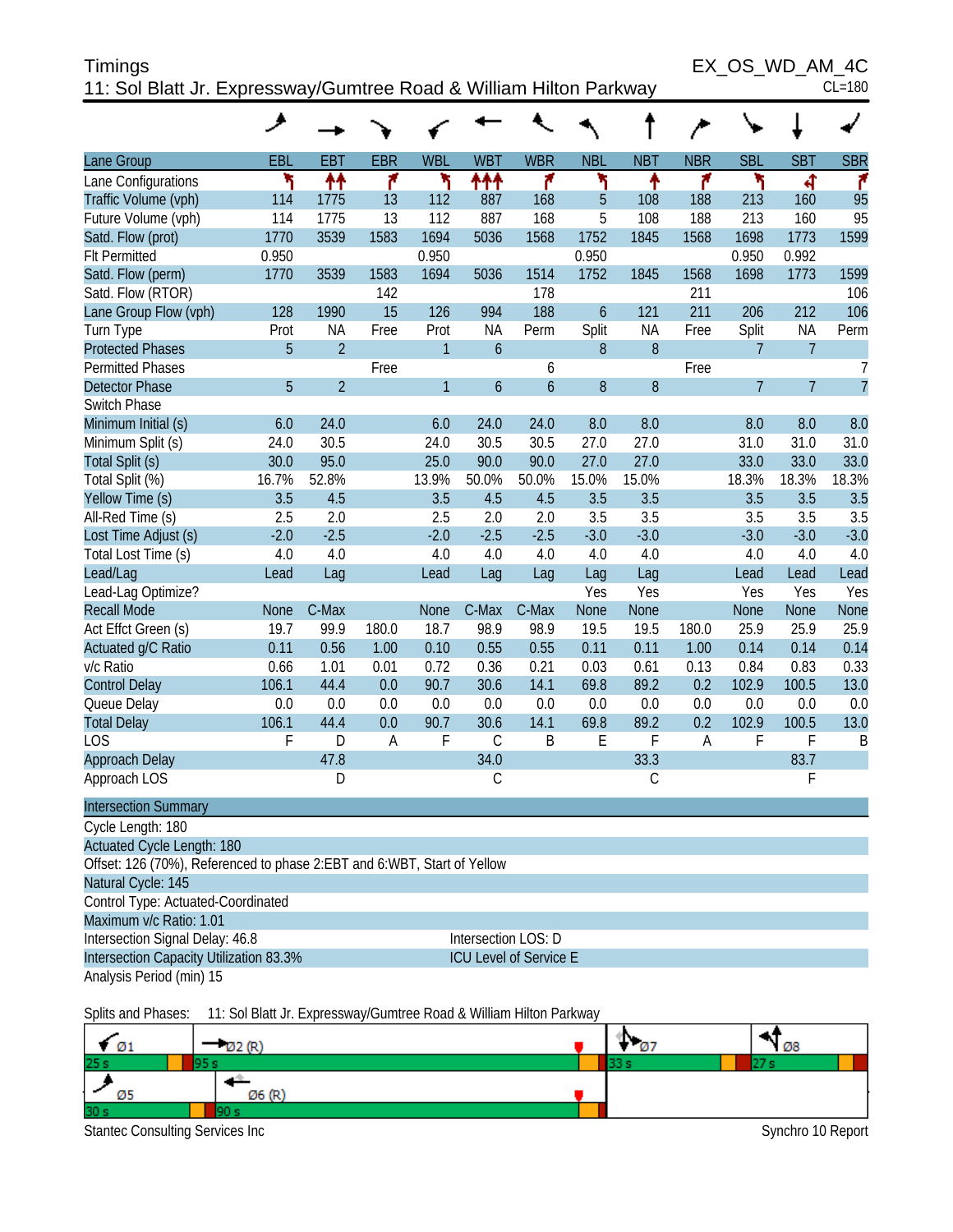| <b>Timings</b>                                            | EX OS WD AM 4C |
|-----------------------------------------------------------|----------------|
| 14: Pembroke Drive/Museum Street & William Hilton Parkway | $CL = 180$     |

EX\_OS\_WD\_AM\_4C

|  | 80 |
|--|----|
|  |    |

|                                                                                             | هر                                                        |                |                |                  |                  |                               |                  |             |             |                |                |                |
|---------------------------------------------------------------------------------------------|-----------------------------------------------------------|----------------|----------------|------------------|------------------|-------------------------------|------------------|-------------|-------------|----------------|----------------|----------------|
| Lane Group                                                                                  | EBL                                                       | <b>EBT</b>     | <b>EBR</b>     | <b>WBL</b>       | <b>WBT</b>       | <b>WBR</b>                    | <b>NBL</b>       | <b>NBT</b>  | <b>NBR</b>  | <b>SBL</b>     | <b>SBT</b>     | <b>SBR</b>     |
| Lane Configurations                                                                         | ۲                                                         | ↟↟             | ۴              | ۲                | ₩                | ۴                             | ۲                | 4           | ۴           |                | 4              | ۴              |
| Traffic Volume (vph)                                                                        | 50                                                        | 1481           | 161            | 26               | 810              | 21                            | 105              | 17          | 39          | 27             | 10             | 30             |
| Future Volume (vph)                                                                         | 50                                                        | 1481           | 161            | 26               | 810              | 21                            | 105              | 17          | 39          | 27             | 10             | 30             |
| Satd. Flow (prot)                                                                           | 1770                                                      | 3539           | 1583           | 1811             | 3505             | 1568                          | 1641             | 1667        | 1546        | $\mathbf 0$    | 1813           | 1599           |
| <b>Flt Permitted</b>                                                                        | 0.285                                                     |                |                | 0.106            |                  |                               | 0.950            | 0.965       |             |                | 0.964          |                |
| Satd. Flow (perm)                                                                           | 531                                                       | 3539           | 1583           | 202              | 3505             | 1446                          | 1641             | 1667        | 1546        | $\mathbf 0$    | 1813           | 1599           |
| Satd. Flow (RTOR)                                                                           |                                                           |                | 128            |                  |                  | 57                            |                  |             | 59          |                |                | 59             |
| Lane Group Flow (vph)                                                                       | 57                                                        | 1678           | 182            | 29               | 918              | 24                            | 69               | 69          | 44          | $\overline{0}$ | 42             | 34             |
| Turn Type                                                                                   | Perm                                                      | <b>NA</b>      | Perm           | Perm             | <b>NA</b>        | Perm                          | Split            | <b>NA</b>   | Perm        | Split          | ΝA             | Perm           |
| <b>Protected Phases</b>                                                                     |                                                           | $\overline{2}$ |                |                  | $\mathbf 6$      |                               | $8\,$            | 8           |             | $\overline{4}$ | $\overline{4}$ |                |
| <b>Permitted Phases</b>                                                                     | $\overline{c}$                                            |                | $\sqrt{2}$     | 6                |                  | 6                             |                  |             | 8           |                |                | 4              |
| <b>Detector Phase</b>                                                                       | $\overline{2}$                                            | $\overline{2}$ | $\overline{2}$ | $\boldsymbol{6}$ | $\boldsymbol{6}$ | $\boldsymbol{6}$              | $\boldsymbol{8}$ | 8           | 8           | $\overline{4}$ | $\overline{4}$ | $\overline{a}$ |
| Switch Phase                                                                                |                                                           |                |                |                  |                  |                               |                  |             |             |                |                |                |
| Minimum Initial (s)                                                                         | 23.0                                                      | 23.0           | 23.0           | 23.0             | 23.0             | 23.0                          | 8.0              | 8.0         | 8.0         | 6.0            | 6.0            | 6.0            |
| Minimum Split (s)                                                                           | 29.5                                                      | 29.5           | 29.5           | 29.5             | 29.5             | 29.5                          | 38.2             | 38.2        | 38.2        | 22.2           | 22.2           | 22.2           |
| Total Split (s)                                                                             | 127.0                                                     | 127.0          | 127.0          | 127.0            | 127.0            | 127.0                         | 31.0             | 31.0        | 31.0        | 22.0           | 22.0           | 22.0           |
| Total Split (%)                                                                             | 70.6%                                                     | 70.6%          | 70.6%          | 70.6%            | 70.6%            | 70.6%                         | 17.2%            | 17.2%       | 17.2%       | 12.2%          | 12.2%          | 12.2%          |
| Yellow Time (s)                                                                             | 4.5                                                       | 4.5            | 4.5            | 4.5              | 4.5              | 4.5                           | 3.2              | 3.2         | 3.2         | 3.2            | 3.2            | 3.2            |
| All-Red Time (s)                                                                            | 2.0                                                       | 2.0            | 2.0            | 2.0              | 2.0              | 2.0                           | 3.0              | 3.0         | 3.0         | 3.0            | 3.0            | 3.0            |
| Lost Time Adjust (s)                                                                        | $-2.5$                                                    | $-2.5$         | $-2.5$         | $-2.5$           | $-2.5$           | $-2.5$                        | $-2.2$           | $-2.2$      | $-2.2$      |                | $-2.2$         | $-2.2$         |
| Total Lost Time (s)                                                                         | 4.0                                                       | 4.0            | 4.0            | 4.0              | 4.0              | 4.0                           | 4.0              | 4.0         | 4.0         |                | 4.0            | 4.0            |
| Lead/Lag                                                                                    |                                                           |                |                |                  |                  |                               |                  |             |             |                |                |                |
| Lead-Lag Optimize?                                                                          |                                                           |                |                |                  |                  |                               |                  |             |             |                |                |                |
| <b>Recall Mode</b>                                                                          | C-Max                                                     | C-Max          | C-Max          | C-Max            | C-Max            | C-Max                         | <b>None</b>      | <b>None</b> | <b>None</b> | <b>None</b>    | <b>None</b>    | <b>None</b>    |
| Act Effct Green (s)                                                                         | 138.7                                                     | 138.7          | 138.7          | 138.7            | 138.7            | 138.7                         | 19.9             | 19.9        | 19.9        |                | 11.8           | 11.8           |
| Actuated g/C Ratio                                                                          | 0.77                                                      | 0.77           | 0.77           | 0.77             | 0.77             | 0.77                          | 0.11             | 0.11        | 0.11        |                | 0.07           | 0.07           |
| v/c Ratio                                                                                   | 0.14                                                      | 0.62           | 0.15           | 0.19             | 0.34             | 0.02                          | 0.38             | 0.38        | 0.20        |                | 0.36           | 0.21           |
| <b>Control Delay</b>                                                                        | 5.0                                                       | 5.7            | 1.1            | 8.4              | 5.0              | 0.4                           | 77.6             | 77.3        | 8.9         |                | 87.9           | 6.6            |
| Queue Delay                                                                                 | 0.0                                                       | 0.0            | 0.0            | 0.0              | 0.0              | 0.0                           | 0.0              | 0.0         | 0.0         |                | 0.0            | 0.0            |
| <b>Total Delay</b>                                                                          | 5.0                                                       | 5.7            | 1.1            | 8.4              | 5.0              | 0.4                           | 77.6             | 77.3        | 8.9         |                | 87.9           | 6.6            |
| <b>LOS</b>                                                                                  | A                                                         | A              | Α              | A                | $\mathsf{A}$     | A                             | E                | E           | A           |                | F              | A              |
| Approach Delay                                                                              |                                                           | 5.2            |                |                  | 5.0              |                               |                  | 60.9        |             |                | 51.5           |                |
| Approach LOS                                                                                |                                                           | Α              |                |                  | Α                |                               |                  | E           |             |                | D              |                |
| <b>Intersection Summary</b>                                                                 |                                                           |                |                |                  |                  |                               |                  |             |             |                |                |                |
| Cycle Length: 180                                                                           |                                                           |                |                |                  |                  |                               |                  |             |             |                |                |                |
| <b>Actuated Cycle Length: 180</b>                                                           |                                                           |                |                |                  |                  |                               |                  |             |             |                |                |                |
| Offset: 0 (0%), Referenced to phase 2:EBTL and 6:WBTL, Start of Yellow, Master Intersection |                                                           |                |                |                  |                  |                               |                  |             |             |                |                |                |
| Natural Cycle: 120                                                                          |                                                           |                |                |                  |                  |                               |                  |             |             |                |                |                |
| Control Type: Actuated-Coordinated                                                          |                                                           |                |                |                  |                  |                               |                  |             |             |                |                |                |
| Maximum v/c Ratio: 0.62                                                                     |                                                           |                |                |                  |                  |                               |                  |             |             |                |                |                |
| Intersection Signal Delay: 9.5                                                              |                                                           |                |                |                  |                  | Intersection LOS: A           |                  |             |             |                |                |                |
| Intersection Capacity Utilization 63.4%                                                     |                                                           |                |                |                  |                  | <b>ICU Level of Service B</b> |                  |             |             |                |                |                |
| Analysis Period (min) 15                                                                    |                                                           |                |                |                  |                  |                               |                  |             |             |                |                |                |
| Splits and Phases:                                                                          | 14: Pembroke Drive/Museum Street & William Hilton Parkway |                |                |                  |                  |                               |                  |             |             |                |                |                |

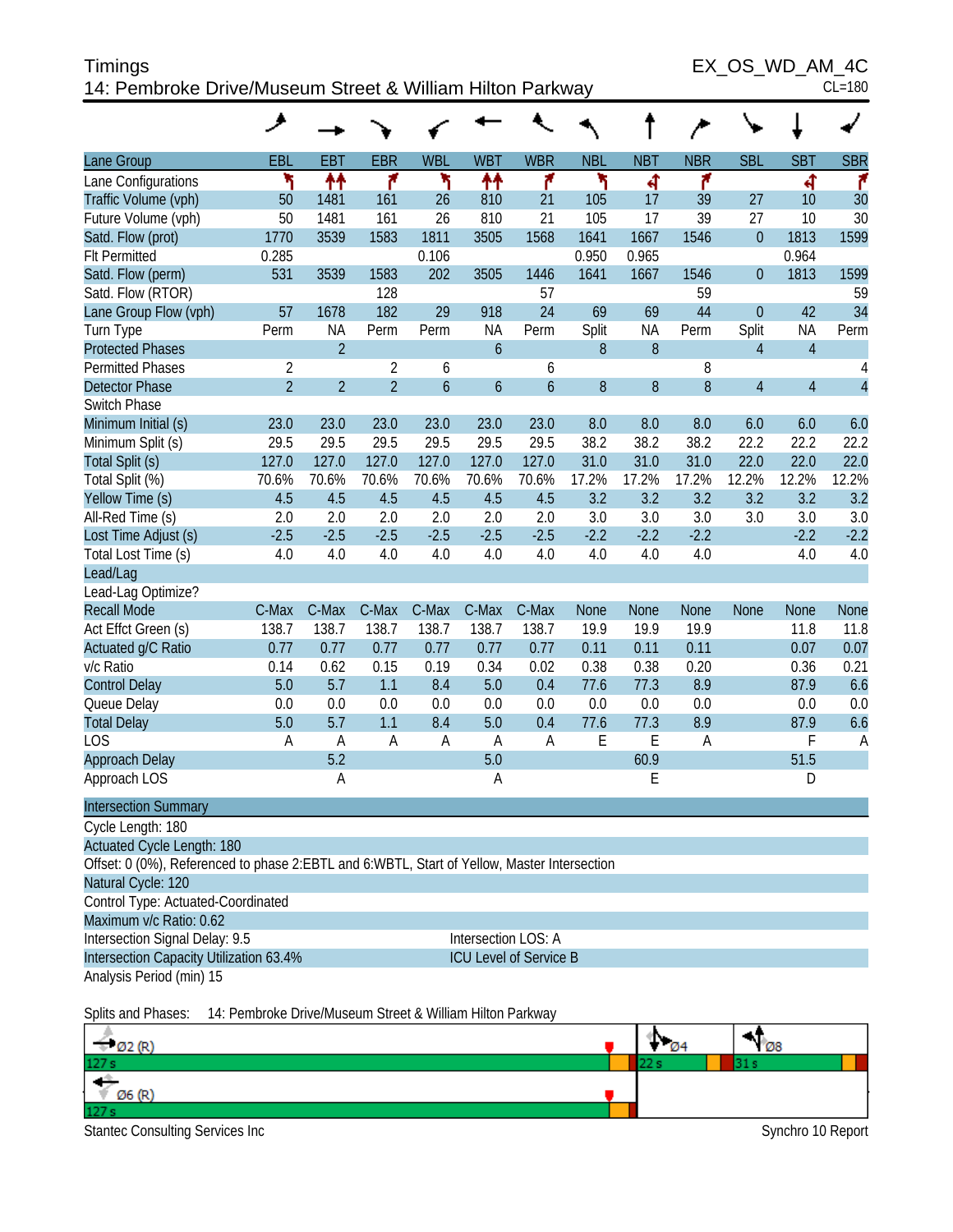| Timings                                                            | EX OS WD AM 4C |
|--------------------------------------------------------------------|----------------|
| 17: Indigo Run Parkway/Whooping Crane Way & William Hilton Parkway | $CL = 180$     |

|                                                                            | هر             |                |            |                |                               |            |                |                |            |                |                |            |
|----------------------------------------------------------------------------|----------------|----------------|------------|----------------|-------------------------------|------------|----------------|----------------|------------|----------------|----------------|------------|
| Lane Group                                                                 | <b>EBL</b>     | <b>EBT</b>     | <b>EBR</b> | <b>WBL</b>     | <b>WBT</b>                    | <b>WBR</b> | <b>NBL</b>     | <b>NBT</b>     | <b>NBR</b> | <b>SBL</b>     | <b>SBT</b>     | <b>SBR</b> |
| Lane Configurations                                                        | ۲              | ↟↟             | ۴          | ካካ             | 11                            | ۴          | ካነ             | ↟              | ۴          | ካካ             | ۸              | ۴          |
| Traffic Volume (vph)                                                       | 129            | 1270           | 66         | 55             | 789                           | 173        | 44             | 45             | 39         | 218            | 86             | 90         |
| Future Volume (vph)                                                        | 129            | 1270           | 66         | 55             | 789                           | 173        | 44             | 45             | 39         | 218            | 86             | 90         |
| Satd. Flow (prot)                                                          | 1711           | 3539           | 1583       | 3286           | 3505                          | 1568       | 3351           | 1818           | 1599       | 3351           | 1944           | 1599       |
| <b>Flt Permitted</b>                                                       | 0.264          |                |            | 0.130          |                               |            | 0.950          |                |            | 0.950          |                |            |
| Satd. Flow (perm)                                                          | 475            | 3539           | 1583       | 450            | 3505                          | 1568       | 3351           | 1818           | 1599       | 3351           | 1944           | 1599       |
| Satd. Flow (RTOR)                                                          |                |                | 136        |                |                               | 196        |                |                | 136        |                |                | 136        |
| Lane Group Flow (vph)                                                      | 146            | 1439           | 75         | 62             | 894                           | 196        | 50             | 51             | 44         | 247            | 97             | 102        |
| Turn Type                                                                  | pm+pt          | <b>NA</b>      | Free       | pm+pt          | <b>NA</b>                     | Free       | Split          | <b>NA</b>      | Free       | Split          | <b>NA</b>      | Free       |
| <b>Protected Phases</b>                                                    | 5              | $\overline{2}$ |            | 1              | $\boldsymbol{6}$              |            | $\overline{4}$ | $\overline{4}$ |            | 3              | $\overline{3}$ |            |
| <b>Permitted Phases</b>                                                    | $\overline{2}$ |                | Free       | 6              |                               | Free       |                |                | Free       |                |                | Free       |
| <b>Detector Phase</b>                                                      | 5              | $\overline{2}$ |            | $\overline{1}$ | $\boldsymbol{6}$              |            | $\overline{4}$ | $\overline{4}$ |            | $\overline{3}$ | $\overline{3}$ |            |
| Switch Phase                                                               |                |                |            |                |                               |            |                |                |            |                |                |            |
| Minimum Initial (s)                                                        | 6.0            | 23.0           |            | 6.0            | 23.0                          |            | 8.0            | 8.0            |            | 8.0            | 8.0            |            |
| Minimum Split (s)                                                          | 18.0           | 29.5           |            | 18.0           | 29.5                          |            | 16.5           | 16.5           |            | 18.5           | 18.5           |            |
| Total Split (s)                                                            | 21.0           | 112.0          |            | 21.0           | 112.0                         |            | 19.0           | 19.0           |            | 28.0           | 28.0           |            |
| Total Split (%)                                                            | 11.7%          | 62.2%          |            | 11.7%          | 62.2%                         |            | 10.6%          | 10.6%          |            | 15.6%          | 15.6%          |            |
| Yellow Time (s)                                                            | 3.5            | 4.5            |            | 3.5            | 4.5                           |            | 3.5            | 3.5            |            | 3.5            | 3.5            |            |
| All-Red Time (s)                                                           | 2.5            | 2.0            |            | 2.5            | 2.0                           |            | 3.0            | 3.0            |            | 3.0            | 3.0            |            |
| Lost Time Adjust (s)                                                       | $-2.0$         | $-2.5$         |            | $-2.0$         | $-2.5$                        |            | $-2.5$         | $-2.5$         |            | $-2.5$         | $-2.5$         |            |
| Total Lost Time (s)                                                        | 4.0            | 4.0            |            | 4.0            | 4.0                           |            | 4.0            | 4.0            |            | 4.0            | 4.0            |            |
| Lead/Lag                                                                   | Lead           | Lag            |            | Lead           | Lag                           |            | Lag            | Lag            |            | Lead           | Lead           |            |
| Lead-Lag Optimize?                                                         |                |                |            |                |                               |            |                |                |            |                |                |            |
| <b>Recall Mode</b>                                                         | <b>None</b>    | C-Max          |            | <b>None</b>    | C-Max                         |            | <b>None</b>    | <b>None</b>    |            | None           | <b>None</b>    |            |
| Act Effct Green (s)                                                        | 133.3          | 122.3          | 180.0      | 127.2          | 119.1                         | 180.0      | 12.9           | 12.9           | 180.0      | 20.7           | 20.7           | 180.0      |
| Actuated g/C Ratio                                                         | 0.74           | 0.68           | 1.00       | 0.71           | 0.66                          | 1.00       | 0.07           | 0.07           | 1.00       | 0.12           | 0.12           | 1.00       |
| v/c Ratio                                                                  | 0.34           | 0.60           | 0.05       | 0.14           | 0.39                          | 0.12       | 0.21           | 0.39           | 0.03       | 0.64           | 0.43           | 0.06       |
| <b>Control Delay</b>                                                       | 3.1            | 6.4            | 0.0        | 7.2            | 14.5                          | 0.2        | 80.2           | 88.3           | 0.0        | 83.8           | 79.9           | 0.1        |
| Queue Delay                                                                | 0.0            | 0.0            | 0.0        | 0.0            | 0.0                           | 0.0        | 0.0            | 0.0            | 0.0        | 0.0            | 0.0            | 0.0        |
| <b>Total Delay</b>                                                         | 3.1            | 6.4            | 0.0        | 7.2            | 14.5                          | 0.2        | 80.2           | 88.3           | 0.0        | 83.8           | 79.9           | 0.1        |
| <b>LOS</b>                                                                 | A              | A              | A          | $\overline{A}$ | B                             | A          | F              | F              | A          | F              | E              | A          |
| Approach Delay                                                             |                | 5.9            |            |                | 11.7                          |            |                | 58.7           |            |                | 63.8           |            |
| Approach LOS                                                               |                | Α              |            |                | Β                             |            |                | E              |            |                | E              |            |
| <b>Intersection Summary</b>                                                |                |                |            |                |                               |            |                |                |            |                |                |            |
| Cycle Length: 180                                                          |                |                |            |                |                               |            |                |                |            |                |                |            |
| Actuated Cycle Length: 180                                                 |                |                |            |                |                               |            |                |                |            |                |                |            |
| Offset: 45 (25%), Referenced to phase 2: EBTL and 6: WBTL, Start of Yellow |                |                |            |                |                               |            |                |                |            |                |                |            |
| Natural Cycle: 95                                                          |                |                |            |                |                               |            |                |                |            |                |                |            |
| Control Type: Actuated-Coordinated                                         |                |                |            |                |                               |            |                |                |            |                |                |            |
| Maximum v/c Ratio: 0.64                                                    |                |                |            |                |                               |            |                |                |            |                |                |            |
| Intersection Signal Delay: 17.7                                            |                |                |            |                | Intersection LOS: B           |            |                |                |            |                |                |            |
| Intersection Capacity Utilization 63.8%                                    |                |                |            |                | <b>ICU Level of Service B</b> |            |                |                |            |                |                |            |
| Analysis Period (min) 15                                                   |                |                |            |                |                               |            |                |                |            |                |                |            |

Splits and Phases: 17: Indigo Run Parkway/Whooping Crane Way & William Hilton Parkway

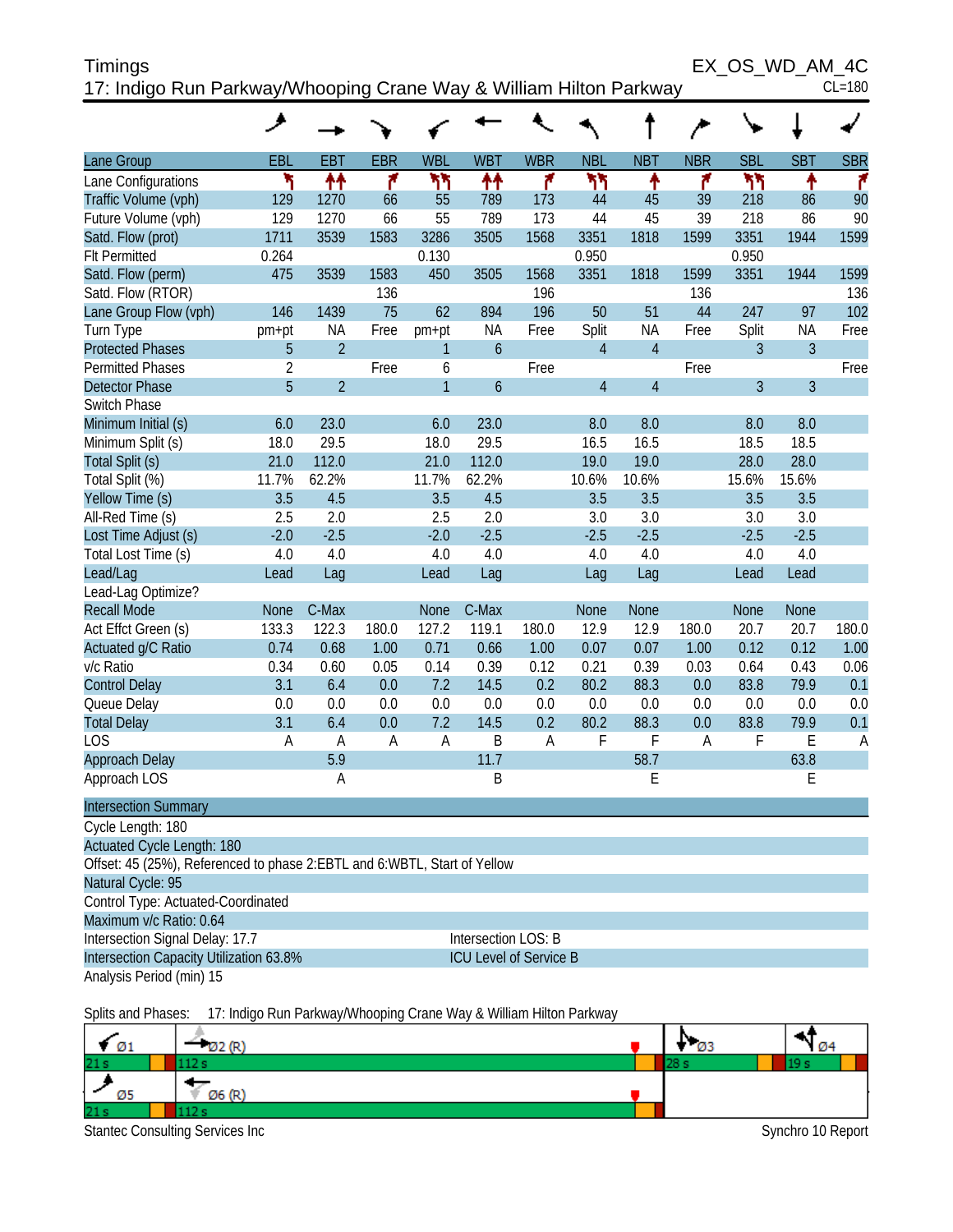| <b>Timings</b>                                             | EX OS WD AM 4C |
|------------------------------------------------------------|----------------|
| 20: Gardner Drive/Beach City Road & William Hilton Parkway | $CL = 180$     |

EX\_OS\_WD\_AM\_4C

|  | ៴៴៲ | AIVI |  |  |
|--|-----|------|--|--|
|  |     |      |  |  |

|                                                                         | هر          |                |                |                |                               |                  |             |            |                |                |                |                |
|-------------------------------------------------------------------------|-------------|----------------|----------------|----------------|-------------------------------|------------------|-------------|------------|----------------|----------------|----------------|----------------|
| Lane Group                                                              | EBL         | <b>EBT</b>     | <b>EBR</b>     | <b>WBL</b>     | <b>WBT</b>                    | <b>WBR</b>       | <b>NBL</b>  | <b>NBT</b> | <b>NBR</b>     | <b>SBL</b>     | <b>SBT</b>     | <b>SBR</b>     |
| Lane Configurations                                                     | ካካ          | ↟↟             | ۴              | ۲              | 11                            | ۴                | ۲           | ۸          | ۴              | ۲              | ↟              | ۴              |
| Traffic Volume (vph)                                                    | 213         | 1225           | 17             | 23             | 784                           | 101              | 8           | 39         | 45             | 71             | 26             | 197            |
| Future Volume (vph)                                                     | 213         | 1225           | 17             | 23             | 784                           | 101              | 8           | 39         | 45             | 71             | 26             | 197            |
| Satd. Flow (prot)                                                       | 3433        | 3539           | 1636           | 1811           | 3388                          | 1516             | 1668        | 1756       | 1492           | 1728           | 1818           | 1599           |
| <b>Flt Permitted</b>                                                    | 0.950       |                |                | 0.176          |                               |                  | 0.738       |            |                | 0.728          |                |                |
| Satd. Flow (perm)                                                       | 3433        | 3539           | 1636           | 335            | 3388                          | 1431             | 1296        | 1756       | 1492           | 1324           | 1818           | 1599           |
| Satd. Flow (RTOR)                                                       |             |                | 58             |                |                               | 94               |             |            | 55             |                |                | 223            |
| Lane Group Flow (vph)                                                   | 241         | 1388           | 19             | 26             | 889                           | 114              | 9           | 44         | 51             | 80             | 29             | 223            |
| Turn Type                                                               | Prot        | ΝA             | Perm           | pm+pt          | <b>NA</b>                     | Perm             | Perm        | <b>NA</b>  | $pm+ov$        | Perm           | <b>NA</b>      | Perm           |
| <b>Protected Phases</b>                                                 | 5           | $\overline{2}$ |                | 1              | $\mathfrak b$                 |                  |             | 8          | 1              |                | $\overline{4}$ |                |
| <b>Permitted Phases</b>                                                 |             |                | $\overline{2}$ | 6              |                               | 6                | 8           |            | 8              | 4              |                | 4              |
| <b>Detector Phase</b>                                                   | 5           | $\overline{2}$ | $\overline{2}$ | $\overline{1}$ | 6                             | $\boldsymbol{6}$ | 8           | 8          | $\overline{1}$ | $\overline{4}$ | $\overline{4}$ | $\overline{4}$ |
| Switch Phase                                                            |             |                |                |                |                               |                  |             |            |                |                |                |                |
| Minimum Initial (s)                                                     | 8.0         | 23.0           | 23.0           | 8.0            | 23.0                          | 23.0             | 8.0         | 8.0        | 8.0            | 8.0            | 8.0            | 8.0            |
| Minimum Split (s)                                                       | 14.0        | 30.0           | 30.0           | 22.0           | 31.0                          | 31.0             | 38.5        | 38.5       | 22.0           | 22.5           | 22.5           | 22.5           |
| Total Split (s)                                                         | 31.0        | 125.0          | 125.0          | 21.0           | 115.0                         | 115.0            | 34.0        | 34.0       | 21.0           | 34.0           | 34.0           | 34.0           |
| Total Split (%)                                                         | 17.2%       | 69.4%          | 69.4%          | 11.7%          | 63.9%                         | 63.9%            | 18.9%       | 18.9%      | 11.7%          | 18.9%          | 18.9%          | 18.9%          |
| Yellow Time (s)                                                         | 3.5         | 4.5            | 4.5            | 3.5            | 4.5                           | 4.5              | 3.5         | 3.5        | 3.5            | 3.5            | 3.5            | 3.5            |
| All-Red Time (s)                                                        | 2.5         | 1.5            | 1.5            | 2.5            | 1.5                           | 1.5              | 3.0         | 3.0        | 2.5            | 3.0            | 3.0            | 3.0            |
| Lost Time Adjust (s)                                                    | $-2.0$      | $-2.0$         | $-2.0$         | $-2.0$         | $-2.0$                        | $-2.0$           | $-2.5$      | $-2.5$     | $-2.0$         | $-2.5$         | $-2.5$         | $-2.5$         |
| Total Lost Time (s)                                                     | 4.0         | 4.0            | 4.0            | 4.0            | 4.0                           | 4.0              | 4.0         | 4.0        | 4.0            | 4.0            | 4.0            | 4.0            |
| Lead/Lag                                                                | Lead        | Lag            | Lag            | Lead           | Lag                           | Lag              |             |            | Lead           |                |                |                |
| Lead-Lag Optimize?<br><b>Recall Mode</b>                                | <b>None</b> | C-Max          | C-Max          | <b>None</b>    | C-Max                         | C-Max            | <b>None</b> | None       | <b>None</b>    | <b>None</b>    | <b>None</b>    | None           |
| Act Effct Green (s)                                                     | 19.5        | 141.2          | 141.2          | 139.0          | 129.0                         | 129.0            | 19.6        | 19.6       | 33.6           | 19.6           | 19.6           | 19.6           |
| Actuated g/C Ratio                                                      | 0.11        | 0.78           | 0.78           | 0.77           | 0.72                          | 0.72             | 0.11        | 0.11       | 0.19           | 0.11           | 0.11           | 0.11           |
| v/c Ratio                                                               | 0.65        | 0.50           | 0.01           | 0.08           | 0.37                          | 0.11             | 0.06        | 0.23       | 0.16           | 0.56           | 0.15           | 0.60           |
| <b>Control Delay</b>                                                    | 93.1        | 5.8            | 0.1            | 4.2            | 11.3                          | 3.0              | 68.6        | 73.6       | 11.7           | 89.3           | 71.0           | 14.3           |
| Queue Delay                                                             | 0.0         | 0.0            | 0.0            | 0.0            | 0.0                           | 0.0              | 0.0         | 0.0        | 0.0            | 0.0            | 0.0            | 0.0            |
| <b>Total Delay</b>                                                      | 93.1        | 5.8            | 0.1            | 4.2            | 11.3                          | 3.0              | 68.6        | 73.6       | 11.7           | 89.3           | 71.0           | 14.3           |
| <b>LOS</b>                                                              | F           | A              | A              | A              | B                             | Α                | E           | E          | B              | F              | Ε              | B              |
| Approach Delay                                                          |             | 18.5           |                |                | 10.2                          |                  |             | 42.8       |                |                | 37.4           |                |
| Approach LOS                                                            |             | B              |                |                | $\sf B$                       |                  |             | D          |                |                | D              |                |
| <b>Intersection Summary</b>                                             |             |                |                |                |                               |                  |             |            |                |                |                |                |
| Cycle Length: 180                                                       |             |                |                |                |                               |                  |             |            |                |                |                |                |
| Actuated Cycle Length: 180                                              |             |                |                |                |                               |                  |             |            |                |                |                |                |
| Offset: 80 (44%), Referenced to phase 2:EBT and 6:WBTL, Start of Yellow |             |                |                |                |                               |                  |             |            |                |                |                |                |
| Natural Cycle: 105                                                      |             |                |                |                |                               |                  |             |            |                |                |                |                |
| Control Type: Actuated-Coordinated                                      |             |                |                |                |                               |                  |             |            |                |                |                |                |
| Maximum v/c Ratio: 0.65                                                 |             |                |                |                |                               |                  |             |            |                |                |                |                |
| Intersection Signal Delay: 18.6                                         |             |                |                |                | Intersection LOS: B           |                  |             |            |                |                |                |                |
| Intersection Capacity Utilization 61.9%                                 |             |                |                |                | <b>ICU Level of Service B</b> |                  |             |            |                |                |                |                |
| Analysis Period (min) 15                                                |             |                |                |                |                               |                  |             |            |                |                |                |                |
|                                                                         |             |                |                |                |                               |                  |             |            |                |                |                |                |

Splits and Phases: 20: Gardner Drive/Beach City Road & William Hilton Parkway

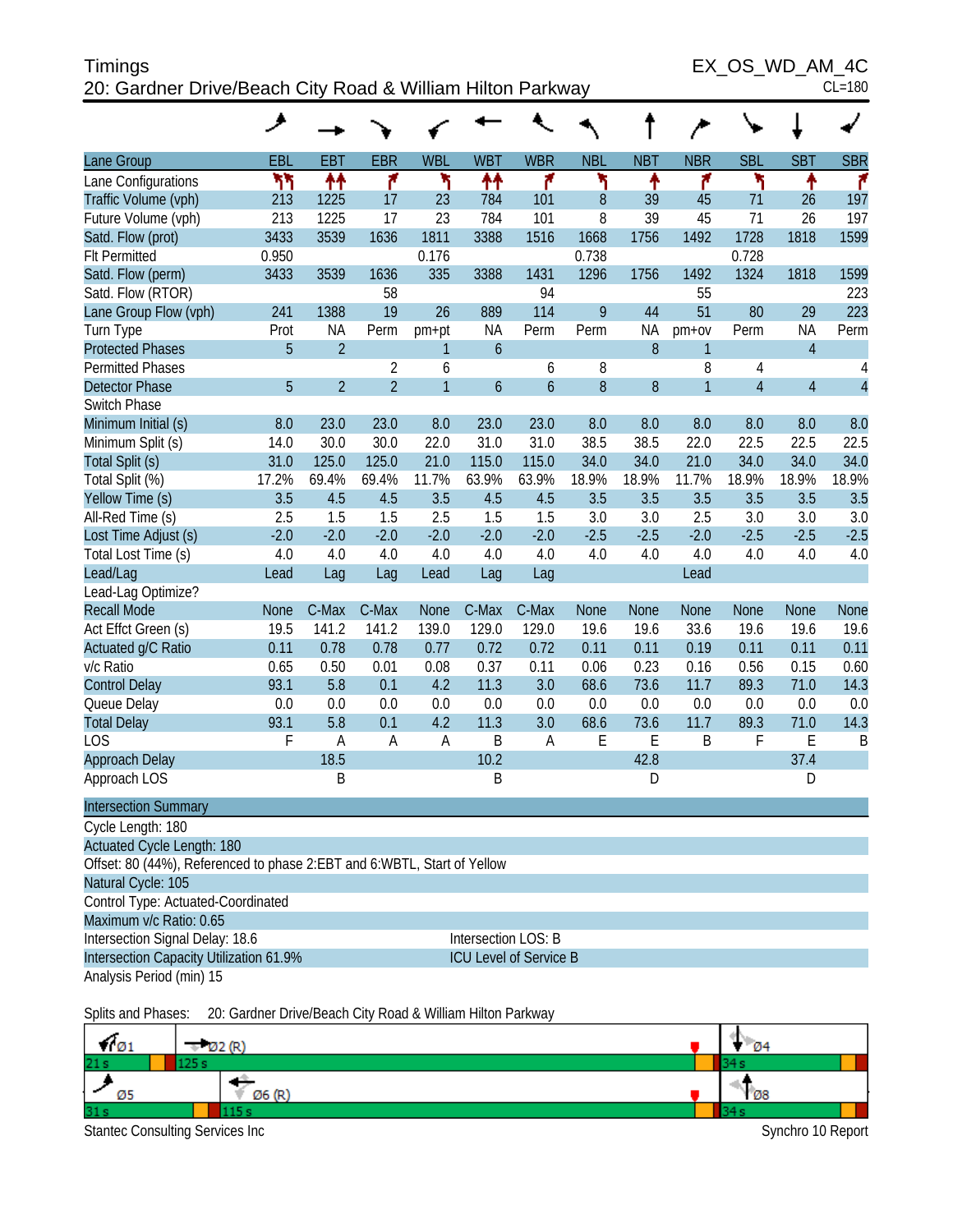| <b>Timings</b>                                                | EX OS WD MD 5B |
|---------------------------------------------------------------|----------------|
| 2: Chamberlin Drive/Squire Pope Road & William Hilton Parkway | $CL=140$       |

 $EX\_OS\_WD\_MD\_5B$ <br>CL=140

|                                                                          | ᢣ              |                |                |                |                |                               |             |            |                |                |                |                |
|--------------------------------------------------------------------------|----------------|----------------|----------------|----------------|----------------|-------------------------------|-------------|------------|----------------|----------------|----------------|----------------|
| Lane Group                                                               | EBL            | <b>EBT</b>     | <b>EBR</b>     | <b>WBL</b>     | <b>WBT</b>     | <b>WBR</b>                    | <b>NBL</b>  | <b>NBT</b> | <b>NBR</b>     | <b>SBL</b>     | <b>SBT</b>     | <b>SBR</b>     |
| Lane Configurations                                                      | ኻ              | ተተኈ            |                | ۲              | ↟↟             | ۴                             | ۲           | Ъ          |                | ۲              | ↟              | ۴              |
| Traffic Volume (vph)                                                     | 90             | 1714           | 18             | 5              | 1701           | 57                            | 5           | 16         | 5              | 36             | 5              | 106            |
| Future Volume (vph)                                                      | 90             | 1714           | 18             | 5              | 1701           | 57                            | 5           | 16         | 5              | 36             | 5              | 106            |
| Satd. Flow (prot)                                                        | 1652           | 4905           | $\overline{0}$ | 1652           | 3539           | 1583                          | 1711        | 1799       | $\overline{0}$ | 1711           | 1863           | 1583           |
| <b>Flt Permitted</b>                                                     | 0.081          |                |                | 0.102          |                |                               | 0.754       |            |                | 0.743          |                |                |
| Satd. Flow (perm)                                                        | 141            | 4905           | $\overline{0}$ | 177            | 3539           | 1540                          | 1358        | 1799       | $\mathbf{0}$   | 1338           | 1863           | 1562           |
| Satd. Flow (RTOR)                                                        |                | 3              |                |                |                | 74                            |             | 5          |                |                |                | 113            |
| Lane Group Flow (vph)                                                    | 98             | 1880           | $\overline{0}$ | 5              | 1846           | 62                            | 5           | 22         | $\overline{0}$ | 39             | 5              | 115            |
| Turn Type                                                                | pm+pt          | <b>NA</b>      |                | pm+pt          | <b>NA</b>      | Perm                          | Perm        | <b>NA</b>  |                | Perm           | <b>NA</b>      | Perm           |
| <b>Protected Phases</b>                                                  | 5              | $\overline{2}$ |                | 1              | $\mathfrak b$  |                               |             | 8          |                |                | $\overline{4}$ |                |
| <b>Permitted Phases</b>                                                  | $\overline{2}$ |                |                | 6              |                | 6                             | 8           |            |                | $\overline{4}$ |                | 4              |
| <b>Detector Phase</b>                                                    | 5              | $\overline{2}$ |                | $\overline{1}$ | $\overline{6}$ | $\mathfrak b$                 | 8           | 8          |                | $\overline{4}$ | $\overline{4}$ | $\overline{4}$ |
| Switch Phase                                                             |                |                |                |                |                |                               |             |            |                |                |                |                |
| Minimum Initial (s)                                                      | 4.0            | 24.0           |                | 4.0            | 24.0           | 24.0                          | 6.0         | 6.0        |                | 6.0            | 6.0            | 6.0            |
| Minimum Split (s)                                                        | 16.0           | 30.5           |                | 12.0           | 30.5           | 30.5                          | 16.5        | 16.5       |                | 16.5           | 16.5           | 16.5           |
| Total Split (s)                                                          | 18.0           | 108.0          |                | 14.0           | 104.0          | 104.0                         | 18.0        | 18.0       |                | 18.0           | 18.0           | 18.0           |
| Total Split (%)                                                          | 12.9%<br>3.5   | 77.1%<br>4.5   |                | 10.0%<br>3.5   | 74.3%          | 74.3%<br>4.5                  | 12.9%       | 12.9%      |                | 12.9%<br>4.0   | 12.9%<br>4.0   | 12.9%          |
| Yellow Time (s)<br>All-Red Time (s)                                      | 2.5            | 2.0            |                | 2.5            | 4.5<br>2.0     | 2.0                           | 4.0<br>2.5  | 4.0<br>2.5 |                | 2.5            | 2.5            | 4.0<br>2.5     |
| Lost Time Adjust (s)                                                     | $-2.0$         | $-2.5$         |                | $-2.0$         | $-2.5$         | $-2.5$                        | $-2.5$      | $-2.5$     |                | $-2.5$         | $-2.5$         | $-2.5$         |
| Total Lost Time (s)                                                      | 4.0            | 4.0            |                | 4.0            | 4.0            | 4.0                           | 4.0         | 4.0        |                | 4.0            | 4.0            | 4.0            |
| Lead/Lag                                                                 | Lead           | Lag            |                | Lead           | Lag            | Lag                           |             |            |                |                |                |                |
| Lead-Lag Optimize?                                                       |                |                |                |                |                |                               |             |            |                |                |                |                |
| <b>Recall Mode</b>                                                       | <b>None</b>    | C-Max          |                | <b>None</b>    | C-Max          | C-Max                         | <b>None</b> | None       |                | <b>None</b>    | <b>None</b>    | None           |
| Act Effct Green (s)                                                      | 120.9          | 118.9          |                | 114.4          | 108.4          | 108.4                         | 11.1        | 11.1       |                | 11.1           | 11.1           | 11.1           |
| Actuated g/C Ratio                                                       | 0.86           | 0.85           |                | 0.82           | 0.77           | 0.77                          | 0.08        | 0.08       |                | 0.08           | 0.08           | 0.08           |
| v/c Ratio                                                                | 0.46           | 0.45           |                | 0.02           | 0.67           | 0.05                          | 0.05        | 0.15       |                | 0.37           | 0.03           | 0.51           |
| <b>Control Delay</b>                                                     | 11.0           | 3.4            |                | 0.6            | 11.9           | 0.1                           | 58.8        | 51.0       |                | 70.4           | 58.4           | 18.7           |
| Queue Delay                                                              | 0.0            | 0.0            |                | 0.0            | 0.0            | 0.0                           | 0.0         | 0.0        |                | 0.0            | 0.0            | 0.0            |
| <b>Total Delay</b>                                                       | 11.0           | 3.4            |                | 0.6            | 11.9           | 0.1                           | 58.8        | 51.0       |                | 70.4           | 58.4           | 18.7           |
| LOS                                                                      | Β              | A              |                | A              | B              | A                             | E           | D          |                | E              | Ε              | B              |
| Approach Delay                                                           |                | 3.8            |                |                | 11.4           |                               |             | 52.5       |                |                | 32.6           |                |
| Approach LOS                                                             |                | Α              |                |                | B              |                               |             | D          |                |                | $\mathcal{C}$  |                |
| <b>Intersection Summary</b>                                              |                |                |                |                |                |                               |             |            |                |                |                |                |
| Cycle Length: 140                                                        |                |                |                |                |                |                               |             |            |                |                |                |                |
| <b>Actuated Cycle Length: 140</b>                                        |                |                |                |                |                |                               |             |            |                |                |                |                |
| Offset: 79 (56%), Referenced to phase 2:EBTL and 6:WBTL, Start of Yellow |                |                |                |                |                |                               |             |            |                |                |                |                |
| Natural Cycle: 80                                                        |                |                |                |                |                |                               |             |            |                |                |                |                |
| Control Type: Actuated-Coordinated                                       |                |                |                |                |                |                               |             |            |                |                |                |                |
| Maximum v/c Ratio: 0.67                                                  |                |                |                |                |                |                               |             |            |                |                |                |                |
| Intersection Signal Delay: 8.8                                           |                |                |                |                |                | Intersection LOS: A           |             |            |                |                |                |                |
| Intersection Capacity Utilization 72.1%                                  |                |                |                |                |                | <b>ICU Level of Service C</b> |             |            |                |                |                |                |
| Analysis Period (min) 15                                                 |                |                |                |                |                |                               |             |            |                |                |                |                |
|                                                                          |                |                |                |                |                |                               |             |            |                |                |                |                |

Splits and Phases: 2: Chamberlin Drive/Squire Pope Road & William Hilton Parkway

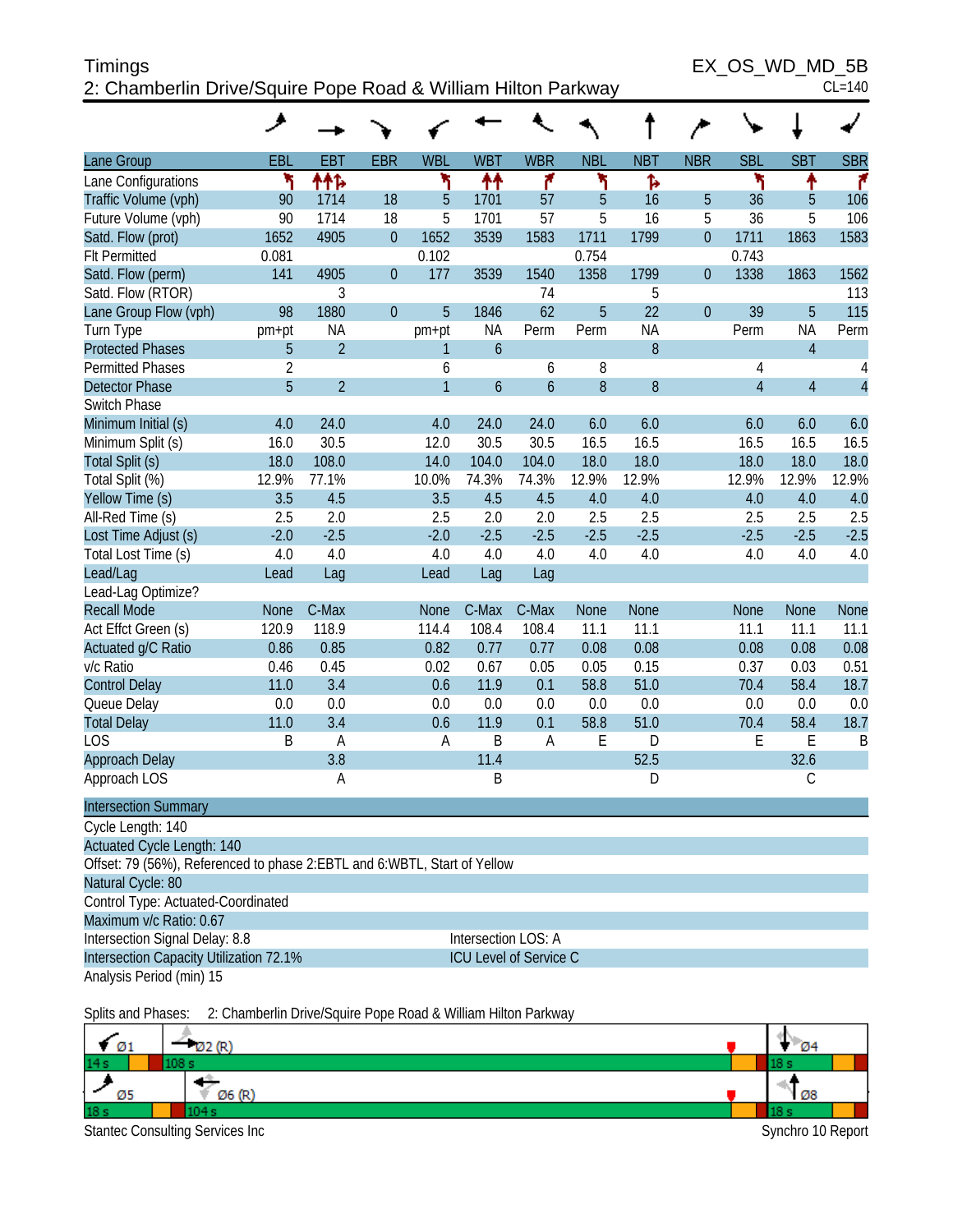| <b>Timings</b>                                                 | EX OS WD MD 5B |
|----------------------------------------------------------------|----------------|
| 5: Spanish Wells Road/Wild Horse Road & William Hilton Parkway | $CL=140$       |

 $EX\_OS\_WD\_MD\_5B$ <br>CL=140

|                                                                        | عر          |                |                |                |                               |                |             |             |                |                |                |                |
|------------------------------------------------------------------------|-------------|----------------|----------------|----------------|-------------------------------|----------------|-------------|-------------|----------------|----------------|----------------|----------------|
| Lane Group                                                             | EBL         | <b>EBT</b>     | <b>EBR</b>     | <b>WBL</b>     | <b>WBT</b>                    | <b>WBR</b>     | <b>NBL</b>  | <b>NBT</b>  | <b>NBR</b>     | <b>SBL</b>     | <b>SBT</b>     | <b>SBR</b>     |
| Lane Configurations                                                    | ۲           | ተተተ            | ۴              | ۲              | <b>itite</b>                  |                | ۲           | ħ           |                | ۲              | Ъ              |                |
| Traffic Volume (vph)                                                   | 47          | 1607           | 99             | 97             | 1652                          | 62             | 96          | 38          | 91             | 45             | 33             | 13             |
| Future Volume (vph)                                                    | 47          | 1607           | 99             | 97             | 1652                          | 62             | 96          | 38          | 91             | 45             | 33             | 13             |
| Satd. Flow (prot)                                                      | 1711        | 5085           | 1478           | 1711           | 6368                          | $\overline{0}$ | 1711        | 1887        | $\mathbf{0}$   | 1711           | 1777           | $\mathbf{0}$   |
| <b>Flt Permitted</b>                                                   | 0.950       |                |                | 0.950          |                               |                | 0.724       |             |                | 0.434          |                |                |
| Satd. Flow (perm)                                                      | 1711        | 5085           | 1447           | 1711           | 6368                          | $\mathbf{0}$   | 1304        | 1887        | $\mathbf 0$    | 781            | 1777           | $\overline{0}$ |
| Satd. Flow (RTOR)                                                      |             |                | 82             |                | 11                            |                |             | 72          |                |                | 12             |                |
| Lane Group Flow (vph)                                                  | 51          | 1744           | 107            | 105            | 1860                          | $\overline{0}$ | 104         | 140         | $\overline{0}$ | 49             | 50             | $\overline{0}$ |
| Turn Type                                                              | Prot        | <b>NA</b>      | Perm           | Prot           | <b>NA</b>                     |                | Perm        | <b>NA</b>   |                | Perm           | <b>NA</b>      |                |
| <b>Protected Phases</b>                                                | 5           | $\overline{2}$ |                | $\mathbf{1}$   | 6                             |                |             | 8           |                |                | $\overline{4}$ |                |
| <b>Permitted Phases</b>                                                |             |                | $\overline{2}$ |                |                               |                | 8           |             |                | 4              |                |                |
| <b>Detector Phase</b>                                                  | 5           | $\overline{2}$ | $\overline{2}$ | $\overline{1}$ | 6                             |                | 8           | 8           |                | $\overline{4}$ | $\overline{4}$ |                |
| Switch Phase                                                           |             |                |                |                |                               |                |             |             |                |                |                |                |
| Minimum Initial (s)                                                    | 6.0         | 23.0           | 23.0           | 6.0            | 23.0                          |                | 8.0         | 8.0         |                | 8.0            | 8.0            |                |
| Minimum Split (s)                                                      | 16.0        | 29.5           | 29.5           | 21.0           | 29.5                          |                | 23.5        | 23.5        |                | 23.5           | 23.5           |                |
| Total Split (s)                                                        | 20.0        | 91.0           | 91.0           | 25.0           | 96.0                          |                | 24.0        | 24.0        |                | 24.0           | 24.0           |                |
| Total Split (%)                                                        | 14.3%       | 65.0%          | 65.0%          | 17.9%          | 68.6%                         |                | 17.1%       | 17.1%       |                | 17.1%          | 17.1%          |                |
| Yellow Time (s)                                                        | 3.5         | 4.5            | 4.5            | 3.5            | 4.5                           |                | 4.5         | 4.5         |                | 4.5            | 4.5            |                |
| All-Red Time (s)                                                       | 2.5         | 2.0            | 2.0            | 2.5            | 2.0                           |                | 3.0         | 3.0         |                | 3.0            | 3.0            |                |
| Lost Time Adjust (s)                                                   | $-2.0$      | $-2.5$         | 0.0            | $-2.0$         | $-2.5$                        |                | $-3.5$      | $-3.5$      |                | $-3.5$         | $-3.5$         |                |
| Total Lost Time (s)                                                    | 4.0         | 4.0            | 6.5            | 4.0            | 4.0                           |                | 4.0         | 4.0         |                | 4.0            | 4.0            |                |
| Lead/Lag                                                               | Lead        | Lag            | Lag            | Lead           | Lag                           |                |             |             |                |                |                |                |
| Lead-Lag Optimize?                                                     |             |                |                |                |                               |                |             |             |                |                |                |                |
| <b>Recall Mode</b>                                                     | <b>None</b> | C-Max          | C-Max          | <b>None</b>    | C-Max                         |                | <b>None</b> | None        |                | <b>None</b>    | <b>None</b>    |                |
| Act Effct Green (s)                                                    | 11.2        | 94.6           | 92.1           | 15.4           | 101.2                         |                | 18.0        | 18.0        |                | 18.0           | 18.0           |                |
| Actuated g/C Ratio                                                     | 0.08        | 0.68           | 0.66           | 0.11           | 0.72                          |                | 0.13        | 0.13        |                | 0.13           | 0.13           |                |
| v/c Ratio                                                              | 0.38        | 0.51           | 0.11           | 0.56           | 0.40                          |                | 0.62        | 0.46        |                | 0.49           | 0.21           |                |
| <b>Control Delay</b>                                                   | 65.7        | 10.5           | 3.3            | 74.7           | 7.6                           |                | 73.9        | 32.3        |                | 73.0           | 44.4           |                |
| Queue Delay                                                            | 0.0         | 0.0            | 0.0            | 0.0            | 0.0                           |                | 0.0         | 0.0         |                | 0.0            | 0.0            |                |
| <b>Total Delay</b>                                                     | 65.7        | 10.5           | 3.3            | 74.7           | 7.6                           |                | 73.9        | 32.3        |                | 73.0           | 44.4           |                |
| <b>LOS</b>                                                             | E           | B              | Α              | E              | A                             |                | Ε           | $\mathsf C$ |                | E              | D              |                |
| Approach Delay                                                         |             | 11.6           |                |                | 11.2                          |                |             | 50.0        |                |                | 58.6           |                |
| Approach LOS                                                           |             | B              |                |                | B                             |                |             | D           |                |                | Ε              |                |
| <b>Intersection Summary</b>                                            |             |                |                |                |                               |                |             |             |                |                |                |                |
| Cycle Length: 140<br>Actuated Cycle Length: 140                        |             |                |                |                |                               |                |             |             |                |                |                |                |
| Offset: 68 (49%), Referenced to phase 2:EBT and 6:WBT, Start of Yellow |             |                |                |                |                               |                |             |             |                |                |                |                |
| Natural Cycle: 75                                                      |             |                |                |                |                               |                |             |             |                |                |                |                |
| Control Type: Actuated-Coordinated                                     |             |                |                |                |                               |                |             |             |                |                |                |                |
| Maximum v/c Ratio: 0.62                                                |             |                |                |                |                               |                |             |             |                |                |                |                |
| Intersection Signal Delay: 14.8<br>Intersection LOS: B                 |             |                |                |                |                               |                |             |             |                |                |                |                |
| Intersection Capacity Utilization 65.0%                                |             |                |                |                | <b>ICU Level of Service C</b> |                |             |             |                |                |                |                |
| Analysis Period (min) 15                                               |             |                |                |                |                               |                |             |             |                |                |                |                |
|                                                                        |             |                |                |                |                               |                |             |             |                |                |                |                |

Splits and Phases: 5: Spanish Wells Road/Wild Horse Road & William Hilton Parkway

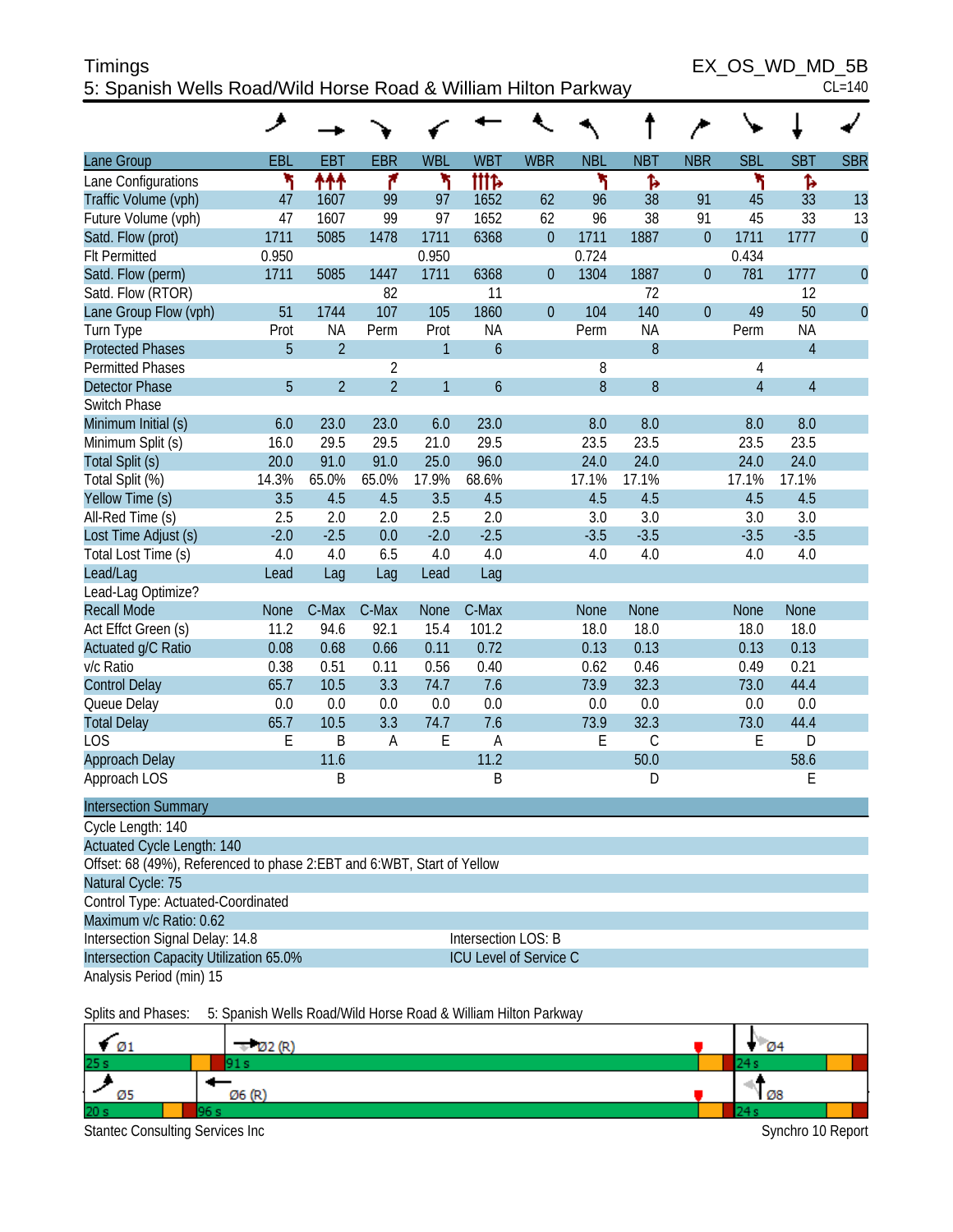| <b>Timings</b>                                            | EX OS WD MD 5B |
|-----------------------------------------------------------|----------------|
| 8: Jarvis Park Road/Wilborn Road & William Hilton Parkway | $CL = 140$     |

|                                                                             | ۸              |                |                |                  |                  |                               |                  |             |                |                |                |                |
|-----------------------------------------------------------------------------|----------------|----------------|----------------|------------------|------------------|-------------------------------|------------------|-------------|----------------|----------------|----------------|----------------|
| Lane Group                                                                  | EBL            | <b>EBT</b>     | <b>EBR</b>     | <b>WBL</b>       | <b>WBT</b>       | <b>WBR</b>                    | <b>NBL</b>       | <b>NBT</b>  | <b>NBR</b>     | <b>SBL</b>     | <b>SBT</b>     | <b>SBR</b>     |
| Lane Configurations                                                         | ۲              | ↟↟             | ۴              | ۲                | 11               | ۴                             |                  | Ф           |                | ۲              | 4              | f.             |
| Traffic Volume (vph)                                                        | 82             | 1563           | 32             | 15               | 1618             | 78                            | 23               | 13          | 8              | 88             | 11             | 128            |
| Future Volume (vph)                                                         | 82             | 1563           | 32             | 15               | 1618             | 78                            | 23               | 13          | 8              | 88             | 11             | 128            |
| Satd. Flow (prot)                                                           | 1770           | 3539           | 1583           | 1770             | 3539             | 1583                          | $\boldsymbol{0}$ | 1707        | $\overline{0}$ | 1625           | 1647           | 1583           |
| <b>Flt Permitted</b>                                                        | 0.062          |                |                | 0.117            |                  |                               |                  | 0.975       |                | 0.950          | 0.963          |                |
| Satd. Flow (perm)                                                           | 115            | 3539           | 1583           | 218              | 3539             | 1470                          | $\boldsymbol{0}$ | 1707        | 0              | 1625           | 1647           | 1583           |
| Satd. Flow (RTOR)                                                           |                |                | 35             |                  |                  | 117                           |                  | 7           |                |                |                | 164            |
| Lane Group Flow (vph)                                                       | 89             | 1696           | 35             | 16               | 1756             | 85                            | $\theta$         | 48          | $\overline{0}$ | 53             | 54             | 139            |
| Turn Type                                                                   | pm+pt          | <b>NA</b>      | $pm+ov$        | Perm             | <b>NA</b>        | Perm                          | Split            | <b>NA</b>   |                | Split          | <b>NA</b>      | Free           |
| <b>Protected Phases</b>                                                     | 5              | $\overline{2}$ | $8\,$          |                  | $\boldsymbol{6}$ |                               | 8                | 8           |                | $\overline{4}$ | $\overline{4}$ |                |
| <b>Permitted Phases</b>                                                     | $\overline{2}$ |                | $\overline{2}$ | 6                |                  | 6                             |                  |             |                |                |                | Free           |
| <b>Detector Phase</b>                                                       | 5              | $\overline{2}$ | $8\,$          | $\boldsymbol{6}$ | 6                | $\mathfrak b$                 | $\boldsymbol{8}$ | 8           |                | $\overline{4}$ | $\overline{4}$ |                |
| Switch Phase                                                                |                |                |                |                  |                  |                               |                  |             |                |                |                |                |
| Minimum Initial (s)                                                         | 6.0            | 23.0           | 6.0            | 23.0             | 23.0             | 23.0                          | 6.0              | 6.0         |                | 8.0            | 8.0            |                |
| Minimum Split (s)                                                           | 18.0           | 29.0           | 14.0           | 29.0             | 29.0             | 29.0                          | 14.0             | 14.0        |                | 21.0           | 21.0           |                |
| Total Split (s)                                                             | 18.0           | 92.0           | 18.0           | 74.0             | 74.0             | 74.0                          | 18.0             | 18.0        |                | 30.0           | 30.0           |                |
| Total Split (%)                                                             | 12.9%          | 65.7%          | 12.9%          | 52.9%            | 52.9%            | 52.9%                         | 12.9%            | 12.9%       |                | 21.4%          | 21.4%          |                |
| Yellow Time (s)                                                             | 3.5            | 4.5            | 3.2            | 4.5              | 4.5              | 4.5                           | 3.2              | 3.2         |                | 3.2            | 3.2            |                |
| All-Red Time (s)                                                            | 2.5            | 1.5            | 2.8            | 1.5              | 1.5              | 1.5                           | 2.8              | 2.8         |                | 2.8            | 2.8            |                |
| Lost Time Adjust (s)                                                        | $-2.0$         | $-2.0$         | $-2.0$         | $-2.0$           | $-2.0$           | $-2.0$                        |                  | $-2.0$      |                | $-2.0$         | $-2.0$         |                |
| Total Lost Time (s)                                                         | 4.0            | 4.0            | 4.0            | 4.0              | 4.0              | 4.0                           |                  | 4.0         |                | 4.0            | 4.0            |                |
| Lead/Lag                                                                    | Lead           |                |                | Lag              | Lag              | Lag                           |                  |             |                |                |                |                |
| Lead-Lag Optimize?                                                          |                |                |                |                  |                  |                               |                  |             |                |                |                |                |
| <b>Recall Mode</b>                                                          | <b>None</b>    | C-Max          | <b>None</b>    | C-Max            | C-Max            | C-Max                         | <b>None</b>      | <b>None</b> |                | <b>None</b>    | <b>None</b>    |                |
| Act Effct Green (s)                                                         | 108.0          | 108.8          | 123.2          | 94.1             | 94.1             | 94.1                          |                  | 12.9        |                | 12.4           | 12.4           | 140.0          |
| Actuated g/C Ratio                                                          | 0.77           | 0.78           | 0.88           | 0.67             | 0.67             | 0.67                          |                  | 0.09        |                | 0.09           | 0.09           | 1.00           |
| v/c Ratio                                                                   | 0.44           | 0.62           | 0.03           | 0.11             | 0.74             | 0.08                          |                  | 0.29        |                | 0.37           | 0.37           | 0.09           |
| <b>Control Delay</b>                                                        | 28.2           | 9.8            | 1.5            | 5.5              | 7.0              | 0.3                           |                  | 53.9        |                | 66.8           | 66.8           | 0.1            |
| Queue Delay                                                                 | 0.0            | 0.0            | 0.0            | 0.0              | 0.0              | 0.0                           |                  | 0.0         |                | 0.0            | 0.0            | 0.0            |
| <b>Total Delay</b>                                                          | 28.2           | 9.8            | 1.5            | 5.5              | 7.0              | 0.3                           |                  | 53.9        |                | 66.8           | 66.8           | 0.1            |
| <b>LOS</b>                                                                  | C              | Α              | A              | A                | A                | A                             |                  | D           |                | E              | E              | $\overline{A}$ |
| Approach Delay                                                              |                | 10.5           |                |                  | 6.7              |                               |                  | 53.9        |                |                | 29.1           |                |
| Approach LOS                                                                |                | B              |                |                  | A                |                               |                  | D           |                |                | $\mathsf C$    |                |
| <b>Intersection Summary</b>                                                 |                |                |                |                  |                  |                               |                  |             |                |                |                |                |
| Cycle Length: 140                                                           |                |                |                |                  |                  |                               |                  |             |                |                |                |                |
| <b>Actuated Cycle Length: 140</b>                                           |                |                |                |                  |                  |                               |                  |             |                |                |                |                |
| Offset: 131 (94%), Referenced to phase 2: EBTL and 6: WBTL, Start of Yellow |                |                |                |                  |                  |                               |                  |             |                |                |                |                |
| Natural Cycle: 105                                                          |                |                |                |                  |                  |                               |                  |             |                |                |                |                |
| Control Type: Actuated-Coordinated                                          |                |                |                |                  |                  |                               |                  |             |                |                |                |                |
| Maximum v/c Ratio: 0.74                                                     |                |                |                |                  |                  |                               |                  |             |                |                |                |                |
| Intersection Signal Delay: 10.4                                             |                |                |                |                  |                  | Intersection LOS: B           |                  |             |                |                |                |                |
| Intersection Capacity Utilization 83.2%                                     |                |                |                |                  |                  | <b>ICU Level of Service E</b> |                  |             |                |                |                |                |
| Analysis Period (min) 15                                                    |                |                |                |                  |                  |                               |                  |             |                |                |                |                |

Splits and Phases: 8: Jarvis Park Road/Wilborn Road & William Hilton Parkway

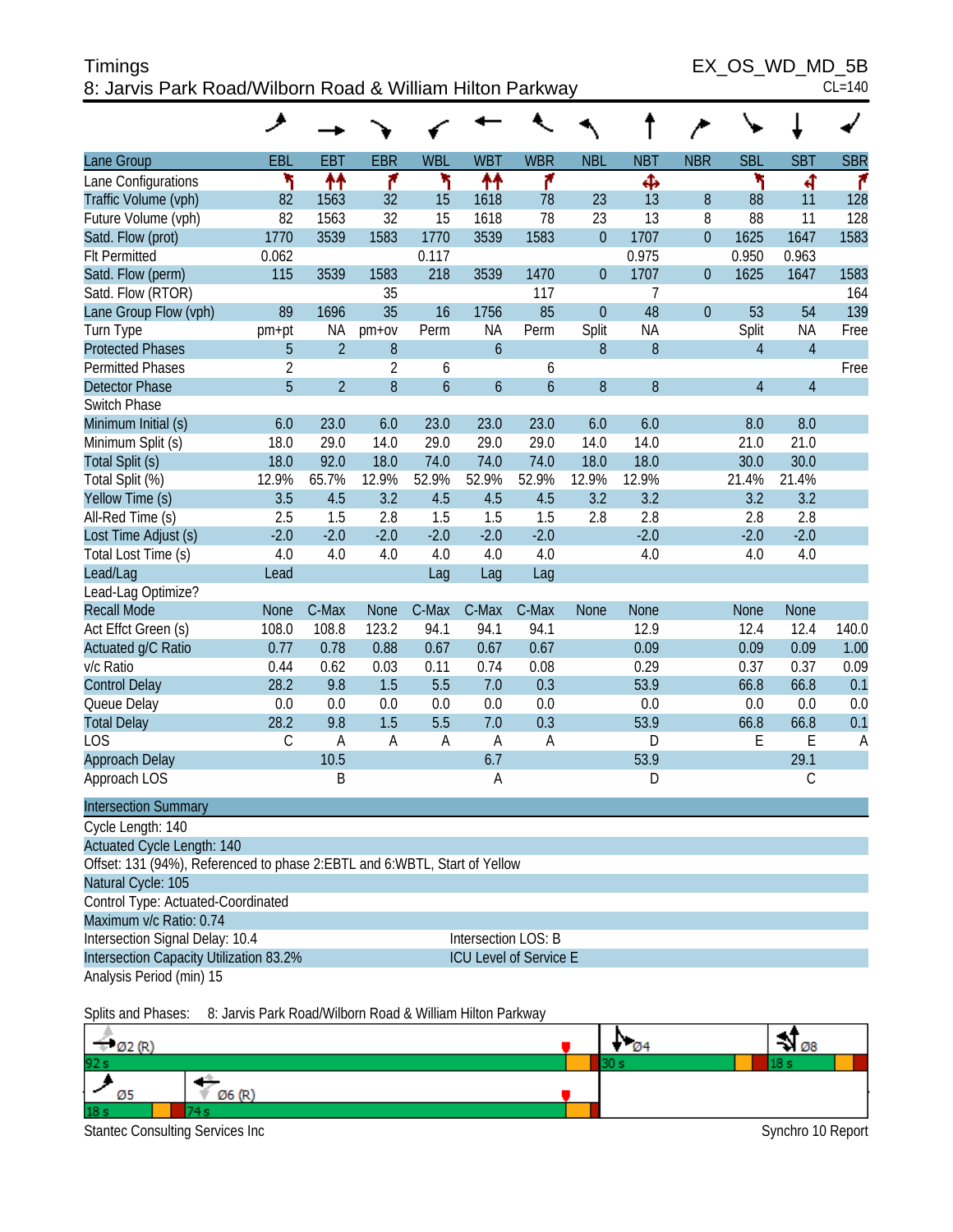| <b>Timings</b>                                                     | EX OS WD MD 5B |
|--------------------------------------------------------------------|----------------|
| 11: Sol Blatt Jr. Expressway/Gumtree Road & William Hilton Parkway | $CL = 140$     |

|                                                                         | ◢      |                                                                    |            |              |                     |                        |            |            |            |                |                |                |
|-------------------------------------------------------------------------|--------|--------------------------------------------------------------------|------------|--------------|---------------------|------------------------|------------|------------|------------|----------------|----------------|----------------|
|                                                                         |        |                                                                    |            |              |                     |                        |            |            |            |                |                |                |
| Lane Group                                                              | EBL    | <b>EBT</b>                                                         | <b>EBR</b> | <b>WBL</b>   | <b>WBT</b>          | <b>WBR</b>             | <b>NBL</b> | <b>NBT</b> | <b>NBR</b> | <b>SBL</b>     | <b>SBT</b>     | <b>SBR</b>     |
| Lane Configurations                                                     | ۲      | ₩                                                                  | ۴          | ۲            | ተተተ                 | ۴                      | ۲          | ↟          | ۴          | ኻ              | ची             | ۴              |
| Traffic Volume (vph)                                                    | 81     | 1252                                                               | 10         | 115          | 1418                | 266                    | 9          | 82         | 182        | 272            | 86             | 83             |
| Future Volume (vph)                                                     | 81     | 1252                                                               | 10         | 115          | 1418                | 266                    | 9          | 82         | 182        | 272            | 86             | 83             |
| Satd. Flow (prot)                                                       | 1770   | 3539                                                               | 1583       | 1711         | 5085                | 1583                   | 1770       | 1863       | 1583       | 1681           | 1724           | 1583           |
| <b>Flt Permitted</b>                                                    | 0.950  |                                                                    |            | 0.950        |                     |                        | 0.950      |            |            | 0.950          | 0.974          |                |
| Satd. Flow (perm)                                                       | 1770   | 3539                                                               | 1583       | 1711         | 5085                | 1534                   | 1770       | 1863       | 1583       | 1681           | 1724           | 1583           |
| Satd. Flow (RTOR)                                                       |        |                                                                    | 183        |              |                     | 224                    |            |            | 204        |                |                | 129            |
| Lane Group Flow (vph)                                                   | 91     | 1403                                                               | 11         | 129          | 1589                | 298                    | 10         | 92         | 204        | 198            | 203            | 93             |
| Turn Type                                                               | Prot   | <b>NA</b>                                                          | Free       | Prot         | <b>NA</b>           | Perm                   | Split      | <b>NA</b>  | Free       | Split          | <b>NA</b>      | Perm           |
| <b>Protected Phases</b>                                                 | 5      | $\overline{2}$                                                     |            | 1            | $\boldsymbol{6}$    |                        | 8          | 8          |            | $\overline{7}$ | $\overline{7}$ |                |
| <b>Permitted Phases</b>                                                 |        |                                                                    | Free       |              |                     | 6                      |            |            | Free       |                |                | 7              |
| <b>Detector Phase</b>                                                   | 5      | $\overline{2}$                                                     |            | $\mathbf{1}$ | $\boldsymbol{6}$    | $\boldsymbol{6}$       | $\, 8$     | $8\,$      |            | $\overline{7}$ | $\overline{7}$ | $\overline{7}$ |
| Switch Phase                                                            |        |                                                                    |            |              |                     |                        |            |            |            |                |                |                |
| Minimum Initial (s)                                                     | 6.0    | 24.0                                                               |            | 6.0          | 24.0                | 24.0                   | 8.0        | 8.0        |            | 8.0            | 8.0            | 8.0            |
| Minimum Split (s)                                                       | 21.0   | 30.5                                                               |            | 21.0         | 30.5                | 30.5                   | 22.0       | 22.0       |            | 26.0           | 26.0           | 26.0           |
| Total Split (s)                                                         | 22.0   | 70.0                                                               |            | 22.0         | 70.0                | 70.0                   | 22.0       | 22.0       |            | 26.0           | 26.0           | 26.0           |
| Total Split (%)                                                         | 15.7%  | 50.0%                                                              |            | 15.7%        | 50.0%               | 50.0%                  | 15.7%      | 15.7%      |            | 18.6%          | 18.6%          | 18.6%          |
| Yellow Time (s)                                                         | 3.5    | 4.5                                                                |            | 3.5          | 4.5                 | 4.5                    | 3.5        | 3.5        |            | 3.5            | 3.5            | 3.5            |
| All-Red Time (s)                                                        | 2.5    | 2.0                                                                |            | 2.5          | 2.0                 | 2.0                    | 3.5        | 3.5        |            | 3.5            | 3.5            | 3.5            |
| Lost Time Adjust (s)                                                    | $-2.0$ | $-2.5$                                                             |            | $-2.0$       | $-2.5$              | $-2.5$                 | $-3.0$     | $-3.0$     |            | $-3.0$         | $-3.0$         | $-3.0$         |
| Total Lost Time (s)                                                     | 4.0    | 4.0                                                                |            | 4.0          | 4.0                 | 4.0                    | 4.0        | 4.0        |            | 4.0            | 4.0            | 4.0            |
| Lead/Lag                                                                | Lead   | Lag                                                                |            | Lead         | Lag                 | Lag                    | Lag        | Lag        |            | Lead           | Lead           | Lead           |
| Lead-Lag Optimize?                                                      |        |                                                                    |            |              |                     |                        | Yes        | Yes        |            | Yes            | Yes            | Yes            |
| <b>Recall Mode</b>                                                      | None   | C-Max                                                              |            | <b>None</b>  | C-Max               | C-Max                  | None       | None       |            | <b>None</b>    | None           | None           |
| Act Effct Green (s)                                                     | 13.9   | 72.9                                                               | 140.0      | 16.1         | 75.2                | 75.2                   | 14.9       | 14.9       | 140.0      | 20.0           | 20.0           | 20.0           |
| Actuated g/C Ratio                                                      | 0.10   | 0.52                                                               | 1.00       | 0.12         | 0.54                | 0.54                   | 0.11       | 0.11       | 1.00       | 0.14           | 0.14           | 0.14           |
| v/c Ratio                                                               | 0.52   | 0.76                                                               | 0.01       | 0.66         | 0.58                | 0.32                   | 0.05       | 0.46       | 0.13       | 0.82           | 0.83           | 0.28           |
| <b>Control Delay</b>                                                    | 62.4   | 29.8                                                               | 0.0        | 79.0         | 20.8                | 8.5                    | 55.1       | 66.0       | 0.2        | 84.4           | 84.0           | 5.0            |
| Queue Delay                                                             | 0.0    | 0.0                                                                | 0.0        | 0.0          | 0.0                 | 0.0                    | 0.0        | 0.0        | 0.0        | 0.0            | 0.0            | 0.0            |
| <b>Total Delay</b>                                                      | 62.4   | 29.8                                                               | 0.0        | 79.0         | 20.8                | 8.5                    | 55.1       | 66.0       | 0.2        | 84.4           | 84.0           | 5.0            |
| <b>LOS</b>                                                              | E      | $\mathsf{C}$                                                       | A          | E            | С                   | A                      | E          | E          | A          | F              | F              | A              |
| Approach Delay                                                          |        | 31.6                                                               |            |              | 22.7                |                        |            | 21.7       |            |                | 69.3           |                |
| Approach LOS                                                            |        | С                                                                  |            |              | С                   |                        |            | С          |            |                | Ε              |                |
| <b>Intersection Summary</b>                                             |        |                                                                    |            |              |                     |                        |            |            |            |                |                |                |
| Cycle Length: 140                                                       |        |                                                                    |            |              |                     |                        |            |            |            |                |                |                |
| <b>Actuated Cycle Length: 140</b>                                       |        |                                                                    |            |              |                     |                        |            |            |            |                |                |                |
| Offset: 125 (89%), Referenced to phase 2:EBT and 6:WBT, Start of Yellow |        |                                                                    |            |              |                     |                        |            |            |            |                |                |                |
| Natural Cycle: 120                                                      |        |                                                                    |            |              |                     |                        |            |            |            |                |                |                |
| Control Type: Actuated-Coordinated                                      |        |                                                                    |            |              |                     |                        |            |            |            |                |                |                |
| Maximum v/c Ratio: 0.83                                                 |        |                                                                    |            |              |                     |                        |            |            |            |                |                |                |
| Intersection Signal Delay: 31.0                                         |        |                                                                    |            |              | Intersection LOS: C |                        |            |            |            |                |                |                |
| Intersection Capacity Utilization 68.5%                                 |        |                                                                    |            |              |                     | ICU Level of Service C |            |            |            |                |                |                |
| Analysis Period (min) 15                                                |        |                                                                    |            |              |                     |                        |            |            |            |                |                |                |
| Splits and Phases:                                                      |        | 11: Sol Blatt Jr. Expressway/Gumtree Road & William Hilton Parkway |            |              |                     |                        |            |            |            |                |                |                |

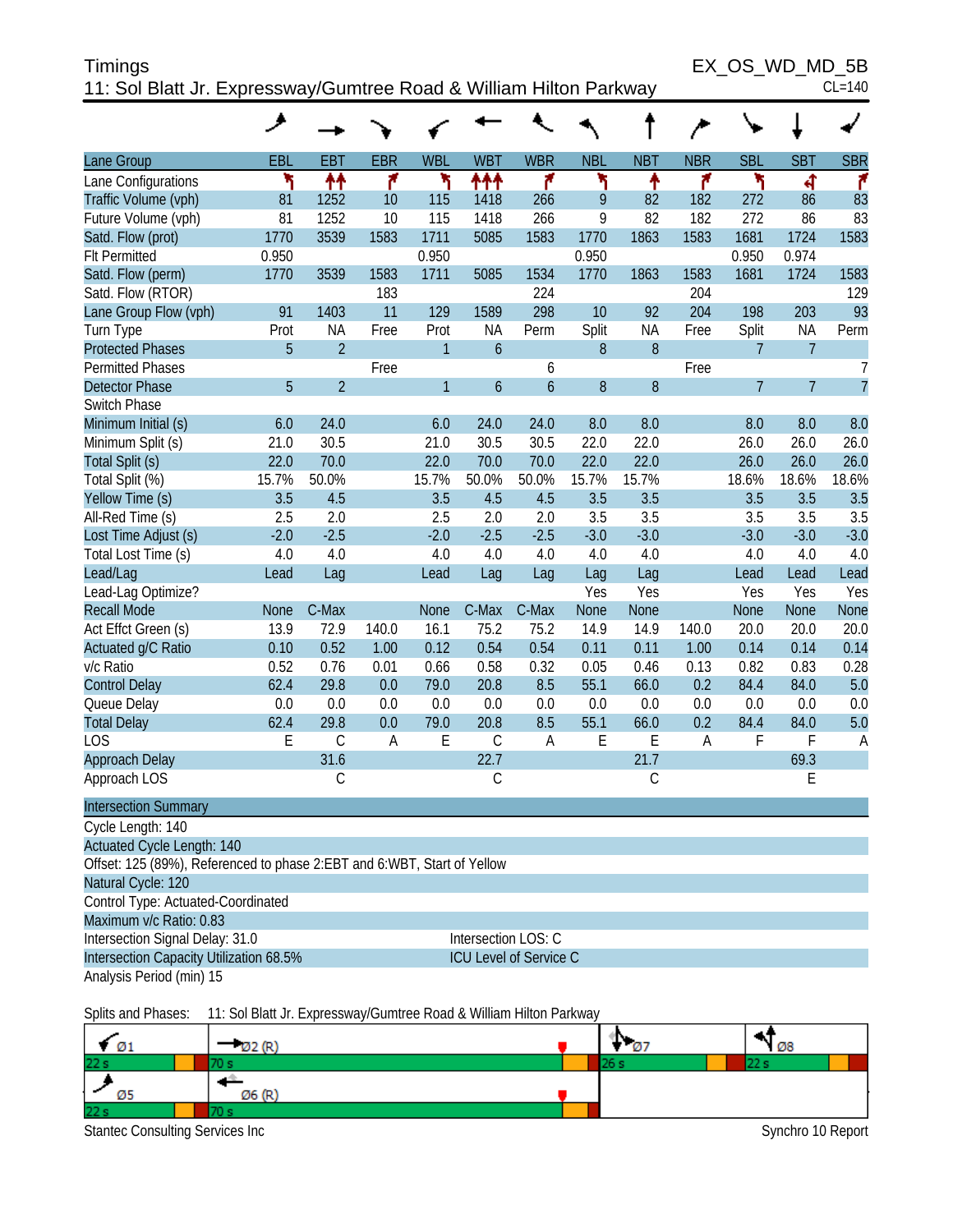| <b>Timings</b>                                            | EX OS WD MD 5B |
|-----------------------------------------------------------|----------------|
| 14: Pembroke Drive/Museum Street & William Hilton Parkway | $CL = 140$     |

EX\_OS\_WD\_MD\_5B

|                                                                                             | گر             |                |                |                  |                  |                               |                  |             |             |                |                |                |
|---------------------------------------------------------------------------------------------|----------------|----------------|----------------|------------------|------------------|-------------------------------|------------------|-------------|-------------|----------------|----------------|----------------|
| Lane Group                                                                                  | EBL            | <b>EBT</b>     | <b>EBR</b>     | <b>WBL</b>       | <b>WBT</b>       | <b>WBR</b>                    | <b>NBL</b>       | <b>NBT</b>  | <b>NBR</b>  | <b>SBL</b>     | <b>SBT</b>     | <b>SBR</b>     |
| Lane Configurations                                                                         | ۲              | ↟↟             | ۴              | ۲                | ↟↟               | ۴                             | ۲                | 4           | ۴           |                | 4              | ۴              |
| Traffic Volume (vph)                                                                        | 20             | 1507           | 132            | 33               | 1432             | 27                            | 246              | 13          | 33          | 8              | 18             | 33             |
| Future Volume (vph)                                                                         | 20             | 1507           | 132            | 33               | 1432             | 27                            | 246              | 13          | 33          | 8              | 18             | 33             |
| Satd. Flow (prot)                                                                           | 1770           | 3539           | 1583           | 1829             | 3539             | 1583                          | 1625             | 1637        | 1531        | 0              | 1835           | 1583           |
| <b>Flt Permitted</b>                                                                        | 0.117          |                |                | 0.103            |                  |                               | 0.950            | 0.957       |             |                | 0.985          |                |
| Satd. Flow (perm)                                                                           | 218            | 3539           | 1583           | 198              | 3539             | 1481                          | 1625             | 1637        | 1531        | $\mathbf 0$    | 1835           | 1583           |
| Satd. Flow (RTOR)                                                                           |                |                | 130            |                  |                  | 73                            |                  |             | 76          |                |                | 76             |
| Lane Group Flow (vph)                                                                       | 22             | 1635           | 143            | 36               | 1554             | 29                            | 139              | 142         | 36          | $\theta$       | 29             | 36             |
| Turn Type                                                                                   | Perm           | <b>NA</b>      | Perm           | Perm             | <b>NA</b>        | Perm                          | Split            | <b>NA</b>   | Perm        | Split          | <b>NA</b>      | Perm           |
| <b>Protected Phases</b>                                                                     |                | $\overline{2}$ |                |                  | $\boldsymbol{6}$ |                               | 8                | 8           |             | 4              | $\overline{4}$ |                |
| <b>Permitted Phases</b>                                                                     | 2              |                | 2              | 6                |                  | 6                             |                  |             | 8           |                |                | 4              |
| <b>Detector Phase</b>                                                                       | $\overline{2}$ | $\overline{2}$ | $\overline{2}$ | $\boldsymbol{6}$ | $\boldsymbol{6}$ | $\mathfrak b$                 | $\boldsymbol{8}$ | 8           | 8           | $\overline{4}$ | $\overline{4}$ | $\overline{4}$ |
| Switch Phase                                                                                |                |                |                |                  |                  |                               |                  |             |             |                |                |                |
| Minimum Initial (s)                                                                         | 23.0           | 23.0           | 23.0           | 23.0             | 23.0             | 23.0                          | 8.0              | 8.0         | 8.0         | 6.0            | 6.0            | 6.0            |
| Minimum Split (s)                                                                           | 29.5           | 29.5           | 29.5           | 29.5             | 29.5             | 29.5                          | 38.2             | 38.2        | 38.2        | 16.2           | 16.2           | 16.2           |
| Total Split (s)                                                                             | 99.0           | 99.0           | 99.0           | 99.0             | 99.0             | 99.0                          | 23.0             | 23.0        | 23.0        | 18.0           | 18.0           | 18.0           |
| Total Split (%)                                                                             | 70.7%          | 70.7%          | 70.7%          | 70.7%            | 70.7%            | 70.7%                         | 16.4%            | 16.4%       | 16.4%       | 12.9%          | 12.9%          | 12.9%          |
| Yellow Time (s)                                                                             | 4.5            | 4.5            | 4.5            | 4.5              | 4.5              | 4.5                           | 3.2              | 3.2         | 3.2         | 3.2            | 3.2            | 3.2            |
| All-Red Time (s)                                                                            | 2.0            | 2.0            | 2.0            | 2.0              | 2.0              | 2.0                           | 3.0              | 3.0         | 3.0         | 3.0            | 3.0            | 3.0            |
| Lost Time Adjust (s)                                                                        | $-2.5$         | $-2.5$         | $-2.5$         | $-2.5$           | $-2.5$           | $-2.5$                        | $-2.2$           | $-2.2$      | $-2.2$      |                | $-2.2$         | $-2.2$         |
| Total Lost Time (s)                                                                         | 4.0            | 4.0            | 4.0            | 4.0              | 4.0              | 4.0                           | 4.0              | 4.0         | 4.0         |                | 4.0            | 4.0            |
| Lead/Lag                                                                                    |                |                |                |                  |                  |                               |                  |             |             |                |                |                |
| Lead-Lag Optimize?                                                                          |                |                |                |                  |                  |                               |                  |             |             |                |                |                |
| <b>Recall Mode</b>                                                                          | C-Max          | C-Max          | C-Max          | C-Max            | C-Max            | C-Max                         | None             | <b>None</b> | <b>None</b> | None           | <b>None</b>    | <b>None</b>    |
| Act Effct Green (s)                                                                         | 102.0          | 102.0          | 102.0          | 102.0            | 102.0            | 102.0                         | 18.4             | 18.4        | 18.4        |                | 10.0           | 10.0           |
| Actuated g/C Ratio                                                                          | 0.73           | 0.73           | 0.73           | 0.73             | 0.73             | 0.73                          | 0.13             | 0.13        | 0.13        |                | 0.07           | 0.07           |
| v/c Ratio                                                                                   | 0.14           | 0.63           | 0.12           | 0.25             | 0.60             | 0.03                          | 0.65             | 0.66        | 0.13        |                | 0.22           | 0.20           |
| <b>Control Delay</b>                                                                        | 8.4            | 8.2            | 1.6            | 10.7             | 18.1             | 0.5                           | 71.8             | 72.4        | 1.1         |                | 64.7           | 2.4            |
| Queue Delay                                                                                 | 0.0            | 0.0            | 0.0            | 0.0              | 0.0              | 0.0                           | 0.0              | 0.0         | 0.0         |                | 0.0            | 0.0            |
| <b>Total Delay</b>                                                                          | 8.4            | 8.2            | 1.6            | 10.7             | 18.1             | 0.5                           | 71.8             | 72.4        | 1.1         |                | 64.7           | 2.4            |
| <b>LOS</b>                                                                                  | A              | Α              | A              | B                | B                | A                             | E                | E           | A           |                | Ε              | A              |
| Approach Delay                                                                              |                | 7.7            |                |                  | 17.7             |                               |                  | 64.0        |             |                | 30.2           |                |
| Approach LOS                                                                                |                | Α              |                |                  | Β                |                               |                  | Ε           |             |                | $\mathsf C$    |                |
| <b>Intersection Summary</b>                                                                 |                |                |                |                  |                  |                               |                  |             |             |                |                |                |
| Cycle Length: 140                                                                           |                |                |                |                  |                  |                               |                  |             |             |                |                |                |
| Actuated Cycle Length: 140                                                                  |                |                |                |                  |                  |                               |                  |             |             |                |                |                |
| Offset: 0 (0%), Referenced to phase 2:EBTL and 6:WBTL, Start of Yellow, Master Intersection |                |                |                |                  |                  |                               |                  |             |             |                |                |                |
| Natural Cycle: 105                                                                          |                |                |                |                  |                  |                               |                  |             |             |                |                |                |
| Control Type: Actuated-Coordinated                                                          |                |                |                |                  |                  |                               |                  |             |             |                |                |                |
| Maximum v/c Ratio: 0.66                                                                     |                |                |                |                  |                  |                               |                  |             |             |                |                |                |
| Intersection Signal Delay: 17.0                                                             |                |                |                |                  |                  | Intersection LOS: B           |                  |             |             |                |                |                |
| Intersection Capacity Utilization 64.2%                                                     |                |                |                |                  |                  | <b>ICU Level of Service C</b> |                  |             |             |                |                |                |
| Analysis Period (min) 15                                                                    |                |                |                |                  |                  |                               |                  |             |             |                |                |                |
| Colite and Dhasses 14: Dembroke Drive/Museum Ctreat & William Hilton Darkway                |                |                |                |                  |                  |                               |                  |             |             |                |                |                |

Splits and Phases: 14: Pembroke Drive/Museum Street & William Hilton Parkway

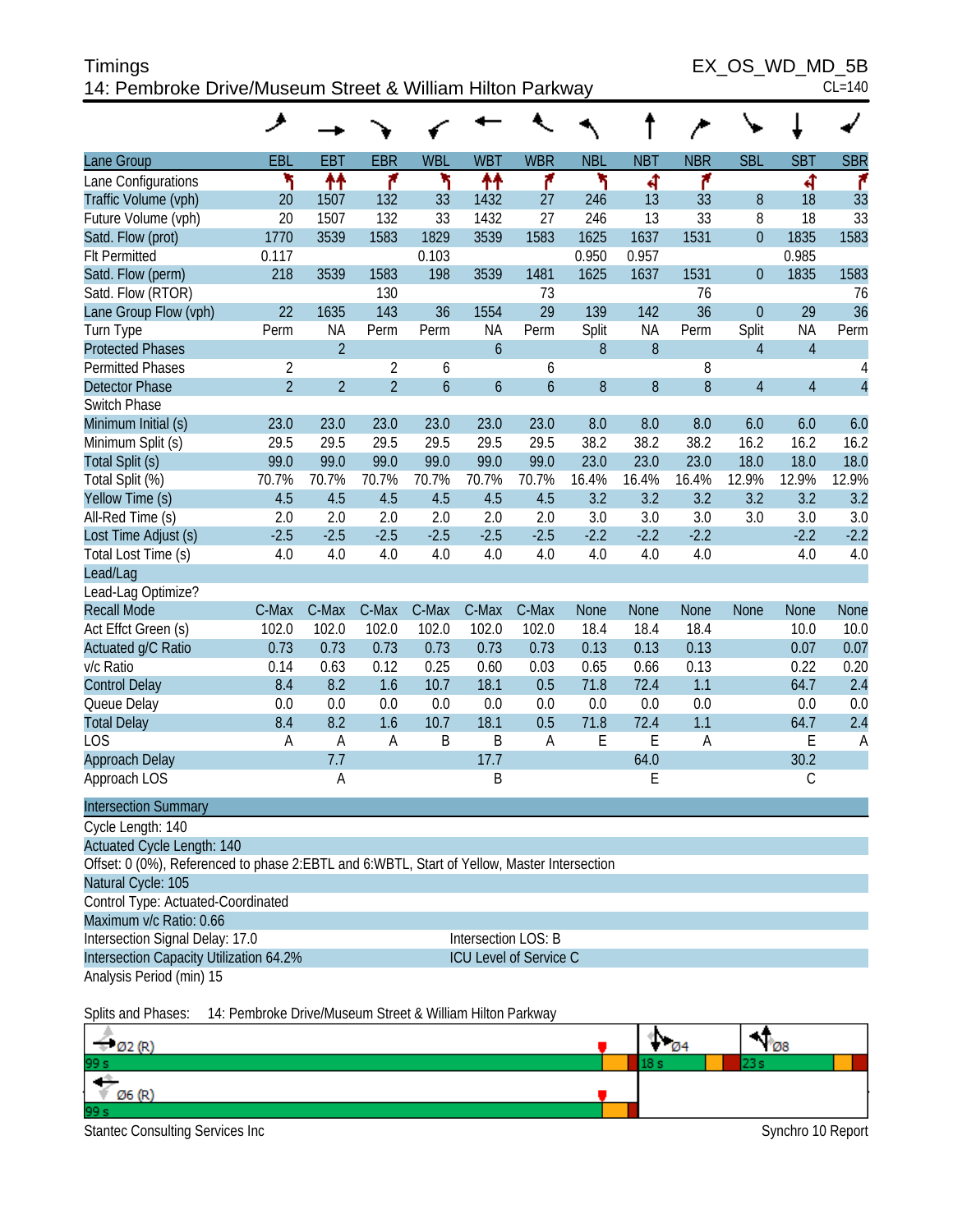| Timings                                                            | EX OS WD MD 5B |          |
|--------------------------------------------------------------------|----------------|----------|
| 17: Indigo Run Parkway/Whooping Crane Way & William Hilton Parkway |                | $CL=140$ |

| Lane Group                                                               | EBL            | <b>EBT</b>                                                         | <b>EBR</b> | <b>WBL</b>   | <b>WBT</b>             | <b>WBR</b> | <b>NBL</b>     | <b>NBT</b>     | <b>NBR</b> | <b>SBL</b>  | <b>SBT</b>     | <b>SBR</b> |
|--------------------------------------------------------------------------|----------------|--------------------------------------------------------------------|------------|--------------|------------------------|------------|----------------|----------------|------------|-------------|----------------|------------|
| Lane Configurations                                                      | ۲              | ₩                                                                  | ۴          | ካካ           | ₩                      | ۴          | ካነ             | ↟              | ۴          | ካካ          | ↟              | ۴          |
| Traffic Volume (vph)                                                     | 118            | 1402                                                               | 28         | 42           | 1373                   | 200        | 38             | 60             | 40         | 137         | 63             | 81         |
| Future Volume (vph)                                                      | 118            | 1402                                                               | 28         | 42           | 1373                   | 200        | 38             | 60             | 40         | 137         | 63             | 81         |
| Satd. Flow (prot)                                                        | 1711           | 3539                                                               | 1583       | 3319         | 3539                   | 1583       | 3319           | 1801           | 1583       | 3319        | 1925           | 1583       |
| <b>Flt Permitted</b>                                                     | 0.094          |                                                                    |            | 0.111        |                        |            | 0.950          |                |            | 0.950       |                |            |
| Satd. Flow (perm)                                                        | 169            | 3539                                                               | 1583       | 388          | 3539                   | 1583       | 3319           | 1801           | 1583       | 3319        | 1925           | 1583       |
| Satd. Flow (RTOR)                                                        |                |                                                                    | 175        |              |                        | 217        |                |                | 175        |             |                | 175        |
| Lane Group Flow (vph)                                                    | 128            | 1521                                                               | 30         | 46           | 1490                   | 217        | 41             | 65             | 43         | 149         | 68             | 88         |
| Turn Type                                                                | pm+pt          | <b>NA</b>                                                          | Free       | pm+pt        | <b>NA</b>              | Free       | Split          | <b>NA</b>      | Free       | Split       | ΝA             | Free       |
| <b>Protected Phases</b>                                                  | 5              | $\overline{2}$                                                     |            | 1            | $\boldsymbol{6}$       |            | $\overline{4}$ | $\overline{4}$ |            | 3           | $\overline{3}$ |            |
| <b>Permitted Phases</b>                                                  | $\overline{2}$ |                                                                    | Free       | 6            |                        | Free       |                |                | Free       |             |                | Free       |
| <b>Detector Phase</b>                                                    | 5              | $\overline{2}$                                                     |            | $\mathbf{1}$ | 6                      |            | $\overline{4}$ | $\overline{4}$ |            | 3           | $\overline{3}$ |            |
| Switch Phase                                                             |                |                                                                    |            |              |                        |            |                |                |            |             |                |            |
| Minimum Initial (s)                                                      | 6.0            | 23.0                                                               |            | 6.0          | 23.0                   |            | 8.0            | 8.0            |            | 8.0         | 8.0            |            |
| Minimum Split (s)                                                        | 18.0           | 29.5                                                               |            | 18.0         | 29.5                   |            | 16.5           | 16.5           |            | 18.5        | 18.5           |            |
| Total Split (s)                                                          | 24.0           | 74.0                                                               |            | 20.0         | 70.0                   |            | 20.0           | 20.0           |            | 26.0        | 26.0           |            |
| Total Split (%)                                                          | 17.1%          | 52.9%                                                              |            | 14.3%        | 50.0%                  |            | 14.3%          | 14.3%          |            | 18.6%       | 18.6%          |            |
| Yellow Time (s)                                                          | 3.5            | 4.5                                                                |            | 3.5          | 4.5                    |            | 3.5            | 3.5            |            | 3.5         | 3.5            |            |
| All-Red Time (s)                                                         | 2.5            | 2.0                                                                |            | 2.5          | 2.0                    |            | 3.0            | 3.0            |            | 3.0         | 3.0            |            |
| Lost Time Adjust (s)                                                     | $-2.0$         | $-2.5$                                                             |            | $-2.0$       | $-2.5$                 |            | $-2.5$         | $-2.5$         |            | $-2.5$      | $-2.5$         |            |
| Total Lost Time (s)                                                      | 4.0            | 4.0                                                                |            | 4.0          | 4.0                    |            | 4.0            | 4.0            |            | 4.0         | 4.0            |            |
| Lead/Lag                                                                 | Lead           | Lag                                                                |            | Lead         | Lag                    |            | Lag            | Lag            |            | Lead        | Lead           |            |
| Lead-Lag Optimize?                                                       |                |                                                                    |            |              |                        |            |                |                |            |             |                |            |
| <b>Recall Mode</b>                                                       | <b>None</b>    | C-Max                                                              |            | <b>None</b>  | C-Max                  |            | None           | None           |            | <b>None</b> | None           |            |
| Act Effct Green (s)                                                      | 103.0          | 93.9                                                               | 140.0      | 95.3         | 87.2                   | 140.0      | 13.2           | 13.2           | 140.0      | 14.1        | 14.1           | 140.0      |
| Actuated g/C Ratio                                                       | 0.74           | 0.67                                                               | 1.00       | 0.68         | 0.62                   | 1.00       | 0.09           | 0.09           | 1.00       | 0.10        | 0.10           | 1.00       |
| v/c Ratio                                                                | 0.49           | 0.64                                                               | 0.02       | 0.11         | 0.68                   | 0.14       | 0.13           | 0.38           | 0.03       | 0.45        | 0.35           | 0.06       |
| <b>Control Delay</b>                                                     | 15.6           | 12.8                                                               | 0.0        | 5.9          | 23.0                   | 0.2        | 57.9           | 65.5           | 0.0        | 63.1        | 63.1           | 0.1        |
| Queue Delay                                                              | 0.0            | 0.0                                                                | 0.0        | 0.0          | 0.0                    | 0.0        | 0.0            | 0.0            | 0.0        | 0.0         | 0.0            | 0.0        |
| <b>Total Delay</b>                                                       | 15.6           | 12.8                                                               | 0.0        | 5.9          | 23.0                   | 0.2        | 57.9           | 65.5           | 0.0        | 63.1        | 63.1           | 0.1        |
| <b>LOS</b>                                                               | B              | B                                                                  | A          | A            | C                      | Α          | E              | E              | A          | E           | Ε              | A          |
| Approach Delay                                                           |                | 12.8                                                               |            |              | 19.7                   |            |                | 44.5           |            |             | 44.9           |            |
| Approach LOS                                                             |                | B                                                                  |            |              | B                      |            |                | D              |            |             | D              |            |
| <b>Intersection Summary</b>                                              |                |                                                                    |            |              |                        |            |                |                |            |             |                |            |
| Cycle Length: 140                                                        |                |                                                                    |            |              |                        |            |                |                |            |             |                |            |
| <b>Actuated Cycle Length: 140</b>                                        |                |                                                                    |            |              |                        |            |                |                |            |             |                |            |
| Offset: 59 (42%), Referenced to phase 2:EBTL and 6:WBTL, Start of Yellow |                |                                                                    |            |              |                        |            |                |                |            |             |                |            |
| Natural Cycle: 95                                                        |                |                                                                    |            |              |                        |            |                |                |            |             |                |            |
| Control Type: Actuated-Coordinated                                       |                |                                                                    |            |              |                        |            |                |                |            |             |                |            |
| Maximum v/c Ratio: 0.68                                                  |                |                                                                    |            |              |                        |            |                |                |            |             |                |            |
| Intersection Signal Delay: 19.6                                          |                |                                                                    |            |              | Intersection LOS: B    |            |                |                |            |             |                |            |
| Intersection Capacity Utilization 66.0%                                  |                |                                                                    |            |              | ICU Level of Service C |            |                |                |            |             |                |            |
| Analysis Period (min) 15                                                 |                |                                                                    |            |              |                        |            |                |                |            |             |                |            |
| Splits and Phases:                                                       |                | 17: Indigo Run Parkway/Whooping Crane Way & William Hilton Parkway |            |              |                        |            |                |                |            |             |                |            |
|                                                                          |                |                                                                    |            |              |                        |            |                |                |            |             |                |            |

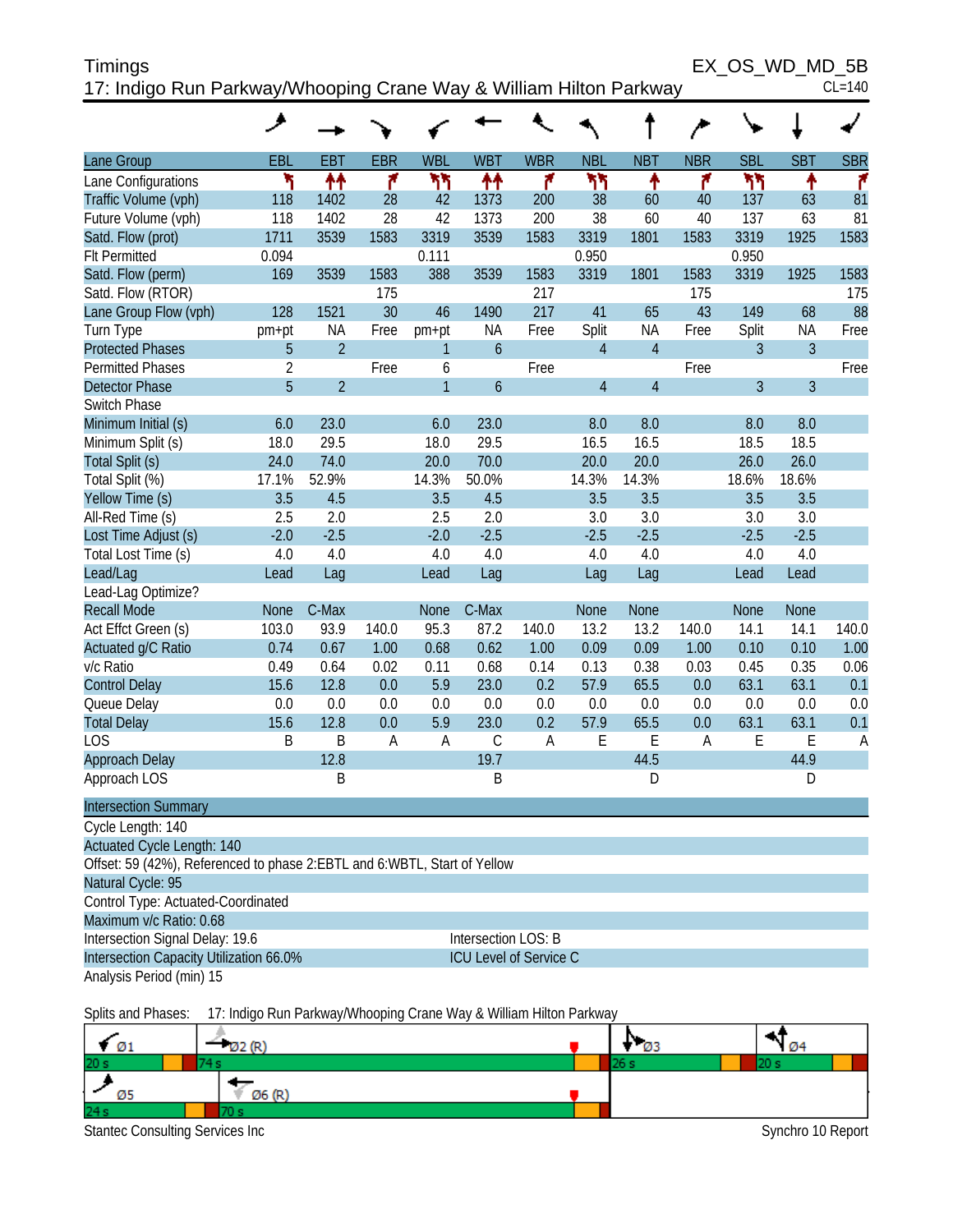| Timings                                                    |  |  |
|------------------------------------------------------------|--|--|
| 20: Gardner Drive/Beach City Road & William Hilton Parkway |  |  |

 $EX\_OS\_WD\_MD\_5B$ 

| 20: Gardner Drive/Beach City Road & William Hilton Parkway               |               |                |                |                |               |                               |               |               |                |                |                | $CL=140$       |
|--------------------------------------------------------------------------|---------------|----------------|----------------|----------------|---------------|-------------------------------|---------------|---------------|----------------|----------------|----------------|----------------|
|                                                                          | ◢             |                |                |                |               |                               |               |               |                |                |                |                |
| Lane Group                                                               | EBL           | <b>EBT</b>     | <b>EBR</b>     | <b>WBL</b>     | <b>WBT</b>    | <b>WBR</b>                    | <b>NBL</b>    | <b>NBT</b>    | <b>NBR</b>     | <b>SBL</b>     | <b>SBT</b>     | <b>SBR</b>     |
| Lane Configurations                                                      | ካካ            | ↟↟             | ۴              | ۲              | ₩             | ۴                             | ۲             | ↟             | ۴              | ۳              | ٠              | ۴              |
| Traffic Volume (vph)                                                     | 98            | 1481           | 6              | 21             | 1368          | 33                            | 5             | 18            | 21             | 66             | 37             | 243            |
| Future Volume (vph)                                                      | 98            | 1481           | 6              | 21             | 1368          | 33                            | 5             | 18            | 21             | 66             | 37             | 243            |
| Satd. Flow (prot)                                                        | 3433          | 3539           | 1636           | 1829           | 3421          | 1531                          | 1652          | 1739          | 1478           | 1711           | 1801           | 1583           |
| <b>Flt Permitted</b>                                                     | 0.950         |                |                | 0.117          |               |                               | 0.731         |               |                | 0.744          |                |                |
| Satd. Flow (perm)                                                        | 3433          | 3539           | 1636           | 225            | 3421          | 1460                          | 1271          | 1739          | 1478           | 1340           | 1801           | 1583           |
| Satd. Flow (RTOR)                                                        |               |                | 74             |                |               | 121                           |               |               | 70             |                |                | 245            |
| Lane Group Flow (vph)                                                    | 106           | 1607           | $\overline{1}$ | 23             | 1484          | 36                            | 5             | 20            | 23             | 72             | 40             | 264            |
| Turn Type                                                                | Prot          | <b>NA</b>      | Perm           | pm+pt          | <b>NA</b>     | Perm                          | Perm          | ΝA            | $pm+ov$        | Perm           | <b>NA</b>      | Perm           |
| <b>Protected Phases</b>                                                  | 5             | $\overline{2}$ |                | 1              | $\mathfrak b$ |                               |               | 8             | $\mathbf{1}$   |                | $\overline{4}$ |                |
| <b>Permitted Phases</b>                                                  |               |                | $\overline{2}$ | 6              |               | 6                             | 8             |               | 8              | 4              |                | 4              |
| <b>Detector Phase</b>                                                    | 5             | $\overline{2}$ | $\overline{2}$ | $\overline{1}$ | 6             | $\boldsymbol{6}$              | 8             | 8             | $\overline{1}$ | $\overline{4}$ | $\overline{4}$ | $\overline{4}$ |
| Switch Phase                                                             |               |                |                |                |               |                               |               |               |                |                |                |                |
| Minimum Initial (s)                                                      | 8.0           | 23.0           | 23.0           | 8.0            | 23.0          | 23.0                          | 8.0           | 8.0           | 8.0            | 8.0            | 8.0            | 8.0            |
| Minimum Split (s)                                                        | 14.5          | 29.0           | 29.0           | 21.5           | 30.0          | 30.0                          | 21.5          | 21.5          | 21.5           | 21.5           | 21.5           | 21.5           |
| Total Split (s)                                                          | 31.0          | 93.0           | 93.0           | 16.0           | 78.0          | 78.0                          | 31.0          | 31.0          | 16.0           | 31.0           | 31.0           | 31.0           |
| Total Split (%)                                                          | 22.1%         | 66.4%          | 66.4%          | 11.4%          | 55.7%         | 55.7%                         | 22.1%         | 22.1%         | 11.4%          | 22.1%          | 22.1%          | 22.1%          |
| Yellow Time (s)                                                          | 3.5           | 4.5            | 4.5            | 3.5            | 4.5           | 4.5                           | 3.5           | 3.5           | 3.5            | 3.5            | 3.5            | 3.5            |
| All-Red Time (s)<br>Lost Time Adjust (s)                                 | 2.5<br>$-2.0$ | 1.5<br>$-2.0$  | 1.5<br>$-2.0$  | 2.5<br>$-2.0$  | 1.5<br>$-2.0$ | 1.5<br>$-2.0$                 | 3.0<br>$-2.5$ | 3.0<br>$-2.5$ | 2.5<br>$-2.0$  | 3.0<br>$-2.5$  | 3.0<br>$-2.5$  | 3.0<br>$-2.5$  |
| Total Lost Time (s)                                                      | 4.0           | 4.0            | 4.0            | 4.0            | 4.0           | 4.0                           | 4.0           | 4.0           | 4.0            | 4.0            | 4.0            | 4.0            |
| Lead/Lag                                                                 | Lead          | Lag            | Lag            | Lead           | Lag           | Lag                           |               |               | Lead           |                |                |                |
| Lead-Lag Optimize?                                                       |               |                |                |                |               |                               |               |               |                |                |                |                |
| <b>Recall Mode</b>                                                       | <b>None</b>   | C-Max          | C-Max          | <b>None</b>    | C-Max         | C-Max                         | <b>None</b>   | None          | <b>None</b>    | None           | <b>None</b>    | None           |
| Act Effct Green (s)                                                      | 11.5          | 105.3          | 105.3          | 111.0          | 101.0         | 101.0                         | 15.5          | 15.5          | 29.5           | 15.5           | 15.5           | 15.5           |
| Actuated g/C Ratio                                                       | 0.08          | 0.75           | 0.75           | 0.79           | 0.72          | 0.72                          | 0.11          | 0.11          | 0.21           | 0.11           | 0.11           | 0.11           |
| v/c Ratio                                                                | 0.38          | 0.60           | 0.01           | 0.08           | 0.60          | 0.03                          | 0.04          | 0.10          | 0.06           | 0.49           | 0.20           | 0.67           |
| <b>Control Delay</b>                                                     | 76.2          | 12.7           | 0.0            | 3.3            | 11.5          | 0.1                           | 53.2          | 55.0          | 0.3            | 68.6           | 57.2           | 17.6           |
| Queue Delay                                                              | 0.0           | 0.0            | 0.0            | 0.0            | 0.0           | 0.0                           | 0.0           | 0.0           | 0.0            | 0.0            | 0.0            | 0.0            |
| <b>Total Delay</b>                                                       | 76.2          | 12.7           | 0.0            | 3.3            | 11.5          | 0.1                           | 53.2          | 55.0          | 0.3            | 68.6           | 57.2           | 17.6           |
| LOS                                                                      | E             | B              | A              | A              | B             | Α                             | D             | D             | A              | E              | E              | B              |
| Approach Delay                                                           |               | 16.5           |                |                | 11.2          |                               |               | 28.6          |                |                | 31.6           |                |
| Approach LOS                                                             |               | B              |                |                | B             |                               |               | C             |                |                | C              |                |
| <b>Intersection Summary</b>                                              |               |                |                |                |               |                               |               |               |                |                |                |                |
| Cycle Length: 140                                                        |               |                |                |                |               |                               |               |               |                |                |                |                |
| Actuated Cycle Length: 140                                               |               |                |                |                |               |                               |               |               |                |                |                |                |
| Offset: 137 (98%), Referenced to phase 2:EBT and 6:WBTL, Start of Yellow |               |                |                |                |               |                               |               |               |                |                |                |                |
| Natural Cycle: 90                                                        |               |                |                |                |               |                               |               |               |                |                |                |                |
| Control Type: Actuated-Coordinated                                       |               |                |                |                |               |                               |               |               |                |                |                |                |
| Maximum v/c Ratio: 0.67                                                  |               |                |                |                |               |                               |               |               |                |                |                |                |
| Intersection Signal Delay: 16.0                                          |               |                |                |                |               | Intersection LOS: B           |               |               |                |                |                |                |
| Intersection Capacity Utilization 70.6%                                  |               |                |                |                |               | <b>ICU Level of Service C</b> |               |               |                |                |                |                |

Analysis Period (min) 15

Splits and Phases: 20: Gardner Drive/Beach City Road & William Hilton Parkway

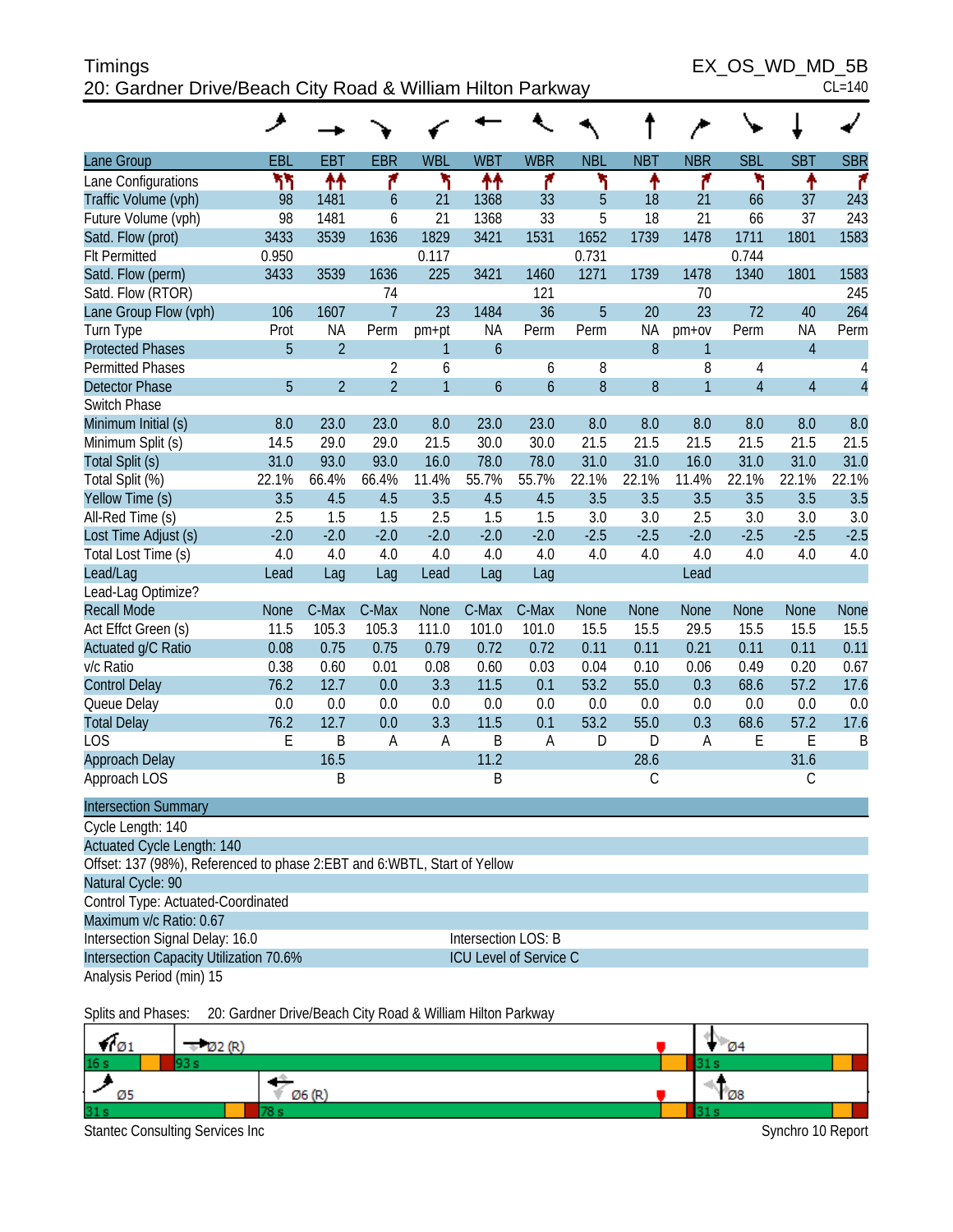| <b>Timings</b>                                                | EX OS WD PM 6A |
|---------------------------------------------------------------|----------------|
| 2: Chamberlin Drive/Squire Pope Road & William Hilton Parkway | $CL=170$       |

 $EX\_OS\_WD\_PM\_6A$ <br>CL=170

|                                                                                                   | ◢              |                |                |                |                     |                               |              |              |                |                |                |                |
|---------------------------------------------------------------------------------------------------|----------------|----------------|----------------|----------------|---------------------|-------------------------------|--------------|--------------|----------------|----------------|----------------|----------------|
| Lane Group                                                                                        | EBL            | <b>EBT</b>     | <b>EBR</b>     | <b>WBL</b>     | <b>WBT</b>          | <b>WBR</b>                    | <b>NBL</b>   | <b>NBT</b>   | <b>NBR</b>     | <b>SBL</b>     | <b>SBT</b>     | <b>SBR</b>     |
| Lane Configurations                                                                               | ۲              | ተተኈ            |                | ۲              | ↟↟                  | ۴                             | ۲            | Ъ            |                | ۲              | ↟              | ۴              |
| Traffic Volume (vph)                                                                              | 120            | 1690           | 24             | 5              | 2638                | 76                            | 5            | 21           | 5              | 47             | 5              | 141            |
| Future Volume (vph)                                                                               | 120            | 1690           | 24             | 5              | 2638                | 76                            | 5            | 21           | 5              | 47             | 5              | 141            |
| Satd. Flow (prot)                                                                                 | 1668           | 4953           | $\overline{0}$ | 1668           | 3574                | 1599                          | 1728         | 1829         | $\overline{0}$ | 1728           | 1881           | 1599           |
| <b>Flt Permitted</b>                                                                              | 0.029          |                |                | 0.115          |                     |                               | 0.754        |              |                | 0.740          |                |                |
| Satd. Flow (perm)                                                                                 | 51             | 4953           | $\overline{0}$ | 202            | 3574                | 1552                          | 1371         | 1829         | $\overline{0}$ | 1346           | 1881           | 1577           |
| Satd. Flow (RTOR)                                                                                 |                | 4              |                |                |                     | 61                            |              | 5            |                |                |                | 71             |
| Lane Group Flow (vph)                                                                             | 126            | 1802           | $\overline{0}$ | 5              | 2774                | 80                            | 5            | 27           | $\overline{0}$ | 49             | 5              | 148            |
| Turn Type                                                                                         | pm+pt          | <b>NA</b>      |                | pm+pt          | <b>NA</b>           | Perm                          | Perm         | <b>NA</b>    |                | Perm           | <b>NA</b>      | Perm           |
| <b>Protected Phases</b>                                                                           | 5              | $\overline{2}$ |                | 1              | $\boldsymbol{6}$    |                               |              | 8            |                |                | $\overline{4}$ |                |
| <b>Permitted Phases</b>                                                                           | $\overline{2}$ |                |                | 6              |                     | 6                             | 8            |              |                | 4              |                | 4              |
| <b>Detector Phase</b>                                                                             | 5              | $\overline{2}$ |                | $\overline{1}$ | $\overline{6}$      | $\overline{6}$                | 8            | 8            |                | $\overline{4}$ | $\overline{4}$ | $\overline{4}$ |
| Switch Phase                                                                                      |                |                |                |                |                     |                               |              |              |                |                |                |                |
| Minimum Initial (s)                                                                               | 4.0            | 24.0           |                | 4.0            | 24.0                | 24.0                          | 6.0          | 6.0          |                | 6.0            | 6.0            | 6.0            |
| Minimum Split (s)                                                                                 | 16.0           | 30.5           |                | 12.0           | 30.5                | 30.5                          | 16.5         | 16.5         |                | 16.5           | 16.5           | 16.5           |
| Total Split (s)                                                                                   | 16.0           | 139.0          |                | 14.0           | 137.0               | 137.0                         | 17.0         | 17.0         |                | 17.0           | 17.0           | 17.0           |
| Total Split (%)                                                                                   | 9.4%           | 81.8%          |                | 8.2%           | 80.6%               | 80.6%                         | 10.0%        | 10.0%        |                | 10.0%          | 10.0%          | 10.0%          |
| Yellow Time (s)                                                                                   | 3.5            | 4.5            |                | 3.5            | 4.5                 | 4.5                           | 4.0          | 4.0          |                | 4.0            | 4.0            | 4.0            |
| All-Red Time (s)                                                                                  | 2.5            | 2.0            |                | 2.5            | 2.0                 | 2.0                           | 2.5          | 2.5          |                | 2.5            | 2.5            | 2.5            |
| Lost Time Adjust (s)                                                                              | $-2.0$         | $-2.5$         |                | $-2.0$         | $-2.5$              | $-2.5$                        | $-2.5$       | $-2.5$       |                | $-2.5$         | $-2.5$         | $-2.5$         |
| Total Lost Time (s)                                                                               | 4.0            | 4.0            |                | 4.0            | 4.0                 | 4.0                           | 4.0          | 4.0          |                | 4.0            | 4.0            | 4.0            |
| Lead/Lag                                                                                          | Lead           | Lag            |                | Lead           | Lag                 | Lag                           |              |              |                |                |                |                |
| Lead-Lag Optimize?                                                                                |                |                |                |                |                     |                               |              |              |                |                |                |                |
| <b>Recall Mode</b>                                                                                | <b>None</b>    | C-Max          |                | None           | C-Max               | C-Max                         | None         | None         |                | None           | <b>None</b>    | None           |
| Act Effct Green (s)                                                                               | 149.9          | 147.9          |                | 140.6          | 134.6               | 134.6                         | 12.1         | 12.1         |                | 12.1           | 12.1           | 12.1           |
| Actuated g/C Ratio                                                                                | 0.88           | 0.87           |                | 0.83           | 0.79                | 0.79                          | 0.07         | 0.07         |                | 0.07           | 0.07           | 0.07           |
| v/c Ratio                                                                                         | 0.83<br>84.5   | 0.42<br>2.8    |                | 0.02<br>0.6    | 0.98<br>30.0        | 0.06<br>0.1                   | 0.05<br>74.2 | 0.20<br>66.7 |                | 0.52<br>94.9   | 0.04<br>73.6   | 0.83<br>73.8   |
| <b>Control Delay</b>                                                                              | 0.0            | 0.0            |                | 0.0            | 0.0                 | 0.0                           | 0.0          | 0.0          |                | 0.0            | 0.0            | 0.0            |
| Queue Delay<br><b>Total Delay</b>                                                                 | 84.5           | 2.8            |                | 0.6            | 30.0                | 0.1                           | 74.2         | 66.7         |                | 94.9           | 73.6           | 73.8           |
| <b>LOS</b>                                                                                        | F              |                |                | A              | $\mathsf C$         | A                             | E            | E            |                | F              | Ε              | E              |
| <b>Approach Delay</b>                                                                             |                | Α<br>8.2       |                |                | 29.1                |                               |              | 67.9         |                |                | 78.9           |                |
| Approach LOS                                                                                      |                | А              |                |                | $\mathsf C$         |                               |              | E            |                |                | E              |                |
|                                                                                                   |                |                |                |                |                     |                               |              |              |                |                |                |                |
| <b>Intersection Summary</b>                                                                       |                |                |                |                |                     |                               |              |              |                |                |                |                |
| Cycle Length: 170                                                                                 |                |                |                |                |                     |                               |              |              |                |                |                |                |
| Actuated Cycle Length: 170                                                                        |                |                |                |                |                     |                               |              |              |                |                |                |                |
| Offset: 133 (78%), Referenced to phase 2: EBTL and 6: WBTL, Start of Yellow<br>Natural Cycle: 150 |                |                |                |                |                     |                               |              |              |                |                |                |                |
| Control Type: Actuated-Coordinated                                                                |                |                |                |                |                     |                               |              |              |                |                |                |                |
| Maximum v/c Ratio: 0.98                                                                           |                |                |                |                |                     |                               |              |              |                |                |                |                |
| Intersection Signal Delay: 23.3                                                                   |                |                |                |                | Intersection LOS: C |                               |              |              |                |                |                |                |
| Intersection Capacity Utilization 100.9%                                                          |                |                |                |                |                     | <b>ICU Level of Service G</b> |              |              |                |                |                |                |
| Analysis Period (min) 15                                                                          |                |                |                |                |                     |                               |              |              |                |                |                |                |
| 3. Chamberlin Drive Cautre Dane Dood & William Hilton Dark                                        |                |                |                |                |                     |                               |              |              |                |                |                |                |

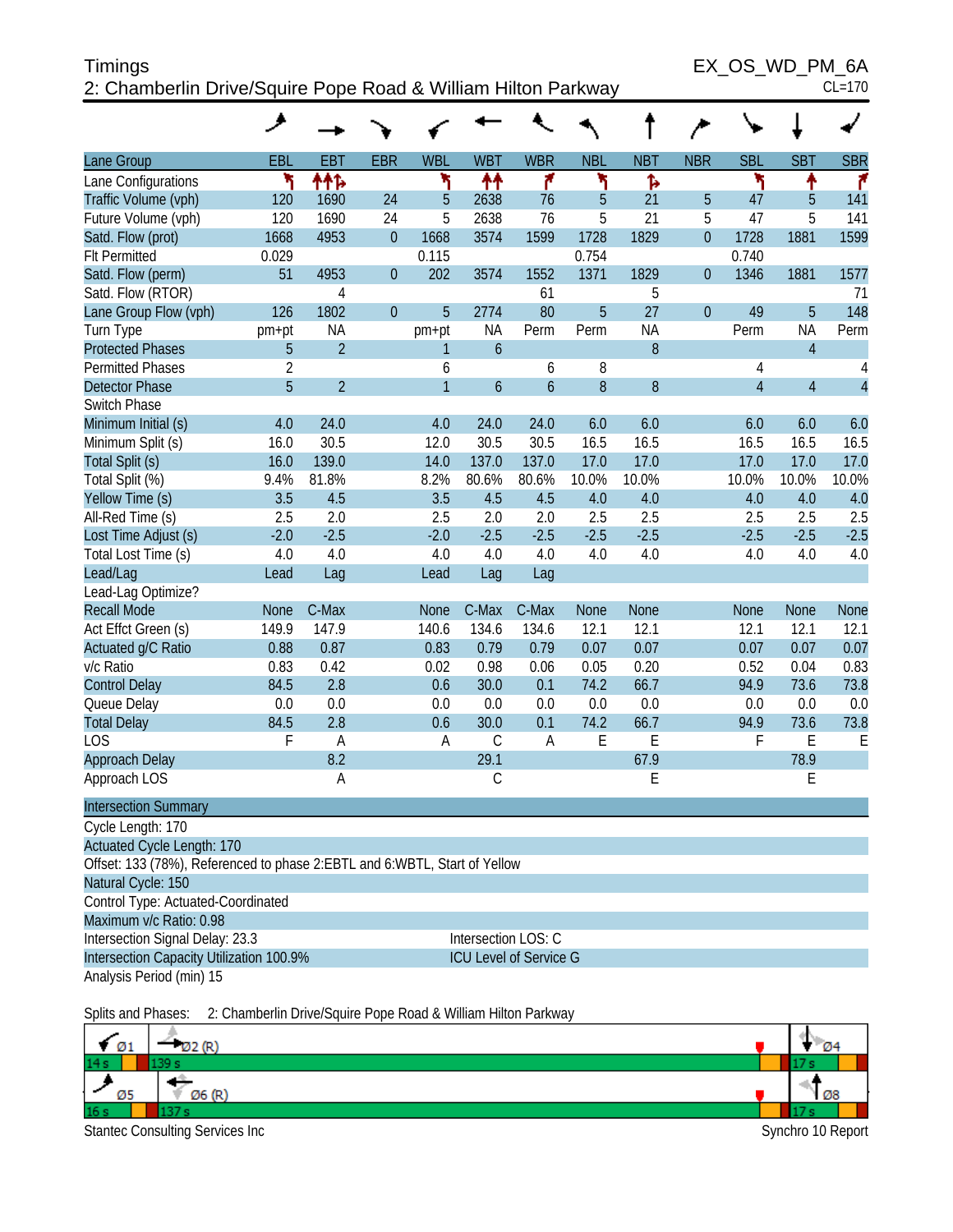| <b>Timings</b>                                                 | EX OS WD PM 6A |
|----------------------------------------------------------------|----------------|
| 5: Spanish Wells Road/Wild Horse Road & William Hilton Parkway | $CL=170$       |

 $EX\_OS\_WD\_PM\_6A$ <br>CL=170

|                                                                        | ᢣ           |                |                |              |                     |                               |             |            |              |                |                |                |
|------------------------------------------------------------------------|-------------|----------------|----------------|--------------|---------------------|-------------------------------|-------------|------------|--------------|----------------|----------------|----------------|
| Lane Group                                                             | EBL         | <b>EBT</b>     | <b>EBR</b>     | <b>WBL</b>   | <b>WBT</b>          | <b>WBR</b>                    | <b>NBL</b>  | <b>NBT</b> | <b>NBR</b>   | <b>SBL</b>     | <b>SBT</b>     | <b>SBR</b>     |
| Lane Configurations                                                    | ٦           | ተተተ            | ۴              | ۲            | tttd                |                               | ۲           | Ъ          |              | ۲              | ħ              |                |
| Traffic Volume (vph)                                                   | 71          | 1714           | 117            | 100          | 2556                | 100                           | 156         | 59         | 97           | 67             | 86             | 23             |
| Future Volume (vph)                                                    | 71          | 1714           | 117            | 100          | 2556                | 100                           | 156         | 59         | 97           | 67             | 86             | 23             |
| Satd. Flow (prot)                                                      | 1728        | 5136           | 1492           | 1728         | 6424                | $\mathbf{0}$                  | 1694        | 1896       | $\mathbf{0}$ | 1711           | 1797           | $\mathbf{0}$   |
| <b>Flt Permitted</b>                                                   | 0.950       |                |                | 0.950        |                     |                               | 0.568       |            |              | 0.450          |                |                |
| Satd. Flow (perm)                                                      | 1728        | 5136           | 1461           | 1728         | 6424                | $\mathbf{0}$                  | 1013        | 1896       | $\mathbf{0}$ | 810            | 1797           | $\overline{0}$ |
| Satd. Flow (RTOR)                                                      |             |                | 67             |              | 9                   |                               |             | 44         |              |                | 7              |                |
| Lane Group Flow (vph)                                                  | 75          | 1802           | 123            | 105          | 2793                | $\overline{0}$                | 164         | 164        | $\mathbf{0}$ | 70             | 114            | $\overline{0}$ |
| Turn Type                                                              | Prot        | <b>NA</b>      | Perm           | Prot         | <b>NA</b>           |                               | Perm        | <b>NA</b>  |              | Perm           | <b>NA</b>      |                |
| <b>Protected Phases</b>                                                | 5           | $\overline{2}$ |                | $\mathbf{1}$ | $\ddot{\mathbf{6}}$ |                               |             | 8          |              |                | $\overline{4}$ |                |
| <b>Permitted Phases</b>                                                |             |                | $\overline{2}$ |              |                     |                               | 8           |            |              | 4              |                |                |
| <b>Detector Phase</b>                                                  | 5           | $\overline{2}$ | $\overline{2}$ | $\mathbf{1}$ | $\ddot{\mathbf{6}}$ |                               | 8           | 8          |              | $\overline{4}$ | $\overline{4}$ |                |
| Switch Phase                                                           |             |                |                |              |                     |                               |             |            |              |                |                |                |
| Minimum Initial (s)                                                    | 6.0         | 23.0           | 23.0           | 6.0          | 23.0                |                               | 8.0         | 8.0        |              | 8.0            | 8.0            |                |
| Minimum Split (s)                                                      | 16.0        | 29.5           | 29.5           | 21.0         | 29.5                |                               | 27.5        | 27.5       |              | 27.5           | 27.5           |                |
| Total Split (s)                                                        | 18.0        | 108.0          | 108.0          | 24.0         | 114.0               |                               | 38.0        | 38.0       |              | 38.0           | 38.0           |                |
| Total Split (%)                                                        | 10.6%       | 63.5%          | 63.5%          | 14.1%        | 67.1%               |                               | 22.4%       | 22.4%      |              | 22.4%          | 22.4%          |                |
| Yellow Time (s)                                                        | 3.5         | 4.5            | 4.5            | 3.5          | 4.5                 |                               | 4.5         | 4.5        |              | 4.5            | 4.5            |                |
| All-Red Time (s)                                                       | 2.5         | 2.0            | 2.0            | 2.5          | 2.0                 |                               | 3.0         | 3.0        |              | 3.0            | 3.0            |                |
| Lost Time Adjust (s)                                                   | $-2.0$      | $-2.5$         | 0.0            | $-2.0$       | $-2.5$              |                               | $-3.5$      | $-3.5$     |              | $-3.5$         | $-3.5$         |                |
| Total Lost Time (s)                                                    | 4.0         | 4.0            | 6.5            | 4.0          | 4.0                 |                               | 4.0         | 4.0        |              | 4.0            | 4.0            |                |
| Lead/Lag                                                               | Lead        | Lag            | Lag            | Lead         | Lag                 |                               |             |            |              |                |                |                |
| Lead-Lag Optimize?<br><b>Recall Mode</b>                               | <b>None</b> | C-Max          | C-Max          | <b>None</b>  | C-Max               |                               | <b>None</b> | None       |              | None           | <b>None</b>    |                |
| Act Effct Green (s)                                                    | 12.7        | 109.7          | 107.2          | 16.5         | 113.6               |                               | 31.7        | 31.7       |              | 31.7           | 31.7           |                |
| Actuated g/C Ratio                                                     | 0.07        | 0.65           | 0.63           | 0.10         | 0.67                |                               | 0.19        | 0.19       |              | 0.19           | 0.19           |                |
| v/c Ratio                                                              | 0.58        | 0.54           | 0.13           | 0.62         | 0.65                |                               | 0.87        | 0.42       |              | 0.46           | 0.33           |                |
| <b>Control Delay</b>                                                   | 92.0        | 16.7           | 6.6            | 116.7        | 4.5                 |                               | 104.7       | 47.1       |              | 71.6           | 58.4           |                |
| Queue Delay                                                            | 0.0         | 0.0            | 0.0            | 0.0          | 0.0                 |                               | 0.0         | 0.0        |              | 0.0            | 0.0            |                |
| <b>Total Delay</b>                                                     | 92.0        | 16.7           | 6.6            | 116.7        | 4.5                 |                               | 104.7       | 47.1       |              | 71.6           | 58.4           |                |
| <b>LOS</b>                                                             | F           | B              | A              | F            | $\overline{A}$      |                               | F           | D          |              | Е              | E              |                |
| Approach Delay                                                         |             | 18.9           |                |              | 8.6                 |                               |             | 75.9       |              |                | 63.4           |                |
| Approach LOS                                                           |             | Β              |                |              | Α                   |                               |             | E          |              |                | E              |                |
| <b>Intersection Summary</b>                                            |             |                |                |              |                     |                               |             |            |              |                |                |                |
| Cycle Length: 170                                                      |             |                |                |              |                     |                               |             |            |              |                |                |                |
| Actuated Cycle Length: 170                                             |             |                |                |              |                     |                               |             |            |              |                |                |                |
| Offset: 86 (51%), Referenced to phase 2:EBT and 6:WBT, Start of Yellow |             |                |                |              |                     |                               |             |            |              |                |                |                |
| Natural Cycle: 90                                                      |             |                |                |              |                     |                               |             |            |              |                |                |                |
| Control Type: Actuated-Coordinated                                     |             |                |                |              |                     |                               |             |            |              |                |                |                |
| Maximum v/c Ratio: 0.87                                                |             |                |                |              |                     |                               |             |            |              |                |                |                |
| Intersection Signal Delay: 18.3                                        |             |                |                |              | Intersection LOS: B |                               |             |            |              |                |                |                |
| Intersection Capacity Utilization 74.5%                                |             |                |                |              |                     | <b>ICU Level of Service D</b> |             |            |              |                |                |                |
| Analysis Period (min) 15                                               |             |                |                |              |                     |                               |             |            |              |                |                |                |

Splits and Phases: 5: Spanish Wells Road/Wild Horse Road & William Hilton Parkway

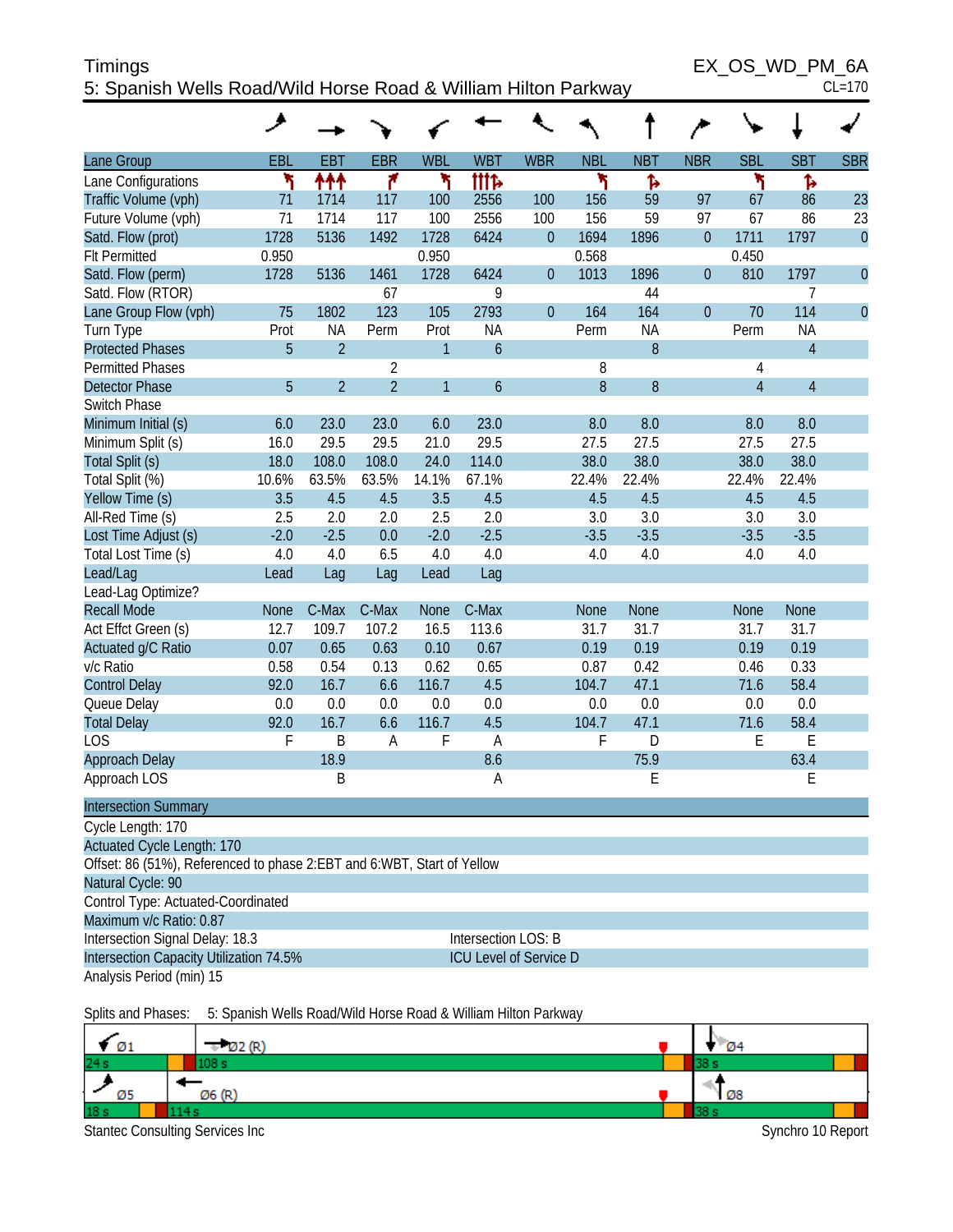| ____<br>Timings                                           | EX OS WD PM 6A |
|-----------------------------------------------------------|----------------|
| 8: Jarvis Park Road/Wilborn Road & William Hilton Parkway | $CL=170$       |

| ۰, |  |
|----|--|
|    |  |

|                                                                         | هر             |                |                |                  |                               |                  |              |                |                |                |                |            |
|-------------------------------------------------------------------------|----------------|----------------|----------------|------------------|-------------------------------|------------------|--------------|----------------|----------------|----------------|----------------|------------|
| Lane Group                                                              | <b>EBL</b>     | <b>EBT</b>     | <b>EBR</b>     | <b>WBL</b>       | <b>WBT</b>                    | <b>WBR</b>       | <b>NBL</b>   | <b>NBT</b>     | <b>NBR</b>     | <b>SBL</b>     | <b>SBT</b>     | <b>SBR</b> |
| Lane Configurations                                                     | ۳              | ↟↟             | ۴              | ۲                | ↟↟                            | ۴                |              | Ф              |                | ۲              | 4              | f.         |
| Traffic Volume (vph)                                                    | 123            | 1527           | 48             | 11               | 1872                          | 76               | 61           | 11             | 6              | 185            | 19             | 253        |
| Future Volume (vph)                                                     | 123            | 1527           | 48             | 11               | 1872                          | 76               | 61           | 11             | 6              | 185            | 19             | 253        |
| Satd. Flow (prot)                                                       | 1770           | 3539           | 1583           | 1770             | 3539                          | 1583             | $\mathbf{0}$ | 1730           | $\overline{0}$ | 1609           | 1628           | 1568       |
| <b>Flt Permitted</b>                                                    | 0.036          |                |                | 0.114            |                               |                  |              | 0.963          |                | 0.950          | 0.961          |            |
| Satd. Flow (perm)                                                       | 67             | 3539           | 1583           | 212              | 3539                          | 1453             | $\mathbf{0}$ | 1730           | $\overline{0}$ | 1609           | 1628           | 1568       |
| Satd. Flow (RTOR)                                                       |                |                | 53             |                  |                               | 96               |              | $\overline{2}$ |                |                |                | 277        |
| Lane Group Flow (vph)                                                   | 135            | 1675           | 53             | 12               | 2053                          | 83               | $\mathbf{0}$ | 86             | $\overline{0}$ | 112            | 112            | 277        |
| Turn Type                                                               | pm+pt          | ΝA             | $pm+ov$        | Perm             | <b>NA</b>                     | Perm             | Split        | <b>NA</b>      |                | Split          | <b>NA</b>      | Free       |
| <b>Protected Phases</b>                                                 | 5              | $\overline{2}$ | 8              |                  | $\boldsymbol{6}$              |                  | 8            | $\, 8$         |                | $\overline{4}$ | $\overline{4}$ |            |
| <b>Permitted Phases</b>                                                 | $\overline{2}$ |                | $\overline{2}$ | 6                |                               | 6                |              |                |                |                |                | Free       |
| <b>Detector Phase</b>                                                   | 5              | $\overline{2}$ | 8              | $\boldsymbol{6}$ | $\boldsymbol{6}$              | $\boldsymbol{6}$ | $\, 8$       | 8              |                | $\overline{4}$ | $\overline{4}$ |            |
| Switch Phase                                                            |                |                |                |                  |                               |                  |              |                |                |                |                |            |
| Minimum Initial (s)                                                     | 6.0            | 23.0           | 6.0            | 23.0             | 23.0                          | 23.0             | 6.0          | 6.0            |                | 8.0            | 8.0            |            |
| Minimum Split (s)                                                       | 18.0           | 29.0           | 14.0           | 29.0             | 29.0                          | 29.0             | 14.0         | 14.0           |                | 22.0           | 22.0           |            |
| Total Split (s)                                                         | 18.0           | 118.0          | 22.0           | 100.0            | 100.0                         | 100.0            | 22.0         | 22.0           |                | 30.0           | 30.0           |            |
| Total Split (%)                                                         | 10.6%          | 69.4%          | 12.9%          | 58.8%            | 58.8%                         | 58.8%            | 12.9%        | 12.9%          |                | 17.6%          | 17.6%          |            |
| Yellow Time (s)                                                         | 3.5            | 4.5            | 3.2            | 4.5              | 4.5                           | 4.5              | 3.2          | 3.2            |                | 3.2            | 3.2            |            |
| All-Red Time (s)                                                        | 2.5            | 1.5            | 2.8            | 1.5              | 1.5                           | 1.5              | 2.8          | 2.8            |                | 2.8            | 2.8            |            |
| Lost Time Adjust (s)                                                    | $-2.0$         | $-2.0$         | $-2.0$         | $-2.0$           | $-2.0$                        | $-2.0$           |              | $-2.0$         |                | $-2.0$         | $-2.0$         |            |
| Total Lost Time (s)                                                     | 4.0            | 4.0            | 4.0            | 4.0              | 4.0                           | 4.0              |              | 4.0            |                | 4.0            | 4.0            |            |
| Lead/Lag                                                                | Lead           |                |                | Lag              | Lag                           | Lag              |              |                |                |                |                |            |
| Lead-Lag Optimize?                                                      |                |                |                |                  |                               |                  |              |                |                |                |                |            |
| <b>Recall Mode</b>                                                      | None           | C-Max          | <b>None</b>    | C-Max            | C-Max                         | C-Max            | <b>None</b>  | None           |                | <b>None</b>    | <b>None</b>    |            |
| Act Effct Green (s)                                                     | 123.8          | 123.8          | 142.9          | 106.1            | 106.1                         | 106.1            |              | 15.1           |                | 19.1           | 19.1           | 170.0      |
| Actuated g/C Ratio                                                      | 0.73           | 0.73           | 0.84           | 0.62             | 0.62                          | 0.62             |              | 0.09           |                | 0.11           | 0.11           | 1.00       |
| v/c Ratio                                                               | 0.73           | 0.65           | 0.04           | 0.09             | 0.93                          | 0.09             |              | 0.55           |                | 0.62           | 0.62           | 0.18       |
| <b>Control Delay</b>                                                    | 56.5           | 16.1           | 2.5            | 8.5              | 28.7                          | 1.0              |              | 85.5           |                | 86.2           | 85.6           | 0.2        |
| Queue Delay                                                             | 0.0            | 0.0            | 0.0            | 0.0              | 0.0                           | 0.0              |              | 0.0            |                | 0.0            | 0.0            | 0.0        |
| <b>Total Delay</b>                                                      | 56.5           | 16.1           | 2.5            | 8.5              | 28.7                          | 1.0              |              | 85.5           |                | 86.2           | 85.6           | 0.2        |
| <b>LOS</b>                                                              | E              | B              | Α              | A                | $\mathsf C$                   | A                |              | F              |                | F              | F              | Α          |
| Approach Delay                                                          |                | 18.7           |                |                  | 27.6                          |                  |              | 85.5           |                |                | 38.5           |            |
| Approach LOS                                                            |                | B              |                |                  | $\mathsf C$                   |                  |              | F              |                |                | D              |            |
| <b>Intersection Summary</b>                                             |                |                |                |                  |                               |                  |              |                |                |                |                |            |
| Cycle Length: 170                                                       |                |                |                |                  |                               |                  |              |                |                |                |                |            |
| <b>Actuated Cycle Length: 170</b>                                       |                |                |                |                  |                               |                  |              |                |                |                |                |            |
| Offset: 13 (8%), Referenced to phase 2:EBTL and 6:WBTL, Start of Yellow |                |                |                |                  |                               |                  |              |                |                |                |                |            |
| Natural Cycle: 135                                                      |                |                |                |                  |                               |                  |              |                |                |                |                |            |
| Control Type: Actuated-Coordinated                                      |                |                |                |                  |                               |                  |              |                |                |                |                |            |
| Maximum v/c Ratio: 0.93                                                 |                |                |                |                  |                               |                  |              |                |                |                |                |            |
| Intersection Signal Delay: 26.2                                         |                |                |                |                  | Intersection LOS: C           |                  |              |                |                |                |                |            |
| Intersection Capacity Utilization 83.9%                                 |                |                |                |                  | <b>ICU Level of Service E</b> |                  |              |                |                |                |                |            |
| Analysis Period (min) 15                                                |                |                |                |                  |                               |                  |              |                |                |                |                |            |
|                                                                         |                |                |                |                  |                               |                  |              |                |                |                |                |            |

Splits and Phases: 8: Jarvis Park Road/Wilborn Road & William Hilton Parkway

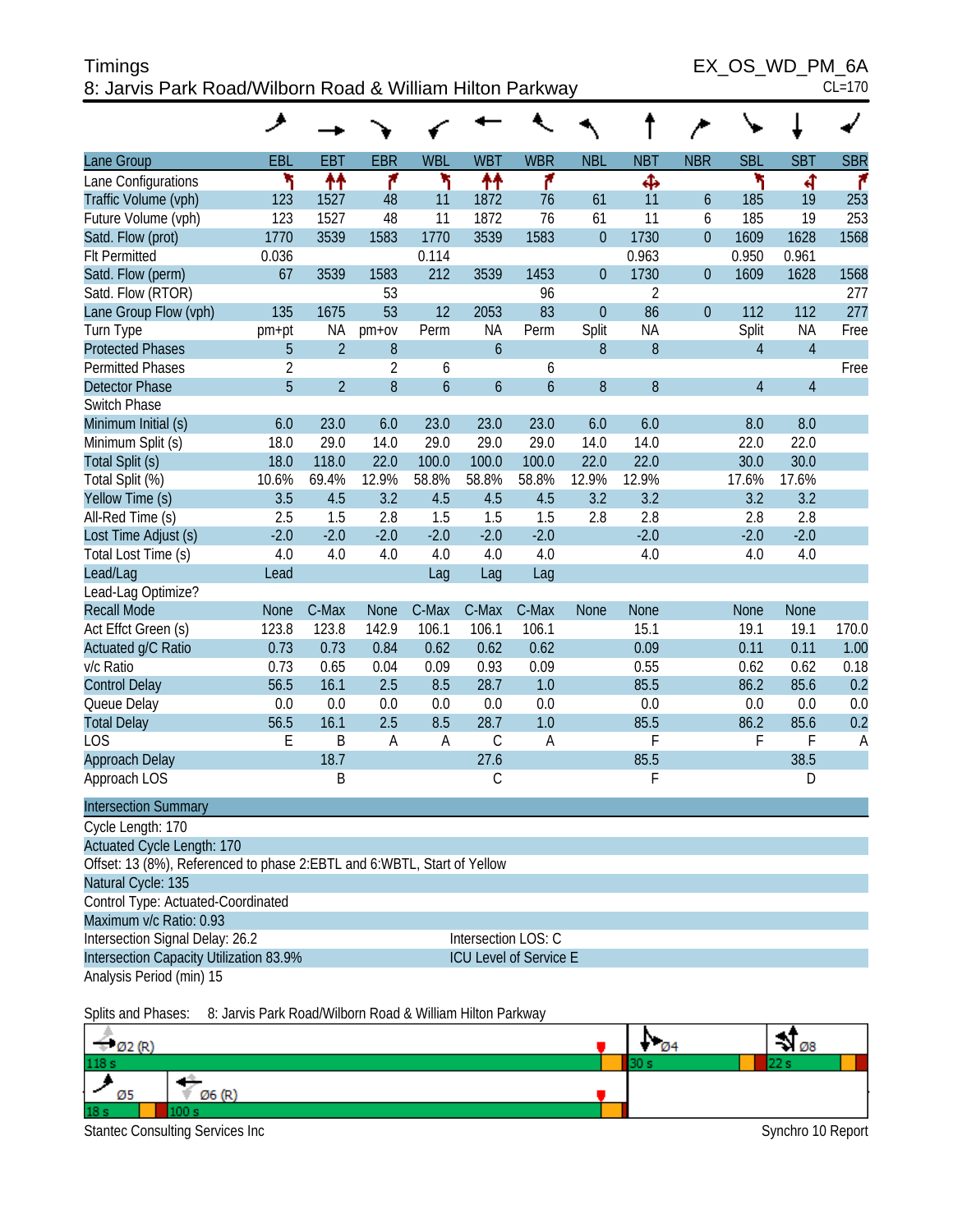| <b>Timings</b>                                                     | EX OS WD PM 6A |
|--------------------------------------------------------------------|----------------|
| 11: Sol Blatt Jr. Expressway/Gumtree Road & William Hilton Parkway | $CL=170$       |

|                                                                        | ◢           |                                                                    |            |              |                     |                |            |            |            |                |                |                |
|------------------------------------------------------------------------|-------------|--------------------------------------------------------------------|------------|--------------|---------------------|----------------|------------|------------|------------|----------------|----------------|----------------|
| Lane Group                                                             | EBL         | <b>EBT</b>                                                         | <b>EBR</b> | <b>WBL</b>   | <b>WBT</b>          | <b>WBR</b>     | <b>NBL</b> | <b>NBT</b> | <b>NBR</b> | <b>SBL</b>     | <b>SBT</b>     | <b>SBR</b>     |
| Lane Configurations                                                    | ۲           | ↟↟                                                                 | ۴          | ۲            | ተተ                  | ۴              | ۲          | ↟          | ۴          | ۲              | 4              | r              |
| Traffic Volume (vph)                                                   | 106         | 1227                                                               | 15         | 141          | 1811                | 287            | 13         | 118        | 174        | 276            | 112            | 140            |
| Future Volume (vph)                                                    | 106         | 1227                                                               | 15         | 141          | 1811                | 287            | 13         | 118        | 174        | 276            | 112            | 140            |
| Satd. Flow (prot)                                                      | 1770        | 3539                                                               | 1583       | 1711         | 5085                | 1583           | 1752       | 1845       | 1568       | 1681           | 1732           | 1583           |
| <b>Flt Permitted</b>                                                   | 0.950       |                                                                    |            | 0.950        |                     |                | 0.950      |            |            | 0.950          | 0.979          |                |
| Satd. Flow (perm)                                                      | 1770        | 3539                                                               | 1583       | 1711         | 5085                | 1530           | 1752       | 1845       | 1568       | 1681           | 1732           | 1583           |
| Satd. Flow (RTOR)                                                      |             |                                                                    | 151        |              |                     | 165            |            |            | 197        |                |                | 159            |
| Lane Group Flow (vph)                                                  | 120         | 1391                                                               | 17         | 160          | 2052                | 325            | 15         | 134        | 197        | 216            | 224            | 159            |
| Turn Type                                                              | Prot        | <b>NA</b>                                                          | Free       | Prot         | <b>NA</b>           | Perm           | Split      | <b>NA</b>  | Free       | Split          | <b>NA</b>      | Perm           |
| <b>Protected Phases</b>                                                | 5           | $\overline{2}$                                                     |            | $\mathbf{1}$ | $\overline{6}$      |                | 8          | 8          |            | $\overline{7}$ | $\overline{7}$ |                |
| <b>Permitted Phases</b>                                                |             |                                                                    | Free       |              |                     | 6              |            |            | Free       |                |                | 7              |
| <b>Detector Phase</b>                                                  | 5           | $\overline{2}$                                                     |            | $\mathbf{1}$ | $\overline{6}$      | $\overline{6}$ | 8          | 8          |            | $\overline{7}$ | $\overline{7}$ | $\overline{7}$ |
| Switch Phase                                                           |             |                                                                    |            |              |                     |                |            |            |            |                |                |                |
| Minimum Initial (s)                                                    | 6.0         | 24.0                                                               |            | 6.0          | 24.0                | 24.0           | 8.0        | 8.0        |            | 8.0            | 8.0            | 8.0            |
| Minimum Split (s)                                                      | 22.0        | 30.5                                                               |            | 22.0         | 30.5                | 30.5           | 27.0       | 27.0       |            | 31.0           | 31.0           | 31.0           |
| Total Split (s)                                                        | 24.0        | 89.0                                                               |            | 24.0         | 89.0                | 89.0           | 27.0       | 27.0       |            | 30.0           | 30.0           | 30.0           |
| Total Split (%)                                                        | 14.1%       | 52.4%                                                              |            | 14.1%        | 52.4%               | 52.4%          | 15.9%      | 15.9%      |            | 17.6%          | 17.6%          | 17.6%          |
| Yellow Time (s)                                                        | 3.5         | 4.5                                                                |            | 3.5          | 4.5                 | 4.5            | 3.5        | 3.5        |            | 3.5            | 3.5            | 3.5            |
| All-Red Time (s)                                                       | 2.5         | 2.0                                                                |            | 2.5          | 2.0                 | 2.0            | 3.5        | 3.5        |            | 3.5            | 3.5            | 3.5            |
| Lost Time Adjust (s)                                                   | $-2.0$      | $-2.5$                                                             |            | $-2.0$       | $-2.5$              | $-2.5$         | $-3.0$     | $-3.0$     |            | $-3.0$         | $-3.0$         | $-3.0$         |
| Total Lost Time (s)                                                    | 4.0         | 4.0                                                                |            | 4.0          | 4.0                 | 4.0            | 4.0        | 4.0        |            | 4.0            | 4.0            | 4.0            |
| Lead/Lag                                                               | Lead        | Lag                                                                |            | Lead         | Lag                 | Lag            | Lag<br>Yes | Lag<br>Yes |            | Lead<br>Yes    | Lead<br>Yes    | Lead<br>Yes    |
| Lead-Lag Optimize?<br><b>Recall Mode</b>                               | <b>None</b> | C-Max                                                              |            | <b>None</b>  | C-Max               | C-Max          | None       | None       |            | <b>None</b>    | <b>None</b>    | None           |
| Act Effct Green (s)                                                    | 17.3        | 89.6                                                               | 170.0      | 19.8         | 92.1                | 92.1           | 19.8       | 19.8       | 170.0      | 24.8           | 24.8           | 24.8           |
| Actuated g/C Ratio                                                     | 0.10        | 0.53                                                               | 1.00       | 0.12         | 0.54                | 0.54           | 0.12       | 0.12       | 1.00       | 0.15           | 0.15           | 0.15           |
| v/c Ratio                                                              | 0.67        | 0.75                                                               | 0.01       | 0.80         | 0.75                | 0.36           | 0.07       | 0.62       | 0.13       | 0.88           | 0.89           | 0.43           |
| <b>Control Delay</b>                                                   | 74.3        | 58.5                                                               | 0.0        | 115.4        | 13.8                | 2.5            | 65.9       | 84.1       | 0.2        | 103.6          | 104.2          | 12.0           |
| Queue Delay                                                            | 0.0         | 0.0                                                                | 0.0        | 0.0          | 0.0                 | 0.0            | 0.0        | 0.0        | 0.0        | 0.0            | 0.0            | 0.0            |
| <b>Total Delay</b>                                                     | 74.3        | 58.5                                                               | 0.0        | 115.4        | 13.8                | 2.5            | 65.9       | 84.1       | 0.2        | 103.6          | 104.2          | 12.0           |
| LOS                                                                    | E           | E                                                                  | A          | F            | B                   | A              | E          | F          | A          | F              | F              | B              |
| Approach Delay                                                         |             | 59.1                                                               |            |              | 18.8                |                |            | 35.5       |            |                | 79.5           |                |
| Approach LOS                                                           |             | E                                                                  |            |              | B                   |                |            | D          |            |                | E              |                |
| <b>Intersection Summary</b>                                            |             |                                                                    |            |              |                     |                |            |            |            |                |                |                |
| Cycle Length: 170                                                      |             |                                                                    |            |              |                     |                |            |            |            |                |                |                |
| <b>Actuated Cycle Length: 170</b>                                      |             |                                                                    |            |              |                     |                |            |            |            |                |                |                |
| Offset: 27 (16%), Referenced to phase 2:EBT and 6:WBT, Start of Yellow |             |                                                                    |            |              |                     |                |            |            |            |                |                |                |
| Natural Cycle: 135                                                     |             |                                                                    |            |              |                     |                |            |            |            |                |                |                |
| Control Type: Actuated-Coordinated                                     |             |                                                                    |            |              |                     |                |            |            |            |                |                |                |
| Maximum v/c Ratio: 0.89                                                |             |                                                                    |            |              |                     |                |            |            |            |                |                |                |
| Intersection Signal Delay: 39.5                                        |             |                                                                    |            |              | Intersection LOS: D |                |            |            |            |                |                |                |
| Intersection Capacity Utilization 73.4%                                |             |                                                                    |            |              |                     |                |            |            |            |                |                |                |
| <b>ICU Level of Service D</b><br>Analysis Period (min) 15              |             |                                                                    |            |              |                     |                |            |            |            |                |                |                |
| Splits and Phases:                                                     |             | 11: Sol Blatt Jr. Expressway/Gumtree Road & William Hilton Parkway |            |              |                     |                |            |            |            |                |                |                |

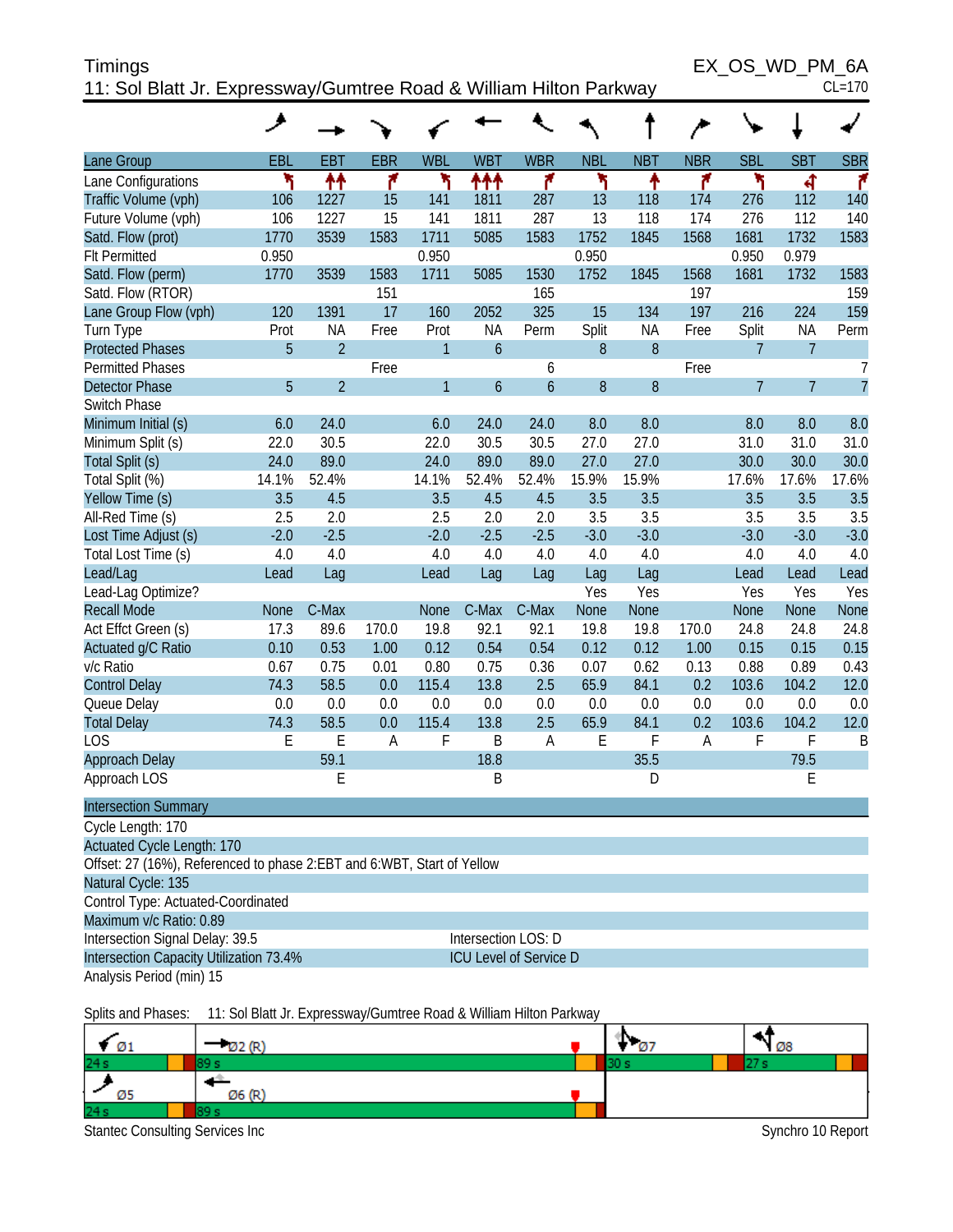| Timings |                                                           |  |  |
|---------|-----------------------------------------------------------|--|--|
|         | 14: Pembroke Drive/Museum Street & William Hilton Parkway |  |  |

EX\_OS\_WD\_PM\_6A

| $CL=170$<br>14: Pembroke Drive/Museum Street & William Hilton Parkway                       |                |                |                |                |               |                     |             |             |            |                |                |                |
|---------------------------------------------------------------------------------------------|----------------|----------------|----------------|----------------|---------------|---------------------|-------------|-------------|------------|----------------|----------------|----------------|
|                                                                                             | ◢              |                |                |                |               |                     |             |             |            |                |                |                |
| Lane Group                                                                                  | EBL            | <b>EBT</b>     | <b>EBR</b>     | <b>WBL</b>     | <b>WBT</b>    | <b>WBR</b>          | <b>NBL</b>  | <b>NBT</b>  | <b>NBR</b> | <b>SBL</b>     | <b>SBT</b>     | <b>SBR</b>     |
| Lane Configurations                                                                         | ۲              | ↟↟             | ۴              | ۲              | ↟↟            | ۴                   | ۲           | बी          | ۴          |                | 4              | ۴              |
| Traffic Volume (vph)                                                                        | 26             | 1066           | 175            | 44             | 1502          | 35                  | 328         | 17          | 44         | 10             | 23             | 44             |
| Future Volume (vph)                                                                         | 26             | 1066           | 175            | 44             | 1502          | 35                  | 328         | 17          | 44         | 10             | 23             | 44             |
| Satd. Flow (prot)                                                                           | 1770           | 3539           | 1583           | 1829           | 3539          | 1583                | 1641        | 1653        | 1546       | $\overline{0}$ | 1853           | 1599           |
| <b>Flt Permitted</b>                                                                        | 0.098          |                |                | 0.199          |               |                     | 0.950       | 0.957       |            |                | 0.985          |                |
| Satd. Flow (perm)                                                                           | 183            | 3539           | 1583           | 383            | 3539          | 1466                | 1641        | 1653        | 1546       | $\theta$       | 1853           | 1599           |
| Satd. Flow (RTOR)                                                                           |                |                | 178            |                |               | 60                  |             |             | 62         |                |                | 62             |
| Lane Group Flow (vph)                                                                       | 29             | 1169           | 192            | 48             | 1647          | 38                  | 191         | 188         | 48         | $\theta$       | 36             | 48             |
| Turn Type                                                                                   | Perm           | NA             | Perm           | Perm           | <b>NA</b>     | Perm                | Split       | NA          | Perm       | Split          | <b>NA</b>      | Perm           |
| <b>Protected Phases</b>                                                                     |                | $\overline{2}$ |                |                | $\mathfrak b$ |                     | 8           | 8           |            | $\overline{4}$ | $\overline{4}$ |                |
| <b>Permitted Phases</b>                                                                     | $\overline{2}$ |                | $\overline{2}$ | 6              |               | 6                   |             |             | 8          |                |                | 4              |
| <b>Detector Phase</b>                                                                       | $\overline{2}$ | $\overline{2}$ | $\overline{2}$ | $\overline{6}$ | $\mathfrak b$ | $\boldsymbol{6}$    | 8           | 8           | 8          | $\overline{4}$ | $\overline{4}$ | $\overline{4}$ |
| Switch Phase                                                                                |                |                |                |                |               |                     |             |             |            |                |                |                |
| Minimum Initial (s)                                                                         | 23.0           | 23.0           | 23.0           | 23.0           | 23.0          | 23.0                | 8.0         | 8.0         | 8.0        | 6.0            | 6.0            | 6.0            |
| Minimum Split (s)                                                                           | 29.5           | 29.5           | 29.5           | 29.5           | 29.5          | 29.5                | 38.2        | 38.2        | 38.2       | 16.2           | 16.2           | 16.2           |
| Total Split (s)                                                                             | 112.0          | 112.0          | 112.0          | 112.0          | 112.0         | 112.0               | 35.0        | 35.0        | 35.0       | 23.0           | 23.0           | 23.0           |
| Total Split (%)                                                                             | 65.9%          | 65.9%          | 65.9%          | 65.9%          | 65.9%         | 65.9%               | 20.6%       | 20.6%       | 20.6%      | 13.5%          | 13.5%          | 13.5%          |
| Yellow Time (s)                                                                             | 4.5            | 4.5            | 4.5            | 4.5            | 4.5           | 4.5                 | 3.2         | 3.2         | 3.2        | 3.2            | 3.2            | 3.2            |
| All-Red Time (s)                                                                            | 2.0            | 2.0            | 2.0            | 2.0            | 2.0           | 2.0                 | 3.0         | 3.0         | 3.0        | 3.0            | 3.0            | 3.0            |
| Lost Time Adjust (s)                                                                        | $-2.5$         | $-2.5$         | $-2.5$         | $-2.5$         | $-2.5$        | $-2.5$              | $-2.2$      | $-2.2$      | $-2.2$     |                | $-2.2$         | $-2.2$         |
| Total Lost Time (s)                                                                         | 4.0            | 4.0            | 4.0            | 4.0            | 4.0           | 4.0                 | 4.0         | 4.0         | 4.0        |                | 4.0            | 4.0            |
| Lead/Lag                                                                                    |                |                |                |                |               |                     |             |             |            |                |                |                |
| Lead-Lag Optimize?                                                                          |                |                |                |                |               |                     |             |             |            |                |                |                |
| <b>Recall Mode</b>                                                                          | C-Max          | C-Max          | C-Max          | C-Max          | C-Max         | C-Max               | <b>None</b> | <b>None</b> | None       | <b>None</b>    | None           | <b>None</b>    |
| Act Effct Green (s)                                                                         | 122.3          | 122.3          | 122.3          | 122.3          | 122.3         | 122.3               | 27.1        | 27.1        | 27.1       |                | 11.0           | 11.0           |
| Actuated g/C Ratio                                                                          | 0.72           | 0.72           | 0.72           | 0.72           | 0.72          | 0.72                | 0.16        | 0.16        | 0.16       |                | 0.06           | 0.06           |
| v/c Ratio                                                                                   | 0.22           | 0.46           | 0.16           | 0.17           | 0.65          | 0.04                | 0.73        | 0.71        | 0.16       |                | 0.30           | 0.30           |
| <b>Control Delay</b>                                                                        | 20.6           | 16.3           | 6.1            | 2.5            | 2.4           | 0.1                 | 83.6        | 82.2        | 8.0        |                | 81.6           | 13.8           |
| Queue Delay                                                                                 | 0.0            | 0.0            | 0.0            | 0.0            | 0.0           | 0.0                 | 0.0         | 0.0         | 0.0        |                | 0.0            | 0.0            |
| <b>Total Delay</b>                                                                          | 20.6           | 16.3           | 6.1            | 2.5            | 2.4           | 0.1                 | 83.6        | 82.2        | 8.0        |                | 81.6           | 13.8           |
| <b>LOS</b>                                                                                  | $\mathcal{C}$  | B              | A              | A              | A             | A                   | F           | F           | Α          |                | F              | B              |
| Approach Delay                                                                              |                | 15.0           |                |                | 2.4           |                     |             | 74.5        |            |                | 42.8           |                |
| Approach LOS                                                                                |                | B              |                |                | Α             |                     |             | E           |            |                | D              |                |
| <b>Intersection Summary</b>                                                                 |                |                |                |                |               |                     |             |             |            |                |                |                |
| Cycle Length: 170                                                                           |                |                |                |                |               |                     |             |             |            |                |                |                |
| <b>Actuated Cycle Length: 170</b>                                                           |                |                |                |                |               |                     |             |             |            |                |                |                |
| Offset: 0 (0%), Referenced to phase 2:EBTL and 6:WBTL, Start of Yellow, Master Intersection |                |                |                |                |               |                     |             |             |            |                |                |                |
| Natural Cycle: 105                                                                          |                |                |                |                |               |                     |             |             |            |                |                |                |
| Control Type: Actuated-Coordinated                                                          |                |                |                |                |               |                     |             |             |            |                |                |                |
| Maximum v/c Ratio: 0.73                                                                     |                |                |                |                |               |                     |             |             |            |                |                |                |
| Intersection Signal Delay: 16.6                                                             |                |                |                |                |               | Intersection LOS: R |             |             |            |                |                |                |

Intersection Signal Delay: 10.6 Intersection Capacity Utilization 67.1% ICU Level of Service C

Analysis Period (min) 15

Splits and Phases: 14: Pembroke Drive/Museum Street & William Hilton Parkway



Stantec Consulting Services Inc **Synchro 10 Report** Synchro 10 Report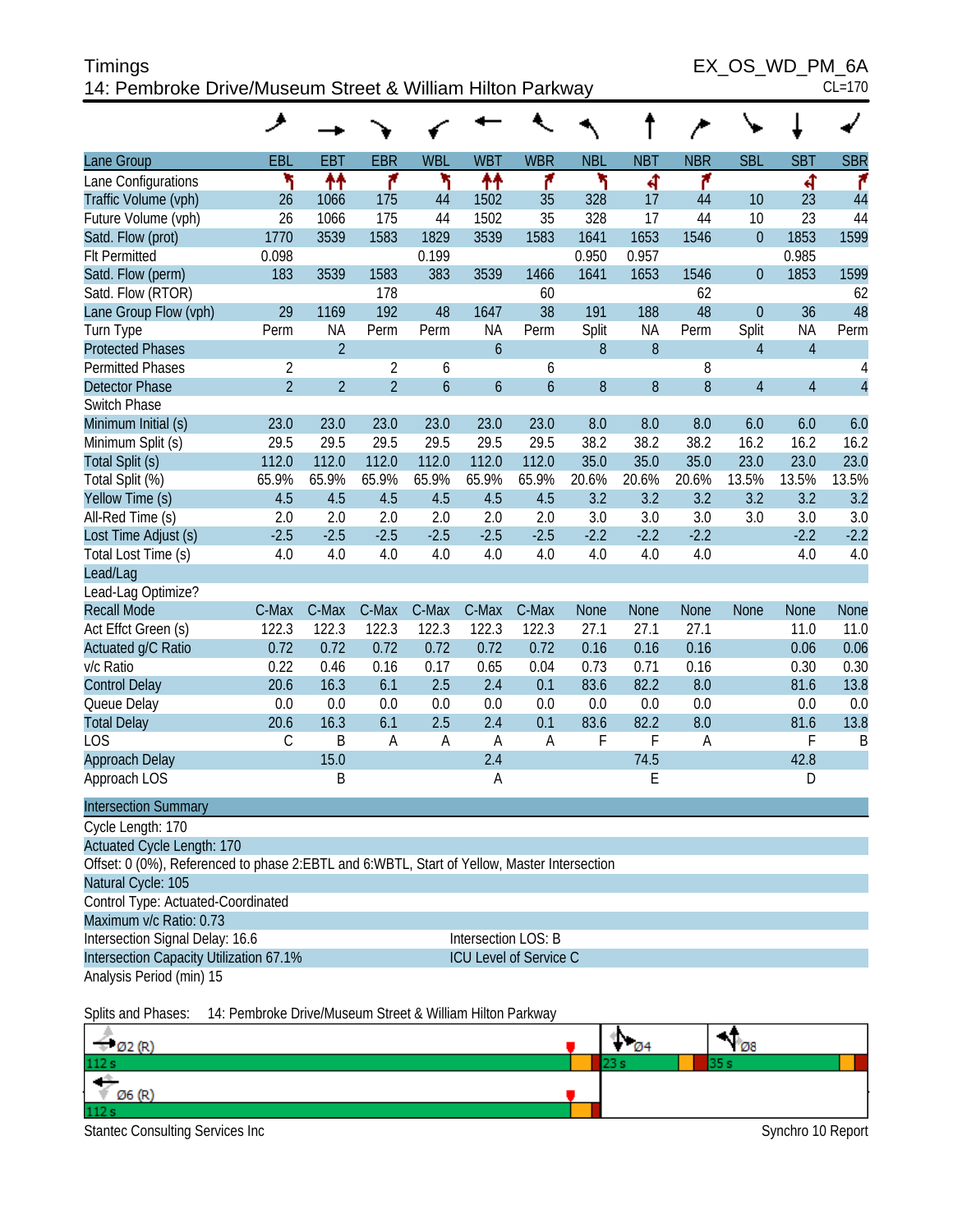| Timings                                                            | EX OS WD PM 6A |
|--------------------------------------------------------------------|----------------|
| 17: Indigo Run Parkway/Whooping Crane Way & William Hilton Parkway | $CL=170$       |

|                                                                             | ◢              |                |              |              |                               |              |                |                |              |                |                |              |
|-----------------------------------------------------------------------------|----------------|----------------|--------------|--------------|-------------------------------|--------------|----------------|----------------|--------------|----------------|----------------|--------------|
| Lane Group                                                                  | EBL            | <b>EBT</b>     | <b>EBR</b>   | <b>WBL</b>   | <b>WBT</b>                    | <b>WBR</b>   | <b>NBL</b>     | <b>NBT</b>     | <b>NBR</b>   | <b>SBL</b>     | <b>SBT</b>     | <b>SBR</b>   |
| Lane Configurations                                                         | ۲              | ↟↟             | ۴            | ካካ           | ↟↟                            | ۴            | ካካ             | ٠              | ۴            | ካካ             | ٠              | ۴            |
| Traffic Volume (vph)                                                        | 157            | 1037           | 37           | 56           | 1583                          | 266          | 50             | 80             | 53           | 182            | 83             | 107          |
| Future Volume (vph)                                                         | 157            | 1037           | 37           | 56           | 1583                          | 266          | 50             | 80             | 53           | 182            | 83             | 107          |
| Satd. Flow (prot)                                                           | 1711           | 3539           | 1583         | 3319         | 3539                          | 1583         | 3351           | 1818           | 1599         | 3351           | 1944           | 1599         |
| <b>Flt Permitted</b>                                                        | 0.049          |                |              | 0.219        |                               |              | 0.950          |                |              | 0.950          |                |              |
| Satd. Flow (perm)                                                           | 88             | 3539           | 1583         | 765          | 3539                          | 1583         | 3351           | 1818           | 1599         | 3351           | 1944           | 1599         |
| Satd. Flow (RTOR)                                                           | 172            | 1137           | 144<br>41    | 61           | 1736                          | 223<br>292   | 55             | 88             | 144<br>58    | 200            | 91             | 144<br>117   |
| Lane Group Flow (vph)<br>Turn Type                                          |                | NA             | Free         | pm+pt        | NA                            | Free         | Split          | <b>NA</b>      | Free         | Split          | <b>NA</b>      | Free         |
| <b>Protected Phases</b>                                                     | pm+pt<br>5     | $\overline{2}$ |              | 1            | $\boldsymbol{6}$              |              | $\overline{4}$ | $\overline{4}$ |              | 3              | $\overline{3}$ |              |
| <b>Permitted Phases</b>                                                     | $\overline{2}$ |                | Free         | 6            |                               | Free         |                |                | Free         |                |                | Free         |
| <b>Detector Phase</b>                                                       | $\overline{5}$ | $\overline{2}$ |              | $\mathbf{1}$ | 6                             |              | $\overline{4}$ | $\overline{4}$ |              | $\overline{3}$ | $\overline{3}$ |              |
| Switch Phase                                                                |                |                |              |              |                               |              |                |                |              |                |                |              |
| Minimum Initial (s)                                                         | 6.0            | 23.0           |              | 6.0          | 23.0                          |              | 8.0            | 8.0            |              | 8.0            | 8.0            |              |
| Minimum Split (s)                                                           | 16.0           | 29.5           |              | 16.0         | 29.5                          |              | 16.5           | 16.5           |              | 18.5           | 18.5           |              |
| Total Split (s)                                                             | 26.0           | 105.0          |              | 20.0         | 99.0                          |              | 21.0           | 21.0           |              | 24.0           | 24.0           |              |
| Total Split (%)                                                             | 15.3%          | 61.8%          |              | 11.8%        | 58.2%                         |              | 12.4%          | 12.4%          |              | 14.1%          | 14.1%          |              |
| Yellow Time (s)                                                             | 3.5            | 4.5            |              | 3.5          | 4.5                           |              | 3.5            | 3.5            |              | 3.5            | 3.5            |              |
| All-Red Time (s)                                                            | 2.5            | 2.0            |              | 2.5          | 2.0                           |              | 3.0            | 3.0            |              | 3.0            | 3.0            |              |
| Lost Time Adjust (s)                                                        | $-2.0$         | $-2.5$         |              | $-2.0$       | $-2.5$                        |              | $-2.5$         | $-2.5$         |              | $-2.5$         | $-2.5$         |              |
| Total Lost Time (s)                                                         | 4.0            | 4.0            |              | 4.0          | 4.0                           |              | 4.0            | 4.0            |              | 4.0            | 4.0            |              |
| Lead/Lag                                                                    | Lead           | Lag            |              | Lead         | Lag                           |              | Lag            | Lag            |              | Lead           | Lead           |              |
| Lead-Lag Optimize?                                                          |                |                |              |              |                               |              |                |                |              |                |                |              |
| <b>Recall Mode</b>                                                          | <b>None</b>    | C-Max          |              | None         | C-Max                         |              | <b>None</b>    | <b>None</b>    |              | <b>None</b>    | <b>None</b>    |              |
| Act Effct Green (s)                                                         | 125.4          | 115.7<br>0.68  | 170.0        | 111.7        | 103.5                         | 170.0        | 15.1           | 15.1           | 170.0        | 17.5           | 17.5           | 170.0        |
| Actuated g/C Ratio<br>v/c Ratio                                             | 0.74<br>0.73   | 0.47           | 1.00<br>0.03 | 0.66<br>0.10 | 0.61<br>0.81                  | 1.00<br>0.18 | 0.09<br>0.19   | 0.09<br>0.55   | 1.00<br>0.04 | 0.10<br>0.58   | 0.10<br>0.46   | 1.00<br>0.07 |
| <b>Control Delay</b>                                                        | 47.2           | 25.0           | 0.0          | 5.3          | 20.5                          | 0.2          | 72.4           | 86.8           | 0.0          | 79.5           | 78.8           | 0.1          |
| Queue Delay                                                                 | 0.0            | 0.0            | 0.0          | 0.0          | 0.0                           | 0.0          | 0.0            | 0.0            | 0.0          | 0.0            | 0.0            | 0.0          |
| <b>Total Delay</b>                                                          | 47.2           | 25.0           | 0.0          | 5.3          | 20.5                          | 0.2          | 72.4           | 86.8           | 0.0          | 79.5           | 78.8           | 0.1          |
| <b>LOS</b>                                                                  | D              | $\mathsf C$    | A            | Α            | $\mathsf C$                   | A            | E              | F              | A            | E              | Ε              | A            |
| Approach Delay                                                              |                | 27.1           |              |              | 17.2                          |              |                | 57.8           |              |                | 56.6           |              |
| Approach LOS                                                                |                | С              |              |              | B                             |              |                | E              |              |                | E              |              |
| <b>Intersection Summary</b>                                                 |                |                |              |              |                               |              |                |                |              |                |                |              |
| Cycle Length: 170                                                           |                |                |              |              |                               |              |                |                |              |                |                |              |
| Actuated Cycle Length: 170                                                  |                |                |              |              |                               |              |                |                |              |                |                |              |
| Offset: 115 (68%), Referenced to phase 2: EBTL and 6: WBTL, Start of Yellow |                |                |              |              |                               |              |                |                |              |                |                |              |
| Natural Cycle: 105                                                          |                |                |              |              |                               |              |                |                |              |                |                |              |
| Control Type: Actuated-Coordinated                                          |                |                |              |              |                               |              |                |                |              |                |                |              |
| Maximum v/c Ratio: 0.81                                                     |                |                |              |              |                               |              |                |                |              |                |                |              |
| Intersection Signal Delay: 26.5                                             |                |                |              |              | Intersection LOS: C           |              |                |                |              |                |                |              |
| Intersection Capacity Utilization 75.5%                                     |                |                |              |              | <b>ICU Level of Service D</b> |              |                |                |              |                |                |              |
| Analysis Period (min) 15                                                    |                |                |              |              |                               |              |                |                |              |                |                |              |
|                                                                             |                |                |              |              |                               |              |                |                |              |                |                |              |

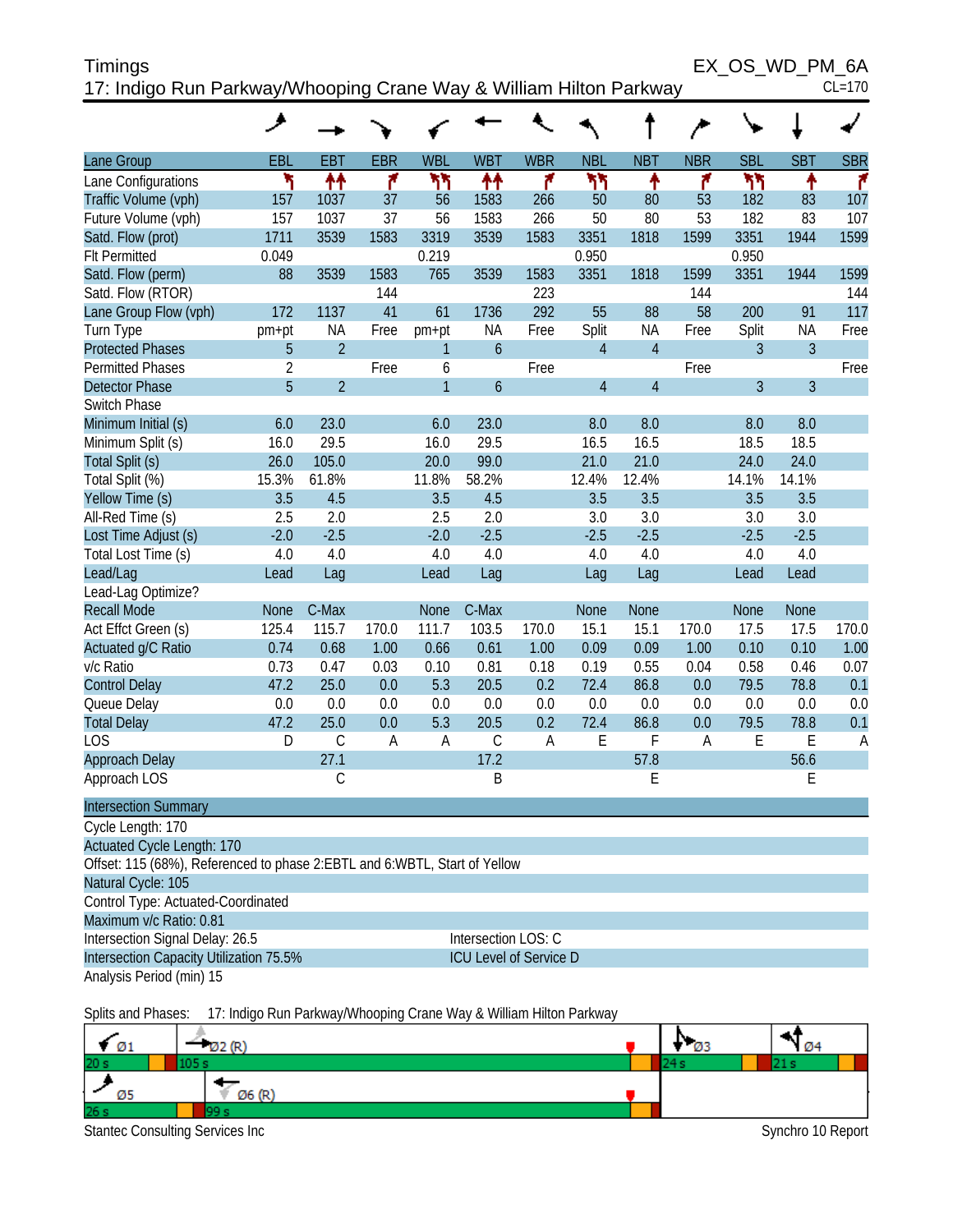## Timings EX\_OS\_WD\_PM\_6A 20: Gardner Drive/Beach City Road & William Hilton Parkway CL=170

|                                                                         | ◢           |                |                |                |            |                               |             |            |                |                |                |                |
|-------------------------------------------------------------------------|-------------|----------------|----------------|----------------|------------|-------------------------------|-------------|------------|----------------|----------------|----------------|----------------|
| Lane Group                                                              | <b>EBL</b>  | <b>EBT</b>     | <b>EBR</b>     | <b>WBL</b>     | <b>WBT</b> | <b>WBR</b>                    | <b>NBL</b>  | <b>NBT</b> | <b>NBR</b>     | <b>SBL</b>     | <b>SBT</b>     | <b>SBR</b>     |
| Lane Configurations                                                     | ሻሻ          | ↟↟             | ۴              | ۲              | ₩          | ۴                             | ۲           | ٠          | ۴              | ۲              | ↟              | r              |
| Traffic Volume (vph)                                                    | 130         | 1129           | $\overline{7}$ | 28             | 1565       | 43                            | 5           | 23         | 27             | 87             | 49             | 323            |
| Future Volume (vph)                                                     | 130         | 1129           | $\overline{7}$ | 28             | 1565       | 43                            | 5           | 23         | 27             | 87             | 49             | 323            |
| Satd. Flow (prot)                                                       | 3433        | 3539           | 1636           | 1829           | 3421       | 1531                          | 1668        | 1756       | 1492           | 1728           | 1818           | 1599           |
| <b>Flt Permitted</b>                                                    | 0.950       |                |                | 0.194          |            |                               | 0.709       |            |                | 0.741          |                |                |
| Satd. Flow (perm)                                                       | 3433        | 3539           | 1636           | 373            | 3421       | 1448                          | 1245        | 1756       | 1492           | 1347           | 1818           | 1599           |
| Satd. Flow (RTOR)                                                       |             |                | 61             |                |            | 99                            |             |            | 58             |                |                | 166            |
| Lane Group Flow (vph)                                                   | 143         | 1238           | 8              | 31             | 1716       | 47                            | 5           | 25         | 30             | 95             | 54             | 354            |
| Turn Type                                                               | Prot        | ΝA             | Perm           | pm+pt          | NA         | Perm                          | Perm        | <b>NA</b>  | $pm+ov$        | Perm           | <b>NA</b>      | Perm           |
| <b>Protected Phases</b>                                                 | 5           | $\overline{2}$ |                | 1              | 6          |                               |             | 8          | $\mathbf{1}$   |                | $\overline{4}$ |                |
| <b>Permitted Phases</b>                                                 |             |                | $\overline{2}$ | 6              |            | 6                             | 8           |            | 8              | 4              |                | 4              |
| <b>Detector Phase</b>                                                   | 5           | $\overline{2}$ | $\overline{2}$ | $\overline{1}$ | 6          | $\overline{6}$                | 8           | 8          | $\overline{1}$ | $\overline{4}$ | $\overline{4}$ | $\overline{4}$ |
| Switch Phase                                                            |             |                |                |                |            |                               |             |            |                |                |                |                |
| Minimum Initial (s)                                                     | 8.0         | 23.0           | 23.0           | 8.0            | 23.0       | 23.0                          | 8.0         | 8.0        | 8.0            | 8.0            | 8.0            | 8.0            |
| Minimum Split (s)                                                       | 14.5        | 30.0           | 30.0           | 14.0           | 31.0       | 31.0                          | 30.0        | 30.0       | 14.0           | 30.5           | 30.5           | 30.5           |
| Total Split (s)                                                         | 28.0        | 121.0          | 121.0          | 18.0           | 111.0      | 111.0                         | 31.0        | 31.0       | 18.0           | 31.0           | 31.0           | 31.0           |
| Total Split (%)                                                         | 16.5%       | 71.2%          | 71.2%          | 10.6%          | 65.3%      | 65.3%                         | 18.2%       | 18.2%      | 10.6%          | 18.2%          | 18.2%          | 18.2%          |
| Yellow Time (s)                                                         | 3.5         | 4.5            | 4.5            | 3.5            | 4.5        | 4.5                           | 3.5         | 3.5        | 3.5            | 3.5            | 3.5            | 3.5            |
| All-Red Time (s)                                                        | 2.5         | 1.5            | 1.5            | 2.5            | 1.5        | 1.5                           | 3.0         | 3.0        | 2.5            | 3.0            | 3.0            | 3.0            |
| Lost Time Adjust (s)                                                    | $-2.0$      | $-2.0$         | $-2.0$         | $-2.0$         | $-2.0$     | $-2.0$                        | $-2.5$      | $-2.5$     | $-2.0$         | $-2.5$         | $-2.5$         | $-2.5$         |
| Total Lost Time (s)                                                     | 4.0         | 4.0            | 4.0            | 4.0            | 4.0        | 4.0                           | 4.0         | 4.0        | 4.0            | 4.0            | 4.0            | 4.0            |
| Lead/Lag                                                                | Lead        | Lag            | Lag            | Lead           | Lag        | Lag                           |             |            | Lead           |                |                |                |
| Lead-Lag Optimize?                                                      |             |                |                |                |            |                               |             |            |                |                |                |                |
| <b>Recall Mode</b>                                                      | <b>None</b> | C-Max          | C-Max          | <b>None</b>    | C-Max      | C-Max                         | <b>None</b> | None       | <b>None</b>    | <b>None</b>    | <b>None</b>    | None           |
| Act Effct Green (s)                                                     | 13.9        | 125.2          | 125.2          | 128.5          | 118.5      | 118.5                         | 25.6        | 25.6       | 39.6           | 25.6           | 25.6           | 25.6           |
| Actuated g/C Ratio                                                      | 0.08        | 0.74           | 0.74           | 0.76           | 0.70       | 0.70                          | 0.15        | 0.15       | 0.23           | 0.15           | 0.15           | 0.15           |
| v/c Ratio                                                               | 0.51        | 0.48           | 0.01           | 0.08           | 0.72       | 0.05                          | 0.03        | 0.09       | 0.08           | 0.47           | 0.20           | 0.93           |
| <b>Control Delay</b>                                                    | 89.3        | 5.5            | 0.0            | 4.5            | 18.5       | 0.1                           | 61.0        | 62.2       | 1.7            | 73.8           | 64.4           | 67.9           |
| Queue Delay                                                             | 0.0         | 0.0            | 0.0            | 0.0            | 0.0        | 0.0                           | 0.0         | 0.0        | 0.0            | 0.0            | 0.0            | 0.0            |
| <b>Total Delay</b>                                                      | 89.3        | 5.5            | 0.0            | 4.5            | 18.5       | 0.1                           | 61.0        | 62.2       | 1.7            | 73.8           | 64.4           | 67.9           |
| <b>LOS</b>                                                              | F           | A              | Α              | A              | B          | Α                             | E           | E          | A              | E              | Ε              | E              |
| Approach Delay                                                          |             | 14.1           |                |                | 17.8       |                               |             | 31.8       |                |                | 68.7           |                |
| Approach LOS                                                            |             | B              |                |                | B          |                               |             | С          |                |                | Ε              |                |
| <b>Intersection Summary</b>                                             |             |                |                |                |            |                               |             |            |                |                |                |                |
| Cycle Length: 170                                                       |             |                |                |                |            |                               |             |            |                |                |                |                |
| Actuated Cycle Length: 170                                              |             |                |                |                |            |                               |             |            |                |                |                |                |
| Offset: 86 (51%), Referenced to phase 2:EBT and 6:WBTL, Start of Yellow |             |                |                |                |            |                               |             |            |                |                |                |                |
| Natural Cycle: 90                                                       |             |                |                |                |            |                               |             |            |                |                |                |                |
| Control Type: Actuated-Coordinated                                      |             |                |                |                |            |                               |             |            |                |                |                |                |
| Maximum v/c Ratio: 0.93                                                 |             |                |                |                |            |                               |             |            |                |                |                |                |
| Intersection Signal Delay: 23.5                                         |             |                |                |                |            | Intersection LOS: C           |             |            |                |                |                |                |
| Intersection Capacity Utilization 81.2%                                 |             |                |                |                |            | <b>ICU Level of Service D</b> |             |            |                |                |                |                |
| Analysis Period (min) 15                                                |             |                |                |                |            |                               |             |            |                |                |                |                |
|                                                                         |             |                |                |                |            |                               |             |            |                |                |                |                |

Splits and Phases: 20: Gardner Drive/Beach City Road & William Hilton Parkway

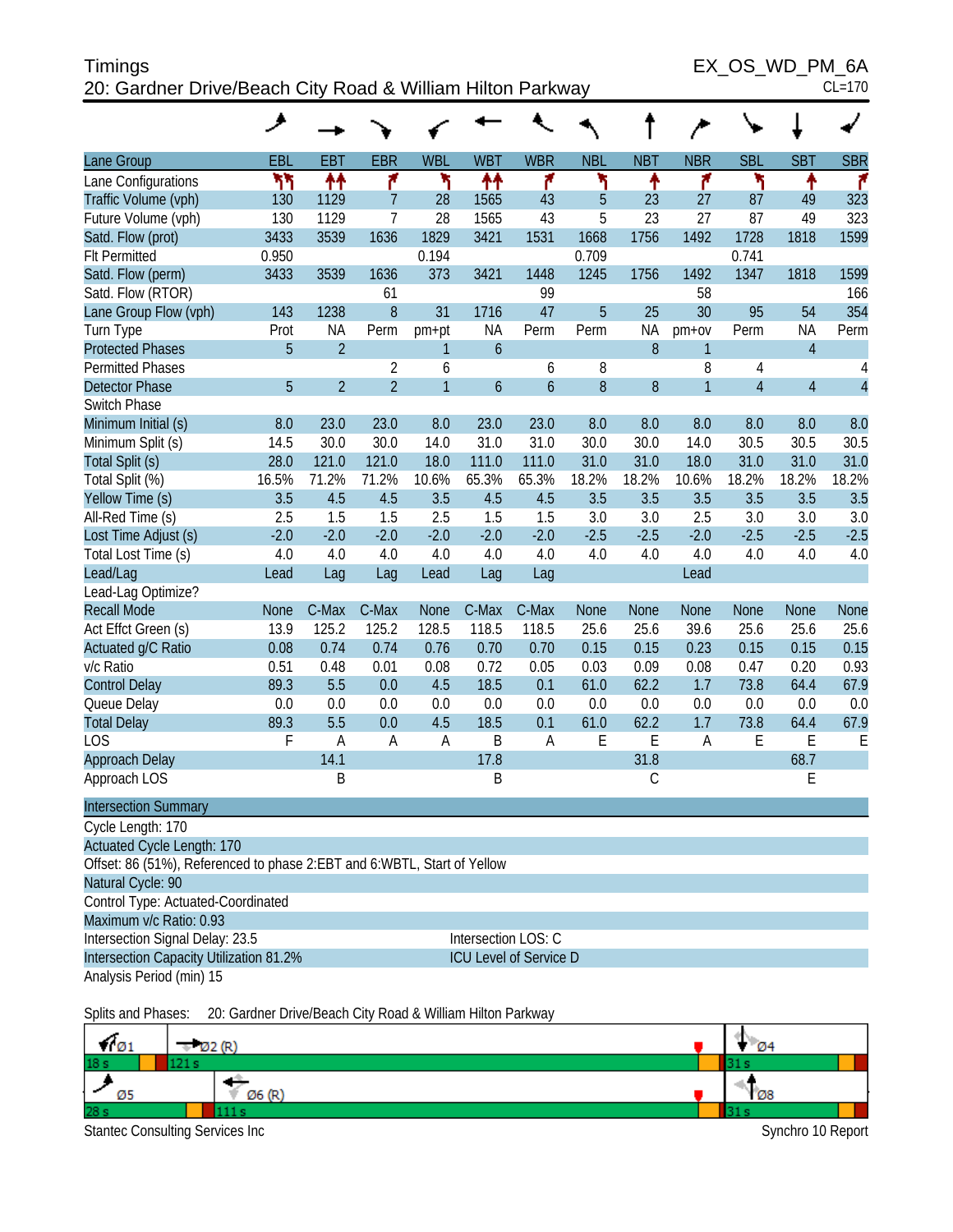| Timings                                                       | EX OS SAT PEAK OUT 6A |          |
|---------------------------------------------------------------|-----------------------|----------|
| 2: Chamberlin Drive/Squire Pope Road & William Hilton Parkway |                       | $CL=170$ |

|                                                                             | حر             |                |                |              |                  |               |            |                  |                |                |                |                |
|-----------------------------------------------------------------------------|----------------|----------------|----------------|--------------|------------------|---------------|------------|------------------|----------------|----------------|----------------|----------------|
| Lane Group                                                                  | EBL            | EBT            | <b>EBR</b>     | <b>WBL</b>   | <b>WBT</b>       | <b>WBR</b>    | <b>NBL</b> | <b>NBT</b>       | <b>NBR</b>     | <b>SBL</b>     | <b>SBT</b>     | <b>SBR</b>     |
| Lane Configurations                                                         | ۲              | ተተኑ            |                | ۲            | ቶቶ               | ۴             | ۲          | Þ                |                | ۲              | ↟              | ۴              |
| Traffic Volume (vph)                                                        | 148            | 1375           | $\overline{5}$ | 9            | 1589             | 70            | 5          | $\overline{5}$   | $\overline{7}$ | 39             | 5              | 161            |
| Future Volume (vph)                                                         | 148            | 1375           | 5              | 9            | 1589             | 70            | 5          | 5                | $\overline{7}$ | 39             | 5              | 161            |
| Satd. Flow (prot)                                                           | 1668           | 4959           | $\overline{0}$ | 1668         | 3574             | 1599          | 1728       | 1716             | $\overline{0}$ | 1728           | 1881           | 1599           |
| <b>Flt Permitted</b>                                                        | 0.112          |                |                | 0.165        |                  |               | 0.754      |                  |                | 0.750          |                |                |
| Satd. Flow (perm)                                                           | 197            | 4959           | $\overline{0}$ | 290          | 3574             | 1552          | 1371       | 1716             | $\overline{0}$ | 1364           | 1881           | 1577           |
| Satd. Flow (RTOR)                                                           |                | 1              |                |              |                  | 74            |            | 7                |                |                |                | 120            |
| Lane Group Flow (vph)                                                       | 157            | 1466           | $\overline{0}$ | 10           | 1688             | 74            | 5          | 12               | $\overline{0}$ | 41             | 5              | 171            |
| Turn Type                                                                   | pm+pt          | NA             |                | pm+pt        | <b>NA</b>        | Perm          | Perm       | <b>NA</b>        |                | Perm           | <b>NA</b>      | Perm           |
| <b>Protected Phases</b>                                                     | 5              | $\overline{2}$ |                | 1            | $\overline{6}$   |               |            | 8                |                |                | $\overline{4}$ |                |
| <b>Permitted Phases</b>                                                     | $\overline{2}$ |                |                | 6            |                  | 6             | 8          |                  |                | $\overline{4}$ |                | $\overline{4}$ |
| <b>Detector Phase</b>                                                       | 5              | $\overline{2}$ |                | $\mathbf{1}$ | $\boldsymbol{6}$ | $\mathfrak b$ | 8          | $\boldsymbol{8}$ |                | $\overline{4}$ | $\overline{4}$ | $\overline{4}$ |
| Switch Phase                                                                |                |                |                |              |                  |               |            |                  |                |                |                |                |
| Minimum Initial (s)                                                         | 4.0            | 24.0           |                | 4.0          | 24.0             | 24.0          | 6.0        | 6.0              |                | 6.0            | 6.0            | 6.0            |
| Minimum Split (s)                                                           | 16.0           | 30.5           |                | 12.0         | 30.5             | 30.5          | 16.5       | 16.5             |                | 16.5           | 16.5           | 16.5           |
| Total Split (s)                                                             | 16.0           | 139.0          |                | 14.0         | 137.0            | 137.0         | 17.0       | 17.0             |                | 17.0           | 17.0           | 17.0           |
| Total Split (%)                                                             | 9.4%           | 81.8%          |                | 8.2%         | 80.6%            | 80.6%         | 10.0%      | 10.0%            |                | 10.0%          | 10.0%          | 10.0%          |
| Yellow Time (s)                                                             | 3.5            | 4.5            |                | 3.5          | 4.5              | 4.5           | 4.0        | 4.0              |                | 4.0            | 4.0            | 4.0            |
| All-Red Time (s)                                                            | 2.5            | 2.0            |                | 2.5          | 2.0              | 2.0           | 2.5        | 2.5              |                | 2.5            | 2.5            | 2.5            |
| Lost Time Adjust (s)                                                        | $-2.0$         | $-2.5$         |                | $-2.0$       | $-2.5$           | $-2.5$        | $-2.5$     | $-2.5$           |                | $-2.5$         | $-2.5$         | $-2.5$         |
| Total Lost Time (s)                                                         | 4.0            | 4.0            |                | 4.0          | 4.0              | 4.0           | 4.0        | 4.0              |                | 4.0            | 4.0            | 4.0            |
| Lead/Lag                                                                    | Lead           | Lag            |                | Lead         | Lag              | Lag           |            |                  |                |                |                |                |
| Lead-Lag Optimize?                                                          |                |                |                |              |                  |               |            |                  |                |                |                |                |
| <b>Recall Mode</b>                                                          | <b>None</b>    | C-Max          |                | None         | C-Max            | C-Max         | None       | None             |                | <b>None</b>    | <b>None</b>    | <b>None</b>    |
| Act Effct Green (s)                                                         | 150.5          | 146.7          |                | 144.0        | 138.0            | 138.0         | 11.3       | 11.3             |                | 11.3           | 11.3           | 11.3           |
| Actuated g/C Ratio                                                          | 0.89           | 0.86           |                | 0.85         | 0.81             | 0.81          | 0.07       | 0.07             |                | 0.07           | 0.07           | 0.07           |
| v/c Ratio                                                                   | 0.63           | 0.34           |                | 0.03         | 0.58             | 0.06          | 0.05       | 0.10             |                | 0.45           | 0.04           | 0.79           |
| <b>Control Delay</b>                                                        | 16.3           | 2.9            |                | 0.8          | 6.0              | 0.1           | 74.4       | 48.0             |                | 91.7           | 73.6           | 49.8           |
| Queue Delay                                                                 | 0.0            | 0.0            |                | 0.0          | 0.0              | 0.0           | 0.0        | 0.0              |                | 0.0            | 0.0            | 0.0            |
| <b>Total Delay</b>                                                          | 16.3           | 2.9            |                | 0.8          | 6.0              | 0.1           | 74.4       | 48.0             |                | 91.7           | 73.6           | 49.8           |
| LOS                                                                         | B              | A              |                | A            | $\overline{A}$   | A             | E          | D                |                | F              | Ε              | D              |
| Approach Delay                                                              |                | 4.1            |                |              | 5.7              |               |            | 55.8             |                |                | 58.2           |                |
| Approach LOS                                                                |                | $\overline{A}$ |                |              | $\overline{A}$   |               |            | E                |                |                | E              |                |
| <b>Intersection Summary</b>                                                 |                |                |                |              |                  |               |            |                  |                |                |                |                |
| Cycle Length: 170                                                           |                |                |                |              |                  |               |            |                  |                |                |                |                |
| <b>Actuated Cycle Length: 170</b>                                           |                |                |                |              |                  |               |            |                  |                |                |                |                |
| Offset: 133 (78%), Referenced to phase 2: EBTL and 6: WBTL, Start of Yellow |                |                |                |              |                  |               |            |                  |                |                |                |                |

Natural Cycle: 75 Control Type: Actuated-Coordinated Maximum v/c Ratio: 0.79

Intersection Signal Delay: 8.4 Intersection LOS: A Intersection Capacity Utilization 72.4% ICU Level of Service C

Analysis Period (min) 15

Splits and Phases: 2: Chamberlin Drive/Squire Pope Road & William Hilton Parkway

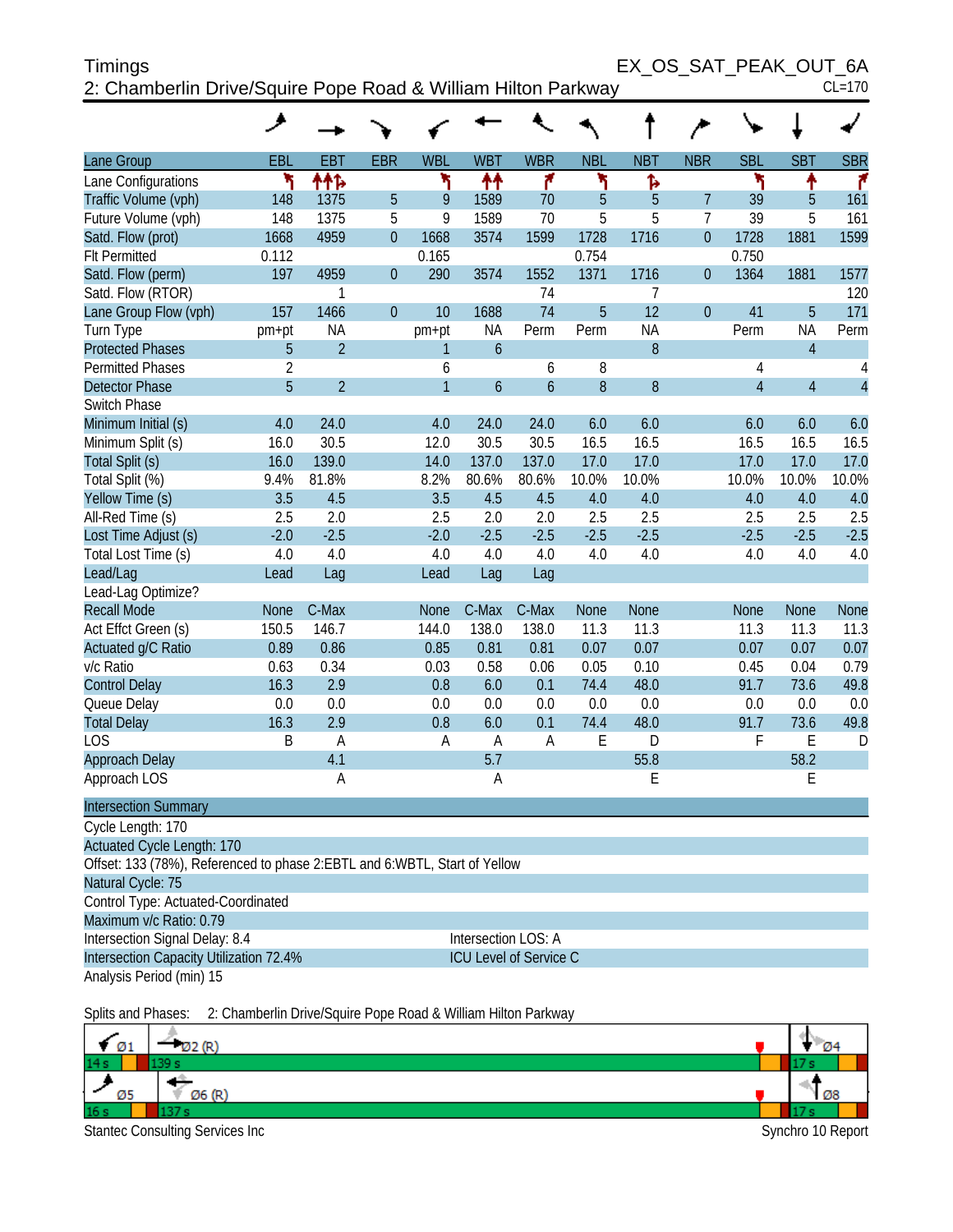|                                                                        | ◢           |                |                |                |                  |                  |             |             |                  |                |                |                |
|------------------------------------------------------------------------|-------------|----------------|----------------|----------------|------------------|------------------|-------------|-------------|------------------|----------------|----------------|----------------|
|                                                                        |             |                |                |                |                  |                  |             |             |                  |                |                |                |
| Lane Group                                                             | EBL         | <b>EBT</b>     | <b>EBR</b>     | <b>WBL</b>     | <b>WBT</b>       | <b>WBR</b>       | <b>NBL</b>  | <b>NBT</b>  | <b>NBR</b>       | <b>SBL</b>     | <b>SBT</b>     | <b>SBR</b>     |
| Lane Configurations                                                    | ۲           | tttd           |                | ۲              | tttd             |                  | ۲           | ħ           |                  | ۲              | ħ              |                |
| Traffic Volume (vph)                                                   | 44          | 1237           | 109            | 85             | 1523             | 59               | 117         | 43          | 73               | 56             | 48             | 9              |
| Future Volume (vph)                                                    | 44          | 1237           | 109            | 85             | 1523             | 59               | 117         | 43          | 73               | 56             | 48             | 9              |
| Satd. Flow (prot)                                                      | 1728        | 6383           | $\mathbf 0$    | 1728           | 6424             | $\boldsymbol{0}$ | 1728        | 1932        | $\boldsymbol{0}$ | 1728           | 1831           | $\overline{0}$ |
| <b>Flt Permitted</b>                                                   | 0.950       |                |                | 0.950          |                  |                  | 0.683       |             |                  | 0.495          |                |                |
| Satd. Flow (perm)                                                      | 1728        | 6383           | $\mathbf 0$    | 1728           | 6424             | $\boldsymbol{0}$ | 1242        | 1932        | $\boldsymbol{0}$ | 900            | 1831           | $\theta$       |
| Satd. Flow (RTOR)                                                      |             | 21             |                |                | 9                |                  |             | 45          |                  |                | 5              |                |
| Lane Group Flow (vph)                                                  | 47          | 1445           | $\overline{0}$ | 91             | 1698             | $\boldsymbol{0}$ | 126         | 124         | $\overline{0}$   | 60             | 62             | $\overline{0}$ |
| Turn Type                                                              | Prot        | <b>NA</b>      |                | Prot           | <b>NA</b>        |                  | Perm        | <b>NA</b>   |                  | Perm           | ΝA             |                |
| <b>Protected Phases</b>                                                | 5           | $\overline{2}$ |                | 1              | $\boldsymbol{6}$ |                  |             | $\, 8$      |                  |                | $\overline{4}$ |                |
| <b>Permitted Phases</b>                                                |             |                |                |                |                  |                  | 8           |             |                  | 4              |                |                |
| <b>Detector Phase</b>                                                  | 5           | $\overline{2}$ |                | $\overline{1}$ | $\boldsymbol{6}$ |                  | 8           | $\, 8$      |                  | $\overline{4}$ | $\overline{4}$ |                |
| Switch Phase                                                           |             |                |                |                |                  |                  |             |             |                  |                |                |                |
| Minimum Initial (s)                                                    | 6.0         | 23.0           |                | 6.0            | 23.0             |                  | 8.0         | 8.0         |                  | 8.0            | 8.0            |                |
| Minimum Split (s)                                                      | 16.0        | 29.5           |                | 21.0           | 29.5             |                  | 27.5        | 27.5        |                  | 27.5           | 27.5           |                |
| Total Split (s)                                                        | 18.0        | 108.0          |                | 24.0           | 114.0            |                  | 38.0        | 38.0        |                  | 38.0           | 38.0           |                |
| Total Split (%)                                                        | 10.6%       | 63.5%          |                | 14.1%          | 67.1%            |                  | 22.4%       | 22.4%       |                  | 22.4%          | 22.4%          |                |
| Yellow Time (s)                                                        | 3.5         | 4.5            |                | 3.5            | 4.5              |                  | 4.5         | 4.5         |                  | 4.5            | 4.5            |                |
| All-Red Time (s)                                                       | 2.5         | 2.0            |                | 2.5            | 2.0              |                  | 3.0         | 3.0         |                  | 3.0            | 3.0            |                |
| Lost Time Adjust (s)                                                   | $-2.0$      | $-2.5$         |                | $-2.0$         | $-2.5$           |                  | $-3.5$      | $-3.5$      |                  | $-3.5$         | $-3.5$         |                |
| Total Lost Time (s)                                                    | 4.0         | 4.0            |                | 4.0            | 4.0              |                  | 4.0         | 4.0         |                  | 4.0            | 4.0            |                |
| Lead/Lag                                                               | Lead        | Lag            |                | Lead           | Lag              |                  |             |             |                  |                |                |                |
| Lead-Lag Optimize?                                                     |             |                |                |                |                  |                  |             |             |                  |                |                |                |
| <b>Recall Mode</b>                                                     | <b>None</b> | C-Max          |                | None           | C-Max            |                  | <b>None</b> | <b>None</b> |                  | <b>None</b>    | <b>None</b>    |                |
| Act Effct Green (s)                                                    | 11.0        | 117.8          |                | 15.2           | 124.3            |                  | 25.0        | 25.0        |                  | 25.0           | 25.0           |                |
| Actuated g/C Ratio                                                     | 0.06        | 0.69           |                | 0.09           | 0.73             |                  | 0.15        | 0.15        |                  | 0.15           | 0.15           |                |
| v/c Ratio                                                              | 0.42        | 0.33           |                | 0.59           | 0.36             |                  | 0.69        | 0.39        |                  | 0.45           | 0.23           |                |
| <b>Control Delay</b>                                                   | 85.4        | 10.9           |                | 123.4          | 1.8              |                  | 87.0        | 43.2        |                  | 75.5           | 58.5           |                |
| Queue Delay                                                            | 0.0         | 0.0            |                | 0.0            | 0.0              |                  | 0.0         | 0.0         |                  | 0.0            | 0.0            |                |
| <b>Total Delay</b>                                                     | 85.4        | 10.9           |                | 123.4          | 1.8              |                  | 87.0        | 43.2        |                  | 75.5           | 58.5           |                |
| LOS                                                                    | F           | B              |                | F              | $\mathsf A$      |                  | F           | D           |                  | Ε              | E              |                |
| Approach Delay                                                         |             | 13.2           |                |                | 8.0              |                  |             | 65.3        |                  |                | 66.9           |                |
| Approach LOS                                                           |             | Β              |                |                | Α                |                  |             | Ε           |                  |                | Е              |                |
| <b>Intersection Summary</b>                                            |             |                |                |                |                  |                  |             |             |                  |                |                |                |
| Cycle Length: 170                                                      |             |                |                |                |                  |                  |             |             |                  |                |                |                |
| <b>Actuated Cycle Length: 170</b>                                      |             |                |                |                |                  |                  |             |             |                  |                |                |                |
| Offset: 86 (51%), Referenced to phase 2:EBT and 6:WBT, Start of Yellow |             |                |                |                |                  |                  |             |             |                  |                |                |                |
| Natural Cycle: 80                                                      |             |                |                |                |                  |                  |             |             |                  |                |                |                |
| Control Type: Actuated-Coordinated                                     |             |                |                |                |                  |                  |             |             |                  |                |                |                |

Maximum v/c Ratio: 0.69 Intersection Signal Delay: 16.0 Intersection LOS: B

Intersection Capacity Utilization 51.8% ICU Level of Service A

Analysis Period (min) 15

Splits and Phases: 5: Spanish Wells Road/Wild Horse Road & William Hilton Parkway

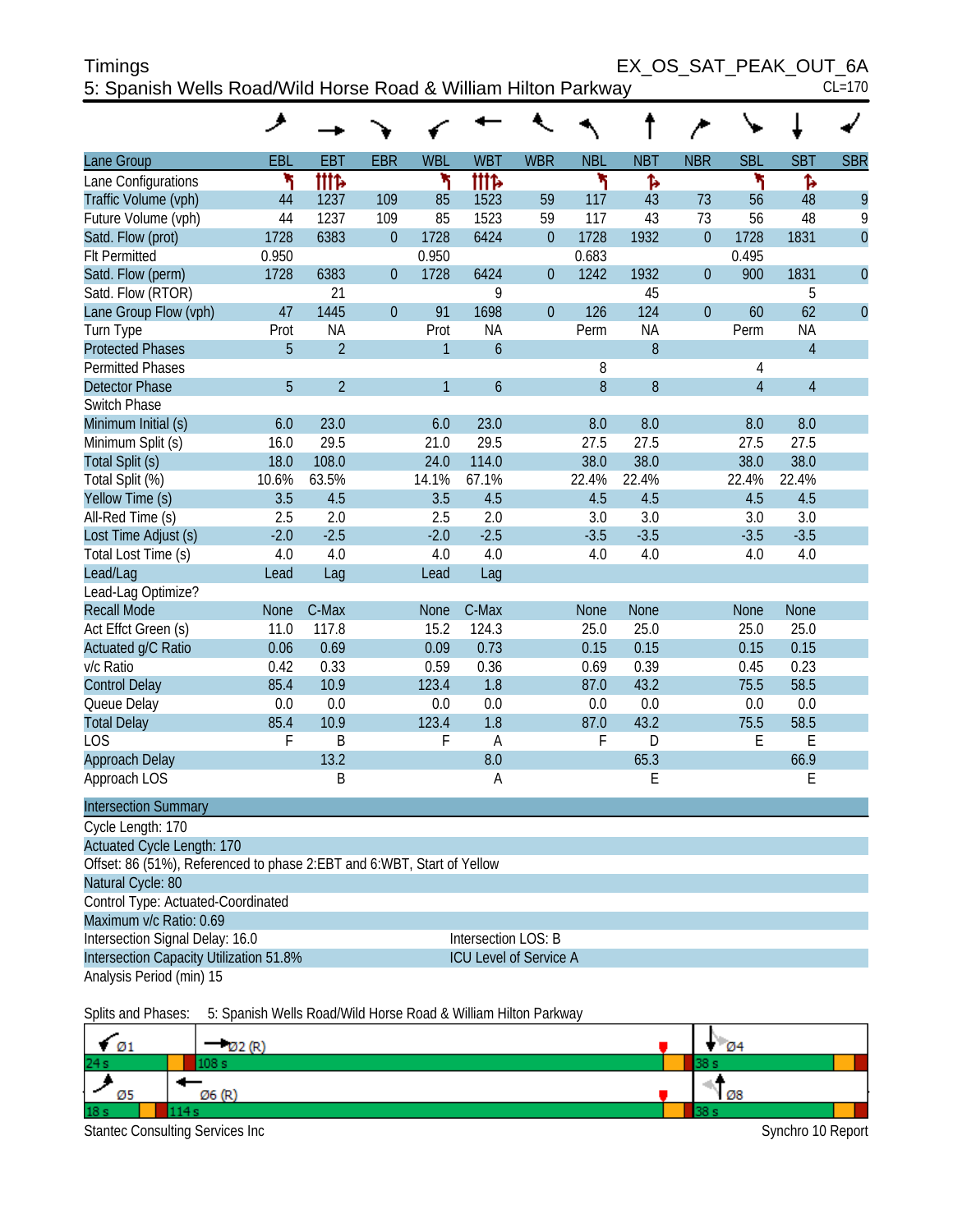| <b>Timings</b>                                            | EX OS SAT PEAK OUT 6A |
|-----------------------------------------------------------|-----------------------|
| 8: Jarvis Park Road/Wilborn Road & William Hilton Parkway | $CL=170$              |

|                                                                              | عر             |                |                |                |                               |                |                |             |                |                |                |            |
|------------------------------------------------------------------------------|----------------|----------------|----------------|----------------|-------------------------------|----------------|----------------|-------------|----------------|----------------|----------------|------------|
| Lane Group                                                                   | EBL            | <b>EBT</b>     | <b>EBR</b>     | <b>WBL</b>     | <b>WBT</b>                    | <b>WBR</b>     | <b>NBL</b>     | <b>NBT</b>  | <b>NBR</b>     | <b>SBL</b>     | <b>SBT</b>     | <b>SBR</b> |
| Lane Configurations                                                          | ۲              | ₩              | ۴              | ۳              | 11                            | ۴              |                | ф           |                | ۲              | 4              | ۴          |
| Traffic Volume (vph)                                                         | 28             | 1261           | 27             | 14             | 1459                          | 36             | 18             | 5           | 5              | 25             | 5              | 42         |
| Future Volume (vph)                                                          | 28             | 1261           | 27             | 14             | 1459                          | 36             | 18             | 5           | 5              | 25             | 5              | 42         |
| Satd. Flow (prot)                                                            | 1787           | 3574           | 1599           | 1787           | 3574                          | 1599           | $\overline{0}$ | 1715        | $\overline{0}$ | 1641           | 1671           | 1599       |
| <b>Flt Permitted</b>                                                         | 0.130          |                |                | 0.203          |                               |                |                | 0.968       |                | 0.950          | 0.967          |            |
| Satd. Flow (perm)                                                            | 245            | 3574           | 1599           | 382            | 3574                          | 1467           | $\overline{0}$ | 1715        | $\theta$       | 1641           | 1671           | 1599       |
| Satd. Flow (RTOR)                                                            |                |                | 58             |                |                               | 96             |                | 5           |                |                |                | 135        |
| Lane Group Flow (vph)                                                        | 29             | 1326           | 28             | 15             | 1534                          | 38             | $\overline{0}$ | 29          | $\overline{0}$ | 15             | 16             | 44         |
| Turn Type                                                                    | pm+pt          | <b>NA</b>      | Perm           | Perm           | <b>NA</b>                     | Perm           | Split          | <b>NA</b>   |                | Split          | <b>NA</b>      | Free       |
| <b>Protected Phases</b>                                                      | 5              | $\overline{2}$ |                |                | $\overline{6}$                |                | 8              | 8           |                | $\overline{4}$ | $\overline{4}$ |            |
| <b>Permitted Phases</b>                                                      | $\overline{2}$ |                | $\sqrt{2}$     | 6              |                               | 6              |                |             |                |                |                | Free       |
| <b>Detector Phase</b>                                                        | 5              | $\overline{2}$ | $\overline{2}$ | $\overline{6}$ | $\boldsymbol{6}$              | $\overline{6}$ | 8              | 8           |                | $\overline{4}$ | $\overline{4}$ |            |
| Switch Phase                                                                 |                |                |                |                |                               |                |                |             |                |                |                |            |
| Minimum Initial (s)                                                          | 6.0            | 23.0           | 23.0           | 23.0           | 23.0                          | 23.0           | 6.0            | 6.0         |                | 8.0            | 8.0            |            |
| Minimum Split (s)                                                            | 18.0           | 29.0           | 29.0           | 29.0           | 29.0                          | 29.0           | 14.0           | 14.0        |                | 22.0           | 22.0           |            |
| Total Split (s)                                                              | 18.0           | 118.0          | 118.0          | 100.0          | 100.0                         | 100.0          | 22.0           | 22.0        |                | 30.0           | 30.0           |            |
| Total Split (%)                                                              | 10.6%          | 69.4%          | 69.4%          | 58.8%          | 58.8%                         | 58.8%          | 12.9%          | 12.9%       |                | 17.6%          | 17.6%          |            |
| Yellow Time (s)                                                              | 3.5            | 4.5            | 4.5            | 4.5            | 4.5                           | 4.5            | 3.2            | 3.2         |                | 3.2            | 3.2            |            |
| All-Red Time (s)                                                             | 2.5            | 1.5            | 1.5            | 1.5            | 1.5                           | 1.5            | 2.8            | 2.8         |                | 2.8            | 2.8            |            |
| Lost Time Adjust (s)                                                         | $-2.0$         | $-2.0$         | $-2.0$         | $-2.0$         | $-2.0$                        | $-2.0$         |                | $-2.0$      |                | $-2.0$         | $-2.0$         |            |
| Total Lost Time (s)                                                          | 4.0            | 4.0            | 4.0            | 4.0            | 4.0                           | 4.0            |                | 4.0         |                | 4.0            | 4.0            |            |
| Lead/Lag                                                                     | Lead           |                |                | Lag            | Lag                           | Lag            |                |             |                |                |                |            |
| Lead-Lag Optimize?                                                           |                |                |                |                |                               |                |                |             |                |                |                |            |
| <b>Recall Mode</b>                                                           | <b>None</b>    | C-Max          | C-Max          | C-Max          | C-Max                         | C-Max          | <b>None</b>    | <b>None</b> |                | <b>None</b>    | None           |            |
| Act Effct Green (s)                                                          | 146.6          | 147.4          | 147.4          | 137.8          | 137.8                         | 137.8          |                | 9.3         |                | 10.1           | 10.1           | 170.0      |
| Actuated g/C Ratio                                                           | 0.86           | 0.87           | 0.87           | 0.81           | 0.81                          | 0.81           |                | 0.05        |                | 0.06           | 0.06           | 1.00       |
| v/c Ratio                                                                    | 0.10           | 0.43           | 0.02           | 0.05           | 0.53                          | 0.03           |                | 0.30        |                | 0.15           | 0.16           | 0.03       |
| <b>Control Delay</b>                                                         | 2.9            | 2.3            | 0.7            | 2.1            | 3.0                           | 0.1            |                | 73.9        |                | 79.6           | 79.8           | 0.0        |
| Queue Delay                                                                  | 0.0            | 0.0            | 0.0            | 0.0            | 0.0                           | 0.0            |                | 0.0         |                | 0.0            | 0.0            | 0.0        |
| <b>Total Delay</b>                                                           | 2.9            | 2.3            | 0.7            | 2.1            | 3.0                           | 0.1            |                | 73.9        |                | 79.6           | 79.8           | 0.0        |
| <b>LOS</b>                                                                   | A              | A              | A              | A              | A                             | A              |                | E           |                | E              | E              | A          |
| Approach Delay                                                               |                | 2.2            |                |                | 2.9                           |                |                | 73.9        |                |                | 33.0           |            |
| Approach LOS                                                                 |                | A              |                |                | Α                             |                |                | E           |                |                | $\mathsf C$    |            |
| <b>Intersection Summary</b>                                                  |                |                |                |                |                               |                |                |             |                |                |                |            |
| Cycle Length: 170                                                            |                |                |                |                |                               |                |                |             |                |                |                |            |
| <b>Actuated Cycle Length: 170</b>                                            |                |                |                |                |                               |                |                |             |                |                |                |            |
| Offset: 13 (8%), Referenced to phase 2:EBTL and 6:WBTL, Start of Yellow      |                |                |                |                |                               |                |                |             |                |                |                |            |
| Natural Cycle: 95                                                            |                |                |                |                |                               |                |                |             |                |                |                |            |
| Control Type: Actuated-Coordinated                                           |                |                |                |                |                               |                |                |             |                |                |                |            |
| Maximum v/c Ratio: 0.53                                                      |                |                |                |                |                               |                |                |             |                |                |                |            |
| Intersection Signal Delay: 4.0                                               |                |                |                |                | Intersection LOS: A           |                |                |             |                |                |                |            |
| Intersection Capacity Utilization 56.9%                                      |                |                |                |                | <b>ICU Level of Service B</b> |                |                |             |                |                |                |            |
| Analysis Period (min) 15                                                     |                |                |                |                |                               |                |                |             |                |                |                |            |
| Splits and Phases: 8: Jarvis Park Road/Wilborn Road & William Hilton Parkway |                |                |                |                |                               |                |                |             |                |                |                |            |

Splits and Phases: 8: Jarvis Park Road/Wilborn Road & William Hilton Parkway

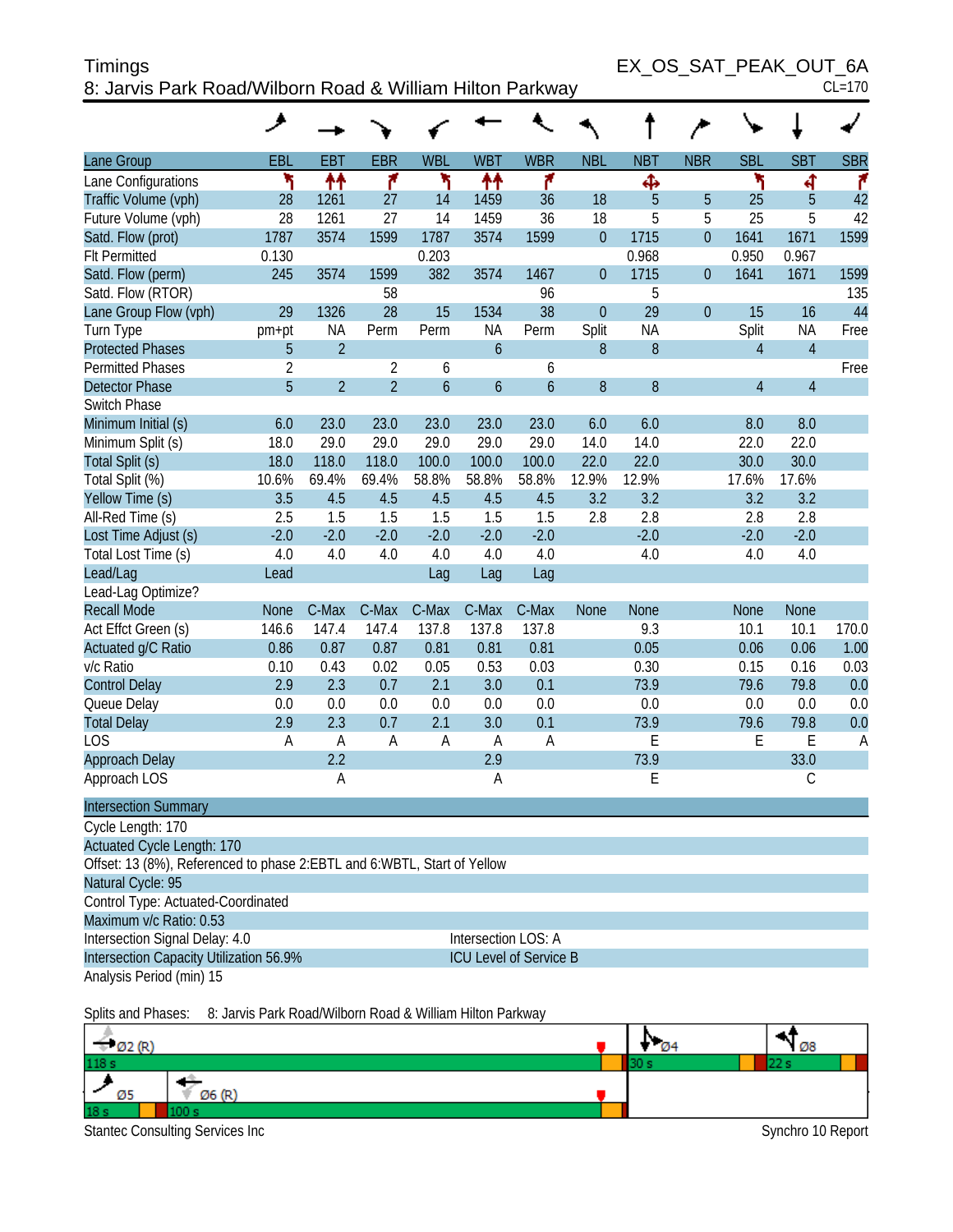| Timings                                                            |       |            |            |            |            |            |            |            |                  |            | EX_OS_SAT_PEAK_OUT 6A |            |
|--------------------------------------------------------------------|-------|------------|------------|------------|------------|------------|------------|------------|------------------|------------|-----------------------|------------|
| 11: Sol Blatt Jr. Expressway/Gumtree Road & William Hilton Parkway |       |            |            |            |            |            |            |            |                  |            |                       | $CL=170$   |
|                                                                    |       |            |            |            |            |            |            |            |                  |            |                       |            |
| Lane Group                                                         | EBL   | <b>EBT</b> | <b>EBR</b> | <b>WBL</b> | <b>WBT</b> | <b>WBR</b> | <b>NBL</b> | <b>NBT</b> | <b>NBR</b>       | <b>SBL</b> | <b>SBT</b>            | <b>SBR</b> |
| Lane Configurations                                                |       | ቶቶ         |            |            | ተተተ        |            |            |            |                  |            |                       |            |
| Traffic Volume (vph)                                               | 48    | 1039       | 19         | 76         | 1289       | 237        | 13         | 89         | 100 <sup>°</sup> | 207        | 90                    | 64         |
| Future Volume (vph)                                                | 48    | 1039       | 19         | 76         | 1289       | 237        | 13         | 89         | 100              | 207        | 90                    | 64         |
| Satd. Flow (prot)                                                  | 1787  | 3574       | 1599       | 1728       | 5136       | 1599       | 1787       | 1881       | 1599             | 1698       | 1757                  | 1599       |
| <b>FIt Permitted</b>                                               | 0.950 |            |            | 0.950      |            |            | 0.950      |            |                  | 0.950      | 0.983                 |            |

Satd. Flow (perm) 1787 3574 1599 1728 5136 1545 1787 1881 1599 1698 1757 1599 Satd. Flow (RTOR) <br>
Lane Group Flow (vph) 52 1116 20 82 1384 254 14 96 107 169 150 69 Lane Group Flow (vph) 52 1116 20 82 1384 254 14 96 107 169 150

Turn Type Prot NA Free Prot NA Perm Split NA Free Split NA Perm

| <b>Protected Phases</b> | 5           | $\overline{2}$ |       |             | $\overline{6}$ |                  | 8      | 8           |       | 7              | 7              |        |
|-------------------------|-------------|----------------|-------|-------------|----------------|------------------|--------|-------------|-------|----------------|----------------|--------|
| <b>Permitted Phases</b> |             |                | Free  |             |                | 6                |        |             | Free  |                |                |        |
| <b>Detector Phase</b>   | 5           | $\overline{2}$ |       | 1           | 6              | $\boldsymbol{6}$ | 8      | $8\,$       |       | $\overline{7}$ | $\overline{7}$ |        |
| Switch Phase            |             |                |       |             |                |                  |        |             |       |                |                |        |
| Minimum Initial (s)     | 6.0         | 24.0           |       | 6.0         | 24.0           | 24.0             | 8.0    | 8.0         |       | 8.0            | 8.0            | 8.0    |
| Minimum Split (s)       | 22.0        | 30.5           |       | 22.0        | 30.5           | 30.5             | 27.0   | 27.0        |       | 31.0           | 31.0           | 31.0   |
| Total Split (s)         | 24.0        | 89.0           |       | 24.0        | 89.0           | 89.0             | 27.0   | 27.0        |       | 30.0           | 30.0           | 30.0   |
| Total Split (%)         | 14.1%       | 52.4%          |       | 14.1%       | 52.4%          | 52.4%            | 15.9%  | 15.9%       |       | 17.6%          | 17.6%          | 17.6%  |
| Yellow Time (s)         | 3.5         | 4.5            |       | 3.5         | 4.5            | 4.5              | 3.5    | 3.5         |       | 3.5            | 3.5            | 3.5    |
| All-Red Time (s)        | 2.5         | 2.0            |       | 2.5         | 2.0            | 2.0              | 3.5    | 3.5         |       | 3.5            | 3.5            | 3.5    |
| Lost Time Adjust (s)    | $-2.0$      | $-2.5$         |       | $-2.0$      | $-2.5$         | $-2.5$           | $-3.0$ | $-3.0$      |       | $-3.0$         | $-3.0$         | $-3.0$ |
| Total Lost Time (s)     | 4.0         | 4.0            |       | 4.0         | 4.0            | 4.0              | 4.0    | 4.0         |       | 4.0            | 4.0            | 4.0    |
| Lead/Lag                | Lead        | Lag            |       | Lead        | Lag            | Lag              | Lag    | Lag         |       | Lead           | Lead           | Lead   |
| Lead-Lag Optimize?      |             |                |       |             |                |                  | Yes    | Yes         |       | Yes            | Yes            | Yes    |
| <b>Recall Mode</b>      | <b>None</b> | C-Max          |       | <b>None</b> | C-Max          | C-Max            | None   | <b>None</b> |       | <b>None</b>    | <b>None</b>    | None   |
| Act Effct Green (s)     | 11.4        | 100.5          | 170.0 | 14.3        | 105.8          | 105.8            | 16.2   | 16.2        | 170.0 | 23.0           | 23.0           | 23.0   |
| Actuated g/C Ratio      | 0.07        | 0.59           | 1.00  | 0.08        | 0.62           | 0.62             | 0.10   | 0.10        | 1.00  | 0.14           | 0.14           | 0.14   |
| v/c Ratio               | 0.44        | 0.53           | 0.01  | 0.57        | 0.43           | 0.25             | 0.08   | 0.54        | 0.07  | 0.74           | 0.63           | 0.22   |
| <b>Control Delay</b>    | 74.6        | 36.9           | 0.0   | 99.8        | 10.1           | 2.5              | 68.8   | 83.6        | 0.1   | 89.6           | 81.5           | 3.8    |
| Queue Delay             | 0.0         | 0.0            | 0.0   | 0.0         | 0.0            | 0.0              | 0.0    | 0.0         | 0.0   | 0.0            | 0.0            | 0.0    |
| <b>Total Delay</b>      | 74.6        | 36.9           | 0.0   | 99.8        | 10.1           | 2.5              | 68.8   | 83.6        | 0.1   | 89.6           | 81.5           | 3.8    |
| LOS                     | E           | D              | A     | F           | B              | Α                | Ε      | F           | А     | F              | F              | A      |
| <b>Approach Delay</b>   |             | 37.9           |       |             | 13.3           |                  |        | 41.5        |       |                | 71.2           |        |
| Approach LOS            |             | D              |       |             | B              |                  |        | D           |       |                | E              |        |

| <b>Intersection Summary</b>                                            |                               |  |  |  |  |  |  |  |
|------------------------------------------------------------------------|-------------------------------|--|--|--|--|--|--|--|
| Cycle Length: 170                                                      |                               |  |  |  |  |  |  |  |
| <b>Actuated Cycle Length: 170</b>                                      |                               |  |  |  |  |  |  |  |
| Offset: 27 (16%), Referenced to phase 2:EBT and 6:WBT, Start of Yellow |                               |  |  |  |  |  |  |  |
| Natural Cycle: 115                                                     |                               |  |  |  |  |  |  |  |
| Control Type: Actuated-Coordinated                                     |                               |  |  |  |  |  |  |  |
| Maximum v/c Ratio: 0.74                                                |                               |  |  |  |  |  |  |  |
| Intersection Signal Delay: 29.7                                        | Intersection LOS: C           |  |  |  |  |  |  |  |
| Intersection Capacity Utilization 59.2%                                | <b>ICU Level of Service B</b> |  |  |  |  |  |  |  |

Analysis Period (min) 15

Splits and Phases: 11: Sol Blatt Jr. Expressway/Gumtree Road & William Hilton Parkway

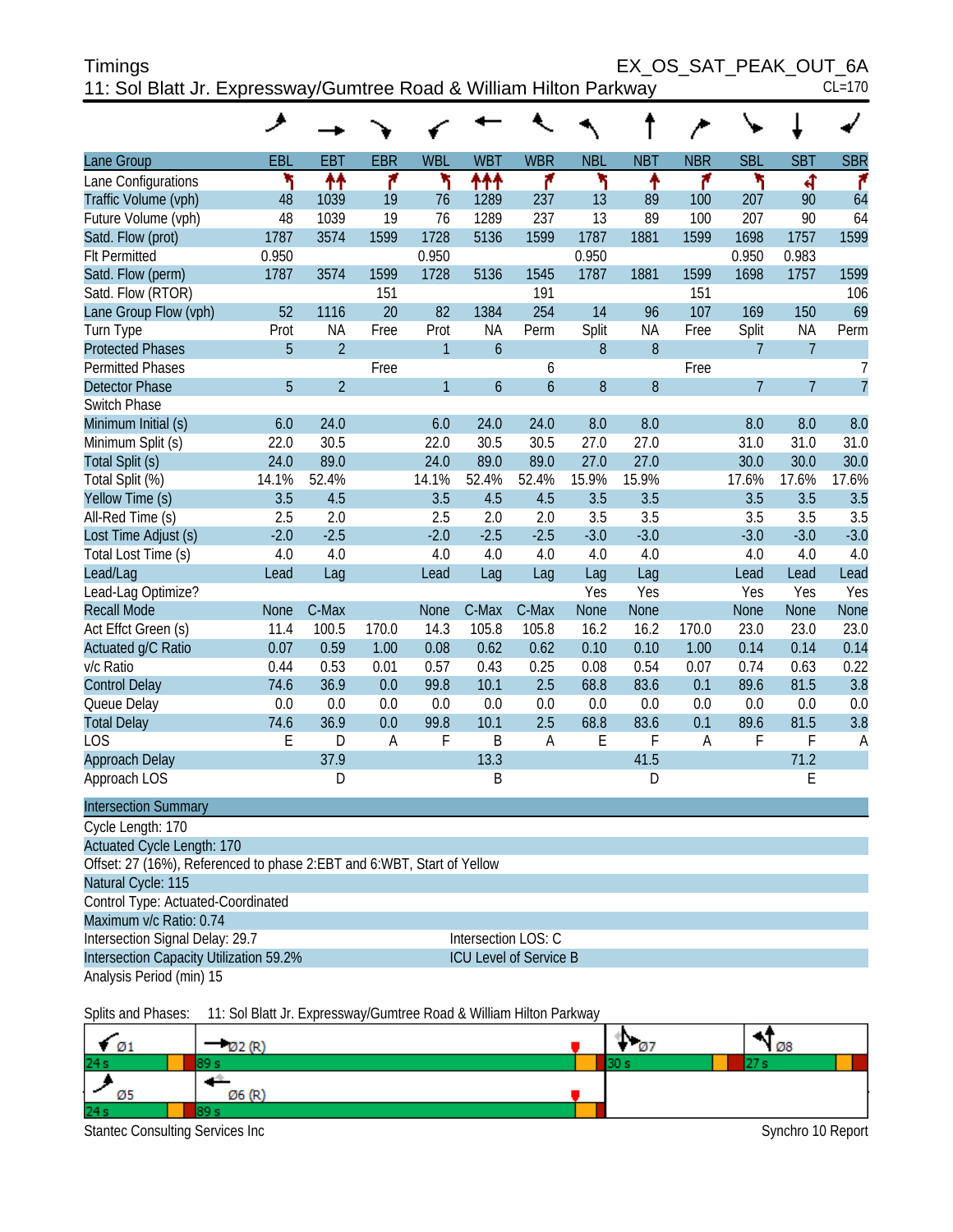| <b>Timings</b>                                            | EX OS SAT PEAK OUT 6A |
|-----------------------------------------------------------|-----------------------|
| 14: Pembroke Drive/Museum Street & William Hilton Parkway | $CI = 170$            |

|                                                                                             | ᢣ              |                |                |                     |                  |                               |              |              |             |                  |                |                |
|---------------------------------------------------------------------------------------------|----------------|----------------|----------------|---------------------|------------------|-------------------------------|--------------|--------------|-------------|------------------|----------------|----------------|
| Lane Group                                                                                  | EBL            | <b>EBT</b>     | <b>EBR</b>     | <b>WBL</b>          | <b>WBT</b>       | <b>WBR</b>                    | <b>NBL</b>   | <b>NBT</b>   | <b>NBR</b>  | <b>SBL</b>       | <b>SBT</b>     | <b>SBR</b>     |
| Lane Configurations                                                                         | ۲              | ቶቶ             | ۴              | ۲                   | ቶቶ               | ۴                             | ۲            | 4            | ۴           |                  | 4              | ۴              |
| Traffic Volume (vph)                                                                        | 36             | 1094           | 144            | 57                  | 1251             | 39                            | 235          | 28           | 42          | 21               | 14             | 40             |
| Future Volume (vph)                                                                         | 36             | 1094           | 144            | 57                  | 1251             | 39                            | 235          | 28           | 42          | 21               | 14             | 40             |
| Satd. Flow (prot)                                                                           | 1787           | 3574           | 1599           | 1847                | 3574             | 1599                          | 1641         | 1662         | 1546        | $\overline{0}$   | 1827           | 1599           |
| <b>Flt Permitted</b>                                                                        | 0.167          |                |                | 0.208               |                  |                               | 0.950        | 0.962        |             |                  | 0.971          |                |
| Satd. Flow (perm)                                                                           | 314            | 3574           | 1599           | 404                 | 3574             | 1480                          | 1641         | 1662         | 1546        | $\boldsymbol{0}$ | 1827           | 1599           |
| Satd. Flow (RTOR)                                                                           |                |                | 142            |                     |                  | 60                            |              |              | 62          |                  |                | 62             |
| Lane Group Flow (vph)                                                                       | 38             | 1162           | 153            | 61                  | 1329             | 41                            | 135          | 145          | 45          | $\overline{0}$   | 37             | 43             |
| Turn Type                                                                                   | Perm           | <b>NA</b>      | Perm           | Perm                | <b>NA</b>        | Perm                          | Split        | <b>NA</b>    | Perm        | Split            | NA             | Perm           |
| <b>Protected Phases</b>                                                                     |                | $\overline{2}$ |                |                     | $\overline{6}$   |                               | 8            | 8            |             | $\overline{4}$   | $\overline{4}$ |                |
| <b>Permitted Phases</b>                                                                     | $\overline{2}$ |                | $\overline{2}$ | 6                   |                  | 6                             |              |              | 8           |                  |                | 4              |
| <b>Detector Phase</b>                                                                       | $\overline{2}$ | $\overline{2}$ | $\overline{2}$ | $\ddot{\mathbf{6}}$ | $\boldsymbol{6}$ | $\mathfrak b$                 | 8            | 8            | 8           | $\overline{4}$   | $\overline{4}$ | $\overline{4}$ |
| Switch Phase                                                                                |                |                |                |                     |                  |                               |              |              |             |                  |                |                |
| Minimum Initial (s)                                                                         | 23.0           | 23.0           | 23.0           | 23.0                | 23.0             | 23.0                          | 8.0          | 8.0          | 8.0         | 6.0              | 6.0            | 6.0            |
| Minimum Split (s)                                                                           | 29.5           | 29.5           | 29.5           | 29.5                | 29.5             | 29.5                          | 38.2         | 38.2         | 38.2        | 16.2             | 16.2           | 16.2           |
| Total Split (s)                                                                             | 112.0          | 112.0          | 112.0          | 112.0               | 112.0            | 112.0                         | 35.0         | 35.0         | 35.0        | 23.0             | 23.0           | 23.0           |
| Total Split (%)                                                                             | 65.9%          | 65.9%          | 65.9%          | 65.9%               | 65.9%            | 65.9%                         | 20.6%        | 20.6%        | 20.6%       | 13.5%            | 13.5%          | 13.5%          |
| Yellow Time (s)                                                                             | 4.5            | 4.5            | 4.5            | 4.5                 | 4.5              | 4.5                           | 3.2          | 3.2          | 3.2         | 3.2              | 3.2            | 3.2            |
| All-Red Time (s)                                                                            | 2.0            | 2.0            | 2.0            | 2.0                 | 2.0              | 2.0                           | 3.0          | 3.0          | 3.0         | 3.0              | 3.0            | 3.0            |
| Lost Time Adjust (s)                                                                        | $-2.5$         | $-2.5$         | $-2.5$         | $-2.5$              | $-2.5$           | $-2.5$                        | $-2.2$       | $-2.2$       | $-2.2$      |                  | $-2.2$         | $-2.2$         |
| Total Lost Time (s)                                                                         | 4.0            | 4.0            | 4.0            | 4.0                 | 4.0              | 4.0                           | 4.0          | 4.0          | 4.0         |                  | 4.0            | 4.0            |
| Lead/Lag                                                                                    |                |                |                |                     |                  |                               |              |              |             |                  |                |                |
| Lead-Lag Optimize?                                                                          |                |                |                |                     |                  |                               |              |              |             |                  |                |                |
| <b>Recall Mode</b>                                                                          | C-Max          | C-Max          | C-Max          | C-Max               | C-Max            | C-Max                         | <b>None</b>  | <b>None</b>  | <b>None</b> | <b>None</b>      | <b>None</b>    | <b>None</b>    |
| Act Effct Green (s)                                                                         | 127.3          | 127.3          | 127.3          | 127.3               | 127.3            | 127.3                         | 22.7         | 22.7         | 22.7        |                  | 10.4           | 10.4           |
| Actuated g/C Ratio                                                                          | 0.75           | 0.75           | 0.75           | 0.75                | 0.75             | 0.75                          | 0.13         | 0.13         | 0.13        |                  | 0.06           | 0.06<br>0.28   |
| v/c Ratio                                                                                   | 0.16<br>16.3   | 0.43<br>13.5   | 0.12<br>5.8    | 0.20<br>4.0         | 0.50<br>4.5      | 0.04<br>0.5                   | 0.62<br>80.6 | 0.66<br>82.9 | 0.17<br>7.1 |                  | 0.33<br>83.7   | 11.1           |
| <b>Control Delay</b>                                                                        | 0.0            | 0.0            | 0.0            | 0.0                 | 0.0              | 0.0                           | 0.0          | 0.0          | 0.0         |                  | 0.0            | 0.0            |
| Queue Delay<br><b>Total Delay</b>                                                           | 16.3           | 13.5           | 5.8            | 4.0                 | 4.5              | 0.5                           | 80.6         | 82.9         | 7.1         |                  | 83.7           | 11.1           |
| LOS                                                                                         | Β              | B              | A              | A                   | $\overline{A}$   | A                             | F            | F            | A           |                  | F              | B              |
| Approach Delay                                                                              |                | 12.7           |                |                     | 4.4              |                               |              | 71.4         |             |                  | 44.7           |                |
| Approach LOS                                                                                |                | B              |                |                     | Α                |                               |              | E            |             |                  | D              |                |
|                                                                                             |                |                |                |                     |                  |                               |              |              |             |                  |                |                |
| <b>Intersection Summary</b>                                                                 |                |                |                |                     |                  |                               |              |              |             |                  |                |                |
| Cycle Length: 170                                                                           |                |                |                |                     |                  |                               |              |              |             |                  |                |                |
| <b>Actuated Cycle Length: 170</b>                                                           |                |                |                |                     |                  |                               |              |              |             |                  |                |                |
| Offset: 0 (0%), Referenced to phase 2:EBTL and 6:WBTL, Start of Yellow, Master Intersection |                |                |                |                     |                  |                               |              |              |             |                  |                |                |
| Natural Cycle: 85                                                                           |                |                |                |                     |                  |                               |              |              |             |                  |                |                |
| Control Type: Actuated-Coordinated                                                          |                |                |                |                     |                  |                               |              |              |             |                  |                |                |
| Maximum v/c Ratio: 0.66                                                                     |                |                |                |                     |                  |                               |              |              |             |                  |                |                |
| Intersection Signal Delay: 15.7                                                             |                |                |                |                     |                  | Intersection LOS: B           |              |              |             |                  |                |                |
| Intersection Capacity Utilization 69.0%                                                     |                |                |                |                     |                  | <b>ICU Level of Service C</b> |              |              |             |                  |                |                |
| Analysis Period (min) 15                                                                    |                |                |                |                     |                  |                               |              |              |             |                  |                |                |

Splits and Phases: 14: Pembroke Drive/Museum Street & William Hilton Parkway

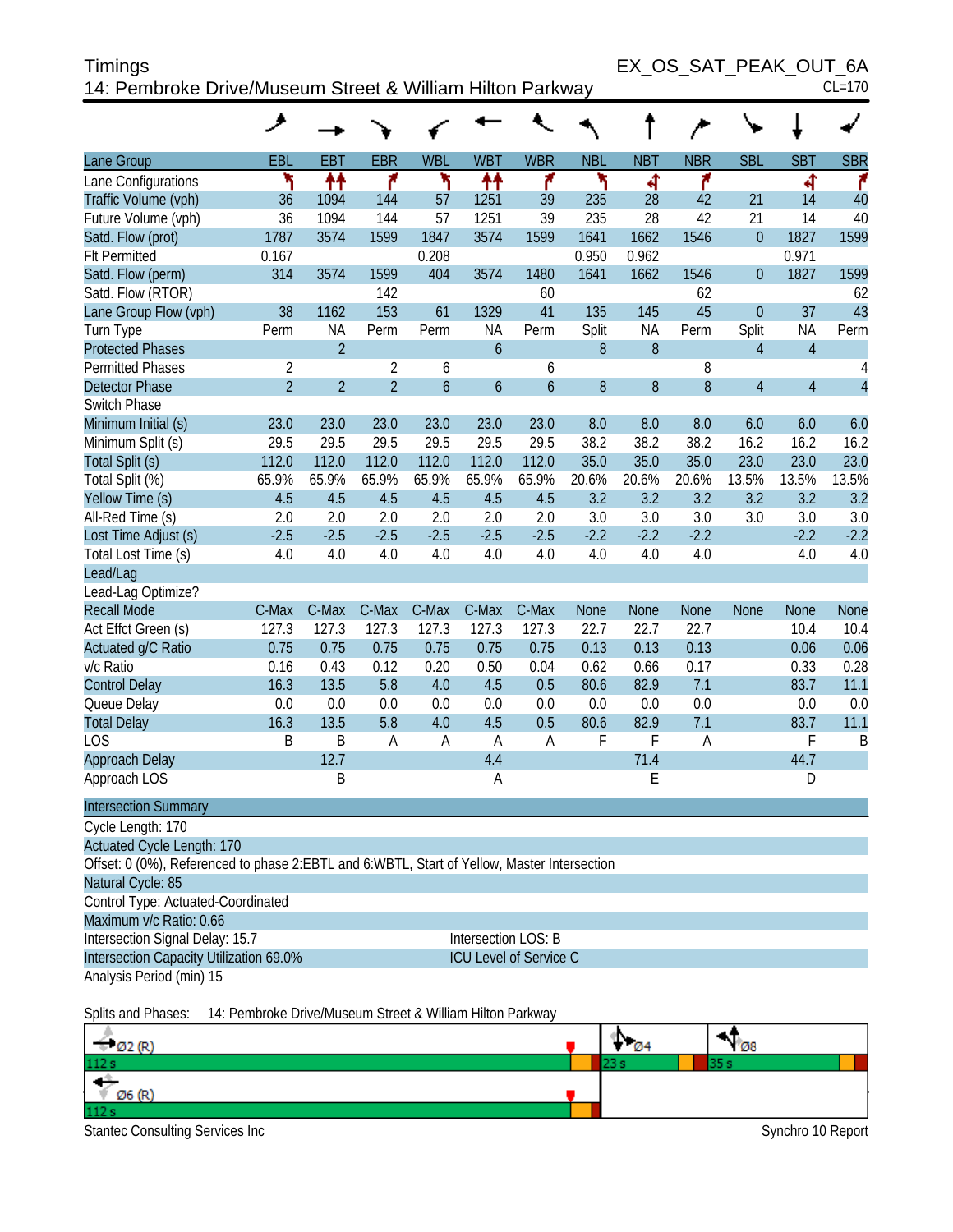| <b>Timings</b>                                                     | EX OS SAT PEAK OUT 6A |          |
|--------------------------------------------------------------------|-----------------------|----------|
| 17: Indigo Run Parkway/Whooping Crane Way & William Hilton Parkway |                       | $CL=170$ |

|                                                                           | عر             |                |            |                |                  |             |                  |                |            |                |                |            |
|---------------------------------------------------------------------------|----------------|----------------|------------|----------------|------------------|-------------|------------------|----------------|------------|----------------|----------------|------------|
| Lane Group                                                                | EBL            | <b>EBT</b>     | <b>EBR</b> | <b>WBL</b>     | <b>WBT</b>       | <b>WBR</b>  | <b>NBL</b>       | <b>NBT</b>     | <b>NBR</b> | <b>SBL</b>     | <b>SBT</b>     | <b>SBR</b> |
| Lane Configurations                                                       | ۲              | ↟↟             | ۴          | ካካ             | ተተ               | ۴           | ካነ               | ↟              | ۴          | ካካ             | ↟              | ۴          |
| Traffic Volume (vph)                                                      | 105            | 1173           | 32         | 31             | 1458             | 331         | 6                | 14             | 45         | 59             | 17             | 190        |
| Future Volume (vph)                                                       | 105            | 1173           | 32         | 31             | 1458             | 331         | 6                | 14             | 45         | 59             | 17             | 190        |
| Satd. Flow (prot)                                                         | 1728           | 3574           | 1599       | 3351           | 3574             | 1599        | 3351             | 1818           | 1599       | 3286           | 1906           | 1568       |
| <b>Flt Permitted</b>                                                      | 0.127          |                |            | 0.203          |                  |             | 0.950            |                |            | 0.950          |                |            |
| Satd. Flow (perm)                                                         | 231            | 3574           | 1599       | 716            | 3574             | 1599        | 3351             | 1818           | 1599       | 3286           | 1906           | 1568       |
| Satd. Flow (RTOR)                                                         |                |                | 144        |                |                  | 302         |                  |                | 144        |                |                | 198        |
| Lane Group Flow (vph)                                                     | 109            | 1221           | 33         | 32             | 1518             | 345         | $\boldsymbol{6}$ | 15             | 47         | 61             | 18             | 198        |
| Turn Type                                                                 | pm+pt          | <b>NA</b>      | Free       | pm+pt          | <b>NA</b>        | Free        | Split            | <b>NA</b>      | Free       | Split          | <b>NA</b>      | Free       |
| <b>Protected Phases</b>                                                   | 5              | $\overline{2}$ |            | 1              | $\mathfrak b$    |             | $\overline{4}$   | $\overline{4}$ |            | 3              | $\overline{3}$ |            |
| <b>Permitted Phases</b>                                                   | $\overline{2}$ |                | Free       | 6              |                  | Free        |                  |                | Free       |                |                | Free       |
| <b>Detector Phase</b>                                                     | 5              | $\overline{2}$ |            | $\overline{1}$ | $\boldsymbol{6}$ |             | $\overline{4}$   | $\overline{4}$ |            | $\overline{3}$ | $\mathfrak{Z}$ |            |
| Switch Phase                                                              |                |                |            |                |                  |             |                  |                |            |                |                |            |
| Minimum Initial (s)                                                       | 6.0            | 23.0           |            | 6.0            | 23.0             |             | 8.0              | 8.0            |            | 8.0            | 8.0            |            |
| Minimum Split (s)                                                         | 16.0           | 29.5           |            | 16.0           | 29.5             |             | 16.5             | 16.5           |            | 18.5           | 18.5           |            |
| Total Split (s)                                                           | 26.0           | 105.0          |            | 20.0           | 99.0             |             | 21.0             | 21.0           |            | 24.0           | 24.0           |            |
| Total Split (%)                                                           | 15.3%          | 61.8%          |            | 11.8%          | 58.2%            |             | 12.4%            | 12.4%          |            | 14.1%          | 14.1%          |            |
| Yellow Time (s)                                                           | 3.5            | 4.5            |            | 3.5            | 4.5              |             | 3.5              | 3.5            |            | 3.5            | 3.5            |            |
| All-Red Time (s)                                                          | 2.5            | 2.0            |            | 2.5            | 2.0              |             | 3.0              | 3.0            |            | 3.0            | 3.0            |            |
| Lost Time Adjust (s)                                                      | $-2.0$         | $-2.5$         |            | $-2.0$         | $-2.5$           |             | $-2.5$           | $-2.5$         |            | $-2.5$         | $-2.5$         |            |
| Total Lost Time (s)                                                       | 4.0            | 4.0            |            | 4.0            | 4.0              |             | 4.0              | 4.0            |            | 4.0            | 4.0            |            |
| Lead/Lag                                                                  | Lead           | Lag            |            | Lead           | Lag              |             | Lag              | Lag            |            | Lead           | Lead           |            |
| Lead-Lag Optimize?                                                        |                |                |            |                |                  |             |                  |                |            |                |                |            |
| <b>Recall Mode</b>                                                        | <b>None</b>    | C-Max          |            | <b>None</b>    | C-Max            |             | <b>None</b>      | <b>None</b>    |            | <b>None</b>    | <b>None</b>    |            |
| Act Effct Green (s)                                                       | 143.5          | 136.5          | 170.0      | 139.4          | 131.4            | 170.0       | 10.5             | 10.5           | 170.0      | 10.9           | 10.9           | 170.0      |
| Actuated g/C Ratio                                                        | 0.84           | 0.80           | 1.00       | 0.82           | 0.77             | 1.00        | 0.06             | 0.06           | 1.00       | 0.06           | 0.06           | 1.00       |
| v/c Ratio                                                                 | 0.39           | 0.43           | 0.02       | 0.05           | 0.55             | 0.22        | 0.03             | 0.13           | 0.03       | 0.29           | 0.15           | 0.13       |
| <b>Control Delay</b>                                                      | 12.9           | 12.7           | 0.0        | 3.3            | 8.0              | 0.3         | 75.5             | 78.5           | 0.0        | 79.3           | 77.7           | 0.2        |
| Queue Delay                                                               | 0.0            | 0.0            | 0.0        | 0.0            | 0.0              | 0.0         | 0.0              | 0.0            | 0.0        | 0.0            | 0.0            | 0.0        |
| <b>Total Delay</b>                                                        | 12.9           | 12.7           | 0.0        | 3.3            | 8.0              | 0.3         | 75.5             | 78.5           | 0.0        | 79.3           | 77.7           | 0.2        |
| <b>LOS</b>                                                                | B              | B              | Α          | A              | A                | $\mathsf A$ | E                | E              | A          | E              | E              | A          |
| Approach Delay                                                            |                | 12.4           |            |                | 6.5              |             |                  | 24.0           |            |                | 22.6           |            |
| Approach LOS                                                              |                | B              |            |                | $\overline{A}$   |             |                  | $\mathsf{C}$   |            |                | $\mathsf C$    |            |
| <b>Intersection Summary</b>                                               |                |                |            |                |                  |             |                  |                |            |                |                |            |
| Cycle Length: 170                                                         |                |                |            |                |                  |             |                  |                |            |                |                |            |
| <b>Actuated Cycle Length: 170</b>                                         |                |                |            |                |                  |             |                  |                |            |                |                |            |
| Offset: 115 (68%), Referenced to phase 2:EBTL and 6:WBTL, Start of Yellow |                |                |            |                |                  |             |                  |                |            |                |                |            |
| Natural Cycle: 95                                                         |                |                |            |                |                  |             |                  |                |            |                |                |            |
| Control Type: Actuated-Coordinated                                        |                |                |            |                |                  |             |                  |                |            |                |                |            |
| Maximum v/c Ratio: 0.55                                                   |                |                |            |                |                  |             |                  |                |            |                |                |            |

Analysis Period (min) 15

Intersection Signal Delay: 10.3 Intersection LOS: B Intersection Capacity Utilization 65.4% ICU Level of Service C

Splits and Phases: 17: Indigo Run Parkway/Whooping Crane Way & William Hilton Parkway

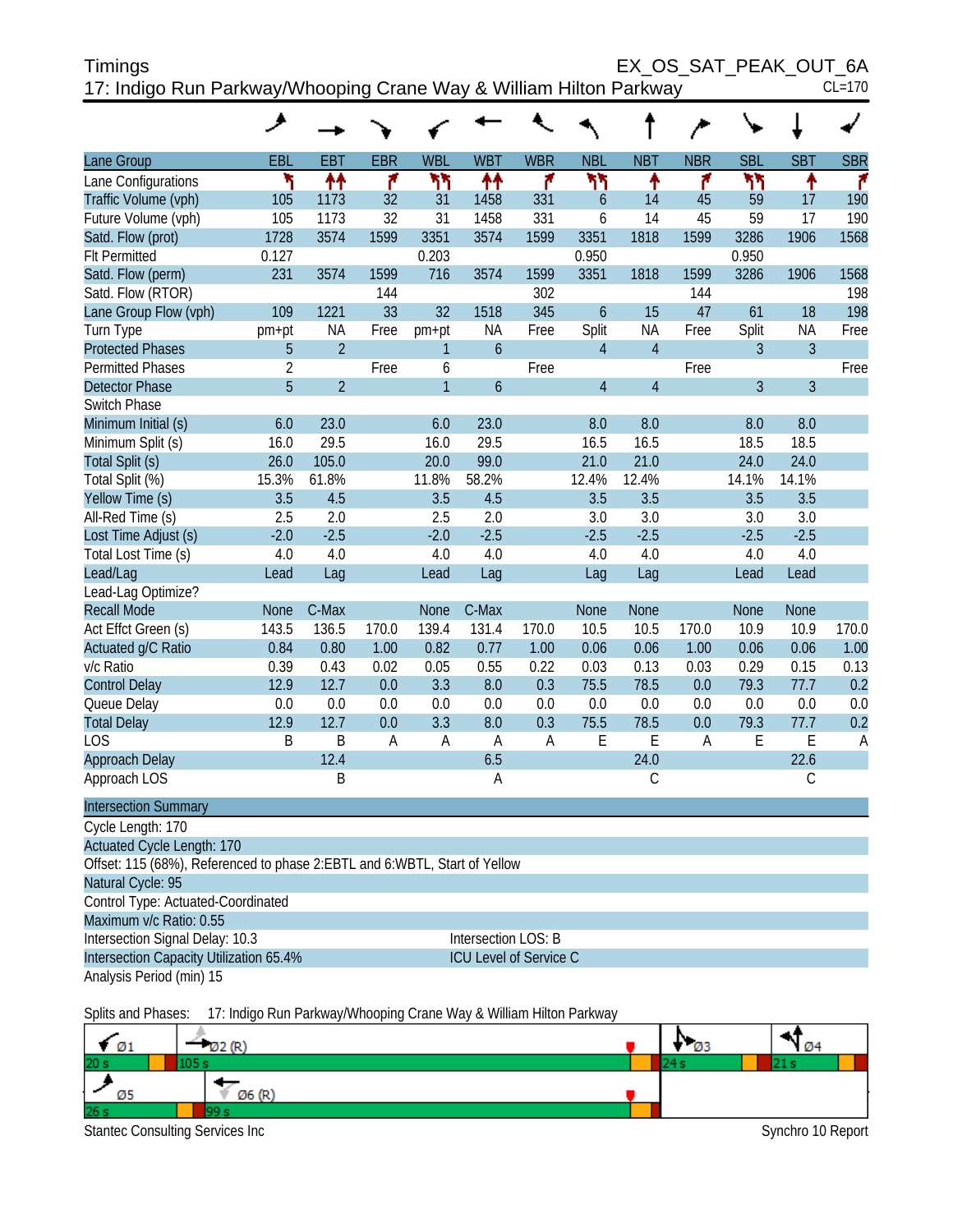| <b>Timings</b>                                             | EX OS SAT PEAK OUT 6A |
|------------------------------------------------------------|-----------------------|
| 20: Gardner Drive/Beach City Road & William Hilton Parkway | $CL=170$              |

|                                                                            | عر             |                |                  |                |                     |                               |                  |             |              |                |                |                |
|----------------------------------------------------------------------------|----------------|----------------|------------------|----------------|---------------------|-------------------------------|------------------|-------------|--------------|----------------|----------------|----------------|
| Lane Group                                                                 | EBL            | <b>EBT</b>     | <b>EBR</b>       | <b>WBL</b>     | <b>WBT</b>          | <b>WBR</b>                    | <b>NBL</b>       | <b>NBT</b>  | <b>NBR</b>   | <b>SBL</b>     | <b>SBT</b>     | <b>SBR</b>     |
| Lane Configurations                                                        | ካካ             | ↟↟             | ۴                | ۲              | ↟↟                  | ۴                             | ۲                | ۰           | ۴            | ۲              | ↟              | ۴              |
| Traffic Volume (vph)                                                       | 110            | 1171           | $\boldsymbol{6}$ | 36             | 1479                | 65                            | $\boldsymbol{6}$ | 14          | 39           | 59             | 17             | 189            |
| Future Volume (vph)                                                        | 110            | 1171           | 6                | 36             | 1479                | 65                            | 6                | 14          | 39           | 59             | 17             | 189            |
| Satd. Flow (prot)                                                          | 3467           | 3574           | 1652             | 1847           | 3455                | 1546                          | 1668             | 1756        | 1492         | 1711           | 1801           | 1583           |
| <b>Flt Permitted</b>                                                       | 0.127          |                |                  | 0.201          |                     |                               | 0.746            |             |              | 0.748          |                |                |
| Satd. Flow (perm)                                                          | 463            | 3574           | 1652             | 391            | 3455                | 1463                          | 1310             | 1756        | 1492         | 1347           | 1801           | 1583           |
| Satd. Flow (RTOR)                                                          |                |                | 61               |                |                     | 99                            |                  |             | 58           |                |                | 175            |
| Lane Group Flow (vph)                                                      | 116            | 1231           | $\overline{6}$   | 38             | 1555                | 68                            | $\mathfrak b$    | 15          | 41           | 62             | 18             | 199            |
| Turn Type                                                                  | pm+pt          | NA             | Perm             | pm+pt          | <b>NA</b>           | Perm                          | Perm             | <b>NA</b>   | pm+ov        | Perm           | <b>NA</b>      | Perm           |
| <b>Protected Phases</b>                                                    | 5              | $\overline{2}$ |                  | 1              | $\boldsymbol{6}$    |                               |                  | 8           | 1            |                | $\overline{4}$ |                |
| <b>Permitted Phases</b>                                                    | $\overline{2}$ |                | $\overline{2}$   | 6              |                     | 6                             | 8                |             | 8            | 4              |                | 4              |
| <b>Detector Phase</b>                                                      | 5              | $\overline{2}$ | $\overline{2}$   | $\overline{1}$ | $\overline{6}$      | $\boldsymbol{6}$              | 8                | $8\,$       | $\mathbf{1}$ | $\overline{4}$ | $\overline{4}$ | $\overline{4}$ |
| Switch Phase                                                               |                |                |                  |                |                     |                               |                  |             |              |                |                |                |
| Minimum Initial (s)                                                        | 8.0            | 23.0           | 23.0             | 8.0            | 23.0                | 23.0                          | 8.0              | 8.0         | 8.0          | 8.0            | 8.0            | 8.0            |
| Minimum Split (s)                                                          | 14.5           | 30.0           | 30.0             | 14.0           | 31.0                | 31.0                          | 30.0             | 30.0        | 14.0         | 30.5           | 30.5           | 30.5           |
| Total Split (s)                                                            | 28.0           | 121.0          | 121.0            | 18.0           | 111.0               | 111.0                         | 31.0             | 31.0        | 18.0         | 31.0           | 31.0           | 31.0           |
| Total Split (%)                                                            | 16.5%          | 71.2%          | 71.2%            | 10.6%          | 65.3%               | 65.3%                         | 18.2%            | 18.2%       | 10.6%        | 18.2%          | 18.2%          | 18.2%          |
| Yellow Time (s)                                                            | 3.5            | 4.5            | 4.5              | 3.5            | 4.5                 | 4.5                           | 3.5              | 3.5         | 3.5          | 3.5            | 3.5            | 3.5            |
| All-Red Time (s)                                                           | 2.5            | 1.5            | 1.5              | 2.5            | 1.5                 | 1.5                           | 3.0              | 3.0         | 2.5          | 3.0            | 3.0            | 3.0            |
| Lost Time Adjust (s)                                                       | $-2.0$         | $-2.0$         | $-2.0$           | $-2.0$         | $-2.0$              | $-2.0$                        | $-2.5$           | $-2.5$      | $-2.0$       | $-2.5$         | $-2.5$         | $-2.5$         |
| Total Lost Time (s)                                                        | 4.0            | 4.0            | 4.0              | 4.0            | 4.0                 | 4.0                           | 4.0              | 4.0         | 4.0          | 4.0            | 4.0            | 4.0            |
| Lead/Lag                                                                   | Lead           | Lag            | Lag              | Lead           | Lag                 | Lag                           |                  |             | Lead         |                |                |                |
| Lead-Lag Optimize?                                                         |                |                |                  |                |                     |                               |                  |             |              |                |                |                |
| <b>Recall Mode</b>                                                         | <b>None</b>    | C-Max          | C-Max            | <b>None</b>    | C-Max               | C-Max                         | None             | <b>None</b> | <b>None</b>  | None           | <b>None</b>    | <b>None</b>    |
| Act Effct Green (s)                                                        | 142.4          | 134.4          | 134.4            | 141.6          | 131.6               | 131.6                         | 16.4             | 16.4        | 30.4         | 16.4           | 16.4           | 16.4           |
| Actuated g/C Ratio                                                         | 0.84           | 0.79           | 0.79             | 0.83           | 0.77                | 0.77                          | 0.10             | 0.10        | 0.18         | 0.10           | 0.10           | 0.10           |
| v/c Ratio                                                                  | 0.21           | 0.44           | 0.00             | 0.09           | 0.58                | 0.06                          | 0.05             | 0.09        | 0.13         | 0.48           | 0.10           | 0.64           |
| <b>Control Delay</b>                                                       | 5.3            | 11.8           | 0.0              | 3.0            | 9.6                 | 0.5                           | 66.0             | 67.5        | 6.0          | 83.0           | 67.9           | 22.6           |
| Queue Delay                                                                | 0.0            | 0.0            | 0.0              | 0.0            | 0.0                 | 0.0                           | 0.0              | 0.0         | 0.0          | 0.0            | 0.0            | 0.0            |
| <b>Total Delay</b>                                                         | 5.3            | 11.8           | 0.0              | 3.0            | 9.6                 | 0.5                           | 66.0             | 67.5        | 6.0          | 83.0           | 67.9           | 22.6           |
| <b>LOS</b>                                                                 | A              | B              | A                | A              | $\overline{A}$      | A                             | E                | E           | A            | F              | E              | $\mathsf C$    |
| Approach Delay                                                             |                | 11.2           |                  |                | 9.1                 |                               |                  | 26.6        |              |                | 39.0           |                |
| Approach LOS                                                               |                | B              |                  |                | Α                   |                               |                  | C           |              |                | D              |                |
| <b>Intersection Summary</b>                                                |                |                |                  |                |                     |                               |                  |             |              |                |                |                |
| Cycle Length: 170                                                          |                |                |                  |                |                     |                               |                  |             |              |                |                |                |
| Actuated Cycle Length: 170                                                 |                |                |                  |                |                     |                               |                  |             |              |                |                |                |
| Offset: 86 (51%), Referenced to phase 2: EBTL and 6: WBTL, Start of Yellow |                |                |                  |                |                     |                               |                  |             |              |                |                |                |
| Natural Cycle: 90                                                          |                |                |                  |                |                     |                               |                  |             |              |                |                |                |
| Control Type: Actuated-Coordinated                                         |                |                |                  |                |                     |                               |                  |             |              |                |                |                |
| Maximum v/c Ratio: 0.64                                                    |                |                |                  |                |                     |                               |                  |             |              |                |                |                |
| Intersection Signal Delay: 12.7                                            |                |                |                  |                | Intersection LOS: B |                               |                  |             |              |                |                |                |
| Intersection Capacity Utilization 70.3%                                    |                |                |                  |                |                     | <b>ICU Level of Service C</b> |                  |             |              |                |                |                |
| Analysis Period (min) 15                                                   |                |                |                  |                |                     |                               |                  |             |              |                |                |                |

Splits and Phases: 20: Gardner Drive/Beach City Road & William Hilton Parkway

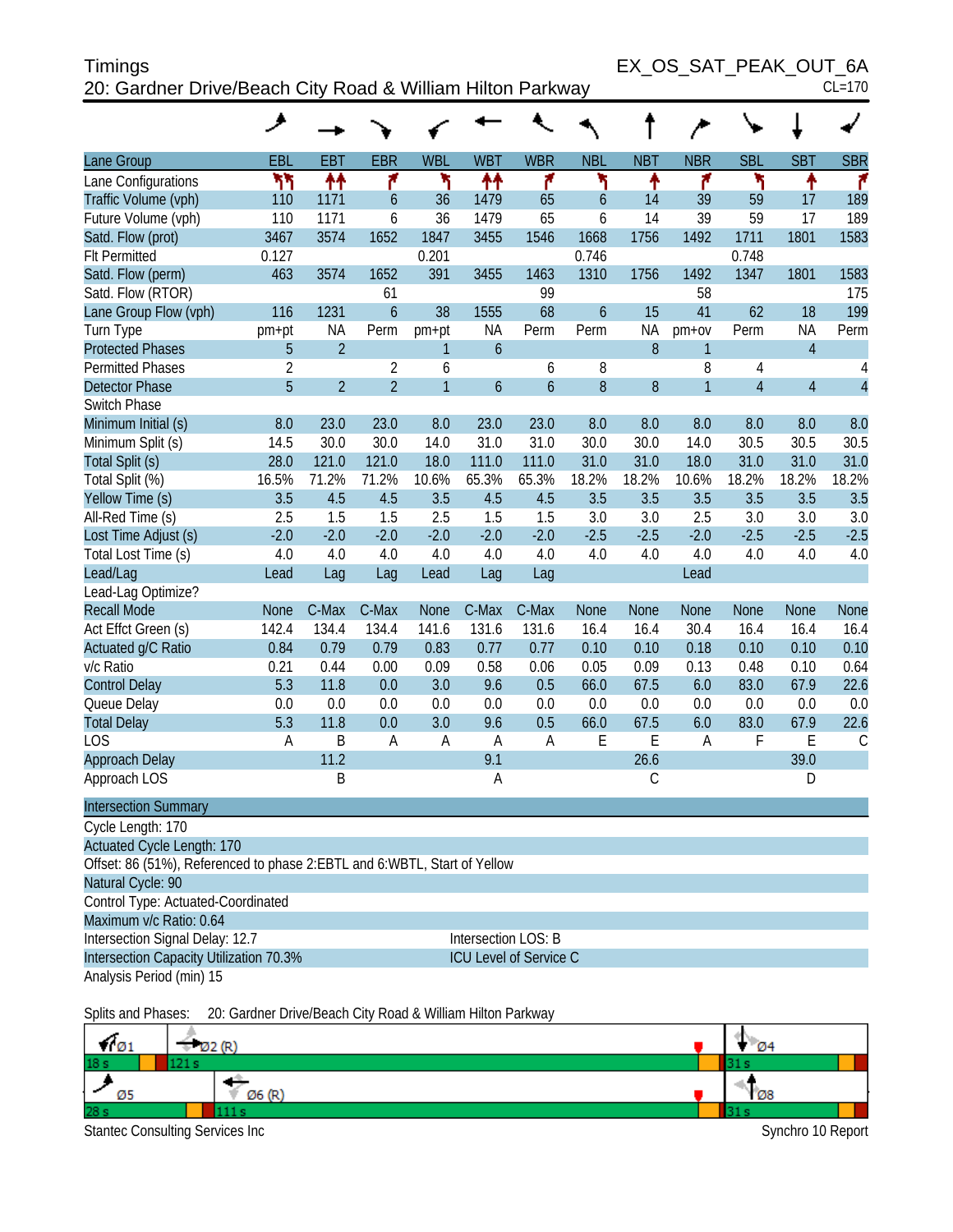| <b>Timings</b>                                                | EX OS SAT PEAK IN 4C |            |
|---------------------------------------------------------------|----------------------|------------|
| 2: Chamberlin Drive/Squire Pope Road & William Hilton Parkway |                      | $CL = 180$ |

EX\_OS\_SAT\_PEAK\_IN\_4C<br>CL=180

|                                                                          | خر             |                |                  |              |                     |                               |             |                  |                |                |                |                |
|--------------------------------------------------------------------------|----------------|----------------|------------------|--------------|---------------------|-------------------------------|-------------|------------------|----------------|----------------|----------------|----------------|
| Lane Group                                                               | EBL            | <b>EBT</b>     | <b>EBR</b>       | <b>WBL</b>   | <b>WBT</b>          | <b>WBR</b>                    | <b>NBL</b>  | <b>NBT</b>       | <b>NBR</b>     | <b>SBL</b>     | <b>SBT</b>     | <b>SBR</b>     |
| Lane Configurations                                                      | ኻ              | ተተኈ            |                  | ۲            | ↟↟                  | ۴                             | ۲           | ħ                |                | ۲              | ↟              | ۴              |
| Traffic Volume (vph)                                                     | 195            | 1813           | 5                | 9            | 1589                | 70                            | 5           | 5                | $\overline{7}$ | 39             | 5              | 161            |
| Future Volume (vph)                                                      | 195            | 1813           | 5                | 9            | 1589                | 70                            | 5           | 5                | 7              | 39             | 5              | 161            |
| Satd. Flow (prot)                                                        | 1668           | 4964           | $\boldsymbol{0}$ | 1668         | 3574                | 1599                          | 1728        | 1716             | $\mathbf{0}$   | 1728           | 1881           | 1599           |
| <b>Flt Permitted</b>                                                     | 0.110          |                |                  | 0.098        |                     |                               | 0.754       |                  |                | 0.750          |                |                |
| Satd. Flow (perm)                                                        | 193            | 4964           | $\overline{0}$   | 172          | 3574                | 1551                          | 1371        | 1716             | $\mathbf 0$    | 1364           | 1881           | 1576           |
| Satd. Flow (RTOR)                                                        |                | 1              |                  |              |                     | 74                            |             | 7                |                |                |                | 115            |
| Lane Group Flow (vph)                                                    | 207            | 1931           | $\overline{0}$   | 10           | 1688                | 74                            | 5           | 12               | $\overline{0}$ | 41             | 5              | 171            |
| Turn Type                                                                | pm+pt          | <b>NA</b>      |                  | pm+pt        | <b>NA</b>           | Perm                          | Perm        | <b>NA</b>        |                | Perm           | <b>NA</b>      | Perm           |
| <b>Protected Phases</b>                                                  | 5              | $\overline{2}$ |                  | 1            | $\ddot{\mathbf{6}}$ |                               |             | 8                |                |                | $\overline{4}$ |                |
| <b>Permitted Phases</b>                                                  | $\overline{2}$ |                |                  | 6            |                     | 6                             | 8           |                  |                | 4              |                | 4              |
| <b>Detector Phase</b>                                                    | 5              | $\overline{2}$ |                  | $\mathbf{1}$ | $\ddot{\mathbf{6}}$ | $\boldsymbol{6}$              | 8           | $\boldsymbol{8}$ |                | $\overline{4}$ | $\overline{4}$ | $\overline{4}$ |
| Switch Phase                                                             | 4.0            | 24.0           |                  | 4.0          | 24.0                | 24.0                          | 6.0         | 6.0              |                | 6.0            | 6.0            |                |
| Minimum Initial (s)<br>Minimum Split (s)                                 | 16.0           | 30.5           |                  | 12.0         | 30.5                | 30.5                          | 20.0        | 20.0             |                | 20.0           | 20.0           | 6.0<br>20.0    |
| Total Split (s)                                                          | 18.0           | 147.0          |                  | 14.0         | 143.0               | 143.0                         | 19.0        | 19.0             |                | 19.0           | 19.0           | 19.0           |
| Total Split (%)                                                          | 10.0%          | 81.7%          |                  | 7.8%         | 79.4%               | 79.4%                         | 10.6%       | 10.6%            |                | 10.6%          | 10.6%          | 10.6%          |
| Yellow Time (s)                                                          | 3.5            | 4.5            |                  | 3.5          | 4.5                 | 4.5                           | 4.0         | 4.0              |                | 4.0            | 4.0            | 4.0            |
| All-Red Time (s)                                                         | 2.5            | 2.0            |                  | 2.5          | 2.0                 | 2.0                           | 2.5         | 2.5              |                | 2.5            | 2.5            | 2.5            |
| Lost Time Adjust (s)                                                     | $-2.0$         | $-2.5$         |                  | $-2.0$       | $-2.5$              | $-2.5$                        | $-2.5$      | $-2.5$           |                | $-2.5$         | $-2.5$         | $-2.5$         |
| Total Lost Time (s)                                                      | 4.0            | 4.0            |                  | 4.0          | 4.0                 | 4.0                           | 4.0         | 4.0              |                | 4.0            | 4.0            | 4.0            |
| Lead/Lag                                                                 | Lead           | Lag            |                  | Lead         | Lag                 | Lag                           |             |                  |                |                |                |                |
| Lead-Lag Optimize?                                                       |                |                |                  |              |                     |                               |             |                  |                |                |                |                |
| <b>Recall Mode</b>                                                       | <b>None</b>    | C-Max          |                  | <b>None</b>  | C-Max               | C-Max                         | <b>None</b> | None             |                | <b>None</b>    | <b>None</b>    | <b>None</b>    |
| Act Effct Green (s)                                                      | 159.7          | 155.7          |                  | 150.5        | 144.5               | 144.5                         | 12.3        | 12.3             |                | 12.3           | 12.3           | 12.3           |
| Actuated g/C Ratio                                                       | 0.89           | 0.86           |                  | 0.84         | 0.80                | 0.80                          | 0.07        | 0.07             |                | 0.07           | 0.07           | 0.07           |
| v/c Ratio                                                                | 0.79           | 0.45           |                  | 0.05         | 0.59                | 0.06                          | 0.05        | 0.10             |                | 0.44           | 0.04           | 0.80           |
| <b>Control Delay</b>                                                     | 34.6           | 3.5            |                  | 1.9          | 15.1                | 2.7                           | 77.6        | 50.0             |                | 94.5           | 77.0           | 54.1           |
| Queue Delay                                                              | 0.0            | 0.0            |                  | 0.0          | 0.0                 | 0.0                           | 0.0         | 0.0              |                | 0.0            | 0.0            | 0.0            |
| <b>Total Delay</b>                                                       | 34.6           | 3.5            |                  | 1.9          | 15.1                | 2.7                           | 77.6        | 50.0             |                | 94.5           | 77.0           | 54.1           |
| LOS                                                                      | $\mathsf C$    | A              |                  | A            | B                   | A                             | E           | D                |                | F              | Ε              | D              |
| Approach Delay                                                           |                | 6.5            |                  |              | 14.5                |                               |             | 58.1             |                |                | 62.2           |                |
| Approach LOS                                                             |                | A              |                  |              | B                   |                               |             | E                |                |                | E              |                |
| <b>Intersection Summary</b>                                              |                |                |                  |              |                     |                               |             |                  |                |                |                |                |
| Cycle Length: 180                                                        |                |                |                  |              |                     |                               |             |                  |                |                |                |                |
| <b>Actuated Cycle Length: 180</b>                                        |                |                |                  |              |                     |                               |             |                  |                |                |                |                |
| Offset: 92 (51%), Referenced to phase 2:EBTL and 6:WBTL, Start of Yellow |                |                |                  |              |                     |                               |             |                  |                |                |                |                |
| Natural Cycle: 80                                                        |                |                |                  |              |                     |                               |             |                  |                |                |                |                |
| Control Type: Actuated-Coordinated                                       |                |                |                  |              |                     |                               |             |                  |                |                |                |                |
| Maximum v/c Ratio: 0.80                                                  |                |                |                  |              |                     |                               |             |                  |                |                |                |                |
| Intersection Signal Delay: 13.1                                          |                |                |                  |              | Intersection LOS: B |                               |             |                  |                |                |                |                |
| Intersection Capacity Utilization 75.1%                                  |                |                |                  |              |                     | <b>ICU Level of Service D</b> |             |                  |                |                |                |                |
| Analysis Period (min) 15                                                 |                |                |                  |              |                     |                               |             |                  |                |                |                |                |

Splits and Phases: 2: Chamberlin Drive/Squire Pope Road & William Hilton Parkway

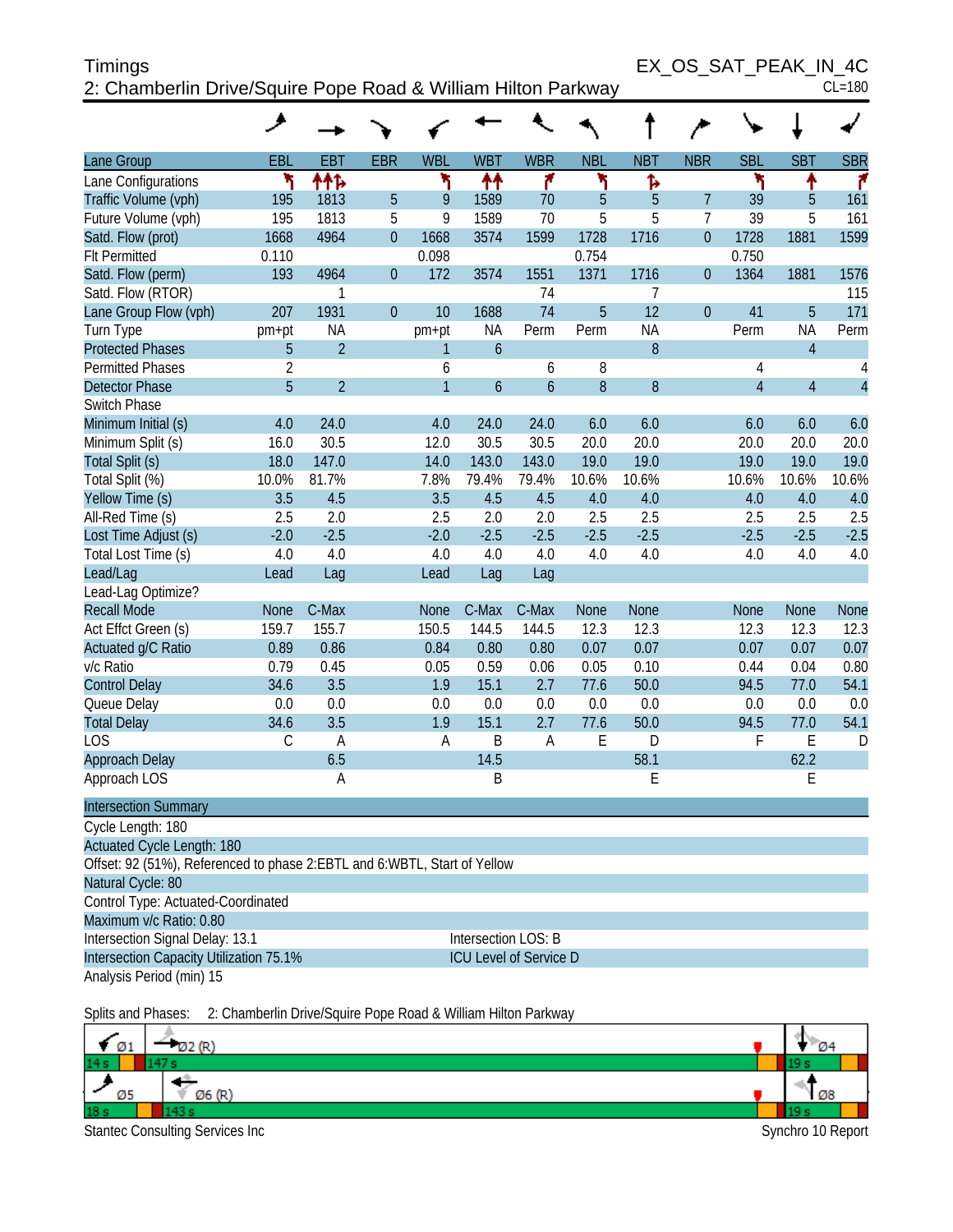| <b>Timings</b>                                                 | EX OS SAT PEAK IN 4C |        |
|----------------------------------------------------------------|----------------------|--------|
| 5: Spanish Wells Road/Wild Horse Road & William Hilton Parkway |                      | CL=180 |

|                                                                        | ↗            |                |                |                     |                               |                |              |              |                |                |                |                |
|------------------------------------------------------------------------|--------------|----------------|----------------|---------------------|-------------------------------|----------------|--------------|--------------|----------------|----------------|----------------|----------------|
| Lane Group                                                             | EBL          | <b>EBT</b>     | <b>EBR</b>     | <b>WBL</b>          | <b>WBT</b>                    | <b>WBR</b>     | <b>NBL</b>   | <b>NBT</b>   | <b>NBR</b>     | <b>SBL</b>     | <b>SBT</b>     | <b>SBR</b>     |
| Lane Configurations                                                    | ۲            | tttd           |                | ۲                   | tttd                          |                | ۲            | Ъ            |                | ٦              | Ъ              |                |
| Traffic Volume (vph)                                                   | 58           | 1631           | 143            | 83                  | 1503                          | 58             | 117          | 43           | 73             | 56             | 48             | 9              |
| Future Volume (vph)                                                    | 58           | 1631           | 143            | 83                  | 1503                          | 58             | 117          | 43           | 73             | 56             | 48             | 9              |
| Satd. Flow (prot)                                                      | 1728         | 6383           | $\overline{0}$ | 1728                | 6424                          | $\theta$       | 1728         | 1932         | $\overline{0}$ | 1728           | 1831           | $\mathbf 0$    |
| <b>Flt Permitted</b>                                                   | 0.950        |                |                | 0.950               |                               |                | 0.671        |              |                | 0.470          |                |                |
| Satd. Flow (perm)                                                      | 1728         | 6383           | $\overline{0}$ | 1728                | 6424                          | $\mathbf{0}$   | 1220         | 1932         | $\mathbf{0}$   | 855            | 1831           | $\overline{0}$ |
| Satd. Flow (RTOR)                                                      |              | 24             |                |                     | 9                             |                |              | 40           |                |                | 5              |                |
| Lane Group Flow (vph)                                                  | 62           | 1905           | $\overline{0}$ | 89                  | 1676                          | $\overline{0}$ | 126          | 124          | $\overline{0}$ | 60             | 62             | $\overline{0}$ |
| Turn Type                                                              | Prot         | <b>NA</b>      |                | Prot                | <b>NA</b>                     |                | Perm         | <b>NA</b>    |                | Perm           | <b>NA</b>      |                |
| <b>Protected Phases</b>                                                | 5            | $\overline{2}$ |                | $\mathbf{1}$        | $\overline{6}$                |                |              | $\, 8$       |                |                | $\overline{4}$ |                |
| <b>Permitted Phases</b>                                                |              |                |                |                     |                               |                | 8            |              |                | 4              |                |                |
| <b>Detector Phase</b>                                                  | 5            | $\overline{2}$ |                | $\mathbf{1}$        | $\ddot{\mathbf{6}}$           |                | 8            | $\, 8$       |                | $\overline{4}$ | $\overline{4}$ |                |
| Switch Phase                                                           |              |                |                |                     |                               |                |              |              |                |                |                |                |
| Minimum Initial (s)                                                    | 6.0          | 23.0           |                | 6.0                 | 23.0                          |                | 8.0          | 8.0          |                | 8.0            | 8.0            |                |
| Minimum Split (s)                                                      | 16.0         | 29.5           |                | 21.0                | 29.5                          |                | 23.5         | 23.5         |                | 23.5           | 23.5           |                |
| Total Split (s)                                                        | 22.0         | 126.0          |                | 22.0                | 126.0                         |                | 32.0         | 32.0         |                | 32.0           | 32.0           |                |
| Total Split (%)                                                        | 12.2%        | 70.0%          |                | 12.2%               | 70.0%                         |                | 17.8%        | 17.8%        |                | 17.8%          | 17.8%          |                |
| Yellow Time (s)                                                        | 3.5          | 4.5            |                | 3.5                 | 4.5                           |                | 4.5          | 4.5          |                | 4.5            | 4.5            |                |
| All-Red Time (s)                                                       | 2.5          | 2.0            |                | 2.5                 | 2.0                           |                | 3.0          | 3.0          |                | 3.0            | 3.0            |                |
| Lost Time Adjust (s)                                                   | $-2.0$       | $-2.5$         |                | $-2.0$              | $-2.5$                        |                | $-3.5$       | $-3.5$       |                | $-3.5$         | $-3.5$         |                |
| Total Lost Time (s)                                                    | 4.0          | 4.0            |                | 4.0                 | 4.0                           |                | 4.0          | 4.0          |                | 4.0            | 4.0            |                |
| Lead/Lag                                                               | Lead         | Lag            |                | Lead                | Lag                           |                |              |              |                |                |                |                |
| Lead-Lag Optimize?<br><b>Recall Mode</b>                               |              |                |                |                     |                               |                |              |              |                |                |                |                |
|                                                                        | <b>None</b>  | C-Max<br>128.6 |                | <b>None</b><br>14.9 | C-Max                         |                | <b>None</b>  | <b>None</b>  |                | <b>None</b>    | <b>None</b>    |                |
| Act Effct Green (s)                                                    | 12.8<br>0.07 | 0.71           |                | 0.08                | 130.7<br>0.73                 |                | 24.5<br>0.14 | 24.5<br>0.14 |                | 24.5<br>0.14   | 24.5<br>0.14   |                |
| Actuated g/C Ratio<br>v/c Ratio                                        | 0.51         | 0.42           |                | 0.62                | 0.36                          |                | 0.76         | 0.42         |                | 0.52           | 0.25           |                |
| <b>Control Delay</b>                                                   | 100.8        | 8.7            |                | 86.7                | 18.1                          |                | 102.2        | 51.3         |                | 87.3           | 64.9           |                |
| Queue Delay                                                            | 0.0          | 0.0            |                | 0.0                 | 0.0                           |                | 0.0          | 0.0          |                | 0.0            | 0.0            |                |
| <b>Total Delay</b>                                                     | 100.8        | 8.7            |                | 86.7                | 18.1                          |                | 102.2        | 51.3         |                | 87.3           | 64.9           |                |
| LOS                                                                    | F            | A              |                | F                   | B                             |                | F            | D            |                | F              | E              |                |
| Approach Delay                                                         |              | 11.6           |                |                     | 21.6                          |                |              | 76.9         |                |                | 75.9           |                |
| Approach LOS                                                           |              | B              |                |                     | С                             |                |              | E            |                |                | E              |                |
| <b>Intersection Summary</b>                                            |              |                |                |                     |                               |                |              |              |                |                |                |                |
| Cycle Length: 180                                                      |              |                |                |                     |                               |                |              |              |                |                |                |                |
| Actuated Cycle Length: 180                                             |              |                |                |                     |                               |                |              |              |                |                |                |                |
| Offset: 90 (50%), Referenced to phase 2:EBT and 6:WBT, Start of Yellow |              |                |                |                     |                               |                |              |              |                |                |                |                |
| Natural Cycle: 75                                                      |              |                |                |                     |                               |                |              |              |                |                |                |                |
| Control Type: Actuated-Coordinated                                     |              |                |                |                     |                               |                |              |              |                |                |                |                |
| Maximum v/c Ratio: 0.76                                                |              |                |                |                     |                               |                |              |              |                |                |                |                |
| Intersection Signal Delay: 21.8                                        |              |                |                |                     | Intersection LOS: C           |                |              |              |                |                |                |                |
| Intersection Capacity Utilization 54.8%                                |              |                |                |                     | <b>ICU Level of Service A</b> |                |              |              |                |                |                |                |
| Analysis Period (min) 15                                               |              |                |                |                     |                               |                |              |              |                |                |                |                |
|                                                                        |              |                |                |                     |                               |                |              |              |                |                |                |                |

Splits and Phases: 5: Spanish Wells Road/Wild Horse Road & William Hilton Parkway

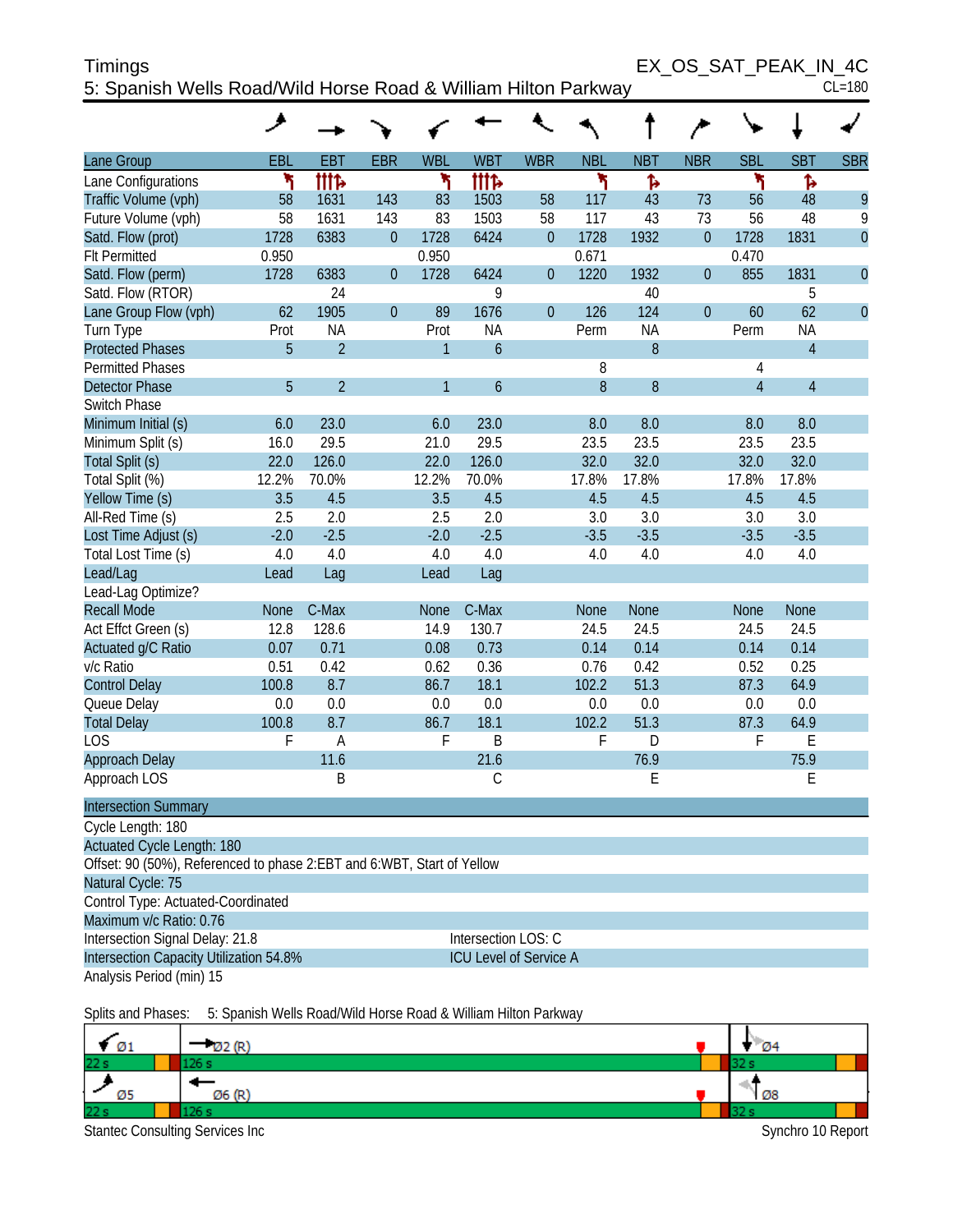## Timings EX\_OS\_SAT\_PEAK\_IN\_4C 8: Jarvis Park Road/Wilborn Road & William Hilton Parkway CL=180

|                                                                             | ◢              |                |                |                     |                     |                        |              |            |                  |             |                |            |
|-----------------------------------------------------------------------------|----------------|----------------|----------------|---------------------|---------------------|------------------------|--------------|------------|------------------|-------------|----------------|------------|
| Lane Group                                                                  | EBL            | <b>EBT</b>     | <b>EBR</b>     | <b>WBL</b>          | <b>WBT</b>          | <b>WBR</b>             | <b>NBL</b>   | <b>NBT</b> | <b>NBR</b>       | <b>SBL</b>  | <b>SBT</b>     | <b>SBR</b> |
| Lane Configurations                                                         | ۲              | 11             | ۴              | ۲                   | ↟↟                  | ۴                      |              | ф          |                  | ۲           | 4              | ۴          |
| Traffic Volume (vph)                                                        | 36             | 1663           | 35             | 13                  | 1440                | 35                     | 18           | 5          | 5                | 25          | 5              | 42         |
| Future Volume (vph)                                                         | 36             | 1663           | 35             | 13                  | 1440                | 35                     | 18           | 5          | 5                | 25          | 5              | 42         |
| Satd. Flow (prot)                                                           | 1787           | 3574           | 1599           | 1787                | 3574                | 1599                   | $\mathbf{0}$ | 1715       | $\overline{0}$   | 1641        | 1671           | 1599       |
| <b>Flt Permitted</b>                                                        | 0.130          |                |                | 0.116               |                     |                        |              | 0.968      |                  | 0.950       | 0.967          |            |
| Satd. Flow (perm)                                                           | 245            | 3574           | 1599           | 218                 | 3574                | 1461                   | $\mathbf{0}$ | 1715       | $\boldsymbol{0}$ | 1641        | 1671           | 1599       |
| Satd. Flow (RTOR)                                                           |                |                | 55             |                     |                     | 91                     |              | 5          |                  |             |                | 127        |
| Lane Group Flow (vph)                                                       | 39             | 1786           | 38             | 14                  | 1546                | 38                     | $\mathbf{0}$ | 29         | $\overline{0}$   | 16          | 16             | 45         |
| Turn Type                                                                   | pm+pt          | <b>NA</b>      | Perm           | Perm                | <b>NA</b>           | Perm                   | Split        | <b>NA</b>  |                  | Split       | <b>NA</b>      | Free       |
| <b>Protected Phases</b>                                                     | 5              | $\overline{2}$ |                |                     | $\overline{6}$      |                        | 8            | 8          |                  | 4           | $\overline{4}$ |            |
| <b>Permitted Phases</b>                                                     | $\overline{2}$ |                | $\overline{2}$ | 6                   |                     | 6                      |              |            |                  |             |                | Free       |
| <b>Detector Phase</b>                                                       | 5              | $\overline{2}$ | $\overline{2}$ | $\ddot{\mathbf{6}}$ | $\overline{6}$      | $\boldsymbol{6}$       | 8            | 8          |                  | 4           | $\overline{4}$ |            |
| Switch Phase                                                                |                |                |                |                     |                     |                        |              |            |                  |             |                |            |
| Minimum Initial (s)                                                         | 6.0            | 23.0           | 23.0           | 23.0                | 23.0                | 23.0                   | 6.0          | 6.0        |                  | 8.0         | 8.0            |            |
| Minimum Split (s)                                                           | 26.0           | 29.0           | 29.0           | 29.0                | 29.0                | 29.0                   | 14.0         | 14.0       |                  | 28.0        | 28.0           |            |
| Total Split (s)                                                             | 36.0           | 125.0          | 125.0          | 89.0                | 89.0                | 89.0                   | 20.0         | 20.0       |                  | 35.0        | 35.0           |            |
| Total Split (%)                                                             | 20.0%          | 69.4%          | 69.4%          | 49.4%               | 49.4%               | 49.4%                  | 11.1%        | 11.1%      |                  | 19.4%       | 19.4%          |            |
| Yellow Time (s)                                                             | 3.5            | 4.5            | 4.5            | 4.5                 | 4.5                 | 4.5                    | 3.2          | 3.2        |                  | 3.2         | 3.2            |            |
| All-Red Time (s)                                                            | 2.5            | 1.5            | 1.5            | 1.5                 | 1.5                 | 1.5                    | 2.8          | 2.8        |                  | 2.8         | 2.8            |            |
| Lost Time Adjust (s)                                                        | $-2.0$         | $-2.0$         | $-2.0$         | $-2.0$              | $-2.0$              | $-2.0$                 |              | $-2.0$     |                  | $-2.0$      | $-2.0$         |            |
| Total Lost Time (s)                                                         | 4.0            | 4.0            | 4.0            | 4.0                 | 4.0                 | 4.0                    |              | 4.0        |                  | 4.0         | 4.0            |            |
| Lead/Lag                                                                    | Lead           |                |                | Lag                 | Lag                 | Lag                    |              |            |                  |             |                |            |
| Lead-Lag Optimize?                                                          |                |                |                |                     |                     |                        |              |            |                  |             |                |            |
| <b>Recall Mode</b>                                                          | <b>None</b>    | C-Max          | C-Max          | C-Max               | C-Max               | C-Max                  | <b>None</b>  | None       |                  | <b>None</b> | <b>None</b>    |            |
| Act Effct Green (s)                                                         | 156.4          | 157.2          | 157.2          | 147.6               | 147.6               | 147.6                  |              | 9.4        |                  | 10.2        | 10.2           | 180.0      |
| Actuated g/C Ratio                                                          | 0.87           | 0.87           | 0.87           | 0.82                | 0.82                | 0.82                   |              | 0.05       |                  | 0.06        | 0.06           | 1.00       |
| v/c Ratio                                                                   | 0.14           | 0.57           | 0.03           | 0.08                | 0.53                | 0.03                   |              | 0.31       |                  | 0.17        | 0.17           | 0.03       |
| <b>Control Delay</b>                                                        | 3.1            | 2.8            | 0.2            | 10.3                | 11.2                | 0.6                    |              | 78.8       |                  | 85.4        | 85.2           | 0.0        |
| Queue Delay                                                                 | 0.0            | 0.0            | 0.0            | 0.0                 | 0.0                 | 0.0                    |              | 0.0        |                  | 0.0         | 0.0            | 0.0        |
| <b>Total Delay</b>                                                          | 3.1            | 2.8            | 0.2            | 10.3                | 11.2                | 0.6                    |              | 78.8       |                  | 85.4        | 85.2           | 0.0        |
| LOS                                                                         | A              | A              | Α              | B                   | B                   | Α                      |              | E          |                  | F           | F              | A          |
| Approach Delay                                                              |                | 2.8            |                |                     | 10.9                |                        |              | 78.8       |                  |             | 35.5           |            |
|                                                                             |                |                |                |                     |                     |                        |              |            |                  |             |                |            |
| <b>Intersection Summary</b>                                                 |                |                |                |                     |                     |                        |              |            |                  |             |                |            |
| Cycle Length: 180                                                           |                |                |                |                     |                     |                        |              |            |                  |             |                |            |
| <b>Actuated Cycle Length: 180</b>                                           |                |                |                |                     |                     |                        |              |            |                  |             |                |            |
| Offset: 160 (89%), Referenced to phase 2: EBTL and 6: WBTL, Start of Yellow |                |                |                |                     |                     |                        |              |            |                  |             |                |            |
| Natural Cycle: 120                                                          |                |                |                |                     |                     |                        |              |            |                  |             |                |            |
| Control Type: Actuated-Coordinated                                          |                |                |                |                     |                     |                        |              |            |                  |             |                |            |
| Maximum v/c Ratio: 0.57                                                     |                |                |                |                     |                     |                        |              |            |                  |             |                |            |
| Intersection Signal Delay: 7.7                                              |                |                |                |                     | Intersection LOS: A |                        |              |            |                  |             |                |            |
| Intersection Capacity Utilization 62.7%                                     |                |                |                |                     |                     | ICU Level of Service B |              |            |                  |             |                |            |
| Analysis Period (min) 15                                                    |                |                |                |                     |                     |                        |              |            |                  |             |                |            |
| Approach LOS                                                                |                | Α              |                |                     | Β                   |                        |              | E          |                  |             | D              |            |

Splits and Phases: 8: Jarvis Park Road/Wilborn Road & William Hilton Parkway

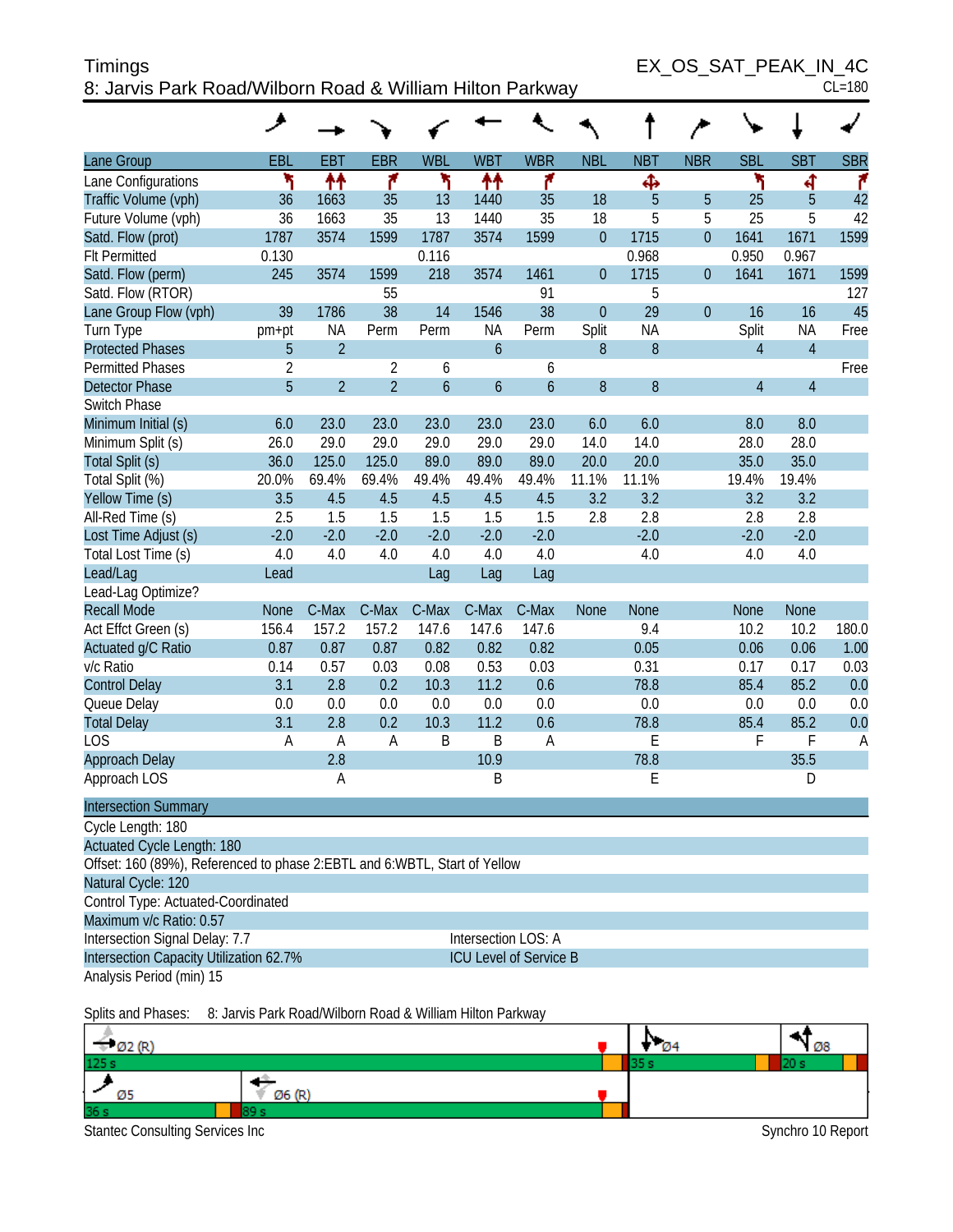| <b>Timings</b>                                                     | EX OS SAT PEAK IN 4C |
|--------------------------------------------------------------------|----------------------|
| 11: Sol Blatt Jr. Expressway/Gumtree Road & William Hilton Parkway | $CL = 180$           |

|                             | حر          |                |            |              |                  |                  |             |                  |                |                |                |                |
|-----------------------------|-------------|----------------|------------|--------------|------------------|------------------|-------------|------------------|----------------|----------------|----------------|----------------|
| Lane Group                  | EBL         | <b>EBT</b>     | <b>EBR</b> | <b>WBL</b>   | <b>WBT</b>       | <b>WBR</b>       | <b>NBL</b>  | <b>NBT</b>       | <b>NBR</b>     | <b>SBL</b>     | <b>SBT</b>     | <b>SBR</b>     |
| Lane Configurations         | ۲           | ↟↟             | ۴          | ۳            | 111              | ۴                | ۲           | ۸                | ۴              | ۲              | 4              | ۴              |
| Traffic Volume (vph)        | 63          | 1369           | 25         | 75           | 1272             | 234              | 13          | 89               | 100            | 207            | 90             | 64             |
| Future Volume (vph)         | 63          | 1369           | 25         | 75           | 1272             | 234              | 13          | 89               | 100            | 207            | 90             | 64             |
| Satd. Flow (prot)           | 1787        | 3574           | 1599       | 1728         | 5136             | 1599             | 1787        | 1881             | 1599           | 1698           | 1753           | 1599           |
| <b>Flt Permitted</b>        | 0.950       |                |            | 0.950        |                  |                  | 0.950       |                  |                | 0.950          | 0.981          |                |
| Satd. Flow (perm)           | 1787        | 3574           | 1599       | 1728         | 5136             | 1544             | 1787        | 1881             | 1599           | 1698           | 1753           | 1599           |
| Satd. Flow (RTOR)           |             |                | 142        |              |                  | 173              |             |                  | 142            |                |                | 100            |
| Lane Group Flow (vph)       | 68          | 1470           | 27         | 81           | 1366             | 251              | 14          | 96               | 107            | 158            | 161            | 69             |
| Turn Type                   | Prot        | <b>NA</b>      | Free       | Prot         | <b>NA</b>        | Perm             | Split       | <b>NA</b>        | Free           | Split          | <b>NA</b>      | Perm           |
| <b>Protected Phases</b>     | 5           | $\overline{2}$ |            | $\mathbf{1}$ | $\overline{6}$   |                  | 8           | 8                |                | $\overline{7}$ | $\overline{7}$ |                |
| <b>Permitted Phases</b>     |             |                | Free       |              |                  | 6                |             |                  | Free           |                |                | $\overline{7}$ |
| <b>Detector Phase</b>       | 5           | $\overline{2}$ |            | $\mathbf{1}$ | $\boldsymbol{6}$ | $\boldsymbol{6}$ | 8           | $\boldsymbol{8}$ |                | $\overline{7}$ | $\overline{7}$ | $\overline{7}$ |
| Switch Phase                |             |                |            |              |                  |                  |             |                  |                |                |                |                |
| Minimum Initial (s)         | 6.0         | 24.0           |            | 6.0          | 24.0             | 24.0             | 8.0         | 8.0              |                | 8.0            | 8.0            | 8.0            |
| Minimum Split (s)           | 24.0        | 30.5           |            | 24.0         | 30.5             | 30.5             | 27.0        | 27.0             |                | 31.0           | 31.0           | 31.0           |
| Total Split (s)             | 30.0        | 95.0           |            | 25.0         | 90.0             | 90.0             | 27.0        | 27.0             |                | 33.0           | 33.0           | 33.0           |
| Total Split (%)             | 16.7%       | 52.8%          |            | 13.9%        | 50.0%            | 50.0%            | 15.0%       | 15.0%            |                | 18.3%          | 18.3%          | 18.3%          |
| Yellow Time (s)             | 3.5         | 4.5            |            | 3.5          | 4.5              | 4.5              | 3.5         | 3.5              |                | 3.5            | 3.5            | 3.5            |
| All-Red Time (s)            | 2.5         | 2.0            |            | 2.5          | 2.0              | 2.0              | 3.5         | 3.5              |                | 3.5            | 3.5            | 3.5            |
| Lost Time Adjust (s)        | $-2.0$      | $-2.5$         |            | $-2.0$       | $-2.5$           | $-2.5$           | $-3.0$      | $-3.0$           |                | $-3.0$         | $-3.0$         | $-3.0$         |
| Total Lost Time (s)         | 4.0         | 4.0            |            | 4.0          | 4.0              | 4.0              | 4.0         | 4.0              |                | $4.0\,$        | 4.0            | 4.0            |
| Lead/Lag                    | Lead        | Lag            |            | Lead         | Lag              | Lag              | Lag         | Lag              |                | Lead           | Lead           | Lead           |
| Lead-Lag Optimize?          |             |                |            |              |                  |                  | Yes         | Yes              |                | Yes            | Yes            | Yes            |
| <b>Recall Mode</b>          | <b>None</b> | C-Max          |            | <b>None</b>  | C-Max            | C-Max            | <b>None</b> | <b>None</b>      |                | None           | <b>None</b>    | None           |
| Act Effct Green (s)         | 13.2        | 108.8          | 180.0      | 14.7         | 110.4            | 110.4            | 16.7        | 16.7             | 180.0          | 23.8           | 23.8           | 23.8           |
| Actuated g/C Ratio          | 0.07        | 0.60           | 1.00       | 0.08         | 0.61             | 0.61             | 0.09        | 0.09             | 1.00           | 0.13           | 0.13           | 0.13           |
| v/c Ratio                   | 0.52        | 0.68           | 0.02       | 0.57         | 0.43             | 0.25             | 0.08        | 0.55             | 0.07           | 0.71           | 0.70           | 0.23           |
| <b>Control Delay</b>        | 119.1       | 21.2           | 0.0        | 106.0        | 10.6             | 3.2              | 73.5        | 89.3             | 0.1            | 91.4           | 90.2           | 5.0            |
| Queue Delay                 | 0.0         | 0.0            | 0.0        | 0.0          | 0.0              | 0.0              | 0.0         | 0.0              | 0.0            | 0.0            | 0.0            | 0.0            |
| <b>Total Delay</b>          | 119.1       | 21.2           | 0.0        | 106.0        | 10.6             | 3.2              | 73.5        | 89.3             | 0.1            | 91.4           | 90.2           | 5.0            |
| LOS                         | F           | $\mathcal{C}$  | A          | F            | B                | A                | E           | F                | $\overline{A}$ | F              | F              | $\overline{A}$ |
| Approach Delay              |             | 25.1           |            |              | 14.1             |                  |             | 44.3             |                |                | 75.5           |                |
| Approach LOS                |             | C              |            |              | B                |                  |             | D                |                |                | E              |                |
| <b>Intersection Summary</b> |             |                |            |              |                  |                  |             |                  |                |                |                |                |

Cycle Length: 180 Actuated Cycle Length: 180 Offset: 126 (70%), Referenced to phase 2:EBT and 6:WBT, Start of Yellow Natural Cycle: 145 Control Type: Actuated-Coordinated Maximum v/c Ratio: 0.71 Intersection Signal Delay: 26.4 Intersection LOS: C Intersection Capacity Utilization 68.5% ICU Level of Service C

Analysis Period (min) 15

Splits and Phases: 11: Sol Blatt Jr. Expressway/Gumtree Road & William Hilton Parkway

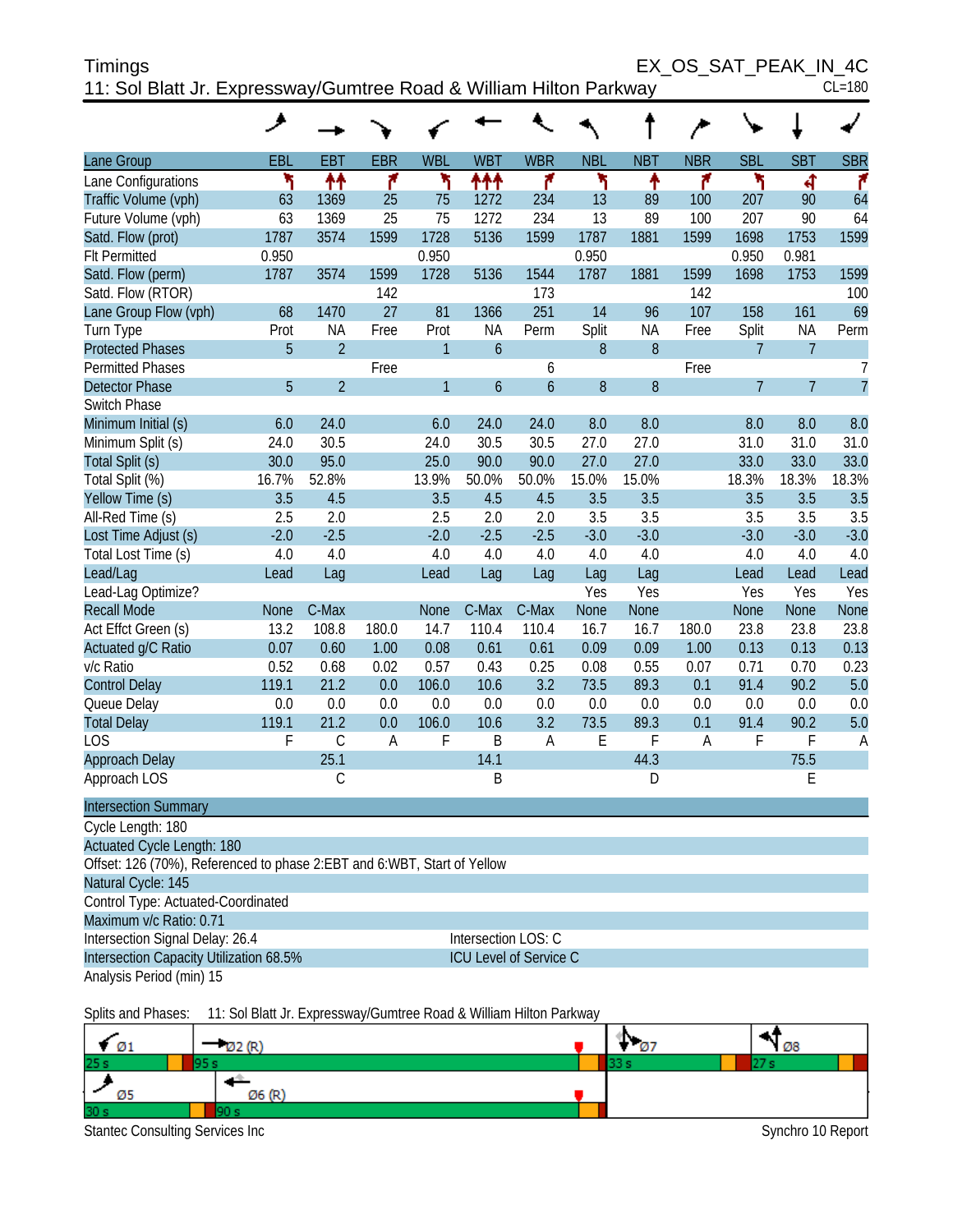| <b>Timings</b>                                            | EX OS SAT PEAK IN 4C |
|-----------------------------------------------------------|----------------------|
| 14: Pembroke Drive/Museum Street & William Hilton Parkway | $CL = 180$           |

|                                                                                             | ᢣ              |                |                |               |                     |                               |              |              |              |                  |                |                |
|---------------------------------------------------------------------------------------------|----------------|----------------|----------------|---------------|---------------------|-------------------------------|--------------|--------------|--------------|------------------|----------------|----------------|
| Lane Group                                                                                  | EBL            | <b>EBT</b>     | <b>EBR</b>     | <b>WBL</b>    | <b>WBT</b>          | <b>WBR</b>                    | <b>NBL</b>   | <b>NBT</b>   | <b>NBR</b>   | <b>SBL</b>       | <b>SBT</b>     | <b>SBR</b>     |
| Lane Configurations                                                                         | ۲              | ↟↟             | ۴              | ٦             | ↟↟                  | ۴                             | ۲            | 4            | ۴            |                  | 4              | ۴              |
| Traffic Volume (vph)                                                                        | 47             | 1442           | 189            | 56            | 1235                | 38                            | 235          | 28           | 42           | 21               | 14             | 40             |
| Future Volume (vph)                                                                         | 47             | 1442           | 189            | 56            | 1235                | 38                            | 235          | 28           | 42           | 21               | 14             | 40             |
| Satd. Flow (prot)                                                                           | 1787           | 3574           | 1599           | 1847          | 3574                | 1599                          | 1641         | 1662         | 1546         | $\boldsymbol{0}$ | 1827           | 1599           |
| <b>Flt Permitted</b>                                                                        | 0.172          |                |                | 0.127         |                     |                               | 0.950        | 0.962        |              |                  | 0.971          |                |
| Satd. Flow (perm)                                                                           | 324            | 3574           | 1599           | 247           | 3574                | 1475                          | 1641         | 1662         | 1546         | $\overline{0}$   | 1827           | 1599           |
| Satd. Flow (RTOR)                                                                           |                |                | 154            |               |                     | 57                            |              |              | 59           |                  |                | 59             |
| Lane Group Flow (vph)                                                                       | 50             | 1532           | 201            | 60            | 1312                | 40                            | 140          | 140          | 45           | $\overline{0}$   | 37             | 43             |
| Turn Type                                                                                   | Perm           | <b>NA</b>      | Perm           | Perm          | <b>NA</b>           | Perm                          | Split        | <b>NA</b>    | Perm         | Split            | <b>NA</b>      | Perm           |
| <b>Protected Phases</b>                                                                     |                | $\overline{2}$ |                |               | $\boldsymbol{6}$    |                               | 8            | $8\,$        |              | $\overline{4}$   | $\overline{4}$ |                |
| <b>Permitted Phases</b>                                                                     | $\overline{2}$ |                | $\overline{2}$ | 6             |                     | 6                             |              |              | 8            |                  |                | 4              |
| <b>Detector Phase</b>                                                                       | $\overline{2}$ | $\overline{2}$ | $\overline{2}$ | $\mathfrak b$ | $\boldsymbol{6}$    | $\overline{6}$                | $\, 8$       | 8            | 8            | $\overline{4}$   | $\overline{4}$ | $\overline{4}$ |
| Switch Phase                                                                                |                |                |                |               |                     |                               |              |              |              |                  |                |                |
| Minimum Initial (s)                                                                         | 23.0           | 23.0           | 23.0           | 23.0          | 23.0                | 23.0                          | 8.0          | 8.0          | 8.0          | 6.0              | 6.0            | 6.0            |
| Minimum Split (s)                                                                           | 29.5           | 29.5           | 29.5           | 29.5          | 29.5                | 29.5                          | 38.2         | 38.2         | 38.2         | 22.2             | 22.2           | 22.2           |
| Total Split (s)                                                                             | 127.0          | 127.0          | 127.0          | 127.0         | 127.0               | 127.0                         | 31.0         | 31.0         | 31.0         | 22.0             | 22.0           | 22.0           |
| Total Split (%)                                                                             | 70.6%          | 70.6%          | 70.6%          | 70.6%         | 70.6%               | 70.6%                         | 17.2%        | 17.2%        | 17.2%        | 12.2%            | 12.2%          | 12.2%          |
| Yellow Time (s)                                                                             | 4.5            | 4.5            | 4.5            | 4.5           | 4.5                 | 4.5                           | 3.2          | 3.2          | 3.2          | 3.2              | 3.2            | 3.2            |
| All-Red Time (s)                                                                            | 2.0            | 2.0            | 2.0            | 2.0           | 2.0                 | 2.0                           | 3.0          | 3.0          | 3.0          | 3.0              | 3.0            | 3.0            |
| Lost Time Adjust (s)                                                                        | $-2.5$         | $-2.5$         | $-2.5$         | $-2.5$        | $-2.5$              | $-2.5$                        | $-2.2$       | $-2.2$       | $-2.2$       |                  | $-2.2$         | $-2.2$         |
| Total Lost Time (s)                                                                         | 4.0            | 4.0            | 4.0            | 4.0           | 4.0                 | 4.0                           | 4.0          | 4.0          | 4.0          |                  | 4.0            | 4.0            |
| Lead/Lag                                                                                    |                |                |                |               |                     |                               |              |              |              |                  |                |                |
| Lead-Lag Optimize?                                                                          |                |                |                |               |                     |                               |              |              |              |                  |                |                |
| <b>Recall Mode</b>                                                                          | C-Max          | C-Max          | C-Max          | C-Max         | C-Max               | C-Max                         | None         | <b>None</b>  | <b>None</b>  | <b>None</b>      | <b>None</b>    | None           |
| Act Effct Green (s)                                                                         | 135.8<br>0.75  | 135.8<br>0.75  | 135.8          | 135.8<br>0.75 | 135.8               | 135.8<br>0.75                 | 24.1<br>0.13 | 24.1<br>0.13 | 24.1<br>0.13 |                  | 10.6           | 10.6<br>0.06   |
| Actuated g/C Ratio<br>v/c Ratio                                                             |                | 0.57           | 0.75<br>0.16   | 0.32          | 0.75<br>0.49        | 0.04                          | 0.64         | 0.63         | 0.18         |                  | 0.06<br>0.35   | 0.29           |
| <b>Control Delay</b>                                                                        | 0.20<br>3.9    | 3.0            | 1.0            | 15.6          | 9.9                 | 3.0                           | 86.0         | 85.4         | 8.7          |                  | 89.4           | 12.8           |
| Queue Delay                                                                                 | 0.0            | 0.0            | 0.0            | 0.0           | 0.0                 | 0.0                           | 0.0          | 0.0          | 0.0          |                  | 0.0            | 0.0            |
| <b>Total Delay</b>                                                                          | 3.9            | 3.0            | 1.0            | 15.6          | 9.9                 | 3.0                           | 86.0         | 85.4         | 8.7          |                  | 89.4           | 12.8           |
| LOS                                                                                         | A              | A              | Α              | B             | $\overline{A}$      | A                             | F            | F            | A            |                  | F              | B              |
| Approach Delay                                                                              |                | 2.8            |                |               | 10.0                |                               |              | 75.0         |              |                  | 48.2           |                |
| Approach LOS                                                                                |                | Α              |                |               | A                   |                               |              | E            |              |                  | D              |                |
| <b>Intersection Summary</b>                                                                 |                |                |                |               |                     |                               |              |              |              |                  |                |                |
| Cycle Length: 180                                                                           |                |                |                |               |                     |                               |              |              |              |                  |                |                |
| Actuated Cycle Length: 180                                                                  |                |                |                |               |                     |                               |              |              |              |                  |                |                |
| Offset: 0 (0%), Referenced to phase 2:EBTL and 6:WBTL, Start of Yellow, Master Intersection |                |                |                |               |                     |                               |              |              |              |                  |                |                |
| Natural Cycle: 110                                                                          |                |                |                |               |                     |                               |              |              |              |                  |                |                |
| Control Type: Actuated-Coordinated                                                          |                |                |                |               |                     |                               |              |              |              |                  |                |                |
| Maximum v/c Ratio: 0.64                                                                     |                |                |                |               |                     |                               |              |              |              |                  |                |                |
| Intersection Signal Delay: 13.1                                                             |                |                |                |               | Intersection LOS: B |                               |              |              |              |                  |                |                |
| Intersection Capacity Utilization 68.2%                                                     |                |                |                |               |                     | <b>ICU Level of Service C</b> |              |              |              |                  |                |                |
| Analysis Period (min) 15                                                                    |                |                |                |               |                     |                               |              |              |              |                  |                |                |
|                                                                                             |                |                |                |               |                     |                               |              |              |              |                  |                |                |

Splits and Phases: 14: Pembroke Drive/Museum Street & William Hilton Parkway

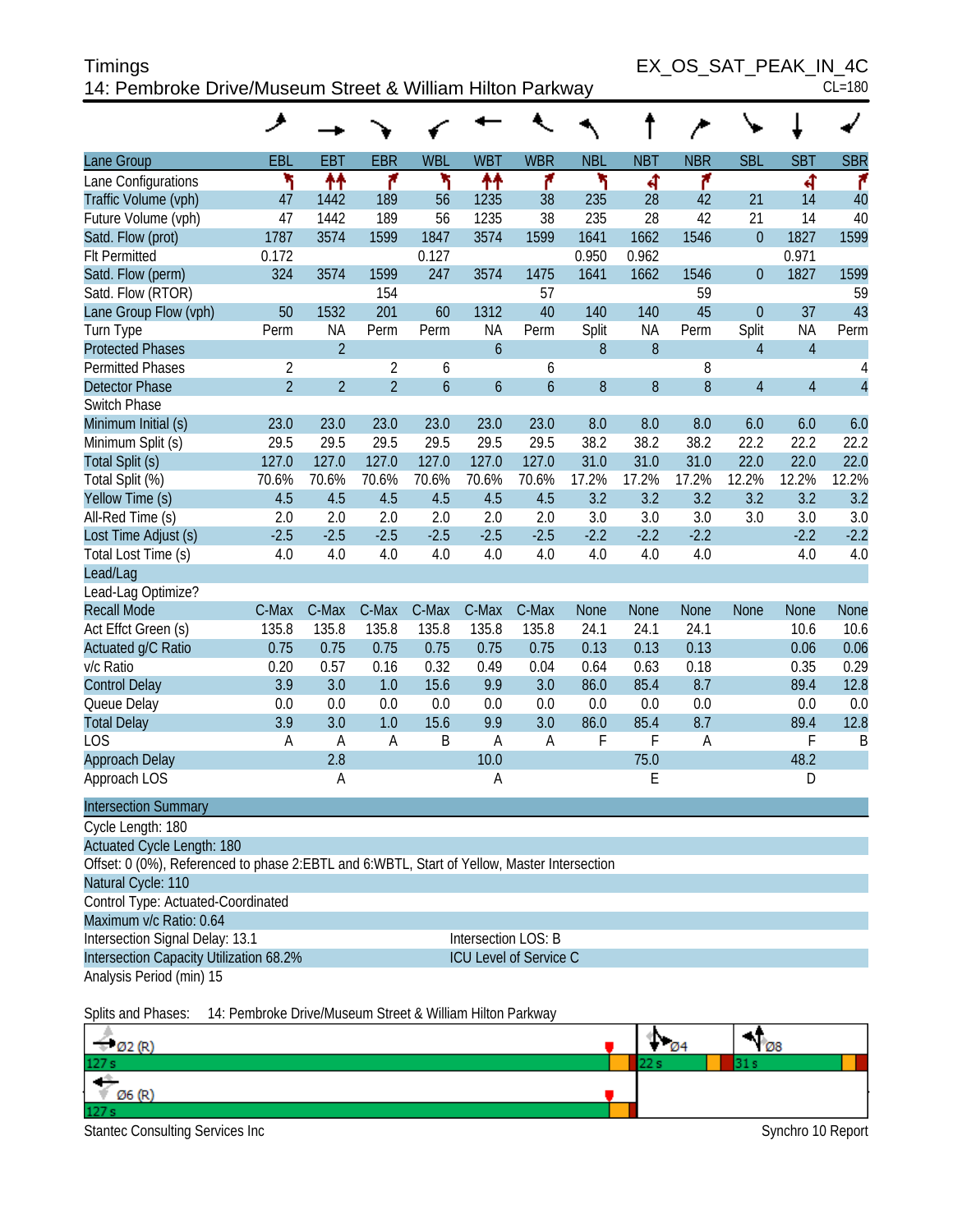| <b>Timings</b>                                                     | EX OS SAT PEAK IN 4C |
|--------------------------------------------------------------------|----------------------|
| 17: Indigo Run Parkway/Whooping Crane Way & William Hilton Parkway | $CL = 180$           |

|                                                                            | ◢              |                |            |                |                  |                |                  |                |            |                |                |            |
|----------------------------------------------------------------------------|----------------|----------------|------------|----------------|------------------|----------------|------------------|----------------|------------|----------------|----------------|------------|
| Lane Group                                                                 | EBL            | <b>EBT</b>     | <b>EBR</b> | <b>WBL</b>     | <b>WBT</b>       | <b>WBR</b>     | <b>NBL</b>       | <b>NBT</b>     | <b>NBR</b> | <b>SBL</b>     | <b>SBT</b>     | <b>SBR</b> |
| Lane Configurations                                                        | ۲              | ቶቶ             | ۴          | ካካ             | ቶቶ               | ۴              | ሻሻ               | ۸              | ۴          | ۲٢             | ۸              | ۴          |
| Traffic Volume (vph)                                                       | 138            | 1547           | 42         | 30             | 1439             | 326            | 6                | 14             | 45         | 59             | 17             | 190        |
| Future Volume (vph)                                                        | 138            | 1547           | 42         | 30             | 1439             | 326            | 6                | 14             | 45         | 59             | 17             | 190        |
| Satd. Flow (prot)                                                          | 1728           | 3574           | 1599       | 3351           | 3574             | 1599           | 3351             | 1818           | 1599       | 3286           | 1906           | 1568       |
| <b>Flt Permitted</b>                                                       | 0.131          |                |            | 0.122          |                  |                | 0.950            |                |            | 0.950          |                |            |
| Satd. Flow (perm)                                                          | 238            | 3574           | 1599       | 430            | 3574             | 1599           | 3351             | 1818           | 1599       | 3286           | 1906           | 1568       |
| Satd. Flow (RTOR)                                                          |                |                | 136        |                |                  | 284            |                  |                | 136        |                |                | 198        |
| Lane Group Flow (vph)                                                      | 144            | 1610           | 44         | 31             | 1498             | 339            | $\boldsymbol{6}$ | 15             | 47         | 61             | 18             | 198        |
| Turn Type                                                                  | pm+pt          | NA             | Free       | pm+pt          | NA               | Free           | Split            | <b>NA</b>      | Free       | Split          | <b>NA</b>      | Free       |
| <b>Protected Phases</b>                                                    | 5              | $\overline{2}$ |            | $\mathbf{1}$   | $\boldsymbol{6}$ |                | $\overline{4}$   | $\overline{4}$ |            | $\overline{3}$ | $\overline{3}$ |            |
| <b>Permitted Phases</b>                                                    | $\overline{2}$ |                | Free       | 6              |                  | Free           |                  |                | Free       |                |                | Free       |
| <b>Detector Phase</b>                                                      | 5              | $\overline{2}$ |            | $\overline{1}$ | 6                |                | $\overline{4}$   | $\overline{4}$ |            | $\overline{3}$ | 3              |            |
| Switch Phase                                                               |                |                |            |                |                  |                |                  |                |            |                |                |            |
| Minimum Initial (s)                                                        | 6.0            | 23.0           |            | 6.0            | 23.0             |                | 8.0              | 8.0            |            | 8.0            | 8.0            |            |
| Minimum Split (s)                                                          | 18.0           | 29.5           |            | 18.0           | 29.5             |                | 16.5             | 16.5           |            | 18.5           | 18.5           |            |
| Total Split (s)                                                            | 21.0           | 112.0          |            | 21.0           | 112.0            |                | 19.0             | 19.0           |            | 28.0           | 28.0           |            |
| Total Split (%)                                                            | 11.7%          | 62.2%          |            | 11.7%          | 62.2%            |                | 10.6%            | 10.6%          |            | 15.6%          | 15.6%          |            |
| Yellow Time (s)                                                            | 3.5            | 4.5            |            | 3.5            | 4.5              |                | 3.5              | 3.5            |            | 3.5            | 3.5            |            |
| All-Red Time (s)                                                           | 2.5            | 2.0            |            | 2.5            | 2.0              |                | 3.0              | 3.0            |            | 3.0            | 3.0            |            |
| Lost Time Adjust (s)                                                       | $-2.0$         | $-2.5$         |            | $-2.0$         | $-2.5$           |                | $-2.5$           | $-2.5$         |            | $-2.5$         | $-2.5$         |            |
| Total Lost Time (s)                                                        | 4.0            | 4.0            |            | 4.0            | 4.0              |                | 4.0              | 4.0            |            | 4.0            | 4.0            |            |
| Lead/Lag                                                                   | Lead           | Lag            |            | Lead           | Lag              |                | Lag              | Lag            |            | Lead           | Lead           |            |
| Lead-Lag Optimize?                                                         |                |                |            |                |                  |                |                  |                |            |                |                |            |
| <b>Recall Mode</b>                                                         | <b>None</b>    | C-Max          |            | None           | C-Max            |                | <b>None</b>      | None           |            | None           | <b>None</b>    |            |
| Act Effct Green (s)                                                        | 150.8          | 142.7          | 180.0      | 145.9          | 137.9            | 180.0          | 10.5             | 10.5           | 180.0      | 11.0           | 11.0           | 180.0      |
| Actuated g/C Ratio                                                         | 0.84           | 0.79           | 1.00       | 0.81           | 0.77             | 1.00           | 0.06             | 0.06           | 1.00       | 0.06           | 0.06           | 1.00       |
| v/c Ratio                                                                  | 0.51           | 0.57           | 0.03       | 0.06           | 0.55             | 0.21           | 0.03             | 0.14           | 0.03       | 0.30           | 0.15           | 0.13       |
| <b>Control Delay</b>                                                       | 15.8           | 2.0            | 0.0        | 4.6            | 13.1             | 0.3            | 80.5             | 83.8           | 0.0        | 84.7           | 82.8           | 0.2        |
| Queue Delay                                                                | 0.0            | 0.0            | 0.0        | 0.0            | 0.0              | 0.0            | 0.0              | 0.0            | 0.0        | 0.0            | 0.0            | 0.0        |
| <b>Total Delay</b>                                                         | 15.8           | 2.0            | 0.0        | 4.6            | 13.1             | 0.3            | 80.5             | 83.8           | 0.0        | 84.7           | 82.8           | 0.2        |
| LOS                                                                        | B              | A              | A          | A              | B                | $\overline{A}$ | F                | F              | Α          | F              | F              | A          |
| Approach Delay                                                             |                | 3.1            |            |                | 10.7             |                |                  | 25.6           |            |                | 24.1           |            |
| Approach LOS                                                               |                | Α              |            |                | B                |                |                  | C              |            |                | $\mathsf C$    |            |
| <b>Intersection Summary</b>                                                |                |                |            |                |                  |                |                  |                |            |                |                |            |
| Cycle Length: 180                                                          |                |                |            |                |                  |                |                  |                |            |                |                |            |
| Actuated Cycle Length: 180                                                 |                |                |            |                |                  |                |                  |                |            |                |                |            |
| Offset: 45 (25%), Referenced to phase 2: EBTL and 6: WBTL, Start of Yellow |                |                |            |                |                  |                |                  |                |            |                |                |            |
| Natural Cycle: 105                                                         |                |                |            |                |                  |                |                  |                |            |                |                |            |

Control Type: Actuated-Coordinated Maximum v/c Ratio: 0.57

Intersection Signal Delay: 8.4 Intersection LOS: A

Intersection Capacity Utilization 67.0% ICU Level of Service C

Analysis Period (min) 15

Splits and Phases: 17: Indigo Run Parkway/Whooping Crane Way & William Hilton Parkway

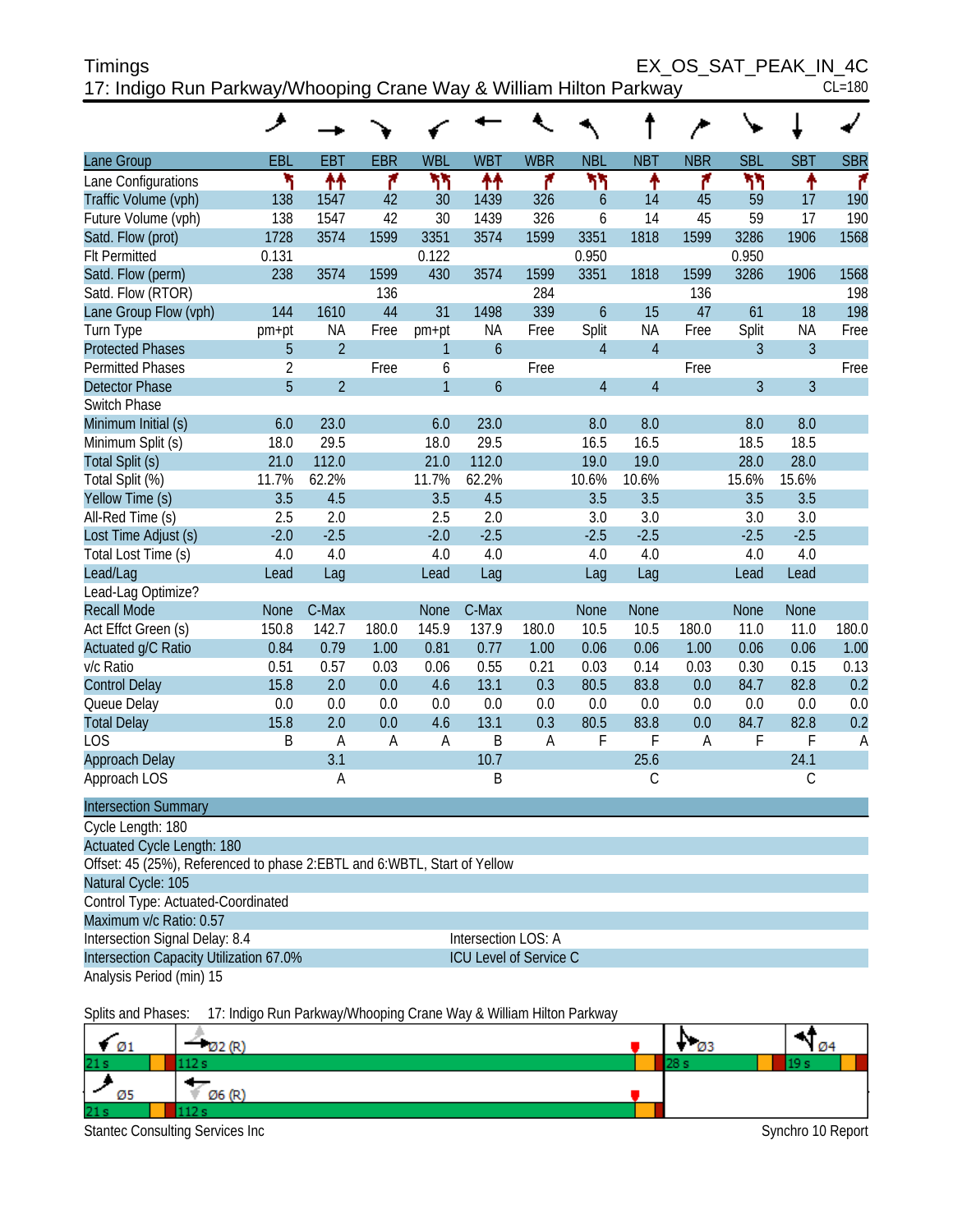| <b>Timings</b>                                             | EX OS SAT PEAK IN 4C |
|------------------------------------------------------------|----------------------|
| 20: Gardner Drive/Beach City Road & William Hilton Parkway | $CL = 180$           |

| Lane Group                                                               | EBL                 | <b>EBT</b>     | <b>EBR</b>     | <b>WBL</b>     | <b>WBT</b>       | <b>WBR</b>       | <b>NBL</b>    | <b>NBT</b>    | <b>NBR</b>     | <b>SBL</b>     | <b>SBT</b>     | <b>SBR</b>     |
|--------------------------------------------------------------------------|---------------------|----------------|----------------|----------------|------------------|------------------|---------------|---------------|----------------|----------------|----------------|----------------|
| Lane Configurations                                                      | ካካ                  | ↟↟             | ۴              | ۲              | ↟↟               | ۴                | ۲             | ↟             | ۴              | ۲              | ↟              | ۴              |
| Traffic Volume (vph)                                                     | 145                 | 1544           | $\overline{7}$ | 35             | 1460             | 64               | $\mathfrak b$ | 14            | 39             | 59             | 17             | 189            |
| Future Volume (vph)                                                      | 145                 | 1544           | $\overline{7}$ | 35             | 1460             | 64               | 6             | 14            | 39             | 59             | 17             | 189            |
| Satd. Flow (prot)                                                        | 3467                | 3574           | 1652           | 1847           | 3455             | 1546             | 1668          | 1756          | 1492           | 1711           | 1801           | 1583           |
| <b>Flt Permitted</b>                                                     | 0.133               |                |                | 0.122          |                  |                  | 0.746         |               |                | 0.748          |                |                |
| Satd. Flow (perm)                                                        | 485                 | 3574           | 1652           | 237            | 3455             | 1459             | 1310          | 1756          | 1492           | 1347           | 1801           | 1583           |
| Satd. Flow (RTOR)                                                        |                     |                | 58             |                |                  | 94               |               |               | 55             |                |                | 191            |
| Lane Group Flow (vph)                                                    | 152                 | 1624           | $\overline{7}$ | 37             | 1535             | 67               | $\mathfrak b$ | 15            | 41             | 62             | 18             | 199            |
| Turn Type                                                                | pm+pt               | NA             | Perm           | pm+pt          | <b>NA</b>        | Perm             | Perm          | <b>NA</b>     | pm+ov          | Perm           | <b>NA</b>      | Perm           |
| <b>Protected Phases</b>                                                  | 5                   | $\overline{2}$ |                | $\mathbf{1}$   | $\boldsymbol{6}$ |                  |               | $8\,$         | $\mathbf{1}$   |                | $\overline{4}$ |                |
| <b>Permitted Phases</b>                                                  | $\overline{2}$      |                | $\overline{2}$ | 6              |                  | 6                | 8             |               | 8              | $\overline{4}$ |                | 4              |
| <b>Detector Phase</b>                                                    | 5                   | $\overline{2}$ | $\overline{2}$ | $\overline{1}$ | $\boldsymbol{6}$ | $\boldsymbol{6}$ | $\, 8$        | $8\,$         | $\overline{1}$ | $\overline{4}$ | $\overline{4}$ | $\overline{4}$ |
| Switch Phase                                                             |                     |                |                |                |                  |                  |               |               |                |                |                |                |
| Minimum Initial (s)                                                      | 8.0                 | 23.0           | 23.0           | 8.0            | 23.0             | 23.0             | 8.0           | 8.0           | 8.0            | 8.0            | 8.0            | 8.0            |
| Minimum Split (s)                                                        | 14.0                | 30.0           | 30.0           | 22.0           | 31.0             | 31.0             | 38.5          | 38.5          | 22.0           | 22.5           | 22.5           | 22.5           |
| Total Split (s)                                                          | 31.0                | 125.0          | 125.0          | 21.0           | 115.0            | 115.0            | 34.0          | 34.0          | 21.0           | 34.0           | 34.0           | 34.0           |
| Total Split (%)                                                          | 17.2%               | 69.4%          | 69.4%          | 11.7%          | 63.9%            | 63.9%            | 18.9%         | 18.9%         | 11.7%          | 18.9%          | 18.9%          | 18.9%          |
| Yellow Time (s)                                                          | 3.5                 | 4.5            | 4.5            | 3.5            | 4.5              | 4.5              | 3.5           | 3.5           | 3.5            | 3.5            | 3.5            | 3.5            |
| All-Red Time (s)                                                         | 2.5                 | 1.5            | 1.5            | 2.5            | 1.5              | 1.5              | 3.0           | 3.0           | 2.5            | 3.0            | 3.0            | 3.0            |
| Lost Time Adjust (s)                                                     | $-2.0$              | $-2.0$         | $-2.0$         | $-2.0$         | $-2.0$           | $-2.0$           | $-2.5$        | $-2.5$        | $-2.0$         | $-2.5$         | $-2.5$         | $-2.5$         |
| Total Lost Time (s)                                                      | 4.0                 | 4.0            | 4.0            | 4.0            | 4.0              | 4.0              | 4.0           | 4.0           | 4.0            | 4.0            | 4.0            | 4.0            |
| Lead/Lag                                                                 | Lead                | Lag            | Lag            | Lead           | Lag              | Lag              |               |               | Lead           |                |                |                |
| Lead-Lag Optimize?                                                       |                     |                |                |                |                  |                  |               |               |                |                |                |                |
| <b>Recall Mode</b>                                                       | <b>None</b>         | C-Max          | C-Max          | <b>None</b>    | C-Max            | C-Max            | <b>None</b>   | <b>None</b>   | <b>None</b>    | <b>None</b>    | <b>None</b>    | <b>None</b>    |
| Act Effct Green (s)                                                      | 151.5               | 143.5          | 143.5          | 150.7          | 140.7            | 140.7            | 17.3          | 17.3          | 31.3           | 17.3           | 17.3           | 17.3           |
| Actuated g/C Ratio                                                       | 0.84                | 0.80           | 0.80           | 0.84           | 0.78             | 0.78             | 0.10          | 0.10          | 0.17           | 0.10           | 0.10           | 0.10           |
| v/c Ratio                                                                | 0.27                | 0.57           | 0.01           | 0.13           | 0.57             | 0.06             | 0.05          | 0.09          | 0.13           | 0.48           | 0.10           | 0.61           |
| <b>Control Delay</b>                                                     | 3.3                 | 6.1            | 0.0            | 3.6            | 9.4              | 0.6              | 69.3          | 71.1          | 7.1            | 87.2           | 71.5           | 18.0           |
| Queue Delay                                                              | 0.0                 | 0.0            | 0.0            | 0.0            | 0.0              | 0.0              | 0.0           | 0.0           | 0.0            | 0.0            | 0.0            | 0.0            |
| <b>Total Delay</b>                                                       | 3.3                 | 6.1            | 0.0            | 3.6            | 9.4              | 0.6              | 69.3          | 71.1          | 7.1            | 87.2           | 71.5           | 18.0           |
| <b>LOS</b>                                                               | A                   | A              | A              | Α              | $\overline{A}$   | A                | E             | E             | $\overline{A}$ | F              | E              | B              |
| Approach Delay                                                           |                     | 5.8            |                |                | 9.0              |                  |               | 28.6          |                |                | 36.9           |                |
| Approach LOS                                                             |                     | A              |                |                | $\overline{A}$   |                  |               | $\mathcal{C}$ |                |                | D              |                |
| <b>Intersection Summary</b>                                              |                     |                |                |                |                  |                  |               |               |                |                |                |                |
| Cycle Length: 180                                                        |                     |                |                |                |                  |                  |               |               |                |                |                |                |
| <b>Actuated Cycle Length: 180</b>                                        |                     |                |                |                |                  |                  |               |               |                |                |                |                |
| Offset: 80 (44%), Referenced to phase 2:EBTL and 6:WBTL, Start of Yellow |                     |                |                |                |                  |                  |               |               |                |                |                |                |
| Natural Cycle: 115                                                       |                     |                |                |                |                  |                  |               |               |                |                |                |                |
| Control Type: Actuated-Coordinated                                       |                     |                |                |                |                  |                  |               |               |                |                |                |                |
| Maximum v/c Ratio: 0.61                                                  |                     |                |                |                |                  |                  |               |               |                |                |                |                |
| Intersection Signal Delay: 9.9                                           | Intersection LOS: A |                |                |                |                  |                  |               |               |                |                |                |                |
| Intersection Capacity Utilization 70.2%<br>ICU Level of Service C        |                     |                |                |                |                  |                  |               |               |                |                |                |                |
| Analysis Period (min) 15                                                 |                     |                |                |                |                  |                  |               |               |                |                |                |                |

Splits and Phases: 20: Gardner Drive/Beach City Road & William Hilton Parkway

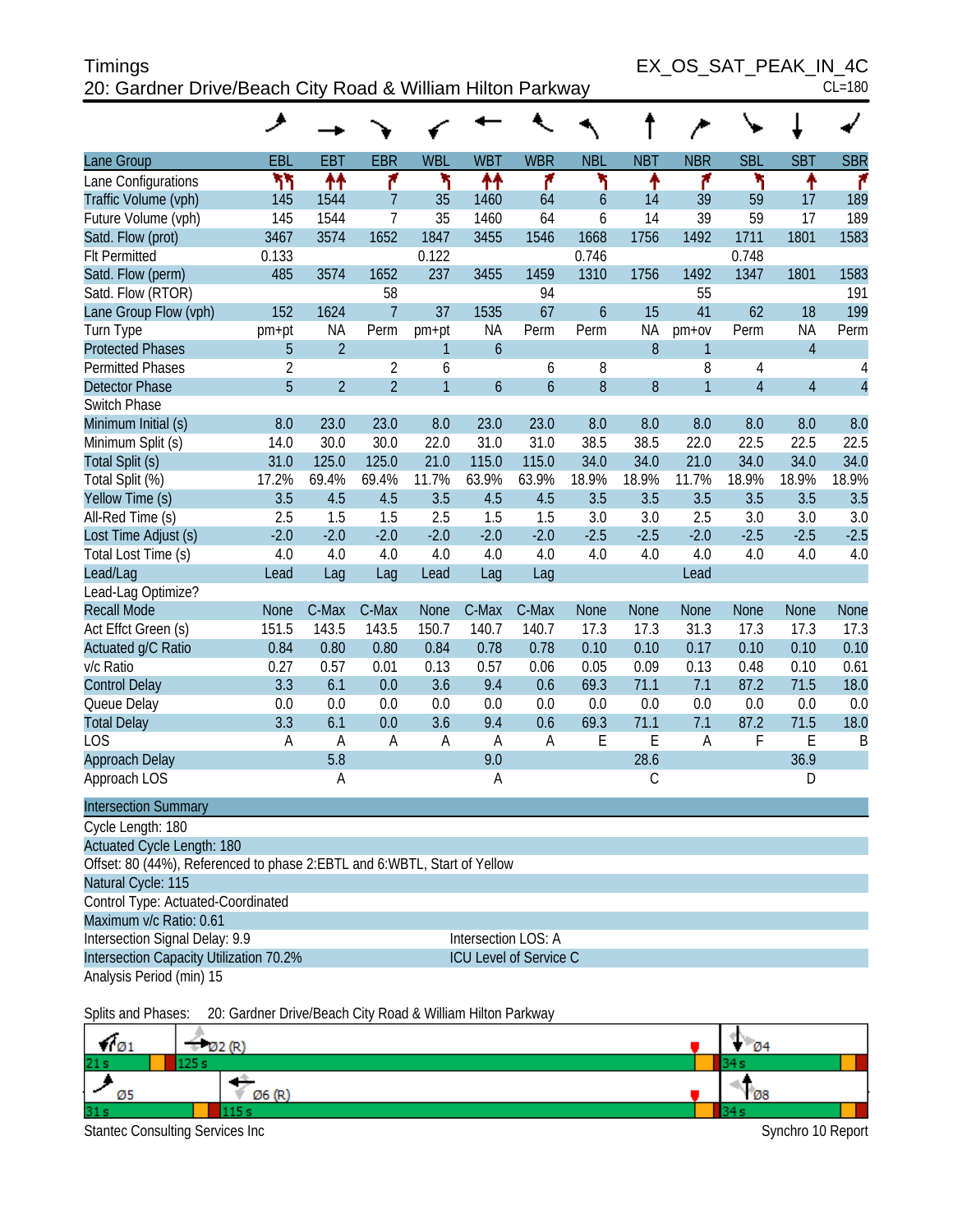## Timings EX\_PS\_WD\_AM\_4C 2: Chamberlin Drive/Squire Pope Road & William Hilton Parkway CL=180

|                                                                          | عر             |                       |                  |              |                |                               |                     |                     |                  |                |                |                     |
|--------------------------------------------------------------------------|----------------|-----------------------|------------------|--------------|----------------|-------------------------------|---------------------|---------------------|------------------|----------------|----------------|---------------------|
| Lane Group                                                               | EBL            | <b>EBT</b>            | <b>EBR</b>       | <b>WBL</b>   | <b>WBT</b>     | <b>WBR</b>                    | <b>NBL</b>          | <b>NBT</b>          | <b>NBR</b>       | <b>SBL</b>     | <b>SBT</b>     | <b>SBR</b>          |
| Lane Configurations                                                      | ۲              | ተተኈ                   |                  | ۲            | 11             | ۴                             | ۲                   | Ъ                   |                  | ۲              | ↟              | ۴                   |
| Traffic Volume (vph)                                                     | 192            | 2693                  | 5                | 5            | 1317           | 38                            | 5                   | 5                   | $8\,$            | 44             | 5              | 173                 |
| Future Volume (vph)                                                      | 192            | 2693                  | 5                | 5            | 1317           | 38                            | 5                   | 5                   | 8                | 44             | 5              | 173                 |
| Satd. Flow (prot)                                                        | 1620           | 4821                  | $\overline{0}$   | 1620         | 3471           | 1553                          | 1711                | 1691                | $\mathbf 0$      | 1694           | 1845           | 1568                |
| <b>Flt Permitted</b>                                                     | 0.167          |                       |                  | 0.032        |                |                               | 0.754               |                     |                  | 0.749          |                |                     |
| Satd. Flow (perm)                                                        | 285            | 4821                  | $\boldsymbol{0}$ | 55           | 3471           | 1507                          | 1358                | 1691                | $\boldsymbol{0}$ | 1336           | 1845           | 1546                |
| Satd. Flow (RTOR)                                                        |                |                       |                  |              |                | 58                            |                     | 8                   |                  |                |                | 158                 |
| Lane Group Flow (vph)                                                    | 200            | 2808                  | $\theta$         | 5            | 1371           | 40                            | 5                   | 13                  | $\overline{0}$   | 46             | 5              | 180                 |
| Turn Type                                                                | pm+pt          | <b>NA</b>             |                  | pm+pt        | <b>NA</b>      | Perm                          | Perm                | <b>NA</b>           |                  | Perm           | <b>NA</b>      | Perm                |
| <b>Protected Phases</b>                                                  | 5              | $\overline{2}$        |                  | 1            | $\overline{6}$ |                               |                     | 8                   |                  |                | $\overline{4}$ |                     |
| <b>Permitted Phases</b>                                                  | $\overline{2}$ |                       |                  | 6            |                | 6                             | 8                   |                     |                  | 4              |                | 4                   |
| <b>Detector Phase</b>                                                    | 5              | $\overline{2}$        |                  | $\mathbf{1}$ | 6              | 6                             | 8                   | $8\,$               |                  | $\overline{4}$ | $\overline{4}$ | $\overline{4}$      |
| Switch Phase                                                             |                |                       |                  |              |                |                               |                     |                     |                  |                |                |                     |
| Minimum Initial (s)                                                      | 4.0            | 24.0                  |                  | 4.0          | 24.0           | 24.0                          | 6.0                 | 6.0                 |                  | 6.0            | 6.0            | 6.0                 |
| Minimum Split (s)                                                        | 16.0           | 30.5                  |                  | 12.0         | 30.5           | 30.5                          | 20.0                | 20.0                |                  | 20.0           | 20.0           | 20.0                |
| Total Split (s)                                                          | 18.0           | 147.0                 |                  | 14.0         | 143.0          | 143.0                         | 19.0                | 19.0                |                  | 19.0           | 19.0           | 19.0                |
| Total Split (%)                                                          | 10.0%          | 81.7%                 |                  | 7.8%         | 79.4%          | 79.4%                         | 10.6%               | 10.6%               |                  | 10.6%          | 10.6%          | 10.6%               |
| Yellow Time (s)                                                          | 3.5            | 4.5                   |                  | 3.5          | 4.5            | 4.5                           | 4.0                 | 4.0                 |                  | 4.0            | 4.0            | 4.0                 |
| All-Red Time (s)                                                         | 2.5            | 2.0                   |                  | 2.5          | 2.0            | 2.0                           | 2.5                 | 2.5                 |                  | 2.5            | 2.5            | 2.5                 |
| Lost Time Adjust (s)                                                     | $-2.0$         | $-2.5$                |                  | $-2.0$       | $-2.5$         | $-2.5$                        | $-2.5$              | $-2.5$              |                  | $-2.5$         | $-2.5$         | $-2.5$              |
| Total Lost Time (s)                                                      | 4.0            | 4.0                   |                  | 4.0          | 4.0            | 4.0                           | 4.0                 | 4.0                 |                  | 4.0            | 4.0            | 4.0                 |
| Lead/Lag                                                                 | Lead           | Lag                   |                  | Lead         | Lag            | Lag                           |                     |                     |                  |                |                |                     |
| Lead-Lag Optimize?                                                       |                |                       |                  |              |                |                               |                     |                     |                  |                |                |                     |
| <b>Recall Mode</b>                                                       | None           | C-Max                 |                  | None         | C-Max          | C-Max                         | None                | None                |                  | None           | None           | None                |
| Act Effct Green (s)                                                      | 159.5          | 157.5                 |                  | 151.8        | 145.8          | 145.8                         | 12.5                | 12.5                |                  | 12.5           | 12.5           | 12.5                |
| Actuated g/C Ratio                                                       | 0.89           | 0.88                  |                  | 0.84         | 0.81           | 0.81                          | 0.07                | 0.07                |                  | 0.07           | 0.07           | 0.07                |
| v/c Ratio                                                                | 0.62           | 0.67                  |                  | 0.05         | 0.49           | 0.03                          | 0.05                | 0.10                |                  | 0.50           | 0.04           | 0.71                |
| <b>Control Delay</b>                                                     | 10.0           | 4.8                   |                  | 3.2          | 12.1           | 2.4                           | 77.8                | 47.9                |                  | 98.2           | 77.0           | 30.9                |
| Queue Delay                                                              | 0.0            | 0.0                   |                  | 0.0<br>3.2   | 0.0<br>12.1    | 0.0<br>2.4                    | 0.0                 | 0.0                 |                  | 0.0            | 0.0            | 0.0                 |
| <b>Total Delay</b><br><b>LOS</b>                                         | 10.0<br>A      | 4.8<br>$\overline{A}$ |                  | $\mathsf A$  | B              | $\overline{A}$                | 77.8<br>$\mathsf E$ | 47.9<br>$\mathsf D$ |                  | 98.2<br>F      | 77.0<br>E      | 30.9<br>$\mathsf C$ |
|                                                                          |                | 5.2                   |                  |              | 11.8           |                               |                     | 56.2                |                  |                | 45.3           |                     |
| Approach Delay<br>Approach LOS                                           |                | A                     |                  |              | B              |                               |                     | E                   |                  |                | D              |                     |
|                                                                          |                |                       |                  |              |                |                               |                     |                     |                  |                |                |                     |
| <b>Intersection Summary</b>                                              |                |                       |                  |              |                |                               |                     |                     |                  |                |                |                     |
| Cycle Length: 180                                                        |                |                       |                  |              |                |                               |                     |                     |                  |                |                |                     |
| Actuated Cycle Length: 180                                               |                |                       |                  |              |                |                               |                     |                     |                  |                |                |                     |
| Offset: 92 (51%), Referenced to phase 2:EBTL and 6:WBTL, Start of Yellow |                |                       |                  |              |                |                               |                     |                     |                  |                |                |                     |
| Natural Cycle: 90                                                        |                |                       |                  |              |                |                               |                     |                     |                  |                |                |                     |
| Control Type: Actuated-Coordinated                                       |                |                       |                  |              |                |                               |                     |                     |                  |                |                |                     |
| Maximum v/c Ratio: 0.71                                                  |                |                       |                  |              |                |                               |                     |                     |                  |                |                |                     |
| Intersection Signal Delay: 9.4                                           |                |                       |                  |              |                | Intersection LOS: A           |                     |                     |                  |                |                |                     |
| Intersection Capacity Utilization 76.1%                                  |                |                       |                  |              |                | <b>ICU Level of Service D</b> |                     |                     |                  |                |                |                     |
| Analysis Period (min) 15                                                 |                |                       |                  |              |                |                               |                     |                     |                  |                |                |                     |

Splits and Phases: 2: Chamberlin Drive/Squire Pope Road & William Hilton Parkway

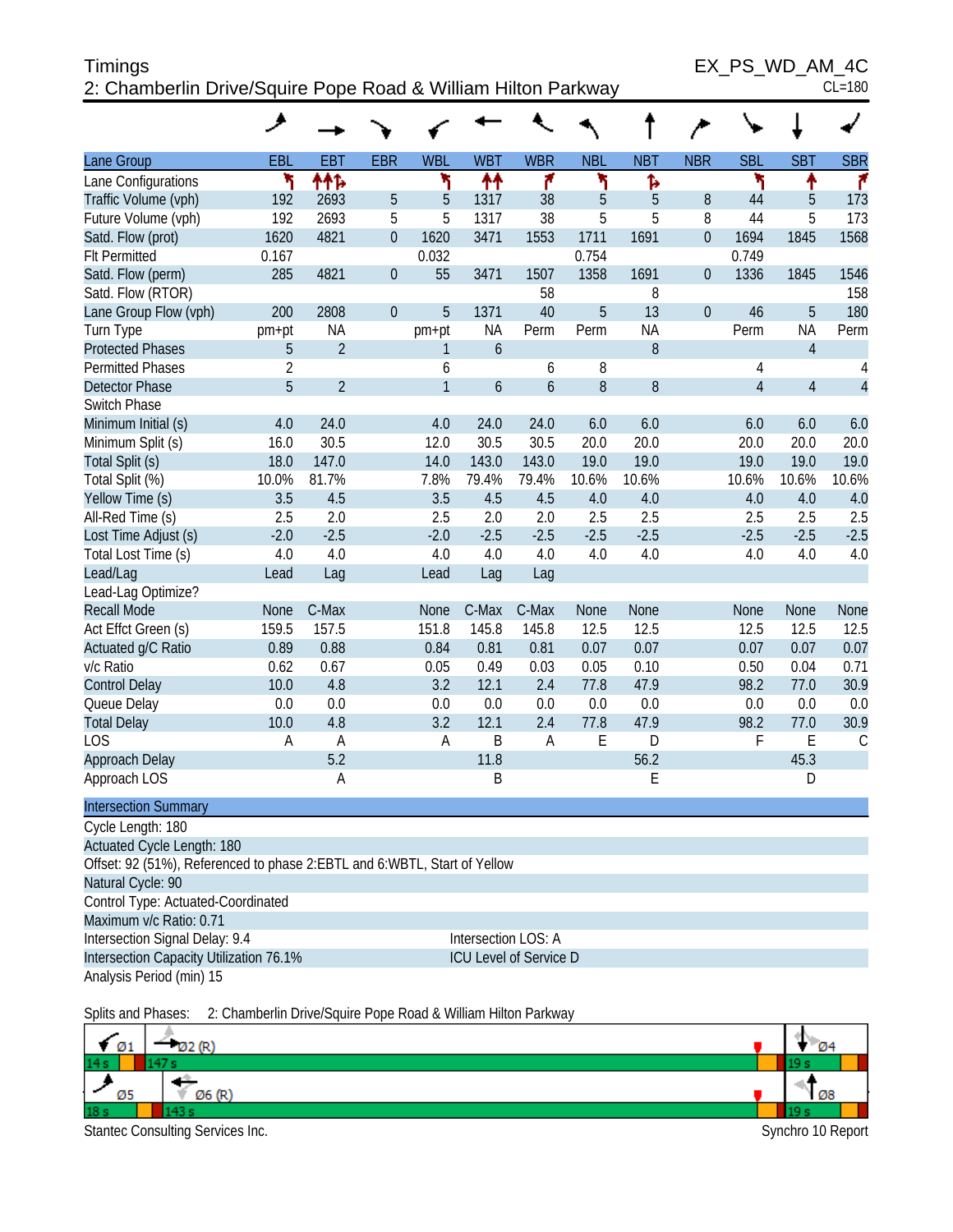| <b>Timings</b>                                                 | EX PS WD AM 4C |
|----------------------------------------------------------------|----------------|
| 5: Spanish Wells Road/Wild Horse Road & William Hilton Parkway | $CL = 180$     |

 $EX_PS_WD_AM_4C_{CL=180}$ 

|                                                                        | ۶          |                |                |                |                               |                  |            |            |                  |                |                |                |
|------------------------------------------------------------------------|------------|----------------|----------------|----------------|-------------------------------|------------------|------------|------------|------------------|----------------|----------------|----------------|
| Lane Group                                                             | <b>EBL</b> | <b>EBT</b>     | <b>EBR</b>     | <b>WBL</b>     | <b>WBT</b>                    | <b>WBR</b>       | <b>NBL</b> | <b>NBT</b> | <b>NBR</b>       | <b>SBL</b>     | <b>SBT</b>     | <b>SBR</b>     |
| Lane Configurations                                                    | ۲          | ተተተ            | ۴              | ۳              | <b>itite</b>                  |                  | ۲          | Ъ          |                  | ۲              | Ъ              |                |
| Traffic Volume (vph)                                                   | 47         | 2550           | 172            | 57             | 1085                          | 54               | 132        | 38         | 117              | 71             | 37             | 12             |
| Future Volume (vph)                                                    | 47         | 2550           | 172            | 57             | 1085                          | 54               | 132        | 38         | 117              | 71             | 37             | 12             |
| Satd. Flow (prot)                                                      | 1694       | 5036           | 1463           | 1678           | 6230                          | $\boldsymbol{0}$ | 1728       | 1891       | $\boldsymbol{0}$ | 1728           | 1803           | $\mathbf{0}$   |
| <b>Flt Permitted</b>                                                   | 0.950      |                |                | 0.950          |                               |                  | 0.706      |            |                  | 0.362          |                |                |
| Satd. Flow (perm)                                                      | 1694       | 5036           | 1433           | 1678           | 6230                          | $\boldsymbol{0}$ | 1284       | 1891       | $\overline{0}$   | 658            | 1803           | $\overline{0}$ |
| Satd. Flow (RTOR)                                                      |            |                | 64             |                | 12                            |                  |            | 73         |                  |                | 8              |                |
| Lane Group Flow (vph)                                                  | 49         | 2681           | 181            | 60             | 1198                          | $\boldsymbol{0}$ | 139        | 163        | $\overline{0}$   | 75             | 52             | $\overline{0}$ |
| Turn Type                                                              | Prot       | <b>NA</b>      | Perm           | Prot           | <b>NA</b>                     |                  | Perm       | <b>NA</b>  |                  | Perm           | <b>NA</b>      |                |
| <b>Protected Phases</b>                                                | 5          | $\overline{2}$ |                | $\mathbf{1}$   | 6                             |                  |            | 8          |                  |                | $\overline{4}$ |                |
| <b>Permitted Phases</b>                                                |            |                | $\overline{2}$ |                |                               |                  | 8          |            |                  | 4              |                |                |
| <b>Detector Phase</b>                                                  | 5          | $\overline{2}$ | $\overline{2}$ | $\overline{1}$ | $\overline{6}$                |                  | 8          | 8          |                  | $\overline{4}$ | $\overline{4}$ |                |
| Switch Phase                                                           |            |                |                |                |                               |                  |            |            |                  |                |                |                |
| Minimum Initial (s)                                                    | 6.0        | 23.0           | 23.0           | 6.0            | 23.0                          |                  | 8.0        | 8.0        |                  | 8.0            | 8.0            |                |
| Minimum Split (s)                                                      | 16.0       | 29.5           | 29.5           | 21.0           | 29.5                          |                  | 23.5       | 23.5       |                  | 23.5           | 23.5           |                |
| Total Split (s)                                                        | 22.0       | 126.0          | 126.0          | 22.0           | 126.0                         |                  | 32.0       | 32.0       |                  | 32.0           | 32.0           |                |
| Total Split (%)                                                        | 12.2%      | 70.0%          | 70.0%          | 12.2%          | 70.0%                         |                  | 17.8%      | 17.8%      |                  | 17.8%          | 17.8%          |                |
| Yellow Time (s)                                                        | 3.5        | 4.5            | 4.5            | 3.5            | 4.5                           |                  | 4.5        | 4.5        |                  | 4.5            | 4.5            |                |
| All-Red Time (s)                                                       | 2.5        | 2.0            | 2.0            | 2.5            | 2.0                           |                  | 3.0        | 3.0        |                  | 3.0            | 3.0            |                |
| Lost Time Adjust (s)                                                   | $-2.0$     | $-2.5$         | 0.0            | $-2.0$         | $-2.5$                        |                  | $-3.5$     | $-3.5$     |                  | $-3.5$         | $-3.5$         |                |
| Total Lost Time (s)                                                    | 4.0        | 4.0            | 6.5            | 4.0            | 4.0                           |                  | 4.0        | 4.0        |                  | 4.0            | 4.0            |                |
| Lead/Lag                                                               | Lead       | Lag            | Lag            | Lead           | Lag                           |                  |            |            |                  |                |                |                |
| Lead-Lag Optimize?                                                     |            |                |                |                |                               |                  |            |            |                  |                |                |                |
| <b>Recall Mode</b>                                                     | None       | C-Max          | C-Max          | None           | C-Max                         |                  | None       | None       |                  | <b>None</b>    | <b>None</b>    |                |
| Act Effct Green (s)                                                    | 12.1       | 129.2          | 126.7          | 13.3           | 132.8                         |                  | 25.5       | 25.5       |                  | 25.5           | 25.5           |                |
| Actuated g/C Ratio                                                     | 0.07       | 0.72           | 0.70           | 0.07           | 0.74                          |                  | 0.14       | 0.14       |                  | 0.14           | 0.14           |                |
| v/c Ratio                                                              | 0.43       | 0.74           | 0.18           | 0.49           | 0.26                          |                  | 0.77       | 0.49       |                  | 0.81           | 0.20           |                |
| <b>Control Delay</b>                                                   | 96.5       | 14.2           | 5.3            | 78.3           | 15.1                          |                  | 100.3      | 43.5       |                  | 124.8          | 58.3           |                |
| Queue Delay                                                            | 0.0        | 0.0            | 0.0            | 0.0            | 0.0                           |                  | 0.0        | 0.0        |                  | 0.0            | 0.0            |                |
| <b>Total Delay</b>                                                     | 96.5       | 14.2           | 5.3            | 78.3           | 15.1                          |                  | 100.3      | 43.5       |                  | 124.8          | 58.3           |                |
| <b>LOS</b>                                                             | F          | $\sf B$        | A              | E              | B                             |                  | F          | D          |                  | F              | E              |                |
| Approach Delay                                                         |            | 15.0           |                |                | 18.1                          |                  |            | 69.6       |                  |                | 97.6           |                |
| Approach LOS                                                           |            | B              |                |                | B                             |                  |            | E          |                  |                | F              |                |
| <b>Intersection Summary</b>                                            |            |                |                |                |                               |                  |            |            |                  |                |                |                |
| Cycle Length: 180                                                      |            |                |                |                |                               |                  |            |            |                  |                |                |                |
| Actuated Cycle Length: 180                                             |            |                |                |                |                               |                  |            |            |                  |                |                |                |
| Offset: 90 (50%), Referenced to phase 2:EBT and 6:WBT, Start of Yellow |            |                |                |                |                               |                  |            |            |                  |                |                |                |
| Natural Cycle: 100                                                     |            |                |                |                |                               |                  |            |            |                  |                |                |                |
| Control Type: Actuated-Coordinated                                     |            |                |                |                |                               |                  |            |            |                  |                |                |                |
| Maximum v/c Ratio: 0.81                                                |            |                |                |                |                               |                  |            |            |                  |                |                |                |
| Intersection Signal Delay: 21.7                                        |            |                |                |                | Intersection LOS: C           |                  |            |            |                  |                |                |                |
| Intersection Capacity Utilization 76.3%                                |            |                |                |                | <b>ICU Level of Service D</b> |                  |            |            |                  |                |                |                |
| Analysis Period (min) 15                                               |            |                |                |                |                               |                  |            |            |                  |                |                |                |
|                                                                        |            |                |                |                |                               |                  |            |            |                  |                |                |                |

Splits and Phases: 5: Spanish Wells Road/Wild Horse Road & William Hilton Parkway

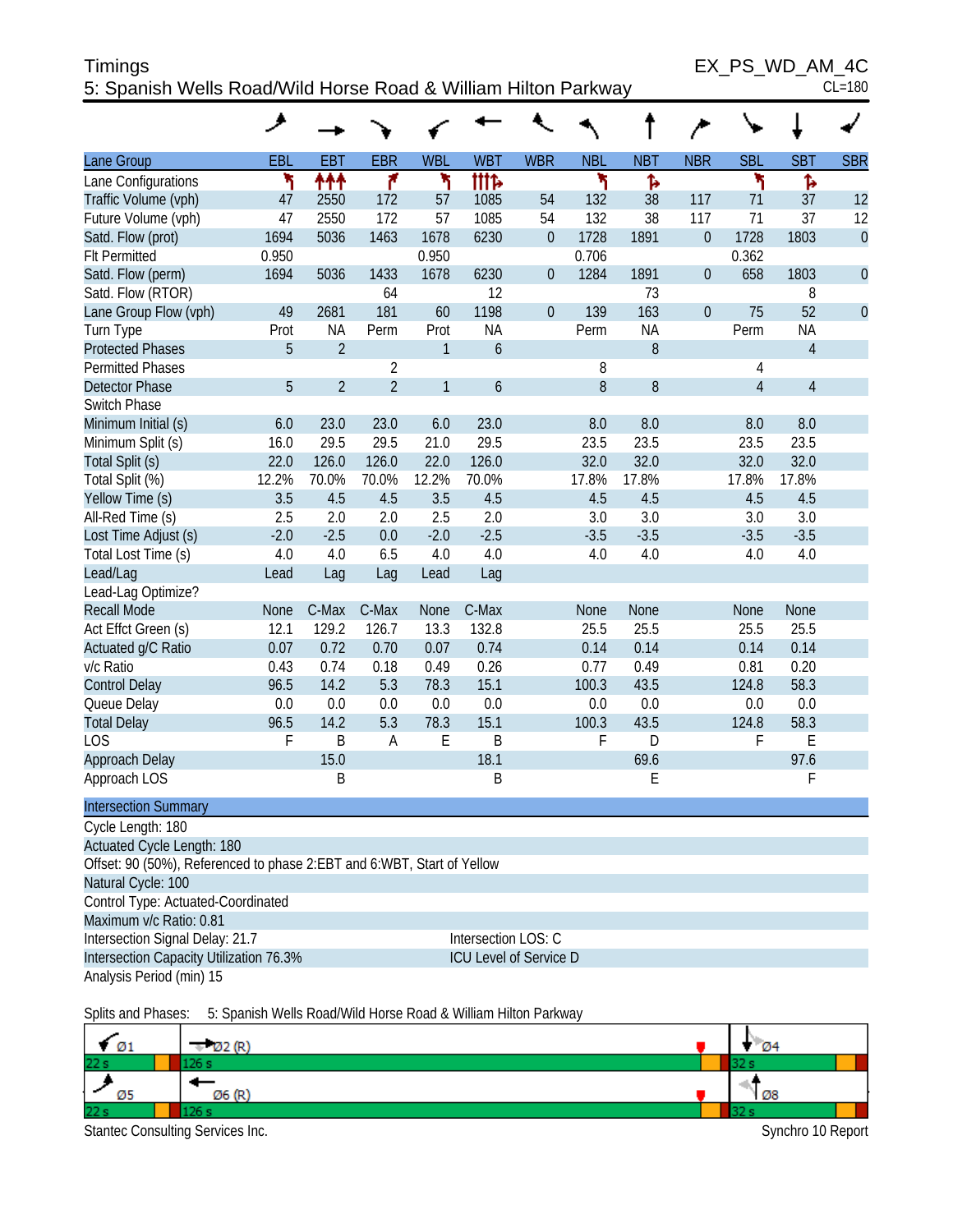| Timings                                                   | EX PS WD AM 4C |
|-----------------------------------------------------------|----------------|
| 8: Jarvis Park Road/Wilborn Road & William Hilton Parkway | $CL = 180$     |

 $EX_PS_WD_AM_4C$ 

|  | ៴៴∟៸ | AIVI |  |  |
|--|------|------|--|--|
|  |      |      |  |  |

|                                                                           | عر         |                |                |            |                  |                               |             |            |                |                |                |            |
|---------------------------------------------------------------------------|------------|----------------|----------------|------------|------------------|-------------------------------|-------------|------------|----------------|----------------|----------------|------------|
| Lane Group                                                                | <b>EBL</b> | <b>EBT</b>     | <b>EBR</b>     | <b>WBL</b> | <b>WBT</b>       | <b>WBR</b>                    | <b>NBL</b>  | <b>NBT</b> | <b>NBR</b>     | <b>SBL</b>     | <b>SBT</b>     | <b>SBR</b> |
| Lane Configurations                                                       | ۲          | ↟↟             | ۴              | ۲          | ↟↟               | ۴                             |             | Ф          |                | ۲              | 4              | ۴          |
| Traffic Volume (vph)                                                      | 150        | 1835           | 57             | 5          | 950              | 76                            | 28          | 8          | 5              | 74             | 5              | 80         |
| Future Volume (vph)                                                       | 150        | 1835           | 57             | 5          | 950              | 76                            | 28          | 8          | 5              | 74             | 5              | 80         |
| Satd. Flow (prot)                                                         | 1770       | 3539           | 1583           | 1752       | 3505             | 1568                          | $\mathbf 0$ | 1723       | $\overline{0}$ | 1609           | 1623           | 1568       |
| <b>Flt Permitted</b>                                                      | 0.227      |                |                | 0.075      |                  |                               |             | 0.967      |                | 0.950          | 0.958          |            |
| Satd. Flow (perm)                                                         | 423        | 3539           | 1583           | 138        | 3505             | 1433                          | $\mathbf 0$ | 1723       | 0              | 1609           | 1623           | 1568       |
| Satd. Flow (RTOR)                                                         |            |                | 60             |            |                  | 91                            |             | 3          |                |                |                | 127        |
| Lane Group Flow (vph)                                                     | 166        | 2034           | 63             | 6          | 1053             | 84                            | $\mathbf 0$ | 46         | $\overline{0}$ | 43             | 45             | 89         |
| Turn Type                                                                 | pm+pt      | NA             | $pm+ov$        | Perm       | <b>NA</b>        | Perm                          | Split       | <b>NA</b>  |                | Split          | <b>NA</b>      | Free       |
| <b>Protected Phases</b>                                                   | 5          | $\overline{2}$ | 8              |            | $\overline{6}$   |                               | 8           | 8          |                | $\overline{4}$ | $\overline{4}$ |            |
| <b>Permitted Phases</b>                                                   | 2          |                | $\overline{2}$ | 6          |                  | 6                             |             |            |                |                |                | Free       |
| <b>Detector Phase</b>                                                     | 5          | $\overline{2}$ | 8              | 6          | $\boldsymbol{6}$ | 6                             | $8\,$       | $8\,$      |                | $\overline{4}$ | $\overline{4}$ |            |
| <b>Switch Phase</b>                                                       |            |                |                |            |                  |                               |             |            |                |                |                |            |
| Minimum Initial (s)                                                       | 6.0        | 23.0           | 6.0            | 23.0       | 23.0             | 23.0                          | 6.0         | 6.0        |                | 8.0            | 8.0            |            |
| Minimum Split (s)                                                         | 26.0       | 29.0           | 14.0           | 29.0       | 29.0             | 29.0                          | 14.0        | 14.0       |                | 28.0           | 28.0           |            |
| Total Split (s)                                                           | 36.0       | 125.0          | 20.0           | 89.0       | 89.0             | 89.0                          | 20.0        | 20.0       |                | 35.0           | 35.0           |            |
| Total Split (%)                                                           | 20.0%      | 69.4%          | 11.1%          | 49.4%      | 49.4%            | 49.4%                         | 11.1%       | 11.1%      |                | 19.4%          | 19.4%          |            |
| Yellow Time (s)                                                           | 3.5        | 4.5            | 3.2            | 4.5        | 4.5              | 4.5                           | 3.2         | 3.2        |                | 3.2            | 3.2            |            |
| All-Red Time (s)                                                          | 2.5        | 1.5            | 2.8            | 1.5        | 1.5              | 1.5                           | 2.8         | 2.8        |                | 2.8            | 2.8            |            |
| Lost Time Adjust (s)                                                      | $-2.0$     | $-2.0$         | $-2.0$         | $-2.0$     | $-2.0$           | $-2.0$                        |             | $-2.0$     |                | $-2.0$         | $-2.0$         |            |
| Total Lost Time (s)                                                       | 4.0        | 4.0            | 4.0            | 4.0        | 4.0              | 4.0                           |             | 4.0        |                | 4.0            | 4.0            |            |
| Lead/Lag                                                                  | Lead       |                |                | Lag        | Lag              | Lag                           |             |            |                |                |                |            |
| Lead-Lag Optimize?                                                        |            |                |                |            |                  |                               |             |            |                |                |                |            |
| <b>Recall Mode</b>                                                        | None       | C-Max          | None           | C-Max      | C-Max            | C-Max                         | None        | None       |                | None           | None           |            |
| Act Effct Green (s)                                                       | 146.2      | 146.2          | 162.9          | 131.3      | 131.3            | 131.3                         |             | 11.9       |                | 12.7           | 12.7           | 180.0      |
| Actuated g/C Ratio                                                        | 0.81       | 0.81           | 0.90           | 0.73       | 0.73             | 0.73                          |             | 0.07       |                | 0.07           | 0.07           | 1.00       |
| v/c Ratio                                                                 | 0.39       | 0.71           | 0.04           | 0.06       | 0.41             | 0.08                          |             | 0.40       |                | 0.38           | 0.39           | 0.06       |
| <b>Control Delay</b>                                                      | 4.2        | 5.2            | 0.2            | 11.3       | 12.7             | 4.6                           |             | 84.3       |                | 88.7           | 89.3           | 0.1        |
| Queue Delay                                                               | 0.0        | 0.0            | 0.0            | 0.0        | 0.0              | 0.0                           |             | 0.0        |                | 0.0            | 0.0            | 0.0        |
| <b>Total Delay</b>                                                        | 4.2        | 5.2            | 0.2            | 11.3       | 12.7             | 4.6                           |             | 84.3       |                | 88.7           | 89.3           | 0.1        |
| LOS                                                                       | A          | A              | Α              | Β          | B                | A                             |             | F          |                | F              | F              | A          |
| Approach Delay                                                            |            | 5.0            |                |            | 12.1             |                               |             | 84.3       |                |                | 44.3           |            |
| Approach LOS                                                              |            | Α              |                |            | B                |                               |             | F          |                |                | D              |            |
| <b>Intersection Summary</b>                                               |            |                |                |            |                  |                               |             |            |                |                |                |            |
| Cycle Length: 180                                                         |            |                |                |            |                  |                               |             |            |                |                |                |            |
| Actuated Cycle Length: 180                                                |            |                |                |            |                  |                               |             |            |                |                |                |            |
| Offset: 160 (89%), Referenced to phase 2:EBTL and 6:WBTL, Start of Yellow |            |                |                |            |                  |                               |             |            |                |                |                |            |
| Natural Cycle: 100                                                        |            |                |                |            |                  |                               |             |            |                |                |                |            |
| Control Type: Actuated-Coordinated                                        |            |                |                |            |                  |                               |             |            |                |                |                |            |
| Maximum v/c Ratio: 0.71                                                   |            |                |                |            |                  |                               |             |            |                |                |                |            |
| Intersection Signal Delay: 10.1                                           |            |                |                |            |                  | Intersection LOS: B           |             |            |                |                |                |            |
| Intersection Capacity Utilization 90.7%                                   |            |                |                |            |                  | <b>ICU Level of Service E</b> |             |            |                |                |                |            |
| Analysis Period (min) 15                                                  |            |                |                |            |                  |                               |             |            |                |                |                |            |
|                                                                           |            |                |                |            |                  |                               |             |            |                |                |                |            |

Splits and Phases: 8: Jarvis Park Road/Wilborn Road & William Hilton Parkway

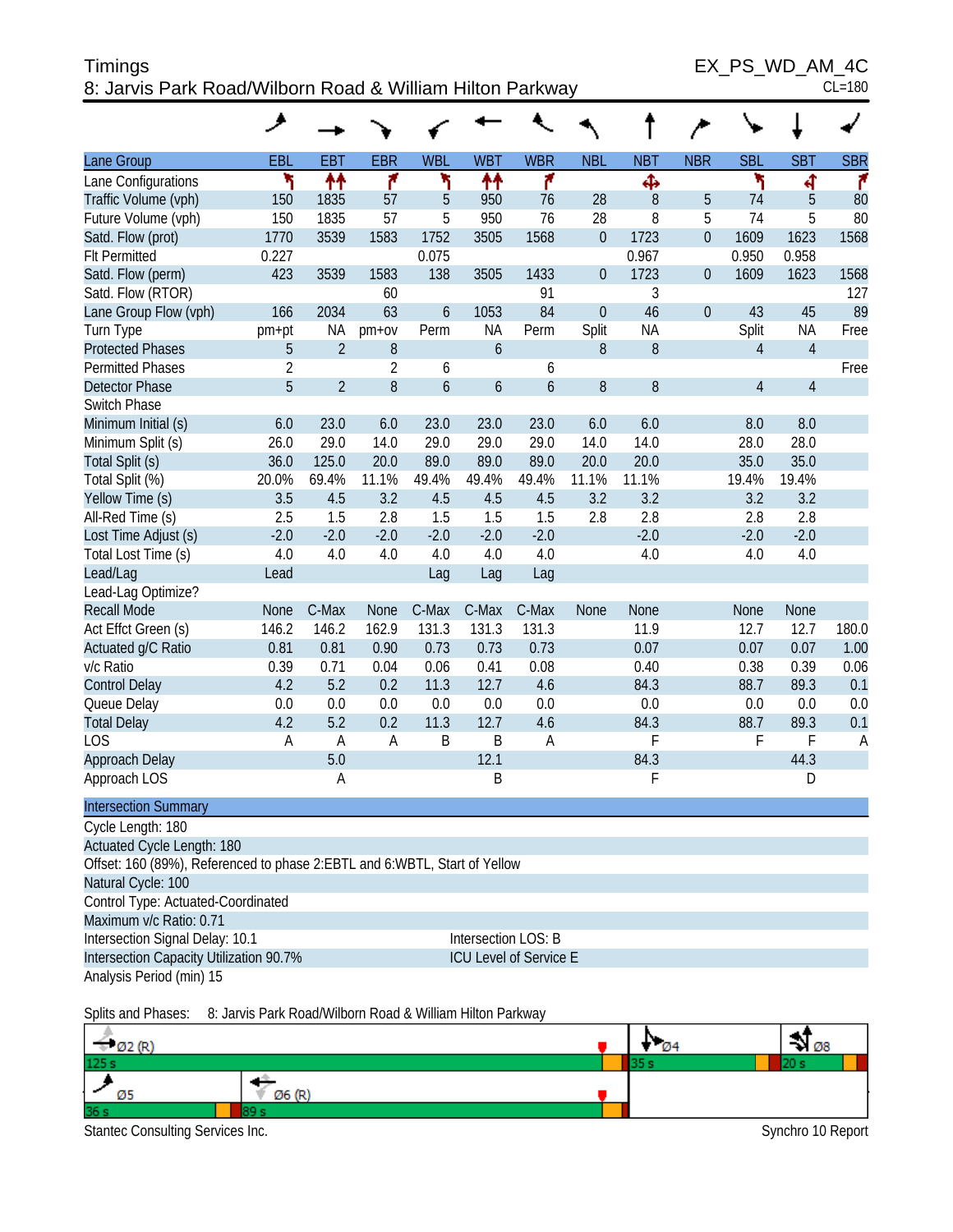| <b>Timings</b>                                                     | EX PS WD AM 4C |
|--------------------------------------------------------------------|----------------|
| 11: Sol Blatt Jr. Expressway/Gumtree Road & William Hilton Parkway | $CL = 180$     |

|                                                                                                         | ᢣ            |                   |                        |              |                  |                               |                |                 |             |                         |                  |                |
|---------------------------------------------------------------------------------------------------------|--------------|-------------------|------------------------|--------------|------------------|-------------------------------|----------------|-----------------|-------------|-------------------------|------------------|----------------|
| Lane Group                                                                                              | EBL          | <b>EBT</b>        | <b>EBR</b>             | <b>WBL</b>   | <b>WBT</b>       | <b>WBR</b>                    | <b>NBL</b>     | <b>NBT</b>      | <b>NBR</b>  | <b>SBL</b>              | <b>SBT</b>       | <b>SBR</b>     |
| Lane Configurations                                                                                     | ۳            | ↟↟                | ۴                      | ۲            | ተተተ              | ۴                             | ۲              | ↟               | ۴           | ۲                       | 4                | ۴              |
| Traffic Volume (vph)                                                                                    | 92           | 1643              | 5                      | 101          | 861              | 136                           | 7              | 64              | 151         | 207                     | 164              | 77             |
| Future Volume (vph)                                                                                     | 92           | 1643              | 5                      | 101          | 861              | 136                           | $\overline{7}$ | 64              | 151         | 207                     | 164              | 77             |
| Satd. Flow (prot)                                                                                       | 1752         | 3505              | 1568                   | 1694         | 5036             | 1568                          | 1787           | 1881            | 1599        | 1698                    | 1776             | 1599           |
| <b>Flt Permitted</b>                                                                                    | 0.950        |                   |                        | 0.950        |                  |                               | 0.950          |                 |             | 0.950                   | 0.994            |                |
| Satd. Flow (perm)                                                                                       | 1752         | 3505              | 1568                   | 1694         | 5036             | 1514                          | 1787           | 1881            | 1599        | 1698                    | 1776             | 1599           |
| Satd. Flow (RTOR)                                                                                       |              |                   | 142                    |              |                  | 148                           |                |                 | 171         |                         |                  | 100            |
| Lane Group Flow (vph)                                                                                   | 104<br>Prot  | 1862<br><b>NA</b> | $\overline{6}$<br>Free | 114<br>Prot  | 976<br><b>NA</b> | 154<br>Perm                   | 8<br>Split     | 73<br><b>NA</b> | 171<br>Free | 207                     | 214<br><b>NA</b> | 87<br>Perm     |
| Turn Type<br><b>Protected Phases</b>                                                                    | 5            | $\overline{2}$    |                        | $\mathbf{1}$ | 6                |                               | 8              | 8               |             | Split<br>$\overline{7}$ | $\overline{7}$   |                |
| <b>Permitted Phases</b>                                                                                 |              |                   | Free                   |              |                  | 6                             |                |                 | Free        |                         |                  | $\overline{1}$ |
| <b>Detector Phase</b>                                                                                   | 5            | $\overline{2}$    |                        | $\mathbf{1}$ | $\overline{6}$   | 6                             | 8              | 8               |             | $\overline{7}$          | $\overline{7}$   | $\overline{1}$ |
| Switch Phase                                                                                            |              |                   |                        |              |                  |                               |                |                 |             |                         |                  |                |
| Minimum Initial (s)                                                                                     | 6.0          | 24.0              |                        | 6.0          | 24.0             | 24.0                          | 8.0            | 8.0             |             | 8.0                     | 8.0              | 8.0            |
| Minimum Split (s)                                                                                       | 24.0         | 30.5              |                        | 24.0         | 30.5             | 30.5                          | 27.0           | 27.0            |             | 31.0                    | 31.0             | 31.0           |
| Total Split (s)                                                                                         | 30.0         | 95.0              |                        | 25.0         | 90.0             | 90.0                          | 27.0           | 27.0            |             | 33.0                    | 33.0             | 33.0           |
| Total Split (%)                                                                                         | 16.7%        | 52.8%             |                        | 13.9%        | 50.0%            | 50.0%                         | 15.0%          | 15.0%           |             | 18.3%                   | 18.3%            | 18.3%          |
| Yellow Time (s)                                                                                         | 3.5          | 4.5               |                        | 3.5          | 4.5              | 4.5                           | 3.5            | 3.5             |             | 3.5                     | 3.5              | 3.5            |
| All-Red Time (s)                                                                                        | 2.5          | 2.0               |                        | 2.5          | 2.0              | 2.0                           | 3.5            | 3.5             |             | 3.5                     | 3.5              | 3.5            |
| Lost Time Adjust (s)                                                                                    | $-2.0$       | $-2.5$            |                        | $-2.0$       | $-2.5$           | $-2.5$                        | $-3.0$         | $-3.0$          |             | $-3.0$                  | $-3.0$           | $-3.0$         |
| Total Lost Time (s)                                                                                     | 4.0          | 4.0               |                        | 4.0          | 4.0              | 4.0                           | 4.0            | 4.0             |             | 4.0                     | 4.0              | 4.0            |
| Lead/Lag                                                                                                | Lead         | Lag               |                        | Lead         | Lag              | Lag                           | Lag            | Lag             |             | Lead                    | Lead             | Lead           |
| Lead-Lag Optimize?                                                                                      |              |                   |                        |              |                  |                               | Yes            | Yes             |             | Yes                     | Yes              | Yes            |
| <b>Recall Mode</b>                                                                                      | None         | C-Max             |                        | None         | C-Max            | C-Max                         | None           | None            |             | None                    | None             | None           |
| Act Effct Green (s)                                                                                     | 17.5         | 104.0             | 180.0                  | 18.7         | 105.1            | 105.1                         | 15.4           | 15.4            | 180.0       | 26.0                    | 26.0             | 26.0           |
| Actuated g/C Ratio                                                                                      | 0.10         | 0.58              | 1.00                   | 0.10         | 0.58             | 0.58                          | 0.09           | 0.09            | 1.00        | 0.14                    | 0.14             | 0.14           |
| v/c Ratio                                                                                               | 0.61         | 0.92              | 0.00                   | 0.65         | 0.33             | 0.16                          | 0.05           | 0.46            | 0.11        | 0.84                    | 0.84             | 0.28           |
| <b>Control Delay</b>                                                                                    | 107.5        | 30.0              | 0.0                    | 107.4        | 12.7             | 2.7                           | 74.1           | 86.8            | 0.1         | 103.1                   | 100.8            | 9.4            |
| Queue Delay                                                                                             | 0.0<br>107.5 | 0.0<br>30.0       | 0.0<br>0.0             | 0.0<br>107.4 | 0.0<br>12.7      | 0.0<br>2.7                    | 0.0<br>74.1    | 0.0<br>86.8     | 0.0<br>0.1  | 0.0<br>103.1            | 0.0<br>100.8     | 0.0<br>9.4     |
| <b>Total Delay</b><br>LOS                                                                               | F            | $\mathsf C$       | $\overline{A}$         | F            | B                | A                             | E              | F               | A           | F                       | F                | A              |
| Approach Delay                                                                                          |              | 34.0              |                        |              | 20.1             |                               |                | 27.6            |             |                         | 86.1             |                |
| Approach LOS                                                                                            |              | C                 |                        |              | С                |                               |                | C               |             |                         | F                |                |
|                                                                                                         |              |                   |                        |              |                  |                               |                |                 |             |                         |                  |                |
| <b>Intersection Summary</b>                                                                             |              |                   |                        |              |                  |                               |                |                 |             |                         |                  |                |
| Cycle Length: 180                                                                                       |              |                   |                        |              |                  |                               |                |                 |             |                         |                  |                |
| Actuated Cycle Length: 180<br>Offset: 126 (70%), Referenced to phase 2: EBT and 6: WBT, Start of Yellow |              |                   |                        |              |                  |                               |                |                 |             |                         |                  |                |
| Natural Cycle: 145                                                                                      |              |                   |                        |              |                  |                               |                |                 |             |                         |                  |                |
| Control Type: Actuated-Coordinated                                                                      |              |                   |                        |              |                  |                               |                |                 |             |                         |                  |                |
| Maximum v/c Ratio: 0.92                                                                                 |              |                   |                        |              |                  |                               |                |                 |             |                         |                  |                |
| Intersection Signal Delay: 35.9                                                                         |              |                   |                        |              |                  | Intersection LOS: D           |                |                 |             |                         |                  |                |
| Intersection Capacity Utilization 78.9%                                                                 |              |                   |                        |              |                  | <b>ICU Level of Service D</b> |                |                 |             |                         |                  |                |
| Analysis Period (min) 15                                                                                |              |                   |                        |              |                  |                               |                |                 |             |                         |                  |                |
|                                                                                                         |              |                   |                        |              |                  |                               |                |                 |             |                         |                  |                |



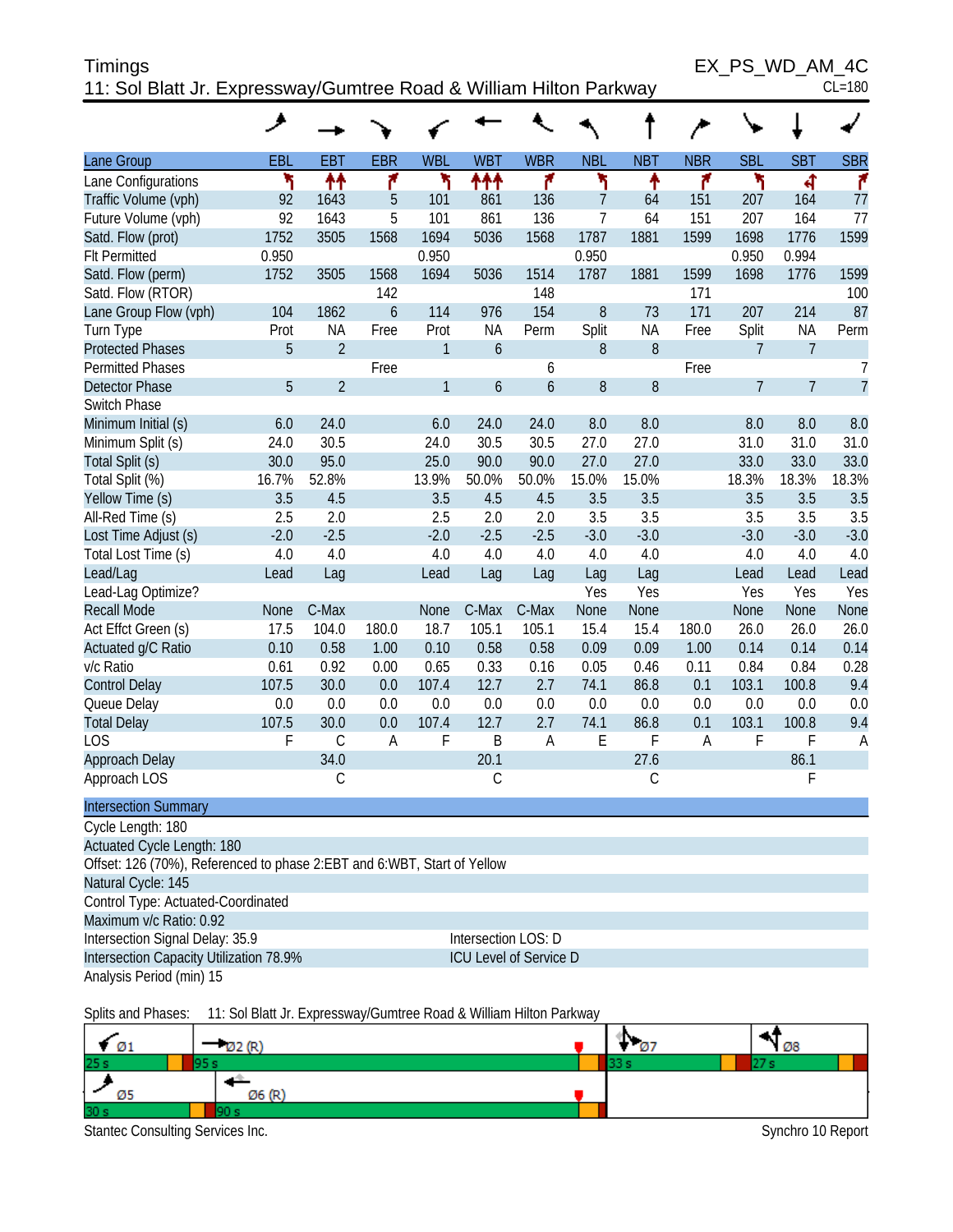| Timings                                                   | EX PS WD AM 4C |
|-----------------------------------------------------------|----------------|
| 14: Pembroke Drive/Museum Street & William Hilton Parkway | $CL = 180$     |

 $EX_PS_WD_AM_4C$ 

|  | vv | $\mathbf{J}$ |  | AIVI |  |
|--|----|--------------|--|------|--|
|  |    |              |  |      |  |

|                                                                                             | ۶                                                                 |                |                |                |                     |                  |            |            |            |                  |                |                |
|---------------------------------------------------------------------------------------------|-------------------------------------------------------------------|----------------|----------------|----------------|---------------------|------------------|------------|------------|------------|------------------|----------------|----------------|
| Lane Group                                                                                  | EBL                                                               | <b>EBT</b>     | <b>EBR</b>     | <b>WBL</b>     | <b>WBT</b>          | <b>WBR</b>       | <b>NBL</b> | <b>NBT</b> | <b>NBR</b> | <b>SBL</b>       | <b>SBT</b>     | <b>SBR</b>     |
| Lane Configurations                                                                         | ۲                                                                 | ↟↟             | ۴              | ۳              | ↟↟                  | ۴                | ۲          | 4          | ۴          |                  | 4              | ۴              |
| Traffic Volume (vph)                                                                        | 57                                                                | 1694           | 184            | 30             | 926                 | 24               | 120        | 20         | 44         | 31               | 12             | 34             |
| Future Volume (vph)                                                                         | 57                                                                | 1694           | 184            | 30             | 926                 | 24               | 120        | 20         | 44         | 31               | 12             | 34             |
| Satd. Flow (prot)                                                                           | 1752                                                              | 3505           | 1568           | 1811           | 3505                | 1568             | 1609       | 1635       | 1516       | $\boldsymbol{0}$ | 1780           | 1568           |
| Flt Permitted                                                                               | 0.249                                                             |                |                | 0.076          |                     |                  | 0.950      | 0.965      |            |                  | 0.965          |                |
| Satd. Flow (perm)                                                                           | 459                                                               | 3505           | 1568           | 145            | 3505                | 1446             | 1609       | 1635       | 1516       | $\boldsymbol{0}$ | 1780           | 1568           |
| Satd. Flow (RTOR)                                                                           |                                                                   |                | 128            |                |                     | 57               |            |            | 59         |                  |                | 59             |
| Lane Group Flow (vph)                                                                       | 63                                                                | 1878           | 204            | 33             | 1027                | 27               | 77         | 78         | 49         | $\boldsymbol{0}$ | 47             | 38             |
| Turn Type                                                                                   | Perm                                                              | <b>NA</b>      | Perm           | Perm           | <b>NA</b>           | Perm             | Split      | <b>NA</b>  | Perm       | Split            | <b>NA</b>      | Perm           |
| <b>Protected Phases</b>                                                                     |                                                                   | $\overline{2}$ |                |                | $\boldsymbol{6}$    |                  | $\, 8$     | 8          |            | $\overline{4}$   | $\overline{4}$ |                |
| <b>Permitted Phases</b>                                                                     | $\overline{2}$                                                    |                | $\overline{2}$ | 6              |                     | 6                |            |            | 8          |                  |                | 4              |
| <b>Detector Phase</b>                                                                       | $\overline{2}$                                                    | $\overline{2}$ | $\overline{2}$ | $\overline{6}$ | $\boldsymbol{6}$    | $\boldsymbol{6}$ | $8\,$      | 8          | 8          | $\overline{4}$   | $\overline{4}$ | $\overline{4}$ |
| Switch Phase                                                                                |                                                                   |                |                |                |                     |                  |            |            |            |                  |                |                |
| Minimum Initial (s)                                                                         | 23.0                                                              | 23.0           | 23.0           | 23.0           | 23.0                | 23.0             | 8.0        | 8.0        | 8.0        | 6.0              | 6.0            | 6.0            |
| Minimum Split (s)                                                                           | 29.5                                                              | 29.5           | 29.5           | 29.5           | 29.5                | 29.5             | 38.2       | 38.2       | 38.2       | 22.2             | 22.2           | 22.2           |
| Total Split (s)                                                                             | 127.0                                                             | 127.0          | 127.0          | 127.0          | 127.0               | 127.0            | 31.0       | 31.0       | 31.0       | 22.0             | 22.0           | 22.0           |
| Total Split (%)                                                                             | 70.6%                                                             | 70.6%          | 70.6%          | 70.6%          | 70.6%               | 70.6%            | 17.2%      | 17.2%      | 17.2%      | 12.2%            | 12.2%          | 12.2%          |
| Yellow Time (s)                                                                             | 4.5                                                               | 4.5            | 4.5            | 4.5            | 4.5                 | 4.5              | 3.2        | 3.2        | 3.2        | 3.2              | 3.2            | 3.2            |
| All-Red Time (s)                                                                            | 2.0                                                               | 2.0            | 2.0            | 2.0            | 2.0                 | 2.0              | 3.0        | 3.0        | 3.0        | 3.0              | 3.0            | 3.0            |
| Lost Time Adjust (s)                                                                        | $-2.5$                                                            | $-2.5$         | $-2.5$         | $-2.5$         | $-2.5$              | $-2.5$           | $-2.2$     | $-2.2$     | $-2.2$     |                  | $-2.2$         | $-2.2$         |
| Total Lost Time (s)                                                                         | 4.0                                                               | 4.0            | 4.0            | 4.0            | 4.0                 | 4.0              | 4.0        | 4.0        | 4.0        |                  | 4.0            | 4.0            |
| Lead/Lag                                                                                    |                                                                   |                |                |                |                     |                  |            |            |            |                  |                |                |
| Lead-Lag Optimize?                                                                          |                                                                   |                |                |                |                     |                  |            |            |            |                  |                |                |
| <b>Recall Mode</b>                                                                          | C-Max                                                             | C-Max          | C-Max          | C-Max          | C-Max               | C-Max            | None       | None       | None       | None             | None           | None           |
| Act Effct Green (s)                                                                         | 138.1                                                             | 138.1          | 138.1          | 138.1          | 138.1               | 138.1            | 20.1       | 20.1       | 20.1       |                  | 12.3           | 12.3           |
| Actuated g/C Ratio                                                                          | 0.77                                                              | 0.77           | 0.77           | 0.77           | 0.77                | 0.77             | 0.11       | 0.11       | 0.11       |                  | 0.07           | 0.07           |
| v/c Ratio                                                                                   | 0.18                                                              | 0.70           | 0.17           | 0.30           | 0.38                | 0.02             | 0.43       | 0.43       | 0.22       |                  | 0.39           | 0.23           |
| <b>Control Delay</b>                                                                        | 3.5                                                               | 4.2            | 0.7            | 19.7           | 7.3                 | 0.8              | 79.7       | 79.5       | 11.8       |                  | 88.6           | 8.9            |
| Queue Delay                                                                                 | $0.0\,$                                                           | 0.0            | 0.0            | 0.0            | 0.0                 | 0.0              | 0.0        | 0.0        | 0.0        |                  | 0.0            | 0.0            |
| <b>Total Delay</b>                                                                          | 3.5                                                               | 4.2            | 0.7            | 19.7           | 7.3                 | 0.8              | 79.7       | 79.5       | 11.8       |                  | 88.6           | 8.9            |
| <b>LOS</b>                                                                                  | A                                                                 | A              | A              | B              | $\overline{A}$      | Α                | E          | E          | B          |                  | F              | $\overline{A}$ |
| Approach Delay                                                                              |                                                                   | 3.9            |                |                | 7.5                 |                  |            | 63.3       |            |                  | 53.0           |                |
| Approach LOS                                                                                |                                                                   | A              |                |                | $\overline{A}$      |                  |            | E          |            |                  | D              |                |
| <b>Intersection Summary</b>                                                                 |                                                                   |                |                |                |                     |                  |            |            |            |                  |                |                |
| Cycle Length: 180                                                                           |                                                                   |                |                |                |                     |                  |            |            |            |                  |                |                |
| Actuated Cycle Length: 180                                                                  |                                                                   |                |                |                |                     |                  |            |            |            |                  |                |                |
| Offset: 0 (0%), Referenced to phase 2:EBTL and 6:WBTL, Start of Yellow, Master Intersection |                                                                   |                |                |                |                     |                  |            |            |            |                  |                |                |
| Natural Cycle: 140                                                                          |                                                                   |                |                |                |                     |                  |            |            |            |                  |                |                |
| Control Type: Actuated-Coordinated                                                          |                                                                   |                |                |                |                     |                  |            |            |            |                  |                |                |
| Maximum v/c Ratio: 0.70                                                                     |                                                                   |                |                |                |                     |                  |            |            |            |                  |                |                |
| Intersection Signal Delay: 9.6                                                              |                                                                   |                |                |                | Intersection LOS: A |                  |            |            |            |                  |                |                |
|                                                                                             | Intersection Capacity Utilization 69.4%<br>ICU Level of Service C |                |                |                |                     |                  |            |            |            |                  |                |                |
| Analysis Period (min) 15                                                                    |                                                                   |                |                |                |                     |                  |            |            |            |                  |                |                |
|                                                                                             |                                                                   |                |                |                |                     |                  |            |            |            |                  |                |                |

#### Splits and Phases: 14: Pembroke Drive/Museum Street & William Hilton Parkway

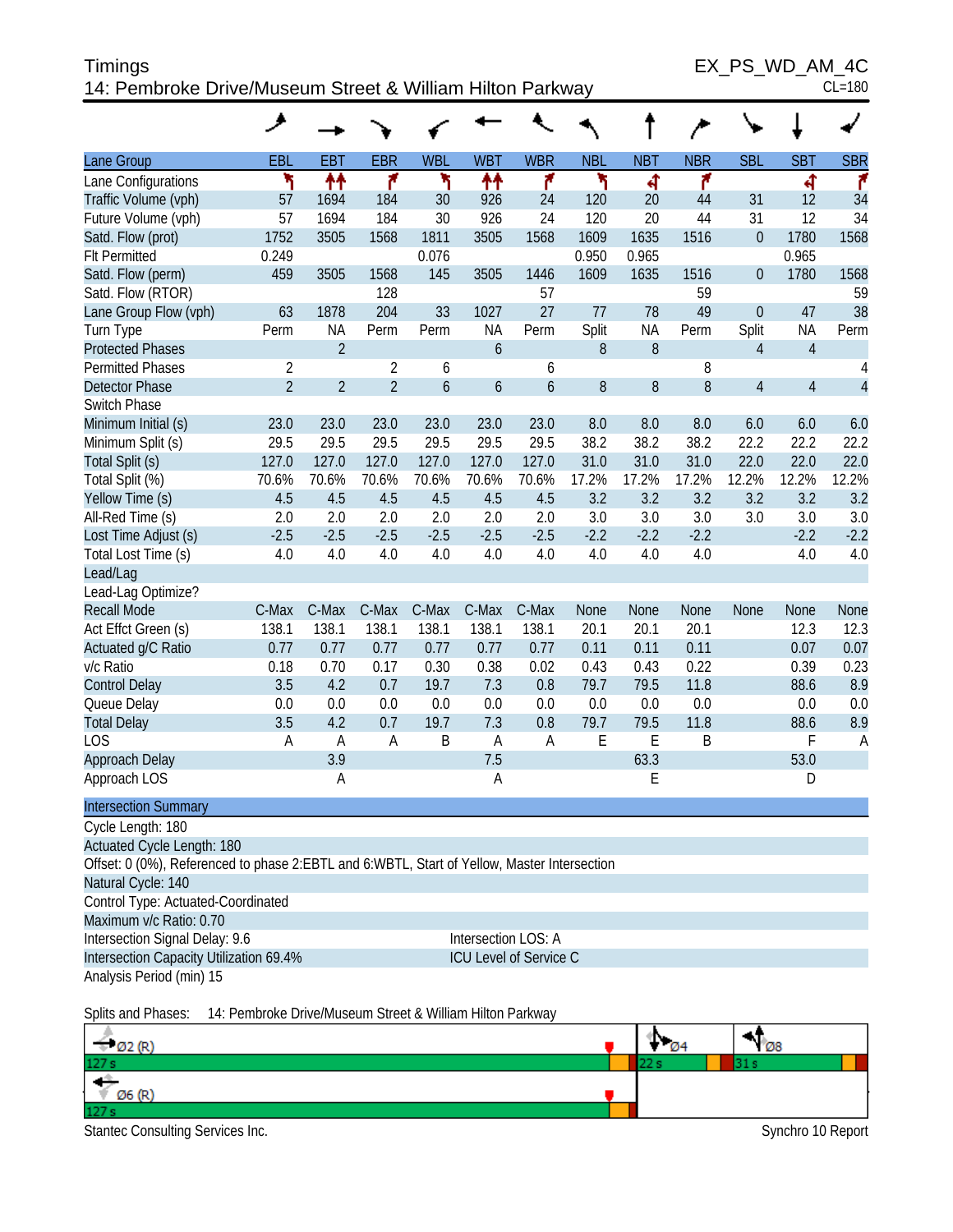| Timings                                                            | EX PS WD AM 4C |
|--------------------------------------------------------------------|----------------|
| 17: Indigo Run Parkway/Whooping Crane Way & William Hilton Parkway | $CL = 180$     |

|                                                                          | ◢              |                   |            |              |                        |            |                         |                 |            |            |                  |             |
|--------------------------------------------------------------------------|----------------|-------------------|------------|--------------|------------------------|------------|-------------------------|-----------------|------------|------------|------------------|-------------|
| Lane Group                                                               | EBL            | <b>EBT</b>        | <b>EBR</b> | <b>WBL</b>   | <b>WBT</b>             | <b>WBR</b> | <b>NBL</b>              | <b>NBT</b>      | <b>NBR</b> | <b>SBL</b> | <b>SBT</b>       | <b>SBR</b>  |
| Lane Configurations                                                      | ۲              | ↟↟                | ۴          | ካካ           | ↟↟                     | ۴          | ካካ                      | ۰               | ۴          | ካካ         | ↟                | ۴           |
| Traffic Volume (vph)                                                     | 147            | 1452              | 75         | 63           | 903                    | 197        | 50                      | 51              | 44         | 249        | 98               | 102         |
| Future Volume (vph)                                                      | 147            | 1452              | 75         | 63           | 903                    | 197        | 50                      | 51              | 44         | 249        | 98               | 102         |
| Satd. Flow (prot)                                                        | 1678           | 3471              | 1553       | 3286         | 3505                   | 1568       | 3286                    | 1783            | 1568       | 3319       | 1925             | 1583        |
| <b>Flt Permitted</b>                                                     | 0.217          |                   |            | 0.089        |                        |            | 0.950                   |                 |            | 0.950      |                  |             |
| Satd. Flow (perm)                                                        | 383            | 3471              | 1553       | 308          | 3505                   | 1568       | 3286                    | 1783            | 1568       | 3319       | 1925             | 1583        |
| Satd. Flow (RTOR)                                                        |                |                   | 136        |              |                        | 223        |                         |                 | 136        |            |                  | 136         |
| Lane Group Flow (vph)                                                    | 167            | 1646<br><b>NA</b> | 85         | 71           | 1023<br><b>NA</b>      | 223        | 57                      | 58<br><b>NA</b> | 50         | 282        | 111<br><b>NA</b> | 116<br>Free |
| Turn Type<br><b>Protected Phases</b>                                     | pm+pt<br>5     | $\overline{2}$    | Free       | pm+pt<br>1   | 6                      | Free       | Split<br>$\overline{4}$ | $\overline{4}$  | Free       | Split<br>3 | 3                |             |
| <b>Permitted Phases</b>                                                  | $\overline{2}$ |                   | Free       | 6            |                        | Free       |                         |                 | Free       |            |                  | Free        |
| <b>Detector Phase</b>                                                    | 5              | $\overline{2}$    |            | $\mathbf{1}$ | 6                      |            | $\overline{4}$          | $\overline{4}$  |            | 3          | 3                |             |
| Switch Phase                                                             |                |                   |            |              |                        |            |                         |                 |            |            |                  |             |
| Minimum Initial (s)                                                      | 6.0            | 23.0              |            | 6.0          | 23.0                   |            | 8.0                     | 8.0             |            | 8.0        | 8.0              |             |
| Minimum Split (s)                                                        | 18.0           | 29.5              |            | 18.0         | 29.5                   |            | 16.5                    | 16.5            |            | 18.5       | 18.5             |             |
| Total Split (s)                                                          | 21.0           | 112.0             |            | 21.0         | 112.0                  |            | 19.0                    | 19.0            |            | 28.0       | 28.0             |             |
| Total Split (%)                                                          | 11.7%          | 62.2%             |            | 11.7%        | 62.2%                  |            | 10.6%                   | 10.6%           |            | 15.6%      | 15.6%            |             |
| Yellow Time (s)                                                          | 3.5            | 4.5               |            | 3.5          | 4.5                    |            | 3.5                     | 3.5             |            | 3.5        | 3.5              |             |
| All-Red Time (s)                                                         | 2.5            | 2.0               |            | 2.5          | 2.0                    |            | 3.0                     | 3.0             |            | 3.0        | 3.0              |             |
| Lost Time Adjust (s)                                                     | $-2.0$         | $-2.5$            |            | $-2.0$       | $-2.5$                 |            | $-2.5$                  | $-2.5$          |            | $-2.5$     | $-2.5$           |             |
| Total Lost Time (s)                                                      | 4.0            | 4.0               |            | 4.0          | 4.0                    |            | 4.0                     | 4.0             |            | 4.0        | 4.0              |             |
| Lead/Lag                                                                 | Lead           | Lag               |            | Lead         | Lag                    |            | Lag                     | Lag             |            | Lead       | Lead             |             |
| Lead-Lag Optimize?                                                       |                |                   |            |              |                        |            |                         |                 |            |            |                  |             |
| <b>Recall Mode</b>                                                       | <b>None</b>    | C-Max             |            | None         | C-Max                  |            | None                    | None            |            | None       | <b>None</b>      |             |
| Act Effct Green (s)                                                      | 132.1          | 120.6             | 180.0      | 124.7        | 116.5                  | 180.0      | 13.2                    | 13.2            | 180.0      | 22.0       | 22.0             | 180.0       |
| Actuated g/C Ratio                                                       | 0.73           | 0.67              | 1.00       | 0.69         | 0.65                   | 1.00       | 0.07                    | 0.07            | 1.00       | 0.12       | 0.12             | 1.00        |
| v/c Ratio                                                                | 0.45           | 0.71              | 0.05       | 0.20         | 0.45                   | 0.14       | 0.24                    | 0.45            | 0.03       | 0.70       | 0.47             | 0.07        |
| <b>Control Delay</b>                                                     | 4.4            | 6.6               | 0.1        | 8.4          | 16.6                   | 0.2        | 80.5                    | 90.3            | 0.0        | 85.3       | 80.2             | 0.1         |
| Queue Delay                                                              | 0.0            | 0.0               | 0.0        | 0.0          | 0.0                    | 0.0        | 0.0                     | 0.0             | 0.0        | 0.0        | 0.0              | 0.0         |
| <b>Total Delay</b><br>LOS                                                | 4.4<br>A       | 6.6<br>A          | 0.1<br>Α   | 8.4<br>Α     | 16.6<br>B              | 0.2<br>A   | 80.5<br>F               | 90.3<br>F       | 0.0<br>Α   | 85.3<br>F  | 80.2<br>F        | 0.1<br>A    |
| Approach Delay                                                           |                | 6.1               |            |              | 13.4                   |            |                         | 59.6            |            |            | 64.8             |             |
| Approach LOS                                                             |                | A                 |            |              | Β                      |            |                         | E               |            |            | Ε                |             |
|                                                                          |                |                   |            |              |                        |            |                         |                 |            |            |                  |             |
| <b>Intersection Summary</b>                                              |                |                   |            |              |                        |            |                         |                 |            |            |                  |             |
| Cycle Length: 180                                                        |                |                   |            |              |                        |            |                         |                 |            |            |                  |             |
| Actuated Cycle Length: 180                                               |                |                   |            |              |                        |            |                         |                 |            |            |                  |             |
| Offset: 45 (25%), Referenced to phase 2:EBTL and 6:WBTL, Start of Yellow |                |                   |            |              |                        |            |                         |                 |            |            |                  |             |
| Natural Cycle: 105                                                       |                |                   |            |              |                        |            |                         |                 |            |            |                  |             |
| Control Type: Actuated-Coordinated<br>Maximum v/c Ratio: 0.71            |                |                   |            |              |                        |            |                         |                 |            |            |                  |             |
| Intersection Signal Delay: 18.5                                          |                |                   |            |              | Intersection LOS: B    |            |                         |                 |            |            |                  |             |
| Intersection Capacity Utilization 69.9%                                  |                |                   |            |              | ICU Level of Service C |            |                         |                 |            |            |                  |             |
| Analysis Period (min) 15                                                 |                |                   |            |              |                        |            |                         |                 |            |            |                  |             |
|                                                                          |                |                   |            |              |                        |            |                         |                 |            |            |                  |             |

Splits and Phases: 17: Indigo Run Parkway/Whooping Crane Way & William Hilton Parkway

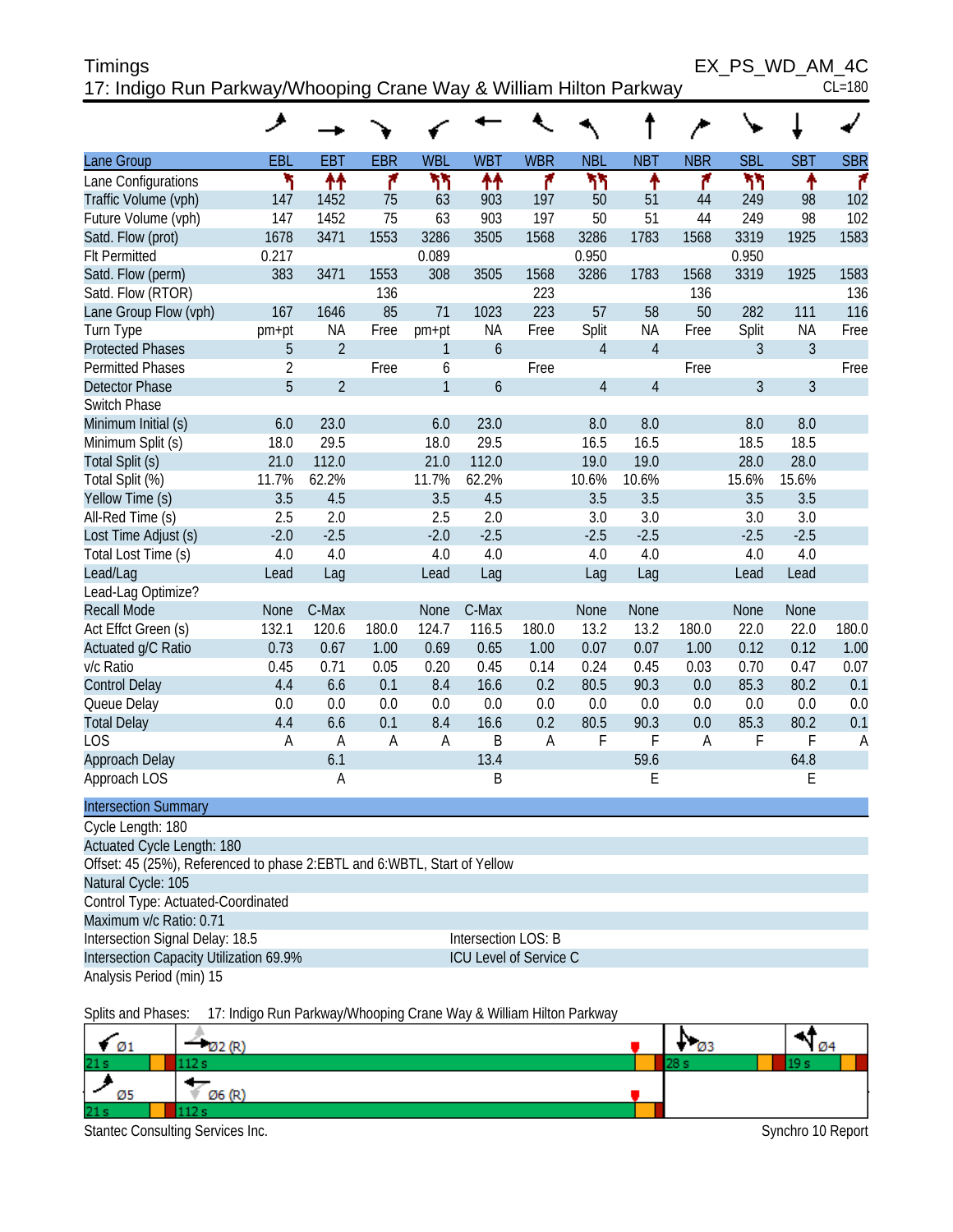## Timings EX\_PS\_WD\_AM\_4C 20: Gardner Drive/Beach City Road & William Hilton Parkway CL=180

|                                                                         | عر          |                |                |              |            |                        |            |            |                |                |                |                |
|-------------------------------------------------------------------------|-------------|----------------|----------------|--------------|------------|------------------------|------------|------------|----------------|----------------|----------------|----------------|
| Lane Group                                                              | EBL         | <b>EBT</b>     | <b>EBR</b>     | <b>WBL</b>   | <b>WBT</b> | <b>WBR</b>             | <b>NBL</b> | <b>NBT</b> | <b>NBR</b>     | <b>SBL</b>     | <b>SBT</b>     | <b>SBR</b>     |
| Lane Configurations                                                     | ካካ          | ↟↟             | ۴              | ۲            | ₩          | ۴                      | ۲          | ↟          | ۴              | ۲              | ٠              | ۴              |
| Traffic Volume (vph)                                                    | 243         | 1401           | 20             | 26           | 897        | 116                    | 9          | 44         | 51             | 81             | 30             | 225            |
| Future Volume (vph)                                                     | 243         | 1401           | 20             | 26           | 897        | 116                    | 9          | 44         | 51             | 81             | 30             | 225            |
| Satd. Flow (prot)                                                       | 3367        | 3471           | 1605           | 1811         | 3388       | 1516                   | 1652       | 1739       | 1478           | 1711           | 1801           | 1583           |
| <b>Flt Permitted</b>                                                    | 0.950       |                |                | 0.148        |            |                        | 0.736      |            |                | 0.713          |                |                |
| Satd. Flow (perm)                                                       | 3367        | 3471           | 1605           | 282          | 3388       | 1431                   | 1280       | 1739       | 1478           | 1284           | 1801           | 1583           |
| Satd. Flow (RTOR)                                                       |             |                | 58             |              |            | 94                     |            |            | 55             |                |                | 244            |
| Lane Group Flow (vph)                                                   | 264         | 1520           | 22             | 28           | 973        | 126                    | 10         | 48         | 55             | 88             | 33             | 244            |
| Turn Type                                                               | Prot        | <b>NA</b>      | Perm           | pm+pt        | <b>NA</b>  | Perm                   | Perm       | <b>NA</b>  | pm+ov          | Perm           | <b>NA</b>      | Perm           |
| <b>Protected Phases</b>                                                 | 5           | $\overline{2}$ |                | 1            | 6          |                        |            | 8          | 1              |                | $\overline{4}$ |                |
| <b>Permitted Phases</b>                                                 |             |                | $\overline{2}$ | 6            |            | 6                      | 8          |            | 8              | 4              |                | 4              |
| <b>Detector Phase</b>                                                   | 5           | $\overline{2}$ | $\overline{2}$ | $\mathbf{1}$ | 6          | $\boldsymbol{6}$       | 8          | 8          | $\overline{1}$ | $\overline{4}$ | $\overline{4}$ | $\overline{4}$ |
| Switch Phase                                                            |             |                |                |              |            |                        |            |            |                |                |                |                |
| Minimum Initial (s)                                                     | 8.0         | 23.0           | 23.0           | 8.0          | 23.0       | 23.0                   | 8.0        | 8.0        | 8.0            | 8.0            | 8.0            | 8.0            |
| Minimum Split (s)                                                       | 14.0        | 30.0           | 30.0           | 22.0         | 31.0       | 31.0                   | 38.5       | 38.5       | 22.0           | 22.5           | 22.5           | 22.5           |
| Total Split (s)                                                         | 31.0        | 125.0          | 125.0          | 21.0         | 115.0      | 115.0                  | 34.0       | 34.0       | 21.0           | 34.0           | 34.0           | 34.0           |
| Total Split (%)                                                         | 17.2%       | 69.4%          | 69.4%          | 11.7%        | 63.9%      | 63.9%                  | 18.9%      | 18.9%      | 11.7%          | 18.9%          | 18.9%          | 18.9%          |
| Yellow Time (s)                                                         | 3.5         | 4.5            | 4.5            | 3.5          | 4.5        | 4.5                    | 3.5        | 3.5        | 3.5            | 3.5            | 3.5            | 3.5            |
| All-Red Time (s)                                                        | 2.5         | 1.5            | 1.5            | 2.5          | 1.5        | 1.5                    | 3.0        | 3.0        | 2.5            | 3.0            | 3.0            | 3.0            |
| Lost Time Adjust (s)                                                    | $-2.0$      | $-2.0$         | $-2.0$         | $-2.0$       | $-2.0$     | $-2.0$                 | $-2.5$     | $-2.5$     | $-2.0$         | $-2.5$         | $-2.5$         | $-2.5$         |
| Total Lost Time (s)                                                     | 4.0         | 4.0            | 4.0            | 4.0          | 4.0        | 4.0                    | 4.0        | 4.0        | 4.0            | 4.0            | 4.0            | 4.0            |
| Lead/Lag                                                                | Lead        | Lag            | Lag            | Lead         | Lag        | Lag                    |            |            | Lead           |                |                |                |
| Lead-Lag Optimize?                                                      |             |                |                |              |            |                        |            |            |                |                |                |                |
| <b>Recall Mode</b>                                                      | <b>None</b> | C-Max          | C-Max          | <b>None</b>  | C-Max      | C-Max                  | None       | None       | None           | None           | None           | None           |
| Act Effct Green (s)                                                     | 20.9        | 140.3          | 140.3          | 136.6        | 126.6      | 126.6                  | 20.5       | 20.5       | 34.5           | 20.5           | 20.5           | 20.5           |
| Actuated g/C Ratio                                                      | 0.12        | 0.78           | 0.78           | 0.76         | 0.70       | 0.70                   | 0.11       | 0.11       | 0.19           | 0.11           | 0.11           | 0.11           |
| v/c Ratio                                                               | 0.68        | 0.56           | 0.02           | 0.09         | 0.41       | 0.12                   | 0.07       | 0.24       | 0.17           | 0.60           | 0.16           | 0.62           |
| <b>Control Delay</b>                                                    | 91.8        | 5.8            | 0.0            | 4.7          | 12.8       | 3.7                    | 68.2       | 73.2       | 12.9           | 91.6           | 70.7           | 14.1           |
| Queue Delay                                                             | 0.0         | 0.0            | 0.0            | 0.0          | 0.0        | 0.0                    | 0.0        | 0.0        | 0.0            | 0.0            | 0.0            | 0.0            |
| <b>Total Delay</b>                                                      | 91.8        | 5.8            | 0.0            | 4.7          | 12.8       | 3.7                    | 68.2       | 73.2       | 12.9           | 91.6           | 70.7           | 14.1           |
| <b>LOS</b>                                                              | F           | Α              | A              | A            | B          | A                      | E          | E          | B              | F              | E              | B              |
| Approach Delay                                                          |             | 18.3           |                |              | 11.5       |                        |            | 43.4       |                |                | 37.9           |                |
| Approach LOS                                                            |             | Β              |                |              | B          |                        |            | D          |                |                | D              |                |
| <b>Intersection Summary</b>                                             |             |                |                |              |            |                        |            |            |                |                |                |                |
| Cycle Length: 180                                                       |             |                |                |              |            |                        |            |            |                |                |                |                |
| Actuated Cycle Length: 180                                              |             |                |                |              |            |                        |            |            |                |                |                |                |
| Offset: 80 (44%), Referenced to phase 2:EBT and 6:WBTL, Start of Yellow |             |                |                |              |            |                        |            |            |                |                |                |                |
| Natural Cycle: 115                                                      |             |                |                |              |            |                        |            |            |                |                |                |                |
| Control Type: Actuated-Coordinated                                      |             |                |                |              |            |                        |            |            |                |                |                |                |
| Maximum v/c Ratio: 0.68                                                 |             |                |                |              |            |                        |            |            |                |                |                |                |
| Intersection Signal Delay: 19.0                                         |             |                |                |              |            | Intersection LOS: B    |            |            |                |                |                |                |
| Intersection Capacity Utilization 67.4%                                 |             |                |                |              |            | ICU Level of Service C |            |            |                |                |                |                |
| Analysis Period (min) 15                                                |             |                |                |              |            |                        |            |            |                |                |                |                |

Splits and Phases: 20: Gardner Drive/Beach City Road & William Hilton Parkway

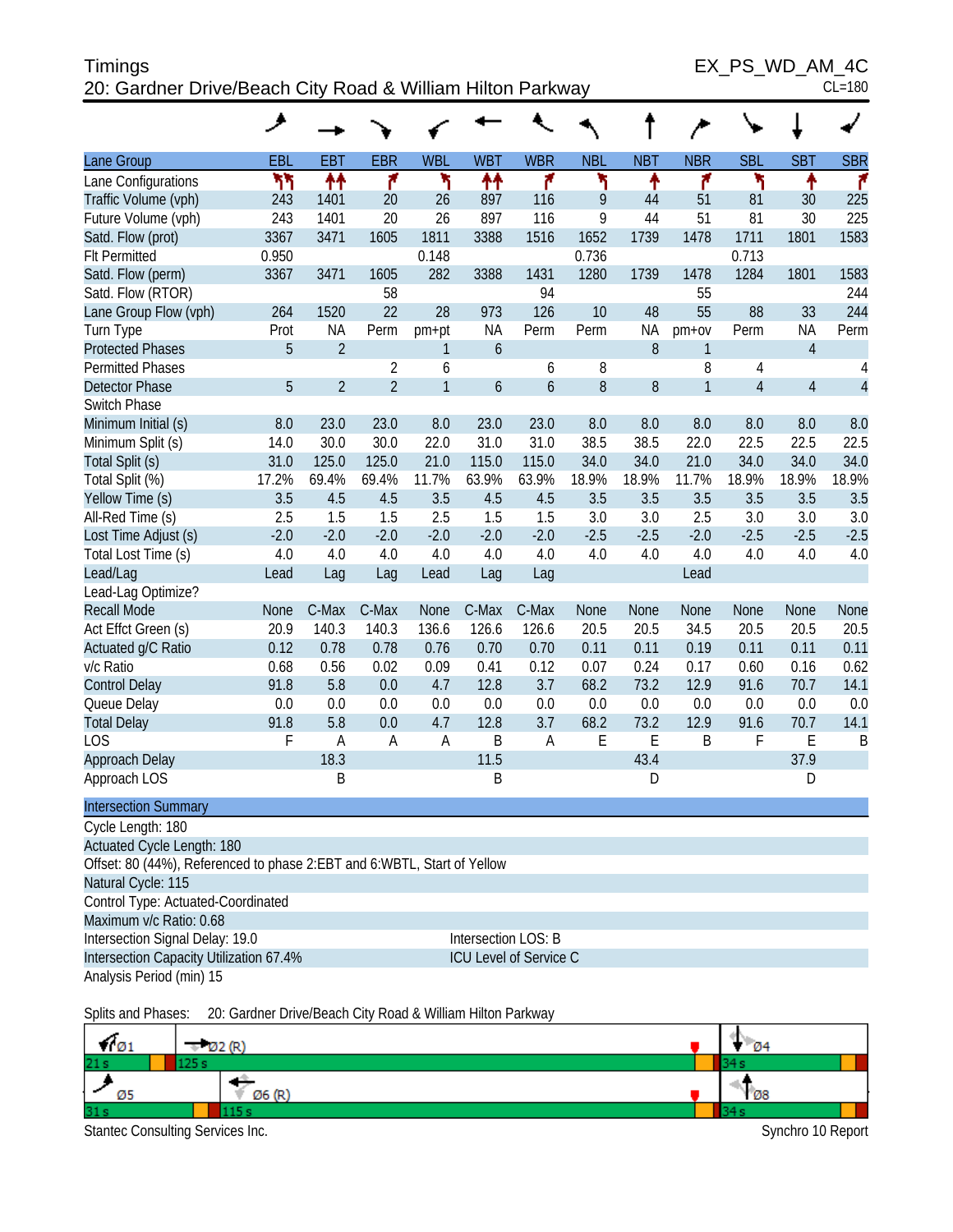| <b>Timings</b>                                                | EX PS WD MD 5B |
|---------------------------------------------------------------|----------------|
| 2: Chamberlin Drive/Squire Pope Road & William Hilton Parkway | $CL = 140$     |

 $EX_PS_WD_MD_5B_{CL=140}$ 

|                                                                            | ᢣ                   |                |                |                |             |                        |            |            |                  |                |                |                |
|----------------------------------------------------------------------------|---------------------|----------------|----------------|----------------|-------------|------------------------|------------|------------|------------------|----------------|----------------|----------------|
| Lane Group                                                                 | EBL                 | <b>EBT</b>     | <b>EBR</b>     | <b>WBL</b>     | <b>WBT</b>  | <b>WBR</b>             | <b>NBL</b> | <b>NBT</b> | <b>NBR</b>       | <b>SBL</b>     | <b>SBT</b>     | <b>SBR</b>     |
| Lane Configurations                                                        | ۲                   | ተተኈ            |                | ۲              | ↟↟          | ۴                      | ۲          | Ъ          |                  | ۳              | ↟              | ۴              |
| Traffic Volume (vph)                                                       | 105                 | 1998           | 21             | 5              | 1982        | 67                     | 5          | 19         | 5                | 42             | 5              | 124            |
| Future Volume (vph)                                                        | 105                 | 1998           | 21             | 5              | 1982        | 67                     | 5          | 19         | 5                | 42             | 5              | 124            |
| Satd. Flow (prot)                                                          | 1652                | 4905           | $\overline{0}$ | 1652           | 3539        | 1583                   | 1711       | 1809       | $\overline{0}$   | 1711           | 1863           | 1583           |
| <b>Flt Permitted</b>                                                       | 0.041               |                |                | 0.070          |             |                        | 0.754      |            |                  | 0.740          |                |                |
| Satd. Flow (perm)                                                          | 71                  | 4905           | $\overline{0}$ | 122            | 3539        | 1540                   | 1358       | 1809       | $\boldsymbol{0}$ | 1332           | 1863           | 1562           |
| Satd. Flow (RTOR)                                                          |                     | 3              |                |                |             | 74                     |            | 5          |                  |                |                | 99             |
| Lane Group Flow (vph)                                                      | 114                 | 2191           | $\overline{0}$ | 5              | 2151        | 73                     | 5          | 26         | $\overline{0}$   | 46             | 5              | 135            |
| Turn Type                                                                  | pm+pt               | <b>NA</b>      |                | pm+pt          | <b>NA</b>   | Perm                   | Perm       | <b>NA</b>  |                  | Perm           | <b>NA</b>      | Perm           |
| <b>Protected Phases</b>                                                    | 5                   | $\overline{2}$ |                | 1              | 6           |                        |            | 8          |                  |                | $\overline{4}$ |                |
| <b>Permitted Phases</b>                                                    | $\overline{2}$      |                |                | 6              |             | 6                      | 8          |            |                  | 4              |                | 4              |
| <b>Detector Phase</b>                                                      | 5                   | $\overline{2}$ |                | $\overline{1}$ | 6           | $\boldsymbol{6}$       | 8          | 8          |                  | $\overline{4}$ | $\overline{4}$ | $\overline{4}$ |
| Switch Phase                                                               |                     |                |                |                |             |                        |            |            |                  |                |                |                |
| Minimum Initial (s)                                                        | 4.0                 | 24.0           |                | 4.0            | 24.0        | 24.0                   | 6.0        | 6.0        |                  | 6.0            | 6.0            | 6.0            |
| Minimum Split (s)                                                          | 16.0                | 30.5           |                | 12.0           | 30.5        | 30.5                   | 16.5       | 16.5       |                  | 16.5           | 16.5           | 16.5           |
| Total Split (s)                                                            | 18.0                | 108.0          |                | 14.0           | 104.0       | 104.0                  | 18.0       | 18.0       |                  | 18.0           | 18.0           | 18.0           |
| Total Split (%)                                                            | 12.9%               | 77.1%          |                | 10.0%          | 74.3%       | 74.3%                  | 12.9%      | 12.9%      |                  | 12.9%          | 12.9%          | 12.9%          |
| Yellow Time (s)                                                            | 3.5                 | 4.5            |                | 3.5            | 4.5         | 4.5                    | 4.0        | 4.0        |                  | 4.0            | 4.0            | 4.0            |
| All-Red Time (s)                                                           | 2.5                 | 2.0            |                | 2.5            | 2.0         | 2.0                    | 2.5        | 2.5        |                  | 2.5            | 2.5            | 2.5            |
| Lost Time Adjust (s)                                                       | $-2.0$              | $-2.5$         |                | $-2.0$         | $-2.5$      | $-2.5$                 | $-2.5$     | $-2.5$     |                  | $-2.5$         | $-2.5$         | $-2.5$         |
| Total Lost Time (s)                                                        | 4.0                 | 4.0            |                | 4.0            | 4.0         | 4.0                    | 4.0        | 4.0        |                  | 4.0            | 4.0            | 4.0            |
| Lead/Lag                                                                   | Lead                | Lag            |                | Lead           | Lag         | Lag                    |            |            |                  |                |                |                |
| Lead-Lag Optimize?                                                         |                     |                |                |                |             |                        |            |            |                  |                |                |                |
| <b>Recall Mode</b>                                                         | <b>None</b>         | C-Max          |                | None           | C-Max       | C-Max                  | None       | None       |                  | None           | None           | None           |
| Act Effct Green (s)                                                        | 120.5               | 118.4          |                | 111.6          | 105.5       | 105.5                  | 11.5       | 11.5       |                  | 11.5           | 11.5           | 11.5           |
| Actuated g/C Ratio                                                         | 0.86                | 0.85           |                | 0.80           | 0.75        | 0.75                   | 0.08       | 0.08       |                  | 0.08           | 0.08           | 0.08           |
| v/c Ratio                                                                  | 0.62                | 0.53           |                | 0.03           | 0.81        | 0.06                   | 0.05       | 0.17       |                  | 0.42           | 0.03           | 0.62           |
| <b>Control Delay</b>                                                       | 41.5                | 4.0            |                | 1.6            | 10.1        | 0.1                    | 58.4       | 52.5       |                  | 72.1           | 58.0           | 32.1           |
| Queue Delay                                                                | 0.0                 | 0.0            |                | 0.0            | 0.0         | 0.0                    | 0.0        | $0.0\,$    |                  | 0.0            | 0.0            | 0.0            |
| <b>Total Delay</b>                                                         | 41.5                | 4.0            |                | 1.6            | 10.1        | 0.1                    | 58.4       | 52.5       |                  | 72.1           | 58.0           | 32.1           |
| <b>LOS</b>                                                                 | D                   | $\overline{A}$ |                | A              | $\mathsf B$ | $\mathsf A$            | E          | D          |                  | E              | E              | $\mathsf C$    |
| Approach Delay                                                             |                     | 5.9            |                |                | 9.8         |                        |            | 53.5       |                  |                | 42.7           |                |
| Approach LOS                                                               |                     | Α              |                |                | A           |                        |            | D          |                  |                | D              |                |
| <b>Intersection Summary</b>                                                |                     |                |                |                |             |                        |            |            |                  |                |                |                |
| Cycle Length: 140                                                          |                     |                |                |                |             |                        |            |            |                  |                |                |                |
| Actuated Cycle Length: 140                                                 |                     |                |                |                |             |                        |            |            |                  |                |                |                |
| Offset: 79 (56%), Referenced to phase 2: EBTL and 6: WBTL, Start of Yellow |                     |                |                |                |             |                        |            |            |                  |                |                |                |
| Natural Cycle: 90                                                          |                     |                |                |                |             |                        |            |            |                  |                |                |                |
| Control Type: Actuated-Coordinated                                         |                     |                |                |                |             |                        |            |            |                  |                |                |                |
| Maximum v/c Ratio: 0.81                                                    |                     |                |                |                |             |                        |            |            |                  |                |                |                |
| Intersection Signal Delay: 9.4                                             | Intersection LOS: A |                |                |                |             |                        |            |            |                  |                |                |                |
| Intersection Capacity Utilization 81.2%                                    |                     |                |                |                |             | ICU Level of Service D |            |            |                  |                |                |                |
| Analysis Period (min) 15                                                   |                     |                |                |                |             |                        |            |            |                  |                |                |                |

Splits and Phases: 2: Chamberlin Drive/Squire Pope Road & William Hilton Parkway

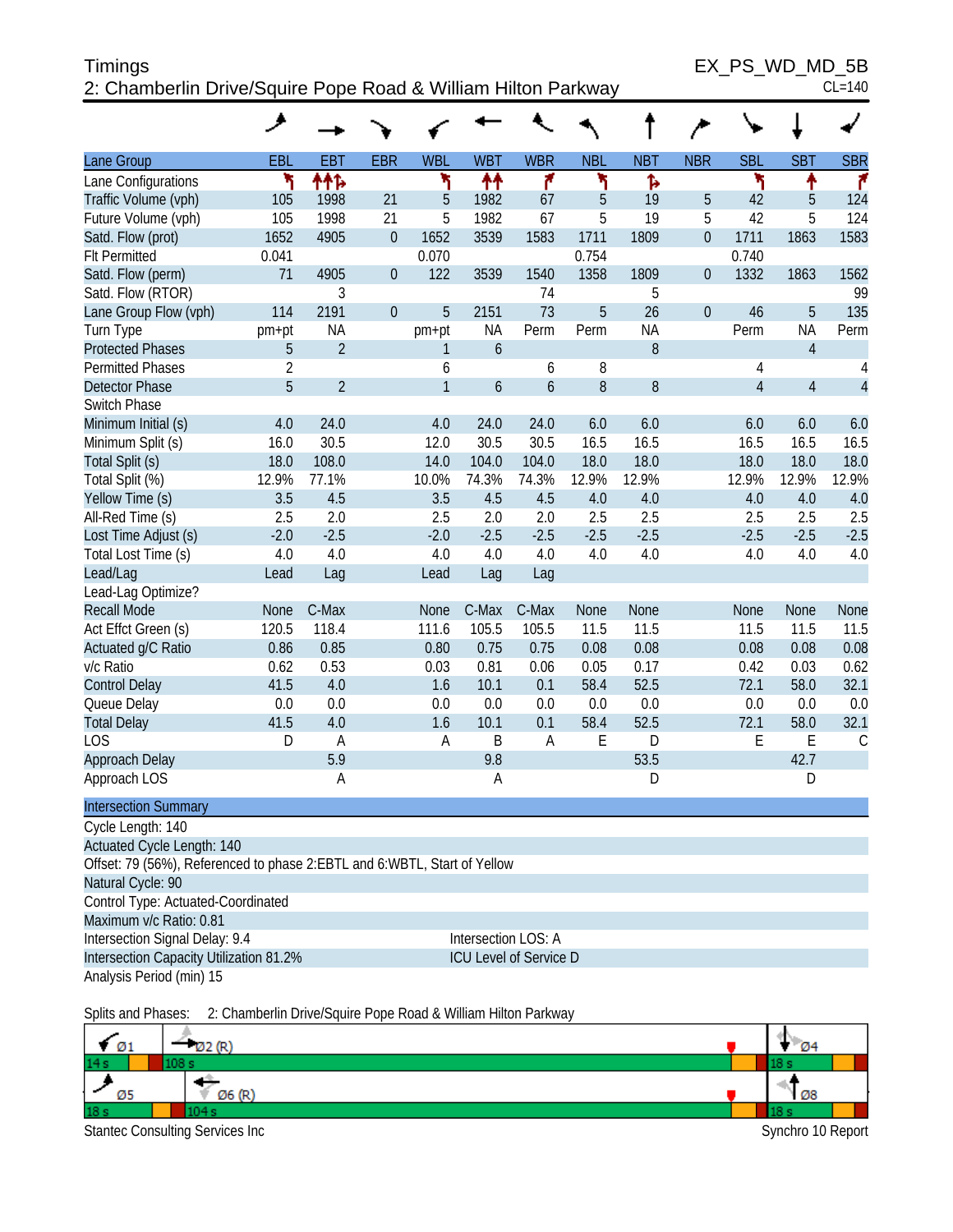| <b>Timings</b>                                                 | EX PS WD MD 5B |
|----------------------------------------------------------------|----------------|
| 5: Spanish Wells Road/Wild Horse Road & William Hilton Parkway | $CL=140$       |

 $EX_PS_WD_MD_5B_{CL=140}$ 

|                                                                        | ۸                   |                |                |              |                               |                  |            |                  |                  |                |                |             |
|------------------------------------------------------------------------|---------------------|----------------|----------------|--------------|-------------------------------|------------------|------------|------------------|------------------|----------------|----------------|-------------|
| Lane Group                                                             | EBL                 | <b>EBT</b>     | <b>EBR</b>     | <b>WBL</b>   | <b>WBT</b>                    | <b>WBR</b>       | <b>NBL</b> | <b>NBT</b>       | <b>NBR</b>       | <b>SBL</b>     | <b>SBT</b>     | <b>SBR</b>  |
| Lane Configurations                                                    | ۲                   | ተተተ            | ۴              | ۲            | tttd                          |                  | ۲          | Ъ                |                  | ۲              | Ъ              |             |
| Traffic Volume (vph)                                                   | 55                  | 1873           | 116            | 114          | 1925                          | 73               | 112        | 45               | 107              | 53             | 39             | 16          |
| Future Volume (vph)                                                    | 55                  | 1873           | 116            | 114          | 1925                          | 73               | 112        | 45               | 107              | 53             | 39             | 16          |
| Satd. Flow (prot)                                                      | 1711                | 5085           | 1478           | 1711         | 6368                          | $\boldsymbol{0}$ | 1711       | 1889             | $\boldsymbol{0}$ | 1711           | 1775           | $\theta$    |
| <b>Flt Permitted</b>                                                   | 0.950               |                |                | 0.950        |                               |                  | 0.714      |                  |                  | 0.365          |                |             |
| Satd. Flow (perm)                                                      | 1711                | 5085           | 1447           | 1711         | 6368                          | $\boldsymbol{0}$ | 1286       | 1889             | $\boldsymbol{0}$ | 657            | 1775           | $\mathbf 0$ |
| Satd. Flow (RTOR)                                                      |                     |                | 82             |              | 11                            |                  |            | 71               |                  |                | 12             |             |
| Lane Group Flow (vph)                                                  | 60                  | 2032           | 126            | 124          | 2168                          | $\boldsymbol{0}$ | 122        | 165              | $\mathbf{0}$     | 58             | 59             | $\mathbf 0$ |
| Turn Type                                                              | Prot                | ΝA             | Perm           | Prot         | <b>NA</b>                     |                  | Perm       | NA               |                  | Perm           | <b>NA</b>      |             |
| <b>Protected Phases</b>                                                | 5                   | $\overline{2}$ |                | 1            | $\boldsymbol{6}$              |                  |            | $\, 8$           |                  |                | $\overline{4}$ |             |
| <b>Permitted Phases</b>                                                |                     |                | $\overline{2}$ |              |                               |                  | 8          |                  |                  | 4              |                |             |
| <b>Detector Phase</b>                                                  | 5                   | $\overline{2}$ | $\overline{2}$ | $\mathbf{1}$ | 6                             |                  | 8          | $\boldsymbol{8}$ |                  | $\overline{4}$ | $\overline{4}$ |             |
| Switch Phase                                                           |                     |                |                |              |                               |                  |            |                  |                  |                |                |             |
| Minimum Initial (s)                                                    | 6.0                 | 23.0           | 23.0           | 6.0          | 23.0                          |                  | 8.0        | 8.0              |                  | 8.0            | 8.0            |             |
| Minimum Split (s)                                                      | 16.0                | 29.5           | 29.5           | 21.0         | 29.5                          |                  | 23.5       | 23.5             |                  | 23.5           | 23.5           |             |
| Total Split (s)                                                        | 20.0                | 91.0           | 91.0           | 25.0         | 96.0                          |                  | 24.0       | 24.0             |                  | 24.0           | 24.0           |             |
| Total Split (%)                                                        | 14.3%               | 65.0%          | 65.0%          | 17.9%        | 68.6%                         |                  | 17.1%      | 17.1%            |                  | 17.1%          | 17.1%          |             |
| Yellow Time (s)                                                        | 3.5                 | 4.5            | 4.5            | 3.5          | 4.5                           |                  | 4.5        | 4.5              |                  | 4.5            | 4.5            |             |
| All-Red Time (s)                                                       | 2.5                 | 2.0            | 2.0            | 2.5          | 2.0                           |                  | 3.0        | 3.0              |                  | 3.0            | 3.0            |             |
| Lost Time Adjust (s)                                                   | $-2.0$              | $-2.5$         | 0.0            | $-2.0$       | $-2.5$                        |                  | $-3.5$     | $-3.5$           |                  | $-3.5$         | $-3.5$         |             |
| Total Lost Time (s)                                                    | 4.0                 | 4.0            | 6.5            | 4.0          | 4.0                           |                  | 4.0        | 4.0              |                  | 4.0            | 4.0            |             |
| Lead/Lag                                                               | Lead                | Lag            | Lag            | Lead         | Lag                           |                  |            |                  |                  |                |                |             |
| Lead-Lag Optimize?                                                     |                     |                |                |              |                               |                  |            |                  |                  |                |                |             |
| <b>Recall Mode</b>                                                     | None                | C-Max          | C-Max          | None         | C-Max                         |                  | None       | None             |                  | None           | None           |             |
| Act Effct Green (s)                                                    | 11.8                | 92.7           | 90.2           | 16.6         | 99.8                          |                  | 18.7       | 18.7             |                  | 18.7           | 18.7           |             |
| Actuated g/C Ratio                                                     | 0.08                | 0.66           | 0.64           | 0.12         | 0.71                          |                  | 0.13       | 0.13             |                  | 0.13           | 0.13           |             |
| v/c Ratio                                                              | 0.42                | 0.60           | 0.13           | 0.61         | 0.48                          |                  | 0.71       | 0.53             |                  | 0.67           | 0.24           |             |
| <b>Control Delay</b>                                                   | 64.8                | 12.1           | 4.2            | 79.4         | 8.8                           |                  | 80.4       | 37.9             |                  | 91.6           | 45.5           |             |
| Queue Delay                                                            | 0.0                 | 0.0            | 0.0            | 0.0          | 0.0                           |                  | 0.0        | 0.0              |                  | 0.0            | 0.0            |             |
| <b>Total Delay</b>                                                     | 64.8                | 12.1           | 4.2            | 79.4         | 8.8                           |                  | 80.4       | 37.9             |                  | 91.6           | 45.5           |             |
| <b>LOS</b>                                                             | Ε                   | B              | A              | Ε            | A                             |                  | F          | D                |                  | F              | D              |             |
| Approach Delay                                                         |                     | 13.0           |                |              | 12.6                          |                  |            | 55.9             |                  |                | 68.4           |             |
| Approach LOS                                                           |                     | B              |                |              | B                             |                  |            | Ε                |                  |                | Ε              |             |
| <b>Intersection Summary</b>                                            |                     |                |                |              |                               |                  |            |                  |                  |                |                |             |
| Cycle Length: 140                                                      |                     |                |                |              |                               |                  |            |                  |                  |                |                |             |
| Actuated Cycle Length: 140                                             |                     |                |                |              |                               |                  |            |                  |                  |                |                |             |
| Offset: 68 (49%), Referenced to phase 2:EBT and 6:WBT, Start of Yellow |                     |                |                |              |                               |                  |            |                  |                  |                |                |             |
| Natural Cycle: 80                                                      |                     |                |                |              |                               |                  |            |                  |                  |                |                |             |
| Control Type: Actuated-Coordinated                                     |                     |                |                |              |                               |                  |            |                  |                  |                |                |             |
| Maximum v/c Ratio: 0.71                                                |                     |                |                |              |                               |                  |            |                  |                  |                |                |             |
| Intersection Signal Delay: 16.6                                        | Intersection LOS: B |                |                |              |                               |                  |            |                  |                  |                |                |             |
| Intersection Capacity Utilization 72.5%                                |                     |                |                |              | <b>ICU Level of Service C</b> |                  |            |                  |                  |                |                |             |
| Analysis Period (min) 15                                               |                     |                |                |              |                               |                  |            |                  |                  |                |                |             |
|                                                                        |                     |                |                |              |                               |                  |            |                  |                  |                |                |             |

Splits and Phases: 5: Spanish Wells Road/Wild Horse Road & William Hilton Parkway

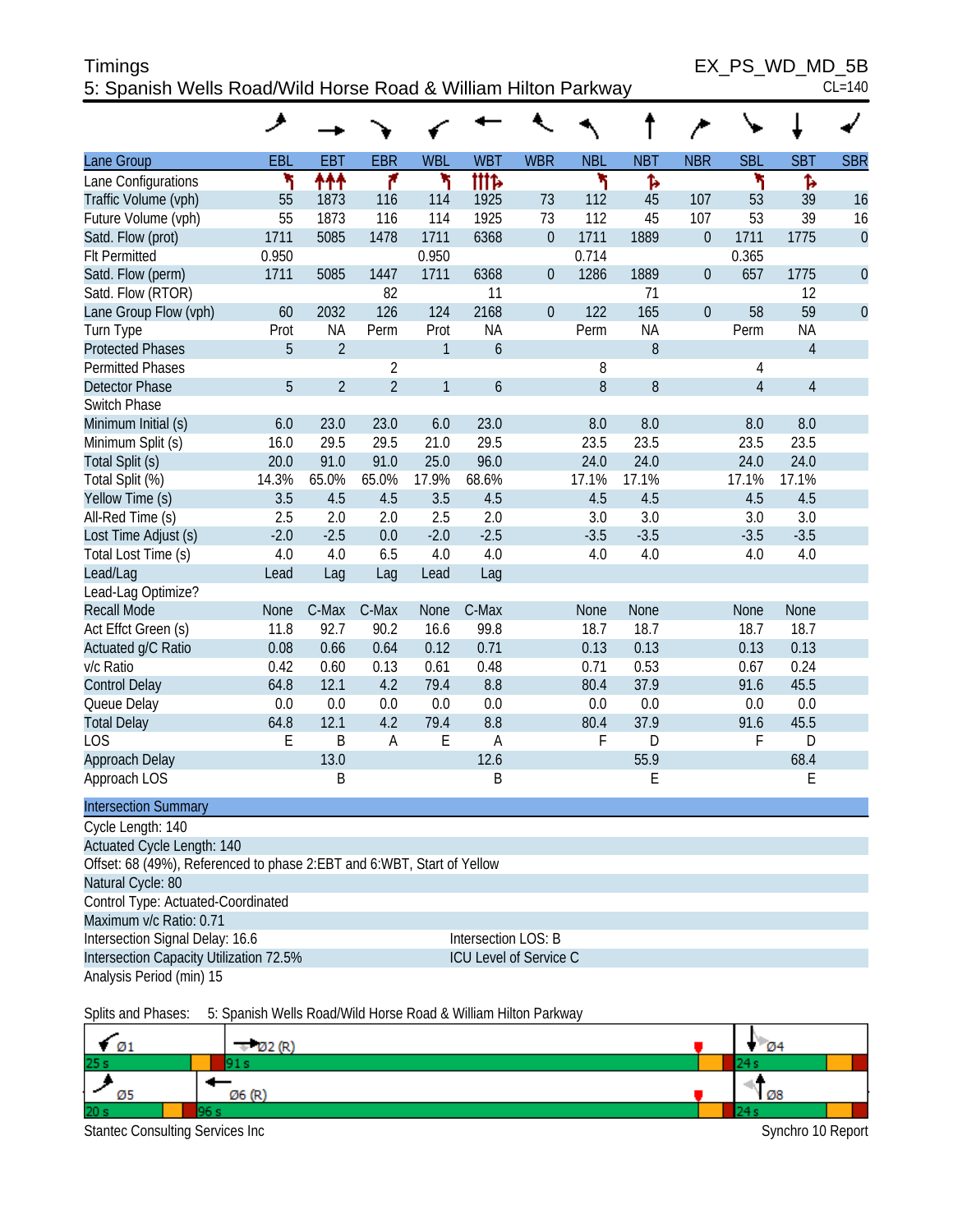| Timings                                                   | EX PS WD MD 5B |
|-----------------------------------------------------------|----------------|
| 8: Jarvis Park Road/Wilborn Road & William Hilton Parkway | $CL = 140$     |

|  | ۱<br>40 |
|--|---------|
|  |         |

|                                                                             | ۸              |                |                |                  |                     |                        |                  |            |                  |                |                |            |
|-----------------------------------------------------------------------------|----------------|----------------|----------------|------------------|---------------------|------------------------|------------------|------------|------------------|----------------|----------------|------------|
| Lane Group                                                                  | <b>EBL</b>     | <b>EBT</b>     | <b>EBR</b>     | <b>WBL</b>       | <b>WBT</b>          | <b>WBR</b>             | <b>NBL</b>       | <b>NBT</b> | <b>NBR</b>       | <b>SBL</b>     | <b>SBT</b>     | <b>SBR</b> |
| Lane Configurations                                                         | ۲              | ₩              | ۴              | ۲                | ↟↟                  | ۴                      |                  | Ф          |                  | ۲              | 4              | r          |
| Traffic Volume (vph)                                                        | 96             | 1822           | 38             | 18               | 1886                | 91                     | 27               | 16         | 10               | 103            | 13             | 150        |
| Future Volume (vph)                                                         | 96             | 1822           | 38             | 18               | 1886                | 91                     | 27               | 16         | 10               | 103            | 13             | 150        |
| Satd. Flow (prot)                                                           | 1770           | 3539           | 1583           | 1770             | 3539                | 1583                   | $\boldsymbol{0}$ | 1705       | $\boldsymbol{0}$ | 1625           | 1647           | 1583       |
| <b>Flt Permitted</b>                                                        | 0.043          |                |                | 0.067            |                     |                        |                  | 0.975      |                  | 0.950          | 0.963          |            |
| Satd. Flow (perm)                                                           | 80             | 3539           | 1583           | 125              | 3539                | 1470                   | $\boldsymbol{0}$ | 1705       | 0                | 1625           | 1647           | 1583       |
| Satd. Flow (RTOR)                                                           |                |                | 41             |                  |                     | 117                    |                  | 7          |                  |                |                | 164        |
| Lane Group Flow (vph)                                                       | 104            | 1977           | 41             | 20               | 2047                | 99                     | $\overline{0}$   | 57         | 0                | 63             | 63             | 163        |
| Turn Type                                                                   | pm+pt          | <b>NA</b>      | $pm+ov$        | Perm             | <b>NA</b>           | Perm                   | Split            | ΝA         |                  | Split          | ΝA             | Free       |
| <b>Protected Phases</b>                                                     | 5              | $\overline{2}$ | $\, 8$         |                  | $\boldsymbol{6}$    |                        | $8\,$            | 8          |                  | 4              | $\overline{4}$ |            |
| <b>Permitted Phases</b>                                                     | $\overline{2}$ |                | $\overline{2}$ | 6                |                     | 6                      |                  |            |                  |                |                | Free       |
| <b>Detector Phase</b>                                                       | 5              | $\overline{2}$ | 8              | $\boldsymbol{6}$ | $\boldsymbol{6}$    | $\mathfrak b$          | $8\,$            | 8          |                  | $\overline{4}$ | $\overline{4}$ |            |
| Switch Phase                                                                |                |                |                |                  |                     |                        |                  |            |                  |                |                |            |
| Minimum Initial (s)                                                         | 6.0            | 23.0           | 6.0            | 23.0             | 23.0                | 23.0                   | 6.0              | 6.0        |                  | 8.0            | 8.0            |            |
| Minimum Split (s)                                                           | 18.0           | 29.0           | 14.0           | 29.0             | 29.0                | 29.0                   | 14.0             | 14.0       |                  | 21.0           | 21.0           |            |
| Total Split (s)                                                             | 18.0           | 92.0           | 18.0           | 74.0             | 74.0                | 74.0                   | 18.0             | 18.0       |                  | 30.0           | 30.0           |            |
| Total Split (%)                                                             | 12.9%          | 65.7%          | 12.9%          | 52.9%            | 52.9%               | 52.9%                  | 12.9%            | 12.9%      |                  | 21.4%          | 21.4%          |            |
| Yellow Time (s)                                                             | 3.5            | 4.5            | 3.2            | 4.5              | 4.5                 | 4.5                    | 3.2              | 3.2        |                  | 3.2            | 3.2            |            |
| All-Red Time (s)                                                            | 2.5            | 1.5            | 2.8            | 1.5              | 1.5                 | 1.5                    | 2.8              | 2.8        |                  | 2.8            | 2.8            |            |
| Lost Time Adjust (s)                                                        | $-2.0$         | $-2.0$         | $-2.0$         | $-2.0$           | $-2.0$              | $-2.0$                 |                  | $-2.0$     |                  | $-2.0$         | $-2.0$         |            |
| Total Lost Time (s)                                                         | 4.0            | 4.0            | 4.0            | 4.0              | 4.0                 | 4.0                    |                  | 4.0        |                  | 4.0            | 4.0            |            |
| Lead/Lag                                                                    | Lead           |                |                | Lag              | Lag                 | Lag                    |                  |            |                  |                |                |            |
| Lead-Lag Optimize?                                                          |                |                |                |                  |                     |                        |                  |            |                  |                |                |            |
| <b>Recall Mode</b>                                                          | <b>None</b>    | C-Max          | None           | C-Max            | C-Max               | C-Max                  | None             | None       |                  | None           | None           |            |
| Act Effct Green (s)                                                         | 104.2          | 104.2          | 118.9          | 89.9             | 89.9                | 89.9                   |                  | 13.1       |                  | 13.1           | 13.1           | 140.0      |
| Actuated g/C Ratio                                                          | 0.74           | 0.74           | 0.85           | 0.64             | 0.64                | 0.64                   |                  | 0.09       |                  | 0.09           | 0.09           | 1.00       |
| v/c Ratio                                                                   | 0.57           | 0.75           | 0.03           | 0.25             | 0.90                | 0.10                   |                  | 0.35       |                  | 0.41           | 0.41           | 0.10       |
| <b>Control Delay</b>                                                        | 38.5           | 14.4           | 1.8            | 16.2             | 15.5                | 0.9                    |                  | 55.8       |                  | 67.4           | 67.1           | 0.1        |
| Queue Delay                                                                 | 0.0            | 0.0            | 0.0            | 0.0              | 0.0                 | 0.0                    |                  | 0.0        |                  | 0.0            | 0.0            | 0.0        |
| <b>Total Delay</b>                                                          | 38.5           | 14.4           | 1.8            | 16.2             | 15.5                | 0.9                    |                  | 55.8       |                  | 67.4           | 67.1           | 0.1        |
| <b>LOS</b>                                                                  | D              | B              | A              | B                | B                   | A                      |                  | E          |                  | E              | Ε              | A          |
| Approach Delay                                                              |                | 15.4           |                |                  | 14.8                |                        |                  | 55.8       |                  |                | 29.4           |            |
| Approach LOS                                                                |                | B              |                |                  | B                   |                        |                  | Ε          |                  |                | $\mathsf C$    |            |
| <b>Intersection Summary</b>                                                 |                |                |                |                  |                     |                        |                  |            |                  |                |                |            |
| Cycle Length: 140                                                           |                |                |                |                  |                     |                        |                  |            |                  |                |                |            |
| Actuated Cycle Length: 140                                                  |                |                |                |                  |                     |                        |                  |            |                  |                |                |            |
| Offset: 131 (94%), Referenced to phase 2: EBTL and 6: WBTL, Start of Yellow |                |                |                |                  |                     |                        |                  |            |                  |                |                |            |
| Natural Cycle: 125                                                          |                |                |                |                  |                     |                        |                  |            |                  |                |                |            |
| Control Type: Actuated-Coordinated                                          |                |                |                |                  |                     |                        |                  |            |                  |                |                |            |
| Maximum v/c Ratio: 0.90                                                     |                |                |                |                  |                     |                        |                  |            |                  |                |                |            |
| Intersection Signal Delay: 16.5                                             |                |                |                |                  | Intersection LOS: B |                        |                  |            |                  |                |                |            |
| Intersection Capacity Utilization 91.0%                                     |                |                |                |                  |                     | ICU Level of Service E |                  |            |                  |                |                |            |
| Analysis Period (min) 15                                                    |                |                |                |                  |                     |                        |                  |            |                  |                |                |            |

Splits and Phases: 8: Jarvis Park Road/Wilborn Road & William Hilton Parkway

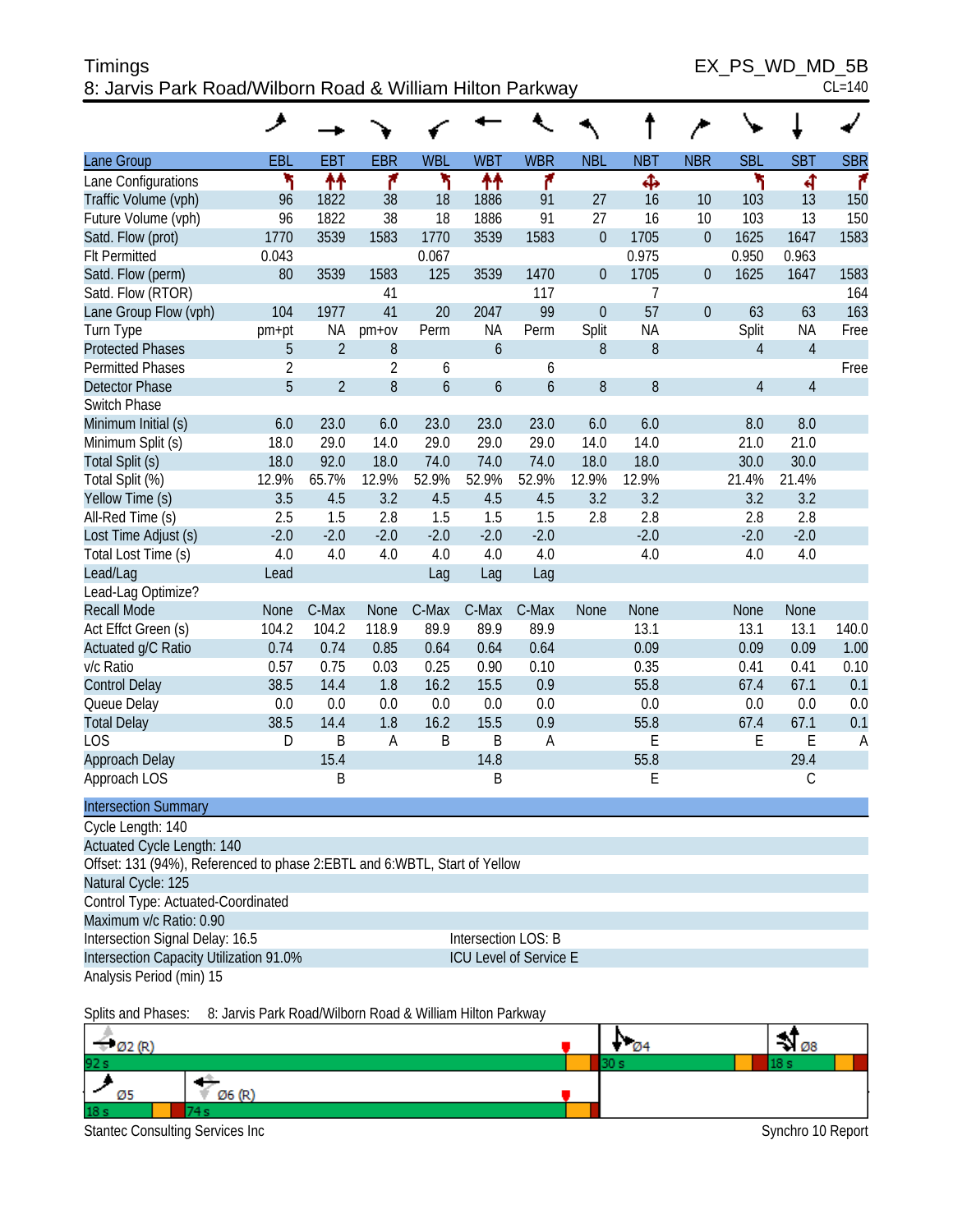| <b>Timings</b>                                                     | EX PS WD MD 5B |
|--------------------------------------------------------------------|----------------|
| 11: Sol Blatt Jr. Expressway/Gumtree Road & William Hilton Parkway | $CL=140$       |

|                                                                         | ◢          |                                                                    |            |              |                     |                        |            |            |            |                |                |                |
|-------------------------------------------------------------------------|------------|--------------------------------------------------------------------|------------|--------------|---------------------|------------------------|------------|------------|------------|----------------|----------------|----------------|
|                                                                         |            |                                                                    |            |              |                     |                        |            |            |            |                |                |                |
| Lane Group                                                              | <b>EBL</b> | <b>EBT</b>                                                         | <b>EBR</b> | <b>WBL</b>   | <b>WBT</b>          | <b>WBR</b>             | <b>NBL</b> | <b>NBT</b> | <b>NBR</b> | <b>SBL</b>     | <b>SBT</b>     | <b>SBR</b>     |
| Lane Configurations                                                     | ۲          | ↟↟                                                                 | ۴          | ۲            | ተተተ                 | ۴                      | ۲          | ↟          | ۴          | ۲              | ची             | ۴              |
| Traffic Volume (vph)                                                    | 95         | 1459                                                               | 12         | 134          | 1653                | 310                    | 11         | 96         | 213        | 317            | 101            | 97             |
| Future Volume (vph)                                                     | 95         | 1459                                                               | 12         | 134          | 1653                | 310                    | 11         | 96         | 213        | 317            | 101            | 97             |
| Satd. Flow (prot)                                                       | 1770       | 3539                                                               | 1583       | 1711         | 5085                | 1583                   | 1770       | 1863       | 1583       | 1681           | 1725           | 1583           |
| <b>Flt Permitted</b>                                                    | 0.950      |                                                                    |            | 0.950        |                     |                        | 0.950      |            |            | 0.950          | 0.975          |                |
| Satd. Flow (perm)                                                       | 1770       | 3539                                                               | 1583       | 1711         | 5085                | 1534                   | 1770       | 1863       | 1583       | 1681           | 1725           | 1583           |
| Satd. Flow (RTOR)                                                       |            |                                                                    | 183        |              |                     | 224                    |            |            | 239        |                |                | 129            |
| Lane Group Flow (vph)                                                   | 106        | 1635                                                               | 13         | 150          | 1853                | 347                    | 12         | 108        | 239        | 231            | 237            | 109            |
| Turn Type                                                               | Prot       | <b>NA</b>                                                          | Free       | Prot         | ΝA                  | Perm                   | Split      | <b>NA</b>  | Free       | Split          | NA             | Perm           |
| <b>Protected Phases</b>                                                 | 5          | $\overline{2}$                                                     |            | $\mathbf{1}$ | 6                   |                        | 8          | 8          |            | 7              | $\overline{7}$ |                |
| Permitted Phases                                                        |            |                                                                    | Free       |              |                     | 6                      |            |            | Free       |                |                | 7              |
| <b>Detector Phase</b>                                                   | 5          | $\overline{2}$                                                     |            | $\mathbf{1}$ | $\boldsymbol{6}$    | 6                      | 8          | 8          |            | $\overline{7}$ | $\overline{7}$ | $\overline{7}$ |
| Switch Phase                                                            |            |                                                                    |            |              |                     |                        |            |            |            |                |                |                |
| Minimum Initial (s)                                                     | 6.0        | 24.0                                                               |            | 6.0          | 24.0                | 24.0                   | 8.0        | 8.0        |            | 8.0            | 8.0            | 8.0            |
| Minimum Split (s)                                                       | 21.0       | 30.5                                                               |            | 21.0         | 30.5                | 30.5                   | 22.0       | 22.0       |            | 26.0           | 26.0           | 26.0           |
| Total Split (s)                                                         | 22.0       | 70.0                                                               |            | 22.0         | 70.0                | 70.0                   | 22.0       | 22.0       |            | 26.0           | 26.0           | 26.0           |
| Total Split (%)                                                         | 15.7%      | 50.0%                                                              |            | 15.7%        | 50.0%               | 50.0%                  | 15.7%      | 15.7%      |            | 18.6%          | 18.6%          | 18.6%          |
| Yellow Time (s)                                                         | 3.5        | 4.5                                                                |            | 3.5          | 4.5                 | 4.5                    | 3.5        | 3.5        |            | 3.5            | 3.5            | 3.5            |
| All-Red Time (s)                                                        | 2.5        | 2.0                                                                |            | 2.5          | 2.0                 | 2.0                    | 3.5        | 3.5        |            | 3.5            | 3.5            | 3.5            |
| Lost Time Adjust (s)                                                    | $-2.0$     | $-2.5$                                                             |            | $-2.0$       | $-2.5$              | $-2.5$                 | $-3.0$     | $-3.0$     |            | $-3.0$         | $-3.0$         | $-3.0$         |
| Total Lost Time (s)                                                     | 4.0        | 4.0                                                                |            | 4.0          | 4.0                 | 4.0                    | 4.0        | 4.0        |            | 4.0            | 4.0            | 4.0            |
| Lead/Lag                                                                | Lead       | Lag                                                                |            | Lead         | Lag                 | Lag                    | Lag        | Lag        |            | Lead           | Lead           | Lead           |
| Lead-Lag Optimize?                                                      |            |                                                                    |            |              |                     |                        | Yes        | Yes        |            | Yes            | Yes            | Yes            |
| <b>Recall Mode</b>                                                      | None       | C-Max                                                              |            | None         | C-Max               | C-Max                  | None       | None       |            | None           | None           | None           |
| Act Effct Green (s)                                                     | 14.7       | 70.2                                                               | 140.0      | 16.9         | 72.4                | 72.4                   | 15.6       | 15.6       | 140.0      | 21.3           | 21.3           | 21.3           |
| Actuated g/C Ratio                                                      | 0.10       | 0.50                                                               | 1.00       | 0.12         | 0.52                | 0.52                   | 0.11       | 0.11       | 1.00       | 0.15           | 0.15           | 0.15           |
| v/c Ratio                                                               | 0.57       | 0.92                                                               | 0.01       | 0.73         | 0.71                | 0.39                   | 0.06       | 0.52       | 0.15       | 0.90           | 0.90           | 0.31           |
| <b>Control Delay</b>                                                    | 63.2       | 39.5                                                               | 0.0        | 79.0         | 24.0                | 10.5                   | 54.9       | 67.4       | 0.2        | 94.2           | 93.6           | 7.6            |
| Queue Delay                                                             | 0.0        | 0.0                                                                | 0.0        | 0.0          | 0.0                 | 0.0                    | 0.0        | 0.0        | 0.0        | 0.0            | 0.0            | 0.0            |
| <b>Total Delay</b>                                                      | 63.2       | 39.5                                                               | 0.0        | 79.0         | 24.0                | 10.5                   | 54.9       | 67.4       | 0.2        | 94.2           | 93.6           | 7.6            |
| <b>LOS</b>                                                              | E          | D                                                                  | A          | E            | С                   | B                      | D          | E          | A          | F              | F              | A              |
| Approach Delay                                                          |            | 40.7                                                               |            |              | 25.5                |                        |            | 22.2       |            |                | 77.6           |                |
| Approach LOS                                                            |            | D                                                                  |            |              | С                   |                        |            | С          |            |                | Ε              |                |
| <b>Intersection Summary</b>                                             |            |                                                                    |            |              |                     |                        |            |            |            |                |                |                |
| Cycle Length: 140                                                       |            |                                                                    |            |              |                     |                        |            |            |            |                |                |                |
| Actuated Cycle Length: 140                                              |            |                                                                    |            |              |                     |                        |            |            |            |                |                |                |
| Offset: 125 (89%), Referenced to phase 2:EBT and 6:WBT, Start of Yellow |            |                                                                    |            |              |                     |                        |            |            |            |                |                |                |
| Natural Cycle: 130                                                      |            |                                                                    |            |              |                     |                        |            |            |            |                |                |                |
| Control Type: Actuated-Coordinated                                      |            |                                                                    |            |              |                     |                        |            |            |            |                |                |                |
| Maximum v/c Ratio: 0.92                                                 |            |                                                                    |            |              |                     |                        |            |            |            |                |                |                |
| Intersection Signal Delay: 36.5                                         |            |                                                                    |            |              | Intersection LOS: D |                        |            |            |            |                |                |                |
| Intersection Capacity Utilization 77.0%                                 |            |                                                                    |            |              |                     | ICU Level of Service D |            |            |            |                |                |                |
| Analysis Period (min) 15                                                |            |                                                                    |            |              |                     |                        |            |            |            |                |                |                |
| Splits and Phases:                                                      |            | 11: Sol Blatt Jr. Expressway/Gumtree Road & William Hilton Parkway |            |              |                     |                        |            |            |            |                |                |                |

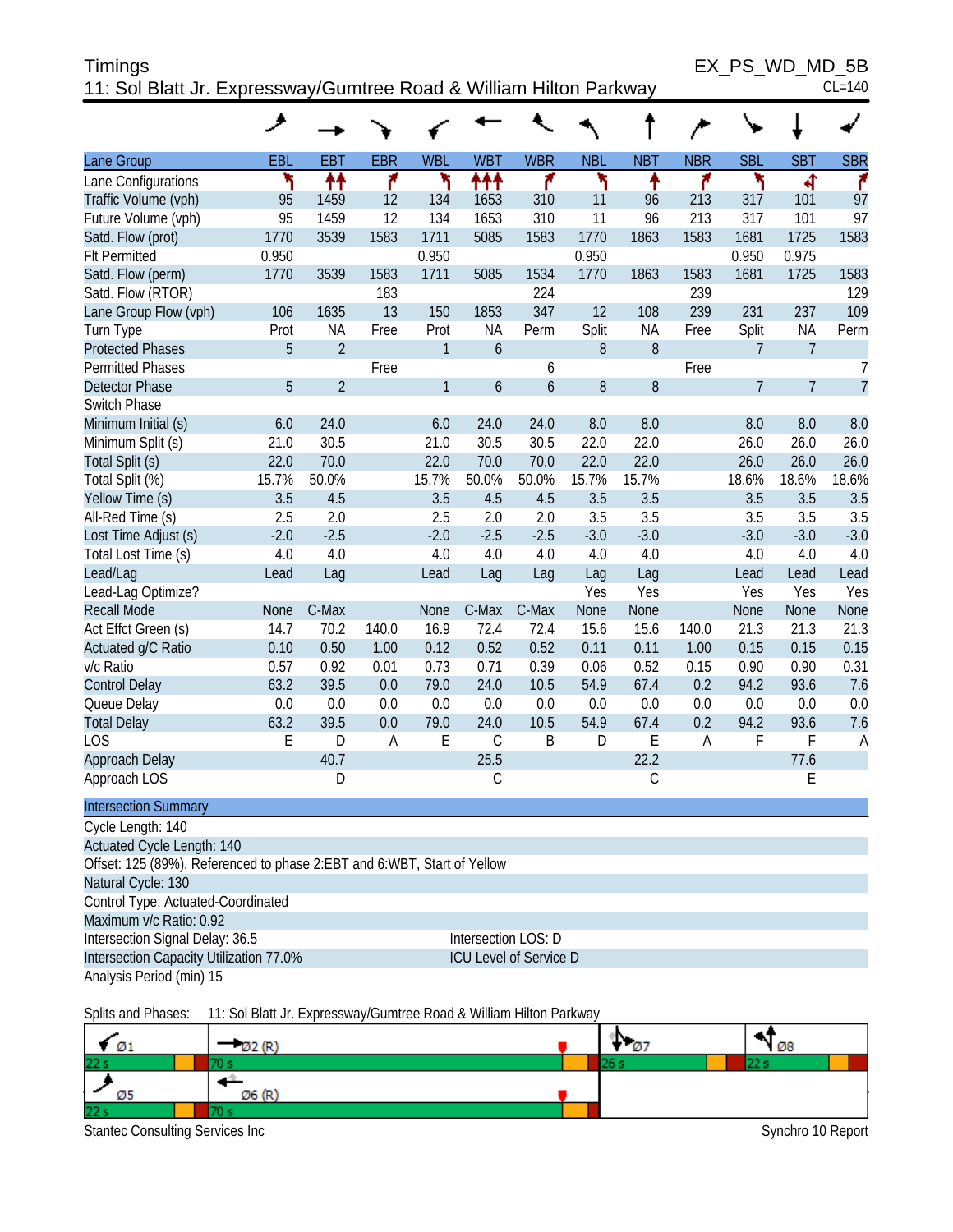| <b>Timings</b>                                            | EX PS WD MD 5B |
|-----------------------------------------------------------|----------------|
| 14: Pembroke Drive/Museum Street & William Hilton Parkway | $CL = 140$     |

|                                                                                             | ۶                                |                |                                  |                    |                                                   |                        |            |            |                |                  |                |                     |
|---------------------------------------------------------------------------------------------|----------------------------------|----------------|----------------------------------|--------------------|---------------------------------------------------|------------------------|------------|------------|----------------|------------------|----------------|---------------------|
| Lane Group                                                                                  | EBL                              | <b>EBT</b>     | <b>EBR</b>                       | <b>WBL</b>         | <b>WBT</b>                                        | <b>WBR</b>             | <b>NBL</b> | <b>NBT</b> | <b>NBR</b>     | <b>SBL</b>       | <b>SBT</b>     | <b>SBR</b>          |
| Lane Configurations                                                                         | ۲                                | ↟↟             | ۴                                | ۲                  | ↟↟                                                | ۴                      | ۲          | 4          | ۴              |                  | 4              | ۴                   |
| Traffic Volume (vph)                                                                        | 24                               | 1756           | 154                              | 39                 | 1669                                              | 32                     | 287        | 16         | 39             | 10               | 21             | 39                  |
| Future Volume (vph)                                                                         | 24                               | 1756           | 154                              | 39                 | 1669                                              | 32                     | 287        | 16         | 39             | 10               | 21             | 39                  |
| Satd. Flow (prot)                                                                           | 1770                             | 3539           | 1583                             | 1829               | 3539                                              | 1583                   | 1625       | 1637       | 1531           | $\boldsymbol{0}$ | 1833           | 1583                |
| <b>Flt Permitted</b>                                                                        | 0.073                            |                |                                  | 0.060              |                                                   |                        | 0.950      | 0.957      |                |                  | 0.984          |                     |
| Satd. Flow (perm)                                                                           | 136                              | 3539           | 1583                             | 115                | 3539                                              | 1481                   | 1625       | 1637       | 1531           | $\boldsymbol{0}$ | 1833           | 1583                |
| Satd. Flow (RTOR)                                                                           |                                  |                | 131                              |                    |                                                   | 73                     |            |            | 76             |                  |                | 76                  |
| Lane Group Flow (vph)                                                                       | 26                               | 1905           | 167                              | 42                 | 1811                                              | 35                     | 165        | 163        | 42             | $\boldsymbol{0}$ | 34             | 42                  |
| Turn Type                                                                                   | Perm                             | <b>NA</b>      | Perm                             | Perm               | <b>NA</b>                                         | Perm                   | Split      | <b>NA</b>  | Perm           | Split            | <b>NA</b>      | Perm                |
| <b>Protected Phases</b>                                                                     |                                  | $\overline{2}$ |                                  |                    | 6                                                 |                        | 8          | 8          |                | $\overline{4}$   | $\overline{4}$ |                     |
| <b>Permitted Phases</b>                                                                     | $\overline{2}$<br>$\overline{2}$ | $\overline{2}$ | $\overline{2}$<br>$\overline{2}$ | 6<br>$\mathfrak b$ |                                                   | 6                      |            |            | 8<br>8         |                  |                | 4<br>$\overline{4}$ |
| <b>Detector Phase</b><br>Switch Phase                                                       |                                  |                |                                  |                    | 6                                                 | $\boldsymbol{6}$       | 8          | 8          |                | $\overline{4}$   | $\overline{4}$ |                     |
| Minimum Initial (s)                                                                         | 23.0                             | 23.0           | 23.0                             | 23.0               | 23.0                                              | 23.0                   | 8.0        | 8.0        | 8.0            | 6.0              | 6.0            | 6.0                 |
| Minimum Split (s)                                                                           | 29.5                             | 29.5           | 29.5                             | 29.5               | 29.5                                              | 29.5                   | 38.2       | 38.2       | 38.2           | 16.2             | 16.2           | 16.2                |
| Total Split (s)                                                                             | 99.0                             | 99.0           | 99.0                             | 99.0               | 99.0                                              | 99.0                   | 23.0       | 23.0       | 23.0           | 18.0             | 18.0           | 18.0                |
| Total Split (%)                                                                             | 70.7%                            | 70.7%          | 70.7%                            | 70.7%              | 70.7%                                             | 70.7%                  | 16.4%      | 16.4%      | 16.4%          | 12.9%            | 12.9%          | 12.9%               |
| Yellow Time (s)                                                                             | 4.5                              | 4.5            | 4.5                              | 4.5                | 4.5                                               | 4.5                    | 3.2        | 3.2        | 3.2            | 3.2              | 3.2            | 3.2                 |
| All-Red Time (s)                                                                            | 2.0                              | 2.0            | 2.0                              | 2.0                | 2.0                                               | 2.0                    | 3.0        | 3.0        | 3.0            | 3.0              | 3.0            | 3.0                 |
| Lost Time Adjust (s)                                                                        | $-2.5$                           | $-2.5$         | $-2.5$                           | $-2.5$             | $-2.5$                                            | $-2.5$                 | $-2.2$     | $-2.2$     | $-2.2$         |                  | $-2.2$         | $-2.2$              |
| Total Lost Time (s)                                                                         | 4.0                              | 4.0            | 4.0                              | 4.0                | 4.0                                               | 4.0                    | 4.0        | 4.0        | 4.0            |                  | 4.0            | 4.0                 |
| Lead/Lag                                                                                    |                                  |                |                                  |                    |                                                   |                        |            |            |                |                  |                |                     |
| Lead-Lag Optimize?                                                                          |                                  |                |                                  |                    |                                                   |                        |            |            |                |                  |                |                     |
| <b>Recall Mode</b>                                                                          | C-Max                            | C-Max          | C-Max                            | C-Max              | C-Max                                             | C-Max                  | None       | None       | None           | None             | <b>None</b>    | None                |
| Act Effct Green (s)                                                                         | 100.5                            | 100.5          | 100.5                            | 100.5              | 100.5                                             | 100.5                  | 19.6       | 19.6       | 19.6           |                  | 10.4           | 10.4                |
| Actuated g/C Ratio                                                                          | 0.72                             | 0.72           | 0.72                             | 0.72               | 0.72                                              | 0.72                   | 0.14       | 0.14       | 0.14           |                  | 0.07           | 0.07                |
| v/c Ratio                                                                                   | 0.27                             | 0.75           | 0.14                             | 0.51               | 0.71                                              | 0.03                   | 0.73       | 0.71       | 0.15           |                  | 0.25           | 0.22                |
| <b>Control Delay</b>                                                                        | 11.7                             | 9.9            | 1.7                              | 31.1               | 18.9                                              | 0.3                    | 75.9       | 74.8       | 3.1            |                  | 65.0           | 5.0                 |
| Queue Delay                                                                                 | 0.0                              | 0.0            | 0.0                              | 0.0                | 0.0                                               | 0.0                    | 0.0        | 0.0        | 0.0            |                  | 0.0            | 0.0                 |
| <b>Total Delay</b>                                                                          | 11.7                             | 9.9            | 1.7                              | 31.1               | 18.9                                              | 0.3                    | 75.9       | 74.8       | 3.1            |                  | 65.0           | 5.0                 |
| <b>LOS</b>                                                                                  | B                                | A              | A                                | $\mathcal{C}$      | B                                                 | A                      | E          | E          | $\overline{A}$ |                  | Ε              | $\overline{A}$      |
| Approach Delay                                                                              |                                  | 9.3            |                                  |                    | 18.8                                              |                        |            | 67.1       |                |                  | 31.8           |                     |
| Approach LOS                                                                                |                                  | Α              |                                  |                    | B                                                 |                        |            | E          |                |                  | $\mathsf C$    |                     |
| <b>Intersection Summary</b>                                                                 |                                  |                |                                  |                    |                                                   |                        |            |            |                |                  |                |                     |
| Cycle Length: 140                                                                           |                                  |                |                                  |                    |                                                   |                        |            |            |                |                  |                |                     |
| Actuated Cycle Length: 140                                                                  |                                  |                |                                  |                    |                                                   |                        |            |            |                |                  |                |                     |
| Offset: 0 (0%), Referenced to phase 2:EBTL and 6:WBTL, Start of Yellow, Master Intersection |                                  |                |                                  |                    |                                                   |                        |            |            |                |                  |                |                     |
| Natural Cycle: 125                                                                          |                                  |                |                                  |                    |                                                   |                        |            |            |                |                  |                |                     |
| Control Type: Actuated-Coordinated                                                          |                                  |                |                                  |                    |                                                   |                        |            |            |                |                  |                |                     |
| Maximum v/c Ratio: 0.75                                                                     |                                  |                |                                  |                    |                                                   |                        |            |            |                |                  |                |                     |
| Intersection Signal Delay: 18.6                                                             |                                  |                |                                  |                    |                                                   | Intersection LOS: B    |            |            |                |                  |                |                     |
| Intersection Capacity Utilization 71.4%                                                     |                                  |                |                                  |                    |                                                   | ICU Level of Service C |            |            |                |                  |                |                     |
| Analysis Period (min) 15                                                                    |                                  |                |                                  |                    |                                                   |                        |            |            |                |                  |                |                     |
|                                                                                             |                                  |                |                                  |                    | Dembroke Drug/Museum Ctreat 0 William Hilton Derl |                        |            |            |                |                  |                |                     |



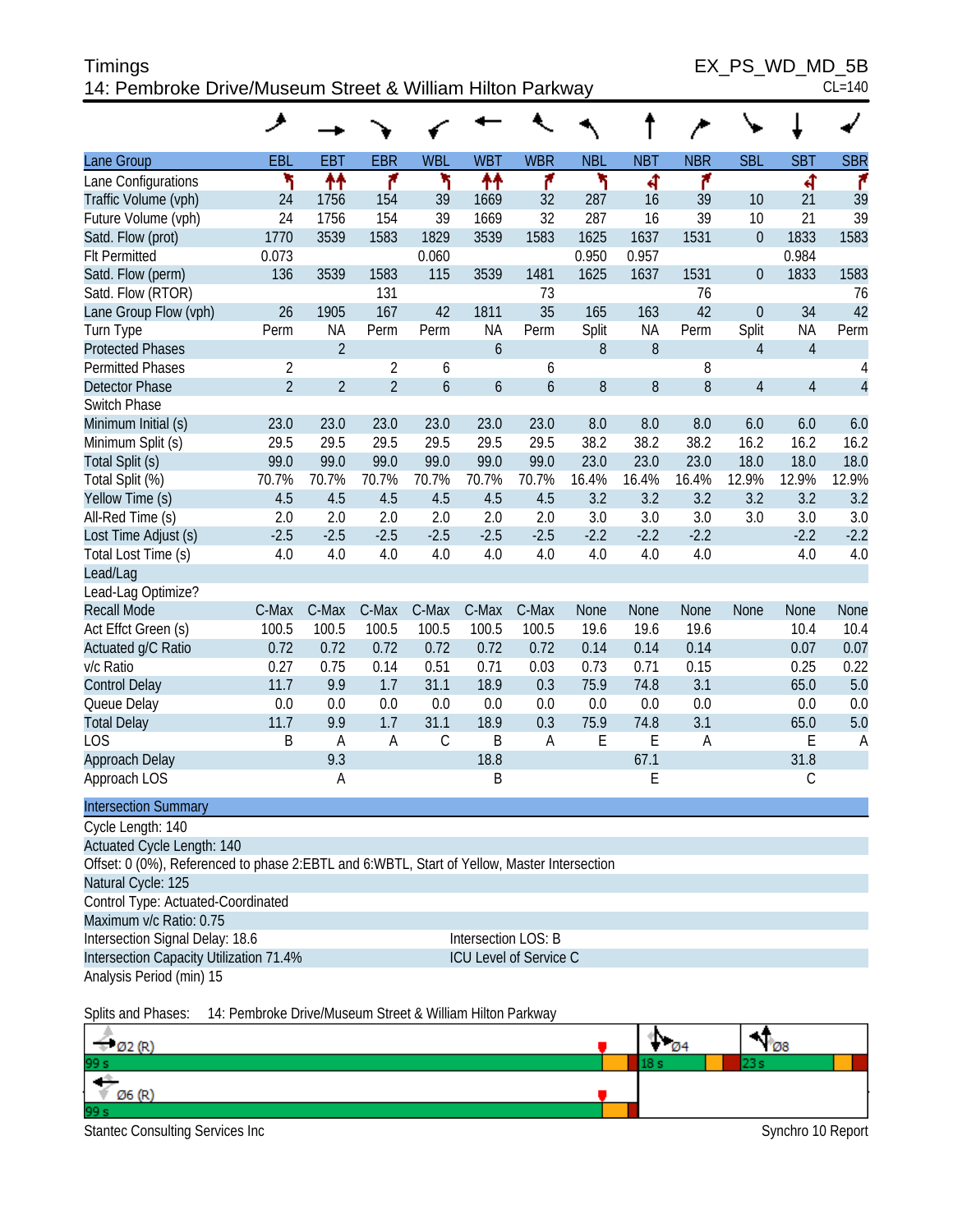| Timings                                                            | EX PS WD MD 5B |
|--------------------------------------------------------------------|----------------|
| 17: Indigo Run Parkway/Whooping Crane Way & William Hilton Parkway | $CL=140$       |

|                                                                                                | $\overline{\phantom{a}}$ |                |                |                |                               |             |                |                |            |            |             |            |
|------------------------------------------------------------------------------------------------|--------------------------|----------------|----------------|----------------|-------------------------------|-------------|----------------|----------------|------------|------------|-------------|------------|
| Lane Group                                                                                     | EBL                      | <b>EBT</b>     | <b>EBR</b>     | <b>WBL</b>     | <b>WBT</b>                    | <b>WBR</b>  | <b>NBL</b>     | <b>NBT</b>     | <b>NBR</b> | <b>SBL</b> | <b>SBT</b>  | <b>SBR</b> |
| Lane Configurations                                                                            | ۲                        | ↟↟             | ۴              | ካካ             | ₩                             | ۴           | ۲٢             | ↟              | ۴          | ۲٢         | ↟           | ۴          |
| Traffic Volume (vph)                                                                           | 138                      | 1634           | 33             | 49             | 1600                          | 234         | 45             | 70             | 47         | 160        | 74          | 95         |
| Future Volume (vph)                                                                            | 138                      | 1634           | 33             | 49             | 1600                          | 234         | 45             | 70             | 47         | 160        | 74          | 95         |
| Satd. Flow (prot)                                                                              | 1711                     | 3539           | 1583           | 3319           | 3539                          | 1583        | 3319           | 1801           | 1583       | 3319       | 1925        | 1583       |
| <b>Flt Permitted</b>                                                                           | 0.047                    |                |                | 0.058          |                               |             | 0.950          |                |            | 0.950      |             |            |
| Satd. Flow (perm)                                                                              | 85                       | 3539           | 1583           | 203            | 3539                          | 1583        | 3319           | 1801           | 1583       | 3319       | 1925        | 1583       |
| Satd. Flow (RTOR)                                                                              |                          |                | 175            |                |                               | 236         |                |                | 175        |            |             | 175        |
| Lane Group Flow (vph)                                                                          | 150                      | 1773           | 36             | 53             | 1736                          | 254         | 49             | 76             | 51         | 174        | 80          | 103        |
| Turn Type                                                                                      | pm+pt                    | NA             | Free           | pm+pt          | <b>NA</b>                     | Free        | Split          | <b>NA</b>      | Free       | Split      | <b>NA</b>   | Free       |
| <b>Protected Phases</b>                                                                        | 5                        | $\overline{2}$ |                | 1              | $\boldsymbol{6}$              |             | $\overline{4}$ | $\overline{4}$ |            | 3          | 3           |            |
| <b>Permitted Phases</b>                                                                        | $\overline{2}$           |                | Free           | 6              |                               | Free        |                |                | Free       |            |             | Free       |
| <b>Detector Phase</b>                                                                          | 5                        | $\overline{2}$ |                | $\mathbf{1}$   | 6                             |             | $\overline{4}$ | $\overline{4}$ |            | 3          | 3           |            |
| Switch Phase                                                                                   |                          |                |                |                |                               |             |                |                |            |            |             |            |
| Minimum Initial (s)                                                                            | 6.0                      | 23.0           |                | 6.0            | 23.0                          |             | 8.0            | 8.0            |            | 8.0        | 8.0         |            |
| Minimum Split (s)                                                                              | 18.0                     | 29.5           |                | 18.0           | 29.5                          |             | 16.5           | 16.5           |            | 18.5       | 18.5        |            |
| Total Split (s)                                                                                | 24.0                     | 74.0           |                | 20.0           | 70.0                          |             | 20.0           | 20.0           |            | 26.0       | 26.0        |            |
| Total Split (%)                                                                                | 17.1%                    | 52.9%          |                | 14.3%          | 50.0%                         |             | 14.3%          | 14.3%          |            | 18.6%      | 18.6%       |            |
| Yellow Time (s)                                                                                | 3.5                      | 4.5            |                | 3.5            | 4.5                           |             | 3.5            | 3.5            |            | 3.5        | 3.5         |            |
| All-Red Time (s)                                                                               | 2.5                      | 2.0            |                | 2.5            | 2.0                           |             | 3.0            | 3.0            |            | 3.0        | 3.0         |            |
| Lost Time Adjust (s)                                                                           | $-2.0$                   | $-2.5$         |                | $-2.0$         | $-2.5$                        |             | $-2.5$         | $-2.5$         |            | $-2.5$     | $-2.5$      |            |
| Total Lost Time (s)                                                                            | 4.0                      | 4.0            |                | 4.0            | 4.0                           |             | 4.0            | 4.0            |            | 4.0        | 4.0         |            |
| Lead/Lag                                                                                       | Lead                     | Lag            |                | Lead           | Lag                           |             | Lag            | Lag            |            | Lead       | Lead        |            |
| Lead-Lag Optimize?                                                                             |                          |                |                |                |                               |             |                |                |            |            |             |            |
| <b>Recall Mode</b>                                                                             | None                     | C-Max          |                | None           | C-Max                         |             | <b>None</b>    | None           |            | None       | None        |            |
| Act Effct Green (s)                                                                            | 98.6                     | 89.2           | 140.0          | 88.9           | 80.8                          | 140.0       | 14.0           | 14.0           | 140.0      | 15.2       | 15.2        | 140.0      |
| Actuated g/C Ratio                                                                             | 0.70                     | 0.64           | 1.00           | 0.64           | 0.58                          | 1.00        | 0.10           | 0.10           | 1.00       | 0.11       | 0.11        | 1.00       |
| v/c Ratio                                                                                      | 0.68                     | 0.79           | 0.02           | 0.17           | 0.85                          | 0.16        | 0.15           | 0.42           | 0.03       | 0.48       | 0.38        | 0.07       |
| <b>Control Delay</b>                                                                           | 44.4                     | 18.4           | 0.0            | 7.9            | 31.2                          | 0.2         | 57.3           | 65.8           | 0.0        | 62.9       | 62.8        | 0.1        |
| Queue Delay                                                                                    | 0.0<br>44.4              | 0.0<br>18.4    | 0.0<br>0.0     | 0.0<br>7.9     | 0.0<br>31.2                   | 0.0<br>0.2  | 0.0<br>57.3    | 0.0<br>65.8    | 0.0<br>0.0 | 0.0        | 0.0<br>62.8 | 0.0        |
| <b>Total Delay</b><br><b>LOS</b>                                                               | D                        | B              | $\overline{A}$ | $\overline{A}$ | $\mathsf C$                   | $\mathsf A$ | E              | $\mathsf E$    | A          | 62.9<br>E  | E           | 0.1        |
| Approach Delay                                                                                 |                          | 20.1           |                |                | 26.7                          |             |                | 44.4           |            |            | 44.8        | A          |
| Approach LOS                                                                                   |                          | C              |                |                | $\mathsf C$                   |             |                | D              |            |            | D           |            |
| <b>Intersection Summary</b>                                                                    |                          |                |                |                |                               |             |                |                |            |            |             |            |
| Cycle Length: 140                                                                              |                          |                |                |                |                               |             |                |                |            |            |             |            |
| Actuated Cycle Length: 140                                                                     |                          |                |                |                |                               |             |                |                |            |            |             |            |
| Offset: 59 (42%), Referenced to phase 2:EBTL and 6:WBTL, Start of Yellow<br>Natural Cycle: 115 |                          |                |                |                |                               |             |                |                |            |            |             |            |
| Control Type: Actuated-Coordinated                                                             |                          |                |                |                |                               |             |                |                |            |            |             |            |
| Maximum v/c Ratio: 0.85                                                                        |                          |                |                |                |                               |             |                |                |            |            |             |            |
| Intersection Signal Delay: 26.0                                                                |                          |                |                |                | Intersection LOS: C           |             |                |                |            |            |             |            |
| Intersection Capacity Utilization 74.2%                                                        |                          |                |                |                | <b>ICU Level of Service D</b> |             |                |                |            |            |             |            |
| Analysis Period (min) 15                                                                       |                          |                |                |                |                               |             |                |                |            |            |             |            |
|                                                                                                |                          |                |                |                |                               |             |                |                |            |            |             |            |

Splits and Phases: 17: Indigo Run Parkway/Whooping Crane Way & William Hilton Parkway

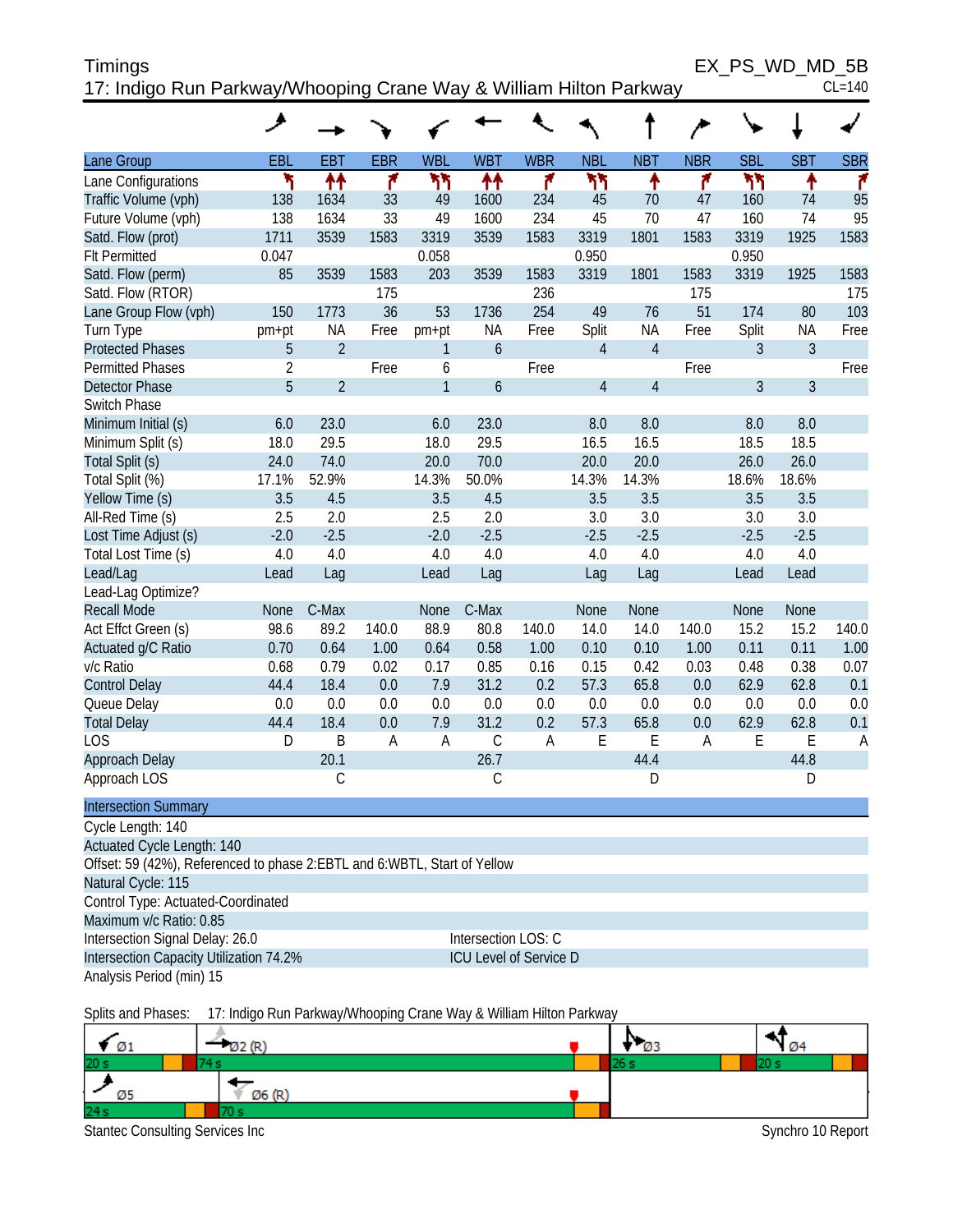#### Timings EX\_PS\_WD\_MD\_5B 20: Gardner Drive/Beach City Road & William Hilton Parkway CL=140

|                                                                          | ◢          |                |                |              |                  |                        |            |            |                |                |                |                |
|--------------------------------------------------------------------------|------------|----------------|----------------|--------------|------------------|------------------------|------------|------------|----------------|----------------|----------------|----------------|
| Lane Group                                                               | <b>EBL</b> | <b>EBT</b>     | <b>EBR</b>     | <b>WBL</b>   | <b>WBT</b>       | <b>WBR</b>             | <b>NBL</b> | <b>NBT</b> | <b>NBR</b>     | <b>SBL</b>     | <b>SBT</b>     | <b>SBR</b>     |
| Lane Configurations                                                      | ካነ         | ₩              | ۴              | ۲            | ↟↟               | ۴                      | ۲          | ↟          | ۴              | ۲              | ۰              | ۴              |
| Traffic Volume (vph)                                                     | 115        | 1726           | $\overline{7}$ | 25           | 1594             | 39                     | 5          | 21         | 25             | 77             | 44             | 284            |
| Future Volume (vph)                                                      | 115        | 1726           | $\overline{7}$ | 25           | 1594             | 39                     | 5          | 21         | 25             | 77             | 44             | 284            |
| Satd. Flow (prot)                                                        | 3433       | 3539           | 1636           | 1829         | 3421             | 1531                   | 1652       | 1739       | 1478           | 1711           | 1801           | 1583           |
| <b>Flt Permitted</b>                                                     | 0.950      |                |                | 0.072        |                  |                        | 0.726      |            |                | 0.742          |                |                |
| Satd. Flow (perm)                                                        | 3433       | 3539           | 1636           | 139          | 3421             | 1460                   | 1262       | 1739       | 1478           | 1336           | 1801           | 1583           |
| Satd. Flow (RTOR)                                                        |            |                | 74             |              |                  | 121                    |            |            | 70             |                |                | 236            |
| Lane Group Flow (vph)                                                    | 125        | 1873           | 8              | 27           | 1730             | 42                     | 5          | 23         | 27             | 84             | 48             | 308            |
| Turn Type                                                                | Prot       | <b>NA</b>      | Perm           | pm+pt        | NA               | Perm                   | Perm       | <b>NA</b>  | $pm+ov$        | Perm           | <b>NA</b>      | Perm           |
| <b>Protected Phases</b>                                                  | 5          | $\overline{2}$ |                | 1            | $\boldsymbol{6}$ |                        |            | 8          | 1              |                | $\overline{4}$ |                |
| <b>Permitted Phases</b>                                                  |            |                | 2              | 6            |                  | 6                      | 8          |            | 8              | 4              |                | 4              |
| <b>Detector Phase</b>                                                    | 5          | $\overline{2}$ | $\overline{2}$ | $\mathbf{1}$ | 6                | $\boldsymbol{6}$       | 8          | $8\,$      | $\overline{1}$ | $\overline{4}$ | $\overline{4}$ | $\overline{4}$ |
| Switch Phase                                                             |            |                |                |              |                  |                        |            |            |                |                |                |                |
| Minimum Initial (s)                                                      | 8.0        | 23.0           | 23.0           | 8.0          | 23.0             | 23.0                   | 8.0        | 8.0        | 8.0            | 8.0            | 8.0            | 8.0            |
| Minimum Split (s)                                                        | 14.5       | 29.0           | 29.0           | 21.5         | 30.0             | 30.0                   | 21.5       | 21.5       | 21.5           | 21.5           | 21.5           | 21.5           |
| Total Split (s)                                                          | 31.0       | 93.0           | 93.0           | 16.0         | 78.0             | 78.0                   | 31.0       | 31.0       | 16.0           | 31.0           | 31.0           | 31.0           |
| Total Split (%)                                                          | 22.1%      | 66.4%          | 66.4%          | 11.4%        | 55.7%            | 55.7%                  | 22.1%      | 22.1%      | 11.4%          | 22.1%          | 22.1%          | 22.1%          |
| Yellow Time (s)                                                          | 3.5        | 4.5            | 4.5            | 3.5          | 4.5              | 4.5                    | 3.5        | 3.5        | 3.5            | 3.5            | 3.5            | 3.5            |
| All-Red Time (s)                                                         | 2.5        | 1.5            | 1.5            | 2.5          | 1.5              | 1.5                    | 3.0        | 3.0        | 2.5            | 3.0            | 3.0            | 3.0            |
| Lost Time Adjust (s)                                                     | $-2.0$     | $-2.0$         | $-2.0$         | $-2.0$       | $-2.0$           | $-2.0$                 | $-2.5$     | $-2.5$     | $-2.0$         | $-2.5$         | $-2.5$         | $-2.5$         |
| Total Lost Time (s)                                                      | 4.0        | 4.0            | 4.0            | 4.0          | 4.0              | 4.0                    | 4.0        | 4.0        | 4.0            | 4.0            | 4.0            | 4.0            |
| Lead/Lag                                                                 | Lead       | Lag            | Lag            | Lead         | Lag              | Lag                    |            |            | Lead           |                |                |                |
| Lead-Lag Optimize?                                                       |            |                |                |              |                  |                        |            |            |                |                |                |                |
| <b>Recall Mode</b>                                                       | None       | C-Max          | C-Max          | <b>None</b>  | C-Max            | C-Max                  | None       | None       | None           | None           | None           | None           |
| Act Effct Green (s)                                                      | 12.2       | 103.2          | 103.2          | 108.2        | 98.2             | 98.2                   | 17.6       | 17.6       | 31.6           | 17.6           | 17.6           | 17.6           |
| Actuated g/C Ratio                                                       | 0.09       | 0.74           | 0.74           | 0.77         | 0.70             | 0.70                   | 0.13       | 0.13       | 0.23           | 0.13           | 0.13           | 0.13           |
| v/c Ratio                                                                | 0.42       | 0.72           | 0.01           | 0.12         | 0.72             | 0.04                   | 0.03       | 0.11       | 0.07           | 0.50           | 0.21           | 0.76           |
| <b>Control Delay</b>                                                     | 74.0       | 16.0           | 0.0            | 4.7          | 16.3             | 0.1                    | 49.6       | 51.9       | 0.4            | 65.7           | 54.5           | 27.0           |
| Queue Delay                                                              | 0.0        | 0.0            | 0.0            | 0.0          | 0.0              | 0.0                    | 0.0        | 0.0        | 0.0            | 0.0            | 0.0            | 0.0            |
| <b>Total Delay</b>                                                       | 74.0       | 16.0           | 0.0            | 4.7          | 16.3             | 0.1                    | 49.6       | 51.9       | 0.4            | 65.7           | 54.5           | 27.0           |
| <b>LOS</b>                                                               | E          | B              | A              | A            | B                | Α                      | D          | D          | A              | Ε              | D              | $\mathsf C$    |
| Approach Delay                                                           |            | 19.5           |                |              | 15.7             |                        |            | 26.4       |                |                | 37.4           |                |
| Approach LOS                                                             |            | B              |                |              | B                |                        |            | С          |                |                | D              |                |
| <b>Intersection Summary</b>                                              |            |                |                |              |                  |                        |            |            |                |                |                |                |
| Cycle Length: 140                                                        |            |                |                |              |                  |                        |            |            |                |                |                |                |
| Actuated Cycle Length: 140                                               |            |                |                |              |                  |                        |            |            |                |                |                |                |
| Offset: 137 (98%), Referenced to phase 2:EBT and 6:WBTL, Start of Yellow |            |                |                |              |                  |                        |            |            |                |                |                |                |
| Natural Cycle: 90                                                        |            |                |                |              |                  |                        |            |            |                |                |                |                |
| Control Type: Actuated-Coordinated                                       |            |                |                |              |                  |                        |            |            |                |                |                |                |
| Maximum v/c Ratio: 0.76                                                  |            |                |                |              |                  |                        |            |            |                |                |                |                |
| Intersection Signal Delay: 19.8                                          |            |                |                |              |                  | Intersection LOS: B    |            |            |                |                |                |                |
| Intersection Capacity Utilization 79.5%                                  |            |                |                |              |                  | ICU Level of Service D |            |            |                |                |                |                |
| Analysis Period (min) 15                                                 |            |                |                |              |                  |                        |            |            |                |                |                |                |
|                                                                          |            |                |                |              |                  |                        |            |            |                |                |                |                |

Splits and Phases: 20: Gardner Drive/Beach City Road & William Hilton Parkway

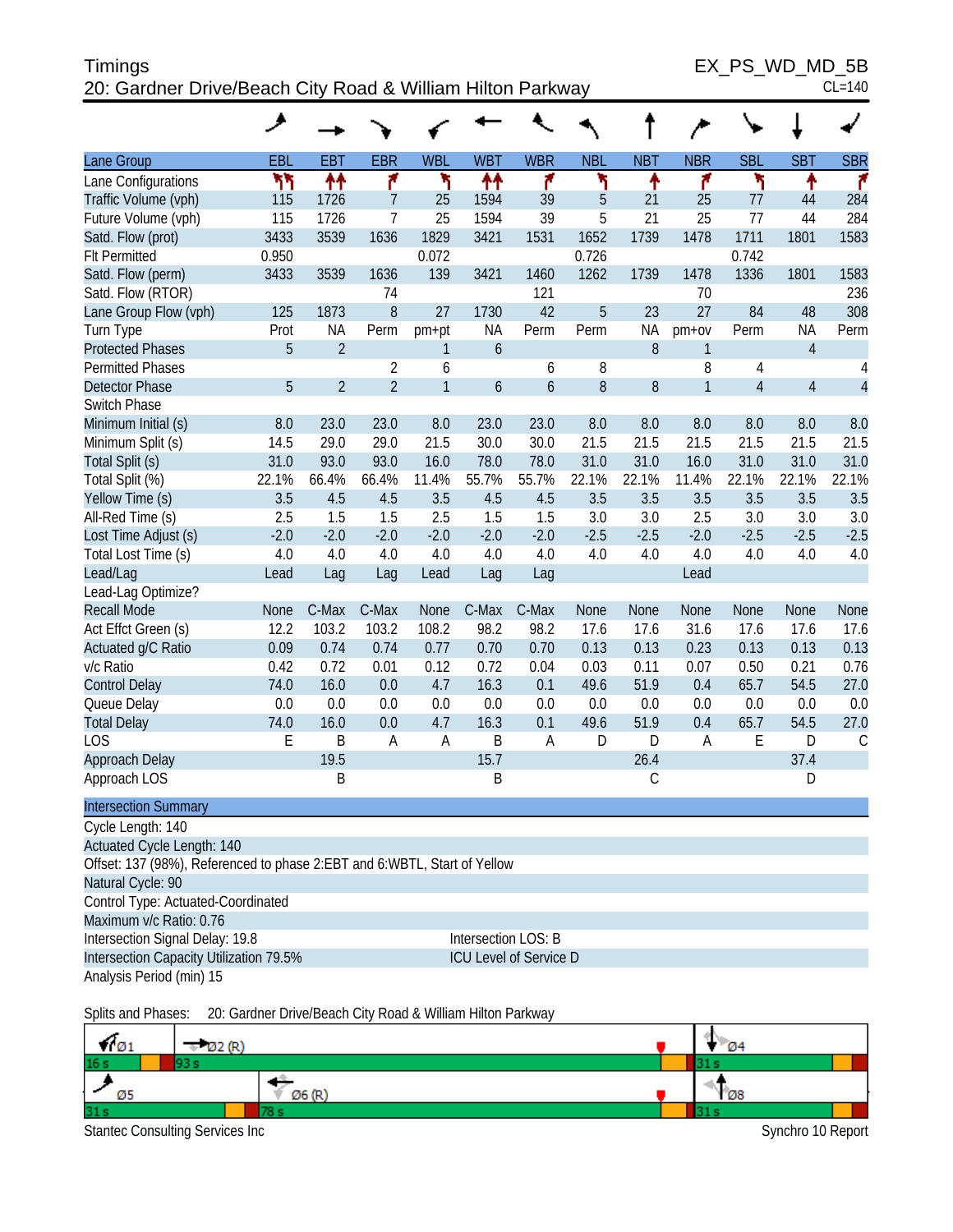| <b>Timings</b>                                                | EX PS WD PM 6A |
|---------------------------------------------------------------|----------------|
| 2: Chamberlin Drive/Squire Pope Road & William Hilton Parkway | $CL=170$       |

|                                                                             | ᢣ              |                                                               |                |                |                               |                  |                |              |                |                |                |                |
|-----------------------------------------------------------------------------|----------------|---------------------------------------------------------------|----------------|----------------|-------------------------------|------------------|----------------|--------------|----------------|----------------|----------------|----------------|
| Lane Group                                                                  | EBL            | <b>EBT</b>                                                    | <b>EBR</b>     | <b>WBL</b>     | <b>WBT</b>                    | <b>WBR</b>       | <b>NBL</b>     | <b>NBT</b>   | <b>NBR</b>     | <b>SBL</b>     | <b>SBT</b>     | <b>SBR</b>     |
| Lane Configurations                                                         | ۲              | ተተኑ                                                           |                | ۲              | ↟↟                            | ۴                | ۲              | Ъ            |                | ۲              | ↟              | ۴              |
| Traffic Volume (vph)                                                        | 137            | 1933                                                          | 27             | 5              | 3017                          | 87               | 6              | 24           | 5              | 53             | 5              | 162            |
| Future Volume (vph)                                                         | 137            | 1933                                                          | 27             | 5              | 3017                          | 87               | 6              | 24           | 5              | 53             | 5              | 162            |
| Satd. Flow (prot)                                                           | 1668           | 4953                                                          | $\overline{0}$ | 1652           | 3539                          | 1583             | 1728           | 1836         | $\overline{0}$ | 1728           | 1881           | 1599           |
| <b>Flt Permitted</b>                                                        | 0.029          |                                                               |                | 0.078          |                               |                  | 0.754          |              |                | 0.737          |                |                |
| Satd. Flow (perm)                                                           | 51             | 4953                                                          | $\overline{0}$ | 136            | 3539                          | 1537             | 1371           | 1836         | $\mathbf{0}$   | 1340           | 1881           | 1577           |
| Satd. Flow (RTOR)                                                           |                | 4                                                             |                |                |                               | 61               |                | 4            |                |                |                | 66             |
| Lane Group Flow (vph)                                                       | 149            | 2127                                                          | $\overline{0}$ | 5              | 3274                          | 94               | $\overline{7}$ | 31           | $\overline{0}$ | 58             | 5              | 176            |
| Turn Type                                                                   | pm+pt          | <b>NA</b>                                                     |                | pm+pt          | <b>NA</b>                     | Perm             | Perm           | <b>NA</b>    |                | Perm           | <b>NA</b>      | Perm           |
| <b>Protected Phases</b>                                                     | 5              | $\overline{2}$                                                |                | 1              | $\overline{6}$                |                  |                | $8\,$        |                |                | $\overline{4}$ |                |
| <b>Permitted Phases</b>                                                     | $\overline{2}$ |                                                               |                | 6              |                               | 6                | 8              |              |                | 4              |                | 4              |
| <b>Detector Phase</b>                                                       | 5              | $\overline{2}$                                                |                | $\overline{1}$ | $\overline{6}$                | $\boldsymbol{6}$ | 8              | 8            |                | $\overline{4}$ | $\overline{4}$ | $\overline{4}$ |
| Switch Phase                                                                |                |                                                               |                |                |                               |                  |                |              |                |                |                |                |
| Minimum Initial (s)                                                         | 4.0            | 24.0                                                          |                | 4.0            | 24.0                          | 24.0             | 6.0            | 6.0          |                | 6.0            | 6.0            | 6.0            |
| Minimum Split (s)                                                           | 16.0           | 30.5                                                          |                | 12.0           | 30.5                          | 30.5             | 16.5           | 16.5         |                | 16.5           | 16.5           | 16.5           |
| Total Split (s)                                                             | 16.0           | 139.0                                                         |                | 14.0           | 137.0                         | 137.0            | 17.0           | 17.0         |                | 17.0           | 17.0           | 17.0           |
| Total Split (%)                                                             | 9.4%           | 81.8%                                                         |                | 8.2%           | 80.6%                         | 80.6%            | 10.0%          | 10.0%        |                | 10.0%          | 10.0%          | 10.0%          |
| Yellow Time (s)                                                             | 3.5            | 4.5                                                           |                | 3.5            | 4.5                           | 4.5              | 4.0            | 4.0          |                | 4.0            | 4.0            | 4.0            |
| All-Red Time (s)                                                            | 2.5            | 2.0                                                           |                | 2.5            | 2.0                           | 2.0              | 2.5            | 2.5          |                | 2.5            | 2.5            | 2.5            |
| Lost Time Adjust (s)                                                        | $-2.0$         | $-2.5$                                                        |                | $-2.0$         | $-2.5$                        | $-2.5$           | $-2.5$         | $-2.5$       |                | $-2.5$         | $-2.5$         | $-2.5$         |
| Total Lost Time (s)                                                         | 4.0            | 4.0                                                           |                | 4.0            | 4.0                           | 4.0              | 4.0            | 4.0          |                | 4.0            | 4.0            | 4.0            |
| Lead/Lag                                                                    | Lead           | Lag                                                           |                | Lead           | Lag                           | Lag              |                |              |                |                |                |                |
| Lead-Lag Optimize?                                                          |                |                                                               |                |                |                               |                  |                |              |                |                |                |                |
| <b>Recall Mode</b>                                                          | <b>None</b>    | C-Max<br>147.0                                                |                | <b>None</b>    | C-Max                         | C-Max            | None           | None         |                | <b>None</b>    | None           | None           |
| Act Effct Green (s)                                                         | 149.0<br>0.88  | 0.86                                                          |                | 139.1<br>0.82  | 133.0<br>0.78                 | 133.0<br>0.78    | 13.0<br>0.08   | 13.0<br>0.08 |                | 13.0<br>0.08   | 13.0<br>0.08   | 13.0<br>0.08   |
| Actuated g/C Ratio<br>v/c Ratio                                             | 0.94           | 0.50                                                          |                | 0.03           | 1.18                          | 0.08             | 0.07           | 0.22         |                | 0.57           | 0.03           | 0.97           |
| <b>Control Delay</b>                                                        | 108.0          | 3.4                                                           |                | 0.8            | 105.2                         | 0.1              | 74.6           | 70.1         |                | 97.7           | 73.4           | 106.6          |
| Queue Delay                                                                 | 0.0            | 0.0                                                           |                | 0.0            | 0.0                           | 0.0              | 0.0            | 0.0          |                | 0.0            | 0.0            | 0.0            |
| <b>Total Delay</b>                                                          | 108.0          | 3.4                                                           |                | 0.8            | 105.2                         | 0.1              | 74.6           | 70.1         |                | 97.7           | 73.4           | 106.6          |
| <b>LOS</b>                                                                  | F              | $\overline{A}$                                                |                | A              | F                             | A                | E              | E            |                | F              | E              | F              |
| Approach Delay                                                              |                | 10.2                                                          |                |                | 102.1                         |                  |                | 70.9         |                |                | 103.7          |                |
| Approach LOS                                                                |                | B                                                             |                |                | F                             |                  |                | E            |                |                | F              |                |
| <b>Intersection Summary</b>                                                 |                |                                                               |                |                |                               |                  |                |              |                |                |                |                |
| Cycle Length: 170                                                           |                |                                                               |                |                |                               |                  |                |              |                |                |                |                |
| Actuated Cycle Length: 170                                                  |                |                                                               |                |                |                               |                  |                |              |                |                |                |                |
| Offset: 133 (78%), Referenced to phase 2: EBTL and 6: WBTL, Start of Yellow |                |                                                               |                |                |                               |                  |                |              |                |                |                |                |
| Natural Cycle: 150                                                          |                |                                                               |                |                |                               |                  |                |              |                |                |                |                |
| Control Type: Actuated-Coordinated                                          |                |                                                               |                |                |                               |                  |                |              |                |                |                |                |
| Maximum v/c Ratio: 1.18                                                     |                |                                                               |                |                |                               |                  |                |              |                |                |                |                |
| Intersection Signal Delay: 66.7                                             |                |                                                               |                |                | Intersection LOS: E           |                  |                |              |                |                |                |                |
| Intersection Capacity Utilization 112.8%                                    |                |                                                               |                |                | <b>ICU Level of Service H</b> |                  |                |              |                |                |                |                |
| Analysis Period (min) 15                                                    |                |                                                               |                |                |                               |                  |                |              |                |                |                |                |
| Splits and Phases:                                                          |                | 2: Chamberlin Drive/Squire Pope Road & William Hilton Parkway |                |                |                               |                  |                |              |                |                |                |                |

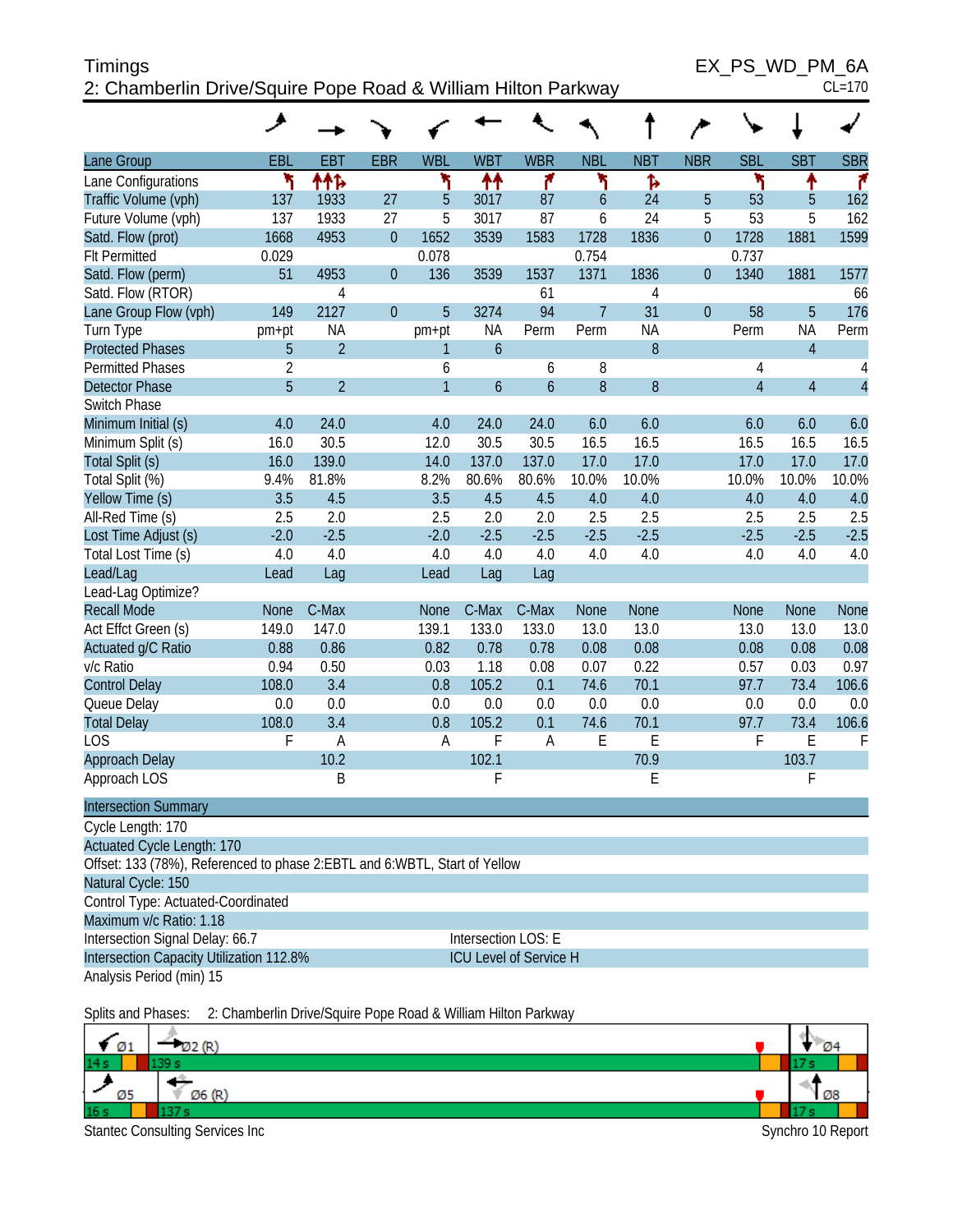| <b>Timings</b>                                                 | EX PS WD PM 6A |
|----------------------------------------------------------------|----------------|
| 5: Spanish Wells Road/Wild Horse Road & William Hilton Parkway | $CL=170$       |

 $EX_PS_WD_PM_6A$ <sub>CL=170</sub>

|                                                                        | ۸           |                |                |                |                               |                |             |             |                |                |                |                |
|------------------------------------------------------------------------|-------------|----------------|----------------|----------------|-------------------------------|----------------|-------------|-------------|----------------|----------------|----------------|----------------|
| Lane Group                                                             | EBL         | <b>EBT</b>     | <b>EBR</b>     | <b>WBL</b>     | <b>WBT</b>                    | <b>WBR</b>     | <b>NBL</b>  | <b>NBT</b>  | <b>NBR</b>     | <b>SBL</b>     | <b>SBT</b>     | <b>SBR</b>     |
| Lane Configurations                                                    | ۲           | ተተተ            | ۴              | ۲              | tttd                          |                | ۲           | Ъ           |                | ۲              | Ъ              |                |
| Traffic Volume (vph)                                                   | 85          | 1673           | 165            | 110            | 2700                          | 116            | 183         | 65          | 93             | 41             | 65             | 34             |
| Future Volume (vph)                                                    | 85          | 1673           | 165            | 110            | 2700                          | 116            | 183         | 65          | 93             | 41             | 65             | 34             |
| Satd. Flow (prot)                                                      | 1728        | 5136           | 1492           | 1711           | 6360                          | $\overline{0}$ | 1728        | 1944        | $\overline{0}$ | 1711           | 1758           | $\overline{0}$ |
| <b>Flt Permitted</b>                                                   | 0.950       |                |                | 0.950          |                               |                | 0.591       |             |                | 0.448          |                |                |
| Satd. Flow (perm)                                                      | 1728        | 5136           | 1461           | 1711           | 6360                          | $\theta$       | 1075        | 1944        | $\theta$       | 807            | 1758           | $\overline{0}$ |
| Satd. Flow (RTOR)                                                      |             |                | 67             |                | 10                            |                |             | 38          |                |                | 14             |                |
| Lane Group Flow (vph)                                                  | 92          | 1815           | 179            | 119            | 3056                          | $\overline{0}$ | 199         | 172         | $\theta$       | 44             | 108            | $\overline{0}$ |
| Turn Type                                                              | Prot        | <b>NA</b>      | Perm           | Prot           | <b>NA</b>                     |                | Perm        | <b>NA</b>   |                | Perm           | <b>NA</b>      |                |
| <b>Protected Phases</b>                                                | 5           | $\overline{2}$ |                | $\mathbf{1}$   | $\ddot{\mathbf{6}}$           |                |             | 8           |                |                | $\overline{4}$ |                |
| <b>Permitted Phases</b>                                                |             |                | $\overline{2}$ |                |                               |                | 8           |             |                | 4              |                |                |
| <b>Detector Phase</b>                                                  | 5           | $\overline{2}$ | $\overline{2}$ | $\overline{1}$ | $\ddot{\mathbf{6}}$           |                | 8           | 8           |                | $\overline{4}$ | $\overline{4}$ |                |
| <b>Switch Phase</b>                                                    |             |                |                |                |                               |                |             |             |                |                |                |                |
| Minimum Initial (s)                                                    | 6.0         | 23.0           | 23.0           | 6.0            | 23.0                          |                | 8.0         | 8.0         |                | 8.0            | 8.0            |                |
| Minimum Split (s)                                                      | 16.0        | 29.5           | 29.5           | 21.0           | 29.5                          |                | 27.5        | 27.5        |                | 27.5           | 27.5           |                |
| Total Split (s)                                                        | 18.0        | 108.0          | 108.0          | 24.0           | 114.0                         |                | 38.0        | 38.0        |                | 38.0           | 38.0           |                |
| Total Split (%)                                                        | 10.6%       | 63.5%          | 63.5%          | 14.1%          | 67.1%                         |                | 22.4%       | 22.4%       |                | 22.4%          | 22.4%          |                |
| Yellow Time (s)                                                        | 3.5         | 4.5            | 4.5            | 3.5            | 4.5                           |                | 4.5         | 4.5         |                | 4.5            | 4.5            |                |
| All-Red Time (s)                                                       | 2.5         | 2.0            | 2.0            | 2.5            | 2.0                           |                | 3.0         | 3.0         |                | 3.0            | 3.0            |                |
| Lost Time Adjust (s)                                                   | $-2.0$      | $-2.5$         | 0.0            | $-2.0$         | $-2.5$                        |                | $-3.5$      | $-3.5$      |                | $-3.5$         | $-3.5$         |                |
| Total Lost Time (s)                                                    | 4.0         | 4.0            | 6.5            | 4.0            | 4.0                           |                | 4.0         | 4.0         |                | 4.0            | 4.0            |                |
| Lead/Lag                                                               | Lead        | Lag            | Lag            | Lead           | Lag                           |                |             |             |                |                |                |                |
| Lead-Lag Optimize?                                                     |             |                |                |                |                               |                |             |             |                |                |                |                |
| <b>Recall Mode</b>                                                     | <b>None</b> | C-Max          | C-Max          | <b>None</b>    | C-Max                         |                | <b>None</b> | <b>None</b> |                | <b>None</b>    | <b>None</b>    |                |
| Act Effct Green (s)                                                    | 13.3        | 106.9          | 104.4          | 17.4           | 111.1                         |                | 33.7        | 33.7        |                | 33.7           | 33.7           |                |
| Actuated g/C Ratio                                                     | 0.08        | 0.63           | 0.61           | 0.10           | 0.65                          |                | 0.20        | 0.20        |                | 0.20           | 0.20           |                |
| v/c Ratio                                                              | 0.69        | 0.56           | 0.19           | 0.68           | 0.73                          |                | 0.93        | 0.41        |                | 0.28           | 0.30           |                |
| <b>Control Delay</b>                                                   | 97.3        | 17.8           | 9.3            | 115.6          | 10.7                          |                | 112.6       | 49.3        |                | 63.1           | 52.8           |                |
| Queue Delay                                                            | 0.0         | 0.0            | 0.0            | 0.0            | 0.0                           |                | 0.0         | 0.0         |                | 0.0            | 0.0            |                |
| <b>Total Delay</b>                                                     | 97.3        | 17.8           | 9.3            | 115.6          | 10.7                          |                | 112.6       | 49.3        |                | 63.1           | 52.8           |                |
| <b>LOS</b>                                                             | F           | B              | A              | F              | B                             |                | F           | D           |                | E              | D              |                |
| Approach Delay                                                         |             | 20.6           |                |                | 14.6                          |                |             | 83.2        |                |                | 55.8           |                |
| Approach LOS                                                           |             | $\mathsf C$    |                |                | B                             |                |             | F           |                |                | E              |                |
| <b>Intersection Summary</b>                                            |             |                |                |                |                               |                |             |             |                |                |                |                |
| Cycle Length: 170                                                      |             |                |                |                |                               |                |             |             |                |                |                |                |
| <b>Actuated Cycle Length: 170</b>                                      |             |                |                |                |                               |                |             |             |                |                |                |                |
| Offset: 86 (51%), Referenced to phase 2:EBT and 6:WBT, Start of Yellow |             |                |                |                |                               |                |             |             |                |                |                |                |
| Natural Cycle: 90                                                      |             |                |                |                |                               |                |             |             |                |                |                |                |
| Control Type: Actuated-Coordinated                                     |             |                |                |                |                               |                |             |             |                |                |                |                |
| Maximum v/c Ratio: 0.93                                                |             |                |                |                |                               |                |             |             |                |                |                |                |
| Intersection Signal Delay: 22.3                                        |             |                |                |                | Intersection LOS: C           |                |             |             |                |                |                |                |
| Intersection Capacity Utilization 78.4%                                |             |                |                |                | <b>ICU Level of Service D</b> |                |             |             |                |                |                |                |
| Analysis Period (min) 15                                               |             |                |                |                |                               |                |             |             |                |                |                |                |
|                                                                        |             |                |                |                |                               |                |             |             |                |                |                |                |

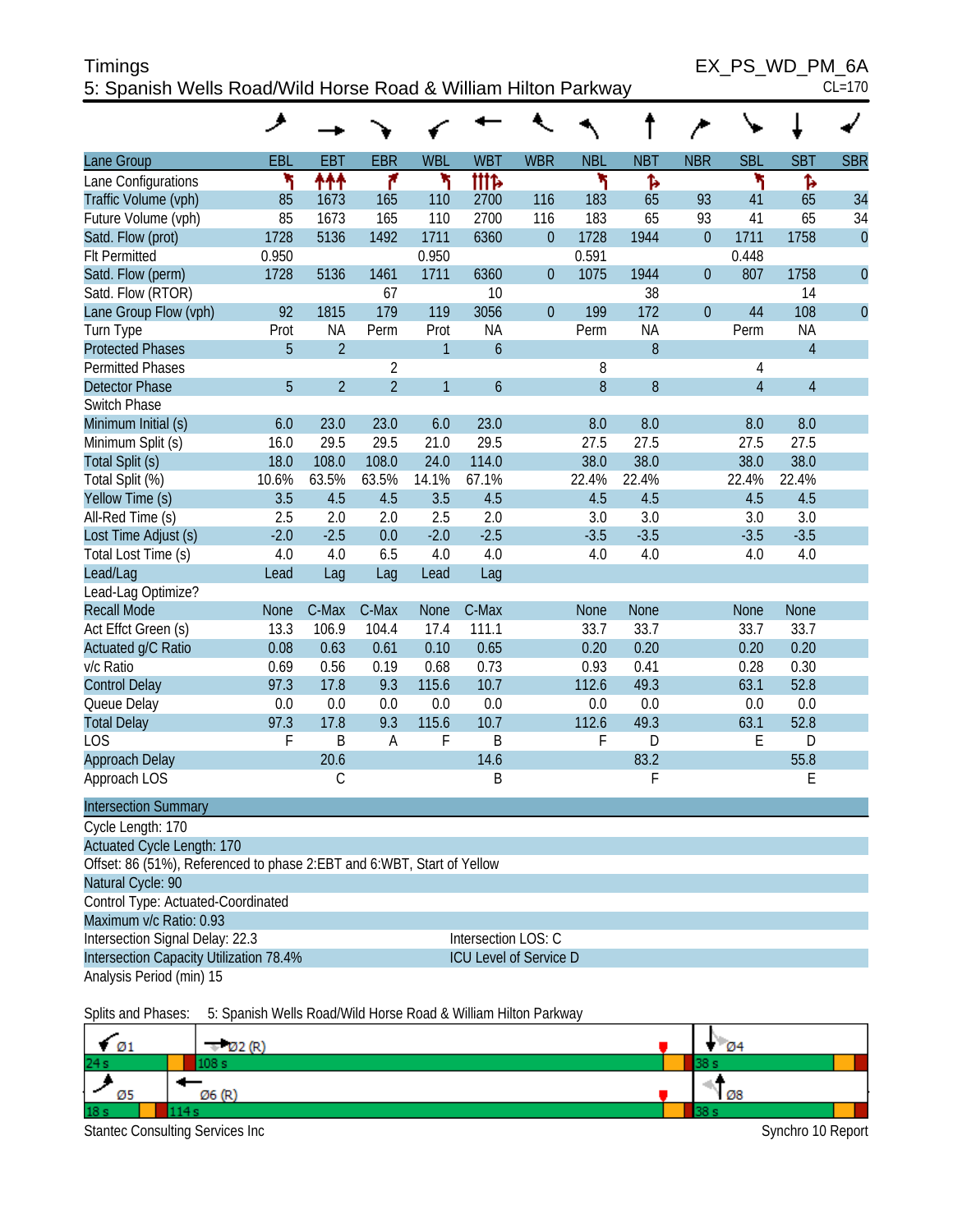| ____<br>Timings                                           | EX PS WD PM 6A |
|-----------------------------------------------------------|----------------|
| 8: Jarvis Park Road/Wilborn Road & William Hilton Parkway | $CL=170$       |

| ۰, |  |
|----|--|

|                                                                                                 | ۸           |                |                |                  |                               |               |                  |                |                  |                |                |                |
|-------------------------------------------------------------------------------------------------|-------------|----------------|----------------|------------------|-------------------------------|---------------|------------------|----------------|------------------|----------------|----------------|----------------|
| Lane Group                                                                                      | EBL         | <b>EBT</b>     | <b>EBR</b>     | <b>WBL</b>       | <b>WBT</b>                    | <b>WBR</b>    | <b>NBL</b>       | <b>NBT</b>     | <b>NBR</b>       | <b>SBL</b>     | <b>SBT</b>     | <b>SBR</b>     |
| Lane Configurations                                                                             | ۲           | ₩              | ۴              | ۲                | ₩                             | ۴             |                  | ф              |                  | ۲              | 4              | r              |
| Traffic Volume (vph)                                                                            | 61          | 1483           | 46             | 10               | 2117                          | 46            | 81               | $\overline{7}$ | 6                | 28             | 5              | 219            |
| Future Volume (vph)                                                                             | 61          | 1483           | 46             | 10               | 2117                          | 46            | 81               | 7              | 6                | 28             | 5              | 219            |
| Satd. Flow (prot)                                                                               | 1787        | 3574           | 1599           | 1770             | 3539                          | 1583          | $\mathbf{0}$     | 1728           | $\overline{0}$   | 1641           | 1667           | 1599           |
| <b>Flt Permitted</b>                                                                            | 0.032       |                |                | 0.139            |                               |               |                  | 0.959          |                  | 0.950          | 0.965          |                |
| Satd. Flow (perm)                                                                               | 60          | 3574           | 1599           | 259              | 3539                          | 1453          | $\boldsymbol{0}$ | 1728           | $\overline{0}$   | 1641           | 1667           | 1599           |
| Satd. Flow (RTOR)                                                                               |             |                | 49             |                  |                               | 96            |                  | 1              |                  |                |                | 235            |
| Lane Group Flow (vph)                                                                           | 65          | 1592           | 49             | 11               | 2273                          | 49            | $\mathbf{0}$     | 101            | $\boldsymbol{0}$ | 17             | 18             | 235            |
| Turn Type                                                                                       | pm+pt       | <b>NA</b>      | $pm+ov$        | Perm             | <b>NA</b>                     | Perm          | Split            | NA             |                  | Split          | <b>NA</b>      | Free           |
| <b>Protected Phases</b>                                                                         | 5           | $\overline{2}$ | $8\,$          |                  | $\boldsymbol{6}$              |               | 8                | 8              |                  | $\overline{4}$ | $\overline{4}$ |                |
| <b>Permitted Phases</b>                                                                         | 2           |                | $\overline{2}$ | 6                |                               | 6             |                  |                |                  |                |                | Free           |
| <b>Detector Phase</b>                                                                           | 5           | $\overline{2}$ | $8\,$          | $\boldsymbol{6}$ | $\boldsymbol{6}$              | $\mathfrak b$ | $\boldsymbol{8}$ | 8              |                  | 4              | $\overline{4}$ |                |
| Switch Phase                                                                                    |             |                |                |                  |                               |               |                  |                |                  |                |                |                |
| Minimum Initial (s)                                                                             | 6.0         | 23.0           | 6.0            | 23.0             | 23.0                          | 23.0          | 6.0              | 6.0            |                  | 8.0            | 8.0            |                |
| Minimum Split (s)                                                                               | 18.0        | 29.0           | 14.0           | 29.0             | 29.0                          | 29.0          | 14.0             | 14.0           |                  | 22.0           | 22.0           |                |
| Total Split (s)                                                                                 | 18.0        | 118.0          | 22.0           | 100.0            | 100.0                         | 100.0         | 22.0             | 22.0           |                  | 30.0           | 30.0           |                |
| Total Split (%)                                                                                 | 10.6%       | 69.4%          | 12.9%          | 58.8%            | 58.8%                         | 58.8%         | 12.9%            | 12.9%          |                  | 17.6%          | 17.6%          |                |
| Yellow Time (s)                                                                                 | 3.5         | 4.5            | 3.2            | 4.5              | 4.5                           | 4.5           | 3.2              | 3.2            |                  | 3.2            | 3.2            |                |
| All-Red Time (s)                                                                                | 2.5         | 1.5            | 2.8            | 1.5              | 1.5                           | 1.5           | 2.8              | 2.8            |                  | 2.8            | 2.8            |                |
| Lost Time Adjust (s)                                                                            | $-2.0$      | $-2.0$         | $-2.0$         | $-2.0$           | $-2.0$                        | $-2.0$        |                  | $-2.0$         |                  | $-2.0$         | $-2.0$         |                |
| Total Lost Time (s)                                                                             | 4.0         | 4.0            | 4.0            | 4.0              | 4.0                           | 4.0           |                  | 4.0            |                  | 4.0            | 4.0            |                |
| Lead/Lag                                                                                        | Lead        |                |                | Lag              | Lag                           | Lag           |                  |                |                  |                |                |                |
| Lead-Lag Optimize?                                                                              |             |                |                |                  |                               |               |                  |                |                  |                |                |                |
| <b>Recall Mode</b>                                                                              | <b>None</b> | C-Max          | <b>None</b>    | C-Max            | C-Max                         | C-Max         | <b>None</b>      | <b>None</b>    |                  | <b>None</b>    | <b>None</b>    |                |
| Act Effct Green (s)                                                                             | 136.1       | 136.1          | 158.8          | 122.7            | 122.7                         | 122.7         |                  | 17.1           |                  | 10.4           | 10.4           | 170.0          |
| Actuated g/C Ratio                                                                              | 0.80        | 0.80           | 0.93           | 0.72             | 0.72                          | 0.72          |                  | 0.10           |                  | 0.06           | 0.06           | 1.00           |
| v/c Ratio                                                                                       | 0.45        | 0.56           | 0.03           | 0.06             | 0.89                          | 0.05          |                  | 0.58           |                  | 0.17           | 0.18           | 0.15           |
| <b>Control Delay</b>                                                                            | 38.7        | 7.9            | 1.1            | 4.1              | 13.7                          | 0.1           |                  | 84.8           |                  | 79.4           | 79.6           | 0.2            |
| Queue Delay                                                                                     | 0.0         | 0.0            | 0.0            | 0.0              | 0.0                           | 0.0           |                  | 0.0            |                  | 0.0            | 0.0            | 0.0            |
| <b>Total Delay</b>                                                                              | 38.7        | 7.9            | 1.1            | 4.1              | 13.7                          | 0.1           |                  | 84.8           |                  | 79.4           | 79.6           | 0.2            |
| <b>LOS</b>                                                                                      | D           | A              | A              | A                | B                             | Α             |                  | F              |                  | Ε              | E              | $\overline{A}$ |
| Approach Delay                                                                                  |             | 8.8            |                |                  | 13.4                          |               |                  | 84.8           |                  |                | 10.5           |                |
| Approach LOS                                                                                    |             | Α              |                |                  | B                             |               |                  | F              |                  |                | Β              |                |
| <b>Intersection Summary</b>                                                                     |             |                |                |                  |                               |               |                  |                |                  |                |                |                |
| Cycle Length: 170                                                                               |             |                |                |                  |                               |               |                  |                |                  |                |                |                |
| <b>Actuated Cycle Length: 170</b>                                                               |             |                |                |                  |                               |               |                  |                |                  |                |                |                |
| Offset: 13 (8%), Referenced to phase 2: EBTL and 6: WBTL, Start of Yellow<br>Natural Cycle: 145 |             |                |                |                  |                               |               |                  |                |                  |                |                |                |
| Control Type: Actuated-Coordinated                                                              |             |                |                |                  |                               |               |                  |                |                  |                |                |                |
| Maximum v/c Ratio: 0.89                                                                         |             |                |                |                  |                               |               |                  |                |                  |                |                |                |
| Intersection Signal Delay: 13.1                                                                 |             |                |                |                  | Intersection LOS: B           |               |                  |                |                  |                |                |                |
| Intersection Capacity Utilization 78.9%                                                         |             |                |                |                  | <b>ICU Level of Service D</b> |               |                  |                |                  |                |                |                |
| Analysis Period (min) 15                                                                        |             |                |                |                  |                               |               |                  |                |                  |                |                |                |
|                                                                                                 |             |                |                |                  |                               |               |                  |                |                  |                |                |                |

Splits and Phases: 8: Jarvis Park Road/Wilborn Road & William Hilton Parkway

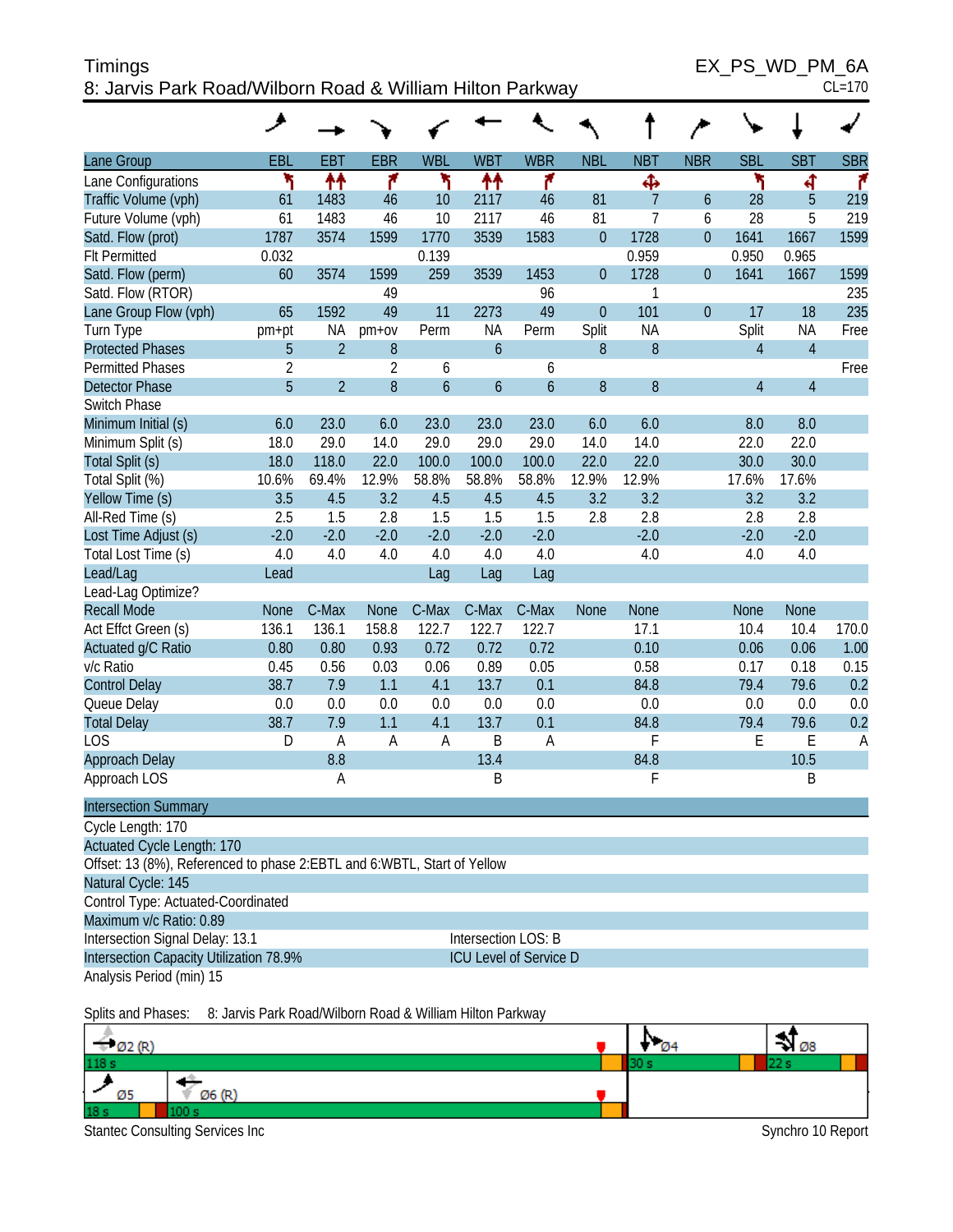| <b>Timings</b>                                                     | EX PS WD PM 6A |
|--------------------------------------------------------------------|----------------|
| 11: Sol Blatt Jr. Expressway/Gumtree Road & William Hilton Parkway | $CL=170$       |

 $EX_PS_WD_PM_6A$ <sub>CL=170</sub>

|                                                                        | لحر          |                |                |              |                |                               |              |              |                |                |                |                |
|------------------------------------------------------------------------|--------------|----------------|----------------|--------------|----------------|-------------------------------|--------------|--------------|----------------|----------------|----------------|----------------|
| Lane Group                                                             | <b>EBL</b>   | <b>EBT</b>     | <b>EBR</b>     | <b>WBL</b>   | <b>WBT</b>     | <b>WBR</b>                    | <b>NBL</b>   | <b>NBT</b>   | <b>NBR</b>     | <b>SBL</b>     | <b>SBT</b>     | <b>SBR</b>     |
| Lane Configurations                                                    | ۲            | ↟↟             | ۴              | ۲            | ተተ             | ۴                             | ۲            | ↟            | ۴              | ۲              | 4              | ۴              |
| Traffic Volume (vph)                                                   | 85           | 1195           | $\overline{7}$ | 104          | 1989           | 352                           | 24           | 159          | 147            | 192            | 98             | 124            |
| Future Volume (vph)                                                    | 85           | 1195           | $\overline{7}$ | 104          | 1989           | 352                           | 24           | 159          | 147            | 192            | 98             | 124            |
| Satd. Flow (prot)                                                      | 1787         | 3574           | 1599           | 1711         | 5085           | 1583                          | 1787         | 1881         | 1599           | 1698           | 1757           | 1599           |
| <b>Flt Permitted</b>                                                   | 0.950        |                |                | 0.950        |                |                               | 0.950        |              |                | 0.950          | 0.983          |                |
| Satd. Flow (perm)                                                      | 1787         | 3574           | 1599           | 1711         | 5085           | 1530                          | 1787         | 1881         | 1599           | 1698           | 1757           | 1599           |
| Satd. Flow (RTOR)                                                      |              |                | 151            |              |                | 184                           |              |              | 155            |                |                | 130            |
| Lane Group Flow (vph)                                                  | 89           | 1257           | $\overline{7}$ | 109          | 2092           | 370                           | 25           | 167          | 155            | 149            | 156            | 130            |
| Turn Type                                                              | Prot         | <b>NA</b>      | Free           | Prot         | <b>NA</b>      | Perm                          | Split        | <b>NA</b>    | Free           | Split          | <b>NA</b>      | Perm           |
| <b>Protected Phases</b>                                                | 5            | $\overline{2}$ |                | $\mathbf{1}$ | $\mathfrak b$  |                               | 8            | $8\,$        |                | $\overline{7}$ | $\overline{7}$ |                |
| <b>Permitted Phases</b>                                                |              |                | Free           |              |                | 6                             |              |              | Free           |                |                | 7              |
| <b>Detector Phase</b>                                                  | 5            | $\overline{2}$ |                | $\mathbf{1}$ | $\overline{6}$ | $\boldsymbol{6}$              | 8            | 8            |                | $\overline{7}$ | $\overline{7}$ | $\overline{7}$ |
| Switch Phase                                                           |              |                |                |              |                |                               |              |              |                |                |                |                |
| Minimum Initial (s)                                                    | 6.0          | 24.0           |                | 6.0          | 24.0           | 24.0                          | 8.0          | 8.0          |                | 8.0            | 8.0            | 8.0            |
| Minimum Split (s)                                                      | 22.0         | 30.5           |                | 22.0         | 30.5           | 30.5                          | 27.0         | 27.0         |                | 31.0           | 31.0           | 31.0           |
| Total Split (s)                                                        | 24.0         | 89.0           |                | 24.0         | 89.0           | 89.0                          | 27.0         | 27.0         |                | 30.0           | 30.0           | 30.0           |
| Total Split (%)                                                        | 14.1%        | 52.4%          |                | 14.1%        | 52.4%          | 52.4%                         | 15.9%        | 15.9%        |                | 17.6%          | 17.6%          | 17.6%          |
| Yellow Time (s)                                                        | 3.5          | 4.5            |                | 3.5          | 4.5            | 4.5                           | 3.5          | 3.5          |                | 3.5            | 3.5            | 3.5            |
| All-Red Time (s)                                                       | 2.5          | 2.0            |                | 2.5          | 2.0            | 2.0                           | 3.5          | 3.5          |                | 3.5            | 3.5            | 3.5            |
| Lost Time Adjust (s)                                                   | $-2.0$       | $-2.5$         |                | $-2.0$       | $-2.5$         | $-2.5$                        | $-3.0$       | $-3.0$       |                | $-3.0$         | $-3.0$         | $-3.0$         |
| Total Lost Time (s)                                                    | 4.0          | 4.0            |                | 4.0          | 4.0            | 4.0                           | 4.0          | 4.0          |                | 4.0            | 4.0            | 4.0            |
| Lead/Lag                                                               | Lead         | Lag            |                | Lead         | Lag            | Lag                           | Lag          | Lag          |                | Lead           | Lead           | Lead           |
| Lead-Lag Optimize?                                                     |              |                |                |              |                |                               | Yes          | Yes          |                | Yes            | Yes            | Yes            |
| <b>Recall Mode</b>                                                     | <b>None</b>  | C-Max          |                | <b>None</b>  | C-Max          | C-Max                         | None         | None         |                | <b>None</b>    | <b>None</b>    | None           |
| Act Effct Green (s)                                                    | 15.2         | 95.2<br>0.56   | 170.0          | 16.9         | 96.9           | 96.9<br>0.57                  | 21.6         | 21.6<br>0.13 | 170.0          | 20.3<br>0.12   | 20.3<br>0.12   | 20.3           |
| Actuated g/C Ratio<br>v/c Ratio                                        | 0.09<br>0.56 | 0.63           | 1.00           | 0.10<br>0.64 | 0.57<br>0.72   | 0.39                          | 0.13<br>0.11 | 0.70         | 1.00<br>0.10   | 0.74           | 0.74           | 0.12<br>0.43   |
| <b>Control Delay</b>                                                   | 67.8         | 54.5           | 0.00<br>0.0    | 102.8        | 14.8           | 2.7                           | 65.7         | 86.9         | 0.1            | 92.6           | 92.7           | 13.6           |
|                                                                        | 0.0          | 0.0            | 0.0            | 0.0          | 0.0            | 0.0                           | 0.0          | 0.0          | 0.0            | 0.0            | 0.0            | 0.0            |
| Queue Delay<br><b>Total Delay</b>                                      | 67.8         | 54.5           | 0.0            | 102.8        | 14.8           | 2.7                           | 65.7         | 86.9         | 0.1            | 92.6           | 92.7           | 13.6           |
| <b>LOS</b>                                                             | E            | D              | A              | F            | B              | A                             | E            | F            | $\overline{A}$ | F              | F              | B              |
| Approach Delay                                                         |              | 55.1           |                |              | 16.8           |                               |              | 46.6         |                |                | 69.0           |                |
| Approach LOS                                                           |              | E              |                |              | B              |                               |              | D            |                |                | E              |                |
| <b>Intersection Summary</b>                                            |              |                |                |              |                |                               |              |              |                |                |                |                |
| Cycle Length: 170                                                      |              |                |                |              |                |                               |              |              |                |                |                |                |
| <b>Actuated Cycle Length: 170</b>                                      |              |                |                |              |                |                               |              |              |                |                |                |                |
| Offset: 27 (16%), Referenced to phase 2:EBT and 6:WBT, Start of Yellow |              |                |                |              |                |                               |              |              |                |                |                |                |
| Natural Cycle: 135                                                     |              |                |                |              |                |                               |              |              |                |                |                |                |
| Control Type: Actuated-Coordinated                                     |              |                |                |              |                |                               |              |              |                |                |                |                |
| Maximum v/c Ratio: 0.74                                                |              |                |                |              |                |                               |              |              |                |                |                |                |
| Intersection Signal Delay: 34.8                                        |              |                |                |              |                | Intersection LOS: C           |              |              |                |                |                |                |
| Intersection Capacity Utilization 74.1%                                |              |                |                |              |                | <b>ICU Level of Service D</b> |              |              |                |                |                |                |
| Analysis Period (min) 15                                               |              |                |                |              |                |                               |              |              |                |                |                |                |
|                                                                        |              |                |                |              |                |                               |              |              |                |                |                |                |

Splits and Phases: 11: Sol Blatt Jr. Expressway/Gumtree Road & William Hilton Parkway

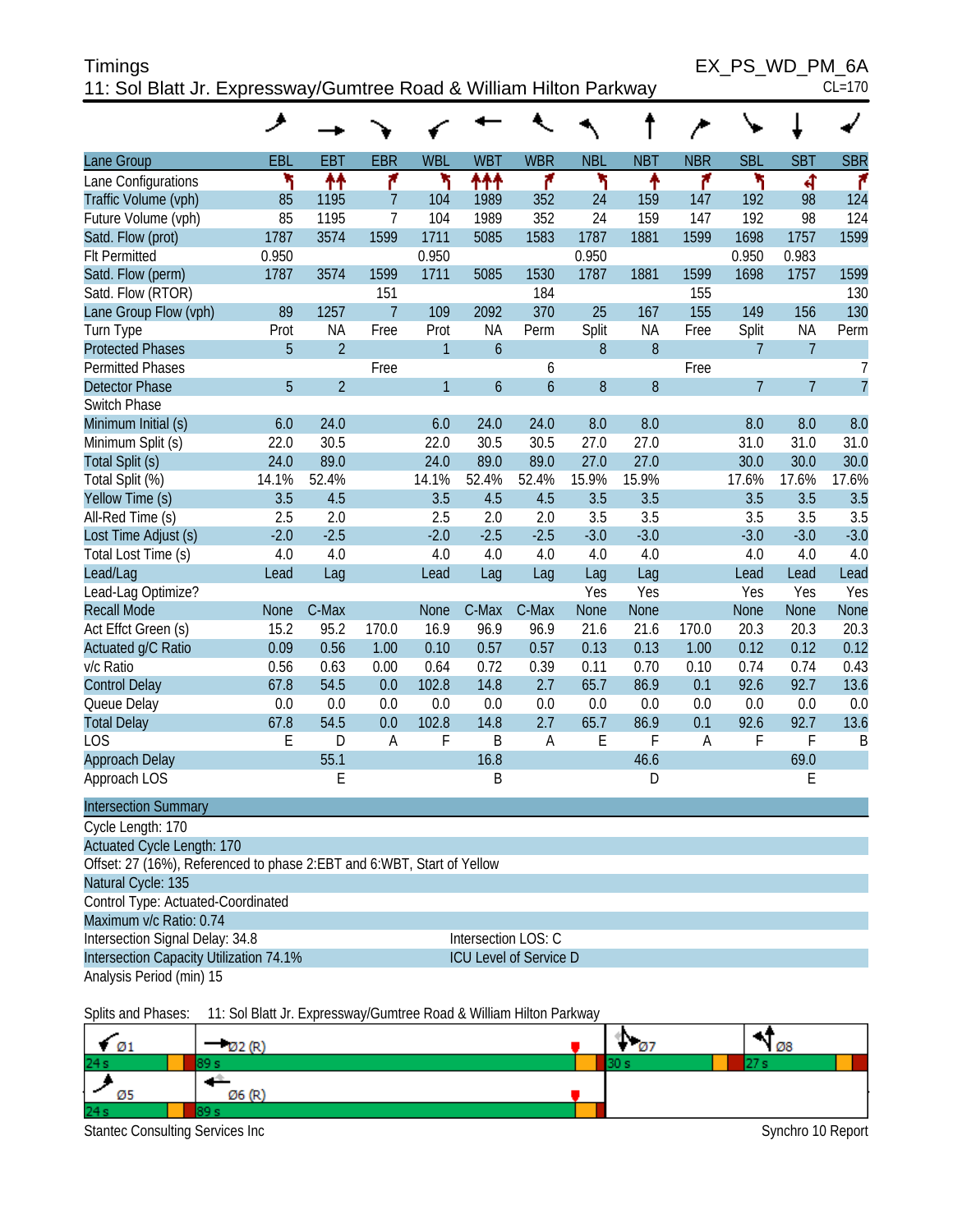| Timings                                                   | EX PS WD PM 6A |
|-----------------------------------------------------------|----------------|
| 14: Pembroke Drive/Museum Street & William Hilton Parkway | $CL=170$       |

|                                                                                             | ◢                                                         |                |                |                |            |                               |             |             |             |                |                |                |
|---------------------------------------------------------------------------------------------|-----------------------------------------------------------|----------------|----------------|----------------|------------|-------------------------------|-------------|-------------|-------------|----------------|----------------|----------------|
| Lane Group                                                                                  | EBL                                                       | <b>EBT</b>     | <b>EBR</b>     | <b>WBL</b>     | <b>WBT</b> | <b>WBR</b>                    | <b>NBL</b>  | <b>NBT</b>  | <b>NBR</b>  | <b>SBL</b>     | <b>SBT</b>     | <b>SBR</b>     |
| Lane Configurations                                                                         | ۲                                                         | ₩              | ۴              | ۲              | ↟↟         | ۴                             | ۲           | 4           | ۴           |                | 4              | ۴              |
| Traffic Volume (vph)                                                                        | 30                                                        | 1220           | 200            | 50             | 1718       | 40                            | 375         | 19          | 50          | 12             | 26             | 50             |
| Future Volume (vph)                                                                         | 30                                                        | 1220           | 200            | 50             | 1718       | 40                            | 375         | 19          | 50          | 12             | 26             | 50             |
| Satd. Flow (prot)                                                                           | 1787                                                      | 3574           | 1599           | 1829           | 3539       | 1583                          | 1641        | 1653        | 1546        | $\overline{0}$ | 1853           | 1599           |
| <b>Flt Permitted</b>                                                                        | 0.074                                                     |                |                | 0.172          |            |                               | 0.950       | 0.957       |             |                | 0.985          |                |
| Satd. Flow (perm)                                                                           | 139                                                       | 3574           | 1599           | 331            | 3539       | 1466                          | 1641        | 1653        | 1546        | $\theta$       | 1853           | 1599           |
| Satd. Flow (RTOR)                                                                           |                                                           |                | 177            |                |            | 60                            |             |             | 62          |                |                | 62             |
| Lane Group Flow (vph)                                                                       | 31                                                        | 1270           | 208            | 52             | 1788       | 42                            | 203         | 207         | 52          | $\overline{0}$ | 39             | 52             |
| Turn Type                                                                                   | Perm                                                      | <b>NA</b>      | Perm           | Perm           | <b>NA</b>  | Perm                          | Split       | <b>NA</b>   | Perm        | Split          | <b>NA</b>      | Perm           |
| <b>Protected Phases</b>                                                                     |                                                           | $\overline{2}$ |                |                | 6          |                               | 8           | 8           |             | $\overline{4}$ | $\overline{4}$ |                |
| <b>Permitted Phases</b>                                                                     | 2                                                         |                | $\overline{2}$ | 6              |            | 6                             |             |             | 8           |                |                | 4              |
| <b>Detector Phase</b>                                                                       | $\overline{2}$                                            | $\overline{2}$ | $\overline{2}$ | $\overline{6}$ | 6          | $\overline{6}$                | 8           | 8           | 8           | $\overline{4}$ | $\overline{4}$ | $\overline{4}$ |
| Switch Phase                                                                                |                                                           |                |                |                |            |                               |             |             |             |                |                |                |
| Minimum Initial (s)                                                                         | 23.0                                                      | 23.0           | 23.0           | 23.0           | 23.0       | 23.0                          | 8.0         | 8.0         | 8.0         | 6.0            | 6.0            | 6.0            |
| Minimum Split (s)                                                                           | 29.5                                                      | 29.5           | 29.5           | 29.5           | 29.5       | 29.5                          | 38.2        | 38.2        | 38.2        | 16.2           | 16.2           | 16.2           |
| Total Split (s)                                                                             | 112.0                                                     | 112.0          | 112.0          | 112.0          | 112.0      | 112.0                         | 35.0        | 35.0        | 35.0        | 23.0           | 23.0           | 23.0           |
| Total Split (%)                                                                             | 65.9%                                                     | 65.9%          | 65.9%          | 65.9%          | 65.9%      | 65.9%                         | 20.6%       | 20.6%       | 20.6%       | 13.5%          | 13.5%          | 13.5%          |
| Yellow Time (s)                                                                             | 4.5                                                       | 4.5            | 4.5            | 4.5            | 4.5        | 4.5                           | 3.2         | 3.2         | 3.2         | 3.2            | 3.2            | 3.2            |
| All-Red Time (s)                                                                            | 2.0                                                       | 2.0            | 2.0            | 2.0            | 2.0        | 2.0                           | 3.0         | 3.0         | 3.0         | 3.0            | 3.0            | 3.0            |
| Lost Time Adjust (s)                                                                        | $-2.5$                                                    | $-2.5$         | $-2.5$         | $-2.5$         | $-2.5$     | $-2.5$                        | $-2.2$      | $-2.2$      | $-2.2$      |                | $-2.2$         | $-2.2$         |
| Total Lost Time (s)                                                                         | 4.0                                                       | 4.0            | 4.0            | 4.0            | 4.0        | 4.0                           | 4.0         | 4.0         | 4.0         |                | 4.0            | 4.0            |
| Lead/Lag                                                                                    |                                                           |                |                |                |            |                               |             |             |             |                |                |                |
| Lead-Lag Optimize?                                                                          |                                                           |                |                |                |            |                               |             |             |             |                |                |                |
| <b>Recall Mode</b>                                                                          | C-Max                                                     | C-Max          | C-Max          | C-Max          | C-Max      | C-Max                         | <b>None</b> | <b>None</b> | <b>None</b> | <b>None</b>    | <b>None</b>    | None           |
| Act Effct Green (s)                                                                         | 120.9                                                     | 120.9          | 120.9          | 120.9          | 120.9      | 120.9                         | 28.3        | 28.3        | 28.3        |                | 11.2           | 11.2           |
| Actuated g/C Ratio                                                                          | 0.71                                                      | 0.71           | 0.71           | 0.71           | 0.71       | 0.71                          | 0.17        | 0.17        | 0.17        |                | 0.07           | 0.07           |
| v/c Ratio                                                                                   | 0.32                                                      | 0.50           | 0.18           | 0.22           | 0.71       | 0.04                          | 0.75        | 0.75        | 0.17        |                | 0.32           | 0.32           |
| <b>Control Delay</b>                                                                        | 29.8                                                      | 19.0           | 8.2            | 2.9            | 3.0        | 0.0                           | 83.6        | 84.2        | 9.6         |                | 81.8           | 16.3           |
| Queue Delay                                                                                 | 0.0                                                       | 0.0            | 0.0            | 0.0            | 0.0        | 0.0                           | 0.0         | 0.0         | 0.0         |                | 0.0            | 0.0            |
| <b>Total Delay</b>                                                                          | 29.8                                                      | 19.0           | 8.2            | 2.9            | 3.0        | 0.0                           | 83.6        | 84.2        | 9.6         |                | 81.8           | 16.3           |
| <b>LOS</b>                                                                                  | $\mathsf C$                                               | B              | A              | A              | A          | Α                             | F           | F           | A           |                | F              | Β              |
| Approach Delay                                                                              |                                                           | 17.8           |                |                | 3.0        |                               |             | 75.5        |             |                | 44.4           |                |
| Approach LOS                                                                                |                                                           | B              |                |                | A          |                               |             | E           |             |                | D              |                |
| <b>Intersection Summary</b>                                                                 |                                                           |                |                |                |            |                               |             |             |             |                |                |                |
| Cycle Length: 170                                                                           |                                                           |                |                |                |            |                               |             |             |             |                |                |                |
| Actuated Cycle Length: 170                                                                  |                                                           |                |                |                |            |                               |             |             |             |                |                |                |
| Offset: 0 (0%), Referenced to phase 2:EBTL and 6:WBTL, Start of Yellow, Master Intersection |                                                           |                |                |                |            |                               |             |             |             |                |                |                |
| Natural Cycle: 115                                                                          |                                                           |                |                |                |            |                               |             |             |             |                |                |                |
| Control Type: Actuated-Coordinated                                                          |                                                           |                |                |                |            |                               |             |             |             |                |                |                |
| Maximum v/c Ratio: 0.75                                                                     |                                                           |                |                |                |            |                               |             |             |             |                |                |                |
| Intersection Signal Delay: 18.1                                                             |                                                           |                |                |                |            | Intersection LOS: B           |             |             |             |                |                |                |
| Intersection Capacity Utilization 74.5%                                                     |                                                           |                |                |                |            | <b>ICU Level of Service D</b> |             |             |             |                |                |                |
| Analysis Period (min) 15                                                                    |                                                           |                |                |                |            |                               |             |             |             |                |                |                |
| Splits and Phases:                                                                          | 14: Pembroke Drive/Museum Street & William Hilton Parkway |                |                |                |            |                               |             |             |             |                |                |                |
|                                                                                             |                                                           |                |                |                |            |                               |             |             |             |                |                |                |



Stantec Consulting Services Inc **Synchro 10 Report** Synchro 10 Report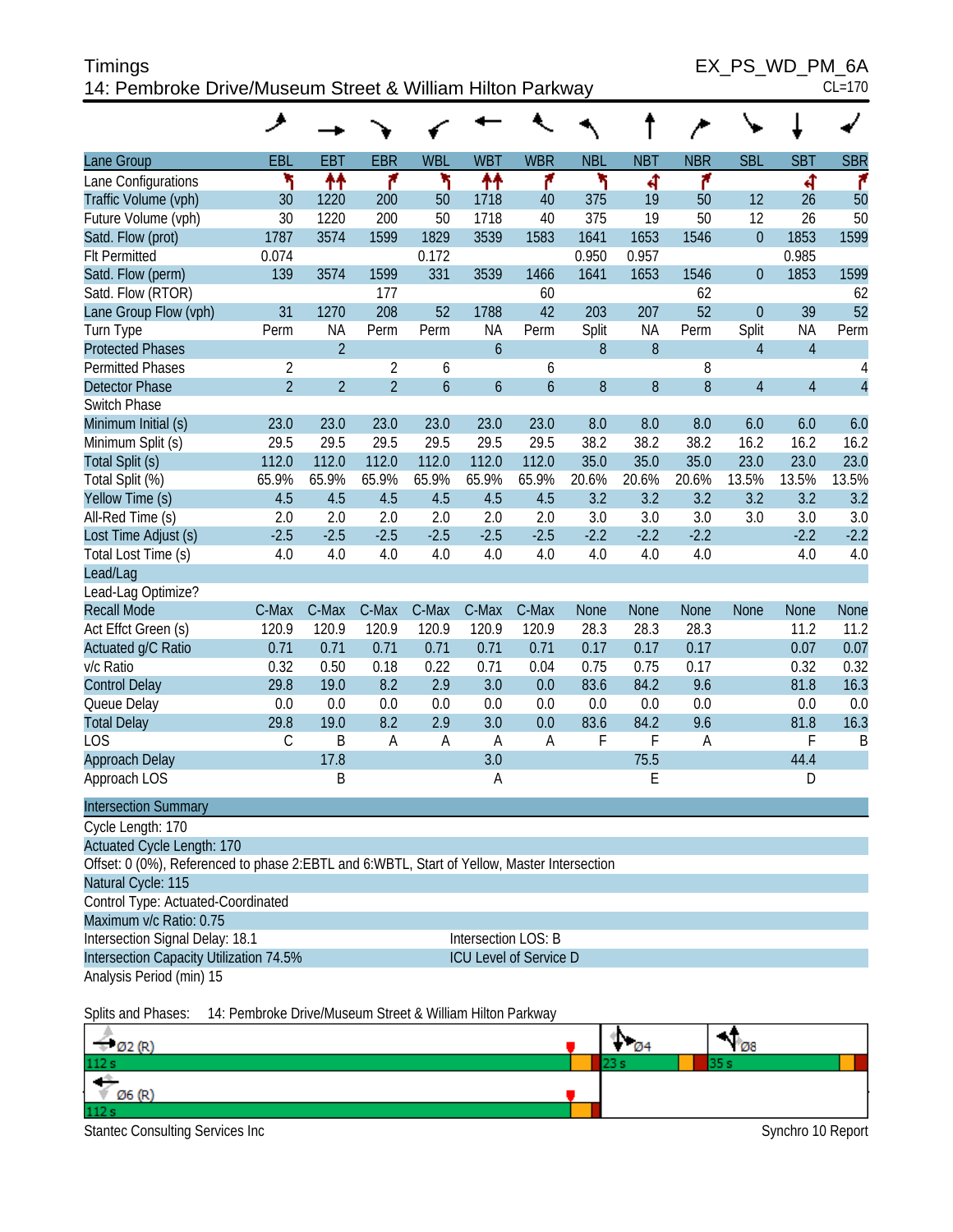| Timings                                                            | EX PS WD PM 6A |
|--------------------------------------------------------------------|----------------|
| 17: Indigo Run Parkway/Whooping Crane Way & William Hilton Parkway | $CL=170$       |

|                                                                             | ۶                   |                |            |                |                               |            |                |                |            |                |             |            |
|-----------------------------------------------------------------------------|---------------------|----------------|------------|----------------|-------------------------------|------------|----------------|----------------|------------|----------------|-------------|------------|
| Lane Group                                                                  | EBL                 | EBT            | <b>EBR</b> | <b>WBL</b>     | <b>WBT</b>                    | <b>WBR</b> | <b>NBL</b>     | <b>NBT</b>     | <b>NBR</b> | <b>SBL</b>     | <b>SBT</b>  | <b>SBR</b> |
| Lane Configurations                                                         | ۲                   | ↟↟             | ۴          | ካካ             | ₩                             | ۴          | ካካ             | ↟              | ۴          | ካካ             | ቶ           | ۴          |
| Traffic Volume (vph)                                                        | 180                 | 1186           | 42         | 64             | 1811                          | 304        | 57             | 91             | 61         | 208            | 95          | 122        |
| Future Volume (vph)                                                         | 180                 | 1186           | 42         | 64             | 1811                          | 304        | 57             | 91             | 61         | 208            | 95          | 122        |
| Satd. Flow (prot)                                                           | 1728                | 3574           | 1599       | 3351           | 3574                          | 1599       | 3351           | 1818           | 1599       | 3351           | 1944        | 1599       |
| <b>Flt Permitted</b>                                                        | 0.038               |                |            | 0.187          |                               |            | 0.950          |                |            | 0.950          |             |            |
| Satd. Flow (perm)                                                           | 69                  | 3574           | 1599       | 660            | 3574                          | 1599       | 3351           | 1818           | 1599       | 3351           | 1944        | 1599       |
| Satd. Flow (RTOR)                                                           |                     |                | 144        |                |                               | 223        |                |                | 144        |                |             | 144        |
| Lane Group Flow (vph)                                                       | 187                 | 1234           | 44         | 67             | 1885                          | 316        | 59             | 95             | 63         | 216            | 99          | 127        |
| Turn Type                                                                   | pm+pt               | ΝA             | Free       | pm+pt          | <b>NA</b>                     | Free       | Split          | <b>NA</b>      | Free       | Split          | <b>NA</b>   | Free       |
| <b>Protected Phases</b>                                                     | 5                   | $\overline{2}$ |            | $\mathbf{1}$   | $\mathfrak b$                 |            | $\overline{4}$ | $\overline{4}$ |            | 3              | 3           |            |
| <b>Permitted Phases</b>                                                     | $\overline{2}$      |                | Free       | 6              |                               | Free       |                |                | Free       |                |             | Free       |
| <b>Detector Phase</b>                                                       | 5                   | $\overline{2}$ |            | $\overline{1}$ | $\boldsymbol{6}$              |            | $\overline{4}$ | $\overline{4}$ |            | $\overline{3}$ | 3           |            |
| Switch Phase                                                                |                     |                |            |                |                               |            |                |                |            |                |             |            |
| Minimum Initial (s)                                                         | 6.0                 | 23.0           |            | 6.0            | 23.0                          |            | 8.0            | 8.0            |            | 8.0            | 8.0         |            |
| Minimum Split (s)                                                           | 16.0                | 29.5           |            | 16.0           | 29.5                          |            | 16.5           | 16.5           |            | 18.5           | 18.5        |            |
| Total Split (s)                                                             | 26.0                | 105.0          |            | 20.0           | 99.0                          |            | 21.0           | 21.0           |            | 24.0           | 24.0        |            |
| Total Split (%)                                                             | 15.3%               | 61.8%          |            | 11.8%          | 58.2%                         |            | 12.4%          | 12.4%          |            | 14.1%          | 14.1%       |            |
| Yellow Time (s)                                                             | 3.5                 | 4.5            |            | 3.5            | 4.5                           |            | 3.5            | 3.5            |            | 3.5            | 3.5         |            |
| All-Red Time (s)                                                            | 2.5                 | 2.0            |            | 2.5            | 2.0                           |            | 3.0            | 3.0            |            | 3.0            | 3.0         |            |
| Lost Time Adjust (s)                                                        | $-2.0$              | $-2.5$         |            | $-2.0$         | $-2.5$                        |            | $-2.5$         | $-2.5$         |            | $-2.5$         | $-2.5$      |            |
| Total Lost Time (s)                                                         | 4.0                 | 4.0            |            | 4.0            | 4.0                           |            | 4.0            | 4.0            |            | 4.0            | 4.0         |            |
| Lead/Lag                                                                    | Lead                | Lag            |            | Lead           | Lag                           |            | Lag            | Lag            |            | Lead           | Lead        |            |
| Lead-Lag Optimize?                                                          |                     |                |            |                |                               |            |                |                |            |                |             |            |
| <b>Recall Mode</b>                                                          | <b>None</b>         | C-Max          |            | None           | C-Max                         |            | <b>None</b>    | <b>None</b>    |            | <b>None</b>    | <b>None</b> |            |
| Act Effct Green (s)                                                         | 124.7               | 112.5          | 170.0      | 110.2          | 102.0                         | 170.0      | 15.3           | 15.3           | 170.0      | 18.0           | 18.0        | 170.0      |
| Actuated g/C Ratio                                                          | 0.73                | 0.66           | 1.00       | 0.65           | 0.60                          | 1.00       | 0.09           | 0.09           | 1.00       | 0.11           | 0.11        | 1.00       |
| v/c Ratio                                                                   | 0.81                | 0.52           | 0.03       | 0.12           | 0.88                          | 0.20       | 0.20           | 0.58           | 0.04       | 0.61           | 0.48        | 0.08       |
| <b>Control Delay</b>                                                        | 68.9                | 26.3           | 0.0        | 5.6            | 23.9                          | 0.2        | 72.5           | 88.5           | 0.0        | 80.1           | 79.4        | 0.1        |
| Queue Delay                                                                 | 0.0                 | 0.0            | 0.0        | 0.0            | 0.0                           | 0.0        | 0.0            | 0.0            | 0.0        | 0.0            | 0.0         | 0.0        |
| <b>Total Delay</b>                                                          | 68.9                | 26.3           | 0.0        | 5.6            | 23.9                          | 0.2        | 72.5           | 88.5           | 0.0        | 80.1           | 79.4        | 0.1        |
| LOS                                                                         | E                   | $\mathsf C$    | A          | A              | $\mathsf C$                   | A          | E              | F              | A          | F              | E           | A          |
| Approach Delay                                                              |                     | 30.9           |            |                | 20.1                          |            |                | 58.4           |            |                | 56.9        |            |
| Approach LOS                                                                |                     | $\mathsf C$    |            |                | $\mathsf C$                   |            |                | E              |            |                | E           |            |
| <b>Intersection Summary</b>                                                 |                     |                |            |                |                               |            |                |                |            |                |             |            |
| Cycle Length: 170                                                           |                     |                |            |                |                               |            |                |                |            |                |             |            |
| Actuated Cycle Length: 170                                                  |                     |                |            |                |                               |            |                |                |            |                |             |            |
| Offset: 115 (68%), Referenced to phase 2: EBTL and 6: WBTL, Start of Yellow |                     |                |            |                |                               |            |                |                |            |                |             |            |
| Natural Cycle: 115                                                          |                     |                |            |                |                               |            |                |                |            |                |             |            |
| Control Type: Actuated-Coordinated                                          |                     |                |            |                |                               |            |                |                |            |                |             |            |
| Maximum v/c Ratio: 0.88                                                     |                     |                |            |                |                               |            |                |                |            |                |             |            |
| Intersection Signal Delay: 29.3                                             | Intersection LOS: C |                |            |                |                               |            |                |                |            |                |             |            |
| Intersection Capacity Utilization 84.0%                                     |                     |                |            |                | <b>ICU Level of Service E</b> |            |                |                |            |                |             |            |
| Analysis Period (min) 15                                                    |                     |                |            |                |                               |            |                |                |            |                |             |            |
|                                                                             |                     |                |            |                |                               |            |                |                |            |                |             |            |

Splits and Phases: 17: Indigo Run Parkway/Whooping Crane Way & William Hilton Parkway

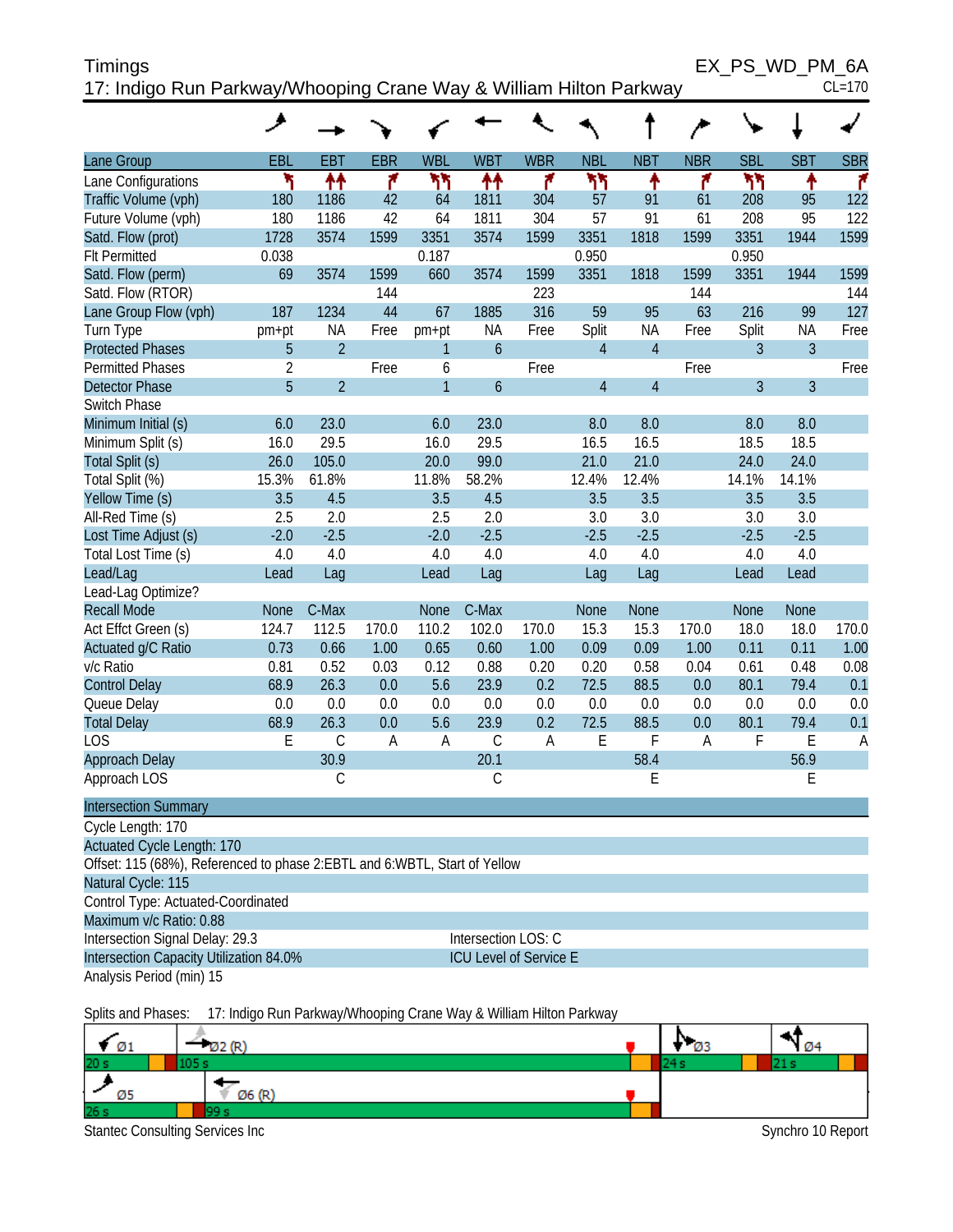| <b>Timings</b>                                             | EX PS WD PM 6A |
|------------------------------------------------------------|----------------|
| 20: Gardner Drive/Beach City Road & William Hilton Parkway | $CL=170$       |

EX\_PS\_WD\_PM\_6A

| ۰, |  |
|----|--|

|                                                                           | هر                  |                |                |                |                  |                        |                  |             |                |                |                |                |
|---------------------------------------------------------------------------|---------------------|----------------|----------------|----------------|------------------|------------------------|------------------|-------------|----------------|----------------|----------------|----------------|
| Lane Group                                                                | EBL                 | <b>EBT</b>     | <b>EBR</b>     | <b>WBL</b>     | <b>WBT</b>       | <b>WBR</b>             | <b>NBL</b>       | <b>NBT</b>  | <b>NBR</b>     | <b>SBL</b>     | <b>SBT</b>     | <b>SBR</b>     |
| Lane Configurations                                                       | ۲٢                  | ↟↟             | ۴              | ۲              | ↟↟               | ۴                      | ۲                | ↟           | ۴              | ۳              | ۸              | ۴              |
| Traffic Volume (vph)                                                      | 148                 | 1291           | $\, 8$         | 32             | 1790             | 49                     | 6                | 26          | 31             | 99             | 56             | 370            |
| Future Volume (vph)                                                       | 148                 | 1291           | 8              | 32             | 1790             | 49                     | 6                | 26          | 31             | 99             | 56             | 370            |
| Satd. Flow (prot)                                                         | 3433                | 3539           | 1636           | 1847           | 3455             | 1546                   | 1668             | 1756        | 1492           | 1728           | 1818           | 1599           |
| <b>Flt Permitted</b>                                                      | 0.950               |                |                | 0.164          |                  |                        | 0.696            |             |                | 0.740          |                |                |
| Satd. Flow (perm)                                                         | 3433                | 3539           | 1636           | 319            | 3455             | 1463                   | 1222             | 1756        | 1492           | 1346           | 1818           | 1599           |
| Satd. Flow (RTOR)                                                         |                     |                | 61             |                |                  | 99                     |                  |             | 58             |                |                | 159            |
| Lane Group Flow (vph)                                                     | 156                 | 1358           | $8\,$          | 34             | 1882             | 52                     | $\boldsymbol{6}$ | 27          | 33             | 104            | 59             | 389            |
| Turn Type                                                                 | Prot                | ΝA             | Perm           | pm+pt          | NA               | Perm                   | Perm             | <b>NA</b>   | pm+ov          | Perm           | <b>NA</b>      | Perm           |
| <b>Protected Phases</b>                                                   | 5                   | $\overline{2}$ |                | 1              | $\boldsymbol{6}$ |                        |                  | 8           | $\mathbf{1}$   |                | $\overline{4}$ |                |
| <b>Permitted Phases</b>                                                   |                     |                | $\overline{2}$ | 6              |                  | 6                      | 8                |             | 8              | 4              |                | 4              |
| <b>Detector Phase</b>                                                     | 5                   | $\overline{2}$ | $\overline{2}$ | $\overline{1}$ | $\boldsymbol{6}$ | $\boldsymbol{6}$       | 8                | 8           | $\overline{1}$ | $\overline{4}$ | $\overline{4}$ | $\overline{4}$ |
| Switch Phase                                                              |                     |                |                |                |                  |                        |                  |             |                |                |                |                |
| Minimum Initial (s)                                                       | 8.0                 | 23.0           | 23.0           | 8.0            | 23.0             | 23.0                   | 8.0              | 8.0         | 8.0            | 8.0            | 8.0            | 8.0            |
| Minimum Split (s)                                                         | 14.5                | 30.0           | 30.0           | 14.0           | 31.0             | 31.0                   | 30.0             | 30.0        | 14.0           | 30.5           | 30.5           | 30.5           |
| Total Split (s)                                                           | 28.0                | 121.0          | 121.0          | 18.0           | 111.0            | 111.0                  | 31.0             | 31.0        | 18.0           | 31.0           | 31.0           | 31.0           |
| Total Split (%)                                                           | 16.5%               | 71.2%          | 71.2%          | 10.6%          | 65.3%            | 65.3%                  | 18.2%            | 18.2%       | 10.6%          | 18.2%          | 18.2%          | 18.2%          |
| Yellow Time (s)                                                           | 3.5                 | 4.5            | 4.5            | 3.5            | 4.5              | 4.5                    | 3.5              | 3.5         | 3.5            | 3.5            | 3.5            | 3.5            |
| All-Red Time (s)                                                          | 2.5                 | 1.5            | 1.5            | 2.5            | 1.5              | 1.5                    | 3.0              | 3.0         | 2.5            | 3.0            | 3.0            | 3.0            |
| Lost Time Adjust (s)                                                      | $-2.0$              | $-2.0$         | $-2.0$         | $-2.0$         | $-2.0$           | $-2.0$                 | $-2.5$           | $-2.5$      | $-2.0$         | $-2.5$         | $-2.5$         | $-2.5$         |
| Total Lost Time (s)                                                       | 4.0                 | 4.0            | 4.0            | 4.0            | 4.0              | 4.0                    | 4.0              | 4.0         | 4.0            | 4.0            | 4.0            | 4.0            |
| Lead/Lag                                                                  | Lead                | Lag            | Lag            | Lead           | Lag              | Lag                    |                  |             | Lead           |                |                |                |
| Lead-Lag Optimize?                                                        |                     |                |                |                |                  |                        |                  |             |                |                |                |                |
| <b>Recall Mode</b>                                                        | <b>None</b>         | C-Max          | C-Max          | <b>None</b>    | C-Max            | C-Max                  | <b>None</b>      | <b>None</b> | <b>None</b>    | None           | <b>None</b>    | <b>None</b>    |
| Act Effct Green (s)                                                       | 14.6                | 123.8          | 123.8          | 126.4          | 116.4            | 116.4                  | 27.0             | 27.0        | 41.0           | 27.0           | 27.0           | 27.0           |
| Actuated g/C Ratio                                                        | 0.09                | 0.73           | 0.73           | 0.74           | 0.68             | 0.68                   | 0.16             | 0.16        | 0.24           | 0.16           | 0.16           | 0.16           |
| v/c Ratio                                                                 | 0.53                | 0.53           | 0.01           | 0.10           | 0.80             | 0.05                   | 0.03             | 0.10        | 0.08           | 0.49           | 0.20           | 1.01           |
| <b>Control Delay</b>                                                      | 86.2                | 7.6            | 0.0            | 4.7            | 22.3             | 0.1                    | 61.2             | 62.3        | 3.1            | 73.9           | 64.3           | 87.5           |
| Queue Delay                                                               | 0.0                 | 0.0            | 0.0            | 0.0            | 0.0              | 0.0                    | 0.0              | 0.0         | 0.0            | 0.0            | 0.0            | 0.0            |
| <b>Total Delay</b>                                                        | 86.2                | 7.6            | 0.0            | 4.7            | 22.3             | 0.1                    | 61.2             | 62.3        | 3.1            | 73.9           | 64.3           | 87.5           |
| <b>LOS</b>                                                                | F                   | Α              | A              | A              | C                | A                      | E                | E           | A              | E              | E              | $\mathsf{F}$   |
| <b>Approach Delay</b>                                                     |                     | 15.6           |                |                | 21.4             |                        |                  | 32.6        |                |                | 82.4           |                |
| Approach LOS                                                              |                     | B              |                |                | C                |                        |                  | $\mathsf C$ |                |                | F              |                |
| <b>Intersection Summary</b>                                               |                     |                |                |                |                  |                        |                  |             |                |                |                |                |
| Cycle Length: 170                                                         |                     |                |                |                |                  |                        |                  |             |                |                |                |                |
| <b>Actuated Cycle Length: 170</b>                                         |                     |                |                |                |                  |                        |                  |             |                |                |                |                |
| Offset: 86 (51%), Referenced to phase 2: EBT and 6: WBTL, Start of Yellow |                     |                |                |                |                  |                        |                  |             |                |                |                |                |
| Natural Cycle: 100                                                        |                     |                |                |                |                  |                        |                  |             |                |                |                |                |
| Control Type: Actuated-Coordinated                                        |                     |                |                |                |                  |                        |                  |             |                |                |                |                |
| Maximum v/c Ratio: 1.01                                                   |                     |                |                |                |                  |                        |                  |             |                |                |                |                |
| Intersection Signal Delay: 27.6                                           | Intersection LOS: C |                |                |                |                  |                        |                  |             |                |                |                |                |
| Intersection Capacity Utilization 90.5%                                   |                     |                |                |                |                  | ICU Level of Service E |                  |             |                |                |                |                |
| Analysis Period (min) 15                                                  |                     |                |                |                |                  |                        |                  |             |                |                |                |                |
|                                                                           |                     |                |                |                |                  |                        |                  |             |                |                |                |                |

Splits and Phases: 20: Gardner Drive/Beach City Road & William Hilton Parkway

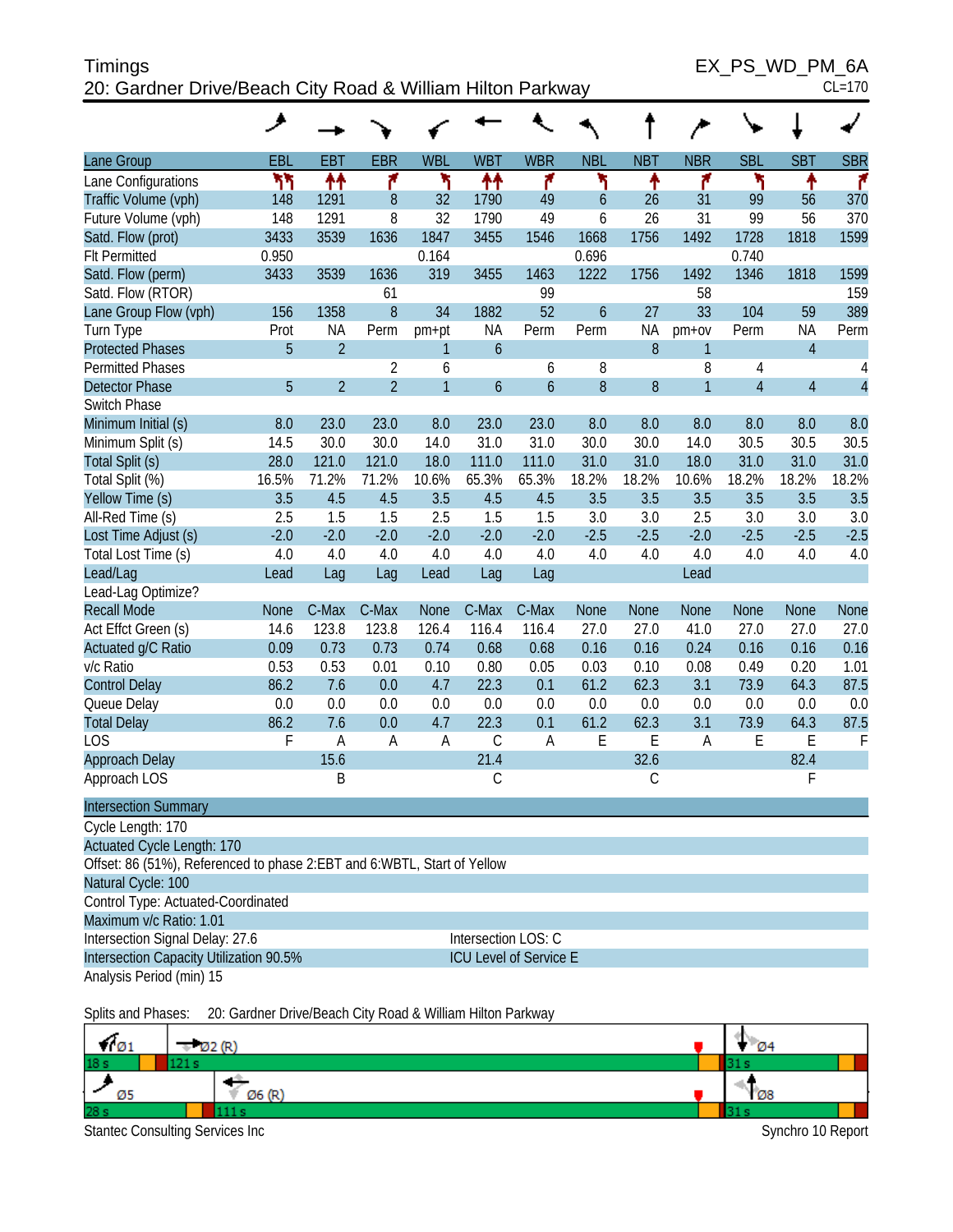| Timings                                                       | EX PS SAT PEAK OUT 6A |          |
|---------------------------------------------------------------|-----------------------|----------|
| 2: Chamberlin Drive/Squire Pope Road & William Hilton Parkway |                       | $CL=170$ |

|  | . . | ۰. |   |
|--|-----|----|---|
|  |     |    | U |

| Lane Group                                                                                        | EBL         | <b>EBT</b>     | <b>EBR</b>     | <b>WBL</b>     | <b>WBT</b>                    | <b>WBR</b>    | <b>NBL</b> | <b>NBT</b>       | <b>NBR</b>       | <b>SBL</b>     | <b>SBT</b>     | <b>SBR</b>     |
|---------------------------------------------------------------------------------------------------|-------------|----------------|----------------|----------------|-------------------------------|---------------|------------|------------------|------------------|----------------|----------------|----------------|
| Lane Configurations                                                                               | ۲           | ተተኈ            |                | ۳              | ↟↟                            | ۴             | ۲          | Ъ                |                  | ۲              | ↟              | ۴              |
| Traffic Volume (vph)                                                                              | 173         | 2003           | 5              | 12             | 2533                          | 83            | 5          | 5                | 9                | 46             | 9              | 188            |
| Future Volume (vph)                                                                               | 173         | 2003           | 5              | 12             | 2533                          | 83            | 5          | 5                | 9                | 46             | 9              | 188            |
| Satd. Flow (prot)                                                                                 | 1668        | 4964           | $\overline{0}$ | 1668           | 3574                          | 1599          | 1728       | 1693             | $\overline{0}$   | 1728           | 1881           | 1599           |
| <b>Flt Permitted</b>                                                                              | 0.029       |                |                | 0.076          |                               |               | 0.751      |                  |                  | 0.748          |                |                |
| Satd. Flow (perm)                                                                                 | 51          | 4964           | $\theta$       | 133            | 3574                          | 1552          | 1366       | 1693             | $\boldsymbol{0}$ | 1360           | 1881           | 1577           |
| Satd. Flow (RTOR)                                                                                 |             | 1              |                |                |                               | 67            |            | 10               |                  |                |                | 72             |
| Lane Group Flow (vph)                                                                             | 184         | 2133           | $\overline{0}$ | 13             | 2691                          | 88            | 5          | 15               | $\overline{0}$   | 49             | 10             | 200            |
| Turn Type                                                                                         | pm+pt       | <b>NA</b>      |                | pm+pt          | <b>NA</b>                     | Perm          | Perm       | ΝA               |                  | Perm           | <b>NA</b>      | Perm           |
| <b>Protected Phases</b>                                                                           | 5           | $\overline{2}$ |                | 1              | $\overline{6}$                |               |            | 8                |                  |                | $\overline{4}$ |                |
| <b>Permitted Phases</b>                                                                           | 2           |                |                | 6              |                               | 6             | 8          |                  |                  | 4              |                | 4              |
| <b>Detector Phase</b>                                                                             | 5           | $\overline{2}$ |                | $\overline{1}$ | $\boldsymbol{6}$              | $\mathfrak b$ | 8          | $\boldsymbol{8}$ |                  | $\overline{4}$ | $\overline{4}$ | $\overline{4}$ |
| Switch Phase                                                                                      |             |                |                |                |                               |               |            |                  |                  |                |                |                |
| Minimum Initial (s)                                                                               | 4.0         | 24.0           |                | 4.0            | 24.0                          | 24.0          | 6.0        | 6.0              |                  | 6.0            | 6.0            | 6.0            |
| Minimum Split (s)                                                                                 | 16.0        | 30.5           |                | 12.0           | 30.5                          | 30.5          | 16.5       | 16.5             |                  | 16.5           | 16.5           | 16.5           |
| Total Split (s)                                                                                   | 16.0        | 139.0          |                | 14.0           | 137.0                         | 137.0         | 17.0       | 17.0             |                  | 17.0           | 17.0           | 17.0           |
| Total Split (%)                                                                                   | 9.4%        | 81.8%          |                | 8.2%           | 80.6%                         | 80.6%         | 10.0%      | 10.0%            |                  | 10.0%          | 10.0%          | 10.0%          |
| Yellow Time (s)                                                                                   | 3.5         | 4.5            |                | 3.5            | 4.5                           | 4.5           | 4.0        | 4.0              |                  | 4.0            | 4.0            | 4.0            |
| All-Red Time (s)                                                                                  | 2.5         | 2.0            |                | 2.5            | 2.0                           | 2.0           | 2.5        | 2.5              |                  | 2.5            | 2.5            | 2.5            |
| Lost Time Adjust (s)                                                                              | $-2.0$      | $-2.5$         |                | $-2.0$         | $-2.5$                        | $-2.5$        | $-2.5$     | $-2.5$           |                  | $-2.5$         | $-2.5$         | $-2.5$         |
| Total Lost Time (s)                                                                               | 4.0         | 4.0            |                | 4.0            | 4.0                           | 4.0           | 4.0        | 4.0              |                  | 4.0            | 4.0            | 4.0            |
| Lead/Lag                                                                                          | Lead        | Lag            |                | Lead           | Lag                           | Lag           |            |                  |                  |                |                |                |
| Lead-Lag Optimize?                                                                                |             |                |                |                |                               |               |            |                  |                  |                |                |                |
| <b>Recall Mode</b>                                                                                | <b>None</b> | C-Max          |                | <b>None</b>    | C-Max                         | C-Max         | None       | <b>None</b>      |                  | <b>None</b>    | <b>None</b>    | None           |
| Act Effct Green (s)                                                                               | 149.0       | 145.0          |                | 139.0          | 133.0                         | 133.0         | 13.0       | 13.0             |                  | 13.0           | 13.0           | 13.0           |
| Actuated g/C Ratio                                                                                | 0.88        | 0.85           |                | 0.82           | 0.78                          | 0.78          | 0.08       | 0.08             |                  | 0.08           | 0.08           | 0.08           |
| v/c Ratio                                                                                         | 1.16        | 0.50           |                | 0.08           | 0.96                          | 0.07          | 0.05       | 0.11             |                  | 0.47           | 0.07           | 1.07           |
| <b>Control Delay</b>                                                                              | 168.6       | 4.0            |                | 1.3            | 27.7                          | 0.1           | 74.0       | 43.1             |                  | 90.7           | 74.3           | 129.5          |
| Queue Delay                                                                                       | 0.0         | 0.0            |                | 0.0            | 0.0                           | 0.0           | 0.0        | 0.0              |                  | 0.0            | 0.0            | 0.0            |
| <b>Total Delay</b>                                                                                | 168.6       | 4.0            |                | 1.3            | 27.7                          | 0.1           | 74.0       | 43.1             |                  | 90.7           | 74.3           | 129.5          |
| <b>LOS</b><br><b>Approach Delay</b>                                                               | F           | Α<br>17.1      |                | A              | $\mathcal{C}$<br>26.8         | A             | E          | D<br>50.9        |                  | F              | E<br>120.0     | F              |
|                                                                                                   |             |                |                |                |                               |               |            |                  |                  |                |                |                |
| Approach LOS                                                                                      |             | B              |                |                | C                             |               |            | D                |                  |                | F              |                |
| <b>Intersection Summary</b>                                                                       |             |                |                |                |                               |               |            |                  |                  |                |                |                |
| Cycle Length: 170                                                                                 |             |                |                |                |                               |               |            |                  |                  |                |                |                |
| Actuated Cycle Length: 170                                                                        |             |                |                |                |                               |               |            |                  |                  |                |                |                |
| Offset: 133 (78%), Referenced to phase 2: EBTL and 6: WBTL, Start of Yellow<br>Natural Cycle: 140 |             |                |                |                |                               |               |            |                  |                  |                |                |                |
| Control Type: Actuated-Coordinated                                                                |             |                |                |                |                               |               |            |                  |                  |                |                |                |
| Maximum v/c Ratio: 1.16                                                                           |             |                |                |                |                               |               |            |                  |                  |                |                |                |
| Intersection Signal Delay: 27.2                                                                   |             |                |                |                | Intersection LOS: C           |               |            |                  |                  |                |                |                |
| Intersection Capacity Utilization 100.8%                                                          |             |                |                |                | <b>ICU Level of Service G</b> |               |            |                  |                  |                |                |                |
| Analysis Period (min) 15                                                                          |             |                |                |                |                               |               |            |                  |                  |                |                |                |
|                                                                                                   |             |                |                |                |                               |               |            |                  |                  |                |                |                |

Splits and Phases: 2: Chamberlin Drive/Squire Pope Road & William Hilton Parkway  $\neg$  Ø2 (R) Ø4 ✔  $\varnothing$ 1  $14s$ 39 s -9 , Ø5 Ø6 (R) Ø8  $16<sub>s</sub>$ 137 s Stantec Consulting Services Inc **Synchro 10 Report** Synchro 10 Report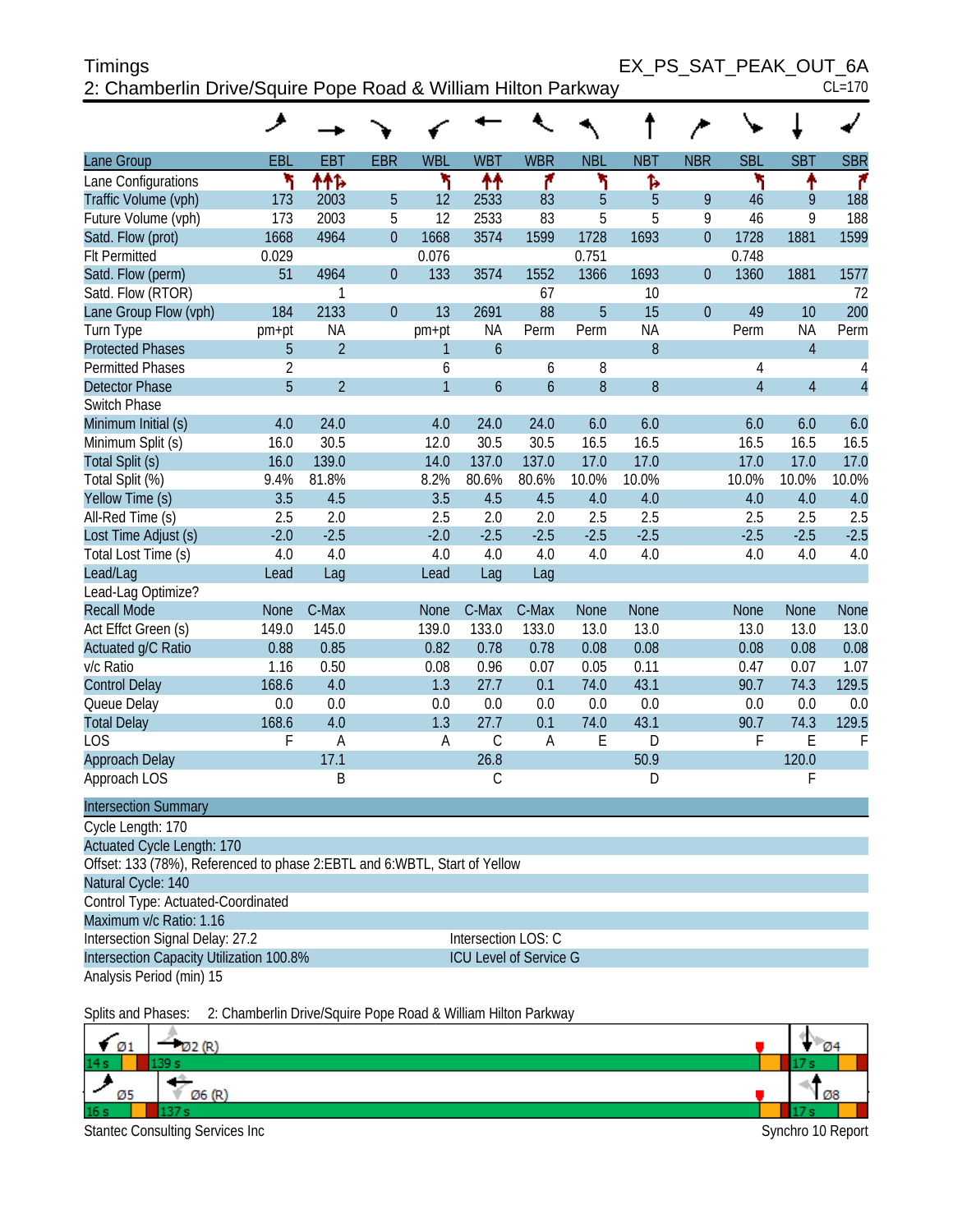| <b>Timings</b>                                                 | EX PS SAT PEAK OUT 6A |          |
|----------------------------------------------------------------|-----------------------|----------|
| 5: Spanish Wells Road/Wild Horse Road & William Hilton Parkway |                       | $CL=170$ |

| Lane Group                  | EBL         | <b>EBT</b>     | <b>EBR</b>     | <b>WBL</b>     | <b>WBT</b>       | <b>WBR</b>     | <b>NBL</b>  | <b>NBT</b>  | <b>NBR</b>     | <b>SBL</b>     | <b>SBT</b>     | <b>SBR</b>     |
|-----------------------------|-------------|----------------|----------------|----------------|------------------|----------------|-------------|-------------|----------------|----------------|----------------|----------------|
| Lane Configurations         | ۲           | tttd           |                | ۲              | tttd.            |                | ۲           | Ъ           |                | ۳              | ħ              |                |
| Traffic Volume (vph)        | 52          | 1802           | 127            | 100            | 2396             | 69             | 137         | 51          | 86             | 66             | 56             | 11             |
| Future Volume (vph)         | 52          | 1802           | 127            | 100            | 2396             | 69             | 137         | 51          | 86             | 66             | 56             | 11             |
| Satd. Flow (prot)           | 1728        | 6398           | $\overline{0}$ | 1728           | 6439             | $\mathbf{0}$   | 1728        | 1932        | $\overline{0}$ | 1728           | 1829           | $\overline{0}$ |
| <b>Flt Permitted</b>        | 0.950       |                |                | 0.950          |                  |                | 0.660       |             |                | 0.455          |                |                |
| Satd. Flow (perm)           | 1728        | 6398           | $\overline{0}$ | 1728           | 6439             | $\mathbf{0}$   | 1200        | 1932        | $\overline{0}$ | 827            | 1829           | $\overline{0}$ |
| Satd. Flow (RTOR)           |             | 16             |                |                | 6                |                |             | 44          |                |                | 5              |                |
| Lane Group Flow (vph)       | 56          | 2071           | $\overline{0}$ | 107            | 2647             | $\overline{0}$ | 147         | 147         | $\overline{0}$ | 71             | 72             | $\overline{0}$ |
| Turn Type                   | Prot        | <b>NA</b>      |                | Prot           | <b>NA</b>        |                | Perm        | <b>NA</b>   |                | Perm           | <b>NA</b>      |                |
| <b>Protected Phases</b>     | 5           | $\overline{2}$ |                | $\mathbf{1}$   | $\boldsymbol{6}$ |                |             | 8           |                |                | $\overline{4}$ |                |
| <b>Permitted Phases</b>     |             |                |                |                |                  |                | 8           |             |                | 4              |                |                |
| <b>Detector Phase</b>       | 5           | $\overline{2}$ |                | $\overline{1}$ | $\overline{6}$   |                | 8           | 8           |                | $\overline{4}$ | $\overline{4}$ |                |
| Switch Phase                |             |                |                |                |                  |                |             |             |                |                |                |                |
| Minimum Initial (s)         | 6.0         | 23.0           |                | 6.0            | 23.0             |                | 8.0         | 8.0         |                | 8.0            | 8.0            |                |
| Minimum Split (s)           | 16.0        | 29.5           |                | 21.0           | 29.5             |                | 27.5        | 27.5        |                | 27.5           | 27.5           |                |
| Total Split (s)             | 18.0        | 108.0          |                | 24.0           | 114.0            |                | 38.0        | 38.0        |                | 38.0           | 38.0           |                |
| Total Split (%)             | 10.6%       | 63.5%          |                | 14.1%          | 67.1%            |                | 22.4%       | 22.4%       |                | 22.4%          | 22.4%          |                |
| Yellow Time (s)             | 3.5         | 4.5            |                | 3.5            | 4.5              |                | 4.5         | 4.5         |                | 4.5            | 4.5            |                |
| All-Red Time (s)            | 2.5         | 2.0            |                | 2.5            | 2.0              |                | 3.0         | 3.0         |                | 3.0            | 3.0            |                |
| Lost Time Adjust (s)        | $-2.0$      | $-2.5$         |                | $-2.0$         | $-2.5$           |                | $-3.5$      | $-3.5$      |                | $-3.5$         | $-3.5$         |                |
| Total Lost Time (s)         | 4.0         | 4.0            |                | 4.0            | 4.0              |                | 4.0         | 4.0         |                | 4.0            | 4.0            |                |
| Lead/Lag                    | Lead        | Lag            |                | Lead           | Lag              |                |             |             |                |                |                |                |
| Lead-Lag Optimize?          |             |                |                |                |                  |                |             |             |                |                |                |                |
| <b>Recall Mode</b>          | <b>None</b> | C-Max          |                | <b>None</b>    | C-Max            |                | <b>None</b> | <b>None</b> |                | <b>None</b>    | <b>None</b>    |                |
| Act Effct Green (s)         | 11.5        | 114.1          |                | 16.2           | 121.3            |                | 27.6        | 27.6        |                | 27.6           | 27.6           |                |
| Actuated g/C Ratio          | 0.07        | 0.67           |                | 0.10           | 0.71             |                | 0.16        | 0.16        |                | 0.16           | 0.16           |                |
| v/c Ratio                   | 0.48        | 0.48           |                | 0.65           | 0.58             |                | 0.75        | 0.42        |                | 0.53           | 0.24           |                |
| <b>Control Delay</b>        | 86.0        | 14.0           |                | 119.2          | 2.2              |                | 90.7        | 46.8        |                | 78.5           | 57.8           |                |
| Queue Delay                 | $0.0\,$     | 0.0            |                | 0.0            | 0.0              |                | 0.0         | 0.0         |                | 0.0            | 0.0            |                |
| <b>Total Delay</b>          | 86.0        | 14.0           |                | 119.2          | 2.2              |                | 90.7        | 46.8        |                | 78.5           | 57.8           |                |
| LOS                         | F           | B              |                | F              | $\overline{A}$   |                | F           | D           |                | E              | E              |                |
| Approach Delay              |             | 15.9           |                |                | 6.7              |                |             | 68.8        |                |                | 68.1           |                |
| Approach LOS                |             | Β              |                |                | A                |                |             | E           |                |                | E              |                |
| <b>Intersection Summary</b> |             |                |                |                |                  |                |             |             |                |                |                |                |
| $C$ value $l$ and $l$       |             |                |                |                |                  |                |             |             |                |                |                |                |

| Cycle Length: 170                                                      |                               |  |  |  |  |  |  |  |
|------------------------------------------------------------------------|-------------------------------|--|--|--|--|--|--|--|
| <b>Actuated Cycle Length: 170</b>                                      |                               |  |  |  |  |  |  |  |
| Offset: 86 (51%), Referenced to phase 2:EBT and 6:WBT, Start of Yellow |                               |  |  |  |  |  |  |  |
| Natural Cycle: 80                                                      |                               |  |  |  |  |  |  |  |
| Control Type: Actuated-Coordinated                                     |                               |  |  |  |  |  |  |  |
| Maximum v/c Ratio: 0.75                                                |                               |  |  |  |  |  |  |  |
| Intersection Signal Delay: 15.5                                        | Intersection LOS: B           |  |  |  |  |  |  |  |
| Intersection Capacity Utilization 70.5%                                | <b>ICU Level of Service C</b> |  |  |  |  |  |  |  |
| Analysis Period (min) 15                                               |                               |  |  |  |  |  |  |  |

Splits and Phases: 5: Spanish Wells Road/Wild Horse Road & William Hilton Parkway

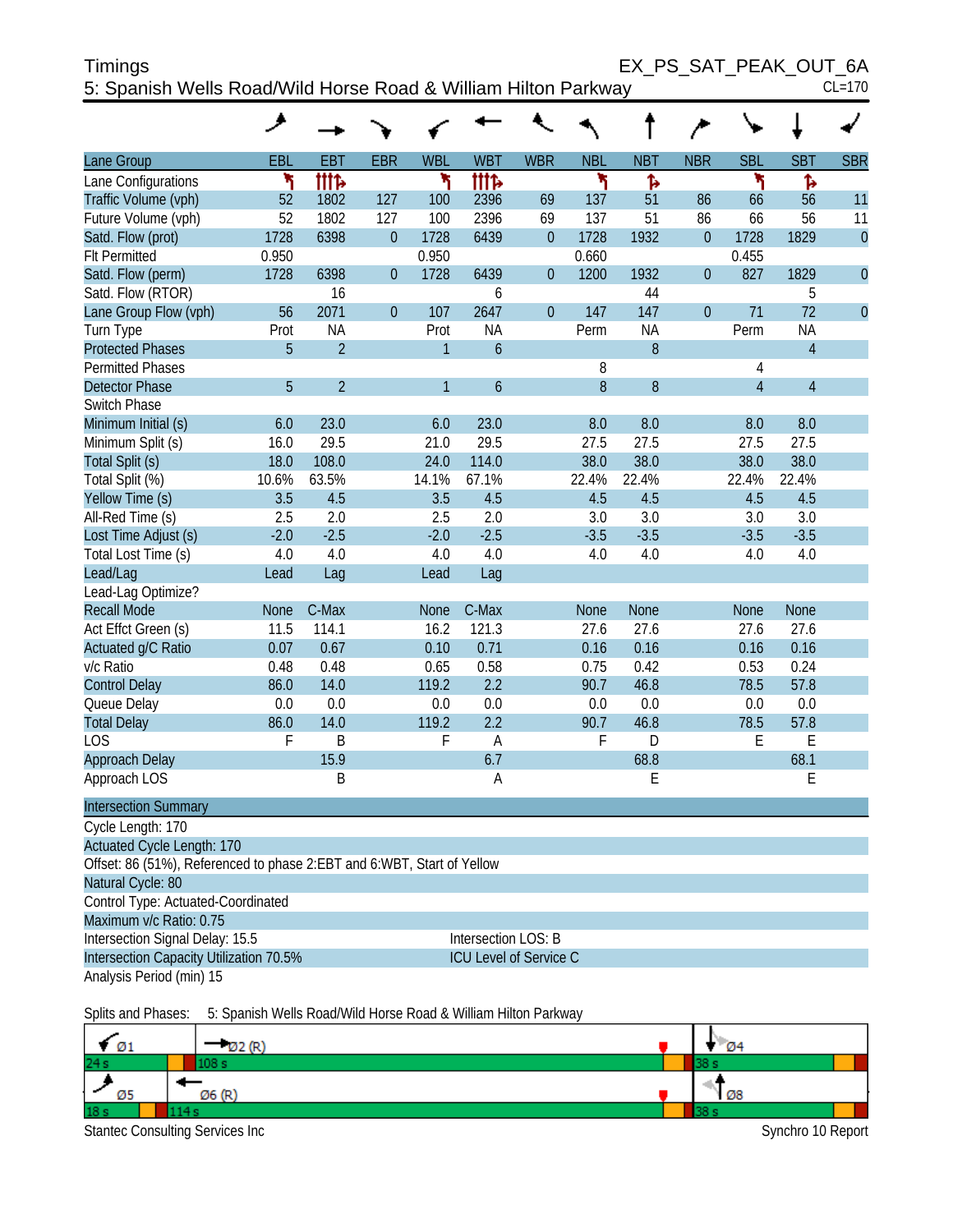| Timings                                                   |  |  |
|-----------------------------------------------------------|--|--|
| 8: Jarvis Park Road/Wilborn Road & William Hilton Parkway |  |  |

| ×<br>۰, |  |
|---------|--|

|                                                                         | ◢              |                |                |               |                        |                  |                |            |                |                |                |                |
|-------------------------------------------------------------------------|----------------|----------------|----------------|---------------|------------------------|------------------|----------------|------------|----------------|----------------|----------------|----------------|
| Lane Group                                                              | <b>EBL</b>     | <b>EBT</b>     | <b>EBR</b>     | <b>WBL</b>    | <b>WBT</b>             | <b>WBR</b>       | <b>NBL</b>     | <b>NBT</b> | <b>NBR</b>     | <b>SBL</b>     | <b>SBT</b>     | <b>SBR</b>     |
| Lane Configurations                                                     | ۲              | ₩              | ۴              | ۲             | ↟↟                     | ۴                |                | ф          |                | ۲              | 4              | r              |
| Traffic Volume (vph)                                                    | 33             | 1837           | 32             | 17            | 2295                   | 42               | 21             | 5          | 5              | 30             | 5              | 49             |
| Future Volume (vph)                                                     | 33             | 1837           | 32             | 17            | 2295                   | 42               | 21             | 5          | 5              | 30             | 5              | 49             |
| Satd. Flow (prot)                                                       | 1787           | 3574           | 1599           | 1787          | 3574                   | 1599             | $\overline{0}$ | 1717       | $\overline{0}$ | 1641           | 1665           | 1599           |
| <b>Flt Permitted</b>                                                    | 0.030          |                |                | 0.092         |                        |                  |                | 0.967      |                | 0.950          | 0.964          |                |
| Satd. Flow (perm)                                                       | 56             | 3574           | 1599           | 173           | 3574                   | 1467             | $\overline{0}$ | 1717       | $\mathbf{0}$   | 1641           | 1665           | 1599           |
| Satd. Flow (RTOR)                                                       |                |                | 58             |               |                        | 96               |                | 4          |                |                |                | 135            |
| Lane Group Flow (vph)                                                   | 35             | 1932           | 34             | 18            | 2413                   | 44               | $\overline{0}$ | 32         | $\mathbf{0}$   | 18             | 19             | 52             |
| Turn Type                                                               | pm+pt          | <b>NA</b>      | Perm           | Perm          | <b>NA</b>              | Perm             | Split          | <b>NA</b>  |                | Split          | <b>NA</b>      | Free           |
| <b>Protected Phases</b>                                                 | 5              | $\overline{2}$ |                |               | $\mathfrak b$          |                  | 8              | $\, 8$     |                | $\overline{4}$ | $\overline{4}$ |                |
| <b>Permitted Phases</b>                                                 | $\overline{2}$ |                | $\overline{2}$ | 6             |                        | 6                |                |            |                |                |                | Free           |
| <b>Detector Phase</b>                                                   | 5              | $\overline{2}$ | $\overline{2}$ | $\mathfrak b$ | $\boldsymbol{6}$       | $\boldsymbol{6}$ | 8              | $8\,$      |                | $\overline{4}$ | 4              |                |
| Switch Phase                                                            |                |                |                |               |                        |                  |                |            |                |                |                |                |
| Minimum Initial (s)                                                     | 6.0            | 23.0           | 23.0           | 23.0          | 23.0                   | 23.0             | 6.0            | 6.0        |                | 8.0            | 8.0            |                |
| Minimum Split (s)                                                       | 18.0           | 29.0           | 29.0           | 29.0          | 29.0                   | 29.0             | 14.0           | 14.0       |                | 22.0           | 22.0           |                |
| Total Split (s)                                                         | 18.0           | 118.0          | 118.0          | 100.0         | 100.0                  | 100.0            | 22.0           | 22.0       |                | 30.0           | 30.0           |                |
| Total Split (%)                                                         | 10.6%          | 69.4%          | 69.4%          | 58.8%         | 58.8%                  | 58.8%            | 12.9%          | 12.9%      |                | 17.6%          | 17.6%          |                |
| Yellow Time (s)                                                         | 3.5            | 4.5            | 4.5            | 4.5           | 4.5                    | 4.5              | 3.2            | 3.2        |                | 3.2            | 3.2            |                |
| All-Red Time (s)                                                        | 2.5            | 1.5            | 1.5            | 1.5           | 1.5                    | 1.5              | 2.8            | 2.8        |                | 2.8            | 2.8            |                |
| Lost Time Adjust (s)                                                    | $-2.0$         | $-2.0$         | $-2.0$         | $-2.0$        | $-2.0$                 | $-2.0$           |                | $-2.0$     |                | $-2.0$         | $-2.0$         |                |
| Total Lost Time (s)                                                     | 4.0            | 4.0            | 4.0            | 4.0           | 4.0                    | 4.0              |                | 4.0        |                | 4.0            | 4.0            |                |
| Lead/Lag                                                                | Lead           |                |                | Lag           | Lag                    | Lag              |                |            |                |                |                |                |
| Lead-Lag Optimize?                                                      |                |                |                |               |                        |                  |                |            |                |                |                |                |
| <b>Recall Mode</b>                                                      | <b>None</b>    | C-Max          | C-Max          | C-Max         | C-Max                  | C-Max            | <b>None</b>    | None       |                | <b>None</b>    | <b>None</b>    |                |
| Act Effct Green (s)                                                     | 143.4          | 144.2          | 144.2          | 134.6         | 134.6                  | 134.6            |                | 9.6        |                | 10.2           | 10.2           | 170.0          |
| Actuated g/C Ratio                                                      | 0.84           | 0.85           | 0.85           | 0.79          | 0.79                   | 0.79             |                | 0.06       |                | 0.06           | 0.06           | 1.00           |
| v/c Ratio                                                               | 0.27           | 0.64           | 0.02           | 0.13          | 0.85                   | 0.04             |                | 0.32       |                | 0.18           | 0.19           | 0.03           |
| <b>Control Delay</b>                                                    | 18.6           | 9.3            | 1.8            | 4.1           | 7.3                    | 0.0              |                | 77.3       |                | 80.4           | 80.6           | 0.0            |
| Queue Delay                                                             | 0.0            | 0.0            | 0.0            | 0.0           | 0.0                    | 0.0              |                | 0.0        |                | 0.0            | 0.0            | 0.0            |
| <b>Total Delay</b>                                                      | 18.6           | 9.3            | 1.8            | 4.1           | 7.3                    | 0.0              |                | 77.3       |                | 80.4           | 80.6           | 0.0            |
| <b>LOS</b>                                                              | Β              | A              | Α              | Α             | A                      | A                |                | E          |                | F              | F              | $\overline{A}$ |
| Approach Delay                                                          |                | 9.3            |                |               | 7.1                    |                  |                | 77.3       |                |                | 33.5           |                |
| Approach LOS                                                            |                | A              |                |               | Α                      |                  |                | E          |                |                | $\mathsf C$    |                |
| <b>Intersection Summary</b>                                             |                |                |                |               |                        |                  |                |            |                |                |                |                |
| Cycle Length: 170                                                       |                |                |                |               |                        |                  |                |            |                |                |                |                |
| <b>Actuated Cycle Length: 170</b>                                       |                |                |                |               |                        |                  |                |            |                |                |                |                |
| Offset: 13 (8%), Referenced to phase 2:EBTL and 6:WBTL, Start of Yellow |                |                |                |               |                        |                  |                |            |                |                |                |                |
| Natural Cycle: 145                                                      |                |                |                |               |                        |                  |                |            |                |                |                |                |
| Control Type: Actuated-Coordinated                                      |                |                |                |               |                        |                  |                |            |                |                |                |                |
| Maximum v/c Ratio: 0.85                                                 |                |                |                |               |                        |                  |                |            |                |                |                |                |
| Intersection Signal Delay: 9.1                                          |                |                |                |               | Intersection LOS: A    |                  |                |            |                |                |                |                |
| Intersection Capacity Utilization 80.6%                                 |                |                |                |               | ICU Level of Service D |                  |                |            |                |                |                |                |
| Analysis Period (min) 15                                                |                |                |                |               |                        |                  |                |            |                |                |                |                |
|                                                                         |                |                |                |               |                        |                  |                |            |                |                |                |                |

Splits and Phases: 8: Jarvis Park Road/Wilborn Road & William Hilton Parkway

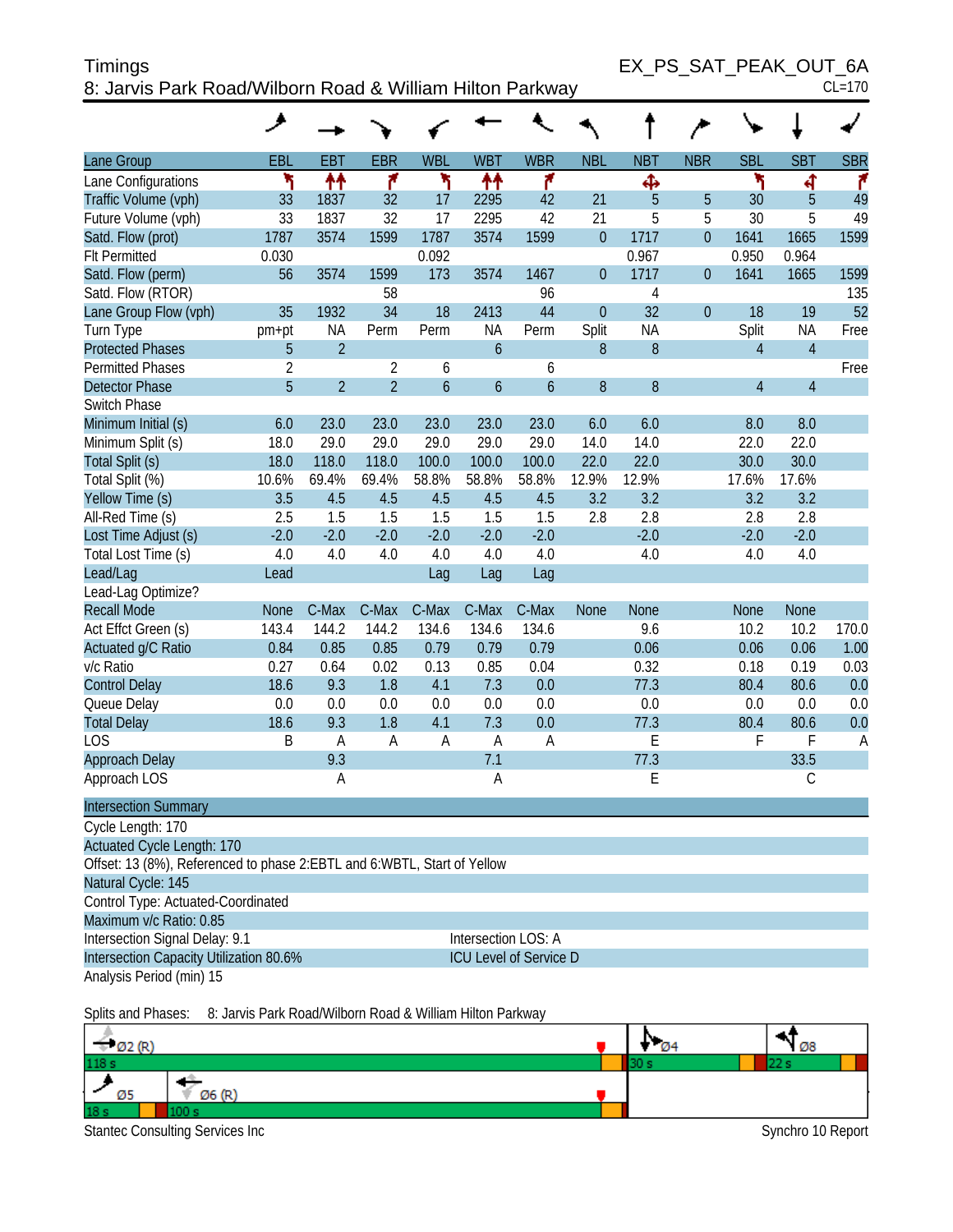| Timings                                                            | EX PS SAT PEAK OUT 6A |
|--------------------------------------------------------------------|-----------------------|
| 11: Sol Blatt Jr. Expressway/Gumtree Road & William Hilton Parkway | CL=170                |

|                             | ◢           |                |              |                |                |                |             |            |            |                |                |                |
|-----------------------------|-------------|----------------|--------------|----------------|----------------|----------------|-------------|------------|------------|----------------|----------------|----------------|
| Lane Group                  | EBL         | <b>EBT</b>     | <b>EBR</b>   | <b>WBL</b>     | <b>WBT</b>     | <b>WBR</b>     | <b>NBL</b>  | <b>NBT</b> | <b>NBR</b> | <b>SBL</b>     | <b>SBT</b>     | <b>SBR</b>     |
| Lane Configurations         | ۳           | ↟↟             | ۴            | ۳              | ተተ             | ۴              | ۲           | ↟          | ۴          | ۲              | 4              | ۴              |
| Traffic Volume (vph)        | 56          | 1514           | 23           | 89             | 2028           | 277            | 16          | 104        | 117        | 242            | 105            | 75             |
| Future Volume (vph)         | 56          | 1514           | 23           | 89             | 2028           | 277            | 16          | 104        | 117        | 242            | 105            | 75             |
| Satd. Flow (prot)           | 1787        | 3574           | 1599         | 1728           | 5136           | 1599           | 1787        | 1881       | 1599       | 1698           | 1757           | 1599           |
| <b>Flt Permitted</b>        | 0.950       |                |              | 0.950          |                |                | 0.950       |            |            | 0.950          | 0.983          |                |
| Satd. Flow (perm)           | 1787        | 3574           | 1599         | 1728           | 5136           | 1545           | 1787        | 1881       | 1599       | 1698           | 1757           | 1599           |
| Satd. Flow (RTOR)           |             |                | 151          |                |                | 142            |             |            | 151        |                |                | 106            |
| Lane Group Flow (vph)       | 60          | 1626           | 25           | 96             | 2177           | 297            | 17          | 112        | 126        | 198            | 175            | 81             |
| Turn Type                   | Prot        | <b>NA</b>      | Free         | Prot           | <b>NA</b>      | Perm           | Split       | <b>NA</b>  | Free       | Split          | <b>NA</b>      | Perm           |
| <b>Protected Phases</b>     | 5           | $\overline{2}$ |              | $\mathbf{1}$   | $\mathfrak b$  |                | 8           | 8          |            | $\overline{7}$ | $\overline{7}$ |                |
| <b>Permitted Phases</b>     |             |                | Free         |                |                | 6              |             |            | Free       |                |                | 7              |
| <b>Detector Phase</b>       | 5           | $\overline{2}$ |              | $\overline{1}$ | $\overline{6}$ | $\overline{6}$ | 8           | $\delta$   |            | $\overline{7}$ | $\overline{7}$ | $\overline{7}$ |
| Switch Phase                |             |                |              |                |                |                |             |            |            |                |                |                |
| Minimum Initial (s)         | 6.0         | 24.0           |              | 6.0            | 24.0           | 24.0           | 8.0         | 8.0        |            | 8.0            | 8.0            | 8.0            |
| Minimum Split (s)           | 22.0        | 30.5           |              | 22.0           | 30.5           | 30.5           | 27.0        | 27.0       |            | 31.0           | 31.0           | 31.0           |
| Total Split (s)             | 24.0        | 89.0           |              | 24.0           | 89.0           | 89.0           | 27.0        | 27.0       |            | 30.0           | 30.0           | 30.0           |
| Total Split (%)             | 14.1%       | 52.4%          |              | 14.1%          | 52.4%          | 52.4%          | 15.9%       | 15.9%      |            | 17.6%          | 17.6%          | 17.6%          |
| Yellow Time (s)             | 3.5         | 4.5            |              | 3.5            | 4.5            | 4.5            | 3.5         | 3.5        |            | 3.5            | 3.5            | 3.5            |
| All-Red Time (s)            | 2.5         | 2.0            |              | 2.5            | 2.0            | 2.0            | 3.5         | 3.5        |            | 3.5            | 3.5            | 3.5            |
| Lost Time Adjust (s)        | $-2.0$      | $-2.5$         |              | $-2.0$         | $-2.5$         | $-2.5$         | $-3.0$      | $-3.0$     |            | $-3.0$         | $-3.0$         | $-3.0$         |
| Total Lost Time (s)         | 4.0         | 4.0            |              | 4.0            | 4.0            | 4.0            | 4.0         | 4.0        |            | 4.0            | 4.0            | 4.0            |
| Lead/Lag                    | Lead        | Lag            |              | Lead           | Lag            | Lag            | Lag         | Lag        |            | Lead           | Lead           | Lead           |
| Lead-Lag Optimize?          |             |                |              |                |                |                | Yes         | Yes        |            | Yes            | Yes            | Yes            |
| <b>Recall Mode</b>          | <b>None</b> | C-Max          |              | None           | C-Max          | C-Max          | <b>None</b> | None       |            | <b>None</b>    | <b>None</b>    | None           |
| Act Effct Green (s)         | 12.1        | 96.5           | 170.0        | 15.4           | 102.3          | 102.3          | 17.6        | 17.6       | 170.0      | 24.4           | 24.4           | 24.4           |
| Actuated g/C Ratio          | 0.07        | 0.57           | 1.00         | 0.09           | 0.60           | 0.60           | 0.10        | 0.10       | 1.00       | 0.14           | 0.14           | 0.14           |
| v/c Ratio                   | 0.47        | 0.80           | 0.02         | 0.62           | 0.70           | 0.30           | 0.09        | 0.58       | 0.08       | 0.81           | 0.69           | 0.25           |
| <b>Control Delay</b>        | 70.8        | 57.2           | 0.0          | 98.2           | 12.2           | 2.5            | 67.8        | 83.7       | 0.1        | 95.1           | 84.0           | 6.2            |
| Queue Delay                 | 0.0         | 0.0            | 0.0          | 0.0            | 0.0            | 0.0            | 0.0         | 0.0        | 0.0        | 0.0            | 0.0            | 0.0            |
| <b>Total Delay</b>          | 70.8        | 57.2           | 0.0          | 98.2           | 12.2           | 2.5            | 67.8        | 83.7       | 0.1        | 95.1           | 84.0           | 6.2            |
| <b>LOS</b>                  | E           | E              | $\mathsf{A}$ | F              | B              | $\overline{A}$ | E           | F          | A          | F              | F              | $\overline{A}$ |
| Approach Delay              |             | 56.9           |              |                | 14.3           |                |             | 41.3       |            |                | 75.0           |                |
| Approach LOS                |             | E              |              |                | B              |                |             | D          |            |                | $\mathsf E$    |                |
| <b>Intersection Summary</b> |             |                |              |                |                |                |             |            |            |                |                |                |
| Cycle Length: 170           |             |                |              |                |                |                |             |            |            |                |                |                |

| <b>OYOR LONGER 170</b>                                                 |                               |  |  |  |  |  |  |  |
|------------------------------------------------------------------------|-------------------------------|--|--|--|--|--|--|--|
| <b>Actuated Cycle Length: 170</b>                                      |                               |  |  |  |  |  |  |  |
| Offset: 27 (16%), Referenced to phase 2:EBT and 6:WBT, Start of Yellow |                               |  |  |  |  |  |  |  |
| Natural Cycle: 145                                                     |                               |  |  |  |  |  |  |  |
| Control Type: Actuated-Coordinated                                     |                               |  |  |  |  |  |  |  |
| Maximum v/c Ratio: 0.81                                                |                               |  |  |  |  |  |  |  |
| Intersection Signal Delay: 35.8                                        | Intersection LOS: D           |  |  |  |  |  |  |  |
| Intersection Capacity Utilization 74.0%                                | <b>ICU Level of Service D</b> |  |  |  |  |  |  |  |
| Analysis Period (min) 15                                               |                               |  |  |  |  |  |  |  |
|                                                                        |                               |  |  |  |  |  |  |  |

Splits and Phases: 11: Sol Blatt Jr. Expressway/Gumtree Road & William Hilton Parkway

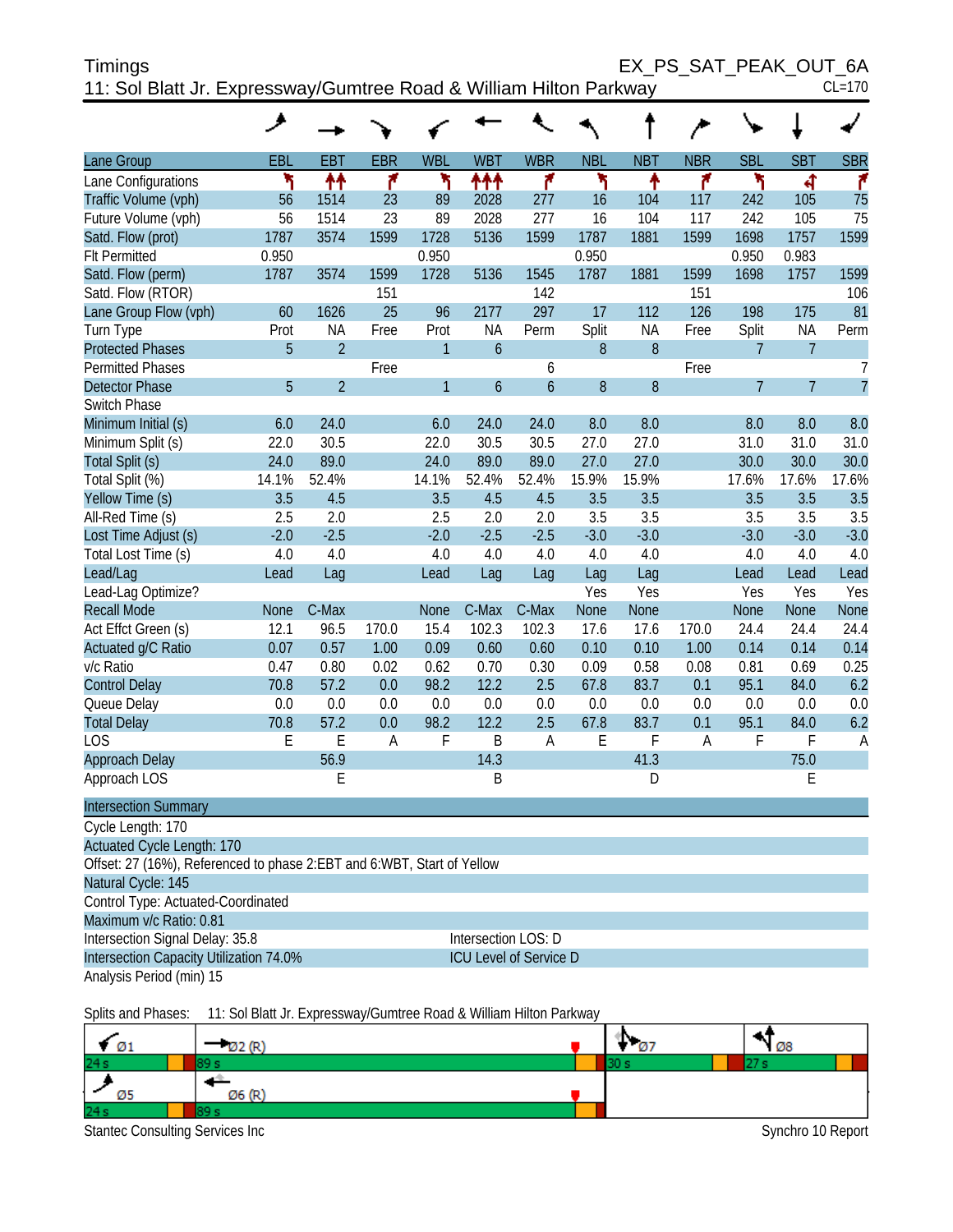| <b>Timings</b>                                            | EX PS SAT PEAK OUT 6A |
|-----------------------------------------------------------|-----------------------|
| 14: Pembroke Drive/Museum Street & William Hilton Parkway | $CL=170$              |

|                                                                                             | هر             |                |                |                     |                |                               |             |             |             |                  |                |                |
|---------------------------------------------------------------------------------------------|----------------|----------------|----------------|---------------------|----------------|-------------------------------|-------------|-------------|-------------|------------------|----------------|----------------|
| Lane Group                                                                                  | EBL            | <b>EBT</b>     | <b>EBR</b>     | <b>WBL</b>          | <b>WBT</b>     | <b>WBR</b>                    | <b>NBL</b>  | <b>NBT</b>  | <b>NBR</b>  | <b>SBL</b>       | <b>SBT</b>     | <b>SBR</b>     |
| Lane Configurations                                                                         | ۲              | ↟↟             | ۴              | ۲                   | ↟↟             | ۴                             | ۲           | ৰ           | ۴           |                  | 4              | ۴              |
| Traffic Volume (vph)                                                                        | 42             | 1594           | 168            | 67                  | 1968           | 46                            | 274         | 33          | 49          | 25               | 17             | 47             |
| Future Volume (vph)                                                                         | 42             | 1594           | 168            | 67                  | 1968           | 46                            | 274         | 33          | 49          | 25               | 17             | 47             |
| Satd. Flow (prot)                                                                           | 1787           | 3574           | 1599           | 1847                | 3574           | 1599                          | 1641        | 1662        | 1546        | $\boldsymbol{0}$ | 1827           | 1599           |
| <b>Flt Permitted</b>                                                                        | 0.042          |                |                | 0.094               |                |                               | 0.950       | 0.962       |             |                  | 0.971          |                |
| Satd. Flow (perm)                                                                           | 79             | 3574           | 1599           | 183                 | 3574           | 1480                          | 1641        | 1662        | 1546        | $\overline{0}$   | 1827           | 1599           |
| Satd. Flow (RTOR)                                                                           |                |                | 114            |                     |                | 60                            |             |             | 62          |                  |                | 62             |
| Lane Group Flow (vph)                                                                       | 45             | 1694           | 179            | 71                  | 2091           | 49                            | 157         | 169         | 52          | $\overline{0}$   | 45             | 50             |
| Turn Type                                                                                   | Perm           | <b>NA</b>      | Perm           | Perm                | <b>NA</b>      | Perm                          | Split       | <b>NA</b>   | Perm        | Split            | <b>NA</b>      | Perm           |
| <b>Protected Phases</b>                                                                     |                | $\overline{2}$ |                |                     | $\overline{6}$ |                               | 8           | 8           |             | $\overline{4}$   | $\overline{4}$ |                |
| <b>Permitted Phases</b>                                                                     | $\overline{2}$ |                | $\overline{2}$ | 6                   |                | 6                             |             |             | 8           |                  |                | 4              |
| <b>Detector Phase</b>                                                                       | $\overline{2}$ | $\overline{2}$ | $\overline{2}$ | $\ddot{\mathbf{6}}$ | $\overline{6}$ | $\mathfrak b$                 | 8           | 8           | 8           | $\overline{4}$   | $\overline{4}$ | $\overline{4}$ |
| Switch Phase                                                                                |                |                |                |                     |                |                               |             |             |             |                  |                |                |
| Minimum Initial (s)                                                                         | 23.0           | 23.0           | 23.0           | 23.0                | 23.0           | 23.0                          | 8.0         | 8.0         | 8.0         | 6.0              | 6.0            | 6.0            |
| Minimum Split (s)                                                                           | 29.5           | 29.5           | 29.5           | 29.5                | 29.5           | 29.5                          | 38.2        | 38.2        | 38.2        | 16.2             | 16.2           | 16.2           |
| Total Split (s)                                                                             | 112.0          | 112.0          | 112.0          | 112.0               | 112.0          | 112.0                         | 35.0        | 35.0        | 35.0        | 23.0             | 23.0           | 23.0           |
| Total Split (%)                                                                             | 65.9%          | 65.9%          | 65.9%          | 65.9%               | 65.9%          | 65.9%                         | 20.6%       | 20.6%       | 20.6%       | 13.5%            | 13.5%          | 13.5%          |
| Yellow Time (s)                                                                             | 4.5            | 4.5            | 4.5            | 4.5                 | 4.5            | 4.5                           | 3.2         | 3.2         | 3.2         | 3.2              | 3.2            | 3.2            |
| All-Red Time (s)                                                                            | 2.0            | 2.0            | 2.0            | 2.0                 | 2.0            | 2.0                           | 3.0         | 3.0         | 3.0         | 3.0              | 3.0            | 3.0            |
| Lost Time Adjust (s)                                                                        | $-2.5$         | $-2.5$         | $-2.5$         | $-2.5$              | $-2.5$         | $-2.5$                        | $-2.2$      | $-2.2$      | $-2.2$      |                  | $-2.2$         | $-2.2$         |
| Total Lost Time (s)                                                                         | 4.0            | 4.0            | 4.0            | 4.0                 | 4.0            | 4.0                           | 4.0         | 4.0         | 4.0         |                  | 4.0            | 4.0            |
| Lead/Lag                                                                                    |                |                |                |                     |                |                               |             |             |             |                  |                |                |
| Lead-Lag Optimize?                                                                          |                |                |                |                     |                |                               |             |             |             |                  |                |                |
| <b>Recall Mode</b>                                                                          | C-Max          | C-Max          | C-Max          | C-Max               | C-Max          | C-Max                         | <b>None</b> | <b>None</b> | <b>None</b> | <b>None</b>      | <b>None</b>    | <b>None</b>    |
| Act Effct Green (s)                                                                         | 124.9          | 124.9          | 124.9          | 124.9               | 124.9          | 124.9                         | 24.5        | 24.5        | 24.5        |                  | 11.1           | 11.1           |
| Actuated g/C Ratio                                                                          | 0.73           | 0.73           | 0.73           | 0.73                | 0.73           | 0.73                          | 0.14        | 0.14        | 0.14        |                  | 0.07           | 0.07           |
| v/c Ratio                                                                                   | 0.78           | 0.65           | 0.15           | 0.53                | 0.80           | 0.04                          | 0.67        | 0.71        | 0.19        |                  | 0.38           | 0.31           |
| <b>Control Delay</b>                                                                        | 90.0           | 18.4           | 6.7            | 12.9                | 6.4            | 0.1                           | 81.7        | 84.5        | 10.2        |                  | 84.4           | 15.0           |
| Queue Delay                                                                                 | 0.0            | 0.0            | 0.0            | 0.0                 | 0.1            | 0.0                           | 0.0         | 0.0         | 0.0         |                  | 0.0            | 0.0            |
| <b>Total Delay</b>                                                                          | 90.0           | 18.5           | 6.7            | 12.9                | 6.5            | 0.1                           | 81.7        | 84.5        | 10.2        |                  | 84.4           | 15.0           |
| <b>LOS</b>                                                                                  | F              | $\mathsf B$    | A              | B                   | $\overline{A}$ | A                             | F           | F           | B           |                  | F              | B              |
| Approach Delay                                                                              |                | 19.1           |                |                     | 6.6            |                               |             | 73.1        |             |                  | 47.9           |                |
| Approach LOS                                                                                |                | $\mathsf B$    |                |                     | Α              |                               |             | E           |             |                  | D              |                |
| <b>Intersection Summary</b>                                                                 |                |                |                |                     |                |                               |             |             |             |                  |                |                |
| Cycle Length: 170<br><b>Actuated Cycle Length: 170</b>                                      |                |                |                |                     |                |                               |             |             |             |                  |                |                |
| Offset: 0 (0%), Referenced to phase 2:EBTL and 6:WBTL, Start of Yellow, Master Intersection |                |                |                |                     |                |                               |             |             |             |                  |                |                |
| Natural Cycle: 145                                                                          |                |                |                |                     |                |                               |             |             |             |                  |                |                |
| Control Type: Actuated-Coordinated                                                          |                |                |                |                     |                |                               |             |             |             |                  |                |                |
| Maximum v/c Ratio: 0.80                                                                     |                |                |                |                     |                |                               |             |             |             |                  |                |                |
| Intersection Signal Delay: 18.1                                                             |                |                |                |                     |                | Intersection LOS: B           |             |             |             |                  |                |                |
| Intersection Capacity Utilization 79.1%                                                     |                |                |                |                     |                | <b>ICU Level of Service D</b> |             |             |             |                  |                |                |
| Analysis Period (min) 15                                                                    |                |                |                |                     |                |                               |             |             |             |                  |                |                |
|                                                                                             |                |                |                |                     |                |                               |             |             |             |                  |                |                |

Splits and Phases: 14: Pembroke Drive/Museum Street & William Hilton Parkway

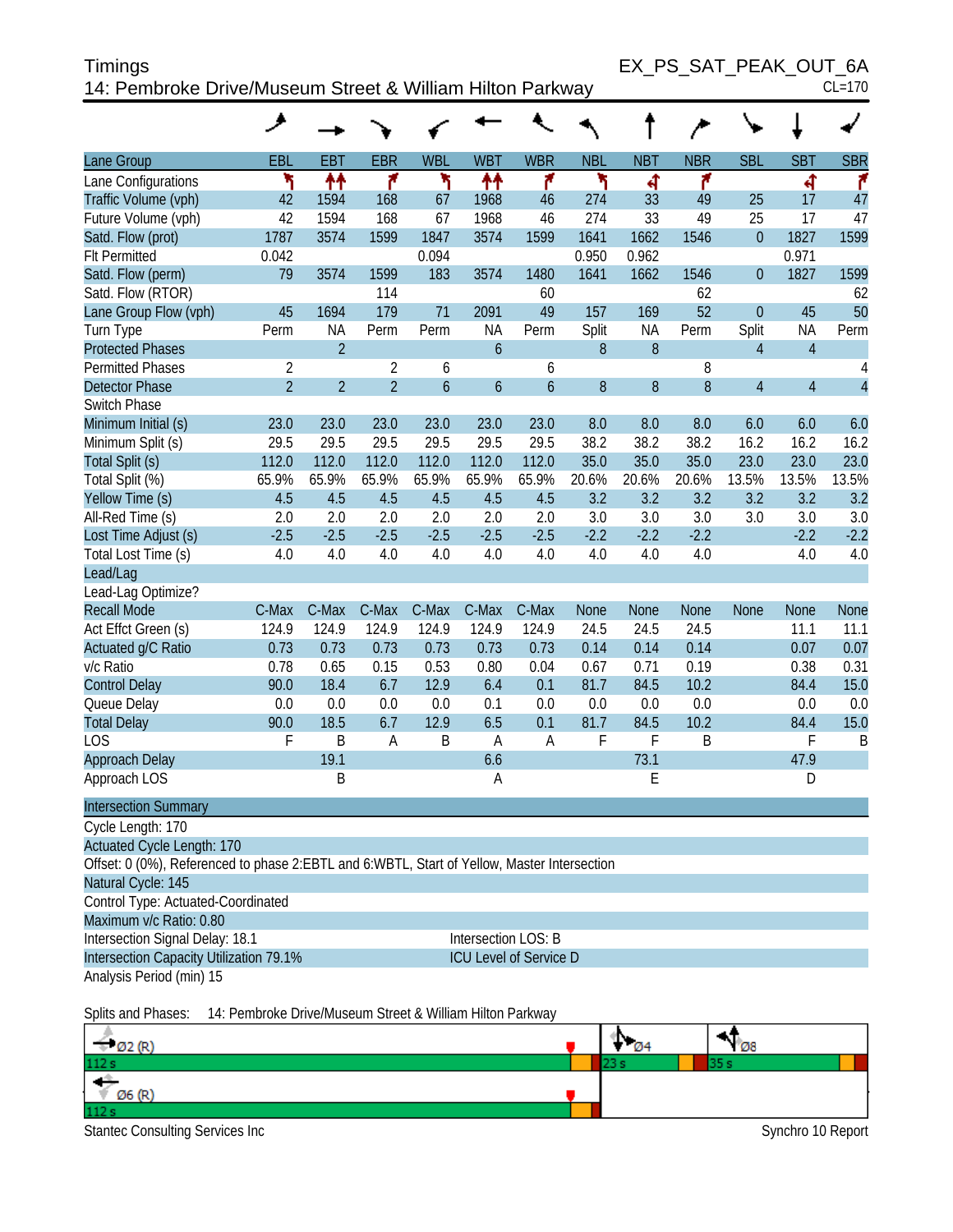| <b>Timings</b>                                                     | EX PS SAT PEAK OUT 6A |          |
|--------------------------------------------------------------------|-----------------------|----------|
| 17: Indigo Run Parkway/Whooping Crane Way & William Hilton Parkway |                       | $CL=170$ |

|                                                                             | عر             |                |                |                |                  |                |                |                |              |                |                |                |
|-----------------------------------------------------------------------------|----------------|----------------|----------------|----------------|------------------|----------------|----------------|----------------|--------------|----------------|----------------|----------------|
| Lane Group                                                                  | EBL            | EBT            | <b>EBR</b>     | <b>WBL</b>     | <b>WBT</b>       | <b>WBR</b>     | <b>NBL</b>     | <b>NBT</b>     | <b>NBR</b>   | <b>SBL</b>     | <b>SBT</b>     | <b>SBR</b>     |
| Lane Configurations                                                         | ۲              | ↟↟             | ۴              | ۲٢             | ↟↟               | ۴              | ካነ             | ↟              | ۴            | ۲٢             | ↟              | ۴              |
| Traffic Volume (vph)                                                        | 123            | 1709           | 38             | 37             | 2294             | 386            | $\overline{7}$ | 17             | 53           | 69             | 20             | 222            |
| Future Volume (vph)                                                         | 123            | 1709           | 38             | 37             | 2294             | 386            | 7              | 17             | 53           | 69             | 20             | 222            |
| Satd. Flow (prot)                                                           | 1728           | 3574           | 1599           | 3351           | 3574             | 1599           | 3351           | 1818           | 1599         | 3286           | 1906           | 1568           |
| <b>Flt Permitted</b>                                                        | 0.032          |                |                | 0.094          |                  |                | 0.950          |                |              | 0.950          |                |                |
| Satd. Flow (perm)                                                           | 58             | 3574           | 1599           | 332            | 3574             | 1599           | 3351           | 1818           | 1599         | 3286           | 1906           | 1568           |
| Satd. Flow (RTOR)                                                           |                |                | 144            |                |                  | 223            |                |                | 144          |                |                | 231            |
| Lane Group Flow (vph)                                                       | 128            | 1779           | 40             | 39             | 2388             | 402            | $\overline{7}$ | 18             | 55           | 72             | 21             | 231            |
| Turn Type                                                                   | pm+pt          | <b>NA</b>      | Free           | pm+pt          | NA               | Free           | Split          | <b>NA</b>      | Free         | Split          | <b>NA</b>      | Free           |
| <b>Protected Phases</b>                                                     | 5              | $\overline{2}$ |                | $\mathbf{1}$   | $\boldsymbol{6}$ |                | $\overline{4}$ | $\overline{4}$ |              | 3              | $\overline{3}$ |                |
| <b>Permitted Phases</b>                                                     | $\overline{2}$ |                | Free           | 6              |                  | Free           |                |                | Free         |                |                | Free           |
| <b>Detector Phase</b>                                                       | $\overline{5}$ | $\overline{2}$ |                | $\overline{1}$ | 6                |                | $\overline{4}$ | $\overline{4}$ |              | $\overline{3}$ | $\overline{3}$ |                |
| Switch Phase                                                                |                |                |                |                |                  |                |                |                |              |                |                |                |
| Minimum Initial (s)                                                         | 6.0            | 23.0           |                | 6.0            | 23.0             |                | 8.0            | 8.0            |              | 8.0            | 8.0            |                |
| Minimum Split (s)                                                           | 16.0           | 29.5           |                | 16.0           | 29.5             |                | 16.5           | 16.5           |              | 18.5           | 18.5           |                |
| Total Split (s)                                                             | 26.0           | 105.0          |                | 20.0           | 99.0             |                | 21.0           | 21.0           |              | 24.0           | 24.0           |                |
| Total Split (%)                                                             | 15.3%          | 61.8%          |                | 11.8%          | 58.2%            |                | 12.4%          | 12.4%          |              | 14.1%          | 14.1%          |                |
| Yellow Time (s)                                                             | 3.5            | 4.5            |                | 3.5            | 4.5              |                | 3.5            | 3.5            |              | 3.5            | 3.5            |                |
| All-Red Time (s)                                                            | 2.5            | 2.0            |                | 2.5            | 2.0              |                | 3.0            | 3.0            |              | 3.0            | 3.0            |                |
| Lost Time Adjust (s)                                                        | $-2.0$         | $-2.5$         |                | $-2.0$         | $-2.5$           |                | $-2.5$         | $-2.5$         |              | $-2.5$         | $-2.5$         |                |
| Total Lost Time (s)                                                         | 4.0            | 4.0            |                | 4.0            | 4.0              |                | 4.0            | 4.0            |              | 4.0            | 4.0            |                |
| Lead/Lag                                                                    | Lead           | Lag            |                | Lead           | Lag              |                | Lag            | Lag            |              | Lead           | Lead           |                |
| Lead-Lag Optimize?                                                          |                |                |                |                |                  |                |                |                |              |                |                |                |
| <b>Recall Mode</b>                                                          | <b>None</b>    | C-Max          |                | <b>None</b>    | C-Max            |                | <b>None</b>    | None           |              | None           | <b>None</b>    |                |
| Act Effct Green (s)                                                         | 141.6          | 132.4          | 170.0          | 132.5          | 124.5            | 170.0          | 10.6           | 10.6           | 170.0        | 11.2           | 11.2           | 170.0          |
| Actuated g/C Ratio                                                          | 0.83           | 0.78           | 1.00           | 0.78           | 0.73             | 1.00           | 0.06           | 0.06           | 1.00         | 0.07           | 0.07           | 1.00           |
| v/c Ratio                                                                   | 0.71           | 0.64           | 0.03           | 0.10           | 0.91             | 0.25           | 0.03           | 0.16           | 0.03         | 0.33           | 0.17           | 0.15           |
| <b>Control Delay</b>                                                        | 48.8           | 22.0           | 0.0            | 4.6            | 19.5             | 0.2            | 75.3           | 79.0           | 0.0          | 79.8           | 77.7           | 0.2            |
| Queue Delay                                                                 | 0.0            | 0.0            | 0.0            | 0.0            | 0.0              | 0.0            | 0.0            | 0.0            | 0.0          | 0.0            | 0.0            | 0.0            |
| <b>Total Delay</b>                                                          | 48.8           | 22.0           | 0.0            | 4.6            | 19.5             | 0.2            | 75.3           | 79.0           | 0.0          | 79.8           | 77.7           | 0.2            |
| LOS                                                                         | D              | $\mathcal{C}$  | $\overline{A}$ | $\mathsf A$    | $\mathsf B$      | $\overline{A}$ | E              | E              | $\mathsf{A}$ | E              | E              | $\overline{A}$ |
| Approach Delay                                                              |                | 23.3           |                |                | 16.5             |                |                | 24.4           |              |                | 22.9           |                |
| Approach LOS                                                                |                | $\mathsf C$    |                |                | B                |                |                | С              |              |                | $\mathsf C$    |                |
| <b>Intersection Summary</b>                                                 |                |                |                |                |                  |                |                |                |              |                |                |                |
| Cycle Length: 170                                                           |                |                |                |                |                  |                |                |                |              |                |                |                |
| Actuated Cycle Length: 170                                                  |                |                |                |                |                  |                |                |                |              |                |                |                |
| Offset: 115 (68%), Referenced to phase 2: EBTL and 6: WBTL, Start of Yellow |                |                |                |                |                  |                |                |                |              |                |                |                |
| Natural Cycle: 145                                                          |                |                |                |                |                  |                |                |                |              |                |                |                |
| Control Type: Actuated-Coordinated                                          |                |                |                |                |                  |                |                |                |              |                |                |                |

Maximum v/c Ratio: 0.91

Intersection Signal Delay: 19.6 Intersection LOS: B

Analysis Period (min) 15

Intersection Capacity Utilization 90.3% ICU Level of Service E

Splits and Phases: 17: Indigo Run Parkway/Whooping Crane Way & William Hilton Parkway

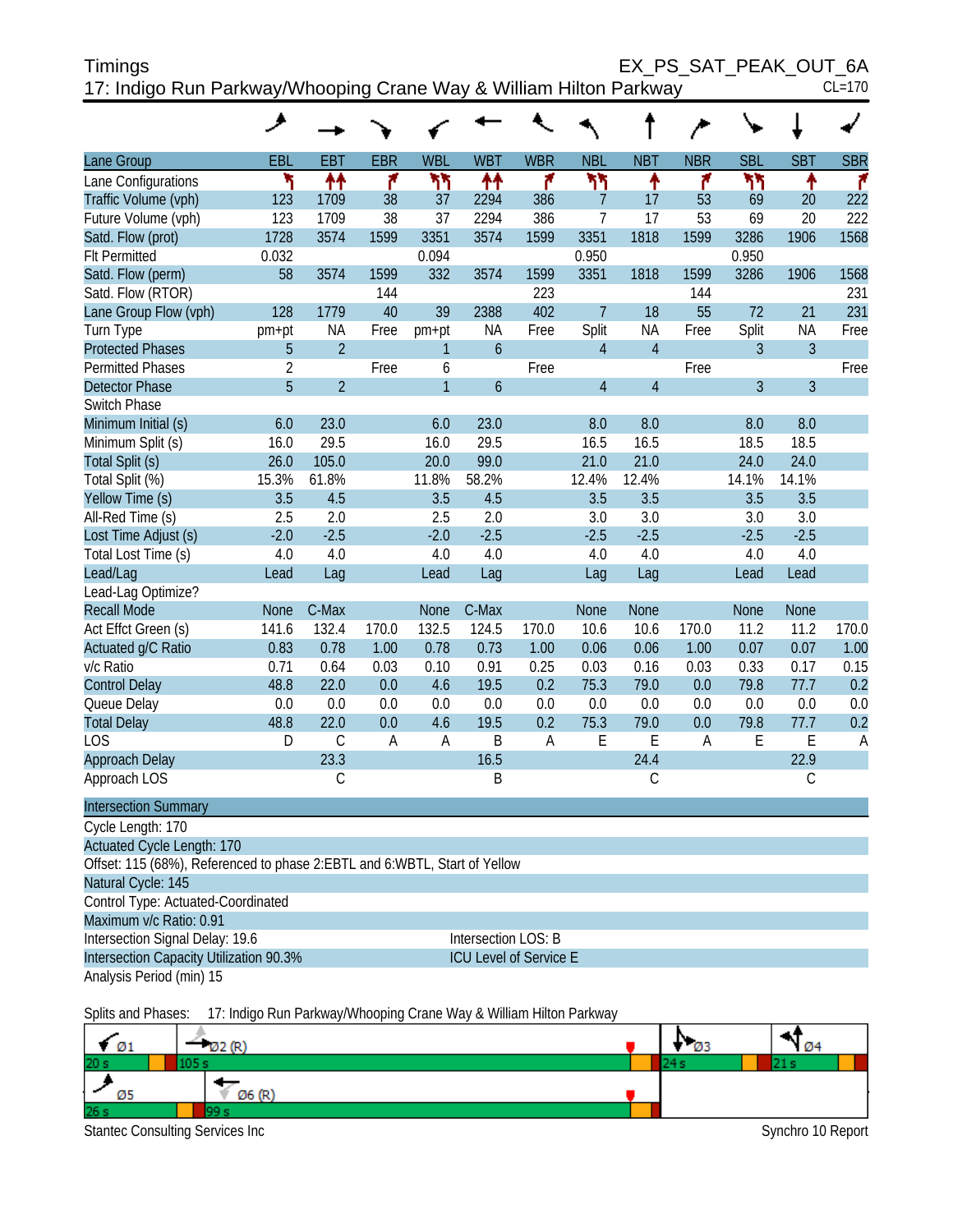| <b>Timings</b>                                             | EX PS SAT PEAK OUT 6A |
|------------------------------------------------------------|-----------------------|
| 20: Gardner Drive/Beach City Road & William Hilton Parkway | $CL=170$              |

|                                                                            | عر                  |                |                              |                     |                  |                               |                |            |                     |                                  |                |                     |
|----------------------------------------------------------------------------|---------------------|----------------|------------------------------|---------------------|------------------|-------------------------------|----------------|------------|---------------------|----------------------------------|----------------|---------------------|
| Lane Group                                                                 | EBL                 | <b>EBT</b>     | <b>EBR</b>                   | <b>WBL</b>          | <b>WBT</b>       | <b>WBR</b>                    | <b>NBL</b>     | <b>NBT</b> | <b>NBR</b>          | <b>SBL</b>                       | <b>SBT</b>     | <b>SBR</b>          |
| Lane Configurations                                                        | ካካ                  | ↟↟             | ۴                            | ۲                   | ₩                | ۴                             | ۲              | ↟          | ۴                   | ۲                                | ۸              | ۴                   |
| Traffic Volume (vph)                                                       | 129                 | 1706           | $\overline{7}$               | 42                  | 2327             | 76                            | $\overline{7}$ | 17         | 46                  | 69                               | 20             | 221                 |
| Future Volume (vph)                                                        | 129                 | 1706           | $\overline{1}$               | 42                  | 2327             | 76                            | $\overline{7}$ | 17         | 46                  | 69                               | 20             | 221                 |
| Satd. Flow (prot)                                                          | 3467                | 3574           | 1652                         | 1847                | 3455             | 1546                          | 1668           | 1756       | 1492                | 1711                             | 1801           | 1583                |
| <b>Flt Permitted</b>                                                       | 0.030               |                |                              | 0.092               |                  |                               | 0.744          |            |                     | 0.746                            |                |                     |
| Satd. Flow (perm)                                                          | 109                 | 3574           | 1652                         | 179                 | 3455             | 1463                          | 1306           | 1756       | 1492                | 1343                             | 1801           | 1583                |
| Satd. Flow (RTOR)                                                          |                     |                | 61                           |                     |                  | 99                            |                |            | 58                  |                                  |                | 148                 |
| Lane Group Flow (vph)                                                      | 136                 | 1794           | $\overline{7}$               | 44                  | 2447             | 80                            | $\overline{7}$ | 18         | 48                  | 73                               | 21             | 232                 |
| Turn Type                                                                  | pm+pt               | <b>NA</b>      | Perm                         | pm+pt               | <b>NA</b>        | Perm                          | Perm           | <b>NA</b>  | $pm+ov$             | Perm                             | <b>NA</b>      | Perm                |
| <b>Protected Phases</b>                                                    | 5                   | $\overline{2}$ |                              | 1                   | $\boldsymbol{6}$ |                               |                | 8          | $\mathbf{1}$        |                                  | $\overline{4}$ |                     |
| <b>Permitted Phases</b>                                                    | $\overline{2}$<br>5 | $\overline{2}$ | $\sqrt{2}$<br>$\overline{2}$ | 6<br>$\overline{1}$ |                  | 6                             | 8              |            | 8<br>$\overline{1}$ | $\overline{4}$<br>$\overline{4}$ | $\overline{4}$ | 4<br>$\overline{4}$ |
| <b>Detector Phase</b><br>Switch Phase                                      |                     |                |                              |                     | $\overline{6}$   | $\mathfrak b$                 | 8              | 8          |                     |                                  |                |                     |
| Minimum Initial (s)                                                        | 8.0                 | 23.0           | 23.0                         | 8.0                 | 23.0             | 23.0                          | 8.0            | 8.0        | 8.0                 | 8.0                              | 8.0            | 8.0                 |
| Minimum Split (s)                                                          | 14.5                | 30.0           | 30.0                         | 14.0                | 31.0             | 31.0                          | 30.0           | 30.0       | 14.0                | 30.5                             | 30.5           | 30.5                |
| Total Split (s)                                                            | 28.0                | 121.0          | 121.0                        | 18.0                | 111.0            | 111.0                         | 31.0           | 31.0       | 18.0                | 31.0                             | 31.0           | 31.0                |
| Total Split (%)                                                            | 16.5%               | 71.2%          | 71.2%                        | 10.6%               | 65.3%            | 65.3%                         | 18.2%          | 18.2%      | 10.6%               | 18.2%                            | 18.2%          | 18.2%               |
| Yellow Time (s)                                                            | 3.5                 | 4.5            | 4.5                          | 3.5                 | 4.5              | 4.5                           | 3.5            | 3.5        | 3.5                 | 3.5                              | 3.5            | 3.5                 |
| All-Red Time (s)                                                           | 2.5                 | 1.5            | 1.5                          | 2.5                 | 1.5              | 1.5                           | 3.0            | 3.0        | 2.5                 | 3.0                              | 3.0            | 3.0                 |
| Lost Time Adjust (s)                                                       | $-2.0$              | $-2.0$         | $-2.0$                       | $-2.0$              | $-2.0$           | $-2.0$                        | $-2.5$         | $-2.5$     | $-2.0$              | $-2.5$                           | $-2.5$         | $-2.5$              |
| Total Lost Time (s)                                                        | 4.0                 | 4.0            | 4.0                          | 4.0                 | 4.0              | 4.0                           | 4.0            | 4.0        | 4.0                 | 4.0                              | 4.0            | 4.0                 |
| Lead/Lag                                                                   | Lead                | Lag            | Lag                          | Lead                | Lag              | Lag                           |                |            | Lead                |                                  |                |                     |
| Lead-Lag Optimize?                                                         |                     |                |                              |                     |                  |                               |                |            |                     |                                  |                |                     |
| <b>Recall Mode</b>                                                         | <b>None</b>         | C-Max          | C-Max                        | None                | C-Max            | C-Max                         | <b>None</b>    | None       | <b>None</b>         | None                             | <b>None</b>    | None                |
| Act Effct Green (s)                                                        | 141.3               | 132.9          | 132.9                        | 139.7               | 129.7            | 129.7                         | 17.9           | 17.9       | 31.9                | 17.9                             | 17.9           | 17.9                |
| Actuated g/C Ratio                                                         | 0.83                | 0.78           | 0.78                         | 0.82                | 0.76             | 0.76                          | 0.11           | 0.11       | 0.19                | 0.11                             | 0.11           | 0.11                |
| v/c Ratio                                                                  | 0.46                | 0.64           | 0.01                         | 0.18                | 0.93             | 0.07                          | 0.05           | 0.10       | 0.15                | 0.52                             | 0.11           | 0.78                |
| <b>Control Delay</b>                                                       | 20.3                | 18.4           | 0.0                          | 4.4                 | 25.0             | 0.8                           | 64.7           | 66.3       | 9.0                 | 83.2                             | 66.7           | 43.9                |
| Queue Delay                                                                | 0.0                 | 0.0            | 0.0                          | 0.0                 | 0.0              | 0.0                           | 0.0            | 0.0        | 0.0                 | 0.0                              | 0.0            | 0.0                 |
| <b>Total Delay</b>                                                         | 20.3                | 18.4           | 0.0                          | 4.4                 | 25.0             | 0.8                           | 64.7           | 66.3       | 9.0                 | 83.2                             | 66.7           | 43.9                |
| <b>LOS</b>                                                                 | $\mathsf C$         | B              | A                            | A                   | $\mathsf C$      | Α                             | Ε              | E          | A                   | F                                | E              | D                   |
| Approach Delay                                                             |                     | 18.4           |                              |                     | 23.9             |                               |                | 28.5       |                     |                                  | 54.1           |                     |
| Approach LOS                                                               |                     | B              |                              |                     | С                |                               |                | C          |                     |                                  | D              |                     |
| <b>Intersection Summary</b>                                                |                     |                |                              |                     |                  |                               |                |            |                     |                                  |                |                     |
| Cycle Length: 170                                                          |                     |                |                              |                     |                  |                               |                |            |                     |                                  |                |                     |
| Actuated Cycle Length: 170                                                 |                     |                |                              |                     |                  |                               |                |            |                     |                                  |                |                     |
| Offset: 86 (51%), Referenced to phase 2: EBTL and 6: WBTL, Start of Yellow |                     |                |                              |                     |                  |                               |                |            |                     |                                  |                |                     |
| Natural Cycle: 150                                                         |                     |                |                              |                     |                  |                               |                |            |                     |                                  |                |                     |
| Control Type: Actuated-Coordinated                                         |                     |                |                              |                     |                  |                               |                |            |                     |                                  |                |                     |
| Maximum v/c Ratio: 0.93                                                    |                     |                |                              |                     |                  |                               |                |            |                     |                                  |                |                     |
| Intersection Signal Delay: 23.8                                            |                     |                |                              |                     |                  | Intersection LOS: C           |                |            |                     |                                  |                |                     |
| Intersection Capacity Utilization 96.2%                                    |                     |                |                              |                     |                  | <b>ICU Level of Service F</b> |                |            |                     |                                  |                |                     |
| Analysis Period (min) 15                                                   |                     |                |                              |                     |                  |                               |                |            |                     |                                  |                |                     |

Splits and Phases: 20: Gardner Drive/Beach City Road & William Hilton Parkway

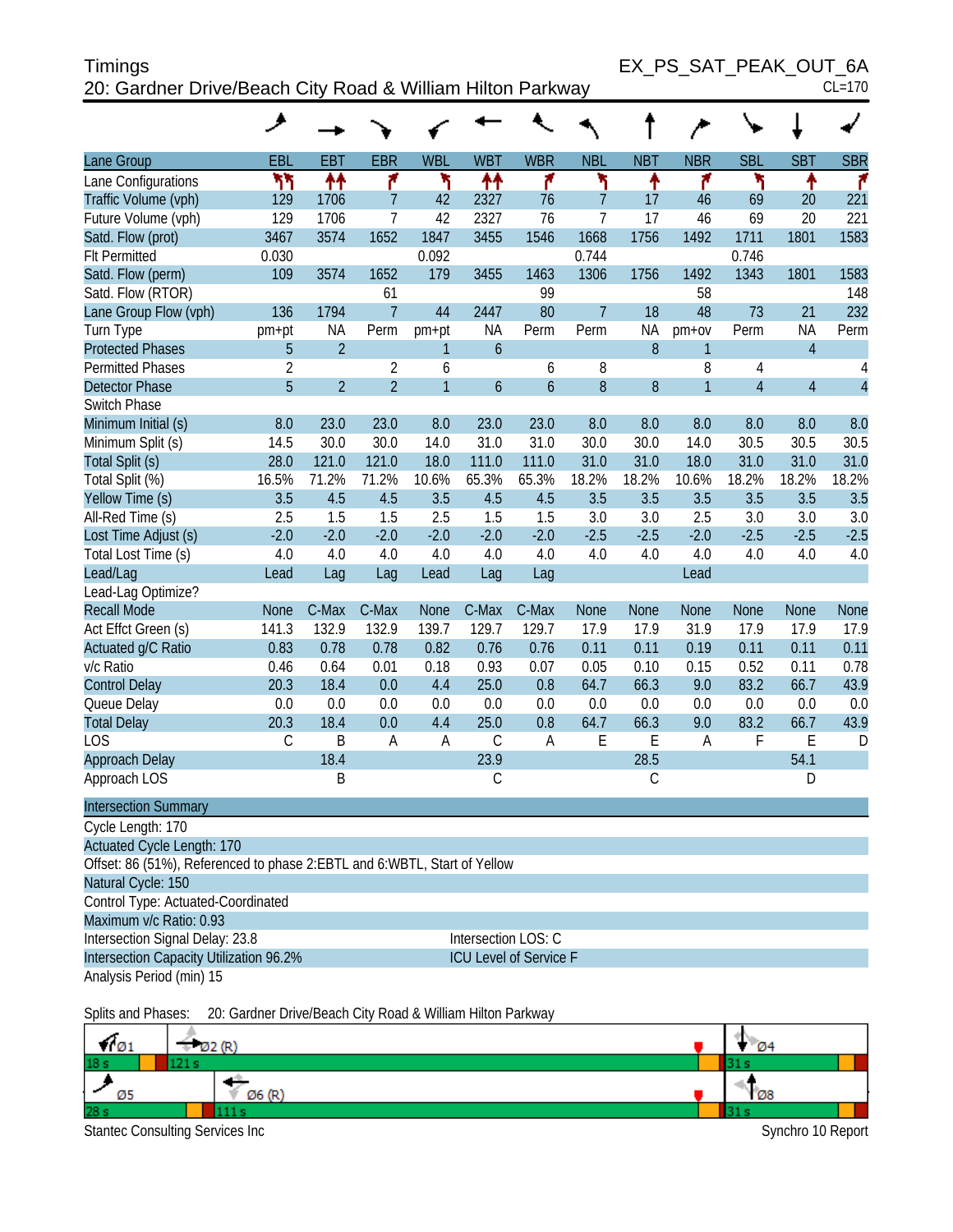| <b>Timings</b>                                                | EX PS SAT PEAK IN 4C |            |
|---------------------------------------------------------------|----------------------|------------|
| 2: Chamberlin Drive/Squire Pope Road & William Hilton Parkway |                      | $CL = 180$ |

EX\_PS\_SAT\_PEAK\_IN\_4C<br>CL=180

|                                                                                                 | عر                                                                                              |                             |                |                |                               |                |            |                |                |                |                             |                |
|-------------------------------------------------------------------------------------------------|-------------------------------------------------------------------------------------------------|-----------------------------|----------------|----------------|-------------------------------|----------------|------------|----------------|----------------|----------------|-----------------------------|----------------|
| Lane Group                                                                                      | EBL                                                                                             | <b>EBT</b>                  | <b>EBR</b>     | <b>WBL</b>     | <b>WBT</b>                    | <b>WBR</b>     | <b>NBL</b> | <b>NBT</b>     | <b>NBR</b>     | <b>SBL</b>     | <b>SBT</b>                  | <b>SBR</b>     |
| Lane Configurations                                                                             | ۲                                                                                               | ተተኈ                         |                | ۲              | ↟↟                            | ۴              | ۲          | Ъ              |                | ۲              | ↟                           | ۴              |
| Traffic Volume (vph)                                                                            | 228                                                                                             | 2493                        | 5              | 11             | 1852                          | 82             | 5          | 5              | 9              | 46             | 5                           | 188            |
| Future Volume (vph)                                                                             | 228                                                                                             | 2493                        | 5              | 11             | 1852                          | 82             | 5          | 5              | 9              | 46             | 5                           | 188            |
| Satd. Flow (prot)                                                                               | 1668                                                                                            | 4964                        | $\overline{0}$ | 1668           | 3574                          | 1599           | 1728       | 1693           | $\overline{0}$ | 1728           | 1881                        | 1599           |
| <b>Flt Permitted</b>                                                                            | 0.065                                                                                           |                             |                | 0.039          |                               |                | 0.754      |                |                | 0.748          |                             |                |
| Satd. Flow (perm)                                                                               | 114                                                                                             | 4964                        | $\overline{0}$ | 68             | 3574                          | 1551           | 1371       | 1693           | $\overline{0}$ | 1360           | 1881                        | 1576           |
| Satd. Flow (RTOR)                                                                               |                                                                                                 | 1                           |                |                |                               | 81             |            | 10             |                |                |                             | 93             |
| Lane Group Flow (vph)                                                                           | 242                                                                                             | 2654                        | $\overline{0}$ | 12             | 1968                          | 87             | 5          | 15             | $\overline{0}$ | 49             | 5                           | 200            |
| Turn Type<br><b>Protected Phases</b>                                                            | pm+pt<br>5                                                                                      | <b>NA</b><br>$\overline{2}$ |                | pm+pt          | <b>NA</b><br>$\boldsymbol{6}$ | Perm           | Perm       | <b>NA</b><br>8 |                | Perm           | <b>NA</b><br>$\overline{4}$ | Perm           |
| <b>Permitted Phases</b>                                                                         | $\overline{2}$                                                                                  |                             |                | 1<br>6         |                               | 6              | 8          |                |                | 4              |                             | 4              |
| <b>Detector Phase</b>                                                                           | 5                                                                                               | $\overline{2}$              |                | $\overline{1}$ | $\overline{6}$                | $\overline{6}$ | 8          | 8              |                | $\overline{4}$ | $\overline{4}$              | $\overline{4}$ |
| Switch Phase                                                                                    |                                                                                                 |                             |                |                |                               |                |            |                |                |                |                             |                |
| Minimum Initial (s)                                                                             | 4.0                                                                                             | 24.0                        |                | 4.0            | 24.0                          | 24.0           | 6.0        | 6.0            |                | 6.0            | 6.0                         | 6.0            |
| Minimum Split (s)                                                                               | 16.0                                                                                            | 30.5                        |                | 12.0           | 30.5                          | 30.5           | 20.0       | 20.0           |                | 20.0           | 20.0                        | 20.0           |
| Total Split (s)                                                                                 | 18.0                                                                                            | 147.0                       |                | 14.0           | 143.0                         | 143.0          | 19.0       | 19.0           |                | 19.0           | 19.0                        | 19.0           |
| Total Split (%)                                                                                 | 10.0%                                                                                           | 81.7%                       |                | 7.8%           | 79.4%                         | 79.4%          | 10.6%      | 10.6%          |                | 10.6%          | 10.6%                       | 10.6%          |
| Yellow Time (s)                                                                                 | 3.5                                                                                             | 4.5                         |                | 3.5            | 4.5                           | 4.5            | 4.0        | 4.0            |                | 4.0            | 4.0                         | 4.0            |
| All-Red Time (s)                                                                                | 2.5                                                                                             | 2.0                         |                | 2.5            | 2.0                           | 2.0            | 2.5        | 2.5            |                | 2.5            | 2.5                         | 2.5            |
| Lost Time Adjust (s)                                                                            | $-2.0$                                                                                          | $-2.5$                      |                | $-2.0$         | $-2.5$                        | $-2.5$         | $-2.5$     | $-2.5$         |                | $-2.5$         | $-2.5$                      | $-2.5$         |
| Total Lost Time (s)                                                                             | 4.0                                                                                             | 4.0                         |                | 4.0            | 4.0                           | 4.0            | 4.0        | 4.0            |                | 4.0            | 4.0                         | 4.0            |
| Lead/Lag                                                                                        | Lead                                                                                            | Lag                         |                | Lead           | Lag                           | Lag            |            |                |                |                |                             |                |
| Lead-Lag Optimize?                                                                              |                                                                                                 |                             |                |                |                               |                |            |                |                |                |                             |                |
| <b>Recall Mode</b>                                                                              | <b>None</b>                                                                                     | C-Max                       |                | <b>None</b>    | C-Max                         | C-Max          | None       | None           |                | None           | <b>None</b>                 | None           |
| Act Effct Green (s)                                                                             | 157.3                                                                                           | 153.3                       |                | 145.0          | 139.0                         | 139.0          | 14.7       | 14.7           |                | 14.7           | 14.7                        | 14.7           |
| Actuated g/C Ratio                                                                              | 0.87                                                                                            | 0.85                        |                | 0.81           | 0.77                          | 0.77           | 0.08       | 0.08           |                | 0.08           | 0.08                        | 0.08           |
| v/c Ratio                                                                                       | 1.09                                                                                            | 0.63                        |                | 0.11           | 0.71                          | 0.07           | 0.04       | 0.10           |                | 0.44           | 0.03                        | 0.94           |
| <b>Control Delay</b>                                                                            | 122.6                                                                                           | 5.4                         |                | 5.4            | 19.1                          | 2.1            | 77.2       | 44.3           |                | 91.8           | 76.6                        | 89.0           |
| Queue Delay                                                                                     | 0.0                                                                                             | 0.0                         |                | 0.0            | 0.0                           | 0.0            | 0.0        | 0.0            |                | 0.0            | 0.0                         | 0.0            |
| <b>Total Delay</b><br>LOS                                                                       | 122.6                                                                                           | 5.4                         |                | 5.4            | 19.1                          | 2.1            | 77.2       | 44.3           |                | 91.8           | 76.6                        | 89.0           |
| <b>Approach Delay</b>                                                                           | F                                                                                               | A<br>15.2                   |                | A              | B<br>18.3                     | A              | E          | D<br>52.5      |                | F              | Ε<br>89.3                   | $\mathsf{F}$   |
| Approach LOS                                                                                    |                                                                                                 | B                           |                |                | B                             |                |            | D              |                |                | F                           |                |
|                                                                                                 |                                                                                                 |                             |                |                |                               |                |            |                |                |                |                             |                |
| <b>Intersection Summary</b>                                                                     |                                                                                                 |                             |                |                |                               |                |            |                |                |                |                             |                |
| Cycle Length: 180                                                                               |                                                                                                 |                             |                |                |                               |                |            |                |                |                |                             |                |
| Actuated Cycle Length: 180                                                                      |                                                                                                 |                             |                |                |                               |                |            |                |                |                |                             |                |
| Offset: 92 (51%), Referenced to phase 2: EBTL and 6: WBTL, Start of Yellow<br>Natural Cycle: 90 |                                                                                                 |                             |                |                |                               |                |            |                |                |                |                             |                |
|                                                                                                 |                                                                                                 |                             |                |                |                               |                |            |                |                |                |                             |                |
| Control Type: Actuated-Coordinated<br>Maximum v/c Ratio: 1.09                                   |                                                                                                 |                             |                |                |                               |                |            |                |                |                |                             |                |
| Intersection Signal Delay: 20.2                                                                 |                                                                                                 |                             |                |                |                               |                |            |                |                |                |                             |                |
|                                                                                                 | Intersection LOS: C<br>Intersection Capacity Utilization 84.7%<br><b>ICU Level of Service E</b> |                             |                |                |                               |                |            |                |                |                |                             |                |
| Analysis Period (min) 15                                                                        |                                                                                                 |                             |                |                |                               |                |            |                |                |                |                             |                |
|                                                                                                 |                                                                                                 |                             |                |                |                               |                |            |                |                |                |                             |                |

Splits and Phases: 2: Chamberlin Drive/Squire Pope Road & William Hilton Parkway

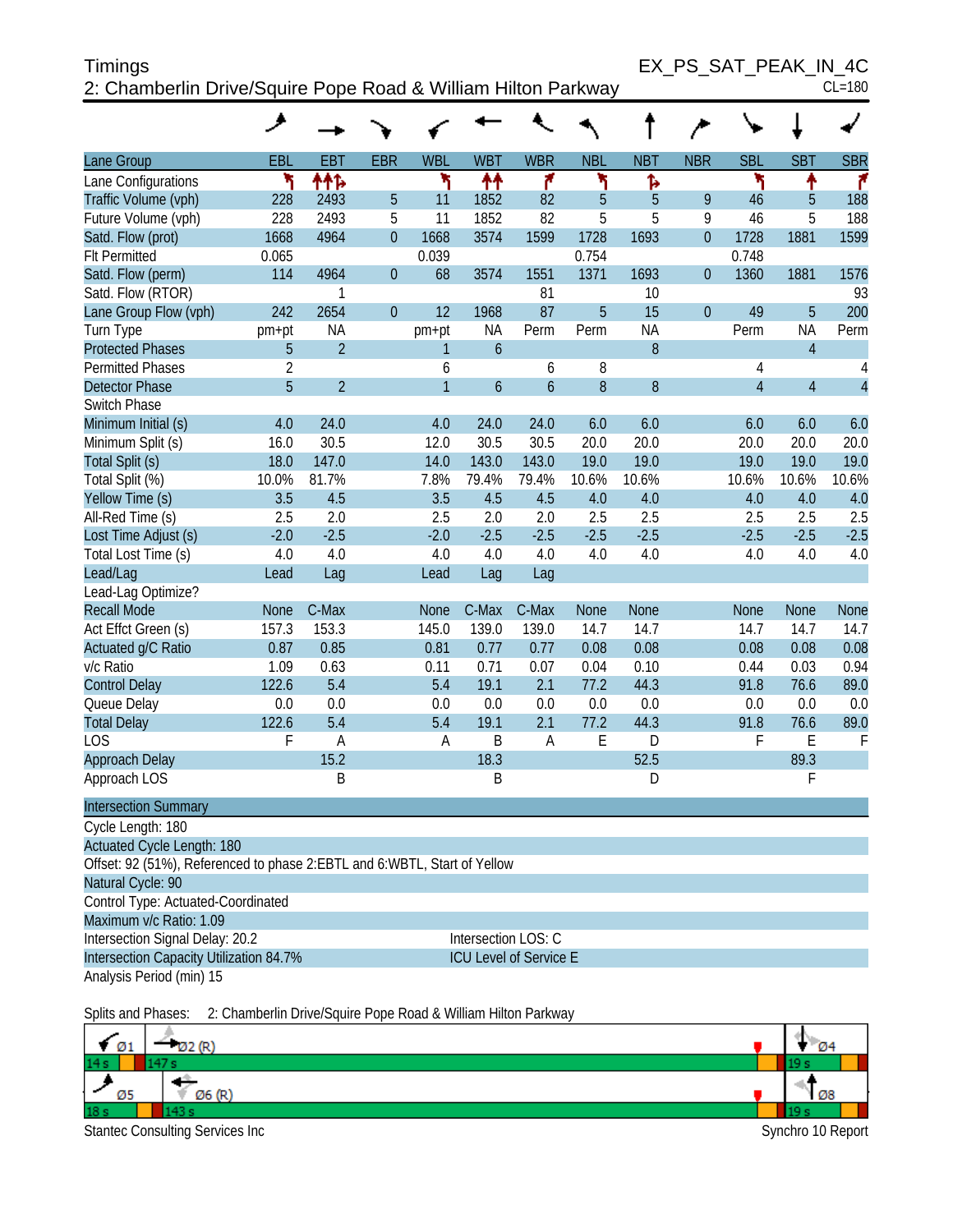| <b>Timings</b>                                                 | EX PS SAT PEAK IN 4C |        |
|----------------------------------------------------------------|----------------------|--------|
| 5: Spanish Wells Road/Wild Horse Road & William Hilton Parkway |                      | CL=180 |

|                                                                        | حر          |                |                |              |                        |                |             |             |                |                |                |                |
|------------------------------------------------------------------------|-------------|----------------|----------------|--------------|------------------------|----------------|-------------|-------------|----------------|----------------|----------------|----------------|
| Lane Group                                                             | <b>EBL</b>  | <b>EBT</b>     | <b>EBR</b>     | <b>WBL</b>   | <b>WBT</b>             | <b>WBR</b>     | <b>NBL</b>  | <b>NBT</b>  | <b>NBR</b>     | <b>SBL</b>     | <b>SBT</b>     | <b>SBR</b>     |
| Lane Configurations                                                    | ۲           | tttd           |                | ۲            | <b>iiit</b> d          |                | ۲           | Ъ           |                | ኻ              | Ъ              |                |
| Traffic Volume (vph)                                                   | 68          | 2243           | 167            | 97           | 1752                   | 68             | 137         | 51          | 86             | 66             | 56             | 11             |
| Future Volume (vph)                                                    | 68          | 2243           | 167            | 97           | 1752                   | 68             | 137         | 51          | 86             | 66             | 56             | 11             |
| Satd. Flow (prot)                                                      | 1728        | 6397           | $\theta$       | 1728         | 6424                   | $\theta$       | 1728        | 1932        | $\theta$       | 1728           | 1829           | $\mathbf{0}$   |
| <b>Flt Permitted</b>                                                   | 0.950       |                |                | 0.950        |                        |                | 0.646       |             |                | 0.422          |                |                |
| Satd. Flow (perm)                                                      | 1728        | 6397           | $\overline{0}$ | 1728         | 6424                   | $\theta$       | 1175        | 1932        | $\theta$       | 767            | 1829           | $\overline{0}$ |
| Satd. Flow (RTOR)                                                      |             | 19             |                |              | 9                      |                |             | 40          |                |                | 5              |                |
| Lane Group Flow (vph)                                                  | 73          | 2587           | $\theta$       | 104          | 1954                   | $\overline{0}$ | 147         | 147         | $\overline{0}$ | 71             | 72             | $\overline{0}$ |
| Turn Type                                                              | Prot        | <b>NA</b>      |                | Prot         | <b>NA</b>              |                | Perm        | <b>NA</b>   |                | Perm           | <b>NA</b>      |                |
| <b>Protected Phases</b>                                                | 5           | $\overline{2}$ |                | $\mathbf{1}$ | $\mathfrak b$          |                |             | 8           |                |                | $\overline{4}$ |                |
| <b>Permitted Phases</b>                                                |             |                |                |              |                        |                | 8           |             |                | 4              |                |                |
| <b>Detector Phase</b>                                                  | 5           | $\overline{2}$ |                | 1            | $\boldsymbol{6}$       |                | 8           | 8           |                | $\overline{4}$ | $\overline{4}$ |                |
| Switch Phase                                                           |             |                |                |              |                        |                |             |             |                |                |                |                |
| Minimum Initial (s)                                                    | 6.0         | 23.0           |                | 6.0          | 23.0                   |                | 8.0         | 8.0         |                | 8.0            | 8.0            |                |
| Minimum Split (s)                                                      | 16.0        | 29.5           |                | 21.0         | 29.5                   |                | 23.5        | 23.5        |                | 23.5           | 23.5           |                |
| Total Split (s)                                                        | 22.0        | 126.0          |                | 22.0         | 126.0                  |                | 32.0        | 32.0        |                | 32.0           | 32.0           |                |
| Total Split (%)                                                        | 12.2%       | 70.0%          |                | 12.2%        | 70.0%                  |                | 17.8%       | 17.8%       |                | 17.8%          | 17.8%          |                |
| Yellow Time (s)                                                        | 3.5         | 4.5            |                | 3.5          | 4.5                    |                | 4.5         | 4.5         |                | 4.5            | 4.5            |                |
| All-Red Time (s)                                                       | 2.5         | 2.0            |                | 2.5          | 2.0                    |                | 3.0         | 3.0         |                | 3.0            | 3.0            |                |
| Lost Time Adjust (s)                                                   | $-2.0$      | $-2.5$         |                | $-2.0$       | $-2.5$                 |                | $-3.5$      | $-3.5$      |                | $-3.5$         | $-3.5$         |                |
| Total Lost Time (s)                                                    | 4.0         | 4.0            |                | 4.0          | 4.0                    |                | 4.0         | 4.0         |                | 4.0            | 4.0            |                |
| Lead/Lag                                                               | Lead        | Lag            |                | Lead         | Lag                    |                |             |             |                |                |                |                |
| Lead-Lag Optimize?<br><b>Recall Mode</b>                               | <b>None</b> | C-Max          |                | <b>None</b>  | C-Max                  |                | <b>None</b> | <b>None</b> |                | None           | None           |                |
| Act Effct Green (s)                                                    | 13.7        | 125.7          |                | 15.8         | 127.8                  |                | 26.5        | 26.5        |                | 26.5           | 26.5           |                |
| Actuated g/C Ratio                                                     | 0.08        | 0.70           |                | 0.09         | 0.71                   |                | 0.15        | 0.15        |                | 0.15           | 0.15           |                |
| v/c Ratio                                                              | 0.56        | 0.58           |                | 0.69         | 0.43                   |                | 0.85        | 0.46        |                | 0.63           | 0.26           |                |
| <b>Control Delay</b>                                                   | 100.4       | 10.7           |                | 89.3         | 23.4                   |                | 111.9       | 55.2        |                | 96.6           | 65.3           |                |
| Queue Delay                                                            | 0.0         | 0.0            |                | 0.0          | 0.0                    |                | 0.0         | 0.0         |                | 0.0            | 0.0            |                |
| <b>Total Delay</b>                                                     | 100.4       | 10.7           |                | 89.3         | 23.4                   |                | 111.9       | 55.2        |                | 96.6           | 65.3           |                |
| LOS                                                                    | F           | B              |                | F            | $\mathsf C$            |                | F           | E           |                | F              | E              |                |
| Approach Delay                                                         |             | 13.1           |                |              | 26.7                   |                |             | 83.5        |                |                | 80.8           |                |
| Approach LOS                                                           |             | B              |                |              | C                      |                |             | F           |                |                | F              |                |
| <b>Intersection Summary</b>                                            |             |                |                |              |                        |                |             |             |                |                |                |                |
| Cycle Length: 180                                                      |             |                |                |              |                        |                |             |             |                |                |                |                |
| <b>Actuated Cycle Length: 180</b>                                      |             |                |                |              |                        |                |             |             |                |                |                |                |
| Offset: 90 (50%), Referenced to phase 2:EBT and 6:WBT, Start of Yellow |             |                |                |              |                        |                |             |             |                |                |                |                |
| Natural Cycle: 80                                                      |             |                |                |              |                        |                |             |             |                |                |                |                |
| Control Type: Actuated-Coordinated                                     |             |                |                |              |                        |                |             |             |                |                |                |                |
| Maximum v/c Ratio: 0.85                                                |             |                |                |              |                        |                |             |             |                |                |                |                |
| Intersection Signal Delay: 24.4                                        |             |                |                |              | Intersection LOS: C    |                |             |             |                |                |                |                |
| Intersection Capacity Utilization 70.4%                                |             |                |                |              | ICU Level of Service C |                |             |             |                |                |                |                |
| Analysis Period (min) 15                                               |             |                |                |              |                        |                |             |             |                |                |                |                |

Splits and Phases: 5: Spanish Wells Road/Wild Horse Road & William Hilton Parkway

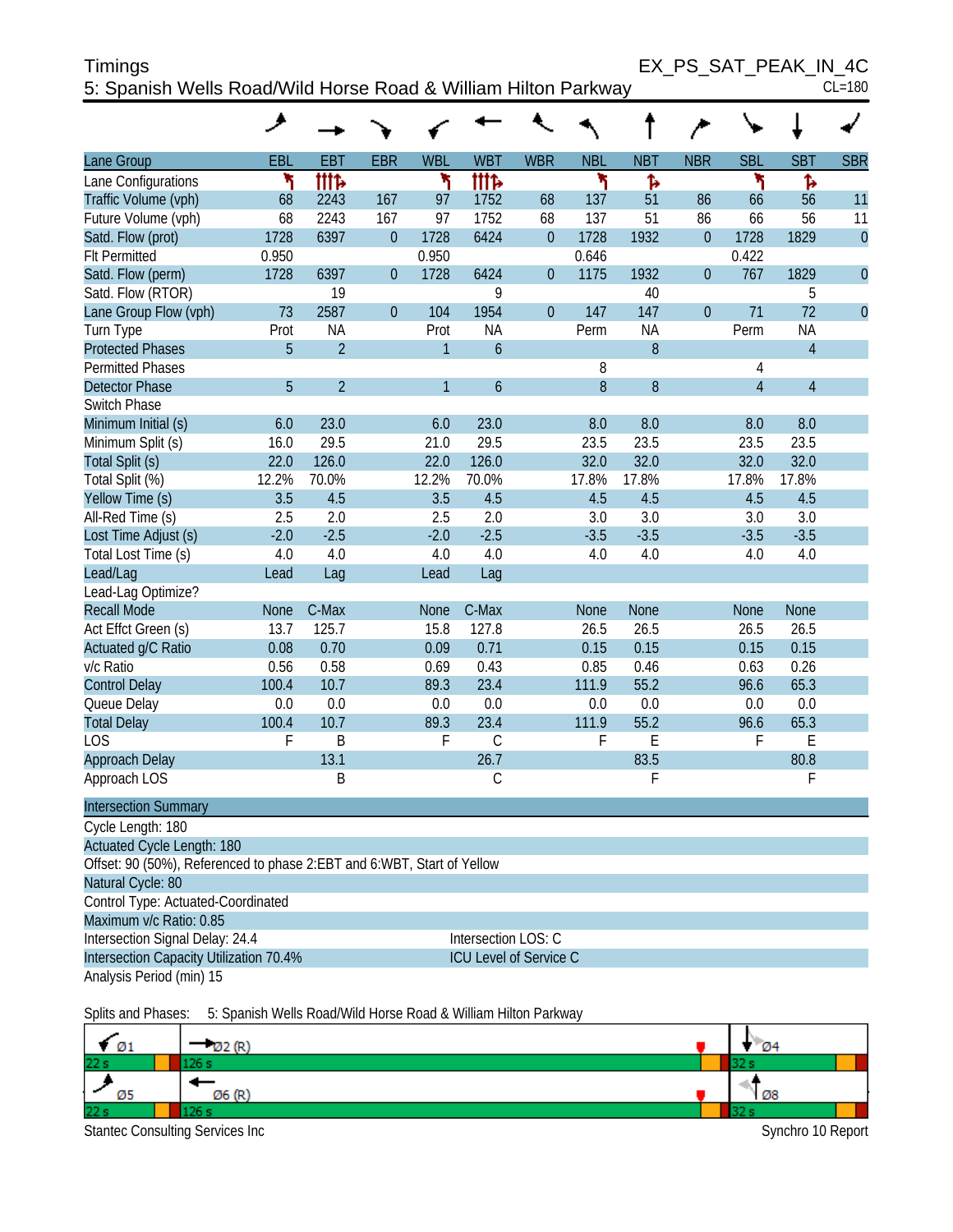| <b>Timings</b>                                            | EX PS SAT PEAK IN 4C |
|-----------------------------------------------------------|----------------------|
| 8: Jarvis Park Road/Wilborn Road & William Hilton Parkway | $CL = 180$           |

| Lane Group                                                                  | EBL            | EBT            | <b>EBR</b>     | <b>WBL</b>       | <b>WBT</b>          | <b>WBR</b>                    | <b>NBL</b>       | <b>NBT</b>       | <b>NBR</b>       | <b>SBL</b>     | <b>SBT</b>     | <b>SBR</b> |
|-----------------------------------------------------------------------------|----------------|----------------|----------------|------------------|---------------------|-------------------------------|------------------|------------------|------------------|----------------|----------------|------------|
| Lane Configurations                                                         | ۲              | ₩              | ۴              | ۳                | ↟↟                  | ۴                             |                  | Ф                |                  | ۲              | 4              | ۴          |
| Traffic Volume (vph)                                                        | 42             | 2287           | 41             | 16               | 1678                | 41                            | 21               | 5                | 5                | 30             | 5              | 49         |
| Future Volume (vph)                                                         | 42             | 2287           | 41             | 16               | 1678                | 41                            | 21               | 5                | 5                | 30             | 5              | 49         |
| Satd. Flow (prot)                                                           | 1787           | 3574           | 1599           | 1787             | 3574                | 1599                          | $\overline{0}$   | 1717             | $\overline{0}$   | 1641           | 1665           | 1599       |
| <b>Flt Permitted</b>                                                        | 0.093          |                |                | 0.042            |                     |                               |                  | 0.967            |                  | 0.950          | 0.964          |            |
| Satd. Flow (perm)                                                           | 175            | 3574           | 1599           | 79               | 3574                | 1461                          | $\theta$         | 1717             | $\boldsymbol{0}$ | 1641           | 1665           | 1599       |
| Satd. Flow (RTOR)                                                           |                |                | 55             |                  |                     | 91                            |                  | $\overline{4}$   |                  |                |                | 127        |
| Lane Group Flow (vph)                                                       | 44             | 2405           | 43             | 17               | 1764                | 43                            | $\overline{0}$   | 32               | $\overline{0}$   | 18             | 19             | 52         |
| Turn Type                                                                   | pm+pt          | <b>NA</b>      | Perm           | Perm             | <b>NA</b>           | Perm                          | Split            | <b>NA</b>        |                  | Split          | <b>NA</b>      | Free       |
| <b>Protected Phases</b>                                                     | 5              | $\overline{2}$ |                |                  | $\ddot{\mathbf{6}}$ |                               | $\boldsymbol{8}$ | $\, 8$           |                  | $\overline{4}$ | $\overline{4}$ |            |
| <b>Permitted Phases</b>                                                     | $\overline{2}$ |                | $\overline{2}$ | 6                |                     | 6                             |                  |                  |                  |                |                | Free       |
| <b>Detector Phase</b>                                                       | 5              | $\overline{2}$ | $\overline{2}$ | $\boldsymbol{6}$ | $\boldsymbol{6}$    | $\mathfrak b$                 | $\boldsymbol{8}$ | $\boldsymbol{8}$ |                  | $\overline{4}$ | $\overline{4}$ |            |
| Switch Phase                                                                |                |                |                |                  |                     |                               |                  |                  |                  |                |                |            |
| Minimum Initial (s)                                                         | 6.0            | 23.0           | 23.0           | 23.0             | 23.0                | 23.0                          | 6.0              | 6.0              |                  | 8.0            | 8.0            |            |
| Minimum Split (s)                                                           | 26.0           | 29.0           | 29.0           | 29.0             | 29.0                | 29.0                          | 14.0             | 14.0             |                  | 28.0           | 28.0           |            |
| Total Split (s)                                                             | 36.0           | 125.0          | 125.0          | 89.0             | 89.0                | 89.0                          | 20.0             | 20.0             |                  | 35.0           | 35.0           |            |
| Total Split (%)                                                             | 20.0%          | 69.4%          | 69.4%          | 49.4%            | 49.4%               | 49.4%                         | 11.1%            | 11.1%            |                  | 19.4%          | 19.4%          |            |
| Yellow Time (s)                                                             | 3.5            | 4.5            | 4.5            | 4.5              | 4.5                 | 4.5                           | 3.2              | 3.2              |                  | 3.2            | 3.2            |            |
| All-Red Time (s)                                                            | 2.5            | 1.5            | 1.5            | 1.5              | 1.5                 | 1.5                           | 2.8              | 2.8              |                  | 2.8            | 2.8            |            |
| Lost Time Adjust (s)                                                        | $-2.0$         | $-2.0$         | $-2.0$         | $-2.0$           | $-2.0$              | $-2.0$                        |                  | $-2.0$           |                  | $-2.0$         | $-2.0$         |            |
| Total Lost Time (s)                                                         | 4.0            | 4.0            | 4.0            | 4.0              | 4.0                 | 4.0                           |                  | 4.0              |                  | 4.0            | 4.0            |            |
| Lead/Lag                                                                    | Lead           |                |                | Lag              | Lag                 | Lag                           |                  |                  |                  |                |                |            |
| Lead-Lag Optimize?                                                          |                |                |                |                  |                     |                               |                  |                  |                  |                |                |            |
| <b>Recall Mode</b>                                                          | <b>None</b>    | C-Max          | C-Max          | C-Max            | C-Max               | C-Max                         | <b>None</b>      | <b>None</b>      |                  | <b>None</b>    | <b>None</b>    |            |
| Act Effct Green (s)                                                         | 153.2          | 154.0          | 154.0          | 144.4            | 144.4               | 144.4                         |                  | 9.7              |                  | 10.3           | 10.3           | 180.0      |
| Actuated g/C Ratio                                                          | 0.85           | 0.86           | 0.86           | 0.80             | 0.80                | 0.80                          |                  | 0.05             |                  | 0.06           | 0.06           | 1.00       |
| v/c Ratio                                                                   | 0.20           | 0.79           | 0.03           | 0.27             | 0.62                | 0.04                          |                  | 0.33             |                  | 0.19           | 0.20           | 0.03       |
| <b>Control Delay</b>                                                        | 3.1            | 9.4            | 0.1            | 15.6             | 8.8                 | 0.3                           |                  | 82.5             |                  | 85.8           | 86.0           | 0.0        |
| Queue Delay                                                                 | $0.0\,$        | 0.2            | 0.0            | 0.0              | 0.0                 | 0.0                           |                  | 0.0              |                  | 0.0            | 0.0            | 0.0        |
| <b>Total Delay</b>                                                          | 3.1            | 9.5            | 0.1            | 15.6             | 8.8                 | 0.3                           |                  | 82.5             |                  | 85.8           | 86.0           | 0.0        |
| <b>LOS</b>                                                                  | A              | A              | A              | B                | A                   | A                             |                  | F                |                  | F              | F              | A          |
| Approach Delay                                                              |                | 9.3            |                |                  | 8.6                 |                               |                  | 82.5             |                  |                | 35.7           |            |
| Approach LOS                                                                |                | A              |                |                  | A                   |                               |                  | F                |                  |                | D              |            |
| <b>Intersection Summary</b>                                                 |                |                |                |                  |                     |                               |                  |                  |                  |                |                |            |
| Cycle Length: 180                                                           |                |                |                |                  |                     |                               |                  |                  |                  |                |                |            |
| Actuated Cycle Length: 180                                                  |                |                |                |                  |                     |                               |                  |                  |                  |                |                |            |
| Offset: 160 (89%), Referenced to phase 2: EBTL and 6: WBTL, Start of Yellow |                |                |                |                  |                     |                               |                  |                  |                  |                |                |            |
| Natural Cycle: 140                                                          |                |                |                |                  |                     |                               |                  |                  |                  |                |                |            |
| Control Type: Actuated-Coordinated                                          |                |                |                |                  |                     |                               |                  |                  |                  |                |                |            |
| Maximum v/c Ratio: 0.79                                                     |                |                |                |                  |                     |                               |                  |                  |                  |                |                |            |
| Intersection Signal Delay: 10.1                                             |                |                |                |                  |                     | Intersection LOS: B           |                  |                  |                  |                |                |            |
| Intersection Capacity Utilization 80.4%                                     |                |                |                |                  |                     | <b>ICU Level of Service D</b> |                  |                  |                  |                |                |            |
| Analysis Period (min) 15                                                    |                |                |                |                  |                     |                               |                  |                  |                  |                |                |            |

Splits and Phases: 8: Jarvis Park Road/Wilborn Road & William Hilton Parkway

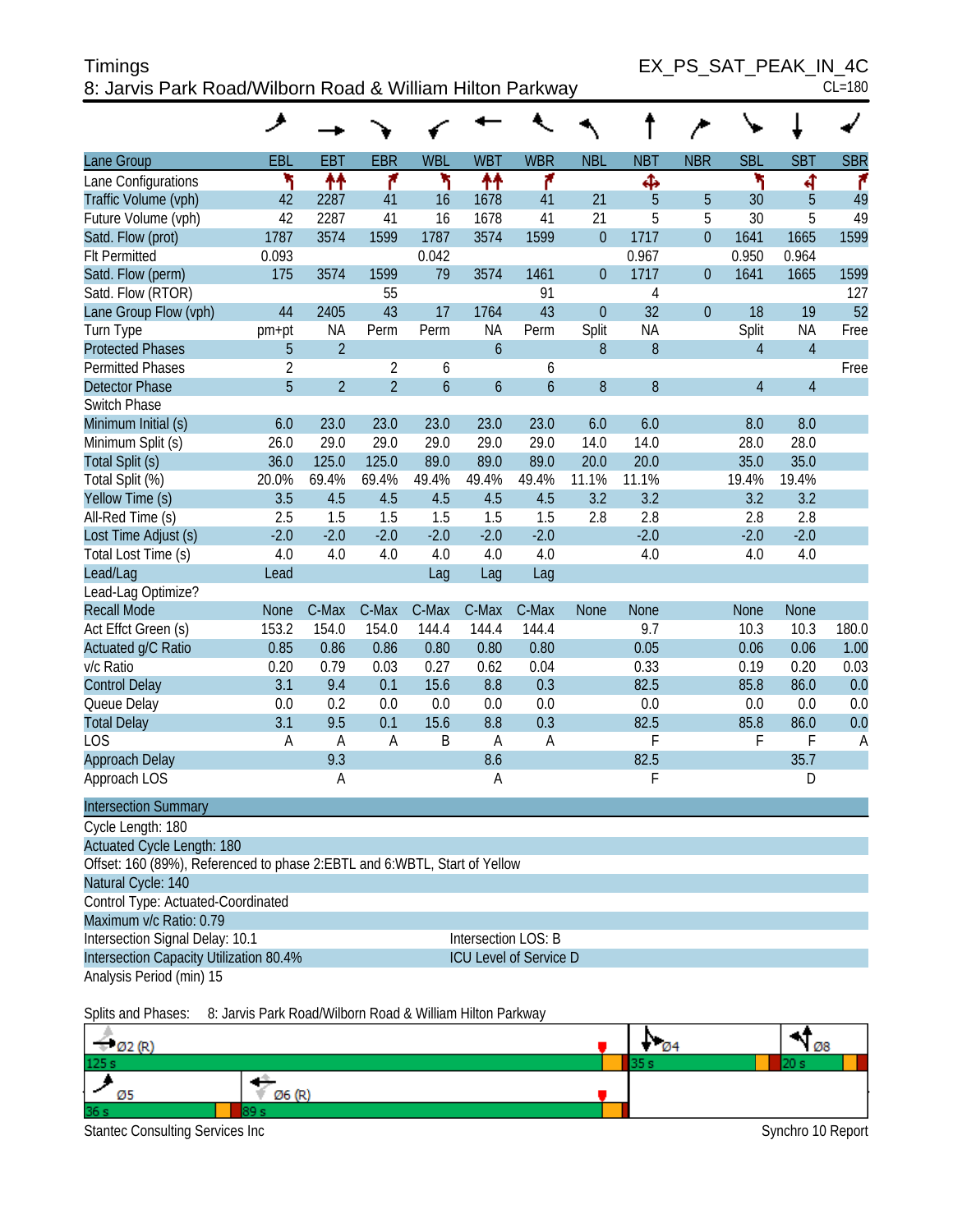| <b>Timings</b>                                                     | EX PS SAT PEAK IN 4C |  |
|--------------------------------------------------------------------|----------------------|--|
| 11: Sol Blatt Jr. Expressway/Gumtree Road & William Hilton Parkway | $CL = 180$           |  |

|                             | حر          |                |                |                |                |                |             |             |                |                |                |                |
|-----------------------------|-------------|----------------|----------------|----------------|----------------|----------------|-------------|-------------|----------------|----------------|----------------|----------------|
| Lane Group                  | EBL         | <b>EBT</b>     | <b>EBR</b>     | <b>WBL</b>     | <b>WBT</b>     | <b>WBR</b>     | <b>NBL</b>  | <b>NBT</b>  | <b>NBR</b>     | <b>SBL</b>     | <b>SBT</b>     | <b>SBR</b>     |
| Lane Configurations         | ۲           | ↑↑             | ۴              | ۲              | ተተ             | ۴              | ۲           | ↟           | ۴              | ۲              | 4              | ۴              |
| Traffic Volume (vph)        | 74          | 1883           | 30             | 88             | 1483           | 273            | 16          | 104         | 117            | 242            | 105            | 75             |
| Future Volume (vph)         | 74          | 1883           | 30             | 88             | 1483           | 273            | 16          | 104         | 117            | 242            | 105            | 75             |
| Satd. Flow (prot)           | 1787        | 3574           | 1599           | 1728           | 5136           | 1599           | 1787        | 1881        | 1599           | 1698           | 1751           | 1599           |
| <b>Flt Permitted</b>        | 0.950       |                |                | 0.950          |                |                | 0.950       |             |                | 0.950          | 0.980          |                |
| Satd. Flow (perm)           | 1787        | 3574           | 1599           | 1728           | 5136           | 1544           | 1787        | 1881        | 1599           | 1698           | 1751           | 1599           |
| Satd. Flow (RTOR)           |             |                | 142            |                |                | 173            |             |             | 142            |                |                | 100            |
| Lane Group Flow (vph)       | 79          | 2022           | 32             | 94             | 1592           | 293            | 17          | 112         | 126            | 185            | 188            | 81             |
| Turn Type                   | Prot        | <b>NA</b>      | Free           | Prot           | <b>NA</b>      | Perm           | Split       | <b>NA</b>   | Free           | Split          | <b>NA</b>      | Perm           |
| <b>Protected Phases</b>     | 5           | $\overline{2}$ |                | $\mathbf{1}$   | $\mathfrak b$  |                | 8           | 8           |                | $\overline{7}$ | $\overline{7}$ |                |
| <b>Permitted Phases</b>     |             |                | Free           |                |                | 6              |             |             | Free           |                |                | $\overline{7}$ |
| <b>Detector Phase</b>       | 5           | $\overline{2}$ |                | $\overline{1}$ | $\overline{6}$ | $\overline{6}$ | 8           | 8           |                | $\overline{7}$ | $\overline{7}$ | $\overline{7}$ |
| Switch Phase                |             |                |                |                |                |                |             |             |                |                |                |                |
| Minimum Initial (s)         | 6.0         | 24.0           |                | 6.0            | 24.0           | 24.0           | 8.0         | 8.0         |                | 8.0            | 8.0            | 8.0            |
| Minimum Split (s)           | 24.0        | 30.5           |                | 24.0           | 30.5           | 30.5           | 27.0        | 27.0        |                | 31.0           | 31.0           | 31.0           |
| Total Split (s)             | 30.0        | 95.0           |                | 25.0           | 90.0           | 90.0           | 27.0        | 27.0        |                | 33.0           | 33.0           | 33.0           |
| Total Split (%)             | 16.7%       | 52.8%          |                | 13.9%          | 50.0%          | 50.0%          | 15.0%       | 15.0%       |                | 18.3%          | 18.3%          | 18.3%          |
| Yellow Time (s)             | 3.5         | 4.5            |                | 3.5            | 4.5            | 4.5            | 3.5         | 3.5         |                | 3.5            | 3.5            | 3.5            |
| All-Red Time (s)            | 2.5         | 2.0            |                | 2.5            | 2.0            | 2.0            | 3.5         | 3.5         |                | 3.5            | 3.5            | 3.5            |
| Lost Time Adjust (s)        | $-2.0$      | $-2.5$         |                | $-2.0$         | $-2.5$         | $-2.5$         | $-3.0$      | $-3.0$      |                | $-3.0$         | $-3.0$         | $-3.0$         |
| Total Lost Time (s)         | 4.0         | 4.0            |                | 4.0            | 4.0            | 4.0            | 4.0         | 4.0         |                | 4.0            | 4.0            | 4.0            |
| Lead/Lag                    | Lead        | Lag            |                | Lead           | Lag            | Lag            | Lag         | Lag         |                | Lead           | Lead           | Lead           |
| Lead-Lag Optimize?          |             |                |                |                |                |                | Yes         | Yes         |                | Yes            | Yes            | Yes            |
| <b>Recall Mode</b>          | <b>None</b> | C-Max          |                | None           | C-Max          | C-Max          | <b>None</b> | <b>None</b> |                | None           | None           | None           |
| Act Effct Green (s)         | 14.3        | 104.5          | 180.0          | 15.9           | 106.1          | 106.1          | 18.1        | 18.1        | 180.0          | 25.6           | 25.6           | 25.6           |
| Actuated g/C Ratio          | 0.08        | 0.58           | 1.00           | 0.09           | 0.59           | 0.59           | 0.10        | 0.10        | 1.00           | 0.14           | 0.14           | 0.14           |
| v/c Ratio                   | 0.56        | 0.97           | 0.02           | 0.62           | 0.53           | 0.30           | 0.09        | 0.60        | 0.08           | 0.77           | 0.76           | 0.26           |
| <b>Control Delay</b>        | 118.4       | 40.3           | 0.0            | 103.1          | 17.6           | 8.1            | 72.6        | 89.9        | 0.1            | 94.8           | 93.1           | 7.6            |
| Queue Delay                 | 0.0         | 0.0            | 0.0            | 0.0            | 0.0            | 0.0            | 0.0         | 0.0         | 0.0            | 0.0            | 0.0            | 0.0            |
| <b>Total Delay</b>          | 118.4       | 40.3           | 0.0            | 103.1          | 17.6           | 8.1            | 72.6        | 89.9        | 0.1            | 94.8           | 93.1           | 7.6            |
| LOS                         | F           | D              | $\overline{A}$ | F              | B              | $\overline{A}$ | E           | F           | $\overline{A}$ | F              | F              | $\overline{A}$ |
| Approach Delay              |             | 42.6           |                |                | 20.3           |                |             | 44.4        |                |                | 78.5           |                |
| Approach LOS                |             | D              |                |                | $\mathsf{C}$   |                |             | D           |                |                | E              |                |
| <b>Intersection Summary</b> |             |                |                |                |                |                |             |             |                |                |                |                |
| Cycle Length: 180           |             |                |                |                |                |                |             |             |                |                |                |                |

| Uyuu Lungun 100                                                         |                               |
|-------------------------------------------------------------------------|-------------------------------|
| Actuated Cycle Length: 180                                              |                               |
| Offset: 126 (70%), Referenced to phase 2:EBT and 6:WBT, Start of Yellow |                               |
| Natural Cycle: 145                                                      |                               |
| Control Type: Actuated-Coordinated                                      |                               |
| Maximum v/c Ratio: 0.97                                                 |                               |
| Intersection Signal Delay: 36.9                                         | Intersection LOS: D           |
| Intersection Capacity Utilization 84.4%                                 | <b>ICU Level of Service E</b> |
|                                                                         |                               |

Analysis Period (min) 15

Splits and Phases: 11: Sol Blatt Jr. Expressway/Gumtree Road & William Hilton Parkway

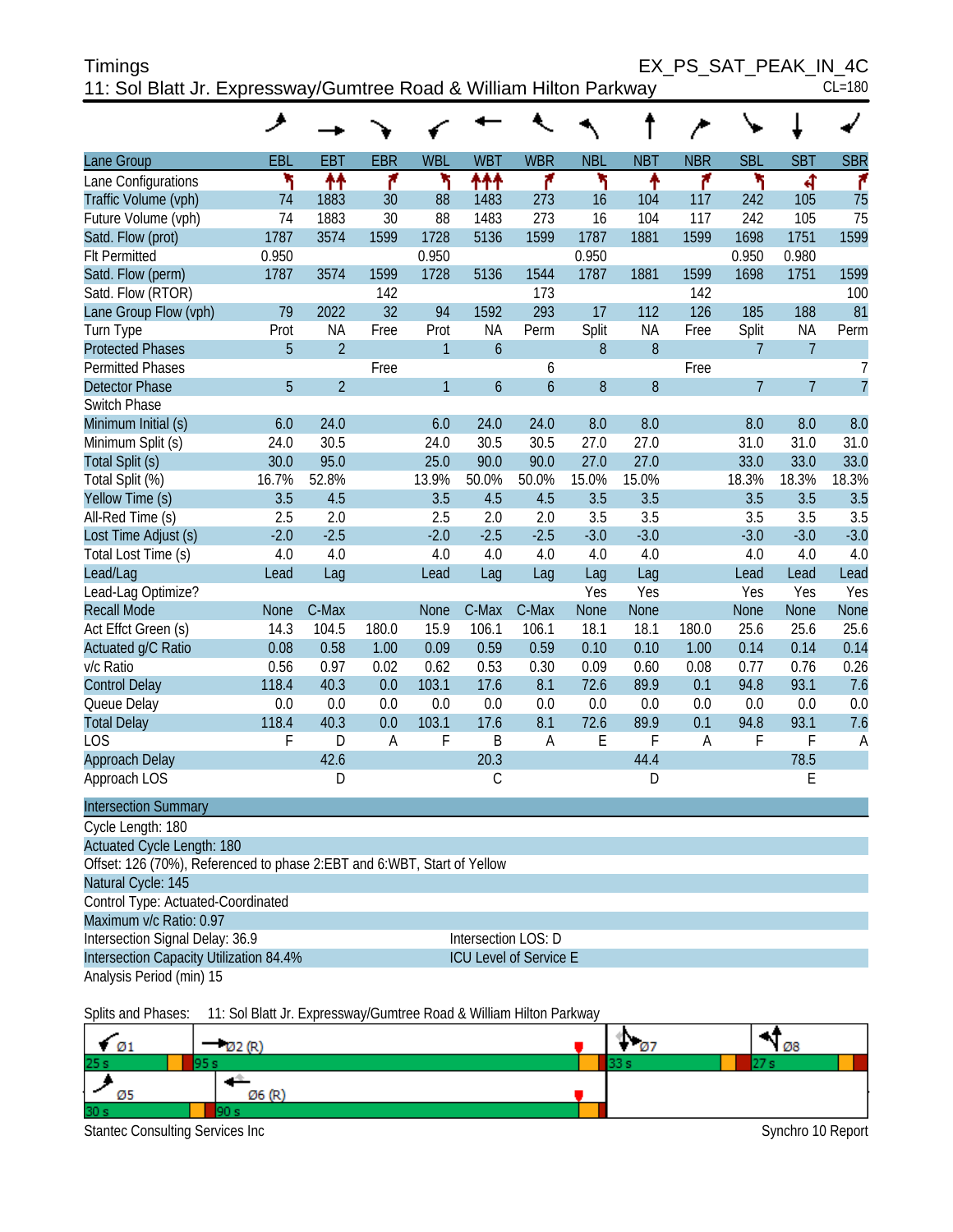| <b>Timings</b>                                            | EX PS SAT PEAK IN 4C |
|-----------------------------------------------------------|----------------------|
| 14: Pembroke Drive/Museum Street & William Hilton Parkway | $CL = 180$           |

|                                                                                             | ◢                                |                |                                  |               |                  |                               |             |            |             |                  |                |                     |
|---------------------------------------------------------------------------------------------|----------------------------------|----------------|----------------------------------|---------------|------------------|-------------------------------|-------------|------------|-------------|------------------|----------------|---------------------|
| Lane Group                                                                                  | EBL                              | <b>EBT</b>     | <b>EBR</b>                       | <b>WBL</b>    | <b>WBT</b>       | <b>WBR</b>                    | <b>NBL</b>  | <b>NBT</b> | <b>NBR</b>  | <b>SBL</b>       | <b>SBT</b>     | <b>SBR</b>          |
| Lane Configurations                                                                         | ۲                                | ₩              | ۴                                | ۲             | ↟↟               | ۴                             | ኻ           | ची         | ۴           |                  | 4              | ۴                   |
| Traffic Volume (vph)                                                                        | 55                               | 1983           | 221                              | 66            | 1439             | 45                            | 274         | 33         | 49          | 25               | 17             | 47                  |
| Future Volume (vph)                                                                         | 55                               | 1983           | 221                              | 66            | 1439             | 45                            | 274         | 33         | 49          | 25               | 17             | 47                  |
| Satd. Flow (prot)                                                                           | 1787                             | 3574           | 1599                             | 1847          | 3574             | 1599                          | 1641        | 1662       | 1546        | $\boldsymbol{0}$ | 1827           | 1599                |
| <b>Flt Permitted</b>                                                                        | 0.124                            |                |                                  | 0.041         |                  |                               | 0.950       | 0.962      |             |                  | 0.971          |                     |
| Satd. Flow (perm)                                                                           | 233                              | 3574           | 1599                             | 80            | 3574             | 1475                          | 1641        | 1662       | 1546        | $\mathbf 0$      | 1827           | 1599                |
| Satd. Flow (RTOR)                                                                           |                                  |                | 131                              |               |                  | 57                            |             |            | 59          |                  |                | 59                  |
| Lane Group Flow (vph)                                                                       | 58                               | 2107           | 235                              | 70            | 1529             | 48                            | 163         | 163        | 52          | $\overline{0}$   | 45             | 50                  |
| Turn Type                                                                                   | Perm                             | <b>NA</b>      | Perm                             | Perm          | <b>NA</b>        | Perm                          | Split       | <b>NA</b>  | Perm        | Split            | <b>NA</b>      | Perm                |
| <b>Protected Phases</b>                                                                     |                                  | $\overline{2}$ |                                  |               | $\boldsymbol{6}$ |                               | 8           | $8\,$      |             | $\overline{4}$   | $\overline{4}$ |                     |
| <b>Permitted Phases</b>                                                                     | $\overline{2}$<br>$\overline{2}$ |                | $\overline{2}$<br>$\overline{2}$ | 6             |                  | 6                             |             |            | 8<br>8      |                  |                | 4<br>$\overline{4}$ |
| <b>Detector Phase</b><br><b>Switch Phase</b>                                                |                                  | $\overline{2}$ |                                  | $\mathfrak b$ | 6                | $\boldsymbol{6}$              | 8           | $8\,$      |             | $\overline{4}$   | $\overline{4}$ |                     |
| Minimum Initial (s)                                                                         | 23.0                             | 23.0           | 23.0                             | 23.0          | 23.0             | 23.0                          | 8.0         | 8.0        | 8.0         | 6.0              | 6.0            | 6.0                 |
| Minimum Split (s)                                                                           | 29.5                             | 29.5           | 29.5                             | 29.5          | 29.5             | 29.5                          | 38.2        | 38.2       | 38.2        | 22.2             | 22.2           | 22.2                |
| Total Split (s)                                                                             | 127.0                            | 127.0          | 127.0                            | 127.0         | 127.0            | 127.0                         | 31.0        | 31.0       | 31.0        | 22.0             | 22.0           | 22.0                |
| Total Split (%)                                                                             | 70.6%                            | 70.6%          | 70.6%                            | 70.6%         | 70.6%            | 70.6%                         | 17.2%       | 17.2%      | 17.2%       | 12.2%            | 12.2%          | 12.2%               |
| Yellow Time (s)                                                                             | 4.5                              | 4.5            | 4.5                              | 4.5           | 4.5              | 4.5                           | 3.2         | 3.2        | 3.2         | 3.2              | 3.2            | 3.2                 |
| All-Red Time (s)                                                                            | 2.0                              | 2.0            | 2.0                              | 2.0           | 2.0              | 2.0                           | 3.0         | 3.0        | 3.0         | 3.0              | 3.0            | 3.0                 |
| Lost Time Adjust (s)                                                                        | $-2.5$                           | $-2.5$         | $-2.5$                           | $-2.5$        | $-2.5$           | $-2.5$                        | $-2.2$      | $-2.2$     | $-2.2$      |                  | $-2.2$         | $-2.2$              |
| Total Lost Time (s)                                                                         | 4.0                              | 4.0            | 4.0                              | 4.0           | 4.0              | 4.0                           | 4.0         | 4.0        | 4.0         |                  | 4.0            | 4.0                 |
| Lead/Lag                                                                                    |                                  |                |                                  |               |                  |                               |             |            |             |                  |                |                     |
| Lead-Lag Optimize?                                                                          |                                  |                |                                  |               |                  |                               |             |            |             |                  |                |                     |
| <b>Recall Mode</b>                                                                          | C-Max                            | C-Max          | C-Max                            | C-Max         | C-Max            | C-Max                         | <b>None</b> | None       | <b>None</b> | <b>None</b>      | <b>None</b>    | <b>None</b>         |
| Act Effct Green (s)                                                                         | 131.7                            | 131.7          | 131.7                            | 131.7         | 131.7            | 131.7                         | 25.0        | 25.0       | 25.0        |                  | 11.3           | 11.3                |
| Actuated g/C Ratio                                                                          | 0.73                             | 0.73           | 0.73                             | 0.73          | 0.73             | 0.73                          | 0.14        | 0.14       | 0.14        |                  | 0.06           | 0.06                |
| v/c Ratio                                                                                   | 0.34                             | 0.81           | 0.20                             | 1.21          | 0.58             | 0.04                          | 0.71        | 0.71       | 0.20        |                  | 0.39           | 0.32                |
| <b>Control Delay</b>                                                                        | 6.2                              | 5.6            | 1.3                              | 208.2         | 19.1             | 5.8                           | 90.8        | 90.0       | 12.3        |                  | 90.4           | 17.8                |
| Queue Delay                                                                                 | 0.0                              | 0.3            | 0.0                              | 0.0           | 0.0              | 0.0                           | 0.0         | 0.0        | 0.0         |                  | 0.0            | 0.0                 |
| <b>Total Delay</b>                                                                          | 6.2                              | 5.9            | 1.3                              | 208.2         | 19.1             | 5.8                           | 90.8        | 90.0       | 12.3        |                  | 90.4           | 17.8                |
| LOS                                                                                         | A                                | A              | A                                | F             | B                | A                             | F           | F          | B           |                  | F              | B                   |
| Approach Delay                                                                              |                                  | 5.5            |                                  |               | 26.7             |                               |             | 79.7       |             |                  | 52.2           |                     |
| Approach LOS                                                                                |                                  | Α              |                                  |               | C                |                               |             | E          |             |                  | D              |                     |
| <b>Intersection Summary</b>                                                                 |                                  |                |                                  |               |                  |                               |             |            |             |                  |                |                     |
| Cycle Length: 180                                                                           |                                  |                |                                  |               |                  |                               |             |            |             |                  |                |                     |
| Actuated Cycle Length: 180                                                                  |                                  |                |                                  |               |                  |                               |             |            |             |                  |                |                     |
| Offset: 0 (0%), Referenced to phase 2:EBTL and 6:WBTL, Start of Yellow, Master Intersection |                                  |                |                                  |               |                  |                               |             |            |             |                  |                |                     |
| Natural Cycle: 150                                                                          |                                  |                |                                  |               |                  |                               |             |            |             |                  |                |                     |
| Control Type: Actuated-Coordinated                                                          |                                  |                |                                  |               |                  |                               |             |            |             |                  |                |                     |
| Maximum v/c Ratio: 1.21                                                                     |                                  |                |                                  |               |                  |                               |             |            |             |                  |                |                     |
| Intersection Signal Delay: 20.4                                                             |                                  |                |                                  |               |                  | Intersection LOS: C           |             |            |             |                  |                |                     |
| Intersection Capacity Utilization 77.9%                                                     |                                  |                |                                  |               |                  | <b>ICU Level of Service D</b> |             |            |             |                  |                |                     |
| Analysis Period (min) 15                                                                    |                                  |                |                                  |               |                  |                               |             |            |             |                  |                |                     |
|                                                                                             |                                  |                |                                  |               |                  |                               |             |            |             |                  |                |                     |



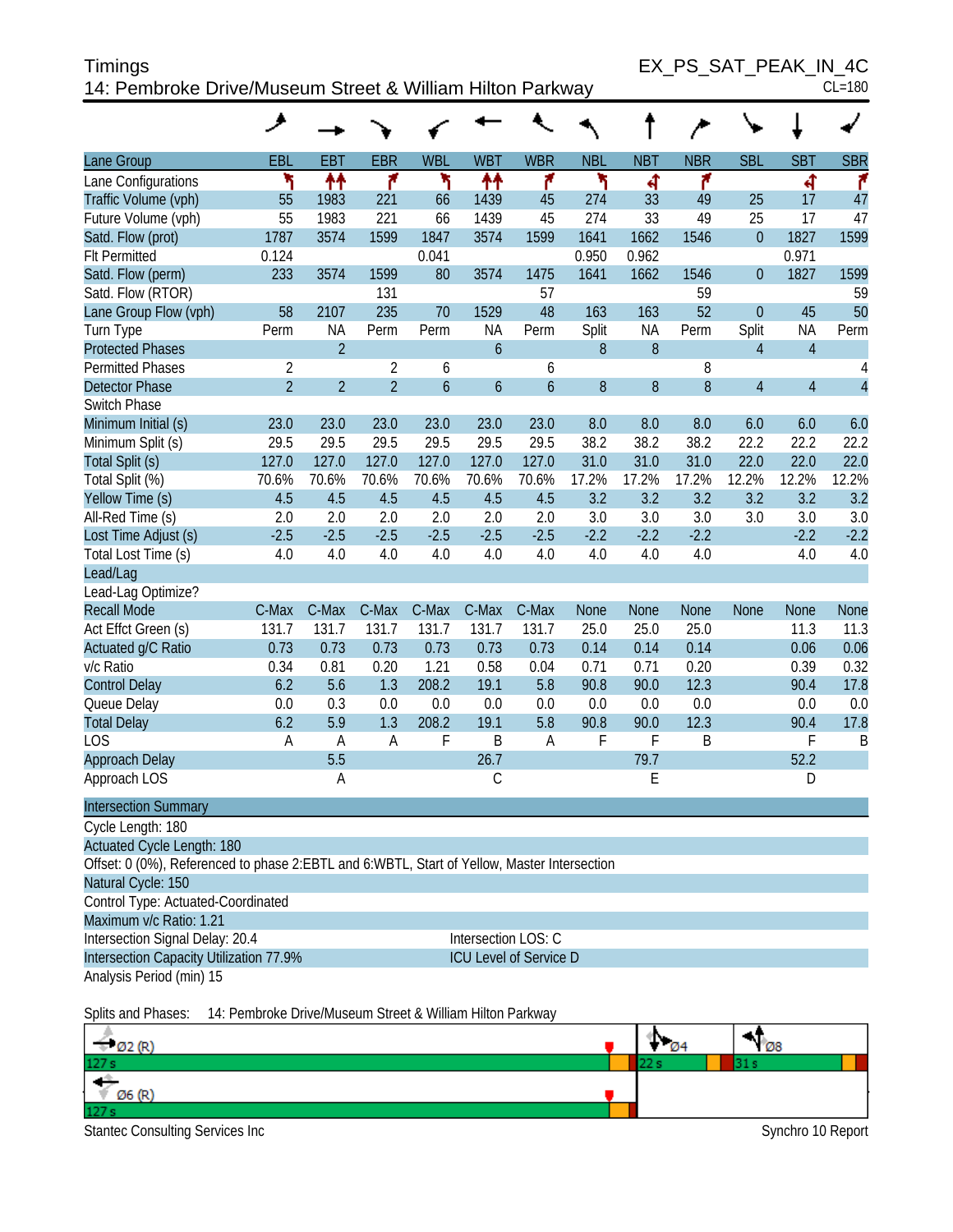| <b>Timings</b>                                                     | EX PS SAT PEAK IN 4C |
|--------------------------------------------------------------------|----------------------|
| 17: Indigo Run Parkway/Whooping Crane Way & William Hilton Parkway | $CL = 180$           |

|                                                                            | عر             |                |                |                |               |            |                |                |            |                |                |            |
|----------------------------------------------------------------------------|----------------|----------------|----------------|----------------|---------------|------------|----------------|----------------|------------|----------------|----------------|------------|
| Lane Group                                                                 | EBL            | <b>EBT</b>     | <b>EBR</b>     | <b>WBL</b>     | <b>WBT</b>    | <b>WBR</b> | <b>NBL</b>     | <b>NBT</b>     | <b>NBR</b> | <b>SBL</b>     | <b>SBT</b>     | <b>SBR</b> |
| Lane Configurations                                                        | ۳              | 忭              | ۴              | ካካ             | ₩             | ۴          | ሻሻ             | ٠              | ۴          | ۲٢             | ٠              | ۴          |
| Traffic Volume (vph)                                                       | 161            | 2127           | 49             | 35             | 1677          | 380        | 7              | 17             | 53         | 69             | 20             | 222        |
| Future Volume (vph)                                                        | 161            | 2127           | 49             | 35             | 1677          | 380        | $\overline{7}$ | 17             | 53         | 69             | 20             | 222        |
| Satd. Flow (prot)                                                          | 1728           | 3574           | 1599           | 3351           | 3574          | 1599       | 3351           | 1818           | 1599       | 3286           | 1906           | 1568       |
| <b>Flt Permitted</b>                                                       | 0.079          |                |                | 0.043          |               |            | 0.950          |                |            | 0.950          |                |            |
| Satd. Flow (perm)                                                          | 144            | 3574           | 1599           | 152            | 3574          | 1599       | 3351           | 1818           | 1599       | 3286           | 1906           | 1568       |
| Satd. Flow (RTOR)                                                          |                |                | 136            |                |               | 285        |                |                | 136        |                |                | 231        |
| Lane Group Flow (vph)                                                      | 168            | 2214           | 51             | 36             | 1745          | 396        | $\overline{7}$ | 18             | 55         | 72             | 21             | 231        |
| Turn Type                                                                  | pm+pt          | <b>NA</b>      | Free           | pm+pt          | ΝA            | Free       | Split          | <b>NA</b>      | Free       | Split          | <b>NA</b>      | Free       |
| <b>Protected Phases</b>                                                    | 5              | $\overline{2}$ |                | 1              | $\mathfrak b$ |            | $\overline{4}$ | $\overline{4}$ |            | 3              | $\overline{3}$ |            |
| <b>Permitted Phases</b>                                                    | $\overline{2}$ |                | Free           | 6              |               | Free       |                |                | Free       |                |                | Free       |
| <b>Detector Phase</b>                                                      | 5              | $\overline{2}$ |                | $\overline{1}$ | $\mathfrak b$ |            | $\overline{4}$ | $\overline{4}$ |            | $\overline{3}$ | $\overline{3}$ |            |
| Switch Phase                                                               |                |                |                |                |               |            |                |                |            |                |                |            |
| Minimum Initial (s)                                                        | 6.0            | 23.0           |                | 6.0            | 23.0          |            | 8.0            | 8.0            |            | 8.0            | 8.0            |            |
| Minimum Split (s)                                                          | 18.0           | 29.5           |                | 18.0           | 29.5          |            | 16.5           | 16.5           |            | 18.5           | 18.5           |            |
| Total Split (s)                                                            | 21.0           | 112.0          |                | 21.0           | 112.0         |            | 19.0           | 19.0           |            | 28.0           | 28.0           |            |
| Total Split (%)                                                            | 11.7%          | 62.2%          |                | 11.7%          | 62.2%         |            | 10.6%          | 10.6%          |            | 15.6%          | 15.6%          |            |
| Yellow Time (s)                                                            | 3.5            | 4.5            |                | 3.5            | 4.5           |            | 3.5            | 3.5            |            | 3.5            | 3.5            |            |
| All-Red Time (s)                                                           | 2.5            | 2.0            |                | 2.5            | 2.0           |            | 3.0            | 3.0            |            | 3.0            | 3.0            |            |
| Lost Time Adjust (s)                                                       | $-2.0$         | $-2.5$         |                | $-2.0$         | $-2.5$        |            | $-2.5$         | $-2.5$         |            | $-2.5$         | $-2.5$         |            |
| Total Lost Time (s)                                                        | 4.0            | 4.0            |                | 4.0            | 4.0           |            | 4.0            | 4.0            |            | 4.0            | 4.0            |            |
| Lead/Lag                                                                   | Lead           | Lag            |                | Lead           | Lag           |            | Lag            | Lag            |            | Lead           | Lead           |            |
| Lead-Lag Optimize?                                                         |                |                |                |                |               |            |                |                |            |                |                |            |
| <b>Recall Mode</b>                                                         | None           | C-Max          |                | None           | C-Max         |            | None           | None           |            | None           | <b>None</b>    |            |
| Act Effct Green (s)                                                        | 151.8          | 142.2          | 180.0          | 138.4          | 130.4         | 180.0      | 10.6           | 10.6           | 180.0      | 11.4           | 11.4           | 180.0      |
| Actuated g/C Ratio                                                         | 0.84           | 0.79           | 1.00           | 0.77           | 0.72          | 1.00       | 0.06           | 0.06           | 1.00       | 0.06           | 0.06           | 1.00       |
| v/c Ratio                                                                  | 0.61           | 0.78           | 0.03           | 0.14           | 0.67          | 0.25       | 0.04           | 0.17           | 0.03       | 0.35           | 0.17           | 0.15       |
| <b>Control Delay</b>                                                       | 44.7           | 2.7            | 0.0            | 7.5            | 22.6          | 0.3        | 80.3           | 84.3           | 0.0        | 85.2           | 82.8           | 0.2        |
| Queue Delay                                                                | 0.0            | 0.0            | 0.0            | 0.0            | 0.0           | 0.0        | 0.0            | 0.0            | 0.0        | 0.0            | 0.0            | 0.0        |
| <b>Total Delay</b>                                                         | 44.7           | 2.7            | 0.0            | 7.5            | 22.6          | 0.3        | 80.3           | 84.3           | 0.0        | 85.2           | 82.8           | 0.2        |
| <b>LOS</b>                                                                 | D              | A              | $\overline{A}$ | A              | $\mathsf C$   | A          | F              | F              | Α          | F              | F              | A          |
| Approach Delay                                                             |                | 5.6            |                |                | 18.3          |            |                | 26.0           |            |                | 24.4           |            |
| Approach LOS                                                               |                | A              |                |                | B             |            |                | $\mathsf C$    |            |                | $\mathsf C$    |            |
| <b>Intersection Summary</b>                                                |                |                |                |                |               |            |                |                |            |                |                |            |
| Cycle Length: 180                                                          |                |                |                |                |               |            |                |                |            |                |                |            |
| Actuated Cycle Length: 180                                                 |                |                |                |                |               |            |                |                |            |                |                |            |
| Offset: 45 (25%), Referenced to phase 2: EBTL and 6: WBTL, Start of Yellow |                |                |                |                |               |            |                |                |            |                |                |            |
| Natural Cycle: 145                                                         |                |                |                |                |               |            |                |                |            |                |                |            |
| Control Type: Actuated-Coordinated                                         |                |                |                |                |               |            |                |                |            |                |                |            |
| Maximum v/c Ratio: 0.78                                                    |                |                |                |                |               |            |                |                |            |                |                |            |

Intersection Signal Delay: 12.6 Intersection LOS: B

Analysis Period (min) 15

Intersection Capacity Utilization 83.6% ICU Level of Service E

Splits and Phases: 17: Indigo Run Parkway/Whooping Crane Way & William Hilton Parkway

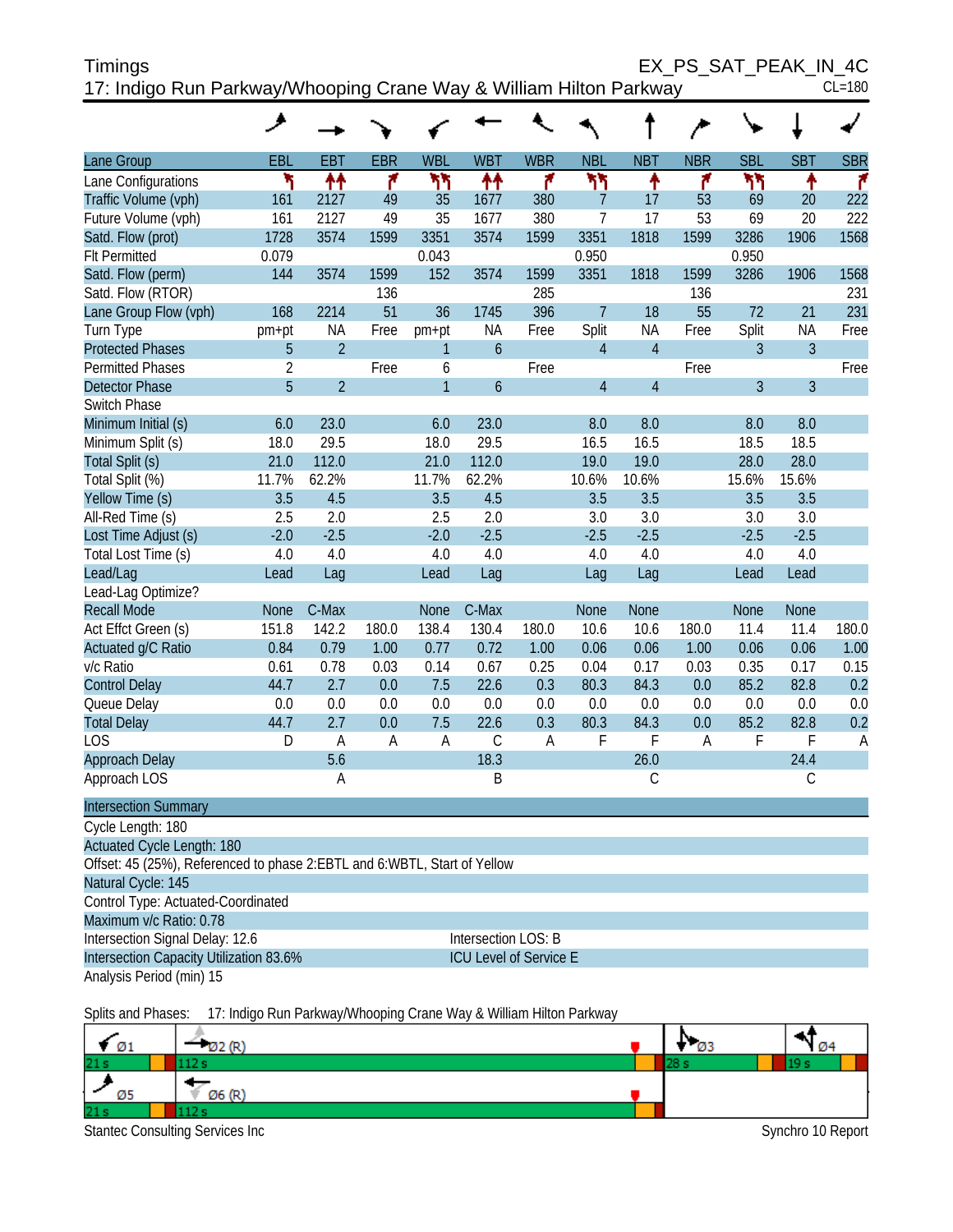| <b>Timings</b>                                             | EX PS SAT PEAK IN 4C |
|------------------------------------------------------------|----------------------|
| 20: Gardner Drive/Beach City Road & William Hilton Parkway | $CL = 180$           |

| EBL<br><b>EBT</b><br><b>EBR</b><br><b>WBL</b><br><b>WBT</b><br><b>WBR</b><br><b>NBL</b><br><b>NBT</b><br><b>NBR</b><br><b>SBL</b><br><b>SBT</b><br><b>SBR</b><br>Lane Group<br>ካካ<br>↟↟<br>۴<br>۲<br>۲<br>۲<br>↟↟<br>۴<br>۴<br>Lane Configurations<br>↟<br>↟<br>Traffic Volume (vph)<br>9<br>75<br>$\overline{7}$<br>46<br>221<br>169<br>2123<br>41<br>1702<br>17<br>69<br>20 |  |
|-------------------------------------------------------------------------------------------------------------------------------------------------------------------------------------------------------------------------------------------------------------------------------------------------------------------------------------------------------------------------------|--|
|                                                                                                                                                                                                                                                                                                                                                                               |  |
|                                                                                                                                                                                                                                                                                                                                                                               |  |
|                                                                                                                                                                                                                                                                                                                                                                               |  |
| 9<br>$\overline{7}$<br>Future Volume (vph)<br>169<br>2123<br>41<br>1702<br>75<br>17<br>46<br>69<br>20<br>221                                                                                                                                                                                                                                                                  |  |
| 3574<br>1546<br>1668<br>1756<br>1711<br>1583<br>Satd. Flow (prot)<br>3467<br>1652<br>1847<br>3455<br>1492<br>1801                                                                                                                                                                                                                                                             |  |
| <b>Flt Permitted</b><br>0.089<br>0.043<br>0.744<br>0.746                                                                                                                                                                                                                                                                                                                      |  |
| Satd. Flow (perm)<br>325<br>3574<br>1652<br>84<br>1306<br>1343<br>3455<br>1459<br>1756<br>1492<br>1801<br>1583                                                                                                                                                                                                                                                                |  |
| 58<br>55<br>Satd. Flow (RTOR)<br>94<br>178                                                                                                                                                                                                                                                                                                                                    |  |
| 9<br>$\overline{7}$<br>232<br>178<br>43<br>79<br>48<br>73<br>21<br>Lane Group Flow (vph)<br>2232<br>1790<br>18                                                                                                                                                                                                                                                                |  |
| <b>NA</b><br><b>NA</b><br>NA<br><b>NA</b><br>Perm<br>Perm<br>Perm<br>Turn Type<br>pm+pt<br>Perm<br>pm+pt<br>Perm<br>$pm+ov$                                                                                                                                                                                                                                                   |  |
| $\mathbf 6$<br>$\boldsymbol{8}$<br>$\overline{4}$<br>$\overline{2}$<br><b>Protected Phases</b><br>5<br>$\mathbf{1}$<br>1                                                                                                                                                                                                                                                      |  |
| $\overline{2}$<br>8<br><b>Permitted Phases</b><br>$\overline{2}$<br>6<br>6<br>8<br>$\overline{4}$                                                                                                                                                                                                                                                                             |  |
| 5<br>$\overline{2}$<br>8<br>$\overline{2}$<br>$\mathbf{1}$<br>$\ddot{\mathbf{6}}$<br>$\boldsymbol{6}$<br>$\boldsymbol{8}$<br>$\overline{1}$<br>$\overline{4}$<br>$\overline{4}$<br><b>Detector Phase</b>                                                                                                                                                                      |  |
| Switch Phase                                                                                                                                                                                                                                                                                                                                                                  |  |
| Minimum Initial (s)<br>8.0<br>23.0<br>23.0<br>8.0<br>23.0<br>23.0<br>8.0<br>8.0<br>8.0<br>8.0<br>8.0<br>8.0                                                                                                                                                                                                                                                                   |  |
| 22.0<br>31.0<br>38.5<br>38.5<br>22.0<br>22.5<br>22.5<br>22.5<br>Minimum Split (s)<br>14.0<br>30.0<br>30.0<br>31.0                                                                                                                                                                                                                                                             |  |
| 125.0<br>125.0<br>21.0<br>115.0<br>115.0<br>34.0<br>34.0<br>21.0<br>34.0<br>34.0<br>34.0<br>Total Split (s)<br>31.0                                                                                                                                                                                                                                                           |  |
| 69.4%<br>11.7%<br>63.9%<br>63.9%<br>18.9%<br>18.9%<br>18.9%<br>18.9%<br>Total Split (%)<br>17.2%<br>69.4%<br>18.9%<br>11.7%                                                                                                                                                                                                                                                   |  |
| 3.5<br>3.5<br>4.5<br>4.5<br>3.5<br>4.5<br>4.5<br>3.5<br>3.5<br>3.5<br>3.5<br>3.5<br>Yellow Time (s)                                                                                                                                                                                                                                                                           |  |
| 2.5<br>1.5<br>1.5<br>1.5<br>3.0<br>3.0<br>2.5<br>3.0<br>3.0<br>3.0<br>All-Red Time (s)<br>1.5<br>2.5                                                                                                                                                                                                                                                                          |  |
| Lost Time Adjust (s)<br>$-2.0$<br>$-2.0$<br>$-2.0$<br>$-2.5$<br>$-2.0$<br>$-2.5$<br>$-2.5$<br>$-2.0$<br>$-2.0$<br>$-2.0$<br>$-2.5$<br>$-2.5$                                                                                                                                                                                                                                  |  |
| 4.0<br>4.0<br>4.0<br>4.0<br>4.0<br>4.0<br>4.0<br>4.0<br>Total Lost Time (s)<br>4.0<br>4.0<br>4.0<br>4.0                                                                                                                                                                                                                                                                       |  |
| Lead/Lag<br>Lead<br>Lead<br>Lag<br>Lag<br>Lag<br>Lag<br>Lead                                                                                                                                                                                                                                                                                                                  |  |
| Lead-Lag Optimize?                                                                                                                                                                                                                                                                                                                                                            |  |
| <b>Recall Mode</b><br>C-Max<br>C-Max<br>C-Max<br>C-Max<br><b>None</b><br><b>None</b><br>None<br><b>None</b><br><b>None</b><br><b>None</b><br><b>None</b><br>None                                                                                                                                                                                                              |  |
| Act Effct Green (s)<br>151.4<br>142.6<br>142.6<br>148.9<br>138.9<br>138.9<br>18.2<br>18.2<br>32.2<br>18.2<br>18.2<br>18.2                                                                                                                                                                                                                                                     |  |
| 0.79<br>0.77<br>Actuated g/C Ratio<br>0.84<br>0.79<br>0.83<br>0.77<br>0.10<br>0.10<br>0.18<br>0.10<br>0.10<br>0.10                                                                                                                                                                                                                                                            |  |
| 0.54<br>v/c Ratio<br>0.39<br>0.79<br>0.01<br>0.26<br>0.67<br>0.07<br>0.05<br>0.10<br>0.15<br>0.12<br>0.72                                                                                                                                                                                                                                                                     |  |
| 5.6<br>10.3<br>8.2<br>12.4<br>10.5<br>89.6<br>71.2<br>32.6<br><b>Control Delay</b><br>0.0<br>1.0<br>69.0<br>70.7                                                                                                                                                                                                                                                              |  |
| 0.0<br>0.0<br>0.0<br>0.0<br>Queue Delay<br>0.0<br>0.0<br>0.0<br>0.0<br>0.0<br>0.0<br>0.0<br>0.0                                                                                                                                                                                                                                                                               |  |
| 5.6<br>10.3<br>0.0<br>8.2<br>12.4<br>1.0<br>71.2<br>32.6<br><b>Total Delay</b><br>69.0<br>70.7<br>10.5<br>89.6                                                                                                                                                                                                                                                                |  |
| $\mathsf E$<br><b>LOS</b><br>$\mathsf B$<br>B<br>$\overline{A}$<br>E<br>E<br>B<br>F<br>A<br>A<br>A                                                                                                                                                                                                                                                                            |  |
| 9.9<br>11.8<br>31.0<br>47.8<br>Approach Delay                                                                                                                                                                                                                                                                                                                                 |  |
| B<br>C<br>Approach LOS<br>A<br>D                                                                                                                                                                                                                                                                                                                                              |  |
| <b>Intersection Summary</b>                                                                                                                                                                                                                                                                                                                                                   |  |
| Cycle Length: 180                                                                                                                                                                                                                                                                                                                                                             |  |
| Actuated Cycle Length: 180                                                                                                                                                                                                                                                                                                                                                    |  |
| Offset: 80 (44%), Referenced to phase 2:EBTL and 6:WBTL, Start of Yellow                                                                                                                                                                                                                                                                                                      |  |
| Natural Cycle: 145                                                                                                                                                                                                                                                                                                                                                            |  |
| Control Type: Actuated-Coordinated                                                                                                                                                                                                                                                                                                                                            |  |
| Maximum v/c Ratio: 0.79                                                                                                                                                                                                                                                                                                                                                       |  |
| Intersection LOS: B<br>Intersection Signal Delay: 13.6                                                                                                                                                                                                                                                                                                                        |  |
| Intersection Capacity Utilization 87.1%<br>ICU Level of Service E                                                                                                                                                                                                                                                                                                             |  |
| Analysis Period (min) 15                                                                                                                                                                                                                                                                                                                                                      |  |

Splits and Phases: 20: Gardner Drive/Beach City Road & William Hilton Parkway

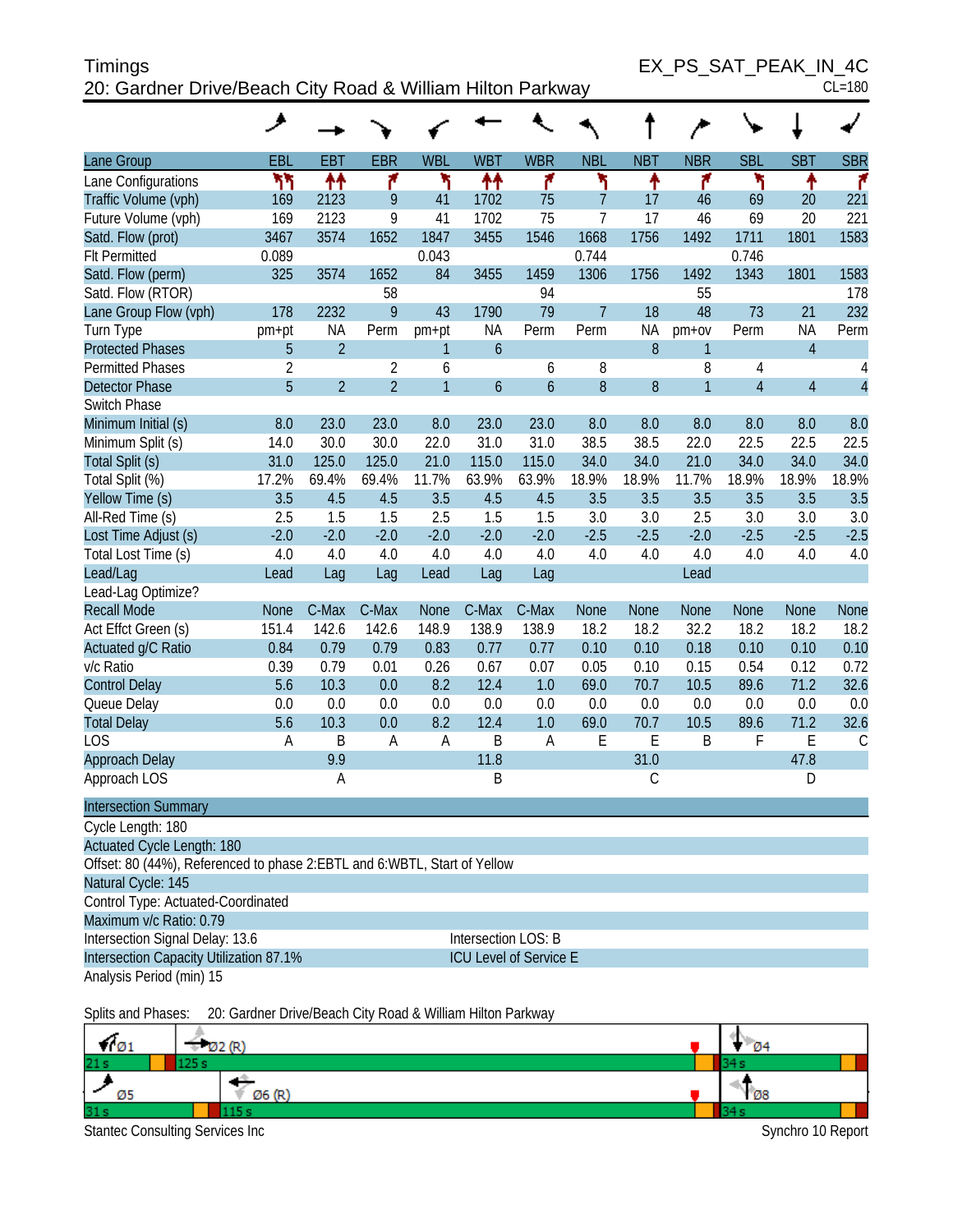# Timings FINAL\_04\_OS\_WD\_AM<br>2<sup>.</sup> Chamberlin Drive/Squire Pope Road & William Hilton Parkway 2: Chamberlin Drive/Squire Pope Road & William Hilton Parkway

|                                                               | ۸              |                |                  |                |                        |             |             |                |             |                |  |
|---------------------------------------------------------------|----------------|----------------|------------------|----------------|------------------------|-------------|-------------|----------------|-------------|----------------|--|
| Lane Group                                                    | EBL            | <b>EBT</b>     | <b>WBL</b>       | <b>WBT</b>     | <b>WBR</b>             | <b>NBL</b>  | <b>NBT</b>  | <b>SBL</b>     | <b>SBT</b>  | <b>SBR</b>     |  |
| Lane Configurations                                           | ۲              | ተተኈ            | ۲                | ↟↟             | ۴                      | ۲           | Ъ           | ۲              | ↟           | ۴              |  |
| Traffic Volume (vph)                                          | 168            | 2355           | 5                | 1152           | 33                     | 5           | 5           | 39             | 5           | 151            |  |
| Future Volume (vph)                                           | 168            | 2355           | 5                | 1152           | 33                     | 5           | 5           | 39             | 5           | 151            |  |
| <b>Turn Type</b>                                              | pm+pt          | <b>NA</b>      | pm+pt            | <b>NA</b>      | Perm                   | Perm        | <b>NA</b>   | Perm           | <b>NA</b>   | Perm           |  |
| <b>Protected Phases</b>                                       | 5              | $\overline{2}$ | 1                | 6              |                        |             | 8           |                | 4           |                |  |
| <b>Permitted Phases</b>                                       | $\overline{2}$ |                | $\boldsymbol{6}$ |                | 6                      | $8\,$       |             | $\overline{4}$ |             | $\overline{4}$ |  |
| <b>Detector Phase</b>                                         | 5              | $\overline{2}$ | 1                | 6              | 6                      | 8           | 8           | 4              | 4           | $\overline{4}$ |  |
| <b>Switch Phase</b>                                           |                |                |                  |                |                        |             |             |                |             |                |  |
| Minimum Initial (s)                                           | 4.0            | 28.0           | 4.0              | 28.0           | 28.0                   | 6.0         | 6.0         | 6.0            | 6.0         | 6.0            |  |
| Minimum Split (s)                                             | 12.0           | 37.0           | 12.0             | 37.0           | 37.0                   | 14.0        | 14.0        | 14.0           | 14.0        | 14.0           |  |
| Total Split (s)                                               | 24.0           | 102.0          | 14.0             | 92.0           | 92.0                   | 24.0        | 24.0        | 24.0           | 24.0        | 24.0           |  |
| Total Split (%)                                               | 17.1%          | 72.9%          | 10.0%            | 65.7%          | 65.7%                  | 17.1%       | 17.1%       | 17.1%          | 17.1%       | 17.1%          |  |
| Yellow Time (s)                                               | 3.0            | 4.4            | 3.0              | 4.4            | 4.4                    | 4.0         | 4.0         | 4.0            | 4.0         | 4.0            |  |
| All-Red Time (s)                                              | 2.7            | 1.5            | 2.6              | 1.5            | 1.5                    | 1.8         | 1.8         | 1.8            | 1.8         | 1.8            |  |
| Lost Time Adjust (s)                                          | $-2.0$         | $-2.5$         | $-2.0$           | $-2.5$         | $-2.5$                 | $-2.5$      | $-2.5$      | $-2.5$         | $-2.5$      | $-2.5$         |  |
| Total Lost Time (s)                                           | 3.7            | 3.4            | 3.6              | 3.4            | 3.4                    | 3.3         | 3.3         | 3.3            | 3.3         | 3.3            |  |
| Lead/Lag                                                      | Lead           | Lag            | Lead             | Lag            | Lag                    |             |             |                |             |                |  |
| Lead-Lag Optimize?                                            |                |                |                  |                |                        |             |             |                |             |                |  |
| Recall Mode                                                   | None           | C-Max          | None             | Max            | Max                    | None        | None        | None           | None        | None           |  |
| Act Effct Green (s)                                           | 121.6          | 119.9          | 115.2            | 109.3          | 109.3                  | 11.4        | 11.4        | 11.4           | 11.4        | 11.4           |  |
| Actuated g/C Ratio                                            | 0.87           | 0.86           | 0.82             | 0.78           | 0.78                   | 0.08        | 0.08        | 0.08           | 0.08        | 0.08           |  |
| v/c Ratio                                                     | 0.48           | 0.60           | 0.04             | 0.45           | 0.03                   | 0.04        | 0.08        | 0.37           | 0.03        | 0.58           |  |
| Control Delay                                                 | 5.8            | 4.2            | 1.0              | 5.2            | 0.0                    | 58.0        | 39.0        | 69.4           | 57.6        | 17.2           |  |
| Queue Delay                                                   | 0.0            | 0.0            | 0.0              | 0.0            | 0.0                    | 0.0         | 0.0         | 0.0            | 0.0         | 0.0            |  |
| <b>Total Delay</b>                                            | 5.8            | 4.2            | 1.0              | 5.2            | 0.0                    | 58.0        | 39.0        | 69.4           | 57.6        | 17.2           |  |
| <b>LOS</b>                                                    | $\overline{A}$ | $\overline{A}$ | $\overline{A}$   | $\overline{A}$ | $\overline{A}$         | $\mathsf E$ | $\mathsf D$ | E              | E           | $\sf B$        |  |
| Approach Delay                                                |                | 4.3            |                  | 5.0            |                        |             | 44.6        |                | 28.6        |                |  |
| Approach LOS                                                  |                | $\overline{A}$ |                  | $\mathsf A$    |                        |             | D           |                | $\mathsf C$ |                |  |
| <b>Intersection Summary</b>                                   |                |                |                  |                |                        |             |             |                |             |                |  |
| Cycle Length: 140                                             |                |                |                  |                |                        |             |             |                |             |                |  |
| Actuated Cycle Length: 140                                    |                |                |                  |                |                        |             |             |                |             |                |  |
| Offset: 44 (31%), Referenced to phase 2:EBTL, Start of Yellow |                |                |                  |                |                        |             |             |                |             |                |  |
| Natural Cycle: 65                                             |                |                |                  |                |                        |             |             |                |             |                |  |
| Control Type: Actuated-Coordinated                            |                |                |                  |                |                        |             |             |                |             |                |  |
| Maximum v/c Ratio: 0.60                                       |                |                |                  |                |                        |             |             |                |             |                |  |
| Intersection Signal Delay: 5.9                                |                |                |                  |                | Intersection LOS: A    |             |             |                |             |                |  |
| Intersection Capacity Utilization 69.3%                       |                |                |                  |                | ICU Level of Service C |             |             |                |             |                |  |
| Analysis Period (min) 15                                      |                |                |                  |                |                        |             |             |                |             |                |  |

Splits and Phases: 2: Chamberlin Drive/Squire Pope Road & William Hilton Parkway

| Ø1  | 02(R) |    | 04 |
|-----|-------|----|----|
| 14s |       |    |    |
| Ø5  |       | Ø6 | Ø8 |
| 24s |       |    |    |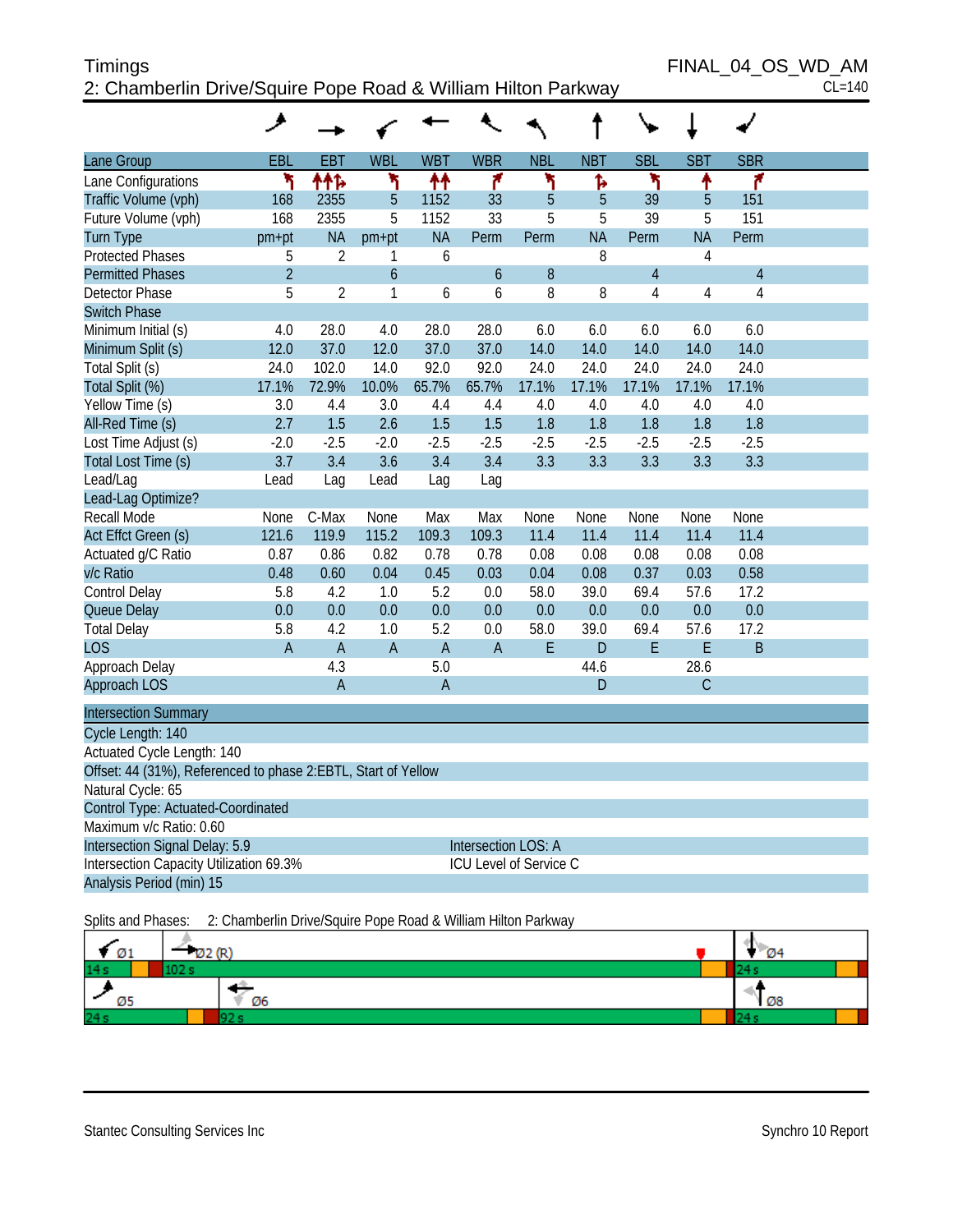# Timings FINAL\_04\_OS\_WD\_AM 5: Spanish Wells Road/Wild Horse Road & William Hilton Parkway CL=140

|                                                              | ۸            |                |              |                |                     |                        |                |                |  |
|--------------------------------------------------------------|--------------|----------------|--------------|----------------|---------------------|------------------------|----------------|----------------|--|
| Lane Group                                                   | EBL          | <b>EBT</b>     | <b>WBL</b>   | <b>WBT</b>     | <b>NBL</b>          | <b>NBT</b>             | <b>SBL</b>     | <b>SBT</b>     |  |
| Lane Configurations                                          | ۲            | <b>tttt</b>    | ۲            | <b>tttt</b>    | ۲                   | Ъ                      | ۲              | Ъ              |  |
| Traffic Volume (vph)                                         | 60           | 2643           | 107          | 1140           | 137                 | 58                     | 80             | 54             |  |
| Future Volume (vph)                                          | 60           | 2643           | 107          | 1140           | 137                 | 58                     | 80             | 54             |  |
| <b>Turn Type</b>                                             | Prot         | <b>NA</b>      | Prot         | <b>NA</b>      | Perm                | <b>NA</b>              | Perm           | <b>NA</b>      |  |
| <b>Protected Phases</b>                                      | 5            | $\overline{2}$ | 1            | 6              |                     | 8                      |                | 4              |  |
| <b>Permitted Phases</b>                                      |              |                |              |                | 8                   |                        | $\overline{4}$ |                |  |
| <b>Detector Phase</b>                                        | 5            | $\overline{2}$ | 1            | 6              | 8                   | 8                      | $\overline{4}$ | $\overline{4}$ |  |
| <b>Switch Phase</b>                                          |              |                |              |                |                     |                        |                |                |  |
| Minimum Initial (s)                                          | 6.0          | 28.0           | 6.0          | 28.0           | 8.0                 | 8.0                    | 8.0            | 8.0            |  |
| Minimum Split (s)                                            | 15.0         | 35.0           | 14.0         | 35.0           | 18.0                | 18.0                   | 18.0           | 18.0           |  |
| Total Split (s)                                              | 15.0         | 86.0           | 21.0         | 92.0           | 33.0                | 33.0                   | 33.0           | 33.0           |  |
| Total Split (%)                                              | 10.7%        | 61.4%          | 15.0%        | 65.7%          | 23.6%               | 23.6%                  | 23.6%          | 23.6%          |  |
| Yellow Time (s)                                              | 3.0          | 4.4            | 3.0          | 4.4            | 4.4                 | 4.4                    | 4.4            | 4.4            |  |
| All-Red Time (s)                                             | 3.8          | 1.9            | 2.8          | 1.9            | 2.0                 | 2.0                    | 2.0            | 2.0            |  |
| Lost Time Adjust (s)                                         | $-2.0$       | $-2.5$         | $-2.0$       | $-2.5$         | $-3.5$              | $-3.5$                 | $-3.5$         | $-3.5$         |  |
| Total Lost Time (s)                                          | 4.8          | 3.8            | 3.8          | 3.8            | 2.9                 | 2.9                    | 2.9            | 2.9            |  |
| Lead/Lag                                                     | Lag          | Lag            | Lead         | Lead           |                     |                        |                |                |  |
| Lead-Lag Optimize?                                           |              |                |              |                |                     |                        |                |                |  |
| Recall Mode                                                  | <b>None</b>  | C-Max          | None         | Max            | None                | <b>None</b>            | None           | None           |  |
| Act Effct Green (s)                                          | 9.8          | 89.7           | 15.3         | 96.8           | 24.5                | 24.5                   | 24.5           | 24.5<br>0.18   |  |
| Actuated g/C Ratio<br>v/c Ratio                              | 0.07<br>0.54 | 0.64<br>0.72   | 0.11<br>0.62 | 0.69<br>0.29   | 0.18<br>0.70        | 0.18<br>0.50           | 0.18<br>0.77   | 0.21           |  |
| Control Delay                                                | 74.9         | 16.3           | 72.6         | 12.6           | 70.8                | 36.5                   | 92.8           | 44.6           |  |
| Queue Delay                                                  | 0.0          | 0.0            | 0.0          | 0.0            | 0.0                 | 0.0                    | 0.0            | 0.0            |  |
| <b>Total Delay</b>                                           | 74.9         | 16.3           | 72.6         | 12.6           | 70.8                | 36.5                   | 92.8           | 44.6           |  |
| <b>LOS</b>                                                   | E            | B              | E            | $\overline{B}$ | E                   | $\mathsf{D}$           | F              | $\overline{D}$ |  |
| Approach Delay                                               |              | 17.6           |              | 17.6           |                     | 51.3                   |                | 71.6           |  |
| Approach LOS                                                 |              | B              |              | B              |                     | $\mathsf D$            |                | E              |  |
|                                                              |              |                |              |                |                     |                        |                |                |  |
| <b>Intersection Summary</b>                                  |              |                |              |                |                     |                        |                |                |  |
| Cycle Length: 140                                            |              |                |              |                |                     |                        |                |                |  |
| Actuated Cycle Length: 140                                   |              |                |              |                |                     |                        |                |                |  |
| Offset: 32 (23%), Referenced to phase 2:EBT, Start of Yellow |              |                |              |                |                     |                        |                |                |  |
| Natural Cycle: 70                                            |              |                |              |                |                     |                        |                |                |  |
| Control Type: Actuated-Coordinated                           |              |                |              |                |                     |                        |                |                |  |
| Maximum v/c Ratio: 0.77                                      |              |                |              |                |                     |                        |                |                |  |
| Intersection Signal Delay: 21.6                              |              |                |              |                | Intersection LOS: C |                        |                |                |  |
| Intersection Capacity Utilization 78.1%                      |              |                |              |                |                     | ICU Level of Service D |                |                |  |
| Analysis Period (min) 15                                     |              |                |              |                |                     |                        |                |                |  |
|                                                              |              |                |              |                |                     |                        |                |                |  |

Splits and Phases: 5: Spanish Wells Road/Wild Horse Road & William Hilton Parkway

| Ø1   |   |             | $\mathcal{D}$ 4 |  |
|------|---|-------------|-----------------|--|
| 21s  |   |             |                 |  |
| Ø6   |   | <u>ני ש</u> | Ø8              |  |
| 92 s | ÷ |             |                 |  |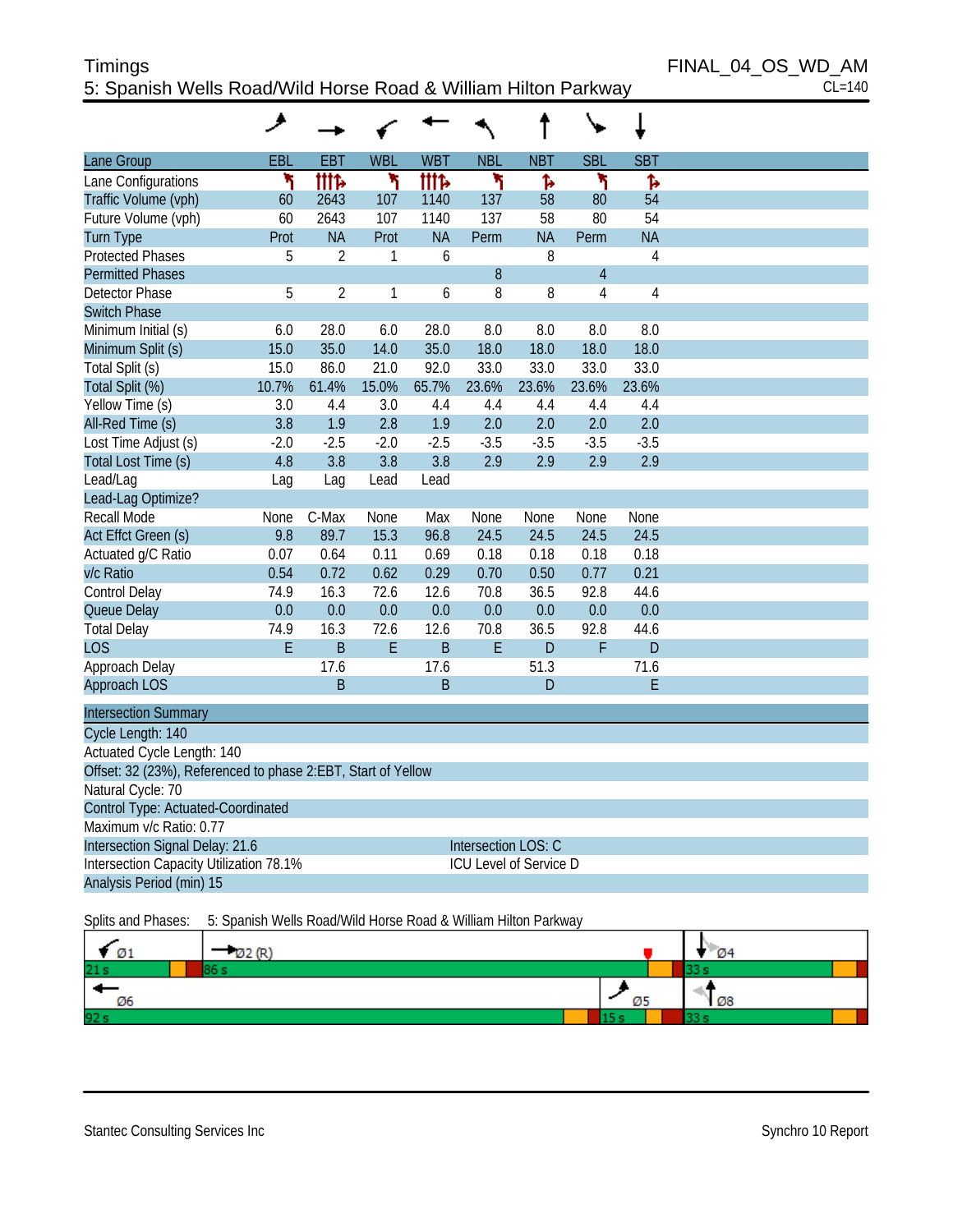#### Timings FINAL\_04\_OS\_WD\_AM 8: Jarvis Park Road/Wilborn Road & William Hilton Parkway CL=140

|                                                               | عر             |                |                |            |                        |               |            |            |                |            |  |
|---------------------------------------------------------------|----------------|----------------|----------------|------------|------------------------|---------------|------------|------------|----------------|------------|--|
| Lane Group                                                    | EBL            | <b>EBT</b>     | <b>EBR</b>     | <b>WBL</b> | <b>WBT</b>             | <b>WBR</b>    | <b>NBT</b> | <b>SBL</b> | <b>SBT</b>     | <b>SBR</b> |  |
| Lane Configurations                                           | ۲              | ቶቶ             | ۴              | ۲          | ↟↟                     | ۴             | Ф          | ۲          | 4              | ۴          |  |
| Traffic Volume (vph)                                          | 267            | 1893           | 93             | 5          | 988                    | 339           | 14         | 296        | 33             | 154        |  |
| Future Volume (vph)                                           | 267            | 1893           | 93             | 5          | 988                    | 339           | 14         | 296        | 33             | 154        |  |
| <b>Turn Type</b>                                              | $pm+pt$        | <b>NA</b>      | $pm+ov$        | Perm       | <b>NA</b>              | Perm          | <b>NA</b>  | Split      | <b>NA</b>      | Free       |  |
| <b>Protected Phases</b>                                       | 5              | $\overline{2}$ | 8              |            | 6                      |               | 8          | 4          | $\overline{4}$ |            |  |
| <b>Permitted Phases</b>                                       | $\overline{2}$ |                | $\overline{2}$ | 6          |                        | $\mathfrak b$ |            |            |                | Free       |  |
| Detector Phase                                                | 5              | $\overline{2}$ | 8              | 6          | 6                      | 6             | 8          | 4          | 4              |            |  |
| <b>Switch Phase</b>                                           |                |                |                |            |                        |               |            |            |                |            |  |
| Minimum Initial (s)                                           | 6.0            | 29.0           | 6.0            | 29.0       | 29.0                   | 29.0          | 6.0        | 8.0        | 8.0            |            |  |
| Minimum Split (s)                                             | 14.0           | 35.1           | 18.0           | 50.0       | 50.0                   | 50.0          | 18.0       | 18.0       | 18.0           |            |  |
| Total Split (s)                                               | 32.0           | 96.0           | 18.0           | 64.0       | 64.0                   | 64.0          | 18.0       | 26.0       | 26.0           |            |  |
| Total Split (%)                                               | 22.9%          | 68.6%          | 12.9%          | 45.7%      | 45.7%                  | 45.7%         | 12.9%      | 18.6%      | 18.6%          |            |  |
| Yellow Time (s)                                               | 3.0            | 4.4            | 3.0            | 4.4        | 4.4                    | 4.4           | 3.0        | 3.3        | 3.3            |            |  |
| All-Red Time (s)                                              | 2.8            | 1.7            | 3.1            | 1.7        | 1.7                    | 1.7           | 3.1        | 3.1        | 3.1            |            |  |
| Lost Time Adjust (s)                                          | $-2.0$         | $-2.0$         | $-2.0$         | $-2.0$     | $-2.0$                 | $-2.0$        | $-2.0$     | $-2.0$     | $-2.0$         |            |  |
| Total Lost Time (s)                                           | 3.8            | 4.1            | 4.1            | 4.1        | 4.1                    | 4.1           | 4.1        | 4.4        | 4.4            |            |  |
| Lead/Lag                                                      | Lead           |                |                | Lag        | Lag                    | Lag           |            |            |                |            |  |
| Lead-Lag Optimize?                                            |                |                |                |            |                        |               |            |            |                |            |  |
| Recall Mode                                                   | None           | C-Max          | None           | Max        | Max                    | Max           | None       | None       | None           |            |  |
| Act Effct Green (s)                                           | 95.8           | 95.5           | 110.8          | 68.0       | 68.0                   | 68.0          | 11.2       | 20.7       | 20.7           | 140.0      |  |
| Actuated g/C Ratio                                            | 0.68           | 0.68           | 0.79           | 0.49       | 0.49                   | 0.49          | 0.08       | 0.15       | 0.15           | 1.00       |  |
| v/c Ratio                                                     | 0.77           | 0.93           | 0.09           | 0.12       | 0.69                   | 0.47          | 0.38       | 0.81       | 0.82           | 0.12       |  |
| Control Delay                                                 | 47.8           | 10.5           | 0.1            | 39.6       | 33.1                   | 14.3          | 63.7       | 82.9       | 83.4           | 0.2        |  |
| Queue Delay                                                   | 0.0            | 0.0            | 0.0            | 0.0        | 0.0                    | 0.0           | 0.0        | 0.0        | 0.0            | 0.0        |  |
| <b>Total Delay</b>                                            | 47.8           | 10.5           | 0.1            | 39.6       | 33.1                   | 14.3          | 63.7       | 82.9       | 83.4           | 0.2        |  |
| <b>LOS</b>                                                    | D              | B              | $\overline{A}$ | D          | $\overline{C}$         | B             | E          | F          | F              | A          |  |
| Approach Delay                                                |                | 14.5           |                |            | 28.3                   |               | 63.7       |            | 56.7           |            |  |
| Approach LOS                                                  |                | B              |                |            | $\overline{C}$         |               | E          |            | E              |            |  |
| <b>Intersection Summary</b>                                   |                |                |                |            |                        |               |            |            |                |            |  |
| Cycle Length: 140                                             |                |                |                |            |                        |               |            |            |                |            |  |
| Actuated Cycle Length: 140                                    |                |                |                |            |                        |               |            |            |                |            |  |
| Offset: 73 (52%), Referenced to phase 2:EBTL, Start of Yellow |                |                |                |            |                        |               |            |            |                |            |  |
| Natural Cycle: 110                                            |                |                |                |            |                        |               |            |            |                |            |  |
| Control Type: Actuated-Coordinated                            |                |                |                |            |                        |               |            |            |                |            |  |
| Maximum v/c Ratio: 0.93                                       |                |                |                |            |                        |               |            |            |                |            |  |
| Intersection Signal Delay: 24.5                               |                |                |                |            | Intersection LOS: C    |               |            |            |                |            |  |
| Intersection Capacity Utilization 101.6%                      |                |                |                |            | ICU Level of Service G |               |            |            |                |            |  |
| Analysis Period (min) 15                                      |                |                |                |            |                        |               |            |            |                |            |  |
|                                                               |                |                |                |            |                        |               |            |            |                |            |  |

Splits and Phases: 8: Jarvis Park Road/Wilborn Road & William Hilton Parkway

|                 |    | Ø4 | $\rightarrow 08$ |  |
|-----------------|----|----|------------------|--|
| 96 s            |    |    |                  |  |
| Ø5              | Ø6 |    |                  |  |
| 32 <sub>s</sub> |    |    |                  |  |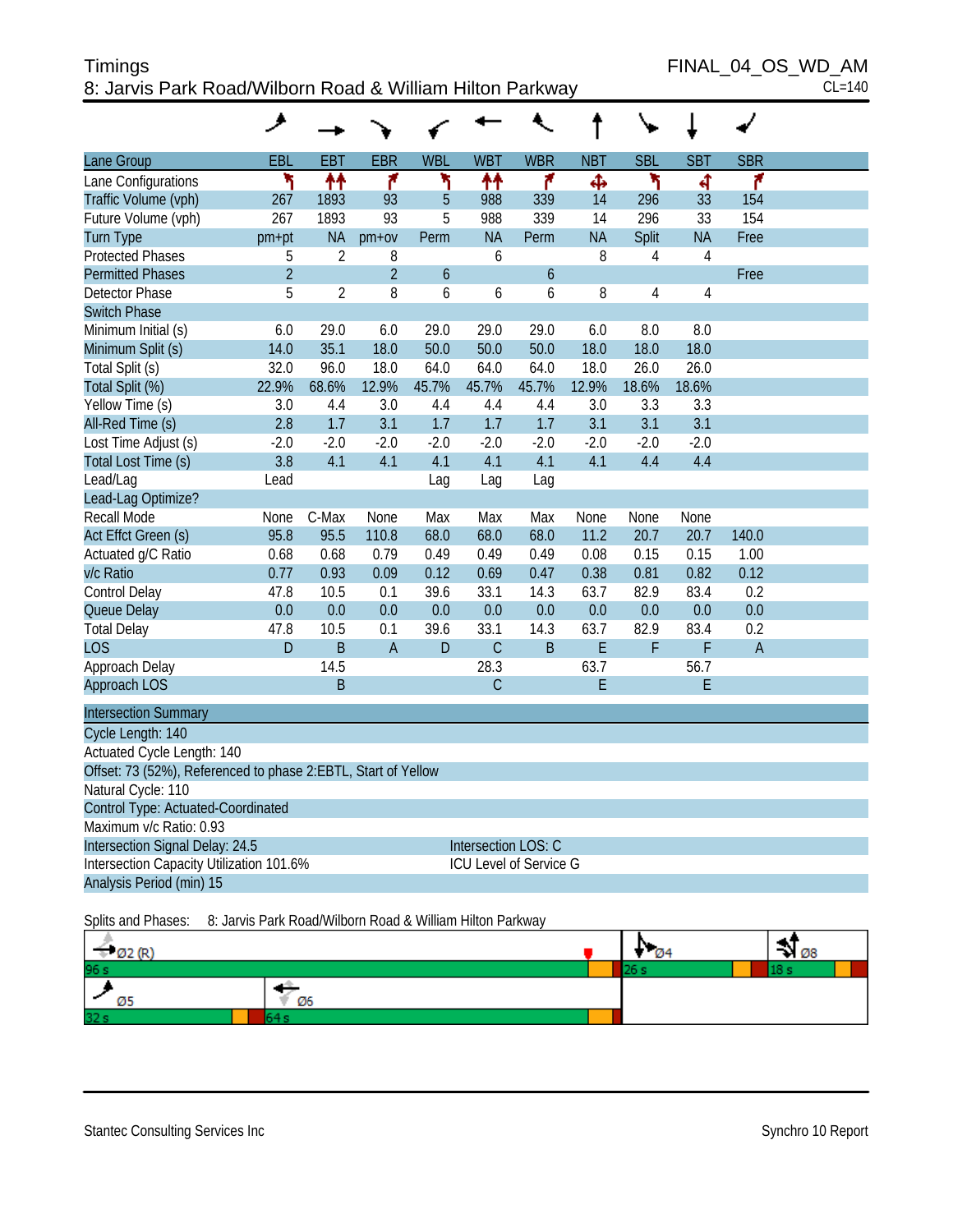| Timings                                                            | FINAL 04 OS WD AM |
|--------------------------------------------------------------------|-------------------|
| 11: Sol Blatt Jr. Expressway/Gumtree Road & William Hilton Parkway | $CL=140$          |

|                                                              | ᢣ      |                |                |            |                |                        |            | Î              | $\overline{\phantom{a}}$ |            |                |                |
|--------------------------------------------------------------|--------|----------------|----------------|------------|----------------|------------------------|------------|----------------|--------------------------|------------|----------------|----------------|
| Lane Group                                                   | EBL    | EBT            | <b>EBR</b>     | <b>WBL</b> | <b>WBT</b>     | <b>WBR</b>             | <b>NBL</b> | <b>NBT</b>     | <b>NBR</b>               | <b>SBL</b> | <b>SBT</b>     | <b>SBR</b>     |
| Lane Configurations                                          | ۲      | 林              | ۴              | ۲          | ተተተ            | ۴                      | ۲          | ۸              | ۴                        | ۳          | 4              | ۴              |
| Traffic Volume (vph)                                         | 114    | 1775           | 13             | 112        | 887            | 168                    | 5          | 108            | 188                      | 213        | 160            | 95             |
| Future Volume (vph)                                          | 114    | 1775           | 13             | 112        | 887            | 168                    | 5          | 108            | 188                      | 213        | 160            | 95             |
| <b>Turn Type</b>                                             | Prot   | <b>NA</b>      | Free           | Prot       | <b>NA</b>      | Perm                   | Split      | <b>NA</b>      | Free                     | Split      | <b>NA</b>      | Perm           |
| <b>Protected Phases</b>                                      | 5      | $\overline{2}$ |                | 1          | 6              |                        | 8          | 8              |                          | 7          | $\overline{7}$ |                |
| <b>Permitted Phases</b>                                      |        |                | Free           |            |                | 6                      |            |                | Free                     |            |                | $\overline{7}$ |
| <b>Detector Phase</b>                                        | 5      | $\overline{2}$ |                | 1          | 6              | 6                      | 8          | 8              |                          | 7          | $\overline{7}$ | $\overline{1}$ |
| <b>Switch Phase</b>                                          |        |                |                |            |                |                        |            |                |                          |            |                |                |
| Minimum Initial (s)                                          | 6.0    | 29.0           |                | 6.0        | 29.0           | 29.0                   | 8.0        | 8.0            |                          | 8.0        | 8.0            | 8.0            |
| Minimum Split (s)                                            | 16.0   | 35.0           |                | 15.0       | 35.0           | 35.0                   | 18.0       | 18.0           |                          | 19.0       | 19.0           | 19.0           |
| Total Split (s)                                              | 23.0   | 80.0           |                | 16.0       | 73.0           | 73.0                   | 18.0       | 18.0           |                          | 26.0       | 26.0           | 26.0           |
| Total Split (%)                                              | 16.4%  | 57.1%          |                | 11.4%      | 52.1%          | 52.1%                  | 12.9%      | 12.9%          |                          | 18.6%      | 18.6%          | 18.6%          |
| Yellow Time (s)                                              | 3.0    | 4.4            |                | 3.0        | 4.4            | 4.4                    | 3.6        | 3.6            |                          | 4.0        | 4.0            | 4.0            |
| All-Red Time (s)                                             | 4.2    | 1.5            |                | 3.8        | 1.5            | 1.5                    | 3.1        | 3.1            |                          | 3.4        | 3.4            | 3.4            |
| Lost Time Adjust (s)                                         | $-2.0$ | $-2.5$         |                | $-2.0$     | $-2.5$         | $-2.5$                 | $-3.0$     | $-3.0$         |                          | $-3.0$     | $-3.0$         | $-3.0$         |
| Total Lost Time (s)                                          | 5.2    | 3.4            |                | 4.8        | 3.4            | 3.4                    | 3.7        | 3.7            |                          | 4.4        | 4.4            | 4.4            |
| Lead/Lag                                                     | Lead   | Lead           |                | Lag        | Lag            | Lag                    | Lag        | Lag            |                          | Lead       | Lead           | Lead           |
| Lead-Lag Optimize?                                           |        |                |                |            |                |                        | Yes        | Yes            |                          | Yes        | Yes            | Yes            |
| Recall Mode                                                  | None   | Max            |                | None       | C-Max          | C-Max                  | None       | None           |                          | None       | None           | None           |
| Act Effct Green (s)                                          | 15.7   | 78.3           | 140.0          | 11.2       | 73.5           | 73.5                   | 14.1       | 14.1           | 140.0                    | 20.1       | 20.1           | 20.1           |
| Actuated g/C Ratio                                           | 0.11   | 0.56           | 1.00           | 0.08       | 0.52           | 0.52                   | 0.10       | 0.10           | 1.00                     | 0.14       | 0.14           | 0.14           |
| v/c Ratio                                                    | 0.65   | 1.01           | 0.01           | 0.93       | 0.38           | 0.21                   | 0.03       | 0.65           | 0.13                     | 0.85       | 0.83           | 0.27           |
| Control Delay                                                | 96.5   | 36.7           | 0.0            | 114.9      | 25.2           | 8.8                    | 57.4       | 77.6           | 0.2                      | 87.6       | 84.8           | 1.8            |
| Queue Delay                                                  | 0.0    | 0.0            | 0.0            | 0.0        | 0.0            | 0.0                    | 0.0        | 0.0            | 0.0                      | 0.0        | 0.0            | 0.0            |
| <b>Total Delay</b>                                           | 96.5   | 36.7           | 0.0            | 114.9      | 25.2           | 8.8                    | 57.4       | 77.6           | 0.2                      | 87.6       | 84.8           | 1.8            |
| <b>LOS</b>                                                   | F      | $\mathsf{D}$   | $\overline{A}$ | F          | $\mathsf{C}$   | $\overline{A}$         | E          | E              | $\overline{A}$           | F          | F              | $\overline{A}$ |
| Approach Delay                                               |        | 40.0           |                |            | 31.5           |                        |            | 28.9           |                          |            | 69.1           |                |
| Approach LOS                                                 |        | $\overline{D}$ |                |            | $\overline{C}$ |                        |            | $\overline{C}$ |                          |            | E              |                |
| <b>Intersection Summary</b>                                  |        |                |                |            |                |                        |            |                |                          |            |                |                |
| Cycle Length: 140                                            |        |                |                |            |                |                        |            |                |                          |            |                |                |
| Actuated Cycle Length: 140                                   |        |                |                |            |                |                        |            |                |                          |            |                |                |
| Offset: 64 (46%), Referenced to phase 6:WBT, Start of Yellow |        |                |                |            |                |                        |            |                |                          |            |                |                |
| Natural Cycle: 120                                           |        |                |                |            |                |                        |            |                |                          |            |                |                |
| Control Type: Actuated-Coordinated                           |        |                |                |            |                |                        |            |                |                          |            |                |                |
| Maximum v/c Ratio: 1.01                                      |        |                |                |            |                |                        |            |                |                          |            |                |                |
| Intersection Signal Delay: 40.1                              |        |                |                |            |                | Intersection LOS: D    |            |                |                          |            |                |                |
| Intersection Capacity Utilization 84.3%                      |        |                |                |            |                | ICU Level of Service E |            |                |                          |            |                |                |
| Analysis Period (min) 15                                     |        |                |                |            |                |                        |            |                |                          |            |                |                |

Splits and Phases: 11: Sol Blatt Jr. Expressway/Gumtree Road & William Hilton Parkway

| v.   |        | Ø1   | ъ.<br>- 07 | Ø8 |
|------|--------|------|------------|----|
| 80 s |        | IO S |            |    |
| Ø5   | Ø6 (R) |      |            |    |
| 23 s |        |      |            |    |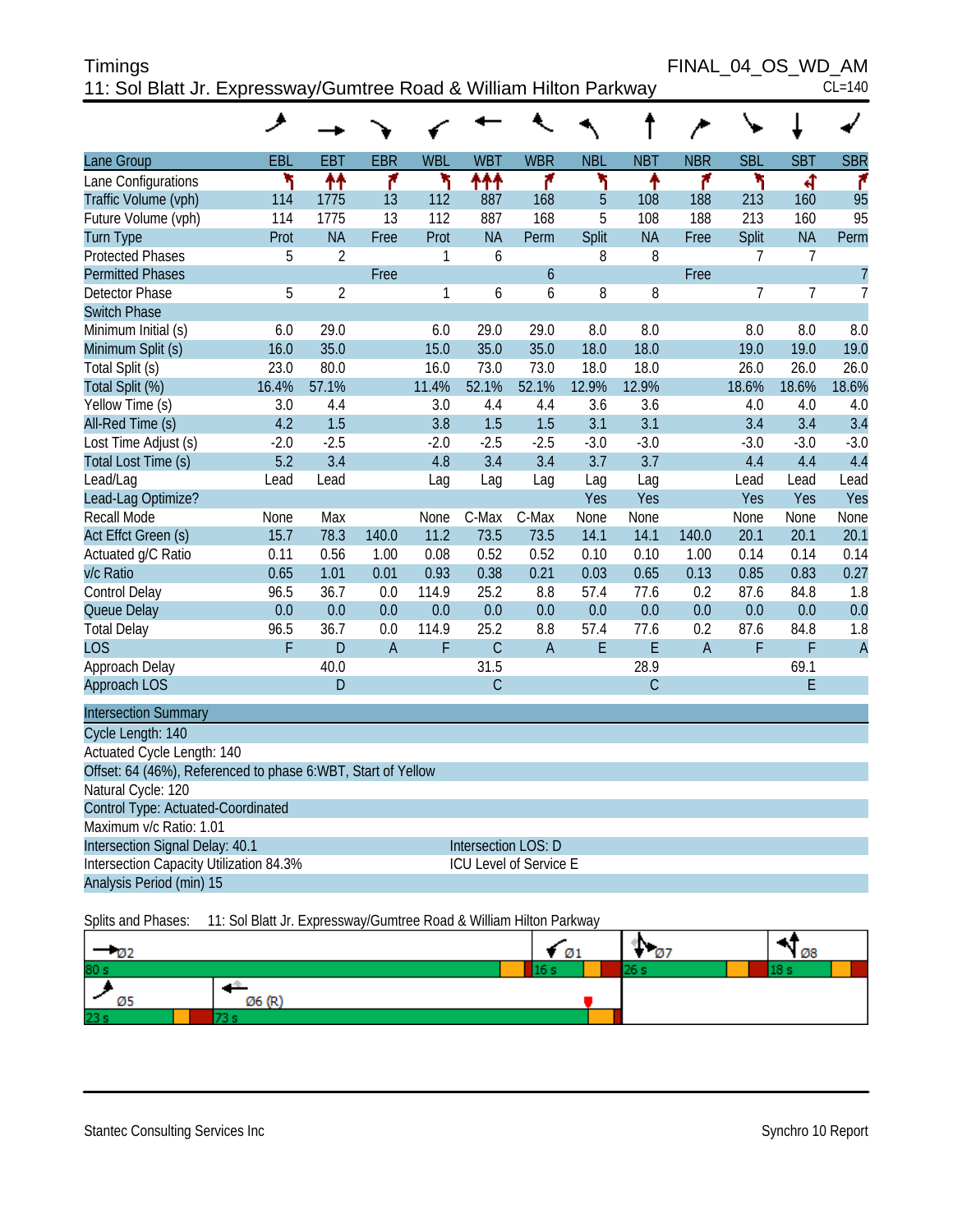| Timings                                                   | FINAL 04 OS WD AM |
|-----------------------------------------------------------|-------------------|
| 14: Pembroke Drive/Museum Street & William Hilton Parkway | $CL=140$          |

 $FINAL_04_OS_WD_AM_{CL=140}$ 

|                                                                                  | عر             |                |                |                  |                        |                  |              |            |                |                |                |  |
|----------------------------------------------------------------------------------|----------------|----------------|----------------|------------------|------------------------|------------------|--------------|------------|----------------|----------------|----------------|--|
| Lane Group                                                                       | EBL            | <b>EBT</b>     | <b>EBR</b>     | <b>WBL</b>       | <b>WBT</b>             | <b>WBR</b>       | <b>NBL</b>   | <b>NBT</b> | <b>NBR</b>     | <b>SBT</b>     | <b>SBR</b>     |  |
| Lane Configurations                                                              | ۳              | ↟↟             | ۴              | ۲                | ₩                      | ۴                | ۲            | 4          | ۴              | 4              | ۴              |  |
| Traffic Volume (vph)                                                             | 50             | 1481           | 161            | 26               | 810                    | 21               | 105          | 17         | 39             | 10             | 30             |  |
| Future Volume (vph)                                                              | 50             | 1481           | 161            | 26               | 810                    | 21               | 105          | 17         | 39             | 10             | 30             |  |
| <b>Turn Type</b>                                                                 | Perm           | <b>NA</b>      | Perm           | Perm             | <b>NA</b>              | Perm             | <b>Split</b> | <b>NA</b>  | Perm           | <b>NA</b>      | Perm           |  |
| <b>Protected Phases</b>                                                          |                | $\overline{2}$ |                |                  | 6                      |                  | 8            | 8          |                | 4              |                |  |
| <b>Permitted Phases</b>                                                          | $\overline{2}$ |                | $\overline{2}$ | $\boldsymbol{6}$ |                        | $\boldsymbol{6}$ |              |            | 8              |                | $\overline{4}$ |  |
| Detector Phase                                                                   | $\overline{2}$ | $\overline{2}$ | $\overline{2}$ | 6                | 6                      | 6                | 8            | 8          | 8              | $\overline{4}$ | 4              |  |
| <b>Switch Phase</b>                                                              |                |                |                |                  |                        |                  |              |            |                |                |                |  |
| Minimum Initial (s)                                                              | 29.0           | 29.0           | 29.0           | 29.0             | 29.0                   | 29.0             | 8.0          | 8.0        | 8.0            | 6.0            | 6.0            |  |
| Minimum Split (s)                                                                | 49.0           | 49.0           | 49.0           | 34.9             | 34.9                   | 34.9             | 18.0         | 18.0       | 18.0           | 15.0           | 15.0           |  |
| Total Split (s)                                                                  | 107.0          | 107.0          | 107.0          | 107.0            | 107.0                  | 107.0            | 18.0         | 18.0       | 18.0           | 15.0           | 15.0           |  |
| Total Split (%)                                                                  | 76.4%          | 76.4%          | 76.4%          | 76.4%            | 76.4%                  | 76.4%            | 12.9%        | 12.9%      | 12.9%          | 10.7%          | 10.7%          |  |
| Yellow Time (s)                                                                  | 4.4            | 4.4            | 4.4            | 4.4              | 4.4                    | 4.4              | 3.6          | 3.6        | 3.6            | 3.3            | 3.3            |  |
| All-Red Time (s)                                                                 | 1.5            | 1.5            | 1.5            | 1.5              | 1.5                    | 1.5              | 3.3          | 3.3        | 3.3            | 2.9            | 2.9            |  |
| Lost Time Adjust (s)                                                             | $-2.5$         | $-2.5$         | $-2.5$         | $-2.5$           | $-2.5$                 | $-2.5$           | $-2.2$       | $-2.2$     | $-2.2$         | $-2.2$         | $-2.2$         |  |
| Total Lost Time (s)                                                              | 3.4            | 3.4            | 3.4            | 3.4              | 3.4                    | 3.4              | 4.7          | 4.7        | 4.7            | 4.0            | 4.0            |  |
| Lead/Lag                                                                         |                |                |                |                  |                        |                  |              |            |                |                |                |  |
| Lead-Lag Optimize?                                                               |                |                |                |                  |                        |                  |              |            |                |                |                |  |
| Recall Mode                                                                      | C-Max          | C-Max          | C-Max          | Max              | Max                    | Max              | None         | None       | None           | None           | None           |  |
| Act Effct Green (s)                                                              | 107.9          | 107.9          | 107.9          | 107.9            | 107.9                  | 107.9            | 12.4         | 12.4       | 12.4           | 10.1           | 10.1           |  |
| Actuated g/C Ratio                                                               | 0.77           | 0.77           | 0.77           | 0.77             | 0.77                   | 0.77             | 0.09         | 0.09       | 0.09           | 0.07           | 0.07           |  |
| v/c Ratio                                                                        | 0.14           | 0.62           | 0.14           | 0.19             | 0.34                   | 0.02             | 0.48         | 0.47       | 0.22           | 0.32           | 0.18           |  |
| Control Delay                                                                    | 7.2            | 13.8           | 1.9            | 19.9             | 17.7                   | 2.5              | 71.9         | 71.3       | 6.7            | 68.1           | 2.2            |  |
| Queue Delay                                                                      | 0.0            | 0.0            | 0.0            | 0.0              | 0.0                    | 0.0              | 0.0          | 0.0        | 0.0            | 0.0            | 0.0            |  |
| <b>Total Delay</b>                                                               | 7.2            | 13.8           | 1.9            | 19.9             | 17.7                   | 2.5              | 71.9         | 71.3       | 6.7            | 68.1           | 2.2            |  |
| <b>LOS</b>                                                                       | A              | B              | $\overline{A}$ | $\sf B$          | $\mathsf B$            | $\sf A$          | E            | E          | $\overline{A}$ | E              | $\mathsf A$    |  |
| Approach Delay                                                                   |                | 12.5           |                |                  | 17.4                   |                  |              | 55.9       |                | 38.6           |                |  |
| Approach LOS                                                                     |                | B              |                |                  | $\mathsf B$            |                  |              | E          |                | D              |                |  |
| <b>Intersection Summary</b>                                                      |                |                |                |                  |                        |                  |              |            |                |                |                |  |
| Cycle Length: 140                                                                |                |                |                |                  |                        |                  |              |            |                |                |                |  |
| Actuated Cycle Length: 140                                                       |                |                |                |                  |                        |                  |              |            |                |                |                |  |
| Offset: 0 (0%), Referenced to phase 2:EBTL, Start of Yellow, Master Intersection |                |                |                |                  |                        |                  |              |            |                |                |                |  |
| Natural Cycle: 85                                                                |                |                |                |                  |                        |                  |              |            |                |                |                |  |
| Control Type: Actuated-Coordinated                                               |                |                |                |                  |                        |                  |              |            |                |                |                |  |
| Maximum v/c Ratio: 0.62                                                          |                |                |                |                  |                        |                  |              |            |                |                |                |  |
| Intersection Signal Delay: 17.1                                                  |                |                |                |                  | Intersection LOS: B    |                  |              |            |                |                |                |  |
| Intersection Capacity Utilization 65.6%                                          |                |                |                |                  | ICU Level of Service C |                  |              |            |                |                |                |  |
| Analysis Period (min) 15                                                         |                |                |                |                  |                        |                  |              |            |                |                |                |  |
| Splits and Phases: 14: Pembroke Drive/Museum Street & William Hilton Parkway     |                |                |                |                  |                        |                  |              |            |                |                |                |  |

| $\frac{102(R)}{107s}$ | т.<br>Ø4 | $\sqrt{28}$ |  |
|-----------------------|----------|-------------|--|
|                       |          |             |  |
| $\sqrt{06}$           |          |             |  |
| 107 <sub>s</sub>      |          |             |  |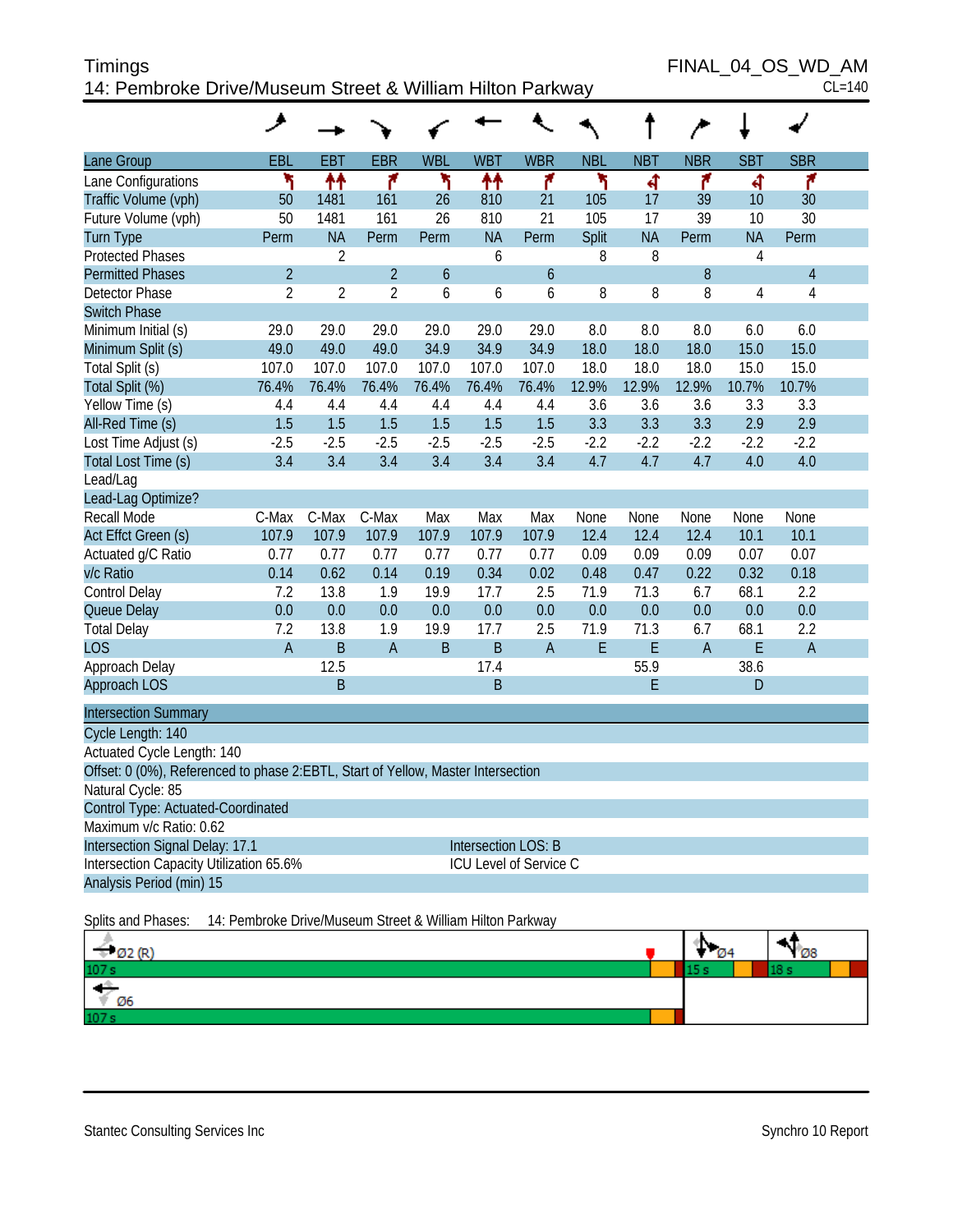| <b>Timings</b>                                                     | FINAL 04 OS WD AM |  |          |
|--------------------------------------------------------------------|-------------------|--|----------|
| 17: Indigo Run Parkway/Whooping Crane Way & William Hilton Parkway |                   |  | $CL=140$ |

|                                                               | عر             |                |                |              |                        |                |                |                |                |                |                |                |
|---------------------------------------------------------------|----------------|----------------|----------------|--------------|------------------------|----------------|----------------|----------------|----------------|----------------|----------------|----------------|
| Lane Group                                                    | EBL            | <b>EBT</b>     | EBR            | <b>WBL</b>   | <b>WBT</b>             | <b>WBR</b>     | <b>NBL</b>     | <b>NBT</b>     | <b>NBR</b>     | <b>SBL</b>     | <b>SBT</b>     | <b>SBR</b>     |
| Lane Configurations                                           | ۲              | ↟↟             | ۴              | ካካ           | ተተ                     | ۴              | ካካ             | ↟              | ۴              | ሻሻ             | ↟              | ۴              |
| Traffic Volume (vph)                                          | 129            | 1270           | 66             | 55           | 789                    | 173            | 44             | 45             | 39             | 218            | 86             | 90             |
| Future Volume (vph)                                           | 129            | 1270           | 66             | 55           | 789                    | 173            | 44             | 45             | 39             | 218            | 86             | 90             |
| <b>Turn Type</b>                                              | pm+pt          | <b>NA</b>      | Free           | Prot         | <b>NA</b>              | Free           | Split          | <b>NA</b>      | Free           | Split          | <b>NA</b>      | Free           |
| <b>Protected Phases</b>                                       | 5              | $\overline{2}$ |                | 1            | 6                      |                | 4              | $\overline{4}$ |                | 3              | 3              |                |
| <b>Permitted Phases</b>                                       | $\overline{2}$ |                | Free           |              |                        | Free           |                |                | Free           |                |                | Free           |
| <b>Detector Phase</b>                                         | 5              | $\overline{2}$ |                | $\mathbf{1}$ | 6                      |                | $\overline{4}$ | $\overline{4}$ |                | $\overline{3}$ | $\overline{3}$ |                |
| <b>Switch Phase</b>                                           |                |                |                |              |                        |                |                |                |                |                |                |                |
| Minimum Initial (s)                                           | 6.0            | 23.0           |                | 6.0          | 23.0                   |                | 8.0            | 8.0            |                | 8.0            | 8.0            |                |
| Minimum Split (s)                                             | 15.0           | 35.0           |                | 15.0         | 35.0                   |                | 19.0           | 19.0           |                | 19.0           | 19.0           |                |
| Total Split (s)                                               | 16.0           | 83.0           |                | 15.0         | 82.0                   |                | 19.0           | 19.0           |                | 23.0           | 23.0           |                |
| Total Split (%)                                               | 11.4%          | 59.3%          |                | 10.7%        | 58.6%                  |                | 13.6%          | 13.6%          |                | 16.4%          | 16.4%          |                |
| Yellow Time (s)                                               | 3.0            | 4.4            |                | 3.0          | 4.4                    |                | 3.0            | 3.0            |                | 3.0            | 3.0            |                |
| All-Red Time (s)                                              | 3.2            | 1.8            |                | 3.7          | 1.8                    |                | 4.1            | 4.1            |                | 4.2            | 4.2            |                |
| Lost Time Adjust (s)                                          | $-2.0$         | $-2.5$         |                | $-2.0$       | $-2.5$                 |                | $-2.5$         | $-2.5$         |                | $-2.5$         | $-2.5$         |                |
| Total Lost Time (s)                                           | 4.2            | 3.7            |                | 4.7          | 3.7                    |                | 4.6            | 4.6            |                | 4.7            | 4.7            |                |
| Lead/Lag                                                      | Lead           | Lag            |                | Lead         | Lag                    |                | Lag            | Lag            |                | Lead           | Lead           |                |
| Lead-Lag Optimize?                                            |                |                |                |              |                        |                |                |                |                |                |                |                |
| Recall Mode                                                   | None           | C-Max          |                | None         | Max                    |                | None           | None           |                | None           | None           |                |
| Act Effct Green (s)                                           | 97.9           | 89.4           | 140.0          | 9.4          | 86.2                   | 140.0          | 12.1           | 12.1           | 140.0          | 17.0           | 17.0           | 140.0          |
| Actuated g/C Ratio                                            | 0.70           | 0.64           | 1.00           | 0.07         | 0.62                   | 1.00           | 0.09           | 0.09           | 1.00           | 0.12           | 0.12           | 1.00           |
| v/c Ratio                                                     | 0.35           | 0.64           | 0.05           | 0.28         | 0.41                   | 0.12           | 0.17           | 0.33           | 0.03           | 0.61           | 0.41           | 0.06           |
| Control Delay                                                 | 4.0            | 18.3           | 0.0            | 56.0         | 20.1                   | 0.2            | 60.1           | 65.4           | 0.0            | 64.9           | 62.1           | 0.1            |
| Queue Delay                                                   | 0.0            | 0.0            | 0.0            | 0.0          | 0.0                    | 0.0            | 0.0            | 0.0            | 0.0            | 0.0            | 0.0            | 0.0            |
| <b>Total Delay</b>                                            | 4.0            | 18.3           | 0.0            | 56.0         | 20.1                   | 0.2            | 60.1           | 65.4           | 0.0            | 64.9           | 62.1           | 0.1            |
| <b>LOS</b>                                                    | $\overline{A}$ | B              | $\overline{A}$ | E            | $\overline{C}$         | $\overline{A}$ | E              | E              | $\overline{A}$ | E              | E              | $\overline{A}$ |
| Approach Delay                                                |                | 16.2           |                |              | 18.6                   |                |                | 43.7           |                |                | 49.5           |                |
| Approach LOS                                                  |                | B              |                |              | B                      |                |                | D              |                |                | D              |                |
| <b>Intersection Summary</b>                                   |                |                |                |              |                        |                |                |                |                |                |                |                |
| Cycle Length: 140                                             |                |                |                |              |                        |                |                |                |                |                |                |                |
| Actuated Cycle Length: 140                                    |                |                |                |              |                        |                |                |                |                |                |                |                |
| Offset: 46 (33%), Referenced to phase 2:EBTL, Start of Yellow |                |                |                |              |                        |                |                |                |                |                |                |                |
| Natural Cycle: 90                                             |                |                |                |              |                        |                |                |                |                |                |                |                |
| Control Type: Actuated-Coordinated                            |                |                |                |              |                        |                |                |                |                |                |                |                |
| Maximum v/c Ratio: 0.64                                       |                |                |                |              |                        |                |                |                |                |                |                |                |
| Intersection Signal Delay: 22.6                               |                |                |                |              | Intersection LOS: C    |                |                |                |                |                |                |                |
| Intersection Capacity Utilization 65.0%                       |                |                |                |              | ICU Level of Service C |                |                |                |                |                |                |                |
| Analysis Period (min) 15                                      |                |                |                |              |                        |                |                |                |                |                |                |                |

Splits and Phases: 17: Indigo Run Parkway/Whooping Crane Way & William Hilton Parkway

| Ø1              |    | כש | Y Ø4 |
|-----------------|----|----|------|
| 15 <sub>s</sub> |    |    |      |
| Ø5              | Ø6 |    |      |
| 16 <sub>s</sub> |    |    |      |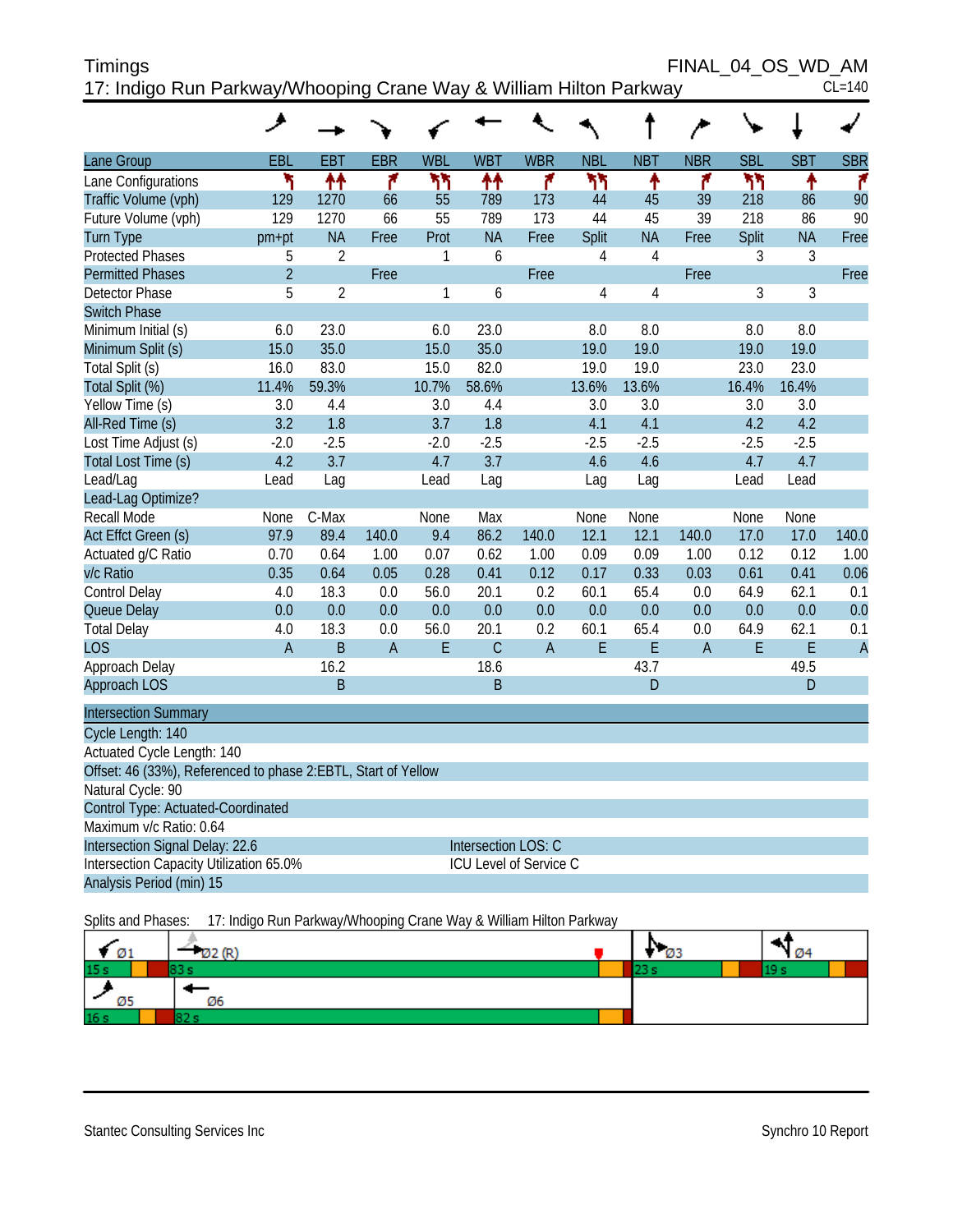| <b>Timings</b>                                             | FINAL 04 OS WD AM |
|------------------------------------------------------------|-------------------|
| 20: Gardner Drive/Beach City Road & William Hilton Parkway | $CL=140$          |

FINAL\_04\_OS\_WD\_AM

|                                                                 | ◢          |                |                |                |            |                        |            |            |            |                |                |                |
|-----------------------------------------------------------------|------------|----------------|----------------|----------------|------------|------------------------|------------|------------|------------|----------------|----------------|----------------|
| Lane Group                                                      | <b>EBL</b> | <b>EBT</b>     | <b>EBR</b>     | <b>WBL</b>     | <b>WBT</b> | <b>WBR</b>             | <b>NBL</b> | <b>NBT</b> | <b>NBR</b> | <b>SBL</b>     | <b>SBT</b>     | <b>SBR</b>     |
| Lane Configurations                                             | ካካ         | 11             | ۴              | ۲              | ቶቶ         | ۴                      | ۲          | ۸          | ۴          | ۲              | ٠              | ۴              |
| Traffic Volume (vph)                                            | 213        | 1225           | 17             | 23             | 784        | 101                    | 8          | 39         | 45         | 71             | 26             | 197            |
| Future Volume (vph)                                             | 213        | 1225           | 17             | 23             | 784        | 101                    | 8          | 39         | 45         | 71             | 26             | 197            |
| <b>Turn Type</b>                                                | Prot       | <b>NA</b>      | Perm           | $pm+pt$        | <b>NA</b>  | Perm                   | Perm       | <b>NA</b>  | $pm+ov$    | Perm           | <b>NA</b>      | Perm           |
| <b>Protected Phases</b>                                         | 5          | $\overline{2}$ |                | 1              | 6          |                        |            | 8          | 1          |                | $\overline{4}$ |                |
| <b>Permitted Phases</b>                                         |            |                | $\overline{2}$ | $\overline{6}$ |            | $\boldsymbol{6}$       | 8          |            | 8          | $\overline{4}$ |                | $\overline{4}$ |
| <b>Detector Phase</b>                                           | 5          | $\overline{2}$ | $\overline{2}$ | $\mathbf{1}$   | 6          | 6                      | 8          | 8          | 1          | 4              | 4              | 4              |
| <b>Switch Phase</b>                                             |            |                |                |                |            |                        |            |            |            |                |                |                |
| Minimum Initial (s)                                             | 8.0        | 29.0           | 29.0           | 8.0            | 29.0       | 29.0                   | 8.0        | 8.0        | 8.0        | 8.0            | 8.0            | 8.0            |
| Minimum Split (s)                                               | 15.0       | 36.0           | 36.0           | 15.0           | 36.0       | 36.0                   | 18.0       | 18.0       | 15.0       | 18.0           | 18.0           | 18.0           |
| Total Split (s)                                                 | 25.0       | 94.0           | 94.0           | 17.0           | 86.0       | 86.0                   | 29.0       | 29.0       | 17.0       | 29.0           | 29.0           | 29.0           |
| Total Split (%)                                                 | 17.9%      | 67.1%          | 67.1%          | 12.1%          | 61.4%      | 61.4%                  | 20.7%      | 20.7%      | 12.1%      | 20.7%          | 20.7%          | 20.7%          |
| Yellow Time (s)                                                 | 3.0        | 4.4            | 4.4            | 3.0            | 4.4        | 4.4                    | 3.6        | 3.6        | 3.0        | 3.6            | 3.6            | 3.6            |
| All-Red Time (s)                                                | 3.8        | 1.9            | 1.9            | 3.3            | 1.9        | 1.9                    | 3.0        | 3.0        | 3.3        | 3.0            | 3.0            | 3.0            |
| Lost Time Adjust (s)                                            | $-2.0$     | $-2.0$         | $-2.0$         | $-2.0$         | $-2.0$     | $-2.0$                 | $-2.5$     | $-2.5$     | $-2.0$     | $-2.5$         | $-2.5$         | $-2.5$         |
| Total Lost Time (s)                                             | 4.8        | 4.3            | 4.3            | 4.3            | 4.3        | 4.3                    | 4.1        | 4.1        | 4.3        | 4.1            | 4.1            | 4.1            |
| Lead/Lag                                                        | Lead       | Lead           | Lead           | Lag            | Lag        | Lag                    |            |            | Lag        |                |                |                |
| Lead-Lag Optimize?                                              |            |                |                |                |            |                        |            |            |            |                |                |                |
| Recall Mode                                                     | None       | Max            | Max            | None           | C-Max      | C-Max                  | None       | None       | None       | None           | None           | None           |
| Act Effct Green (s)                                             | 16.6       | 101.7          | 101.7          | 93.8           | 93.8       | 93.8                   | 16.3       | 16.3       | 31.7       | 16.3           | 16.3           | 16.3           |
| Actuated g/C Ratio                                              | 0.12       | 0.73           | 0.73           | 0.67           | 0.67       | 0.67                   | 0.12       | 0.12       | 0.23       | 0.12           | 0.12           | 0.12           |
| v/c Ratio                                                       | 0.59       | 0.54           | 0.02           | 0.07           | 0.39       | 0.11                   | 0.06       | 0.22       | 0.13       | 0.52           | 0.14           | 0.58           |
| <b>Control Delay</b>                                            | 77.8       | 4.7            | 0.0            | 11.2           | 11.8       | 2.6                    | 52.9       | 56.6       | 3.3        | 69.1           | 54.7           | 12.9           |
| Queue Delay                                                     | 0.0        | 0.0            | 0.0            | 0.0            | 0.0        | 0.0                    | 0.0        | 0.0        | 0.0        | 0.0            | 0.0            | 0.0            |
| <b>Total Delay</b>                                              | 77.8       | 4.7            | 0.0            | 11.2           | 11.8       | 2.6                    | 52.9       | 56.6       | 3.3        | 69.1           | 54.7           | 12.9           |
| <b>LOS</b>                                                      | E          | $\overline{A}$ | A              | $\mathsf B$    | B          | $\overline{A}$         | D          | E          | A          | E              | D              | $\overline{B}$ |
| Approach Delay                                                  |            | 15.4           |                |                | 10.7       |                        |            | 30.1       |            |                | 30.1           |                |
| Approach LOS                                                    |            | B              |                |                | B          |                        |            | C          |            |                | $\overline{C}$ |                |
| <b>Intersection Summary</b>                                     |            |                |                |                |            |                        |            |            |            |                |                |                |
| Cycle Length: 140                                               |            |                |                |                |            |                        |            |            |            |                |                |                |
| Actuated Cycle Length: 140                                      |            |                |                |                |            |                        |            |            |            |                |                |                |
| Offset: 116 (83%), Referenced to phase 6: WBTL, Start of Yellow |            |                |                |                |            |                        |            |            |            |                |                |                |
| Natural Cycle: 70                                               |            |                |                |                |            |                        |            |            |            |                |                |                |
| Control Type: Actuated-Coordinated                              |            |                |                |                |            |                        |            |            |            |                |                |                |
| Maximum v/c Ratio: 0.59                                         |            |                |                |                |            |                        |            |            |            |                |                |                |
| Intersection Signal Delay: 15.9<br><b>Intersection LOS: B</b>   |            |                |                |                |            |                        |            |            |            |                |                |                |
| Intersection Capacity Utilization 62.5%                         |            |                |                |                |            | ICU Level of Service B |            |            |            |                |                |                |
| Analysis Period (min) 15                                        |            |                |                |                |            |                        |            |            |            |                |                |                |
|                                                                 |            |                |                |                |            |                        |            |            |            |                |                |                |

Splits and Phases: 20: Gardner Drive/Beach City Road & William Hilton Parkway

| $\sqrt{2}$ |        | Y 01 | $\blacksquare$ 04 |
|------------|--------|------|-------------------|
| 94s        |        |      |                   |
| Ø5         | Ø6 (R) |      | $\sqrt{28}$       |
| 25s        |        |      |                   |

т τ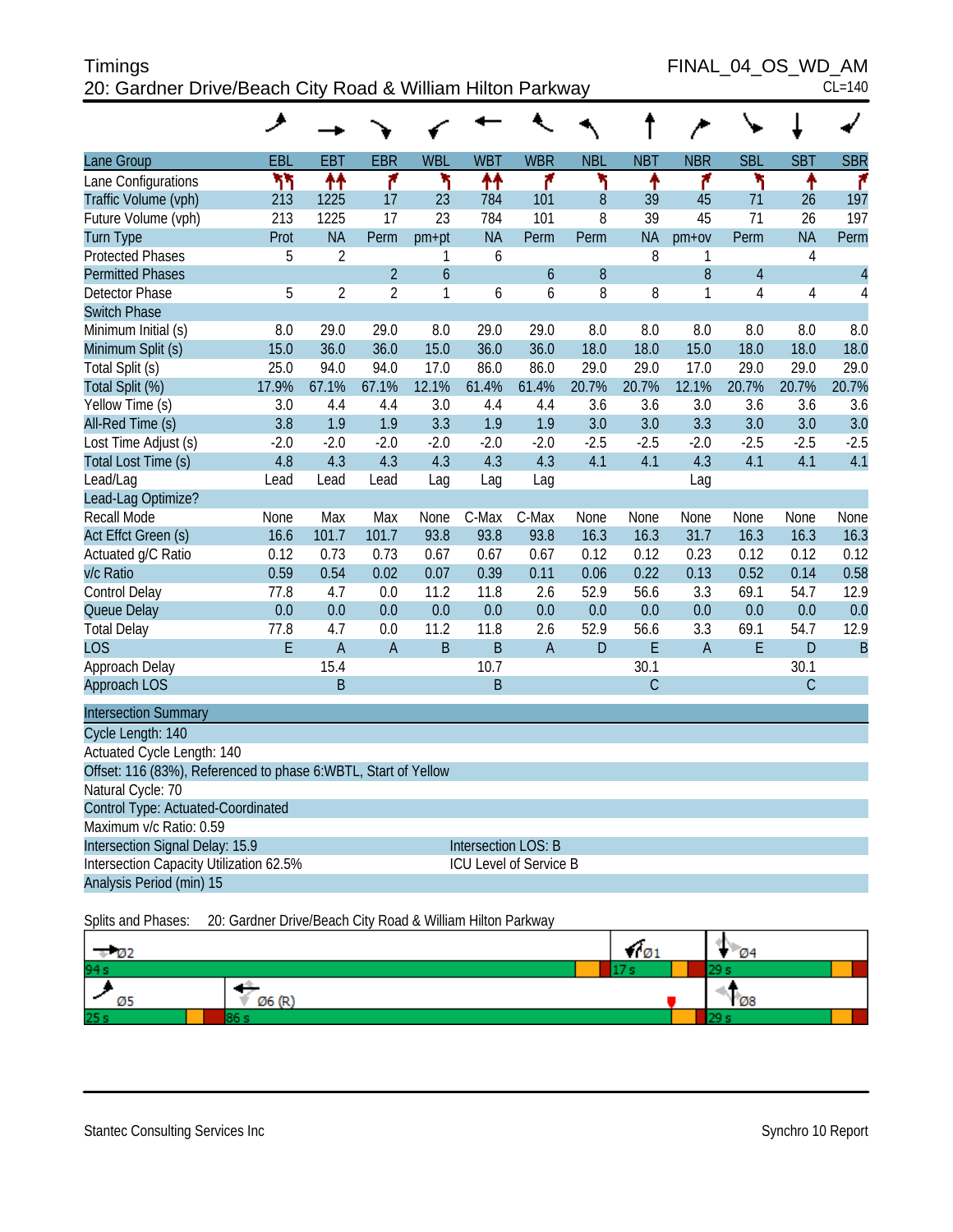# Timings FINAL\_05\_OS\_WD\_MD 2: Chamberlin Drive/Squire Pope Road & William Hilton Parkway CL=120

|                                                               | عر             |                |                |              |                     |                        |            |            |                |                |  |
|---------------------------------------------------------------|----------------|----------------|----------------|--------------|---------------------|------------------------|------------|------------|----------------|----------------|--|
| Lane Group                                                    | EBL            | <b>EBT</b>     | <b>WBL</b>     | <b>WBT</b>   | <b>WBR</b>          | <b>NBL</b>             | <b>NBT</b> | <b>SBL</b> | <b>SBT</b>     | <b>SBR</b>     |  |
| Lane Configurations                                           | ۳              | ተተኑ            | ۲              | ↟↟           | ۴                   | ۲                      | ħ          | ۲          | ↟              | ۴              |  |
| Traffic Volume (vph)                                          | 90             | 1714           | 5              | 1701         | 57                  | 5                      | 16         | 36         | 5              | 106            |  |
| Future Volume (vph)                                           | 90             | 1714           | 5              | 1701         | 57                  | 5                      | 16         | 36         | 5              | 106            |  |
| <b>Turn Type</b>                                              | pm+pt          | <b>NA</b>      | $pm+pt$        | <b>NA</b>    | Perm                | Perm                   | <b>NA</b>  | Perm       | <b>NA</b>      | Perm           |  |
| <b>Protected Phases</b>                                       | 5              | $\overline{2}$ | 1              | 6            |                     |                        | 8          |            | $\overline{4}$ |                |  |
| <b>Permitted Phases</b>                                       | $\overline{2}$ |                | 6              |              | 6                   | 8                      |            | $\sqrt{4}$ |                | $\overline{4}$ |  |
| <b>Detector Phase</b>                                         | 5              | $\overline{2}$ | 1              | 6            | 6                   | 8                      | 8          | 4          | 4              | $\overline{4}$ |  |
| <b>Switch Phase</b>                                           |                |                |                |              |                     |                        |            |            |                |                |  |
| Minimum Initial (s)                                           | 4.0            | 28.0           | 4.0            | 28.0         | 28.0                | 6.0                    | 6.0        | 6.0        | 6.0            | 6.0            |  |
| Minimum Split (s)                                             | 12.0           | 37.0           | 12.0           | 37.0         | 37.0                | 14.0                   | 14.0       | 14.0       | 14.0           | 14.0           |  |
| Total Split (s)                                               | 15.0           | 89.0           | 14.0           | 88.0         | 88.0                | 17.0                   | 17.0       | 17.0       | 17.0           | 17.0           |  |
| Total Split (%)                                               | 12.5%          | 74.2%          | 11.7%          | 73.3%        | 73.3%               | 14.2%                  | 14.2%      | 14.2%      | 14.2%          | 14.2%          |  |
| Yellow Time (s)                                               | 3.0            | 4.4            | 3.0            | 4.4          | 4.4                 | 4.0                    | 4.0        | 4.0        | 4.0            | 4.0            |  |
| All-Red Time (s)                                              | 2.7            | 1.5            | 2.6            | 1.5          | 1.5                 | 1.8                    | 1.8        | 1.8        | 1.8            | 1.8            |  |
| Lost Time Adjust (s)                                          | $-2.0$         | $-2.5$         | $-2.0$         | $-2.5$       | $-2.5$              | $-2.5$                 | $-2.5$     | $-2.5$     | $-2.5$         | $-2.5$         |  |
| Total Lost Time (s)                                           | 3.7            | 3.4            | 3.6            | 3.4          | 3.4                 | 3.3                    | 3.3        | 3.3        | 3.3            | 3.3            |  |
| Lead/Lag                                                      | Lead           | Lag            | Lead           | Lag          | Lag                 |                        |            |            |                |                |  |
| Lead-Lag Optimize?                                            |                |                |                |              |                     |                        |            |            |                |                |  |
| Recall Mode                                                   | None           | C-Max          | None           | Max          | Max                 | None                   | None       | None       | None           | None           |  |
| Act Effct Green (s)                                           | 102.3          | 100.7          | 96.5           | 90.7         | 90.7                | 10.7                   | 10.7       | 10.7       | 10.7           | 10.7           |  |
| Actuated g/C Ratio                                            | 0.85           | 0.84           | 0.80           | 0.76         | 0.76                | 0.09                   | 0.09       | 0.09       | 0.09           | 0.09           |  |
| v/c Ratio                                                     | 0.45           | 0.46           | 0.02           | 0.69         | 0.05                | 0.04                   | 0.13       | 0.33       | 0.03           | 0.47           |  |
| Control Delay                                                 | 11.6           | 3.4            | 0.4            | 12.2         | 0.1                 | 49.2                   | 42.8       | 58.1       | 48.6           | 15.6           |  |
| Queue Delay                                                   | 0.0            | 0.0            | 0.0            | 0.0          | 0.0                 | 0.0                    | 0.0        | 0.0        | 0.0            | 0.0            |  |
| <b>Total Delay</b>                                            | 11.6           | 3.4            | 0.4            | 12.2         | 0.1                 | 49.2                   | 42.8       | 58.1       | 48.6           | 15.6           |  |
| <b>LOS</b>                                                    | B              | $\overline{A}$ | $\overline{A}$ | B            | $\overline{A}$      | D                      | D          | E          | D              | B              |  |
| Approach Delay                                                |                | 3.8            |                | 11.8         |                     |                        | 44.0       |            | 27.1           |                |  |
| Approach LOS                                                  |                | $\overline{A}$ |                | <sub>B</sub> |                     |                        | D          |            | C              |                |  |
| <b>Intersection Summary</b>                                   |                |                |                |              |                     |                        |            |            |                |                |  |
| Cycle Length: 120                                             |                |                |                |              |                     |                        |            |            |                |                |  |
| Actuated Cycle Length: 120                                    |                |                |                |              |                     |                        |            |            |                |                |  |
| Offset: 22 (18%), Referenced to phase 2:EBTL, Start of Yellow |                |                |                |              |                     |                        |            |            |                |                |  |
| Natural Cycle: 65                                             |                |                |                |              |                     |                        |            |            |                |                |  |
| Control Type: Actuated-Coordinated                            |                |                |                |              |                     |                        |            |            |                |                |  |
| Maximum v/c Ratio: 0.69                                       |                |                |                |              |                     |                        |            |            |                |                |  |
| Intersection Signal Delay: 8.7                                |                |                |                |              | Intersection LOS: A |                        |            |            |                |                |  |
| Intersection Capacity Utilization 72.3%                       |                |                |                |              |                     | ICU Level of Service C |            |            |                |                |  |
| Analysis Period (min) 15                                      |                |                |                |              |                     |                        |            |            |                |                |  |

Splits and Phases: 2: Chamberlin Drive/Squire Pope Road & William Hilton Parkway

| Ø1              | (R)<br>້ | <b>Ø4</b> |
|-----------------|----------|-----------|
| 14s             |          |           |
| Ø5              | Ø6       | Ø8        |
| 15 <sub>s</sub> |          |           |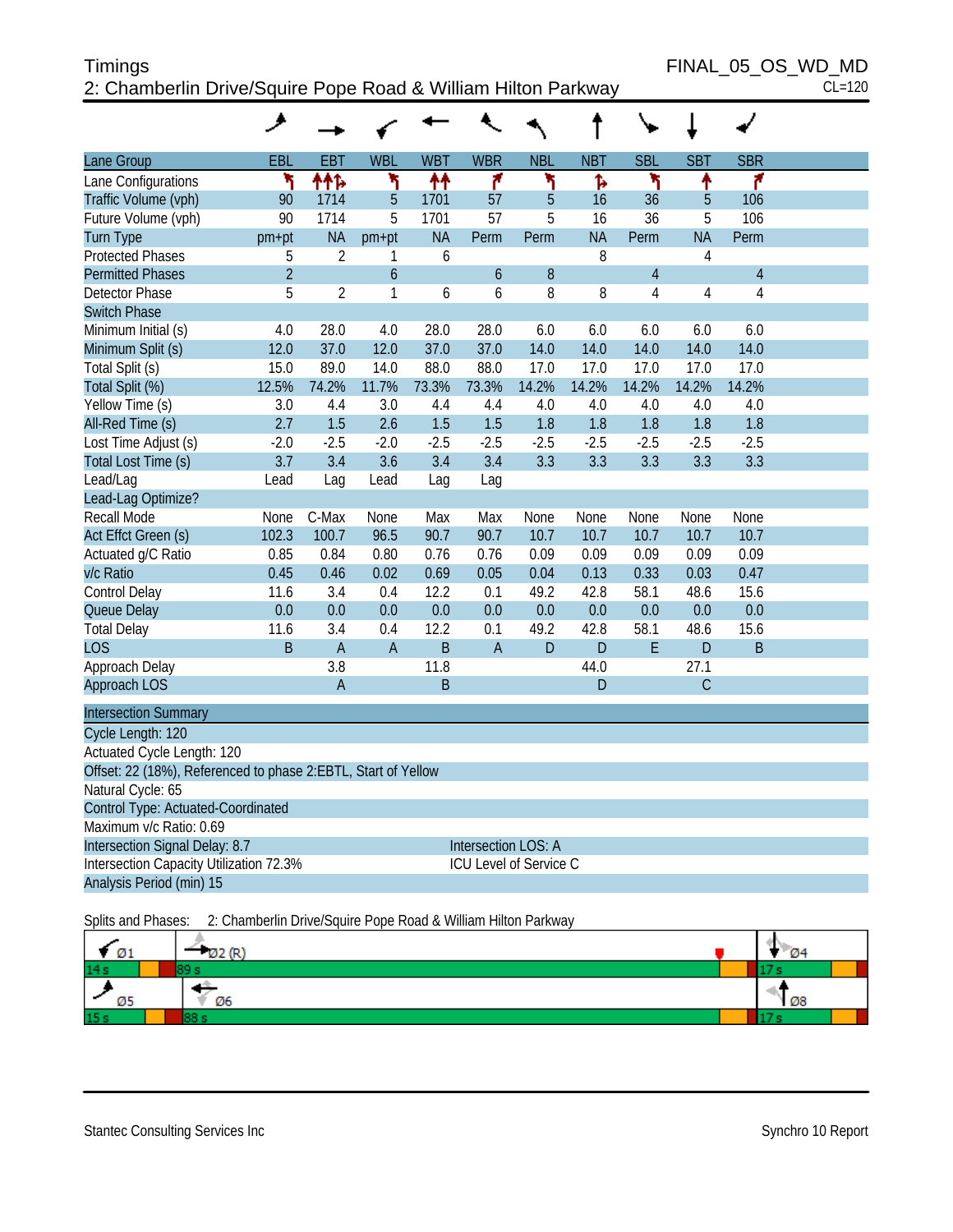# Timings FINAL\_05\_OS\_WD\_MD 5: Spanish Wells Road/Wild Horse Road & William Hilton Parkway CL=120

|                                                             | ۸      |                |            |               |                            |               |                |                |  |
|-------------------------------------------------------------|--------|----------------|------------|---------------|----------------------------|---------------|----------------|----------------|--|
| Lane Group                                                  | EBL    | <b>EBT</b>     | <b>WBL</b> | <b>WBT</b>    | <b>NBL</b>                 | <b>NBT</b>    | <b>SBL</b>     | <b>SBT</b>     |  |
| Lane Configurations                                         | ۲      | <b>tite</b>    | ۲          | <b>tite</b>   | ۲                          | Ъ             | ۲              | Ъ              |  |
| Traffic Volume (vph)                                        | 47     | 1607           | 97         | 1652          | 96                         | 38            | 45             | 33             |  |
| Future Volume (vph)                                         | 47     | 1607           | 97         | 1652          | 96                         | 38            | 45             | 33             |  |
| <b>Turn Type</b>                                            | Prot   | <b>NA</b>      | Prot       | <b>NA</b>     | Perm                       | <b>NA</b>     | Perm           | <b>NA</b>      |  |
| <b>Protected Phases</b>                                     | 5      | $\overline{2}$ | 1          | 6             |                            | 8             |                | 4              |  |
| <b>Permitted Phases</b>                                     |        |                |            |               | 8                          |               | $\overline{4}$ |                |  |
| <b>Detector Phase</b>                                       | 5      | $\overline{2}$ | 1          | 6             | 8                          | 8             | 4              | $\overline{4}$ |  |
| <b>Switch Phase</b>                                         |        |                |            |               |                            |               |                |                |  |
| Minimum Initial (s)                                         | 6.0    | 28.0           | 6.0        | 28.0          | 8.0                        | 8.0           | 8.0            | 8.0            |  |
| Minimum Split (s)                                           | 15.0   | 35.0           | 14.0       | 35.0          | 18.0                       | 18.0          | 18.0           | 18.0           |  |
| Total Split (s)                                             | 16.0   | 75.0           | 20.0       | 79.0          | 25.0                       | 25.0          | 25.0           | 25.0           |  |
| Total Split (%)                                             | 13.3%  | 62.5%          | 16.7%      | 65.8%         | 20.8%                      | 20.8%         | 20.8%          | 20.8%          |  |
| Yellow Time (s)                                             | 3.0    | 4.4            | 3.0        | 4.4           | 4.4                        | 4.4           | 4.0            | 4.0            |  |
| All-Red Time (s)                                            | 3.8    | 1.9            | 2.8        | 1.9           | 2.0                        | 2.0           | 2.0            | 2.0            |  |
| Lost Time Adjust (s)                                        | $-2.0$ | $-2.5$         | $-2.0$     | $-2.5$        | $-3.5$                     | $-3.5$        | $-3.5$         | $-3.5$         |  |
| Total Lost Time (s)                                         | 4.8    | 3.8            | 3.8        | 3.8           | 2.9                        | 2.9           | 2.5            | 2.5            |  |
| Lead/Lag                                                    | Lag    | Lag            | Lead       | Lead          |                            |               |                |                |  |
| Lead-Lag Optimize?                                          |        |                |            |               |                            |               |                |                |  |
| Recall Mode                                                 | None   | C-Max          | None       | Max           | None                       | None          | None           | None           |  |
| Act Effct Green (s)                                         | 10.6   | 78.0           | 13.6       | 82.6          | 17.9                       | 17.9          | 18.3           | 18.3           |  |
| Actuated g/C Ratio                                          | 0.09   | 0.65           | 0.11       | 0.69          | 0.15                       | 0.15          | 0.15           | 0.15           |  |
| v/c Ratio                                                   | 0.34   | 0.45           | 0.54       | 0.42          | 0.55                       | 0.39          | 0.39           | 0.18           |  |
| Control Delay                                               | 54.1   | 10.2           | 35.7       | 19.1          | 57.7                       | 21.0          | 53.9           | 34.2           |  |
| Queue Delay                                                 | 0.0    | 0.0            | 0.0        | 0.0           | 0.0                        | 0.0           | 0.0            | 0.0            |  |
| <b>Total Delay</b>                                          | 54.1   | 10.2           | 35.7       | 19.1          | 57.7                       | 21.0          | 53.9           | 34.2           |  |
| <b>LOS</b>                                                  | D      | B              | D          | B             | E                          | $\mathcal{C}$ | D              | $\mathcal{C}$  |  |
| Approach Delay                                              |        | 11.4           |            | 20.0          |                            | 36.6          |                | 43.9           |  |
| Approach LOS                                                |        | <sub>B</sub>   |            | $\mathcal{C}$ |                            | D             |                | D              |  |
| <b>Intersection Summary</b>                                 |        |                |            |               |                            |               |                |                |  |
| Cycle Length: 120                                           |        |                |            |               |                            |               |                |                |  |
| Actuated Cycle Length: 120                                  |        |                |            |               |                            |               |                |                |  |
| Offset: 10 (8%), Referenced to phase 2:EBT, Start of Yellow |        |                |            |               |                            |               |                |                |  |
| Natural Cycle: 70                                           |        |                |            |               |                            |               |                |                |  |
| Control Type: Actuated-Coordinated                          |        |                |            |               |                            |               |                |                |  |
| Maximum v/c Ratio: 0.55                                     |        |                |            |               |                            |               |                |                |  |
| Intersection Signal Delay: 17.6                             |        |                |            |               | <b>Intersection LOS: B</b> |               |                |                |  |
| Intersection Capacity Utilization 59.6%                     |        |                |            |               | ICU Level of Service B     |               |                |                |  |
| Analysis Period (min) 15                                    |        |                |            |               |                            |               |                |                |  |
|                                                             |        |                |            |               |                            |               |                |                |  |

#### Splits and Phases: 5: Spanish Wells Road/Wild Horse Road & William Hilton Parkway

| Ø1              |     | Ø4 |  |
|-----------------|-----|----|--|
| 20 <sub>h</sub> |     |    |  |
| Ø6              | . . | Ø8 |  |
| 79 :            |     |    |  |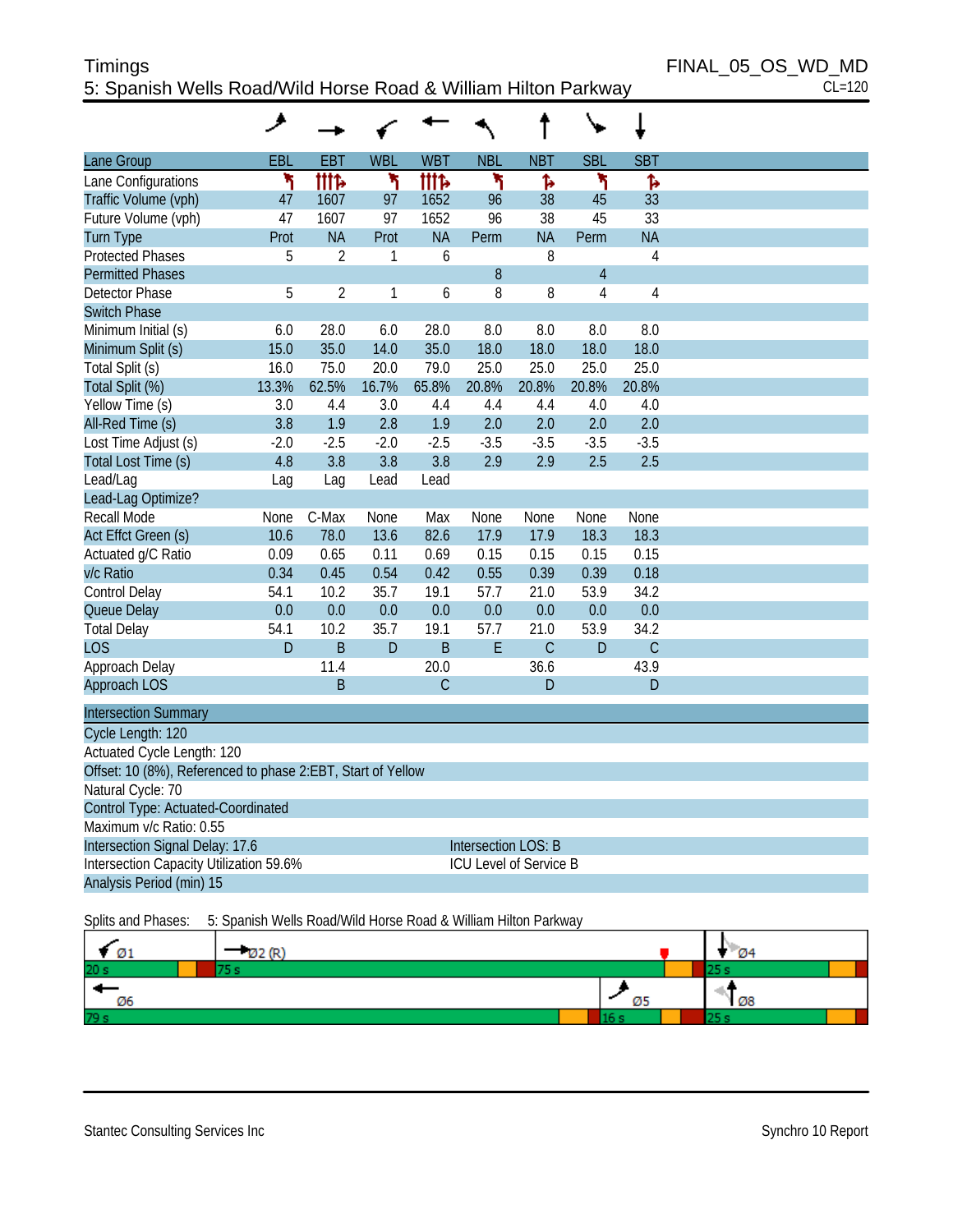# Timings FINAL\_05\_OS\_WD\_MD 8: Jarvis Park Road/Wilborn Road & William Hilton Parkway CL=120

| Lane Group                                                     | EBL            | EBT            | <b>EBR</b>     | <b>WBL</b>     | <b>WBT</b> | <b>WBR</b>             | <b>NBT</b> | <b>SBL</b>     | <b>SBT</b>     | <b>SBR</b>     |  |
|----------------------------------------------------------------|----------------|----------------|----------------|----------------|------------|------------------------|------------|----------------|----------------|----------------|--|
| Lane Configurations                                            | ۲              | ቶቶ             | ۴              | ۲              | ቶቶ         | ۴                      | Ф          | ۲              | 4              | ۴              |  |
| Traffic Volume (vph)                                           | 82             | 1563           | 32             | 15             | 1618       | 78                     | 13         | 88             | 11             | 128            |  |
| Future Volume (vph)                                            | 82             | 1563           | 32             | 15             | 1618       | 78                     | 13         | 88             | 11             | 128            |  |
| <b>Turn Type</b>                                               | pm+pt          | <b>NA</b>      | $pm+ov$        | Perm           | <b>NA</b>  | Perm                   | <b>NA</b>  | Split          | <b>NA</b>      | Free           |  |
| <b>Protected Phases</b>                                        | 5              | $\overline{2}$ | 8              |                | 6          |                        | 8          | $\overline{4}$ | $\overline{4}$ |                |  |
| <b>Permitted Phases</b>                                        | $\overline{2}$ |                | $\overline{2}$ | $\overline{6}$ |            | 6                      |            |                |                | Free           |  |
| <b>Detector Phase</b>                                          | 5              | $\overline{2}$ | 8              | 6              | 6          | 6                      | 8          | 4              | 4              |                |  |
| <b>Switch Phase</b>                                            |                |                |                |                |            |                        |            |                |                |                |  |
| Minimum Initial (s)                                            | 6.0            | 29.0           | 6.0            | 29.0           | 29.0       | 29.0                   | 6.0        | 8.0            | 8.0            |                |  |
| Minimum Split (s)                                              | 14.0           | 35.1           | 18.0           | 50.0           | 50.0       | 50.0                   | 18.0       | 18.0           | 18.0           |                |  |
| Total Split (s)                                                | 18.0           | 82.0           | 18.0           | 64.0           | 64.0       | 64.0                   | 18.0       | 20.0           | 20.0           |                |  |
| Total Split (%)                                                | 15.0%          | 68.3%          | 15.0%          | 53.3%          | 53.3%      | 53.3%                  | 15.0%      | 16.7%          | 16.7%          |                |  |
| Yellow Time (s)                                                | 3.0            | 4.4            | 3.0            | 4.4            | 4.4        | 4.4                    | 3.0        | 3.3            | 3.3            |                |  |
| All-Red Time (s)                                               | 2.8            | 1.7            | 3.1            | 1.7            | 1.7        | 1.7                    | 3.1        | 3.1            | 3.1            |                |  |
| Lost Time Adjust (s)                                           | $-2.0$         | $-2.0$         | $-2.0$         | $-2.0$         | $-2.0$     | $-2.0$                 | $-2.0$     | $-2.0$         | $-2.0$         |                |  |
| Total Lost Time (s)                                            | 3.8            | 4.1            | 4.1            | 4.1            | 4.1        | 4.1                    | 4.1        | 4.4            | 4.4            |                |  |
| Lead/Lag                                                       | Lead           |                |                | Lag            | Lag        | Lag                    |            |                |                |                |  |
| Lead-Lag Optimize?                                             |                |                |                |                |            |                        |            |                |                |                |  |
| Recall Mode                                                    | None           | C-Max          | None           | Max            | Max        | Max                    | None       | None           | None           |                |  |
| Act Effct Green (s)                                            | 90.7           | 91.3           | 103.4          | 77.3           | 77.3       | 77.3                   | 10.4       | 11.8           | 11.8           | 120.0          |  |
| Actuated g/C Ratio                                             | 0.76           | 0.76           | 0.86           | 0.64           | 0.64       | 0.64                   | 0.09       | 0.10           | 0.10           | 1.00           |  |
| v/c Ratio                                                      | 0.43           | 0.63           | 0.03           | 0.12           | 0.77       | 0.08                   | 0.31       | 0.33           | 0.33           | 0.09           |  |
| Control Delay                                                  | 21.1           | 9.4            | 0.0            | 11.9           | 10.8       | 1.0                    | 49.0       | 55.5           | 55.5           | 0.1            |  |
| Queue Delay                                                    | 0.0            | 0.0            | 0.0            | 0.0            | 0.0        | 0.0                    | 0.0        | 0.0            | 0.0            | 0.0            |  |
| <b>Total Delay</b>                                             | 21.1           | 9.4            | 0.0            | 11.9           | 10.8       | 1.0                    | 49.0       | 55.5           | 55.5           | 0.1            |  |
| <b>LOS</b>                                                     | $\overline{C}$ | $\overline{A}$ | $\overline{A}$ | B              | B          | $\overline{A}$         | D          | $\mathsf E$    | E              | $\overline{A}$ |  |
| Approach Delay                                                 |                | 9.8            |                |                | 10.3       |                        | 49.0       |                | 24.2           |                |  |
| Approach LOS                                                   |                | $\overline{A}$ |                |                | B          |                        | D          |                | C              |                |  |
| <b>Intersection Summary</b>                                    |                |                |                |                |            |                        |            |                |                |                |  |
| Cycle Length: 120                                              |                |                |                |                |            |                        |            |                |                |                |  |
| Actuated Cycle Length: 120                                     |                |                |                |                |            |                        |            |                |                |                |  |
| Offset: 110 (92%), Referenced to phase 2:EBTL, Start of Yellow |                |                |                |                |            |                        |            |                |                |                |  |
| Natural Cycle: 100                                             |                |                |                |                |            |                        |            |                |                |                |  |
| Control Type: Actuated-Coordinated                             |                |                |                |                |            |                        |            |                |                |                |  |
| Maximum v/c Ratio: 0.77                                        |                |                |                |                |            |                        |            |                |                |                |  |
| Intersection Signal Delay: 11.4<br><b>Intersection LOS: B</b>  |                |                |                |                |            |                        |            |                |                |                |  |
| Intersection Capacity Utilization 86.8%                        |                |                |                |                |            | ICU Level of Service E |            |                |                |                |  |
| Analysis Period (min) 15                                       |                |                |                |                |            |                        |            |                |                |                |  |

Splits and Phases: 8: Jarvis Park Road/Wilborn Road & William Hilton Parkway

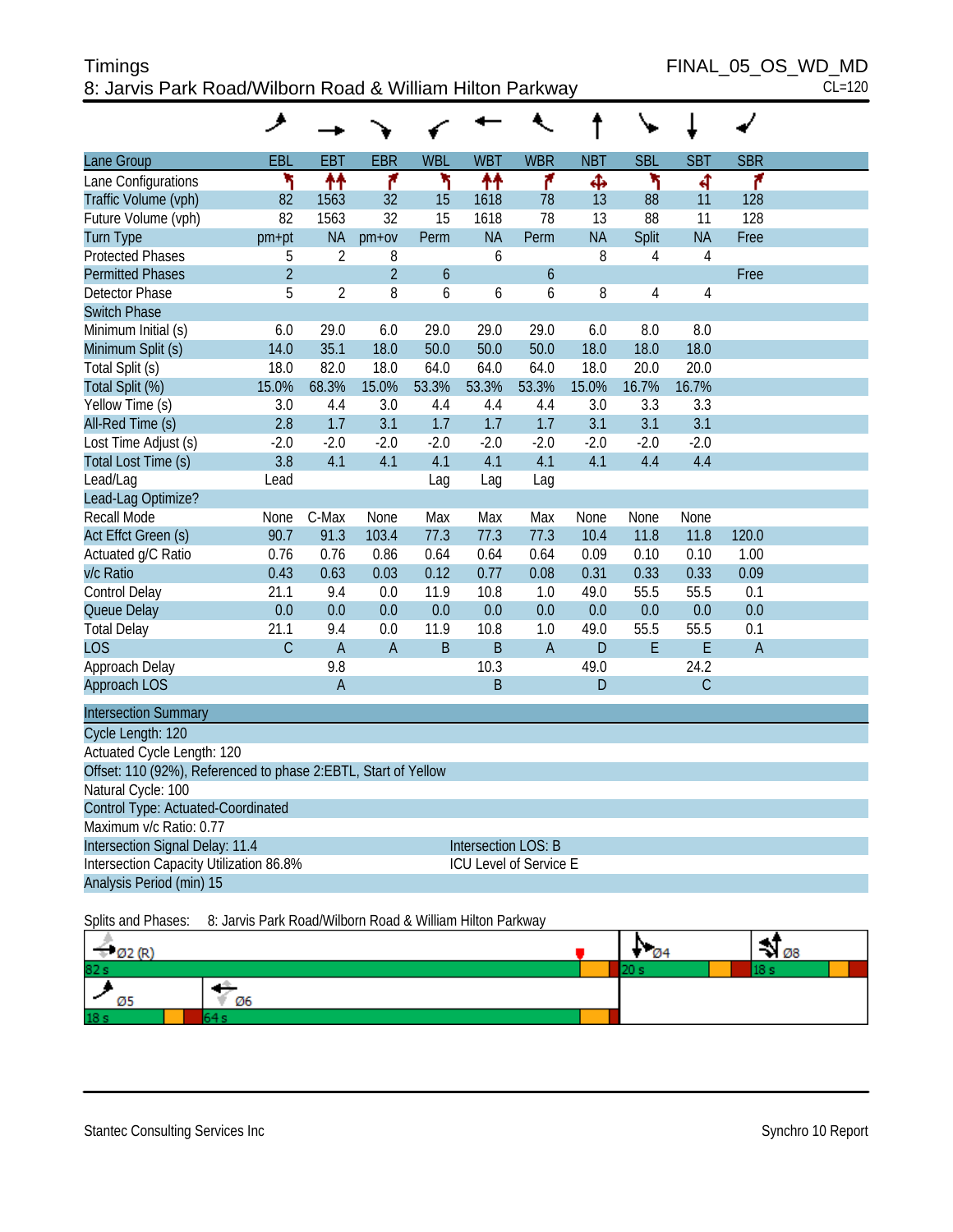| Timings                                                            | FINAL 05 OS WD MD |  |          |
|--------------------------------------------------------------------|-------------------|--|----------|
| 11: Sol Blatt Jr. Expressway/Gumtree Road & William Hilton Parkway |                   |  | $CL=120$ |

|                                                              | ۸      |                |                |            |                        |               |            |            |                |                |                |                |
|--------------------------------------------------------------|--------|----------------|----------------|------------|------------------------|---------------|------------|------------|----------------|----------------|----------------|----------------|
| Lane Group                                                   | EBL    | <b>EBT</b>     | <b>EBR</b>     | <b>WBL</b> | <b>WBT</b>             | <b>WBR</b>    | <b>NBL</b> | <b>NBT</b> | <b>NBR</b>     | <b>SBL</b>     | <b>SBT</b>     | <b>SBR</b>     |
| Lane Configurations                                          | ۲      | ↟↟             | ۴              | ۲          | ተተተ                    | ۴             | ۲          | ቶ          | ۴              | ۳              | 4              | ۴              |
| Traffic Volume (vph)                                         | 81     | 1252           | 10             | 115        | 1418                   | 266           | 9          | 82         | 182            | 272            | 86             | 83             |
| Future Volume (vph)                                          | 81     | 1252           | 10             | 115        | 1418                   | 266           | 9          | 82         | 182            | 272            | 86             | 83             |
| <b>Turn Type</b>                                             | Prot   | <b>NA</b>      | Free           | Prot       | <b>NA</b>              | Perm          | Split      | <b>NA</b>  | Free           | Split          | <b>NA</b>      | Perm           |
| <b>Protected Phases</b>                                      | 5      | $\overline{2}$ |                | 1          | 6                      |               | 8          | 8          |                | $\overline{7}$ | $\overline{7}$ |                |
| <b>Permitted Phases</b>                                      |        |                | Free           |            |                        | $\mathfrak b$ |            |            | Free           |                |                | $\overline{7}$ |
| <b>Detector Phase</b>                                        | 5      | $\overline{2}$ |                | 1          | 6                      | 6             | 8          | 8          |                | 7              | $\overline{7}$ | $\overline{7}$ |
| <b>Switch Phase</b>                                          |        |                |                |            |                        |               |            |            |                |                |                |                |
| Minimum Initial (s)                                          | 6.0    | 29.0           |                | 6.0        | 29.0                   | 29.0          | 8.0        | 8.0        |                | 8.0            | 8.0            | 8.0            |
| Minimum Split (s)                                            | 16.0   | 35.0           |                | 15.0       | 35.0                   | 35.0          | 18.0       | 18.0       |                | 19.0           | 19.0           | 19.0           |
| Total Split (s)                                              | 16.0   | 55.0           |                | 21.0       | 60.0                   | 60.0          | 18.0       | 18.0       |                | 26.0           | 26.0           | 26.0           |
| Total Split (%)                                              | 13.3%  | 45.8%          |                | 17.5%      | 50.0%                  | 50.0%         | 15.0%      | 15.0%      |                | 21.7%          | 21.7%          | 21.7%          |
| Yellow Time (s)                                              | 3.0    | 4.4            |                | 3.0        | 4.4                    | 4.4           | 3.6        | 3.6        |                | 4.0            | 4.0            | 4.0            |
| All-Red Time (s)                                             | 4.2    | 1.5            |                | 3.8        | 1.5                    | 1.5           | 3.1        | 3.1        |                | 3.4            | 3.4            | 3.4            |
| Lost Time Adjust (s)                                         | $-2.0$ | $-2.5$         |                | $-2.0$     | $-2.5$                 | $-2.5$        | $-3.0$     | $-3.0$     |                | $-3.0$         | $-3.0$         | $-3.0$         |
| Total Lost Time (s)                                          | 5.2    | 3.4            |                | 4.8        | 3.4                    | 3.4           | 3.7        | 3.7        |                | 4.4            | 4.4            | 4.4            |
| Lead/Lag                                                     | Lag    | Lag            |                | Lead       | Lead                   | Lead          | Lag        | Lag        |                | Lead           | Lead           | Lead           |
| Lead-Lag Optimize?                                           |        |                |                |            |                        |               | Yes        | Yes        |                | Yes            | Yes            | Yes            |
| Recall Mode                                                  | None   | C-Max          |                | None       | Max                    | Max           | None       | None       |                | None           | None           | None           |
| Act Effct Green (s)                                          | 10.8   | 56.2           | 120.0          | 14.4       | 59.4                   | 59.4          | 13.3       | 13.3       | 120.0          | 19.9           | 19.9           | 19.9           |
| Actuated g/C Ratio                                           | 0.09   | 0.47           | 1.00           | 0.12       | 0.50                   | 0.50          | 0.11       | 0.11       | 1.00           | 0.17           | 0.17           | 0.17           |
| v/c Ratio                                                    | 0.57   | 0.85           | 0.01           | 0.63       | 0.63                   | 0.33          | 0.05       | 0.45       | 0.13           | 0.83           | 0.59           | 0.21           |
| Control Delay                                                | 54.8   | 25.0           | 0.0            | 61.2       | 10.8                   | 2.3           | 47.7       | 56.9       | 0.2            | 73.2           | 54.9           | 1.1            |
| Queue Delay                                                  | 0.0    | 0.0            | 0.0            | 0.0        | 0.0                    | 0.0           | 0.0        | 0.0        | 0.0            | 0.0            | 0.0            | 0.0            |
| <b>Total Delay</b>                                           | 54.8   | 25.0           | 0.0            | 61.2       | 10.8                   | 2.3           | 47.7       | 56.9       | 0.2            | 73.2           | 54.9           | 1.1            |
| <b>LOS</b>                                                   | D      | $\mathsf{C}$   | $\overline{A}$ | E          | B                      | A             | D          | E          | $\overline{A}$ | E              | D              | $\overline{A}$ |
| Approach Delay                                               |        | 26.6           |                |            | 12.7                   |               |            | 18.8       |                |                | 53.4           |                |
| Approach LOS                                                 |        | $\mathsf{C}$   |                |            | $\mathsf B$            |               |            | B          |                |                | D              |                |
| <b>Intersection Summary</b>                                  |        |                |                |            |                        |               |            |            |                |                |                |                |
| Cycle Length: 120                                            |        |                |                |            |                        |               |            |            |                |                |                |                |
| Actuated Cycle Length: 120                                   |        |                |                |            |                        |               |            |            |                |                |                |                |
| Offset: 41 (34%), Referenced to phase 2:EBT, Start of Yellow |        |                |                |            |                        |               |            |            |                |                |                |                |
| Natural Cycle: 90                                            |        |                |                |            |                        |               |            |            |                |                |                |                |
| Control Type: Actuated-Coordinated                           |        |                |                |            |                        |               |            |            |                |                |                |                |
| Maximum v/c Ratio: 0.85                                      |        |                |                |            |                        |               |            |            |                |                |                |                |
| Intersection Signal Delay: 22.6                              |        |                |                |            | Intersection LOS: C    |               |            |            |                |                |                |                |
| Intersection Capacity Utilization 69.5%                      |        |                |                |            | ICU Level of Service C |               |            |            |                |                |                |                |
| Analysis Period (min) 15                                     |        |                |                |            |                        |               |            |            |                |                |                |                |
|                                                              |        |                |                |            |                        |               |            |            |                |                |                |                |

Splits and Phases: 11: Sol Blatt Jr. Expressway/Gumtree Road & William Hilton Parkway

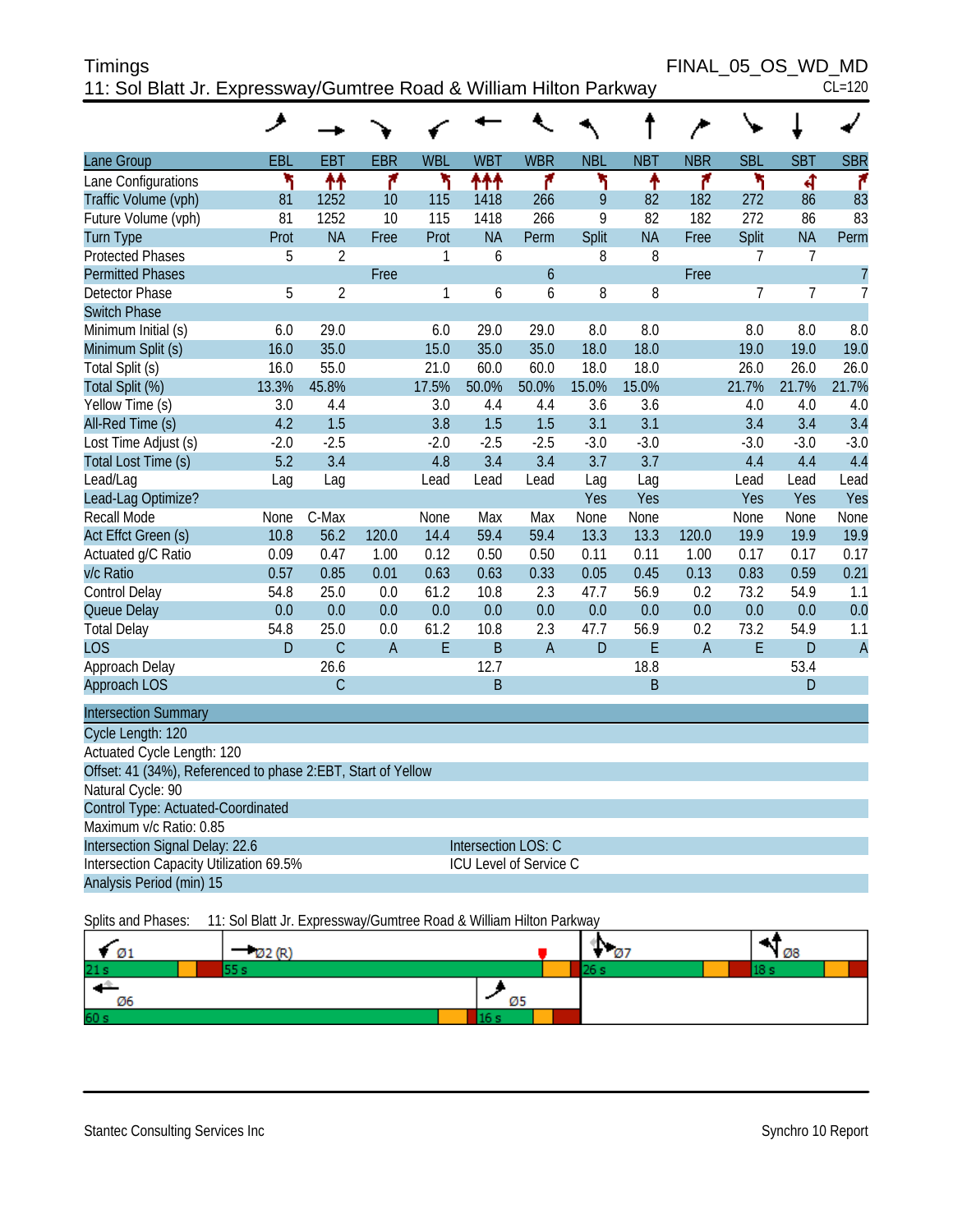| Timings                                                   | FINAL 05 OS WD MD |
|-----------------------------------------------------------|-------------------|
| 14: Pembroke Drive/Museum Street & William Hilton Parkway | $CL=120$          |

| Lane Group                                                                       | EBL                                                       | <b>EBT</b>     | <b>EBR</b>     | <b>WBL</b>       | <b>WBT</b>                 | <b>WBR</b>  | <b>NBL</b> | <b>NBT</b> | <b>NBR</b>     | <b>SBT</b>  | <b>SBR</b>     |  |
|----------------------------------------------------------------------------------|-----------------------------------------------------------|----------------|----------------|------------------|----------------------------|-------------|------------|------------|----------------|-------------|----------------|--|
| Lane Configurations                                                              | ۲                                                         | ↟↟             | ۴              | ۲                | ₩                          | ۴           | ۲          | ৰ          | ۴              | 4           | ۴              |  |
| Traffic Volume (vph)                                                             | 20                                                        | 1507           | 132            | 33               | 1432                       | 27          | 246        | 13         | 33             | 18          | 33             |  |
| Future Volume (vph)                                                              | 20                                                        | 1507           | 132            | 33               | 1432                       | 27          | 246        | 13         | 33             | 18          | 33             |  |
| <b>Turn Type</b>                                                                 | Perm                                                      | <b>NA</b>      | Perm           | Perm             | <b>NA</b>                  | Perm        | Split      | <b>NA</b>  | Perm           | <b>NA</b>   | Perm           |  |
| <b>Protected Phases</b>                                                          |                                                           | $\overline{2}$ |                |                  | 6                          |             | 8          | 8          |                | 4           |                |  |
| <b>Permitted Phases</b>                                                          | $\overline{2}$                                            |                | $\overline{2}$ | $\boldsymbol{6}$ |                            | 6           |            |            | 8              |             | $\sqrt{4}$     |  |
| Detector Phase                                                                   | 2                                                         | $\overline{2}$ | $\overline{2}$ | 6                | 6                          | 6           | 8          | 8          | 8              | 4           | $\overline{4}$ |  |
| <b>Switch Phase</b>                                                              |                                                           |                |                |                  |                            |             |            |            |                |             |                |  |
| Minimum Initial (s)                                                              | 29.0                                                      | 29.0           | 29.0           | 29.0             | 29.0                       | 29.0        | 8.0        | 8.0        | 8.0            | 6.0         | 6.0            |  |
| Minimum Split (s)                                                                | 49.0                                                      | 49.0           | 49.0           | 34.9             | 34.9                       | 34.9        | 18.0       | 18.0       | 18.0           | 15.0        | 15.0           |  |
| Total Split (s)                                                                  | 75.0                                                      | 75.0           | 75.0           | 75.0             | 75.0                       | 75.0        | 27.0       | 27.0       | 27.0           | 18.0        | 18.0           |  |
| Total Split (%)                                                                  | 62.5%                                                     | 62.5%          | 62.5%          | 62.5%            | 62.5%                      | 62.5%       | 22.5%      | 22.5%      | 22.5%          | 15.0%       | 15.0%          |  |
| Yellow Time (s)                                                                  | 4.4                                                       | 4.4            | 4.4            | 4.4              | 4.4                        | 4.4         | 3.6        | 3.6        | 3.6            | 3.3         | 3.3            |  |
| All-Red Time (s)                                                                 | 1.5                                                       | 1.5            | 1.5            | 1.5              | 1.5                        | 1.5         | 3.3        | 3.3        | 3.3            | 2.9         | 2.9            |  |
| Lost Time Adjust (s)                                                             | $-2.5$                                                    | $-2.5$         | $-2.5$         | $-2.5$           | $-2.5$                     | $-2.5$      | $-2.2$     | $-2.2$     | $-2.2$         | $-2.2$      | $-2.2$         |  |
| Total Lost Time (s)                                                              | 3.4                                                       | 3.4            | 3.4            | 3.4              | 3.4                        | 3.4         | 4.7        | 4.7        | 4.7            | 4.0         | 4.0            |  |
| Lead/Lag                                                                         |                                                           |                |                |                  |                            |             |            |            |                |             |                |  |
| Lead-Lag Optimize?                                                               |                                                           |                |                |                  |                            |             |            |            |                |             |                |  |
| Recall Mode                                                                      | C-Max                                                     | C-Max          | C-Max          | Max              | Max                        | Max         | None       | None       | None           | None        | None           |  |
| Act Effct Green (s)                                                              | 82.6                                                      | 82.6           | 82.6           | 82.6             | 82.6                       | 82.6        | 18.0       | 18.0       | 18.0           | 9.7         | 9.7            |  |
| Actuated g/C Ratio                                                               | 0.69                                                      | 0.69           | 0.69           | 0.69             | 0.69                       | 0.69        | 0.15       | 0.15       | 0.15           | 0.08        | 0.08           |  |
| v/c Ratio                                                                        | 0.16                                                      | 0.67           | 0.13           | 0.30             | 0.64                       | 0.03        | 0.59       | 0.56       | 0.12           | 0.20        | 0.17           |  |
| Control Delay                                                                    | 4.0                                                       | 3.0            | 0.3            | 13.6             | 15.7                       | 0.3         | 56.8       | 55.3       | 0.8            | 54.0        | 1.8            |  |
| Queue Delay                                                                      | 0.0                                                       | 0.0            | 0.0            | 0.0              | 0.0                        | 0.0         | 0.0        | 0.0        | 0.0            | 0.0         | 0.0            |  |
| <b>Total Delay</b>                                                               | 4.0                                                       | 3.0            | 0.3            | 13.6             | 15.7                       | 0.3         | 56.8       | 55.3       | 0.8            | 54.0        | 1.8            |  |
| <b>LOS</b>                                                                       | $\overline{A}$                                            | $\overline{A}$ | $\overline{A}$ | $\mathsf B$      | $\mathsf B$                | $\mathsf A$ | E          | E          | $\overline{A}$ | ${\sf D}$   | $\overline{A}$ |  |
| Approach Delay                                                                   |                                                           | 2.8            |                |                  | 15.4                       |             |            | 49.8       |                | 25.1        |                |  |
| Approach LOS                                                                     |                                                           | $\overline{A}$ |                |                  | $\mathsf B$                |             |            | ${\sf D}$  |                | $\mathsf C$ |                |  |
| <b>Intersection Summary</b>                                                      |                                                           |                |                |                  |                            |             |            |            |                |             |                |  |
| Cycle Length: 120                                                                |                                                           |                |                |                  |                            |             |            |            |                |             |                |  |
| Actuated Cycle Length: 120                                                       |                                                           |                |                |                  |                            |             |            |            |                |             |                |  |
| Offset: 0 (0%), Referenced to phase 2:EBTL, Start of Yellow, Master Intersection |                                                           |                |                |                  |                            |             |            |            |                |             |                |  |
| Natural Cycle: 85                                                                |                                                           |                |                |                  |                            |             |            |            |                |             |                |  |
| Control Type: Actuated-Coordinated                                               |                                                           |                |                |                  |                            |             |            |            |                |             |                |  |
| Maximum v/c Ratio: 0.67                                                          |                                                           |                |                |                  |                            |             |            |            |                |             |                |  |
| Intersection Signal Delay: 12.5                                                  |                                                           |                |                |                  | <b>Intersection LOS: B</b> |             |            |            |                |             |                |  |
| Intersection Capacity Utilization 66.2%                                          |                                                           |                |                |                  | ICU Level of Service C     |             |            |            |                |             |                |  |
| Analysis Period (min) 15                                                         |                                                           |                |                |                  |                            |             |            |            |                |             |                |  |
| Splits and Phases:                                                               | 14: Pembroke Drive/Museum Street & William Hilton Parkway |                |                |                  |                            |             |            |            |                |             |                |  |

|      | T. | $\sqrt{28}$ |
|------|----|-------------|
| 75 s |    |             |
| Ø6   |    |             |
| 75s  |    |             |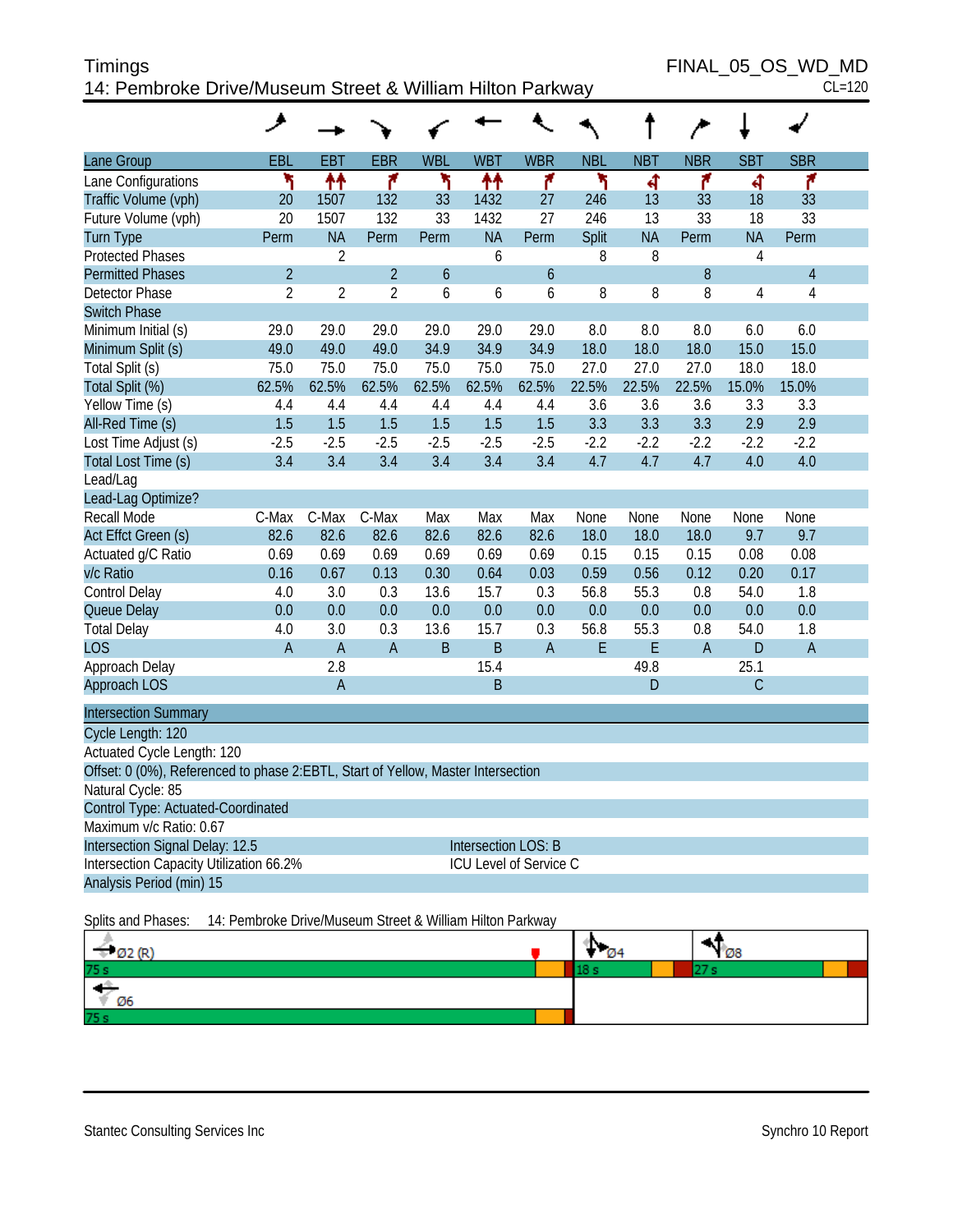| <b>Timings</b>                                                     | FINAL 05 OS WD MD |          |
|--------------------------------------------------------------------|-------------------|----------|
| 17: Indigo Run Parkway/Whooping Crane Way & William Hilton Parkway |                   | $CL=120$ |

|                                                               | ᢣ              |                |                |            |                            |                |                |                |                |            |            |                |
|---------------------------------------------------------------|----------------|----------------|----------------|------------|----------------------------|----------------|----------------|----------------|----------------|------------|------------|----------------|
| Lane Group                                                    | EBL            | <b>EBT</b>     | <b>EBR</b>     | <b>WBL</b> | <b>WBT</b>                 | <b>WBR</b>     | <b>NBL</b>     | <b>NBT</b>     | <b>NBR</b>     | <b>SBL</b> | <b>SBT</b> | <b>SBR</b>     |
| Lane Configurations                                           | ۲              | ↟↟             | ۴              | ካካ         | ተተ                         | ۴              | ካካ             | ↟              | ۴              | ሻሻ         | ↟          | ۴              |
| Traffic Volume (vph)                                          | 118            | 1402           | 28             | 42         | 1373                       | 200            | 38             | 60             | 40             | 137        | 63         | 81             |
| Future Volume (vph)                                           | 118            | 1402           | 28             | 42         | 1373                       | 200            | 38             | 60             | 40             | 137        | 63         | 81             |
| <b>Turn Type</b>                                              | pm+pt          | <b>NA</b>      | Free           | Prot       | <b>NA</b>                  | Free           | Split          | <b>NA</b>      | Free           | Split      | <b>NA</b>  | Free           |
| <b>Protected Phases</b>                                       | 5              | $\overline{2}$ |                | 1          | 6                          |                | 4              | $\overline{4}$ |                | 3          | 3          |                |
| <b>Permitted Phases</b>                                       | $\overline{2}$ |                | Free           |            |                            | Free           |                |                | Free           |            |            | Free           |
| <b>Detector Phase</b>                                         | 5              | $\overline{2}$ |                | 1          | 6                          |                | $\overline{4}$ | $\overline{4}$ |                | 3          | 3          |                |
| <b>Switch Phase</b>                                           |                |                |                |            |                            |                |                |                |                |            |            |                |
| Minimum Initial (s)                                           | 6.0            | 23.0           |                | 6.0        | 23.0                       |                | 8.0            | 8.0            |                | 8.0        | 8.0        |                |
| Minimum Split (s)                                             | 15.0           | 35.0           |                | 15.0       | 35.0                       |                | 19.0           | 19.0           |                | 19.0       | 19.0       |                |
| Total Split (s)                                               | 22.0           | 59.0           |                | 15.0       | 52.0                       |                | 20.0           | 20.0           |                | 26.0       | 26.0       |                |
| Total Split (%)                                               | 18.3%          | 49.2%          |                | 12.5%      | 43.3%                      |                | 16.7%          | 16.7%          |                | 21.7%      | 21.7%      |                |
| Yellow Time (s)                                               | 3.0            | 4.4            |                | 3.0        | 4.4                        |                | 3.0            | 3.0            |                | 3.0        | 3.0        |                |
| All-Red Time (s)                                              | 3.2            | 1.8            |                | 3.7        | 1.8                        |                | 4.1            | 4.1            |                | 4.2        | 4.2        |                |
| Lost Time Adjust (s)                                          | $-2.0$         | $-2.5$         |                | $-2.0$     | $-2.5$                     |                | $-2.5$         | $-2.5$         |                | $-2.5$     | $-2.5$     |                |
| Total Lost Time (s)                                           | 4.2            | 3.7            |                | 4.7        | 3.7                        |                | 4.6            | 4.6            |                | 4.7        | 4.7        |                |
| Lead/Lag                                                      | Lead           | Lag            |                | Lead       | Lag                        |                | Lag            | Lag            |                | Lead       | Lead       |                |
| Lead-Lag Optimize?                                            |                |                |                |            |                            |                |                |                |                |            |            |                |
| Recall Mode                                                   | None           | C-Max          |                | None       | Max                        |                | None           | None           |                | None       | None       |                |
| Act Effct Green (s)                                           | 82.0           | 73.1           | 120.0          | 8.8        | 68.6                       | 120.0          | 12.6           | 12.6           | 120.0          | 13.3       | 13.3       | 120.0          |
| Actuated g/C Ratio                                            | 0.68           | 0.61           | 1.00           | 0.07       | 0.57                       | 1.00           | 0.10           | 0.10           | 1.00           | 0.11       | 0.11       | 1.00           |
| v/c Ratio                                                     | 0.54           | 0.71           | 0.02           | 0.19       | 0.74                       | 0.14           | 0.12           | 0.34           | 0.03           | 0.41       | 0.32       | 0.06           |
| Control Delay                                                 | 34.1           | 8.9            | 0.0            | 73.8       | 15.6                       | 0.1            | 48.4           | 54.4           | 0.0            | 52.6       | 52.6       | 0.1            |
| Queue Delay                                                   | 0.0            | 0.0            | 0.0            | 0.0        | 0.0                        | 0.0            | 0.0            | 0.0            | 0.0            | 0.0        | 0.0        | 0.0            |
| <b>Total Delay</b>                                            | 34.1           | 8.9            | 0.0            | 73.8       | 15.6                       | 0.1            | 48.4           | 54.4           | 0.0            | 52.6       | 52.6       | 0.1            |
| <b>LOS</b>                                                    | $\mathcal{C}$  | $\overline{A}$ | $\overline{A}$ | E          | $\mathsf B$                | $\overline{A}$ | D              | D              | $\overline{A}$ | D          | D          | $\overline{A}$ |
| Approach Delay                                                |                | 10.7           |                |            | 15.2                       |                |                | 37.0           |                |            | 37.4       |                |
| <b>Approach LOS</b>                                           |                | B              |                |            | B                          |                |                | D              |                |            | D          |                |
| <b>Intersection Summary</b>                                   |                |                |                |            |                            |                |                |                |                |            |            |                |
| Cycle Length: 120                                             |                |                |                |            |                            |                |                |                |                |            |            |                |
| Actuated Cycle Length: 120                                    |                |                |                |            |                            |                |                |                |                |            |            |                |
| Offset: 45 (38%), Referenced to phase 2:EBTL, Start of Yellow |                |                |                |            |                            |                |                |                |                |            |            |                |
| Natural Cycle: 90                                             |                |                |                |            |                            |                |                |                |                |            |            |                |
| Control Type: Actuated-Coordinated                            |                |                |                |            |                            |                |                |                |                |            |            |                |
| Maximum v/c Ratio: 0.74                                       |                |                |                |            |                            |                |                |                |                |            |            |                |
| Intersection Signal Delay: 15.8                               |                |                |                |            | <b>Intersection LOS: B</b> |                |                |                |                |            |            |                |
| Intersection Capacity Utilization 66.8%                       |                |                |                |            | ICU Level of Service C     |                |                |                |                |            |            |                |
| Analysis Period (min) 15                                      |                |                |                |            |                            |                |                |                |                |            |            |                |

Splits and Phases: 17: Indigo Run Parkway/Whooping Crane Way & William Hilton Parkway

| * Ø1            | י המזיר | ທາ | $\sqrt{04}$ |
|-----------------|---------|----|-------------|
| 15 <sub>s</sub> |         |    |             |
| Ø5              | Ø6      |    |             |
| 22s             |         |    |             |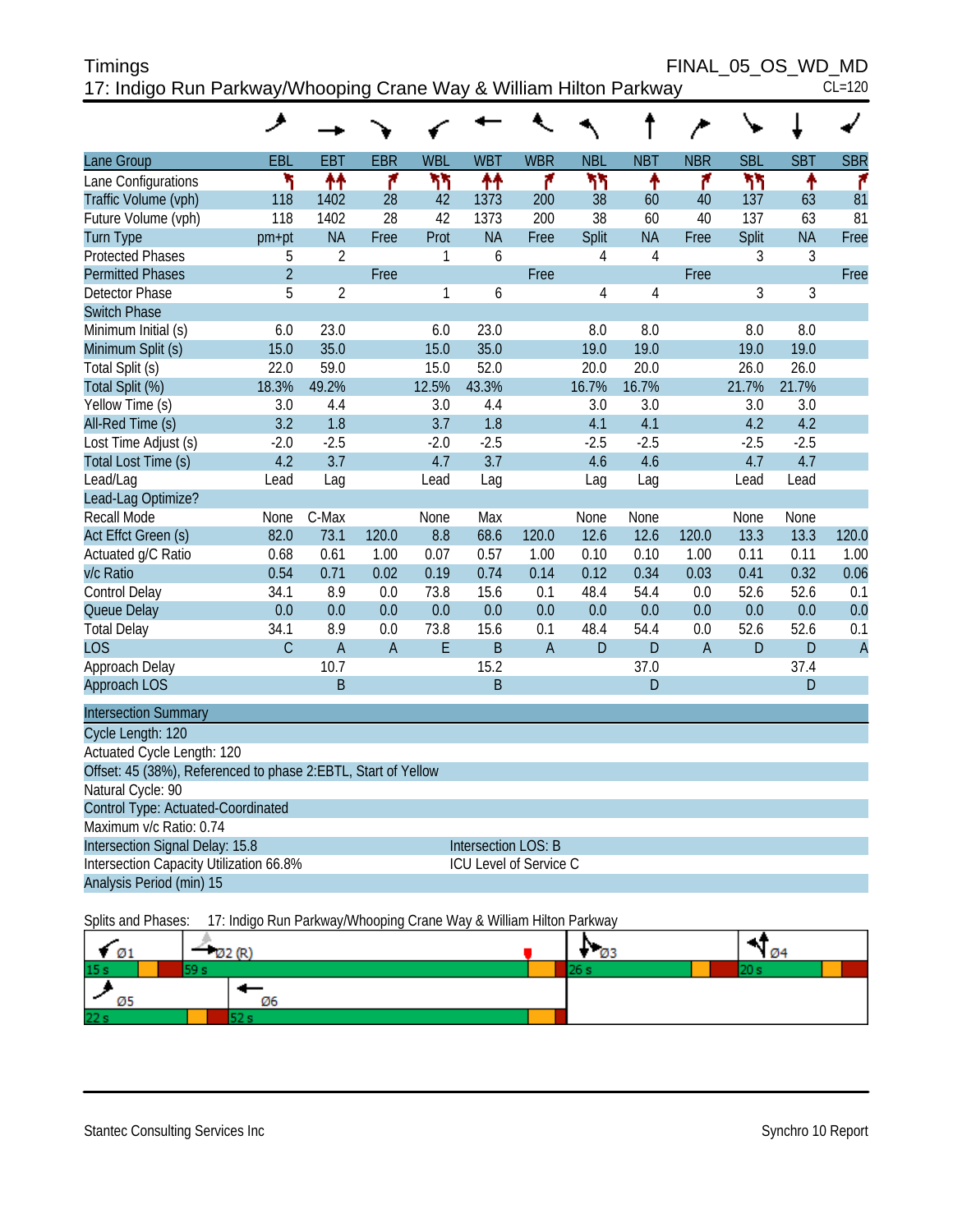| <b>Timings</b>                                             | FINAL 05 OS WD MD |
|------------------------------------------------------------|-------------------|
| 20: Gardner Drive/Beach City Road & William Hilton Parkway | $CL=120$          |

FINAL\_05\_OS\_WD\_MD

| ۰, |
|----|
|----|

| Lane Group                                                 | EBL    | <b>EBT</b>     | <b>EBR</b>     | <b>WBL</b>       | <b>WBT</b>          | <b>WBR</b>             | <b>NBL</b>   | <b>NBT</b>  | <b>NBR</b>     | <b>SBL</b>     | <b>SBT</b>   | <b>SBR</b>     |
|------------------------------------------------------------|--------|----------------|----------------|------------------|---------------------|------------------------|--------------|-------------|----------------|----------------|--------------|----------------|
| Lane Configurations                                        | ሻሻ     | ↟↟             | ۴              | ۲                | ቶቶ                  | ۴                      | ۲            | ۰           | ۴              | ኻ              | ٠            | ۴              |
| Traffic Volume (vph)                                       | 98     | 1481           | $\overline{6}$ | 21               | 1368                | 33                     | 5            | 18          | 21             | 66             | 37           | 243            |
| Future Volume (vph)                                        | 98     | 1481           | 6              | 21               | 1368                | 33                     | 5            | 18          | 21             | 66             | 37           | 243            |
| <b>Turn Type</b>                                           | Prot   | <b>NA</b>      | Perm           | $pm+pt$          | <b>NA</b>           | Perm                   | Perm         | <b>NA</b>   | $pm+ov$        | Perm           | <b>NA</b>    | Perm           |
| <b>Protected Phases</b>                                    | 5      | 2              |                | 1                | 6                   |                        |              | 8           | 1              |                | 4            |                |
| <b>Permitted Phases</b>                                    |        |                | $\overline{2}$ | $\boldsymbol{6}$ |                     | $\mathfrak b$          | $\, 8$       |             | 8              | $\overline{4}$ |              | $\overline{4}$ |
| <b>Detector Phase</b>                                      | 5      | $\overline{2}$ | $\overline{2}$ | 1                | 6                   | 6                      | 8            | 8           | 1              | 4              | 4            | $\overline{4}$ |
| <b>Switch Phase</b>                                        |        |                |                |                  |                     |                        |              |             |                |                |              |                |
| Minimum Initial (s)                                        | 8.0    | 29.0           | 29.0           | 8.0              | 29.0                | 29.0                   | 8.0          | 8.0         | 8.0            | 8.0            | 8.0          | 8.0            |
| Minimum Split (s)                                          | 15.0   | 36.0           | 36.0           | 15.0             | 36.0                | 36.0                   | 18.0         | 18.0        | 15.0           | 18.0           | 18.0         | 18.0           |
| Total Split (s)                                            | 24.0   | 79.0           | 79.0           | 16.0             | 71.0                | 71.0                   | 25.0         | 25.0        | 16.0           | 25.0           | 25.0         | 25.0           |
| Total Split (%)                                            | 20.0%  | 65.8%          | 65.8%          | 13.3%            | 59.2%               | 59.2%                  | 20.8%        | 20.8%       | 13.3%          | 20.8%          | 20.8%        | 20.8%          |
| Yellow Time (s)                                            | 3.0    | 4.4            | 4.4            | 3.0              | 4.4                 | 4.4                    | 3.6          | 3.6         | 3.0            | 3.6            | 3.6          | 3.6            |
| All-Red Time (s)                                           | 3.8    | 1.9            | 1.9            | 3.3              | 1.9                 | 1.9                    | 3.0          | 3.0         | 3.3            | 3.0            | 3.0          | 3.0            |
| Lost Time Adjust (s)                                       | $-2.0$ | $-2.0$         | $-2.0$         | $-2.0$           | $-2.0$              | $-2.0$                 | $-2.5$       | $-2.5$      | $-2.0$         | $-2.5$         | $-2.5$       | $-2.5$         |
| Total Lost Time (s)                                        | 4.8    | 4.3            | 4.3            | 4.3              | 4.3                 | 4.3                    | 4.1          | 4.1         | 4.3            | 4.1            | 4.1          | 4.1            |
| Lead/Lag                                                   | Lead   | Lag            | Lag            | Lead             | Lag                 | Lag                    |              |             | Lead           |                |              |                |
| Lead-Lag Optimize?                                         |        |                |                |                  |                     |                        |              |             |                |                |              |                |
| Recall Mode                                                | None   | C-Max          | C-Max          | None             | Max                 | Max                    | None         | None        | None           | None           | None         | None           |
| Act Effct Green (s)                                        | 11.1   | 87.5           | 87.5           | 90.2             | 80.2                | 80.2                   | 15.5         | 15.5        | 29.6           | 15.5           | 15.5         | 15.5           |
| Actuated g/C Ratio                                         | 0.09   | 0.73           | 0.73           | 0.75             | 0.67                | 0.67                   | 0.13         | 0.13        | 0.25           | 0.13           | 0.13         | 0.13           |
| v/c Ratio                                                  | 0.34   | 0.62           | 0.01           | 0.08             | 0.65                | 0.03                   | 0.03         | 0.09        | 0.05           | 0.42           | 0.17         | 0.73           |
| Control Delay                                              | 60.3   | 16.1           | 0.0            | 3.9              | 14.2                | 0.1                    | 43.0         | 44.5        | 0.2            | 54.2           | 46.3         | 28.7           |
| Queue Delay                                                | 0.0    | 0.0            | 0.0            | 0.0              | 0.0                 | 0.0                    | 0.0          | 0.0         | 0.0            | 0.0            | 0.0          | 0.0            |
| <b>Total Delay</b>                                         | 60.3   | 16.1           | 0.0            | 3.9              | 14.2                | 0.1                    | 43.0         | 44.5        | 0.2            | 54.2           | 46.3         | 28.7           |
| <b>LOS</b>                                                 | E      | B              | $\overline{A}$ | $\mathsf A$      | B                   | $\overline{A}$         | $\mathsf{D}$ | D           | $\overline{A}$ | $\mathsf{D}$   | $\mathsf{D}$ | $\mathsf{C}$   |
| Approach Delay                                             |        | 18.7           |                |                  | 13.7                |                        |              | 23.1        |                |                | 35.4         |                |
| Approach LOS                                               |        | B              |                |                  | B                   |                        |              | $\mathsf C$ |                |                | D            |                |
| <b>Intersection Summary</b>                                |        |                |                |                  |                     |                        |              |             |                |                |              |                |
| Cycle Length: 120                                          |        |                |                |                  |                     |                        |              |             |                |                |              |                |
| Actuated Cycle Length: 120                                 |        |                |                |                  |                     |                        |              |             |                |                |              |                |
| Offset: 7 (6%), Referenced to phase 2:EBT, Start of Yellow |        |                |                |                  |                     |                        |              |             |                |                |              |                |
| Natural Cycle: 70                                          |        |                |                |                  |                     |                        |              |             |                |                |              |                |
| Control Type: Actuated-Coordinated                         |        |                |                |                  |                     |                        |              |             |                |                |              |                |
| Maximum v/c Ratio: 0.73                                    |        |                |                |                  |                     |                        |              |             |                |                |              |                |
| Intersection Signal Delay: 18.4                            |        |                |                |                  | Intersection LOS: B |                        |              |             |                |                |              |                |
| Intersection Capacity Utilization 71.0%                    |        |                |                |                  |                     | ICU Level of Service C |              |             |                |                |              |                |
| Analysis Period (min) 15                                   |        |                |                |                  |                     |                        |              |             |                |                |              |                |
|                                                            |        |                |                |                  |                     |                        |              |             |                |                |              |                |

Splits and Phases: 20: Gardner Drive/Beach City Road & William Hilton Parkway

| וש ד            | <b>D2 (R)</b> | - 04                       |  |
|-----------------|---------------|----------------------------|--|
| 16 <sub>s</sub> |               | za:                        |  |
|                 | Ø6            | $\overline{\mathcal{O}}$ 8 |  |
| 24s             |               |                            |  |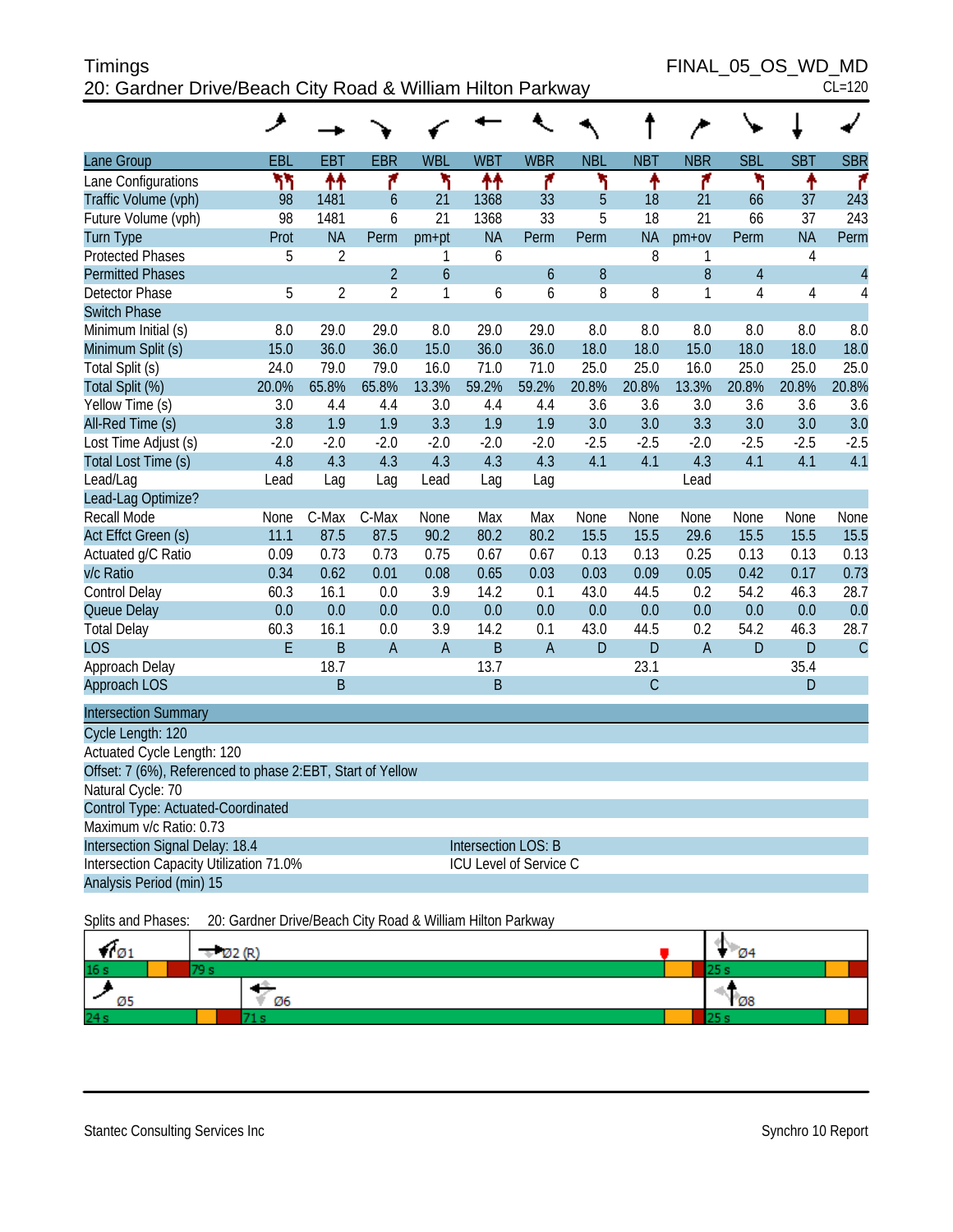# Timings FINAL\_06\_OS\_WD\_PM 2: Chamberlin Drive/Squire Pope Road & William Hilton Parkway CL=130

| . . |  | ៴៴∟ |   |   |
|-----|--|-----|---|---|
|     |  |     | = | ŕ |

|                                                               | ۶              |                |                |                |                               |            |            |                |                |                |  |
|---------------------------------------------------------------|----------------|----------------|----------------|----------------|-------------------------------|------------|------------|----------------|----------------|----------------|--|
| Lane Group                                                    | EBL            | <b>EBT</b>     | <b>WBL</b>     | <b>WBT</b>     | <b>WBR</b>                    | <b>NBL</b> | <b>NBT</b> | <b>SBL</b>     | <b>SBT</b>     | <b>SBR</b>     |  |
| Lane Configurations                                           | ۲              | ተተኈ            | ۲              | ↟↟             | ۴                             | ۲          | ħ          | ۲              | ↟              | ۴              |  |
| Traffic Volume (vph)                                          | 120            | 1690           | 5              | 2638           | 76                            | 5          | 21         | 47             | 5              | 141            |  |
| Future Volume (vph)                                           | 120            | 1690           | 5              | 2638           | 76                            | 5          | 21         | 47             | 5              | 141            |  |
| <b>Turn Type</b>                                              | pm+pt          | <b>NA</b>      | $pm+pt$        | <b>NA</b>      | Perm                          | Perm       | <b>NA</b>  | Perm           | <b>NA</b>      | Perm           |  |
| <b>Protected Phases</b>                                       | 5              | $\overline{2}$ | 1              | 6              |                               |            | 8          |                | 4              |                |  |
| <b>Permitted Phases</b>                                       | $\overline{2}$ |                | 6              |                | 6                             | 8          |            | $\overline{4}$ |                | $\overline{4}$ |  |
| <b>Detector Phase</b>                                         | 5              | $\overline{2}$ | $\mathbf{1}$   | 6              | 6                             | 8          | 8          | $\overline{4}$ | $\overline{4}$ | $\overline{4}$ |  |
| <b>Switch Phase</b>                                           |                |                |                |                |                               |            |            |                |                |                |  |
| Minimum Initial (s)                                           | 4.0            | 28.0           | 4.0            | 28.0           | 28.0                          | 6.0        | 6.0        | 6.0            | 6.0            | 6.0            |  |
| Minimum Split (s)                                             | 12.0           | 37.0           | 12.0           | 37.0           | 37.0                          | 14.0       | 14.0       | 14.0           | 14.0           | 14.0           |  |
| Total Split (s)                                               | 18.0           | 101.0          | 14.0           | 97.0           | 97.0                          | 15.0       | 15.0       | 15.0           | 15.0           | 15.0           |  |
| Total Split (%)                                               | 13.8%          | 77.7%          | 10.8%          | 74.6%          | 74.6%                         | 11.5%      | 11.5%      | 11.5%          | 11.5%          | 11.5%          |  |
| Yellow Time (s)                                               | 3.0            | 4.4            | 3.0            | 4.4            | 4.4                           | 4.0        | 4.0        | 4.0            | 4.0            | 4.0            |  |
| All-Red Time (s)                                              | 2.7            | 1.5            | 2.6            | 1.5            | 1.5                           | 1.8        | 1.8        | 1.8            | 1.8            | 1.8            |  |
| Lost Time Adjust (s)                                          | $-2.0$         | $-2.5$         | $-2.0$         | $-2.5$         | $-2.5$                        | $-2.5$     | $-2.5$     | $-2.5$         | $-2.5$         | $-2.5$         |  |
| Total Lost Time (s)                                           | 3.7            | 3.4            | 3.6            | 3.4            | 3.4                           | 3.3        | 3.3        | 3.3            | 3.3            | 3.3            |  |
| Lead/Lag                                                      | Lead           | Lag            | Lead           | Lag            | Lag                           |            |            |                |                |                |  |
| Lead-Lag Optimize?                                            |                |                |                |                |                               |            |            |                |                |                |  |
| Recall Mode                                                   | None           | C-Max          | None           | Max            | Max                           | None       | None       | None           | None           | None           |  |
| Act Effct Green (s)                                           | 112.3          | 110.7          | 103.6          | 97.8           | 97.8                          | 10.7       | 10.7       | 10.7           | 10.7           | 10.7           |  |
| Actuated g/C Ratio                                            | 0.86           | 0.85           | 0.80           | 0.75           | 0.75                          | 0.08       | 0.08       | 0.08           | 0.08           | 0.08           |  |
| v/c Ratio                                                     | 0.64           | 0.43           | 0.02           | 1.03           | 0.07                          | 0.04       | 0.18       | 0.45           | 0.03           | 0.68           |  |
| Control Delay                                                 | 42.3           | 2.9            | 0.6            | 45.3           | 0.1                           | 55.2       | 49.9       | 69.5           | 54.6           | 38.1           |  |
| Queue Delay                                                   | 0.0            | 0.0            | 0.0            | 0.0            | 0.0                           | 0.0        | 0.0        | 0.0            | 0.0            | 0.0            |  |
| <b>Total Delay</b>                                            | 42.3           | 2.9            | 0.6            | 45.3           | 0.1                           | 55.2       | 49.9       | 69.5           | 54.6           | 38.1           |  |
| <b>LOS</b>                                                    | D              | $\overline{A}$ | $\overline{A}$ | $\overline{D}$ | $\overline{A}$                | E          | D          | E              | D              | D              |  |
| Approach Delay                                                |                | 5.5            |                | 44.0           |                               |            | 50.7       |                | 46.1           |                |  |
| Approach LOS                                                  |                | $\overline{A}$ |                | $\overline{D}$ |                               |            | D          |                | D              |                |  |
| <b>Intersection Summary</b>                                   |                |                |                |                |                               |            |            |                |                |                |  |
| Cycle Length: 130                                             |                |                |                |                |                               |            |            |                |                |                |  |
| Actuated Cycle Length: 130                                    |                |                |                |                |                               |            |            |                |                |                |  |
| Offset: 74 (57%), Referenced to phase 2:EBTL, Start of Yellow |                |                |                |                |                               |            |            |                |                |                |  |
| Natural Cycle: 120                                            |                |                |                |                |                               |            |            |                |                |                |  |
| Control Type: Actuated-Coordinated                            |                |                |                |                |                               |            |            |                |                |                |  |
| Maximum v/c Ratio: 1.03                                       |                |                |                |                |                               |            |            |                |                |                |  |
| Intersection Signal Delay: 29.3                               |                |                |                |                | Intersection LOS: C           |            |            |                |                |                |  |
| Intersection Capacity Utilization 101.0%                      |                |                |                |                | <b>ICU Level of Service G</b> |            |            |                |                |                |  |
| Analysis Period (min) 15                                      |                |                |                |                |                               |            |            |                |                |                |  |

Splits and Phases: 2: Chamberlin Drive/Squire Pope Road & William Hilton Parkway

| Ø1              |    | <b>Ø4</b>   |
|-----------------|----|-------------|
| 14s             |    |             |
| Ø5              | Ø6 | $\sqrt{28}$ |
| 18 <sub>s</sub> |    |             |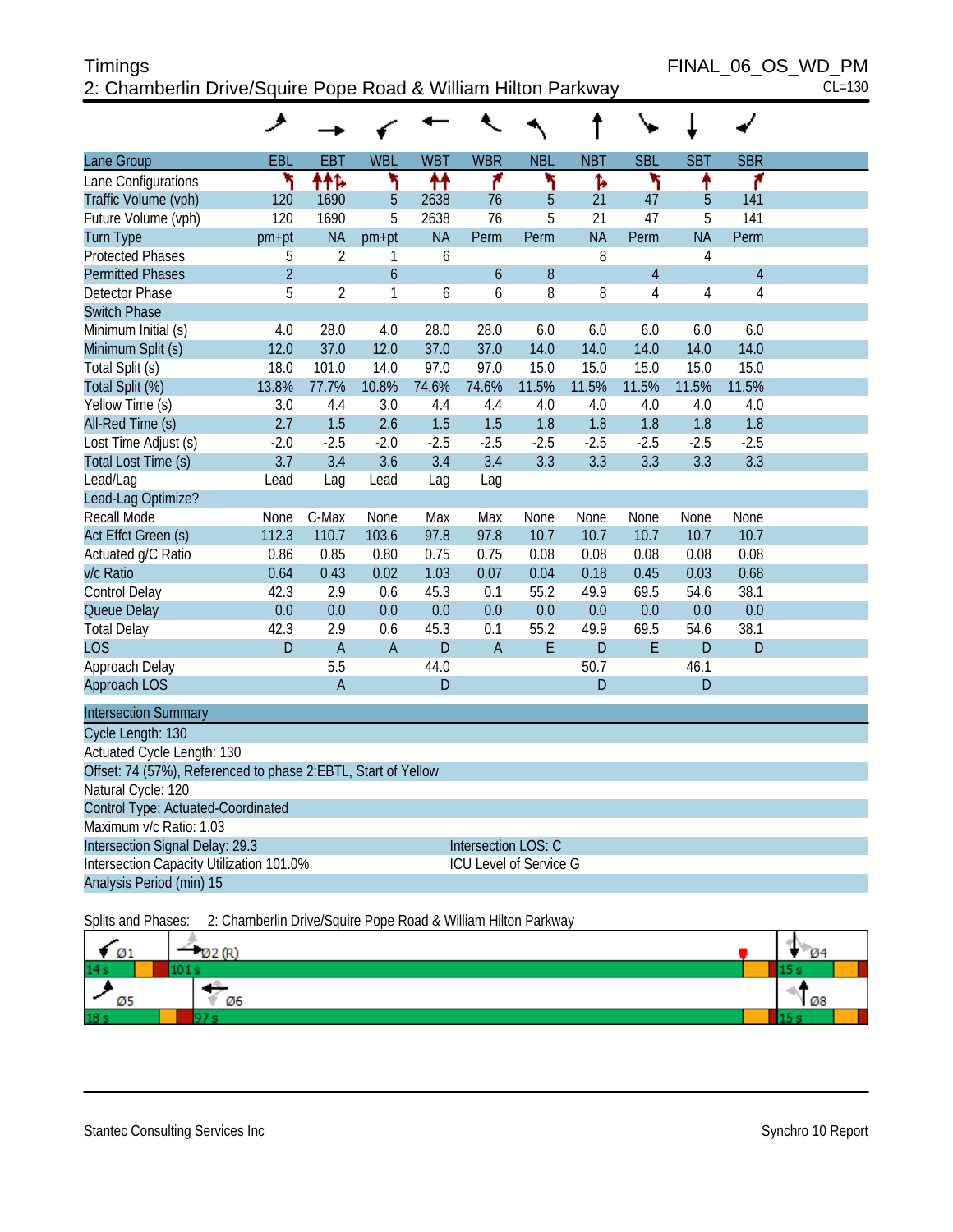#### Timings FINAL\_06\_OS\_WD\_PM 5: Spanish Wells Road/Wild Horse Road & William Hilton Parkway CL=130

| <b>WBT</b><br><b>NBT</b><br><b>SBT</b><br>EBL<br>EBT<br><b>WBL</b><br><b>NBL</b><br><b>SBL</b><br>Lane Group<br><b>Illf&gt;</b><br>Lane Configurations<br>۲<br><b>tite</b><br>۲<br>۲<br>۲<br>ħ<br>Ъ<br>Traffic Volume (vph)<br>2556<br>156<br>59<br>71<br>1714<br>100<br>67<br>86<br>71<br>156<br>Future Volume (vph)<br>1714<br>100<br>2556<br>59<br>67<br>86<br><b>NA</b><br>Prot<br><b>NA</b><br><b>NA</b><br><b>NA</b><br><b>Turn Type</b><br>Prot<br>Perm<br>Perm<br><b>Protected Phases</b><br>5<br>$\overline{2}$<br>8<br>$\sqrt{4}$<br>1<br>6<br><b>Permitted Phases</b><br>8<br>$\overline{4}$<br>5<br>$\overline{2}$<br>8<br>1<br>8<br>4<br>Detector Phase<br>6<br>4<br><b>Switch Phase</b><br>Minimum Initial (s)<br>6.0<br>28.0<br>6.0<br>28.0<br>8.0<br>8.0<br>8.0<br>8.0<br>Minimum Split (s)<br>15.0<br>35.0<br>14.0<br>35.0<br>18.0<br>18.0<br>18.0<br>18.0<br>35.0<br>35.0<br>35.0<br>Total Split (s)<br>18.0<br>73.0<br>22.0<br>77.0<br>35.0<br>Total Split (%)<br>13.8%<br>56.2%<br>16.9%<br>59.2%<br>26.9%<br>26.9%<br>26.9%<br>26.9%<br>Yellow Time (s)<br>3.0<br>4.4<br>3.0<br>4.4<br>4.4<br>4.4<br>4.4<br>4.4<br>3.8<br>1.9<br>2.8<br>1.9<br>2.0<br>2.0<br>2.0<br>2.0<br>All-Red Time (s)<br>$-3.5$<br>$-3.5$<br>Lost Time Adjust (s)<br>$-2.0$<br>$-2.5$<br>$-2.0$<br>$-2.5$<br>$-3.5$<br>$-3.5$<br>4.8<br>3.8<br>3.8<br>3.8<br>2.9<br>2.9<br>2.9<br>Total Lost Time (s)<br>2.9<br>Lead/Lag<br>Lead<br>Lead<br>Lag<br>Lag<br>Lead-Lag Optimize?<br>Recall Mode<br>C-Max<br>None<br>Max<br>None<br>None<br>None<br>None<br>None<br>78.1<br>14.4<br>82.5<br>27.0<br>27.0<br>27.0<br>27.0<br>Act Effct Green (s)<br>11.6<br>0.63<br>0.21<br>0.21<br>0.21<br>0.21<br>Actuated g/C Ratio<br>0.09<br>0.60<br>0.11<br>0.55<br>0.76<br>0.37<br>0.30<br>v/c Ratio<br>0.49<br>0.50<br>0.68<br>0.40<br>85.0<br>7.9<br>70.3<br>Control Delay<br>65.1<br>14.7<br>28.8<br>49.8<br>40.2<br>0.0<br>0.0<br>0.0<br>0.0<br>0.0<br>0.0<br>0.0<br>Queue Delay<br>0.0<br>85.0<br>65.1<br>70.3<br>28.8<br><b>Total Delay</b><br>14.7<br>7.9<br>49.8<br>40.2<br>E<br>B<br>F<br>$\overline{A}$<br>E<br>$\mathcal{C}$<br>$\overline{D}$<br><b>LOS</b><br>D<br>Approach Delay<br>16.6<br>10.7<br>49.6<br>43.9<br>Approach LOS<br>B<br>B<br>D<br>D<br><b>Intersection Summary</b><br>Cycle Length: 130<br>Actuated Cycle Length: 130<br>Offset: 49 (38%), Referenced to phase 2:EBT, Start of Yellow<br>Natural Cycle: 70<br>Control Type: Actuated-Coordinated<br>Maximum v/c Ratio: 0.76<br>Intersection Signal Delay: 16.4<br>Intersection LOS: B<br>Intersection Capacity Utilization 75.8%<br>ICU Level of Service D<br>Analysis Period (min) 15 | ◢ |  |  |  |  |
|---------------------------------------------------------------------------------------------------------------------------------------------------------------------------------------------------------------------------------------------------------------------------------------------------------------------------------------------------------------------------------------------------------------------------------------------------------------------------------------------------------------------------------------------------------------------------------------------------------------------------------------------------------------------------------------------------------------------------------------------------------------------------------------------------------------------------------------------------------------------------------------------------------------------------------------------------------------------------------------------------------------------------------------------------------------------------------------------------------------------------------------------------------------------------------------------------------------------------------------------------------------------------------------------------------------------------------------------------------------------------------------------------------------------------------------------------------------------------------------------------------------------------------------------------------------------------------------------------------------------------------------------------------------------------------------------------------------------------------------------------------------------------------------------------------------------------------------------------------------------------------------------------------------------------------------------------------------------------------------------------------------------------------------------------------------------------------------------------------------------------------------------------------------------------------------------------------------------------------------------------------------------------------------------------------------------------------------------------------------------------------------------------------------------------------------------------------------------------------------------------------------------------------------------------------------------------------------------------------------------------------------------------|---|--|--|--|--|
|                                                                                                                                                                                                                                                                                                                                                                                                                                                                                                                                                                                                                                                                                                                                                                                                                                                                                                                                                                                                                                                                                                                                                                                                                                                                                                                                                                                                                                                                                                                                                                                                                                                                                                                                                                                                                                                                                                                                                                                                                                                                                                                                                                                                                                                                                                                                                                                                                                                                                                                                                                                                                                                   |   |  |  |  |  |
|                                                                                                                                                                                                                                                                                                                                                                                                                                                                                                                                                                                                                                                                                                                                                                                                                                                                                                                                                                                                                                                                                                                                                                                                                                                                                                                                                                                                                                                                                                                                                                                                                                                                                                                                                                                                                                                                                                                                                                                                                                                                                                                                                                                                                                                                                                                                                                                                                                                                                                                                                                                                                                                   |   |  |  |  |  |
|                                                                                                                                                                                                                                                                                                                                                                                                                                                                                                                                                                                                                                                                                                                                                                                                                                                                                                                                                                                                                                                                                                                                                                                                                                                                                                                                                                                                                                                                                                                                                                                                                                                                                                                                                                                                                                                                                                                                                                                                                                                                                                                                                                                                                                                                                                                                                                                                                                                                                                                                                                                                                                                   |   |  |  |  |  |
|                                                                                                                                                                                                                                                                                                                                                                                                                                                                                                                                                                                                                                                                                                                                                                                                                                                                                                                                                                                                                                                                                                                                                                                                                                                                                                                                                                                                                                                                                                                                                                                                                                                                                                                                                                                                                                                                                                                                                                                                                                                                                                                                                                                                                                                                                                                                                                                                                                                                                                                                                                                                                                                   |   |  |  |  |  |
|                                                                                                                                                                                                                                                                                                                                                                                                                                                                                                                                                                                                                                                                                                                                                                                                                                                                                                                                                                                                                                                                                                                                                                                                                                                                                                                                                                                                                                                                                                                                                                                                                                                                                                                                                                                                                                                                                                                                                                                                                                                                                                                                                                                                                                                                                                                                                                                                                                                                                                                                                                                                                                                   |   |  |  |  |  |
|                                                                                                                                                                                                                                                                                                                                                                                                                                                                                                                                                                                                                                                                                                                                                                                                                                                                                                                                                                                                                                                                                                                                                                                                                                                                                                                                                                                                                                                                                                                                                                                                                                                                                                                                                                                                                                                                                                                                                                                                                                                                                                                                                                                                                                                                                                                                                                                                                                                                                                                                                                                                                                                   |   |  |  |  |  |
|                                                                                                                                                                                                                                                                                                                                                                                                                                                                                                                                                                                                                                                                                                                                                                                                                                                                                                                                                                                                                                                                                                                                                                                                                                                                                                                                                                                                                                                                                                                                                                                                                                                                                                                                                                                                                                                                                                                                                                                                                                                                                                                                                                                                                                                                                                                                                                                                                                                                                                                                                                                                                                                   |   |  |  |  |  |
|                                                                                                                                                                                                                                                                                                                                                                                                                                                                                                                                                                                                                                                                                                                                                                                                                                                                                                                                                                                                                                                                                                                                                                                                                                                                                                                                                                                                                                                                                                                                                                                                                                                                                                                                                                                                                                                                                                                                                                                                                                                                                                                                                                                                                                                                                                                                                                                                                                                                                                                                                                                                                                                   |   |  |  |  |  |
|                                                                                                                                                                                                                                                                                                                                                                                                                                                                                                                                                                                                                                                                                                                                                                                                                                                                                                                                                                                                                                                                                                                                                                                                                                                                                                                                                                                                                                                                                                                                                                                                                                                                                                                                                                                                                                                                                                                                                                                                                                                                                                                                                                                                                                                                                                                                                                                                                                                                                                                                                                                                                                                   |   |  |  |  |  |
|                                                                                                                                                                                                                                                                                                                                                                                                                                                                                                                                                                                                                                                                                                                                                                                                                                                                                                                                                                                                                                                                                                                                                                                                                                                                                                                                                                                                                                                                                                                                                                                                                                                                                                                                                                                                                                                                                                                                                                                                                                                                                                                                                                                                                                                                                                                                                                                                                                                                                                                                                                                                                                                   |   |  |  |  |  |
|                                                                                                                                                                                                                                                                                                                                                                                                                                                                                                                                                                                                                                                                                                                                                                                                                                                                                                                                                                                                                                                                                                                                                                                                                                                                                                                                                                                                                                                                                                                                                                                                                                                                                                                                                                                                                                                                                                                                                                                                                                                                                                                                                                                                                                                                                                                                                                                                                                                                                                                                                                                                                                                   |   |  |  |  |  |
|                                                                                                                                                                                                                                                                                                                                                                                                                                                                                                                                                                                                                                                                                                                                                                                                                                                                                                                                                                                                                                                                                                                                                                                                                                                                                                                                                                                                                                                                                                                                                                                                                                                                                                                                                                                                                                                                                                                                                                                                                                                                                                                                                                                                                                                                                                                                                                                                                                                                                                                                                                                                                                                   |   |  |  |  |  |
|                                                                                                                                                                                                                                                                                                                                                                                                                                                                                                                                                                                                                                                                                                                                                                                                                                                                                                                                                                                                                                                                                                                                                                                                                                                                                                                                                                                                                                                                                                                                                                                                                                                                                                                                                                                                                                                                                                                                                                                                                                                                                                                                                                                                                                                                                                                                                                                                                                                                                                                                                                                                                                                   |   |  |  |  |  |
|                                                                                                                                                                                                                                                                                                                                                                                                                                                                                                                                                                                                                                                                                                                                                                                                                                                                                                                                                                                                                                                                                                                                                                                                                                                                                                                                                                                                                                                                                                                                                                                                                                                                                                                                                                                                                                                                                                                                                                                                                                                                                                                                                                                                                                                                                                                                                                                                                                                                                                                                                                                                                                                   |   |  |  |  |  |
|                                                                                                                                                                                                                                                                                                                                                                                                                                                                                                                                                                                                                                                                                                                                                                                                                                                                                                                                                                                                                                                                                                                                                                                                                                                                                                                                                                                                                                                                                                                                                                                                                                                                                                                                                                                                                                                                                                                                                                                                                                                                                                                                                                                                                                                                                                                                                                                                                                                                                                                                                                                                                                                   |   |  |  |  |  |
|                                                                                                                                                                                                                                                                                                                                                                                                                                                                                                                                                                                                                                                                                                                                                                                                                                                                                                                                                                                                                                                                                                                                                                                                                                                                                                                                                                                                                                                                                                                                                                                                                                                                                                                                                                                                                                                                                                                                                                                                                                                                                                                                                                                                                                                                                                                                                                                                                                                                                                                                                                                                                                                   |   |  |  |  |  |
|                                                                                                                                                                                                                                                                                                                                                                                                                                                                                                                                                                                                                                                                                                                                                                                                                                                                                                                                                                                                                                                                                                                                                                                                                                                                                                                                                                                                                                                                                                                                                                                                                                                                                                                                                                                                                                                                                                                                                                                                                                                                                                                                                                                                                                                                                                                                                                                                                                                                                                                                                                                                                                                   |   |  |  |  |  |
|                                                                                                                                                                                                                                                                                                                                                                                                                                                                                                                                                                                                                                                                                                                                                                                                                                                                                                                                                                                                                                                                                                                                                                                                                                                                                                                                                                                                                                                                                                                                                                                                                                                                                                                                                                                                                                                                                                                                                                                                                                                                                                                                                                                                                                                                                                                                                                                                                                                                                                                                                                                                                                                   |   |  |  |  |  |
|                                                                                                                                                                                                                                                                                                                                                                                                                                                                                                                                                                                                                                                                                                                                                                                                                                                                                                                                                                                                                                                                                                                                                                                                                                                                                                                                                                                                                                                                                                                                                                                                                                                                                                                                                                                                                                                                                                                                                                                                                                                                                                                                                                                                                                                                                                                                                                                                                                                                                                                                                                                                                                                   |   |  |  |  |  |
|                                                                                                                                                                                                                                                                                                                                                                                                                                                                                                                                                                                                                                                                                                                                                                                                                                                                                                                                                                                                                                                                                                                                                                                                                                                                                                                                                                                                                                                                                                                                                                                                                                                                                                                                                                                                                                                                                                                                                                                                                                                                                                                                                                                                                                                                                                                                                                                                                                                                                                                                                                                                                                                   |   |  |  |  |  |
|                                                                                                                                                                                                                                                                                                                                                                                                                                                                                                                                                                                                                                                                                                                                                                                                                                                                                                                                                                                                                                                                                                                                                                                                                                                                                                                                                                                                                                                                                                                                                                                                                                                                                                                                                                                                                                                                                                                                                                                                                                                                                                                                                                                                                                                                                                                                                                                                                                                                                                                                                                                                                                                   |   |  |  |  |  |
|                                                                                                                                                                                                                                                                                                                                                                                                                                                                                                                                                                                                                                                                                                                                                                                                                                                                                                                                                                                                                                                                                                                                                                                                                                                                                                                                                                                                                                                                                                                                                                                                                                                                                                                                                                                                                                                                                                                                                                                                                                                                                                                                                                                                                                                                                                                                                                                                                                                                                                                                                                                                                                                   |   |  |  |  |  |
|                                                                                                                                                                                                                                                                                                                                                                                                                                                                                                                                                                                                                                                                                                                                                                                                                                                                                                                                                                                                                                                                                                                                                                                                                                                                                                                                                                                                                                                                                                                                                                                                                                                                                                                                                                                                                                                                                                                                                                                                                                                                                                                                                                                                                                                                                                                                                                                                                                                                                                                                                                                                                                                   |   |  |  |  |  |
|                                                                                                                                                                                                                                                                                                                                                                                                                                                                                                                                                                                                                                                                                                                                                                                                                                                                                                                                                                                                                                                                                                                                                                                                                                                                                                                                                                                                                                                                                                                                                                                                                                                                                                                                                                                                                                                                                                                                                                                                                                                                                                                                                                                                                                                                                                                                                                                                                                                                                                                                                                                                                                                   |   |  |  |  |  |
|                                                                                                                                                                                                                                                                                                                                                                                                                                                                                                                                                                                                                                                                                                                                                                                                                                                                                                                                                                                                                                                                                                                                                                                                                                                                                                                                                                                                                                                                                                                                                                                                                                                                                                                                                                                                                                                                                                                                                                                                                                                                                                                                                                                                                                                                                                                                                                                                                                                                                                                                                                                                                                                   |   |  |  |  |  |
|                                                                                                                                                                                                                                                                                                                                                                                                                                                                                                                                                                                                                                                                                                                                                                                                                                                                                                                                                                                                                                                                                                                                                                                                                                                                                                                                                                                                                                                                                                                                                                                                                                                                                                                                                                                                                                                                                                                                                                                                                                                                                                                                                                                                                                                                                                                                                                                                                                                                                                                                                                                                                                                   |   |  |  |  |  |
|                                                                                                                                                                                                                                                                                                                                                                                                                                                                                                                                                                                                                                                                                                                                                                                                                                                                                                                                                                                                                                                                                                                                                                                                                                                                                                                                                                                                                                                                                                                                                                                                                                                                                                                                                                                                                                                                                                                                                                                                                                                                                                                                                                                                                                                                                                                                                                                                                                                                                                                                                                                                                                                   |   |  |  |  |  |
|                                                                                                                                                                                                                                                                                                                                                                                                                                                                                                                                                                                                                                                                                                                                                                                                                                                                                                                                                                                                                                                                                                                                                                                                                                                                                                                                                                                                                                                                                                                                                                                                                                                                                                                                                                                                                                                                                                                                                                                                                                                                                                                                                                                                                                                                                                                                                                                                                                                                                                                                                                                                                                                   |   |  |  |  |  |
|                                                                                                                                                                                                                                                                                                                                                                                                                                                                                                                                                                                                                                                                                                                                                                                                                                                                                                                                                                                                                                                                                                                                                                                                                                                                                                                                                                                                                                                                                                                                                                                                                                                                                                                                                                                                                                                                                                                                                                                                                                                                                                                                                                                                                                                                                                                                                                                                                                                                                                                                                                                                                                                   |   |  |  |  |  |
|                                                                                                                                                                                                                                                                                                                                                                                                                                                                                                                                                                                                                                                                                                                                                                                                                                                                                                                                                                                                                                                                                                                                                                                                                                                                                                                                                                                                                                                                                                                                                                                                                                                                                                                                                                                                                                                                                                                                                                                                                                                                                                                                                                                                                                                                                                                                                                                                                                                                                                                                                                                                                                                   |   |  |  |  |  |
|                                                                                                                                                                                                                                                                                                                                                                                                                                                                                                                                                                                                                                                                                                                                                                                                                                                                                                                                                                                                                                                                                                                                                                                                                                                                                                                                                                                                                                                                                                                                                                                                                                                                                                                                                                                                                                                                                                                                                                                                                                                                                                                                                                                                                                                                                                                                                                                                                                                                                                                                                                                                                                                   |   |  |  |  |  |
|                                                                                                                                                                                                                                                                                                                                                                                                                                                                                                                                                                                                                                                                                                                                                                                                                                                                                                                                                                                                                                                                                                                                                                                                                                                                                                                                                                                                                                                                                                                                                                                                                                                                                                                                                                                                                                                                                                                                                                                                                                                                                                                                                                                                                                                                                                                                                                                                                                                                                                                                                                                                                                                   |   |  |  |  |  |
|                                                                                                                                                                                                                                                                                                                                                                                                                                                                                                                                                                                                                                                                                                                                                                                                                                                                                                                                                                                                                                                                                                                                                                                                                                                                                                                                                                                                                                                                                                                                                                                                                                                                                                                                                                                                                                                                                                                                                                                                                                                                                                                                                                                                                                                                                                                                                                                                                                                                                                                                                                                                                                                   |   |  |  |  |  |
|                                                                                                                                                                                                                                                                                                                                                                                                                                                                                                                                                                                                                                                                                                                                                                                                                                                                                                                                                                                                                                                                                                                                                                                                                                                                                                                                                                                                                                                                                                                                                                                                                                                                                                                                                                                                                                                                                                                                                                                                                                                                                                                                                                                                                                                                                                                                                                                                                                                                                                                                                                                                                                                   |   |  |  |  |  |
|                                                                                                                                                                                                                                                                                                                                                                                                                                                                                                                                                                                                                                                                                                                                                                                                                                                                                                                                                                                                                                                                                                                                                                                                                                                                                                                                                                                                                                                                                                                                                                                                                                                                                                                                                                                                                                                                                                                                                                                                                                                                                                                                                                                                                                                                                                                                                                                                                                                                                                                                                                                                                                                   |   |  |  |  |  |
|                                                                                                                                                                                                                                                                                                                                                                                                                                                                                                                                                                                                                                                                                                                                                                                                                                                                                                                                                                                                                                                                                                                                                                                                                                                                                                                                                                                                                                                                                                                                                                                                                                                                                                                                                                                                                                                                                                                                                                                                                                                                                                                                                                                                                                                                                                                                                                                                                                                                                                                                                                                                                                                   |   |  |  |  |  |
|                                                                                                                                                                                                                                                                                                                                                                                                                                                                                                                                                                                                                                                                                                                                                                                                                                                                                                                                                                                                                                                                                                                                                                                                                                                                                                                                                                                                                                                                                                                                                                                                                                                                                                                                                                                                                                                                                                                                                                                                                                                                                                                                                                                                                                                                                                                                                                                                                                                                                                                                                                                                                                                   |   |  |  |  |  |
|                                                                                                                                                                                                                                                                                                                                                                                                                                                                                                                                                                                                                                                                                                                                                                                                                                                                                                                                                                                                                                                                                                                                                                                                                                                                                                                                                                                                                                                                                                                                                                                                                                                                                                                                                                                                                                                                                                                                                                                                                                                                                                                                                                                                                                                                                                                                                                                                                                                                                                                                                                                                                                                   |   |  |  |  |  |
|                                                                                                                                                                                                                                                                                                                                                                                                                                                                                                                                                                                                                                                                                                                                                                                                                                                                                                                                                                                                                                                                                                                                                                                                                                                                                                                                                                                                                                                                                                                                                                                                                                                                                                                                                                                                                                                                                                                                                                                                                                                                                                                                                                                                                                                                                                                                                                                                                                                                                                                                                                                                                                                   |   |  |  |  |  |

Splits and Phases: 5: Spanish Wells Road/Wild Horse Road & William Hilton Parkway

| Ø1              | / ID' | $-04$     |
|-----------------|-------|-----------|
| 22 <sub>s</sub> |       |           |
| Ø5              | Ø6    | <b>08</b> |
| 18 <sub>s</sub> |       |           |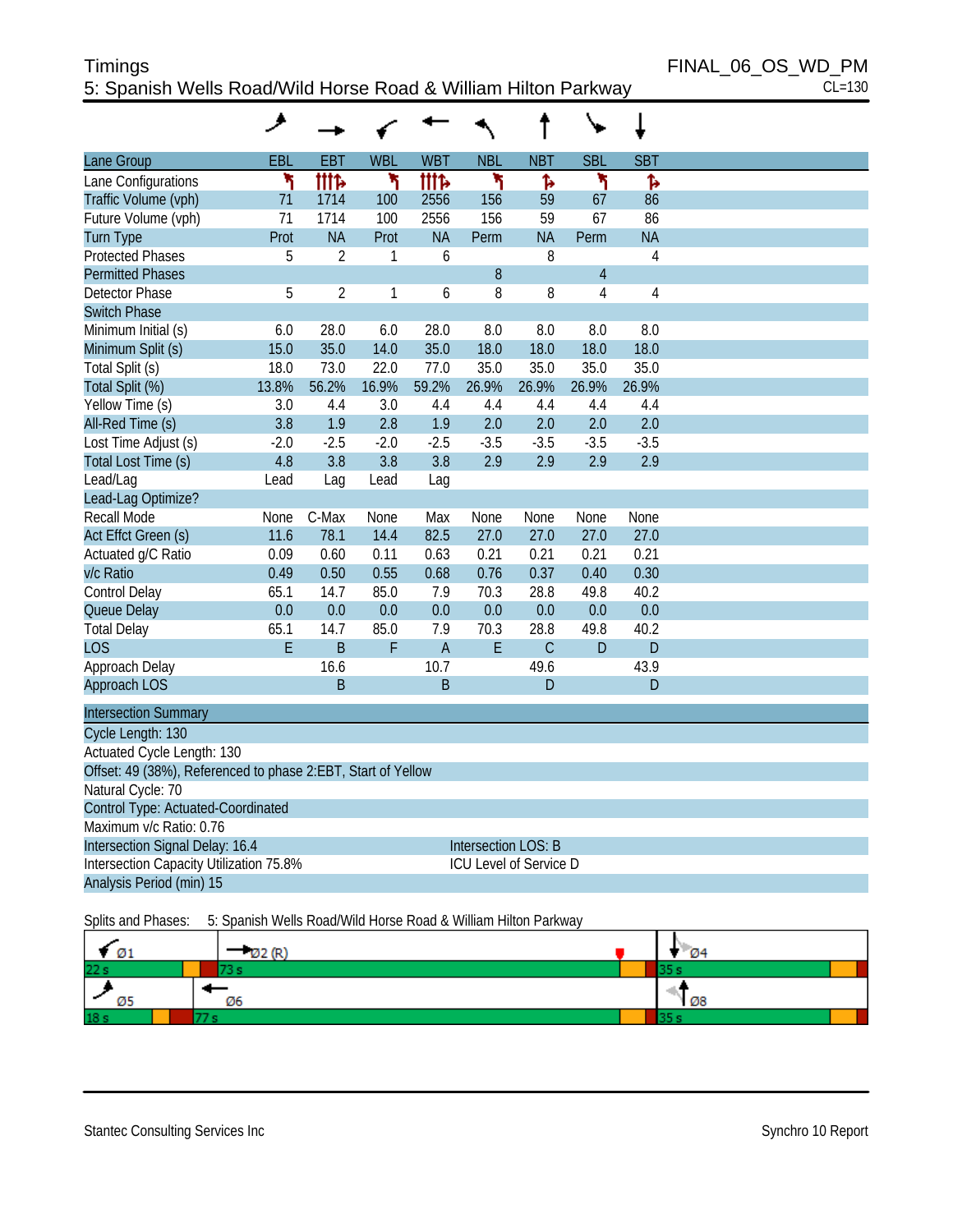| Timings                                                   | FINAL 06 OS WD PM |
|-----------------------------------------------------------|-------------------|
| 8: Jarvis Park Road/Wilborn Road & William Hilton Parkway | $CL=130$          |

|                                                                | ♦ر             |                |                |               |            |                        |            |                |                |            |  |
|----------------------------------------------------------------|----------------|----------------|----------------|---------------|------------|------------------------|------------|----------------|----------------|------------|--|
| Lane Group                                                     | EBL            | <b>EBT</b>     | <b>EBR</b>     | <b>WBL</b>    | <b>WBT</b> | <b>WBR</b>             | <b>NBT</b> | <b>SBL</b>     | <b>SBT</b>     | <b>SBR</b> |  |
| Lane Configurations                                            | ۳              | ቶቶ             | 7              | ۲             | ቶቶ         | ۴                      | Ф          | ۲              | 4              | ۴          |  |
| Traffic Volume (vph)                                           | 123            | 1527           | 48             | 11            | 1872       | 76                     | 11         | 185            | 19             | 253        |  |
| Future Volume (vph)                                            | 123            | 1527           | 48             | 11            | 1872       | 76                     | 11         | 185            | 19             | 253        |  |
| <b>Turn Type</b>                                               | pm+pt          | <b>NA</b>      | $pm+ov$        | Perm          | <b>NA</b>  | Perm                   | <b>NA</b>  | Split          | <b>NA</b>      | Free       |  |
| <b>Protected Phases</b>                                        | 5              | $\overline{2}$ | 8              |               | 6          |                        | 8          | $\overline{4}$ | $\overline{4}$ |            |  |
| <b>Permitted Phases</b>                                        | $\overline{2}$ |                | $\overline{2}$ | $\mathfrak b$ |            | $\boldsymbol{6}$       |            |                |                | Free       |  |
| Detector Phase                                                 | 5              | $\overline{2}$ | 8              | 6             | 6          | 6                      | 8          | $\overline{4}$ | $\overline{4}$ |            |  |
| <b>Switch Phase</b>                                            |                |                |                |               |            |                        |            |                |                |            |  |
| Minimum Initial (s)                                            | 6.0            | 29.0           | 6.0            | 29.0          | 29.0       | 29.0                   | 6.0        | 8.0            | 8.0            |            |  |
| Minimum Split (s)                                              | 14.0           | 35.1           | 18.0           | 50.0          | 50.0       | 50.0                   | 18.0       | 18.0           | 18.0           |            |  |
| Total Split (s)                                                | 20.0           | 87.0           | 18.0           | 67.0          | 67.0       | 67.0                   | 18.0       | 25.0           | 25.0           |            |  |
| Total Split (%)                                                | 15.4%          | 66.9%          | 13.8%          | 51.5%         | 51.5%      | 51.5%                  | 13.8%      | 19.2%          | 19.2%          |            |  |
| Yellow Time (s)                                                | 3.0            | 4.4            | 3.0            | 4.4           | 4.4        | 4.4                    | 3.0        | 3.3            | 3.3            |            |  |
| All-Red Time (s)                                               | 2.8            | 1.7            | 3.1            | 1.7           | 1.7        | 1.7                    | 3.1        | 3.1            | 3.1            |            |  |
| Lost Time Adjust (s)                                           | $-2.0$         | $-2.0$         | $-2.0$         | $-2.0$        | $-2.0$     | $-2.0$                 | $-2.0$     | $-2.0$         | $-2.0$         |            |  |
| Total Lost Time (s)                                            | 3.8            | 4.1            | 4.1            | 4.1           | 4.1        | 4.1                    | 4.1        | 4.4            | 4.4            |            |  |
| Lead/Lag                                                       | Lead           |                |                | Lag           | Lag        | Lag                    |            |                |                |            |  |
| Lead-Lag Optimize?                                             |                |                |                |               |            |                        |            |                |                |            |  |
| Recall Mode                                                    | None           | C-Max          | None           | Max           | Max        | Max                    | None       | None           | None           |            |  |
| Act Effct Green (s)                                            | 89.0           | 88.7           | 105.5          | 73.0          | 73.0       | 73.0                   | 12.7       | 16.0           | 16.0           | 130.0      |  |
| Actuated g/C Ratio                                             | 0.68           | 0.68           | 0.81           | 0.56          | 0.56       | 0.56                   | 0.10       | 0.12           | 0.12           | 1.00       |  |
| v/c Ratio                                                      | 0.62           | 0.69           | 0.04           | 0.11          | 1.03       | 0.09                   | 0.50       | 0.57           | 0.56           | 0.18       |  |
| Control Delay                                                  | 46.0           | 5.9            | 0.3            | 15.9          | 45.0       | 1.0                    | 63.6       | 64.2           | 63.8           | 0.2        |  |
| Queue Delay                                                    | 0.0            | 0.0            | 0.0            | 0.0           | 0.0        | 0.0                    | 0.0        | 0.0            | 0.0            | 0.0        |  |
| <b>Total Delay</b>                                             | 46.0           | 5.9            | 0.3            | 15.9          | 45.0       | 1.0                    | 63.6       | 64.2           | 63.8           | 0.2        |  |
| <b>LOS</b>                                                     | D              | $\overline{A}$ | $\overline{A}$ | $\mathsf B$   | D          | $\overline{A}$         | E          | $\mathsf E$    | E              | A          |  |
| Approach Delay                                                 |                | 8.7            |                |               | 43.2       |                        | 63.6       |                | 28.7           |            |  |
| Approach LOS                                                   |                | $\overline{A}$ |                |               | D          |                        | E          |                | $\mathsf{C}$   |            |  |
| <b>Intersection Summary</b>                                    |                |                |                |               |            |                        |            |                |                |            |  |
| Cycle Length: 130                                              |                |                |                |               |            |                        |            |                |                |            |  |
| Actuated Cycle Length: 130                                     |                |                |                |               |            |                        |            |                |                |            |  |
| Offset: 119 (92%), Referenced to phase 2:EBTL, Start of Yellow |                |                |                |               |            |                        |            |                |                |            |  |
| Natural Cycle: 120                                             |                |                |                |               |            |                        |            |                |                |            |  |
| Control Type: Actuated-Coordinated                             |                |                |                |               |            |                        |            |                |                |            |  |
| Maximum v/c Ratio: 1.03                                        |                |                |                |               |            |                        |            |                |                |            |  |
| Intersection Signal Delay: 28.0                                |                |                |                |               |            | Intersection LOS: C    |            |                |                |            |  |
| Intersection Capacity Utilization 89.7%                        |                |                |                |               |            | ICU Level of Service E |            |                |                |            |  |
| Analysis Period (min) 15                                       |                |                |                |               |            |                        |            |                |                |            |  |

Splits and Phases: 8: Jarvis Park Road/Wilborn Road & William Hilton Parkway

| <b>DZ</b>       |  | $\bullet$ 08 |
|-----------------|--|--------------|
| 87 s            |  |              |
| Ø6              |  |              |
| 20 <sub>s</sub> |  |              |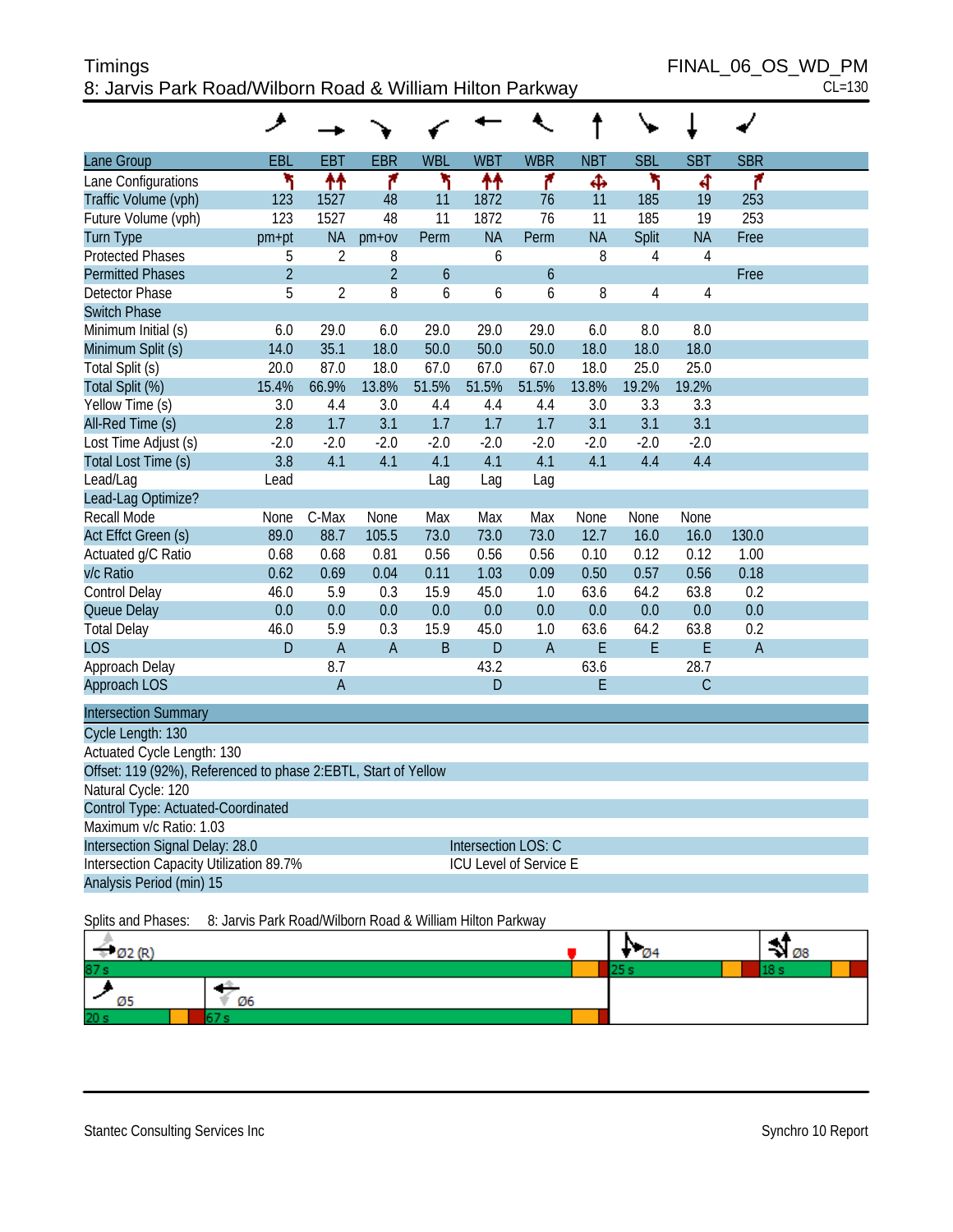| <b>Timings</b>                                                     | FINAL 06 OS WD PM |          |
|--------------------------------------------------------------------|-------------------|----------|
| 11: Sol Blatt Jr. Expressway/Gumtree Road & William Hilton Parkway |                   | $CL=130$ |

|                                                               | عر     |                |                |            |                               |                  |            |            |                |                |                |                |
|---------------------------------------------------------------|--------|----------------|----------------|------------|-------------------------------|------------------|------------|------------|----------------|----------------|----------------|----------------|
| Lane Group                                                    | EBL    | <b>EBT</b>     | <b>EBR</b>     | <b>WBL</b> | <b>WBT</b>                    | <b>WBR</b>       | <b>NBL</b> | <b>NBT</b> | <b>NBR</b>     | <b>SBL</b>     | <b>SBT</b>     | <b>SBR</b>     |
| Lane Configurations                                           | ۲      | ↟↟             | ۴              | ۲          | ተተተ                           | ۴                | ۲          | ٠          | ۴              | ۳              | 4              | ۴              |
| Traffic Volume (vph)                                          | 106    | 1227           | 15             | 141        | 1811                          | 287              | 13         | 118        | 174            | 276            | 112            | 140            |
| Future Volume (vph)                                           | 106    | 1227           | 15             | 141        | 1811                          | 287              | 13         | 118        | 174            | 276            | 112            | 140            |
| <b>Turn Type</b>                                              | Prot   | <b>NA</b>      | Free           | Prot       | <b>NA</b>                     | Perm             | Split      | <b>NA</b>  | Free           | Split          | <b>NA</b>      | Perm           |
| <b>Protected Phases</b>                                       | 5      | $\overline{2}$ |                | 1          | 6                             |                  | 8          | 8          |                | $\overline{7}$ | $\overline{7}$ |                |
| <b>Permitted Phases</b>                                       |        |                | Free           |            |                               | $\boldsymbol{6}$ |            |            | Free           |                |                | $\overline{7}$ |
| <b>Detector Phase</b>                                         | 5      | $\overline{2}$ |                | 1          | 6                             | 6                | 8          | 8          |                | $\overline{7}$ | $\overline{7}$ | $\overline{7}$ |
| <b>Switch Phase</b>                                           |        |                |                |            |                               |                  |            |            |                |                |                |                |
| Minimum Initial (s)                                           | 6.0    | 29.0           |                | 6.0        | 29.0                          | 29.0             | 8.0        | 8.0        |                | 8.0            | 8.0            | 8.0            |
| Minimum Split (s)                                             | 16.0   | 35.0           |                | 15.0       | 35.0                          | 35.0             | 18.0       | 18.0       |                | 19.0           | 19.0           | 19.0           |
| Total Split (s)                                               | 17.0   | 60.0           |                | 22.0       | 65.0                          | 65.0             | 23.0       | 23.0       |                | 25.0           | 25.0           | 25.0           |
| Total Split (%)                                               | 13.1%  | 46.2%          |                | 16.9%      | 50.0%                         | 50.0%            | 17.7%      | 17.7%      |                | 19.2%          | 19.2%          | 19.2%          |
| Yellow Time (s)                                               | 3.0    | 4.4            |                | 3.0        | 4.4                           | 4.4              | 3.6        | 3.6        |                | 4.0            | 4.0            | 4.0            |
| All-Red Time (s)                                              | 4.2    | 1.5            |                | 3.8        | 1.5                           | 1.5              | 3.1        | 3.1        |                | 3.4            | 3.4            | 3.4            |
| Lost Time Adjust (s)                                          | $-2.0$ | $-2.5$         |                | $-2.0$     | $-2.5$                        | $-2.5$           | $-3.0$     | $-3.0$     |                | $-3.0$         | $-3.0$         | $-3.0$         |
| Total Lost Time (s)                                           | 5.2    | 3.4            |                | 4.8        | 3.4                           | 3.4              | 3.7        | 3.7        |                | 4.4            | 4.4            | 4.4            |
| Lead/Lag                                                      | Lead   | Lead           |                | Lag        | Lag                           | Lag              | Lag        | Lag        |                | Lead           | Lead           | Lead           |
| Lead-Lag Optimize?                                            |        |                |                |            |                               |                  | Yes        | Yes        |                | Yes            | <b>Yes</b>     | Yes            |
| <b>Recall Mode</b>                                            | None   | Max            |                | None       | C-Max                         | C-Max            | None       | None       |                | None           | None           | None           |
| Act Effct Green (s)                                           | 12.4   | 60.1           | 130.0          | 17.2       | 64.5                          | 64.5             | 16.8       | 16.8       | 130.0          | 19.6           | 19.6           | 19.6           |
| Actuated g/C Ratio                                            | 0.10   | 0.46           | 1.00           | 0.13       | 0.50                          | 0.50             | 0.13       | 0.13       | 1.00           | 0.15           | 0.15           | 0.15           |
| v/c Ratio                                                     | 0.71   | 0.85           | 0.01           | 0.71       | 0.81                          | 0.38             | 0.07       | 0.56       | 0.13           | 0.85           | 0.86           | 0.39           |
| Control Delay                                                 | 67.3   | 29.3           | 0.0            | 56.9       | 23.4                          | 8.9              | 48.9       | 62.1       | 0.2            | 82.5           | 82.6           | 5.6            |
| Queue Delay                                                   | 0.0    | 0.0            | 0.0            | 0.0        | 0.0                           | 0.0              | 0.0        | 0.0        | 0.0            | 0.0            | 0.0            | 0.0            |
| <b>Total Delay</b>                                            | 67.3   | 29.3           | 0.0            | 56.9       | 23.4                          | 8.9              | 48.9       | 62.1       | 0.2            | 82.5           | 82.6           | 5.6            |
| <b>LOS</b>                                                    | E      | $\mathcal{C}$  | $\overline{A}$ | E          | $\mathsf{C}$                  | $\overline{A}$   | D          | E          | $\overline{A}$ | F              | F              | $\overline{A}$ |
| Approach Delay                                                |        | 31.9           |                |            | 23.7                          |                  |            | 26.3       |                |                | 62.1           |                |
| Approach LOS                                                  |        | C              |                |            | C                             |                  |            | C          |                |                | E              |                |
| <b>Intersection Summary</b>                                   |        |                |                |            |                               |                  |            |            |                |                |                |                |
| Cycle Length: 130                                             |        |                |                |            |                               |                  |            |            |                |                |                |                |
| Actuated Cycle Length: 130                                    |        |                |                |            |                               |                  |            |            |                |                |                |                |
| Offset: 120 (92%), Referenced to phase 6:WBT, Start of Yellow |        |                |                |            |                               |                  |            |            |                |                |                |                |
| Natural Cycle: 90                                             |        |                |                |            |                               |                  |            |            |                |                |                |                |
| Control Type: Actuated-Coordinated                            |        |                |                |            |                               |                  |            |            |                |                |                |                |
| Maximum v/c Ratio: 0.86                                       |        |                |                |            |                               |                  |            |            |                |                |                |                |
| Intersection Signal Delay: 31.0                               |        |                |                |            | Intersection LOS: C           |                  |            |            |                |                |                |                |
| Intersection Capacity Utilization 74.4%                       |        |                |                |            | <b>ICU Level of Service D</b> |                  |            |            |                |                |                |                |
| Analysis Period (min) 15                                      |        |                |                |            |                               |                  |            |            |                |                |                |                |

Splits and Phases: 11: Sol Blatt Jr. Expressway/Gumtree Road & William Hilton Parkway

|                 |        | Ø1 | Ø8 |
|-----------------|--------|----|----|
| 60 s            |        |    |    |
| כש              | Ø6 (P' |    |    |
| 17 <sub>s</sub> |        |    |    |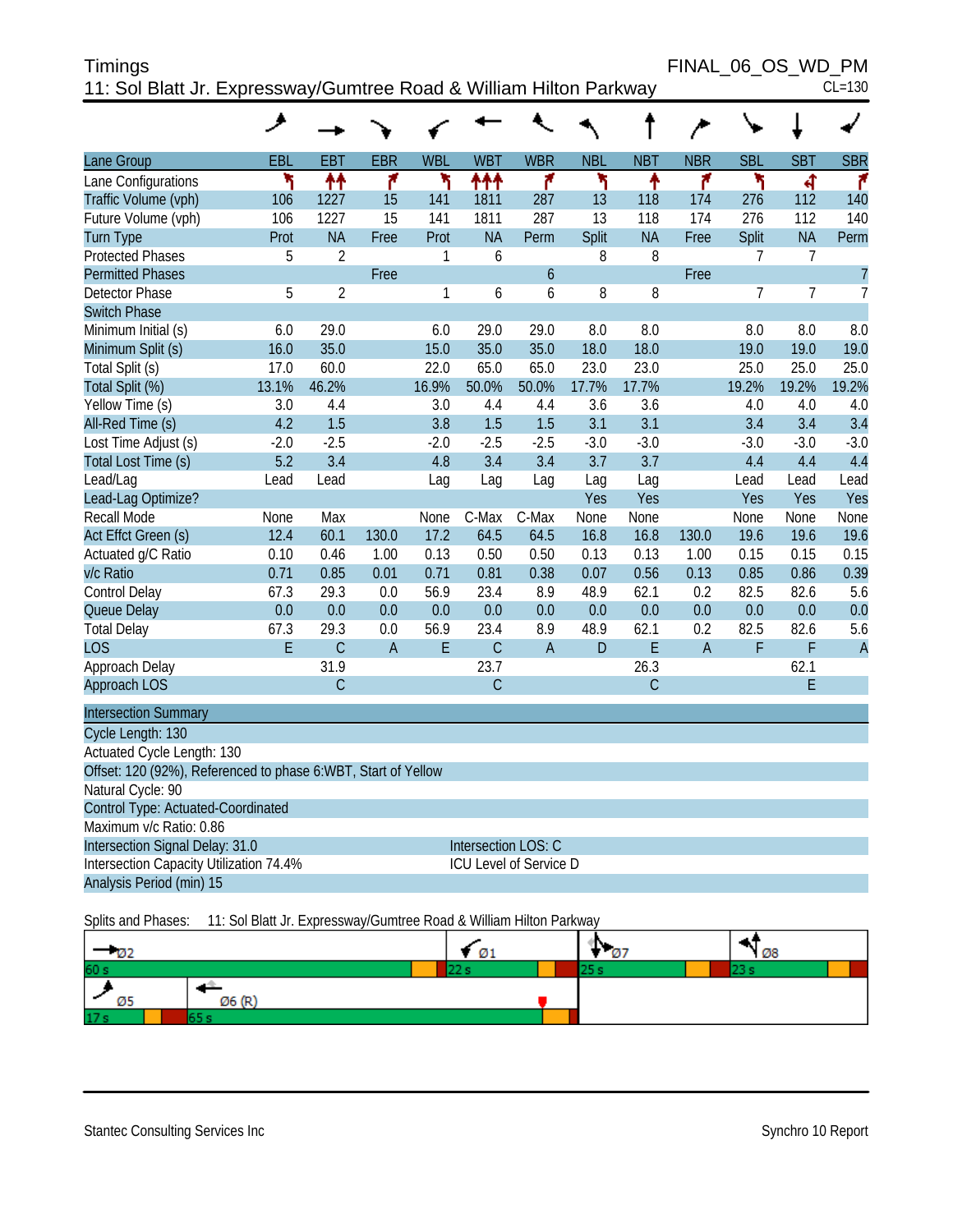| Timings                                                   | FINAL 06 OS WD PM |
|-----------------------------------------------------------|-------------------|
| 14: Pembroke Drive/Museum Street & William Hilton Parkway | $CL=130$          |

|                                                                                  | حر             |                |                |                  |                               |                  |            |            |                |                |                |  |
|----------------------------------------------------------------------------------|----------------|----------------|----------------|------------------|-------------------------------|------------------|------------|------------|----------------|----------------|----------------|--|
| Lane Group                                                                       | EBL            | <b>EBT</b>     | <b>EBR</b>     | <b>WBL</b>       | <b>WBT</b>                    | <b>WBR</b>       | <b>NBL</b> | <b>NBT</b> | <b>NBR</b>     | <b>SBT</b>     | <b>SBR</b>     |  |
| Lane Configurations                                                              | ۲              | ↟↟             | ۴              | ۲                | ↟↟                            | ۴                | ۲          | 4          | ۴              | 4              | ۴              |  |
| Traffic Volume (vph)                                                             | 26             | 1066           | 175            | 44               | 1502                          | 35               | 328        | 17         | 44             | 23             | 44             |  |
| Future Volume (vph)                                                              | 26             | 1066           | 175            | 44               | 1502                          | 35               | 328        | 17         | 44             | 23             | 44             |  |
| <b>Turn Type</b>                                                                 | Perm           | <b>NA</b>      | Perm           | Perm             | <b>NA</b>                     | Perm             | Split      | <b>NA</b>  | Perm           | <b>NA</b>      | Perm           |  |
| <b>Protected Phases</b>                                                          |                | $\overline{2}$ |                |                  | 6                             |                  | 8          | 8          |                | $\overline{4}$ |                |  |
| <b>Permitted Phases</b>                                                          | $\overline{2}$ |                | $\overline{2}$ | $\boldsymbol{6}$ |                               | $\boldsymbol{6}$ |            |            | 8              |                | $\overline{4}$ |  |
| <b>Detector Phase</b>                                                            | $\overline{2}$ | $\overline{2}$ | $\overline{2}$ | 6                | 6                             | 6                | 8          | 8          | 8              | $\overline{4}$ | $\overline{4}$ |  |
| <b>Switch Phase</b>                                                              |                |                |                |                  |                               |                  |            |            |                |                |                |  |
| Minimum Initial (s)                                                              | 29.0           | 29.0           | 29.0           | 29.0             | 29.0                          | 29.0             | 8.0        | 8.0        | 8.0            | 6.0            | 6.0            |  |
| Minimum Split (s)                                                                | 49.0           | 49.0           | 49.0           | 35.0             | 35.0                          | 35.0             | 18.0       | 18.0       | 18.0           | 15.0           | 15.0           |  |
| Total Split (s)                                                                  | 84.0           | 84.0           | 84.0           | 84.0             | 84.0                          | 84.0             | 29.0       | 29.0       | 29.0           | 17.0           | 17.0           |  |
| Total Split (%)                                                                  | 64.6%          | 64.6%          | 64.6%          | 64.6%            | 64.6%                         | 64.6%            | 22.3%      | 22.3%      | 22.3%          | 13.1%          | 13.1%          |  |
| Yellow Time (s)                                                                  | 4.4            | 4.4            | 4.4            | 4.4              | 4.4                           | 4.4              | 3.6        | 3.6        | 3.6            | 3.3            | 3.3            |  |
| All-Red Time (s)                                                                 | 1.5            | 1.5            | 1.5            | 1.5              | 1.5                           | 1.5              | 3.3        | 3.3        | 3.3            | 2.9            | 2.9            |  |
| Lost Time Adjust (s)                                                             | $-2.5$         | $-2.5$         | $-2.5$         | $-2.5$           | $-2.5$                        | $-2.5$           | $-2.2$     | $-2.2$     | $-2.2$         | $-2.2$         | $-2.2$         |  |
| Total Lost Time (s)                                                              | 3.4            | 3.4            | 3.4            | 3.4              | 3.4                           | 3.4              | 4.7        | 4.7        | 4.7            | 4.0            | 4.0            |  |
| Lead/Lag                                                                         |                |                |                |                  |                               |                  |            |            |                |                |                |  |
| Lead-Lag Optimize?                                                               |                |                |                |                  |                               |                  |            |            |                |                |                |  |
| Recall Mode                                                                      | C-Max          | C-Max          | C-Max          | Max              | Max                           | Max              | None       | None       | None           | None           | None           |  |
| Act Effct Green (s)                                                              | 88.6           | 88.6           | 88.6           | 88.6             | 88.6                          | 88.6             | 21.4       | 21.4       | 21.4           | 10.3           | 10.3           |  |
| Actuated g/C Ratio                                                               | 0.68           | 0.68           | 0.68           | 0.68             | 0.68                          | 0.68             | 0.16       | 0.16       | 0.16           | 0.08           | 0.08           |  |
| v/c Ratio                                                                        | 0.26           | 0.48           | 0.17           | 0.19             | 0.68                          | 0.04             | 0.71       | 0.69       | 0.15           | 0.25           | 0.24           |  |
| Control Delay                                                                    | 13.0           | 7.6            | 1.3            | 3.7              | 9.9                           | 0.2              | 65.6       | 64.4       | 4.4            | 59.6           | 5.6            |  |
| Queue Delay                                                                      | 0.0            | 0.0            | 0.0            | 0.0              | 0.0                           | 0.0              | 0.0        | 0.0        | 0.0            | 0.0            | 0.0            |  |
| <b>Total Delay</b>                                                               | 13.0           | 7.6            | 1.3            | 3.7              | 9.9                           | 0.2              | 65.6       | 64.4       | 4.4            | 59.6           | 5.6            |  |
| <b>LOS</b>                                                                       | B              | $\overline{A}$ | $\overline{A}$ | $\overline{A}$   | $\overline{A}$                | $\overline{A}$   | E          | E          | $\overline{A}$ | E              | $\overline{A}$ |  |
| Approach Delay                                                                   |                | 6.9            |                |                  | 9.5                           |                  |            | 58.2       |                | 28.8           |                |  |
| Approach LOS                                                                     |                | $\overline{A}$ |                |                  | $\overline{A}$                |                  |            | E          |                | $\mathsf{C}$   |                |  |
| <b>Intersection Summary</b>                                                      |                |                |                |                  |                               |                  |            |            |                |                |                |  |
| Cycle Length: 130                                                                |                |                |                |                  |                               |                  |            |            |                |                |                |  |
| Actuated Cycle Length: 130                                                       |                |                |                |                  |                               |                  |            |            |                |                |                |  |
| Offset: 0 (0%), Referenced to phase 2:EBTL, Start of Yellow, Master Intersection |                |                |                |                  |                               |                  |            |            |                |                |                |  |
| Natural Cycle: 85                                                                |                |                |                |                  |                               |                  |            |            |                |                |                |  |
| Control Type: Actuated-Coordinated                                               |                |                |                |                  |                               |                  |            |            |                |                |                |  |
| Maximum v/c Ratio: 0.71                                                          |                |                |                |                  |                               |                  |            |            |                |                |                |  |
| Intersection Signal Delay: 14.7                                                  |                |                |                |                  | <b>Intersection LOS: B</b>    |                  |            |            |                |                |                |  |
| Intersection Capacity Utilization 68.6%                                          |                |                |                |                  | <b>ICU Level of Service C</b> |                  |            |            |                |                |                |  |
| Analysis Period (min) 15                                                         |                |                |                |                  |                               |                  |            |            |                |                |                |  |
|                                                                                  |                |                |                |                  |                               |                  |            |            |                |                |                |  |

Splits and Phases: 14: Pembroke Drive/Museum Street & William Hilton Parkway

| $m = 2m$ | в.<br>Ø4 | $\sqrt{28}$ |
|----------|----------|-------------|
| 84 s     |          |             |
| Ø6       |          |             |
| 84s      |          |             |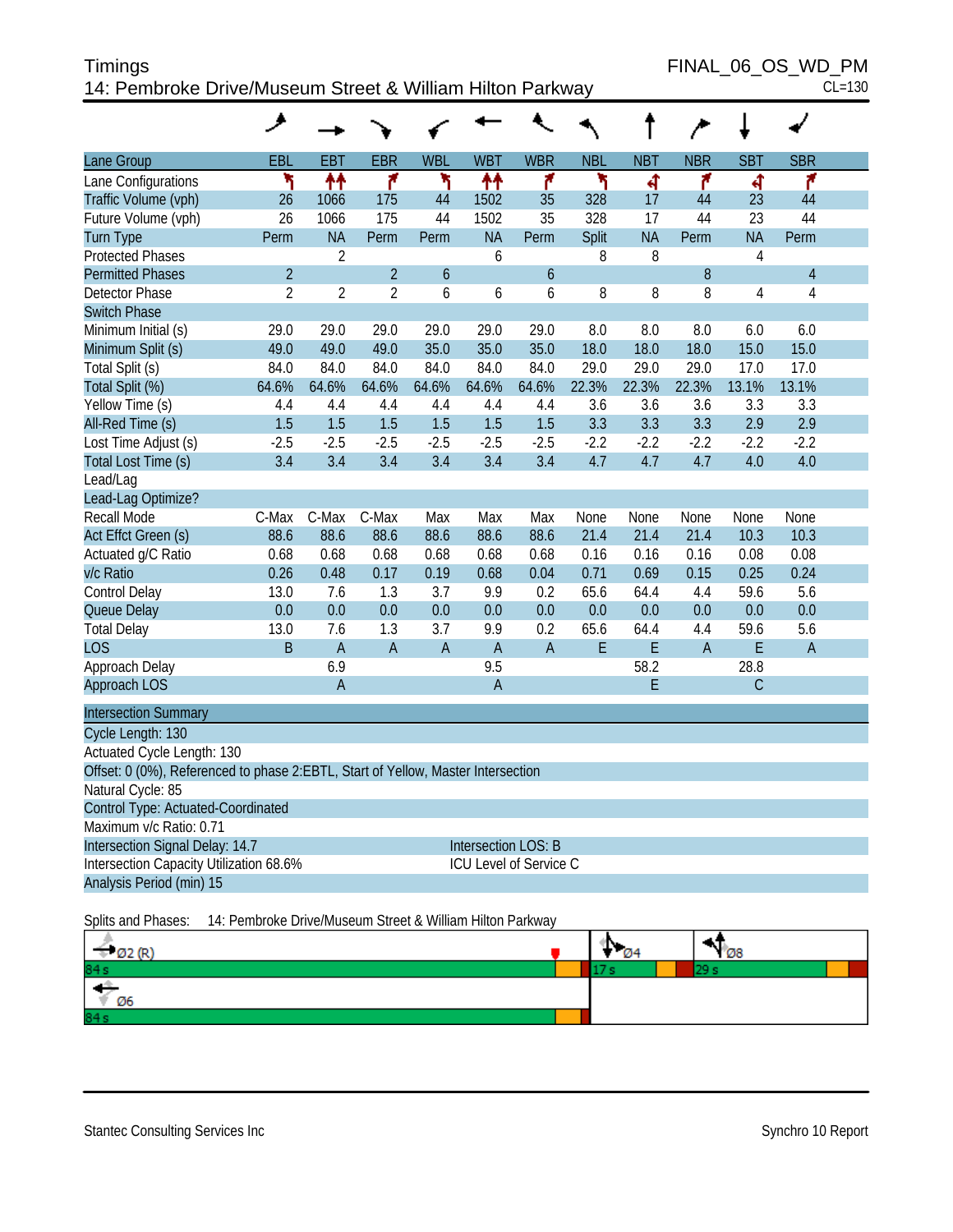| <b>Timings</b>                                                     | FINAL 06 OS WD PM |          |
|--------------------------------------------------------------------|-------------------|----------|
| 17: Indigo Run Parkway/Whooping Crane Way & William Hilton Parkway |                   | $CL=130$ |

|                                                               | ᢣ              |                |                |              |                               |                |                |                |                |              |            |                |
|---------------------------------------------------------------|----------------|----------------|----------------|--------------|-------------------------------|----------------|----------------|----------------|----------------|--------------|------------|----------------|
| Lane Group                                                    | EBL            | EBT            | <b>EBR</b>     | <b>WBL</b>   | <b>WBT</b>                    | <b>WBR</b>     | <b>NBL</b>     | <b>NBT</b>     | <b>NBR</b>     | <b>SBL</b>   | <b>SBT</b> | <b>SBR</b>     |
| Lane Configurations                                           | ۲              | ↟↟             | ۴              | ካካ           | ↟↟                            | ۴              | ሻሻ             | ↟              | ۴              | ካካ           | ↟          | r              |
| Traffic Volume (vph)                                          | 157            | 1037           | 37             | 56           | 1583                          | 266            | 50             | 80             | 53             | 182          | 83         | 107            |
| Future Volume (vph)                                           | 157            | 1037           | 37             | 56           | 1583                          | 266            | 50             | 80             | 53             | 182          | 83         | 107            |
| <b>Turn Type</b>                                              | $pm+pt$        | <b>NA</b>      | Free           | Prot         | <b>NA</b>                     | Free           | Split          | <b>NA</b>      | Free           | <b>Split</b> | <b>NA</b>  | Free           |
| <b>Protected Phases</b>                                       | 5              | $\overline{2}$ |                | $\mathbf{1}$ | 6                             |                | 4              | $\overline{4}$ |                | 3            | 3          |                |
| <b>Permitted Phases</b>                                       | $\overline{2}$ |                | Free           |              |                               | Free           |                |                | Free           |              |            | Free           |
| Detector Phase                                                | 5              | $\overline{2}$ |                | 1            | 6                             |                | $\overline{4}$ | 4              |                | 3            | 3          |                |
| <b>Switch Phase</b>                                           |                |                |                |              |                               |                |                |                |                |              |            |                |
| Minimum Initial (s)                                           | 6.0            | 23.0           |                | 6.0          | 23.0                          |                | 8.0            | 8.0            |                | 8.0          | 8.0        |                |
| Minimum Split (s)                                             | 15.0           | 35.0           |                | 15.0         | 35.0                          |                | 19.0           | 19.0           |                | 19.0         | 19.0       |                |
| Total Split (s)                                               | 20.0           | 73.0           |                | 15.0         | 68.0                          |                | 19.0           | 19.0           |                | 23.0         | 23.0       |                |
| Total Split (%)                                               | 15.4%          | 56.2%          |                | 11.5%        | 52.3%                         |                | 14.6%          | 14.6%          |                | 17.7%        | 17.7%      |                |
| Yellow Time (s)                                               | 3.0            | 4.4            |                | 3.0          | 4.4                           |                | 3.0            | 3.0            |                | 3.0          | 3.0        |                |
| All-Red Time (s)                                              | 3.2            | 1.8            |                | 3.7          | 1.8                           |                | 4.1            | 4.1            |                | 4.2          | 4.2        |                |
| Lost Time Adjust (s)                                          | $-2.0$         | $-2.5$         |                | $-2.0$       | $-2.5$                        |                | $-2.5$         | $-2.5$         |                | $-2.5$       | $-2.5$     |                |
| Total Lost Time (s)                                           | 4.2            | 3.7            |                | 4.7          | 3.7                           |                | 4.6            | 4.6            |                | 4.7          | 4.7        |                |
| Lead/Lag                                                      | Lead           | Lag            |                | Lead         | Lag                           |                | Lag            | Lag            |                | Lead         | Lead       |                |
| Lead-Lag Optimize?                                            |                |                |                |              |                               |                |                |                |                |              |            |                |
| <b>Recall Mode</b>                                            | None           | C-Max          |                | None         | Max                           |                | None           | None           |                | None         | None       |                |
| Act Effct Green (s)                                           | 87.6           | 76.9           | 130.0          | 9.2          | 70.5                          | 130.0          | 13.4           | 13.4           | 130.0          | 15.4         | 15.4       | 130.0          |
| Actuated g/C Ratio                                            | 0.67           | 0.59           | 1.00           | 0.07         | 0.54                          | 1.00           | 0.10           | 0.10           | 1.00           | 0.12         | 0.12       | 1.00           |
| v/c Ratio                                                     | 0.74           | 0.54           | 0.03           | 0.26         | 0.91                          | 0.18           | 0.16           | 0.47           | 0.04           | 0.51         | 0.40       | 0.07           |
| Control Delay                                                 | 48.8           | 14.0           | 0.0            | 72.6         | 23.9                          | 0.2            | 53.6           | 63.2           | 0.0            | 58.0         | 57.7       | 0.1            |
| Queue Delay                                                   | 0.0            | 0.0            | 0.0            | 0.0          | 0.0                           | 0.0            | 0.0            | 0.0            | 0.0            | 0.0          | 0.0        | 0.0            |
| <b>Total Delay</b>                                            | 48.8           | 14.0           | 0.0            | 72.6         | 23.9                          | 0.2            | 53.6           | 63.2           | 0.0            | 58.0         | 57.7       | 0.1            |
| <b>LOS</b>                                                    | D              | B              | $\overline{A}$ | E            | $\mathcal{C}$                 | $\overline{A}$ | D              | E              | $\overline{A}$ | E            | E          | $\overline{A}$ |
| Approach Delay                                                |                | 18.0           |                |              | 22.0                          |                |                | 42.3           |                |              | 41.3       |                |
| Approach LOS                                                  |                | B              |                |              | C                             |                |                | D              |                |              | D          |                |
| <b>Intersection Summary</b>                                   |                |                |                |              |                               |                |                |                |                |              |            |                |
| Cycle Length: 130                                             |                |                |                |              |                               |                |                |                |                |              |            |                |
| Actuated Cycle Length: 130                                    |                |                |                |              |                               |                |                |                |                |              |            |                |
| Offset: 60 (46%), Referenced to phase 2:EBTL, Start of Yellow |                |                |                |              |                               |                |                |                |                |              |            |                |
| Natural Cycle: 100                                            |                |                |                |              |                               |                |                |                |                |              |            |                |
| Control Type: Actuated-Coordinated                            |                |                |                |              |                               |                |                |                |                |              |            |                |
| Maximum v/c Ratio: 0.91                                       |                |                |                |              |                               |                |                |                |                |              |            |                |
| Intersection Signal Delay: 23.7                               |                |                |                |              | Intersection LOS: C           |                |                |                |                |              |            |                |
| Intersection Capacity Utilization 76.2%                       |                |                |                |              | <b>ICU Level of Service D</b> |                |                |                |                |              |            |                |
| Analysis Period (min) 15                                      |                |                |                |              |                               |                |                |                |                |              |            |                |

Splits and Phases: 17: Indigo Run Parkway/Whooping Crane Way & William Hilton Parkway

| Ø1              | 2 (R)<br>$\sim$ | Ø3 | Ø4 |
|-----------------|-----------------|----|----|
| 15 <sub>s</sub> |                 |    |    |
| Ø5              | Ø6              |    |    |
| 20 s            |                 |    |    |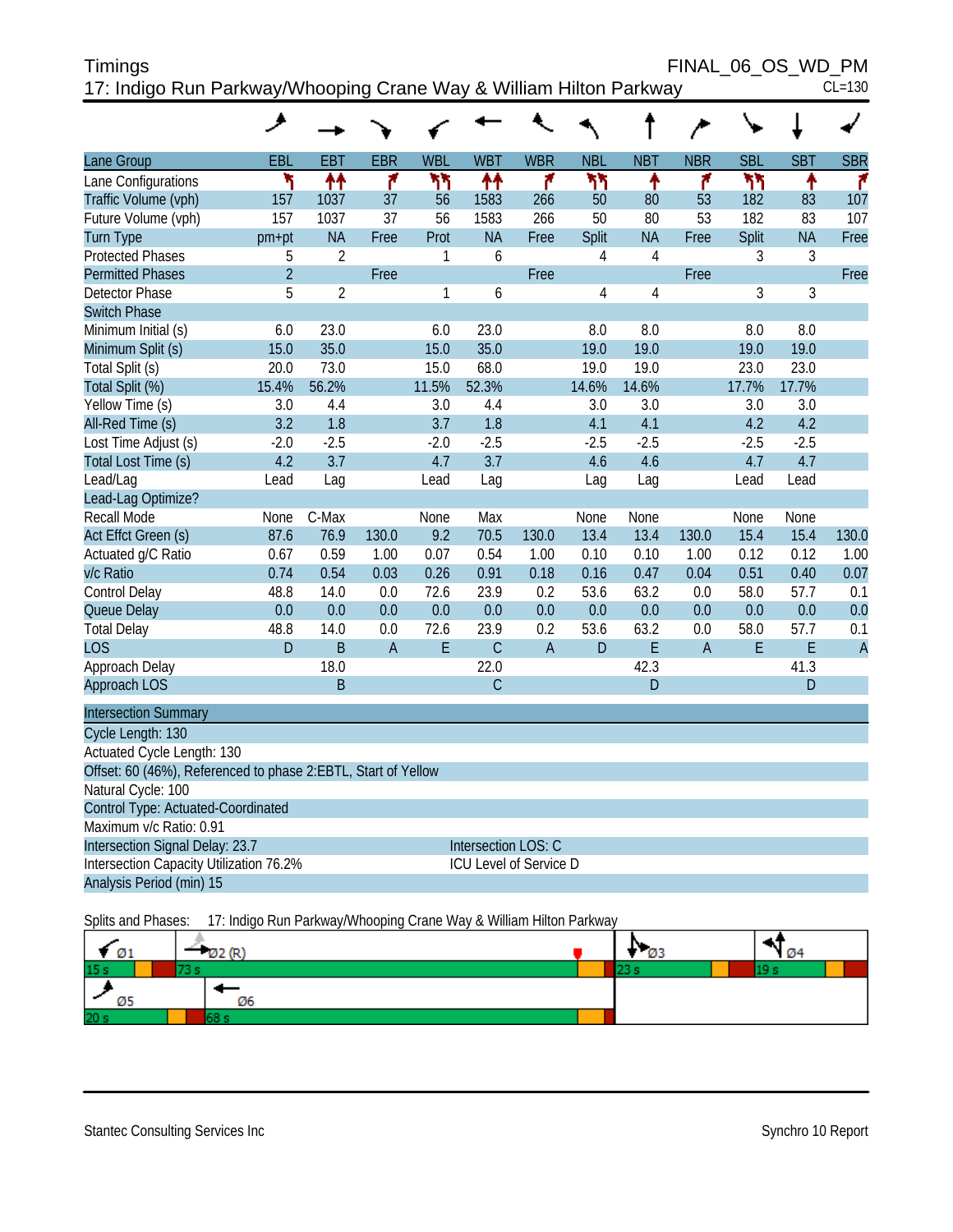| <b>Timings</b>                                             | FINAL 06 OS WD PM |
|------------------------------------------------------------|-------------------|
| 20: Gardner Drive/Beach City Road & William Hilton Parkway | $CL=130$          |

|                                                               | حر          |                |                |                |            |                        |            |                |                |                |                |                |
|---------------------------------------------------------------|-------------|----------------|----------------|----------------|------------|------------------------|------------|----------------|----------------|----------------|----------------|----------------|
| Lane Group                                                    | EBL         | <b>EBT</b>     | <b>EBR</b>     | <b>WBL</b>     | <b>WBT</b> | <b>WBR</b>             | <b>NBL</b> | <b>NBT</b>     | <b>NBR</b>     | <b>SBL</b>     | <b>SBT</b>     | <b>SBR</b>     |
| Lane Configurations                                           | ۲٢          | ↟↟             | ۴              | ۲              | ቶቶ         | ۴                      | ۲          | ۸              | ۴              | ۲              | ٠              | ۴              |
| Traffic Volume (vph)                                          | 130         | 1129           | $\overline{7}$ | 28             | 1565       | 43                     | 5          | 23             | 27             | 87             | 49             | 323            |
| Future Volume (vph)                                           | 130         | 1129           | $\overline{7}$ | 28             | 1565       | 43                     | 5          | 23             | 27             | 87             | 49             | 323            |
| <b>Turn Type</b>                                              | Prot        | <b>NA</b>      | Perm           | pm+pt          | <b>NA</b>  | Perm                   | Perm       | <b>NA</b>      | $pm+ov$        | Perm           | <b>NA</b>      | Perm           |
| <b>Protected Phases</b>                                       | 5           | $\overline{2}$ |                | 1              | 6          |                        |            | 8              | 1              |                | $\overline{4}$ |                |
| <b>Permitted Phases</b>                                       |             |                | $\overline{2}$ | $\overline{6}$ |            | $\boldsymbol{6}$       | 8          |                | 8              | $\overline{4}$ |                | $\overline{4}$ |
| <b>Detector Phase</b>                                         | 5           | $\overline{2}$ | $\overline{2}$ | 1              | 6          | 6                      | 8          | 8              | 1              | $\overline{4}$ | $\overline{4}$ | $\overline{4}$ |
| <b>Switch Phase</b>                                           |             |                |                |                |            |                        |            |                |                |                |                |                |
| Minimum Initial (s)                                           | 8.0         | 29.0           | 29.0           | 8.0            | 29.0       | 29.0                   | 8.0        | 8.0            | 8.0            | 8.0            | 8.0            | 8.0            |
| Minimum Split (s)                                             | 15.0        | 36.0           | 36.0           | 15.0           | 36.0       | 36.0                   | 18.0       | 18.0           | 15.0           | 18.0           | 18.0           | 18.0           |
| Total Split (s)                                               | 25.0        | 86.0           | 86.0           | 16.0           | 77.0       | 77.0                   | 28.0       | 28.0           | 16.0           | 28.0           | 28.0           | 28.0           |
| Total Split (%)                                               | 19.2%       | 66.2%          | 66.2%          | 12.3%          | 59.2%      | 59.2%                  | 21.5%      | 21.5%          | 12.3%          | 21.5%          | 21.5%          | 21.5%          |
| Yellow Time (s)                                               | 3.0         | 4.4            | 4.4            | 3.0            | 4.4        | 4.4                    | 3.6        | 3.6            | 3.0            | 3.6            | 3.6            | 3.6            |
| All-Red Time (s)                                              | 3.8         | 1.9            | 1.9            | 3.3            | 1.9        | 1.9                    | 3.0        | 3.0            | 3.3            | 3.0            | 3.0            | 3.0            |
| Lost Time Adjust (s)                                          | $-2.0$      | $-2.0$         | $-2.0$         | $-2.0$         | $-2.0$     | $-2.0$                 | $-2.5$     | $-2.5$         | $-2.0$         | $-2.5$         | $-2.5$         | $-2.5$         |
| Total Lost Time (s)                                           | 4.8         | 4.3            | 4.3            | 4.3            | 4.3        | 4.3                    | 4.1        | 4.1            | 4.3            | 4.1            | 4.1            | 4.1            |
| Lead/Lag                                                      | Lead        | Lead           | Lead           | Lag            | Lag        | Lag                    |            |                | Lag            |                |                |                |
| Lead-Lag Optimize?                                            |             |                |                |                |            |                        |            |                |                |                |                |                |
| <b>Recall Mode</b>                                            | <b>None</b> | Max            | Max            | <b>None</b>    | C-Max      | C-Max                  | None       | None           | None           | None           | None           | None           |
| Act Effct Green (s)                                           | 12.4        | 91.0           | 91.0           | 86.6           | 86.6       | 86.6                   | 17.8       | 17.8           | 32.4           | 17.8           | 17.8           | 17.8           |
| Actuated g/C Ratio                                            | 0.10        | 0.70           | 0.70           | 0.67           | 0.67       | 0.67                   | 0.14       | 0.14           | 0.25           | 0.14           | 0.14           | 0.14           |
| v/c Ratio                                                     | 0.44        | 0.50           | 0.01           | 0.08           | 0.75       | 0.05                   | 0.03       | 0.10           | 0.07           | 0.52           | 0.22           | 0.81           |
| Control Delay                                                 | 42.7        | 17.9           | 0.0            | 10.8           | 18.7       | 0.4                    | 45.2       | 47.3           | 0.3            | 60.8           | 49.8           | 30.7           |
| Queue Delay                                                   | 0.0         | 0.0            | 0.0            | 0.0            | 0.0        | 0.0                    | 0.0        | 0.0            | 0.0            | 0.0            | 0.0            | 0.0            |
| <b>Total Delay</b>                                            | 42.7        | 17.9           | 0.0            | 10.8           | 18.7       | 0.4                    | 45.2       | 47.3           | 0.3            | 60.8           | 49.8           | 30.7           |
| <b>LOS</b>                                                    | D           | B              | $\overline{A}$ | $\overline{B}$ | B          | A                      | D          | D              | $\overline{A}$ | E              | D              | $\mathcal{C}$  |
| Approach Delay                                                |             | 20.4           |                |                | 18.1       |                        |            | 23.6           |                |                | 38.5           |                |
| Approach LOS                                                  |             | $\overline{C}$ |                |                | B          |                        |            | $\overline{C}$ |                |                | D              |                |
| <b>Intersection Summary</b>                                   |             |                |                |                |            |                        |            |                |                |                |                |                |
| Cycle Length: 130                                             |             |                |                |                |            |                        |            |                |                |                |                |                |
| Actuated Cycle Length: 130                                    |             |                |                |                |            |                        |            |                |                |                |                |                |
| Offset: 32 (25%), Referenced to phase 6:WBTL, Start of Yellow |             |                |                |                |            |                        |            |                |                |                |                |                |
| Natural Cycle: 80                                             |             |                |                |                |            |                        |            |                |                |                |                |                |
| Control Type: Actuated-Coordinated                            |             |                |                |                |            |                        |            |                |                |                |                |                |
| Maximum v/c Ratio: 0.81                                       |             |                |                |                |            |                        |            |                |                |                |                |                |
| Intersection Signal Delay: 21.7                               |             |                |                |                |            | Intersection LOS: C    |            |                |                |                |                |                |
| Intersection Capacity Utilization 81.6%                       |             |                |                |                |            | ICU Level of Service D |            |                |                |                |                |                |
| Analysis Period (min) 15                                      |             |                |                |                |            |                        |            |                |                |                |                |                |

Splits and Phases: 20: Gardner Drive/Beach City Road & William Hilton Parkway

| $\rightarrow 02$ |        | VI 01 | $-04$       |  |
|------------------|--------|-------|-------------|--|
| 86 s             |        | 16s   |             |  |
| Ø5               | Ø6 (R) |       | $\sqrt{28}$ |  |
| 25s              |        |       |             |  |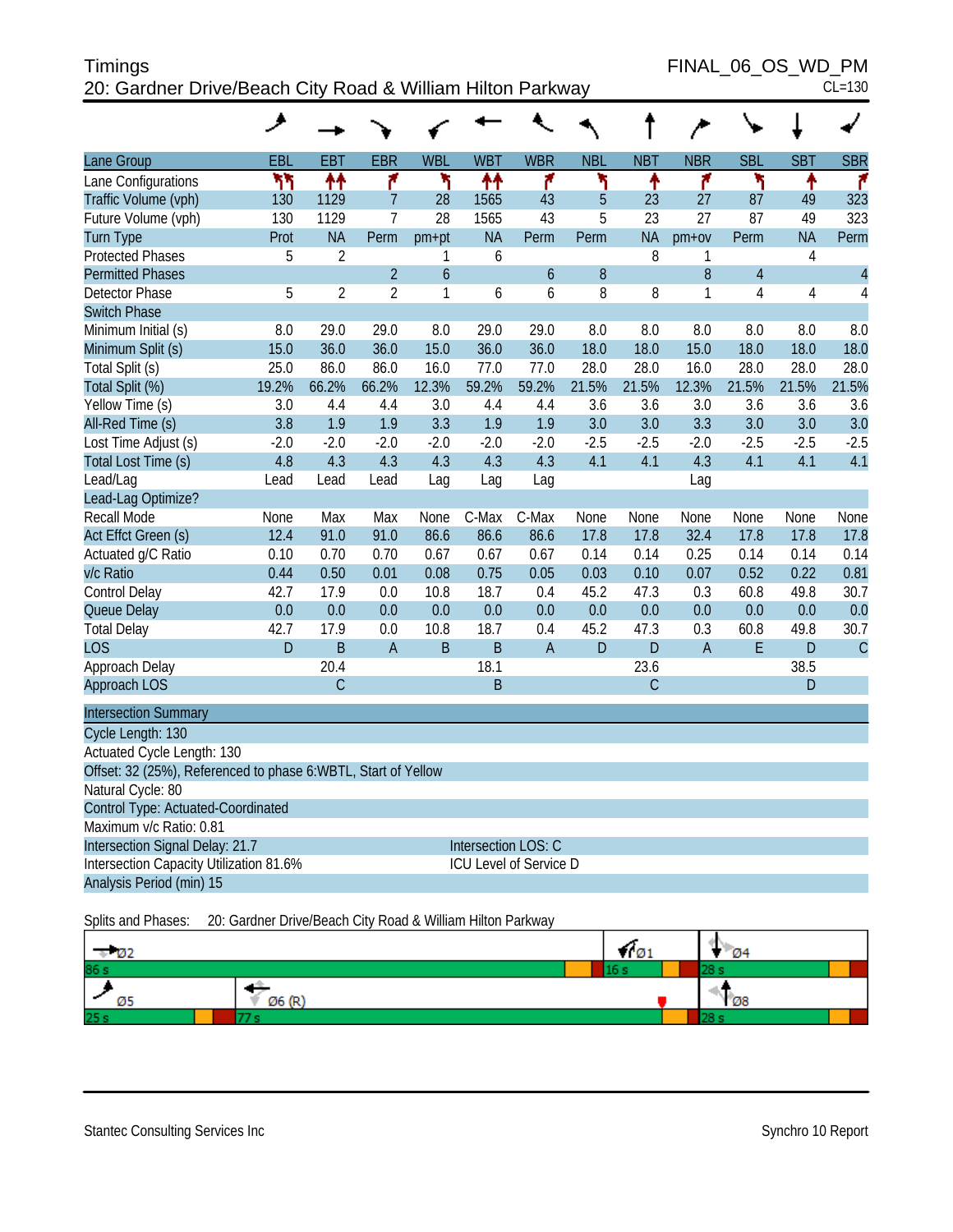# Timings FINAL\_07\_OS\_SAT\_OUT 2: Chamberlin Drive/Squire Pope Road & William Hilton Parkway CL=160

| Lane Group                                                     | EBL            | EBT            | <b>WBL</b>     | <b>WBT</b>     | <b>WBR</b>             | <b>NBL</b> | <b>NBT</b> | <b>SBL</b>     | <b>SBT</b> | <b>SBR</b>     |  |
|----------------------------------------------------------------|----------------|----------------|----------------|----------------|------------------------|------------|------------|----------------|------------|----------------|--|
| Lane Configurations                                            | ۲              | 林              | ۲              | ↟↟             | ۴                      | ۲          | Ъ          | ۲              | ↟          | ۴              |  |
| Traffic Volume (vph)                                           | 148            | 1375           | 10             | 1610           | 71                     | 5          | 5          | 39             | 5          | 161            |  |
| Future Volume (vph)                                            | 148            | 1375           | 10             | 1610           | 71                     | 5          | 5          | 39             | 5          | 161            |  |
| <b>Turn Type</b>                                               | pm+pt          | <b>NA</b>      | $pm+pt$        | <b>NA</b>      | Perm                   | Perm       | <b>NA</b>  | Perm           | <b>NA</b>  | Perm           |  |
| <b>Protected Phases</b>                                        | 5              | $\overline{2}$ | 1              | 6              |                        |            | 8          |                | 4          |                |  |
| <b>Permitted Phases</b>                                        | $\overline{2}$ |                | $\overline{6}$ |                | 6                      | 8          |            | $\overline{4}$ |            | $\overline{4}$ |  |
| <b>Detector Phase</b>                                          | 5              | $\overline{2}$ | 1              | 6              | 6                      | 8          | 8          | 4              | 4          | 4              |  |
| <b>Switch Phase</b>                                            |                |                |                |                |                        |            |            |                |            |                |  |
| Minimum Initial (s)                                            | 4.0            | 28.0           | 4.0            | 28.0           | 28.0                   | 6.0        | 6.0        | 6.0            | 6.0        | 6.0            |  |
| Minimum Split (s)                                              | 12.0           | 37.0           | 12.0           | 37.0           | 37.0                   | 14.0       | 14.0       | 14.0           | 14.0       | 14.0           |  |
| Total Split (s)                                                | 22.0           | 108.0          | 14.0           | 100.0          | 100.0                  | 38.0       | 38.0       | 38.0           | 38.0       | 38.0           |  |
| Total Split (%)                                                | 13.8%          | 67.5%          | 8.8%           | 62.5%          | 62.5%                  | 23.8%      | 23.8%      | 23.8%          | 23.8%      | 23.8%          |  |
| Yellow Time (s)                                                | 3.0            | 4.4            | 3.0            | 4.4            | 4.4                    | 4.0        | 4.0        | 4.0            | 4.0        | 4.0            |  |
| All-Red Time (s)                                               | 2.7            | 1.5            | 2.6            | 1.5            | 1.5                    | 1.8        | 1.8        | 1.8            | 1.8        | 1.8            |  |
| Lost Time Adjust (s)                                           | $-2.0$         | $-2.5$         | $-2.0$         | $-2.5$         | $-2.5$                 | $-2.5$     | $-2.5$     | $-2.5$         | $-2.5$     | $-2.5$         |  |
| Total Lost Time (s)                                            | 3.7            | 3.4            | 3.6            | 3.4            | 3.4                    | 3.3        | 3.3        | 3.3            | 3.3        | 3.3            |  |
| Lead/Lag                                                       | Lead           | Lag            | Lead           | Lag            | Lag                    |            |            |                |            |                |  |
| Lead-Lag Optimize?                                             |                |                |                |                |                        |            |            |                |            |                |  |
| Recall Mode                                                    | None           | C-Max          | None           | Max            | Max                    | None       | None       | None           | None       | None           |  |
| Act Effct Green (s)                                            | 140.0          | 136.3          | 128.0          | 122.1          | 122.1                  | 13.0       | 13.0       | 13.0           | 13.0       | 13.0           |  |
| Actuated g/C Ratio                                             | 0.88           | 0.85           | 0.80           | 0.76           | 0.76                   | 0.08       | 0.08       | 0.08           | 0.08       | 0.08           |  |
| v/c Ratio                                                      | 0.55           | 0.35           | 0.04           | 0.63           | 0.06                   | 0.05       | 0.08       | 0.37           | 0.03       | 0.69           |  |
| Control Delay                                                  | 15.6           | 3.4            | 0.7            | 10.0           | 0.1                    | 65.2       | 42.9       | 77.3           | 64.6       | 33.2           |  |
| Queue Delay                                                    | 0.0            | 0.0            | 0.0            | 0.0            | 0.0                    | 0.0        | 0.0        | 0.0            | 0.0        | 0.0            |  |
| <b>Total Delay</b>                                             | 15.6           | 3.4            | 0.7            | 10.0           | 0.1                    | 65.2       | 42.9       | 77.3           | 64.6       | 33.2           |  |
| <b>LOS</b>                                                     | <sub>B</sub>   | $\overline{A}$ | $\overline{A}$ | $\overline{A}$ | $\overline{A}$         | E          | D          | E              | E          | $\mathcal{C}$  |  |
| Approach Delay                                                 |                | 4.6            |                | 9.5            |                        |            | 49.5       |                | 42.3       |                |  |
| Approach LOS                                                   |                | $\overline{A}$ |                | $\overline{A}$ |                        |            | D          |                | D          |                |  |
| <b>Intersection Summary</b>                                    |                |                |                |                |                        |            |            |                |            |                |  |
| Cycle Length: 160                                              |                |                |                |                |                        |            |            |                |            |                |  |
| Actuated Cycle Length: 160                                     |                |                |                |                |                        |            |            |                |            |                |  |
| Offset: 101 (63%), Referenced to phase 2:EBTL, Start of Yellow |                |                |                |                |                        |            |            |                |            |                |  |
| Natural Cycle: 65                                              |                |                |                |                |                        |            |            |                |            |                |  |
| Control Type: Actuated-Coordinated                             |                |                |                |                |                        |            |            |                |            |                |  |
| Maximum v/c Ratio: 0.69                                        |                |                |                |                |                        |            |            |                |            |                |  |
| Intersection Signal Delay: 9.4                                 |                |                |                |                | Intersection LOS: A    |            |            |                |            |                |  |
| Intersection Capacity Utilization 73.2%                        |                |                |                |                | ICU Level of Service D |            |            |                |            |                |  |
| Analysis Period (min) 15                                       |                |                |                |                |                        |            |            |                |            |                |  |
|                                                                |                |                |                |                |                        |            |            |                |            |                |  |

Splits and Phases: 2: Chamberlin Drive/Squire Pope Road & William Hilton Parkway

| $\blacksquare$ 01 | 02(R) | - Ø4        |
|-------------------|-------|-------------|
| 14s               | 108s  |             |
| Ø5                | Ø6    | $\sqrt{28}$ |
| 22s               |       |             |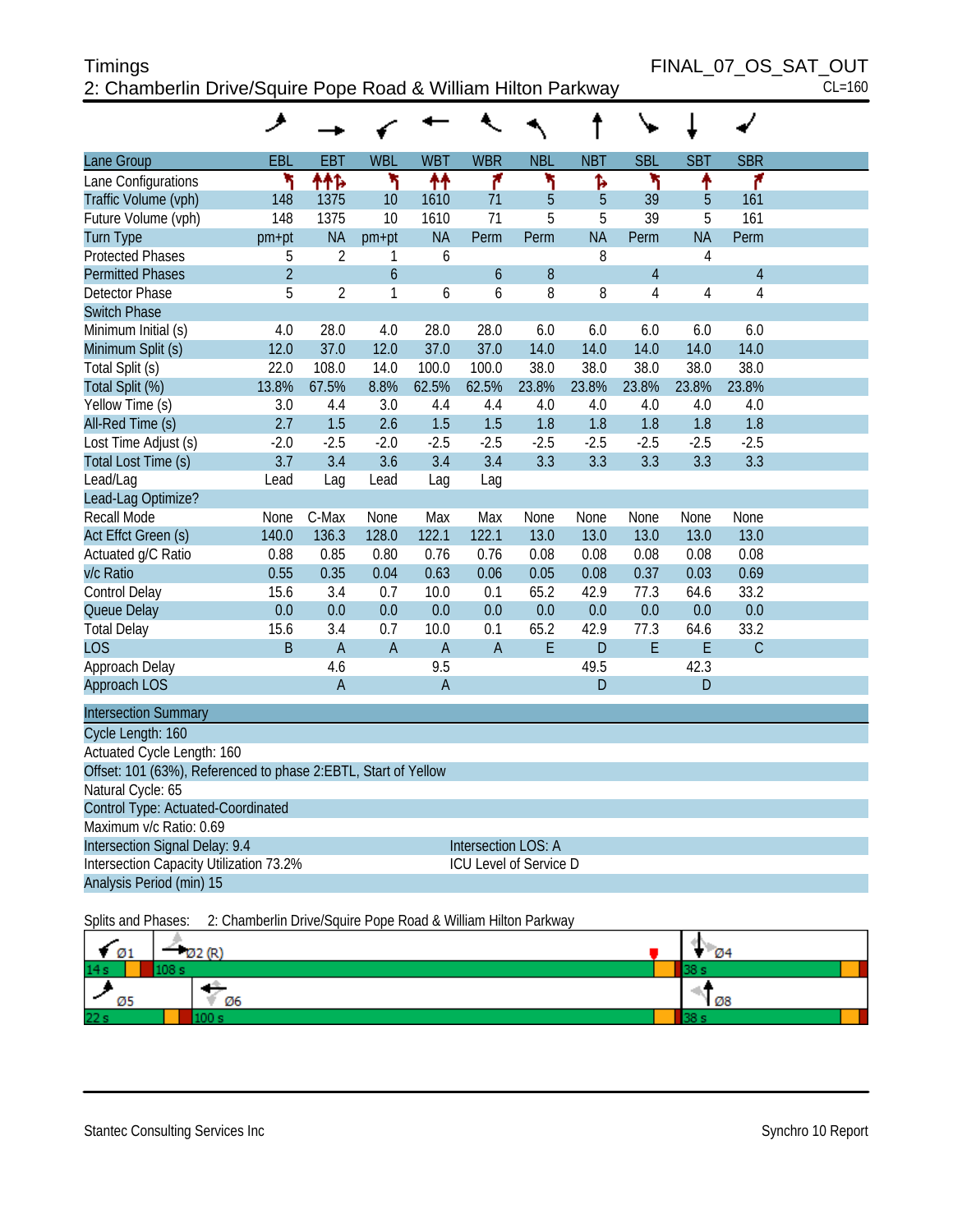# Timings FINAL\_07\_OS\_SAT\_OUT 5: Spanish Wells Road/Wild Horse Road & William Hilton Parkway CL=160

|                                                              | $\overline{\phantom{a}}$ |                |              |                |                            |                               |                |                |
|--------------------------------------------------------------|--------------------------|----------------|--------------|----------------|----------------------------|-------------------------------|----------------|----------------|
| Lane Group                                                   | EBL                      | EBT            | <b>WBL</b>   | <b>WBT</b>     | <b>NBL</b>                 | <b>NBT</b>                    | <b>SBL</b>     | <b>SBT</b>     |
| Lane Configurations                                          | ۲                        | <b>tite</b>    | ۲            | <b>tite</b>    | ۲                          | Ъ                             | ۲              | Ъ              |
| Traffic Volume (vph)                                         | 44                       | 1237           | 85           | 1523           | 117                        | 43                            | 56             | 48             |
| Future Volume (vph)                                          | 44                       | 1237           | 85           | 1523           | 117                        | 43                            | 56             | 48             |
| <b>Turn Type</b>                                             | Prot                     | <b>NA</b>      | Prot         | <b>NA</b>      | Perm                       | <b>NA</b>                     | Perm           | <b>NA</b>      |
| <b>Protected Phases</b>                                      | 5                        | $\overline{2}$ | 1            | 6              |                            | 8                             |                | 4              |
| <b>Permitted Phases</b>                                      |                          |                |              |                | 8                          |                               | $\overline{4}$ |                |
| <b>Detector Phase</b>                                        | 5                        | $\overline{2}$ | $\mathbf{1}$ | 6              | 8                          | 8                             | $\overline{4}$ | $\overline{4}$ |
| <b>Switch Phase</b>                                          |                          |                |              |                |                            |                               |                |                |
| Minimum Initial (s)                                          | 6.0                      | 28.0           | 6.0          | 28.0           | 8.0                        | 8.0                           | 8.0            | 8.0            |
| Minimum Split (s)                                            | 15.0                     | 35.0           | 14.0         | 35.0           | 18.0                       | 18.0                          | 18.0           | 18.0           |
| Total Split (s)                                              | 24.0                     | 72.0           | 32.0         | 80.0           | 56.0                       | 56.0                          | 56.0           | 56.0           |
| Total Split (%)                                              | 15.0%                    | 45.0%          | 20.0%        | 50.0%          | 35.0%                      | 35.0%                         | 35.0%          | 35.0%          |
| Yellow Time (s)                                              | 3.0                      | 4.4            | 3.0          | 4.4            | 4.4                        | 4.4                           | 4.4            | 4.4            |
| All-Red Time (s)                                             | 3.8                      | 1.9            | 2.8          | 1.9            | 2.0                        | 2.0                           | 2.0            | 2.0            |
| Lost Time Adjust (s)                                         | $-2.0$                   | $-2.5$         | $-2.0$       | $-2.5$         | $-3.5$                     | $-3.5$                        | $-3.5$         | $-3.5$         |
| Total Lost Time (s)                                          | 4.8                      | 3.8            | 3.8          | 3.8            | 2.9                        | 2.9                           | 2.9            | 2.9            |
| Lead/Lag                                                     | Lag                      | Lag            | Lead         | Lead           |                            |                               |                |                |
| Lead-Lag Optimize?                                           |                          |                |              |                |                            |                               |                |                |
| Recall Mode                                                  | None                     | C-Max          | None         | Max            | None                       | None                          | None           | None           |
| Act Effct Green (s)                                          | 17.0                     | 109.4          | 15.3         | 109.3          | 24.8                       | 24.8                          | 24.8           | 24.8           |
| Actuated g/C Ratio                                           | 0.11                     | 0.68           | 0.10         | 0.68           | 0.16                       | 0.16                          | 0.16           | 0.16           |
| v/c Ratio                                                    | 0.26                     | 0.33           | 0.55         | 0.39           | 0.68                       | 0.36                          | 0.44           | 0.22           |
| Control Delay                                                | 65.1                     | 9.8            | 87.0         | 6.0            | 81.1                       | 33.6                          | 69.9           | 52.8           |
| Queue Delay                                                  | 0.0                      | 0.0            | 0.0          | 0.0            | 0.0                        | 0.0                           | 0.0            | 0.0            |
| <b>Total Delay</b>                                           | 65.1                     | 9.8            | 87.0         | 6.0            | 81.1                       | 33.6                          | 69.9           | 52.8           |
| <b>LOS</b>                                                   | E                        | $\overline{A}$ | F            | $\overline{A}$ | F                          | $\mathcal{C}$                 | E              | D              |
| Approach Delay                                               |                          | 11.5           |              | 10.2           |                            | 57.5                          |                | 61.2           |
| Approach LOS                                                 |                          | B              |              | B              |                            | Ε                             |                | Е              |
| <b>Intersection Summary</b>                                  |                          |                |              |                |                            |                               |                |                |
| Cycle Length: 160                                            |                          |                |              |                |                            |                               |                |                |
| Actuated Cycle Length: 160                                   |                          |                |              |                |                            |                               |                |                |
| Offset: 88 (55%), Referenced to phase 2:EBT, Start of Yellow |                          |                |              |                |                            |                               |                |                |
| Natural Cycle: 70                                            |                          |                |              |                |                            |                               |                |                |
| Control Type: Actuated-Coordinated                           |                          |                |              |                |                            |                               |                |                |
| Maximum v/c Ratio: 0.68                                      |                          |                |              |                |                            |                               |                |                |
| Intersection Signal Delay: 15.7                              |                          |                |              |                | <b>Intersection LOS: B</b> |                               |                |                |
| Intersection Capacity Utilization 52.5%                      |                          |                |              |                |                            | <b>ICU Level of Service A</b> |                |                |
| Analysis Period (min) 15                                     |                          |                |              |                |                            |                               |                |                |
|                                                              |                          |                |              |                |                            |                               |                |                |

Splits and Phases: 5: Spanish Wells Road/Wild Horse Road & William Hilton Parkway

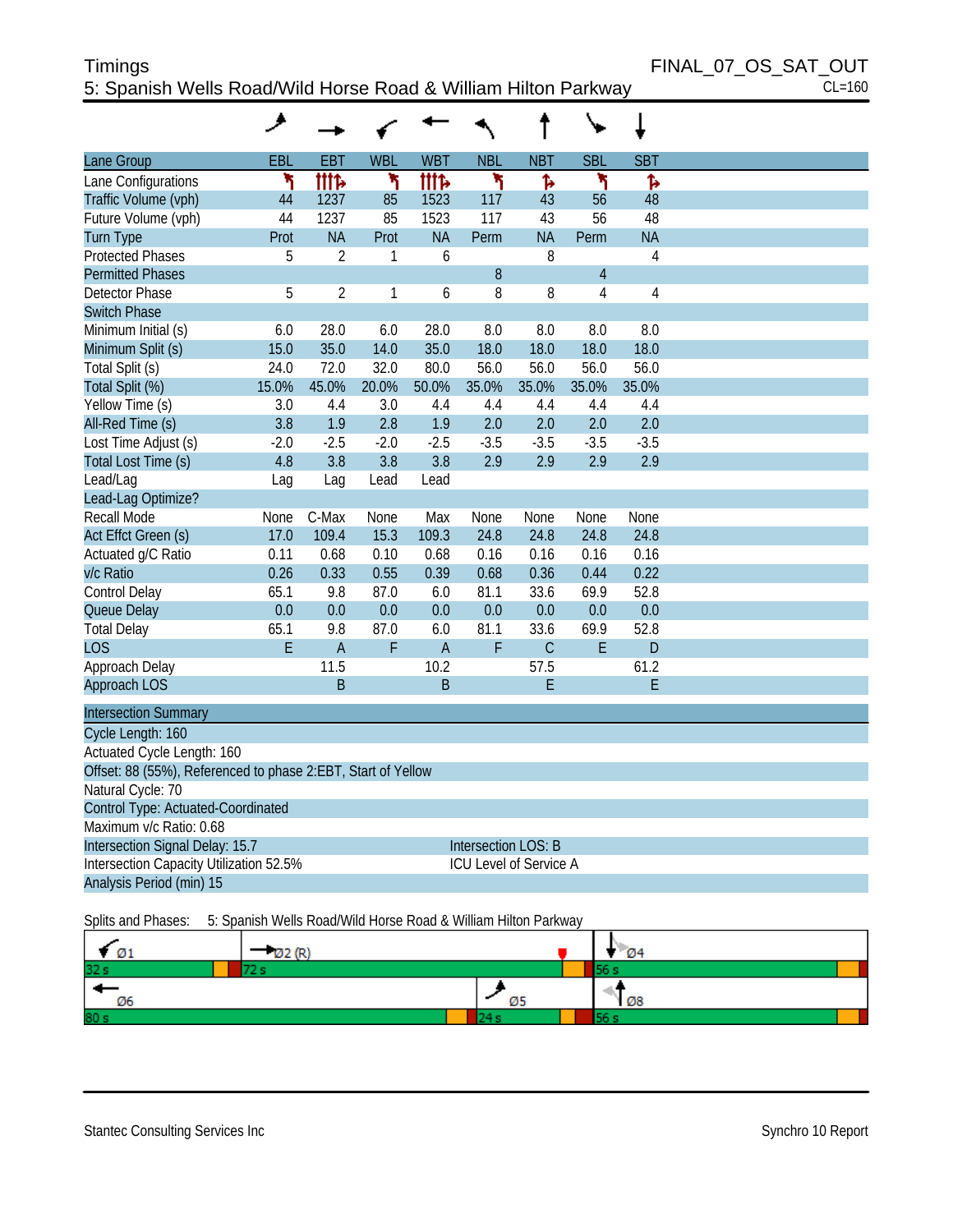# Timings FINAL\_07\_OS\_SAT\_OUT 8: Jarvis Park Road/Wilborn Road & William Hilton Parkway CL=160

| <b>SBL</b><br>EBL<br><b>EBT</b><br><b>EBR</b><br><b>WBL</b><br><b>WBT</b><br><b>WBR</b><br><b>NBT</b><br><b>SBT</b><br><b>SBR</b><br>Lane Configurations<br>۲<br>↟↟<br>۴<br>۲<br>↟↟<br>۴<br>۲<br>۴<br>Ф<br>ৰ<br>28<br>1261<br>27<br>1459<br>5<br>25<br>5<br>42<br>14<br>36<br>28<br>27<br>1459<br>36<br>25<br>5<br>42<br>1261<br>14<br>5<br><b>NA</b><br><b>NA</b><br><b>NA</b><br>Split<br><b>NA</b><br>pm+pt<br>$pm+ov$<br>Perm<br>Perm<br>Free<br>5<br>$\overline{2}$<br>8<br>6<br>8<br>$\overline{4}$<br>4<br>$\overline{2}$<br>$\overline{2}$<br>$\ddot{\mathbf{6}}$<br>$\boldsymbol{6}$<br>Free<br>5<br>8<br>$\overline{2}$<br>6<br>6<br>6<br>8<br>$\overline{4}$<br>4<br>6.0<br>29.0<br>6.0<br>29.0<br>29.0<br>29.0<br>6.0<br>8.0<br>8.0<br>35.1<br>35.1<br>35.1<br>35.1<br>Minimum Split (s)<br>14.0<br>18.0<br>18.0<br>18.0<br>18.0<br>99.0<br>43.0<br>85.0<br>43.0<br>18.0<br>18.0<br>Total Split (s)<br>14.0<br>85.0<br>85.0<br>8.8%<br>61.9%<br>26.9%<br>53.1%<br>26.9%<br>11.3%<br>11.3%<br>Total Split (%)<br>53.1%<br>53.1%<br>Yellow Time (s)<br>3.0<br>4.4<br>3.0<br>4.4<br>4.4<br>4.4<br>3.0<br>3.3<br>3.3<br>2.8<br>1.7<br>1.7<br>1.7<br>3.1<br>3.1<br>All-Red Time (s)<br>3.1<br>1.7<br>3.1<br>$-2.0$<br>$-2.0$<br>$-2.0$<br>$-2.0$<br>$-2.0$<br>Lost Time Adjust (s)<br>$-2.0$<br>$-2.0$<br>$-2.0$<br>$-2.0$<br>Total Lost Time (s)<br>3.8<br>4.1<br>4.1<br>4.1<br>4.1<br>4.1<br>4.1<br>4.4<br>4.4<br>Lead/Lag<br>Lead<br>Lag<br>Lag<br>Lag<br>Lead-Lag Optimize?<br><b>Recall Mode</b><br>C-Max<br>Max<br>Max<br>None<br>None<br>Max<br>None<br>None<br>None<br>136.2<br>129.1<br>10.2<br>Act Effct Green (s)<br>135.7<br>148.7<br>129.1<br>129.1<br>10.0<br>10.2<br>160.0<br>Actuated g/C Ratio<br>0.85<br>0.85<br>0.93<br>0.81<br>0.81<br>0.81<br>0.06<br>0.06<br>0.06<br>1.00<br>v/c Ratio<br>0.10<br>0.44<br>0.02<br>0.05<br>0.53<br>0.03<br>0.26<br>0.14<br>0.15<br>0.03<br>2.9<br>2.7<br>2.3<br>2.9<br>73.9<br>0.0<br>Control Delay<br>0.1<br>0.1<br>67.0<br>74.0<br>0.0<br>0.0<br>0.0<br>0.0<br>0.0<br>Queue Delay<br>0.0<br>0.0<br>0.0<br>0.0<br>0.0<br>2.9<br>0.1<br>2.9<br>67.0<br>73.9<br><b>Total Delay</b><br>2.7<br>2.3<br>0.1<br>74.0<br>0.0<br><b>LOS</b><br>$\overline{A}$<br>$\overline{A}$<br>$\overline{A}$<br>$\overline{A}$<br>E<br>E<br>E<br>$\overline{A}$<br>$\overline{A}$<br>$\overline{A}$<br>2.7<br>2.8<br>Approach Delay<br>67.0<br>30.6<br>Approach LOS<br>$\overline{A}$<br>$\mathsf{C}$<br>$\overline{A}$<br>E<br><b>Intersection Summary</b><br>Cycle Length: 160<br>Actuated Cycle Length: 160<br>Offset: 13 (8%), Referenced to phase 2:EBTL, Start of Yellow<br>Natural Cycle: 90<br>Control Type: Actuated-Coordinated<br>Maximum v/c Ratio: 0.53 |                          |  |  |  |  |  |  |
|---------------------------------------------------------------------------------------------------------------------------------------------------------------------------------------------------------------------------------------------------------------------------------------------------------------------------------------------------------------------------------------------------------------------------------------------------------------------------------------------------------------------------------------------------------------------------------------------------------------------------------------------------------------------------------------------------------------------------------------------------------------------------------------------------------------------------------------------------------------------------------------------------------------------------------------------------------------------------------------------------------------------------------------------------------------------------------------------------------------------------------------------------------------------------------------------------------------------------------------------------------------------------------------------------------------------------------------------------------------------------------------------------------------------------------------------------------------------------------------------------------------------------------------------------------------------------------------------------------------------------------------------------------------------------------------------------------------------------------------------------------------------------------------------------------------------------------------------------------------------------------------------------------------------------------------------------------------------------------------------------------------------------------------------------------------------------------------------------------------------------------------------------------------------------------------------------------------------------------------------------------------------------------------------------------------------------------------------------------------------------------------------------------------------------------------------------------------------------------------------------------------------------------------------------------------------------------------------------------------------------------------------------------------------------------------------------------------|--------------------------|--|--|--|--|--|--|
|                                                                                                                                                                                                                                                                                                                                                                                                                                                                                                                                                                                                                                                                                                                                                                                                                                                                                                                                                                                                                                                                                                                                                                                                                                                                                                                                                                                                                                                                                                                                                                                                                                                                                                                                                                                                                                                                                                                                                                                                                                                                                                                                                                                                                                                                                                                                                                                                                                                                                                                                                                                                                                                                                                               | Lane Group               |  |  |  |  |  |  |
|                                                                                                                                                                                                                                                                                                                                                                                                                                                                                                                                                                                                                                                                                                                                                                                                                                                                                                                                                                                                                                                                                                                                                                                                                                                                                                                                                                                                                                                                                                                                                                                                                                                                                                                                                                                                                                                                                                                                                                                                                                                                                                                                                                                                                                                                                                                                                                                                                                                                                                                                                                                                                                                                                                               |                          |  |  |  |  |  |  |
|                                                                                                                                                                                                                                                                                                                                                                                                                                                                                                                                                                                                                                                                                                                                                                                                                                                                                                                                                                                                                                                                                                                                                                                                                                                                                                                                                                                                                                                                                                                                                                                                                                                                                                                                                                                                                                                                                                                                                                                                                                                                                                                                                                                                                                                                                                                                                                                                                                                                                                                                                                                                                                                                                                               | Traffic Volume (vph)     |  |  |  |  |  |  |
|                                                                                                                                                                                                                                                                                                                                                                                                                                                                                                                                                                                                                                                                                                                                                                                                                                                                                                                                                                                                                                                                                                                                                                                                                                                                                                                                                                                                                                                                                                                                                                                                                                                                                                                                                                                                                                                                                                                                                                                                                                                                                                                                                                                                                                                                                                                                                                                                                                                                                                                                                                                                                                                                                                               | Future Volume (vph)      |  |  |  |  |  |  |
|                                                                                                                                                                                                                                                                                                                                                                                                                                                                                                                                                                                                                                                                                                                                                                                                                                                                                                                                                                                                                                                                                                                                                                                                                                                                                                                                                                                                                                                                                                                                                                                                                                                                                                                                                                                                                                                                                                                                                                                                                                                                                                                                                                                                                                                                                                                                                                                                                                                                                                                                                                                                                                                                                                               | <b>Turn Type</b>         |  |  |  |  |  |  |
|                                                                                                                                                                                                                                                                                                                                                                                                                                                                                                                                                                                                                                                                                                                                                                                                                                                                                                                                                                                                                                                                                                                                                                                                                                                                                                                                                                                                                                                                                                                                                                                                                                                                                                                                                                                                                                                                                                                                                                                                                                                                                                                                                                                                                                                                                                                                                                                                                                                                                                                                                                                                                                                                                                               | <b>Protected Phases</b>  |  |  |  |  |  |  |
|                                                                                                                                                                                                                                                                                                                                                                                                                                                                                                                                                                                                                                                                                                                                                                                                                                                                                                                                                                                                                                                                                                                                                                                                                                                                                                                                                                                                                                                                                                                                                                                                                                                                                                                                                                                                                                                                                                                                                                                                                                                                                                                                                                                                                                                                                                                                                                                                                                                                                                                                                                                                                                                                                                               | <b>Permitted Phases</b>  |  |  |  |  |  |  |
|                                                                                                                                                                                                                                                                                                                                                                                                                                                                                                                                                                                                                                                                                                                                                                                                                                                                                                                                                                                                                                                                                                                                                                                                                                                                                                                                                                                                                                                                                                                                                                                                                                                                                                                                                                                                                                                                                                                                                                                                                                                                                                                                                                                                                                                                                                                                                                                                                                                                                                                                                                                                                                                                                                               | <b>Detector Phase</b>    |  |  |  |  |  |  |
|                                                                                                                                                                                                                                                                                                                                                                                                                                                                                                                                                                                                                                                                                                                                                                                                                                                                                                                                                                                                                                                                                                                                                                                                                                                                                                                                                                                                                                                                                                                                                                                                                                                                                                                                                                                                                                                                                                                                                                                                                                                                                                                                                                                                                                                                                                                                                                                                                                                                                                                                                                                                                                                                                                               | <b>Switch Phase</b>      |  |  |  |  |  |  |
|                                                                                                                                                                                                                                                                                                                                                                                                                                                                                                                                                                                                                                                                                                                                                                                                                                                                                                                                                                                                                                                                                                                                                                                                                                                                                                                                                                                                                                                                                                                                                                                                                                                                                                                                                                                                                                                                                                                                                                                                                                                                                                                                                                                                                                                                                                                                                                                                                                                                                                                                                                                                                                                                                                               | Minimum Initial (s)      |  |  |  |  |  |  |
|                                                                                                                                                                                                                                                                                                                                                                                                                                                                                                                                                                                                                                                                                                                                                                                                                                                                                                                                                                                                                                                                                                                                                                                                                                                                                                                                                                                                                                                                                                                                                                                                                                                                                                                                                                                                                                                                                                                                                                                                                                                                                                                                                                                                                                                                                                                                                                                                                                                                                                                                                                                                                                                                                                               |                          |  |  |  |  |  |  |
|                                                                                                                                                                                                                                                                                                                                                                                                                                                                                                                                                                                                                                                                                                                                                                                                                                                                                                                                                                                                                                                                                                                                                                                                                                                                                                                                                                                                                                                                                                                                                                                                                                                                                                                                                                                                                                                                                                                                                                                                                                                                                                                                                                                                                                                                                                                                                                                                                                                                                                                                                                                                                                                                                                               |                          |  |  |  |  |  |  |
|                                                                                                                                                                                                                                                                                                                                                                                                                                                                                                                                                                                                                                                                                                                                                                                                                                                                                                                                                                                                                                                                                                                                                                                                                                                                                                                                                                                                                                                                                                                                                                                                                                                                                                                                                                                                                                                                                                                                                                                                                                                                                                                                                                                                                                                                                                                                                                                                                                                                                                                                                                                                                                                                                                               |                          |  |  |  |  |  |  |
|                                                                                                                                                                                                                                                                                                                                                                                                                                                                                                                                                                                                                                                                                                                                                                                                                                                                                                                                                                                                                                                                                                                                                                                                                                                                                                                                                                                                                                                                                                                                                                                                                                                                                                                                                                                                                                                                                                                                                                                                                                                                                                                                                                                                                                                                                                                                                                                                                                                                                                                                                                                                                                                                                                               |                          |  |  |  |  |  |  |
|                                                                                                                                                                                                                                                                                                                                                                                                                                                                                                                                                                                                                                                                                                                                                                                                                                                                                                                                                                                                                                                                                                                                                                                                                                                                                                                                                                                                                                                                                                                                                                                                                                                                                                                                                                                                                                                                                                                                                                                                                                                                                                                                                                                                                                                                                                                                                                                                                                                                                                                                                                                                                                                                                                               |                          |  |  |  |  |  |  |
|                                                                                                                                                                                                                                                                                                                                                                                                                                                                                                                                                                                                                                                                                                                                                                                                                                                                                                                                                                                                                                                                                                                                                                                                                                                                                                                                                                                                                                                                                                                                                                                                                                                                                                                                                                                                                                                                                                                                                                                                                                                                                                                                                                                                                                                                                                                                                                                                                                                                                                                                                                                                                                                                                                               |                          |  |  |  |  |  |  |
|                                                                                                                                                                                                                                                                                                                                                                                                                                                                                                                                                                                                                                                                                                                                                                                                                                                                                                                                                                                                                                                                                                                                                                                                                                                                                                                                                                                                                                                                                                                                                                                                                                                                                                                                                                                                                                                                                                                                                                                                                                                                                                                                                                                                                                                                                                                                                                                                                                                                                                                                                                                                                                                                                                               |                          |  |  |  |  |  |  |
|                                                                                                                                                                                                                                                                                                                                                                                                                                                                                                                                                                                                                                                                                                                                                                                                                                                                                                                                                                                                                                                                                                                                                                                                                                                                                                                                                                                                                                                                                                                                                                                                                                                                                                                                                                                                                                                                                                                                                                                                                                                                                                                                                                                                                                                                                                                                                                                                                                                                                                                                                                                                                                                                                                               |                          |  |  |  |  |  |  |
|                                                                                                                                                                                                                                                                                                                                                                                                                                                                                                                                                                                                                                                                                                                                                                                                                                                                                                                                                                                                                                                                                                                                                                                                                                                                                                                                                                                                                                                                                                                                                                                                                                                                                                                                                                                                                                                                                                                                                                                                                                                                                                                                                                                                                                                                                                                                                                                                                                                                                                                                                                                                                                                                                                               |                          |  |  |  |  |  |  |
|                                                                                                                                                                                                                                                                                                                                                                                                                                                                                                                                                                                                                                                                                                                                                                                                                                                                                                                                                                                                                                                                                                                                                                                                                                                                                                                                                                                                                                                                                                                                                                                                                                                                                                                                                                                                                                                                                                                                                                                                                                                                                                                                                                                                                                                                                                                                                                                                                                                                                                                                                                                                                                                                                                               |                          |  |  |  |  |  |  |
|                                                                                                                                                                                                                                                                                                                                                                                                                                                                                                                                                                                                                                                                                                                                                                                                                                                                                                                                                                                                                                                                                                                                                                                                                                                                                                                                                                                                                                                                                                                                                                                                                                                                                                                                                                                                                                                                                                                                                                                                                                                                                                                                                                                                                                                                                                                                                                                                                                                                                                                                                                                                                                                                                                               |                          |  |  |  |  |  |  |
|                                                                                                                                                                                                                                                                                                                                                                                                                                                                                                                                                                                                                                                                                                                                                                                                                                                                                                                                                                                                                                                                                                                                                                                                                                                                                                                                                                                                                                                                                                                                                                                                                                                                                                                                                                                                                                                                                                                                                                                                                                                                                                                                                                                                                                                                                                                                                                                                                                                                                                                                                                                                                                                                                                               |                          |  |  |  |  |  |  |
|                                                                                                                                                                                                                                                                                                                                                                                                                                                                                                                                                                                                                                                                                                                                                                                                                                                                                                                                                                                                                                                                                                                                                                                                                                                                                                                                                                                                                                                                                                                                                                                                                                                                                                                                                                                                                                                                                                                                                                                                                                                                                                                                                                                                                                                                                                                                                                                                                                                                                                                                                                                                                                                                                                               |                          |  |  |  |  |  |  |
|                                                                                                                                                                                                                                                                                                                                                                                                                                                                                                                                                                                                                                                                                                                                                                                                                                                                                                                                                                                                                                                                                                                                                                                                                                                                                                                                                                                                                                                                                                                                                                                                                                                                                                                                                                                                                                                                                                                                                                                                                                                                                                                                                                                                                                                                                                                                                                                                                                                                                                                                                                                                                                                                                                               |                          |  |  |  |  |  |  |
|                                                                                                                                                                                                                                                                                                                                                                                                                                                                                                                                                                                                                                                                                                                                                                                                                                                                                                                                                                                                                                                                                                                                                                                                                                                                                                                                                                                                                                                                                                                                                                                                                                                                                                                                                                                                                                                                                                                                                                                                                                                                                                                                                                                                                                                                                                                                                                                                                                                                                                                                                                                                                                                                                                               |                          |  |  |  |  |  |  |
|                                                                                                                                                                                                                                                                                                                                                                                                                                                                                                                                                                                                                                                                                                                                                                                                                                                                                                                                                                                                                                                                                                                                                                                                                                                                                                                                                                                                                                                                                                                                                                                                                                                                                                                                                                                                                                                                                                                                                                                                                                                                                                                                                                                                                                                                                                                                                                                                                                                                                                                                                                                                                                                                                                               |                          |  |  |  |  |  |  |
|                                                                                                                                                                                                                                                                                                                                                                                                                                                                                                                                                                                                                                                                                                                                                                                                                                                                                                                                                                                                                                                                                                                                                                                                                                                                                                                                                                                                                                                                                                                                                                                                                                                                                                                                                                                                                                                                                                                                                                                                                                                                                                                                                                                                                                                                                                                                                                                                                                                                                                                                                                                                                                                                                                               |                          |  |  |  |  |  |  |
|                                                                                                                                                                                                                                                                                                                                                                                                                                                                                                                                                                                                                                                                                                                                                                                                                                                                                                                                                                                                                                                                                                                                                                                                                                                                                                                                                                                                                                                                                                                                                                                                                                                                                                                                                                                                                                                                                                                                                                                                                                                                                                                                                                                                                                                                                                                                                                                                                                                                                                                                                                                                                                                                                                               |                          |  |  |  |  |  |  |
|                                                                                                                                                                                                                                                                                                                                                                                                                                                                                                                                                                                                                                                                                                                                                                                                                                                                                                                                                                                                                                                                                                                                                                                                                                                                                                                                                                                                                                                                                                                                                                                                                                                                                                                                                                                                                                                                                                                                                                                                                                                                                                                                                                                                                                                                                                                                                                                                                                                                                                                                                                                                                                                                                                               |                          |  |  |  |  |  |  |
|                                                                                                                                                                                                                                                                                                                                                                                                                                                                                                                                                                                                                                                                                                                                                                                                                                                                                                                                                                                                                                                                                                                                                                                                                                                                                                                                                                                                                                                                                                                                                                                                                                                                                                                                                                                                                                                                                                                                                                                                                                                                                                                                                                                                                                                                                                                                                                                                                                                                                                                                                                                                                                                                                                               |                          |  |  |  |  |  |  |
|                                                                                                                                                                                                                                                                                                                                                                                                                                                                                                                                                                                                                                                                                                                                                                                                                                                                                                                                                                                                                                                                                                                                                                                                                                                                                                                                                                                                                                                                                                                                                                                                                                                                                                                                                                                                                                                                                                                                                                                                                                                                                                                                                                                                                                                                                                                                                                                                                                                                                                                                                                                                                                                                                                               |                          |  |  |  |  |  |  |
|                                                                                                                                                                                                                                                                                                                                                                                                                                                                                                                                                                                                                                                                                                                                                                                                                                                                                                                                                                                                                                                                                                                                                                                                                                                                                                                                                                                                                                                                                                                                                                                                                                                                                                                                                                                                                                                                                                                                                                                                                                                                                                                                                                                                                                                                                                                                                                                                                                                                                                                                                                                                                                                                                                               |                          |  |  |  |  |  |  |
|                                                                                                                                                                                                                                                                                                                                                                                                                                                                                                                                                                                                                                                                                                                                                                                                                                                                                                                                                                                                                                                                                                                                                                                                                                                                                                                                                                                                                                                                                                                                                                                                                                                                                                                                                                                                                                                                                                                                                                                                                                                                                                                                                                                                                                                                                                                                                                                                                                                                                                                                                                                                                                                                                                               |                          |  |  |  |  |  |  |
|                                                                                                                                                                                                                                                                                                                                                                                                                                                                                                                                                                                                                                                                                                                                                                                                                                                                                                                                                                                                                                                                                                                                                                                                                                                                                                                                                                                                                                                                                                                                                                                                                                                                                                                                                                                                                                                                                                                                                                                                                                                                                                                                                                                                                                                                                                                                                                                                                                                                                                                                                                                                                                                                                                               |                          |  |  |  |  |  |  |
|                                                                                                                                                                                                                                                                                                                                                                                                                                                                                                                                                                                                                                                                                                                                                                                                                                                                                                                                                                                                                                                                                                                                                                                                                                                                                                                                                                                                                                                                                                                                                                                                                                                                                                                                                                                                                                                                                                                                                                                                                                                                                                                                                                                                                                                                                                                                                                                                                                                                                                                                                                                                                                                                                                               |                          |  |  |  |  |  |  |
|                                                                                                                                                                                                                                                                                                                                                                                                                                                                                                                                                                                                                                                                                                                                                                                                                                                                                                                                                                                                                                                                                                                                                                                                                                                                                                                                                                                                                                                                                                                                                                                                                                                                                                                                                                                                                                                                                                                                                                                                                                                                                                                                                                                                                                                                                                                                                                                                                                                                                                                                                                                                                                                                                                               |                          |  |  |  |  |  |  |
| Intersection Signal Delay: 4.0<br><b>Intersection LOS: A</b>                                                                                                                                                                                                                                                                                                                                                                                                                                                                                                                                                                                                                                                                                                                                                                                                                                                                                                                                                                                                                                                                                                                                                                                                                                                                                                                                                                                                                                                                                                                                                                                                                                                                                                                                                                                                                                                                                                                                                                                                                                                                                                                                                                                                                                                                                                                                                                                                                                                                                                                                                                                                                                                  |                          |  |  |  |  |  |  |
| Intersection Capacity Utilization 57.6%<br><b>ICU Level of Service B</b>                                                                                                                                                                                                                                                                                                                                                                                                                                                                                                                                                                                                                                                                                                                                                                                                                                                                                                                                                                                                                                                                                                                                                                                                                                                                                                                                                                                                                                                                                                                                                                                                                                                                                                                                                                                                                                                                                                                                                                                                                                                                                                                                                                                                                                                                                                                                                                                                                                                                                                                                                                                                                                      |                          |  |  |  |  |  |  |
|                                                                                                                                                                                                                                                                                                                                                                                                                                                                                                                                                                                                                                                                                                                                                                                                                                                                                                                                                                                                                                                                                                                                                                                                                                                                                                                                                                                                                                                                                                                                                                                                                                                                                                                                                                                                                                                                                                                                                                                                                                                                                                                                                                                                                                                                                                                                                                                                                                                                                                                                                                                                                                                                                                               | Analysis Period (min) 15 |  |  |  |  |  |  |

Splits and Phases: 8: Jarvis Park Road/Wilborn Road & William Hilton Parkway

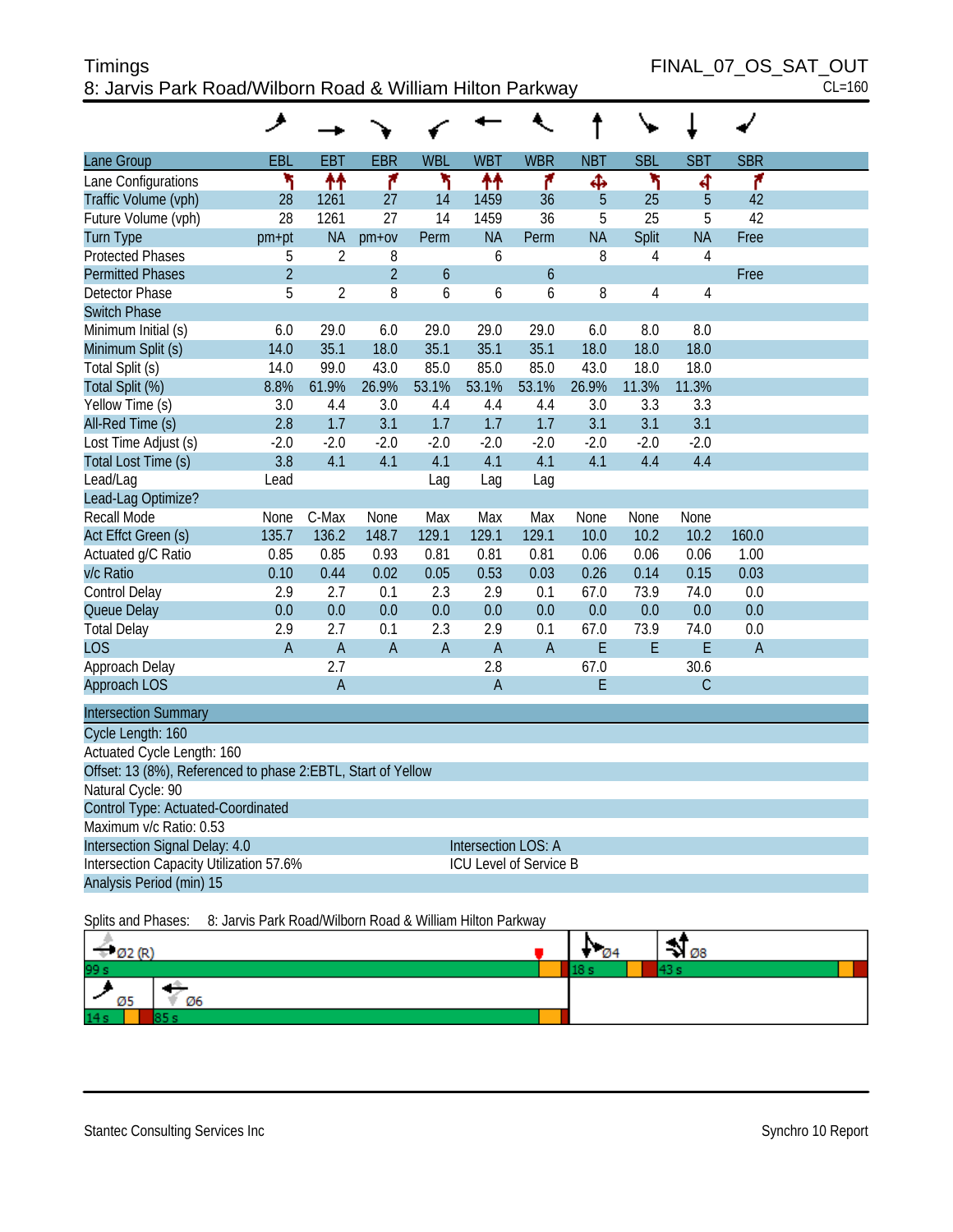| <b>Timings</b>                                                     |  | FINAL 07 OS SAT OUT |
|--------------------------------------------------------------------|--|---------------------|
| 11: Sol Blatt Jr. Expressway/Gumtree Road & William Hilton Parkway |  | $CL=160$            |

|                                                               | عر     |                |                |            |                |                        |            |            |                |            |                |                |
|---------------------------------------------------------------|--------|----------------|----------------|------------|----------------|------------------------|------------|------------|----------------|------------|----------------|----------------|
| Lane Group                                                    | EBL    | <b>EBT</b>     | <b>EBR</b>     | <b>WBL</b> | <b>WBT</b>     | <b>WBR</b>             | <b>NBL</b> | <b>NBT</b> | <b>NBR</b>     | <b>SBL</b> | <b>SBT</b>     | <b>SBR</b>     |
| Lane Configurations                                           | ۲      | ↟↟             | ۴              | ۲          | <u>ለተተ</u>     | ۴                      | ۲          | ↟          | ۴              | ۲          | 4              | ۴              |
| Traffic Volume (vph)                                          | 48     | 1039           | 19             | 76         | 1289           | 237                    | 13         | 89         | 100            | 207        | 90             | 64             |
| Future Volume (vph)                                           | 48     | 1039           | 19             | 76         | 1289           | 237                    | 13         | 89         | 100            | 207        | 90             | 64             |
| <b>Turn Type</b>                                              | Prot   | <b>NA</b>      | Free           | Prot       | <b>NA</b>      | Perm                   | Split      | <b>NA</b>  | Free           | Split      | <b>NA</b>      | Perm           |
| <b>Protected Phases</b>                                       | 5      | $\overline{2}$ |                | 1          | 6              |                        | 8          | 8          |                | 7          | $\overline{7}$ |                |
| <b>Permitted Phases</b>                                       |        |                | Free           |            |                | $\boldsymbol{6}$       |            |            | Free           |            |                | $\overline{7}$ |
| <b>Detector Phase</b>                                         | 5      | $\overline{2}$ |                | 1          | 6              | 6                      | 8          | 8          |                | 7          | $\overline{7}$ | $\overline{1}$ |
| <b>Switch Phase</b>                                           |        |                |                |            |                |                        |            |            |                |            |                |                |
| Minimum Initial (s)                                           | 6.0    | 29.0           |                | 6.0        | 29.0           | 29.0                   | 8.0        | 8.0        |                | 8.0        | 8.0            | 8.0            |
| Minimum Split (s)                                             | 16.0   | 35.0           |                | 15.0       | 35.0           | 35.0                   | 18.0       | 18.0       |                | 19.0       | 19.0           | 19.0           |
| Total Split (s)                                               | 20.0   | 67.0           |                | 19.0       | 66.0           | 66.0                   | 18.0       | 18.0       |                | 56.0       | 56.0           | 56.0           |
| Total Split (%)                                               | 12.5%  | 41.9%          |                | 11.9%      | 41.3%          | 41.3%                  | 11.3%      | 11.3%      |                | 35.0%      | 35.0%          | 35.0%          |
| Yellow Time (s)                                               | 3.0    | 4.4            |                | 3.0        | 4.4            | 4.4                    | 3.6        | 3.6        |                | 4.0        | 4.0            | 4.0            |
| All-Red Time (s)                                              | 4.2    | 1.5            |                | 3.8        | 1.5            | 1.5                    | 3.1        | 3.1        |                | 3.4        | 3.4            | 3.4            |
| Lost Time Adjust (s)                                          | $-2.0$ | $-2.5$         |                | $-2.0$     | $-2.5$         | $-2.5$                 | $-3.0$     | $-3.0$     |                | $-3.0$     | $-3.0$         | $-3.0$         |
| Total Lost Time (s)                                           | 5.2    | 3.4            |                | 4.8        | 3.4            | 3.4                    | 3.7        | 3.7        |                | 4.4        | 4.4            | 4.4            |
| Lead/Lag                                                      | Lead   | Lead           |                | Lag        | Lag            | Lag                    | Lag        | Lag        |                | Lead       | Lead           | Lead           |
| Lead-Lag Optimize?                                            |        |                |                |            |                |                        | Yes        | Yes        |                | Yes        | Yes            | Yes            |
| <b>Recall Mode</b>                                            | None   | Max            |                | None       | C-Max          | C-Max                  | None       | None       |                | None       | None           | None           |
| Act Effct Green (s)                                           | 11.6   | 92.1           | 160.0          | 14.2       | 97.0           | 97.0                   | 16.5       | 16.5       | 160.0          | 20.9       | 20.9           | 20.9           |
| Actuated g/C Ratio                                            | 0.07   | 0.58           | 1.00           | 0.09       | 0.61           | 0.61                   | 0.10       | 0.10       | 1.00           | 0.13       | 0.13           | 0.13           |
| v/c Ratio                                                     | 0.40   | 0.54           | 0.01           | 0.54       | 0.44           | 0.25                   | 0.08       | 0.50       | 0.07           | 0.71       | 0.70           | 0.20           |
| Control Delay                                                 | 66.0   | 18.6           | 0.0            | 62.4       | 9.6            | 2.1                    | 63.7       | 76.0       | 0.1            | 83.3       | 82.1           | 1.3            |
| Queue Delay                                                   | 0.0    | 0.0            | 0.0            | 0.0        | 0.0            | 0.0                    | 0.0        | 0.0        | 0.0            | 0.0        | 0.0            | 0.0            |
| <b>Total Delay</b>                                            | 66.0   | 18.6           | 0.0            | 62.4       | 9.6            | 2.1                    | 63.7       | 76.0       | 0.1            | 83.3       | 82.1           | 1.3            |
| <b>LOS</b>                                                    | E      | B              | $\overline{A}$ | E          | $\overline{A}$ | $\overline{A}$         | E          | E          | $\overline{A}$ | F          | F              | $\overline{A}$ |
| Approach Delay                                                |        | 20.3           |                |            | 11.0           |                        |            | 37.8       |                |            | 68.2           |                |
| <b>Approach LOS</b>                                           |        | $\overline{C}$ |                |            | B              |                        |            | D          |                |            | E              |                |
| <b>Intersection Summary</b>                                   |        |                |                |            |                |                        |            |            |                |            |                |                |
| Cycle Length: 160                                             |        |                |                |            |                |                        |            |            |                |            |                |                |
| Actuated Cycle Length: 160                                    |        |                |                |            |                |                        |            |            |                |            |                |                |
| Offset: 154 (96%), Referenced to phase 6:WBT, Start of Yellow |        |                |                |            |                |                        |            |            |                |            |                |                |
| Natural Cycle: 90                                             |        |                |                |            |                |                        |            |            |                |            |                |                |
| Control Type: Actuated-Coordinated                            |        |                |                |            |                |                        |            |            |                |            |                |                |
| Maximum v/c Ratio: 0.71                                       |        |                |                |            |                |                        |            |            |                |            |                |                |
| Intersection Signal Delay: 22.2                               |        |                |                |            |                | Intersection LOS: C    |            |            |                |            |                |                |
| Intersection Capacity Utilization 60.2%                       |        |                |                |            |                | ICU Level of Service B |            |            |                |            |                |                |
| Analysis Period (min) 15                                      |        |                |                |            |                |                        |            |            |                |            |                |                |

Splits and Phases: 11: Sol Blatt Jr. Expressway/Gumtree Road & William Hilton Parkway

| ЮZ.             | Ø1 | w<br>נ ש | 108  |
|-----------------|----|----------|------|
| 67 s            |    |          | 10 S |
| Ø6 (P'<br>Ø5    |    |          |      |
| 20 <sub>s</sub> |    |          |      |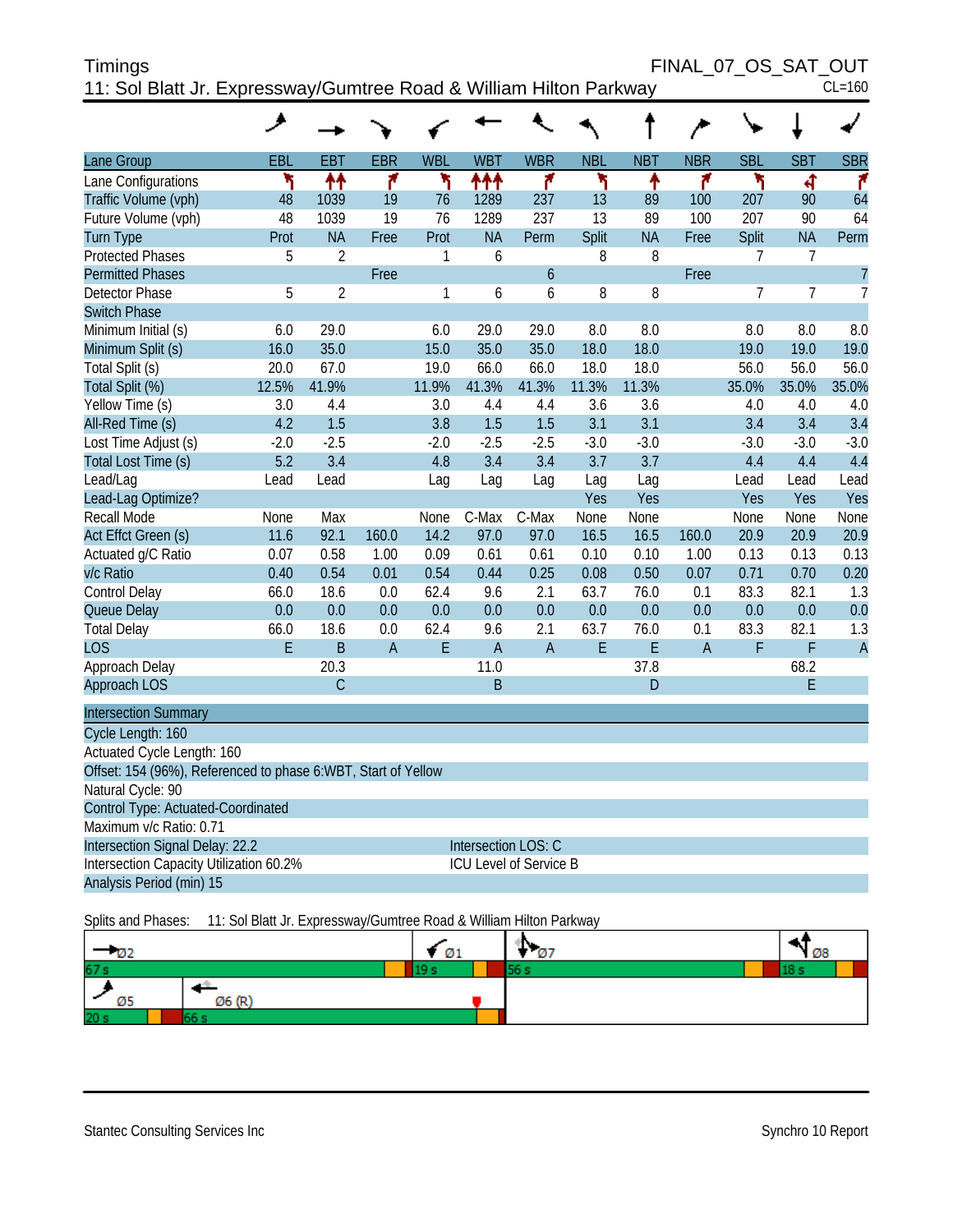| <b>Timings</b>                                            | FINAL 07 OS SAT OUT |
|-----------------------------------------------------------|---------------------|
| 14: Pembroke Drive/Museum Street & William Hilton Parkway | $CL=160$            |

FINAL\_07\_OS\_SAT\_OUT

|                                                                                  | هر                                                        |                |                |              |                     |                        |             |             |              |             |                |  |
|----------------------------------------------------------------------------------|-----------------------------------------------------------|----------------|----------------|--------------|---------------------|------------------------|-------------|-------------|--------------|-------------|----------------|--|
| Lane Group                                                                       | <b>EBL</b>                                                | <b>EBT</b>     | <b>EBR</b>     | <b>WBL</b>   | <b>WBT</b>          | <b>WBR</b>             | <b>NBL</b>  | <b>NBT</b>  | <b>NBR</b>   | <b>SBT</b>  | <b>SBR</b>     |  |
| Lane Configurations                                                              | ۲                                                         | ↟↟             | ۴              | ۲            | 11                  | ۴                      | ۲           | ची          | ۴            | ची          | ۴              |  |
| Traffic Volume (vph)                                                             | 36                                                        | 1094           | 144            | 57           | 1251                | 39                     | 235         | 28          | 42           | 14          | 40             |  |
| Future Volume (vph)                                                              | 36                                                        | 1094           | 144            | 57           | 1251                | 39                     | 235         | 28          | 42           | 14          | 40             |  |
| Turn Type                                                                        | Perm                                                      | <b>NA</b>      | Perm           | Perm         | <b>NA</b>           | Perm                   | Split       | <b>NA</b>   | Perm         | <b>NA</b>   | Perm           |  |
| <b>Protected Phases</b>                                                          |                                                           | 2              |                |              | 6                   |                        | 8           | 8           |              | 4           |                |  |
| <b>Permitted Phases</b>                                                          | $\overline{2}$                                            |                | $\overline{2}$ | 6            |                     | 6                      |             |             | 8            |             | $\overline{4}$ |  |
| Detector Phase                                                                   | $\overline{2}$                                            | $\overline{2}$ | $\overline{2}$ | 6            | 6                   | 6                      | 8           | 8           | 8            | 4           | $\overline{4}$ |  |
| <b>Switch Phase</b>                                                              |                                                           |                |                |              |                     |                        |             |             |              |             |                |  |
| Minimum Initial (s)                                                              | 29.0                                                      | 29.0           | 29.0           | 29.0         | 29.0                | 29.0                   | 8.0         | 8.0         | 8.0          | 6.0         | 6.0            |  |
| Minimum Split (s)                                                                | 49.0                                                      | 49.0           | 49.0           | 35.0         | 35.0                | 35.0                   | 18.0        | 18.0        | 18.0         | 15.0        | 15.0           |  |
| Total Split (s)                                                                  | 92.0                                                      | 92.0           | 92.0           | 92.0         | 92.0                | 92.0                   | 48.0        | 48.0        | 48.0         | 20.0        | 20.0           |  |
| Total Split (%)                                                                  | 57.5%                                                     | 57.5%          | 57.5%          | 57.5%        | 57.5%               | 57.5%                  | 30.0%       | 30.0%       | 30.0%        | 12.5%       | 12.5%          |  |
| Yellow Time (s)                                                                  | 4.4                                                       | 4.4            | 4.4            | 4.4          | 4.4                 | 4.4                    | 3.6         | 3.6         | 3.6          | 3.3         | 3.3            |  |
| All-Red Time (s)                                                                 | 1.5                                                       | 1.5            | 1.5            | 1.5          | 1.5                 | 1.5                    | 3.3         | 3.3         | 3.3          | 2.9         | 2.9            |  |
| Lost Time Adjust (s)                                                             | $-2.5$                                                    | $-2.5$         | $-2.5$         | $-2.5$       | $-2.5$              | $-2.5$                 | $-2.2$      | $-2.2$      | $-2.2$       | $-2.2$      | $-2.2$         |  |
| Total Lost Time (s)                                                              | 3.4                                                       | 3.4            | 3.4            | 3.4          | 3.4                 | 3.4                    | 4.7         | 4.7         | 4.7          | 4.0         | 4.0            |  |
| Lead/Lag                                                                         |                                                           |                |                |              |                     |                        |             |             |              |             |                |  |
| Lead-Lag Optimize?                                                               |                                                           |                |                |              |                     |                        |             |             |              |             |                |  |
| Recall Mode                                                                      | C-Max                                                     | C-Max          | C-Max          | Max          | Max                 | Max                    | None        | None        | None         | None        | None           |  |
| Act Effct Green (s)                                                              | 118.2                                                     | 118.2          | 118.2          | 118.2        | 118.2               | 118.2                  | 21.2        | 21.2        | 21.2         | 10.9        | 10.9           |  |
| Actuated g/C Ratio                                                               | 0.74                                                      | 0.74           | 0.74           | 0.74         | 0.74                | 0.74                   | 0.13        | 0.13        | 0.13         | 0.07        | 0.07           |  |
| v/c Ratio                                                                        | 0.17                                                      | 0.44           | 0.13           | 0.21         | 0.50                | 0.04                   | 0.65        | 0.64        | 0.17         | 0.30        | 0.25           |  |
| Control Delay                                                                    | 5.4                                                       | 4.1            | 0.3            | 10.0         | 11.2                | 2.2                    | 78.7        | 78.0        | 7.3          | 76.3        | 8.5            |  |
| Queue Delay                                                                      | 0.0<br>5.4                                                | 0.0<br>4.1     | 0.0<br>0.3     | 0.0<br>10.0  | 0.0<br>11.2         | 0.0<br>2.2             | 0.0<br>78.7 | 0.0<br>78.0 | 0.0<br>7.3   | 0.0<br>76.3 | 0.0<br>8.5     |  |
| <b>Total Delay</b><br><b>LOS</b>                                                 | $\overline{A}$                                            | $\overline{A}$ | $\overline{A}$ | $\mathsf{A}$ | $\sf B$             | $\mathsf A$            | E           | E           | $\mathsf{A}$ | E           | $\overline{A}$ |  |
| Approach Delay                                                                   |                                                           | 3.7            |                |              | 10.9                |                        |             | 68.5        |              | 39.9        |                |  |
| Approach LOS                                                                     |                                                           | $\mathsf A$    |                |              | B                   |                        |             | E           |              | D           |                |  |
|                                                                                  |                                                           |                |                |              |                     |                        |             |             |              |             |                |  |
| <b>Intersection Summary</b>                                                      |                                                           |                |                |              |                     |                        |             |             |              |             |                |  |
| Cycle Length: 160                                                                |                                                           |                |                |              |                     |                        |             |             |              |             |                |  |
| Actuated Cycle Length: 160                                                       |                                                           |                |                |              |                     |                        |             |             |              |             |                |  |
| Offset: 0 (0%), Referenced to phase 2:EBTL, Start of Yellow, Master Intersection |                                                           |                |                |              |                     |                        |             |             |              |             |                |  |
| Natural Cycle: 85                                                                |                                                           |                |                |              |                     |                        |             |             |              |             |                |  |
| Control Type: Actuated-Coordinated<br>Maximum v/c Ratio: 0.65                    |                                                           |                |                |              |                     |                        |             |             |              |             |                |  |
| Intersection Signal Delay: 14.4                                                  |                                                           |                |                |              | Intersection LOS: B |                        |             |             |              |             |                |  |
| Intersection Capacity Utilization 69.6%                                          |                                                           |                |                |              |                     | ICU Level of Service C |             |             |              |             |                |  |
| Analysis Period (min) 15                                                         |                                                           |                |                |              |                     |                        |             |             |              |             |                |  |
|                                                                                  |                                                           |                |                |              |                     |                        |             |             |              |             |                |  |
| Splits and Phases:                                                               | 14: Pembroke Drive/Museum Street & William Hilton Parkway |                |                |              |                     |                        |             |             |              |             |                |  |

| $(7)$ $(8)$<br>ЮZ. | 'N<br>$\varnothing$ 4 | 108 |  |
|--------------------|-----------------------|-----|--|
| 92 s               |                       |     |  |
| - 13<br>Ø6         |                       |     |  |
| 92 s               |                       |     |  |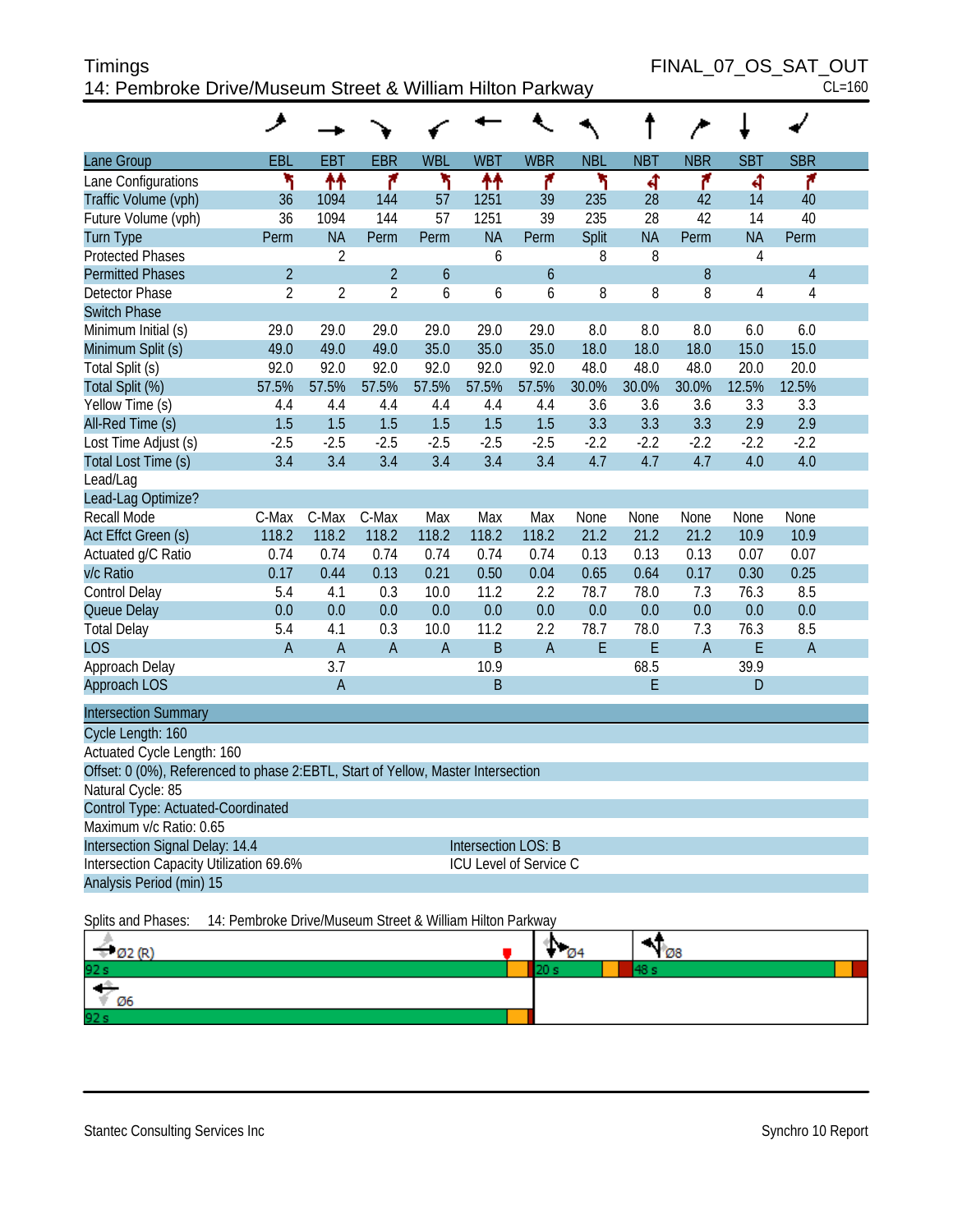| <b>Timings</b>                                                     | FINAL 07 OS SAT OUT |
|--------------------------------------------------------------------|---------------------|
| 17: Indigo Run Parkway/Whooping Crane Way & William Hilton Parkway | $CL = 160$          |

| EBL<br>EBT<br><b>EBR</b><br><b>WBL</b><br><b>WBT</b><br><b>WBR</b><br><b>NBL</b><br><b>NBT</b><br><b>NBR</b><br><b>SBL</b><br>Lane Group | <b>SBT</b><br><b>SBR</b> |
|------------------------------------------------------------------------------------------------------------------------------------------|--------------------------|
| 林<br>۳<br>۴<br>۲٢<br>۲٢<br>ቶ<br>ካነ<br>ቶቶ<br>۴<br>۴<br>Lane Configurations                                                                | ۴<br>ቶ                   |
| Traffic Volume (vph)<br>1173<br>32<br>1458<br>331<br>45<br>59<br>105<br>31<br>$\overline{6}$<br>14                                       | 190<br>17                |
| Future Volume (vph)<br>105<br>1173<br>32<br>31<br>331<br>45<br>59<br>1458<br>6<br>14                                                     | 190<br>17                |
| <b>NA</b><br>Prot<br><b>NA</b><br>Split<br><b>NA</b><br>Split<br><b>Turn Type</b><br>pm+pt<br>Free<br>Free<br>Free                       | <b>NA</b><br>Free        |
| $\overline{2}$<br><b>Protected Phases</b><br>6<br>$\sqrt{4}$<br>3<br>5<br>$\mathbf{1}$<br>4                                              | 3                        |
| $\overline{2}$<br><b>Permitted Phases</b><br>Free<br>Free<br>Free                                                                        | Free                     |
| <b>Detector Phase</b><br>5<br>$\overline{2}$<br>3<br>1<br>6<br>4<br>4                                                                    | 3                        |
| <b>Switch Phase</b>                                                                                                                      |                          |
| 6.0<br>23.0<br>23.0<br>8.0<br>Minimum Initial (s)<br>6.0<br>8.0<br>8.0                                                                   | 8.0                      |
| 35.0<br>15.0<br>35.0<br>19.0<br>19.0<br>Minimum Split (s)<br>15.0<br>19.0                                                                | 19.0                     |
| 101.0<br>15.0<br>94.0<br>19.0<br>25.0<br>Total Split (s)<br>22.0<br>19.0                                                                 | 25.0                     |
| 13.8%<br>63.1%<br>9.4%<br>58.8%<br>11.9%<br>11.9%<br>15.6%<br>Total Split (%)                                                            | 15.6%                    |
| Yellow Time (s)<br>4.4<br>3.0<br>3.0<br>3.0<br>4.4<br>3.0<br>3.0                                                                         | 3.0                      |
| 3.2<br>1.8<br>3.7<br>All-Red Time (s)<br>1.8<br>4.1<br>4.1<br>4.2                                                                        | 4.2                      |
| $-2.5$<br>Lost Time Adjust (s)<br>$-2.0$<br>$-2.5$<br>$-2.0$<br>$-2.5$<br>$-2.5$<br>$-2.5$                                               | $-2.5$                   |
| 4.2<br>3.7<br>4.7<br>3.7<br>4.6<br>4.7<br>Total Lost Time (s)<br>4.6                                                                     | 4.7                      |
| Lead/Lag<br>Lead<br>Lead<br>Lag<br>Lead<br>Lag<br>Lag<br>Lag                                                                             | Lead                     |
| Lead-Lag Optimize?                                                                                                                       |                          |
| <b>Recall Mode</b><br>C-Max<br>Max<br>None<br>None<br>None<br>None<br>None                                                               | None                     |
| Act Effct Green (s)<br>131.3<br>123.9<br>160.0<br>8.7<br>119.6<br>160.0<br>10.7<br>10.7<br>160.0<br>11.4                                 | 11.4<br>160.0            |
| 0.82<br>0.77<br>0.05<br>0.75<br>0.07<br>Actuated g/C Ratio<br>1.00<br>1.00<br>0.07<br>0.07<br>1.00                                       | 0.07<br>1.00             |
| 0.57<br>0.22<br>0.26<br>v/c Ratio<br>0.40<br>0.44<br>0.02<br>0.17<br>0.03<br>0.12<br>0.03                                                | 0.13<br>0.13             |
| Control Delay<br>11.8<br>11.0<br>0.0<br>66.2<br>10.3<br>0.3<br>70.0<br>72.7<br>0.0<br>73.0                                               | 71.5<br>0.2              |
| 0.0<br>0.0<br>0.0<br>0.0<br>0.0<br>0.0<br>0.0<br>0.0<br>Queue Delay<br>0.0<br>0.0                                                        | 0.0<br>0.0               |
| 72.7<br><b>Total Delay</b><br>11.8<br>11.0<br>0.0<br>66.2<br>10.3<br>0.3<br>70.0<br>0.0<br>73.0                                          | 71.5<br>0.2              |
| B<br>B<br>$\overline{A}$<br>E<br>$\overline{B}$<br>$\overline{A}$<br>E<br>E<br>E<br><b>LOS</b><br>$\overline{A}$                         | E<br>$\overline{A}$      |
| 22.2<br>Approach Delay<br>10.8<br>9.4                                                                                                    | 20.8                     |
| $\overline{C}$<br>Approach LOS<br>B<br>$\overline{A}$                                                                                    | $\mathsf C$              |
| <b>Intersection Summary</b>                                                                                                              |                          |
| Cycle Length: 160                                                                                                                        |                          |
| Actuated Cycle Length: 160                                                                                                               |                          |
| Offset: 85 (53%), Referenced to phase 2:EBTL, Start of Yellow                                                                            |                          |
| Natural Cycle: 90                                                                                                                        |                          |
| Control Type: Actuated-Coordinated                                                                                                       |                          |
| Maximum v/c Ratio: 0.57                                                                                                                  |                          |
| Intersection Signal Delay: 11.0<br>Intersection LOS: B                                                                                   |                          |
| Intersection Capacity Utilization 66.2%<br>ICU Level of Service C                                                                        |                          |
| Analysis Period (min) 15                                                                                                                 |                          |

Splits and Phases: 17: Indigo Run Parkway/Whooping Crane Way & William Hilton Parkway

| $\sqrt{01}$     | an ann. | כש | $\varnothing$ |
|-----------------|---------|----|---------------|
| 15 <sub>s</sub> |         |    |               |
| Ø5              | Ø6      |    |               |
| 22s             |         |    |               |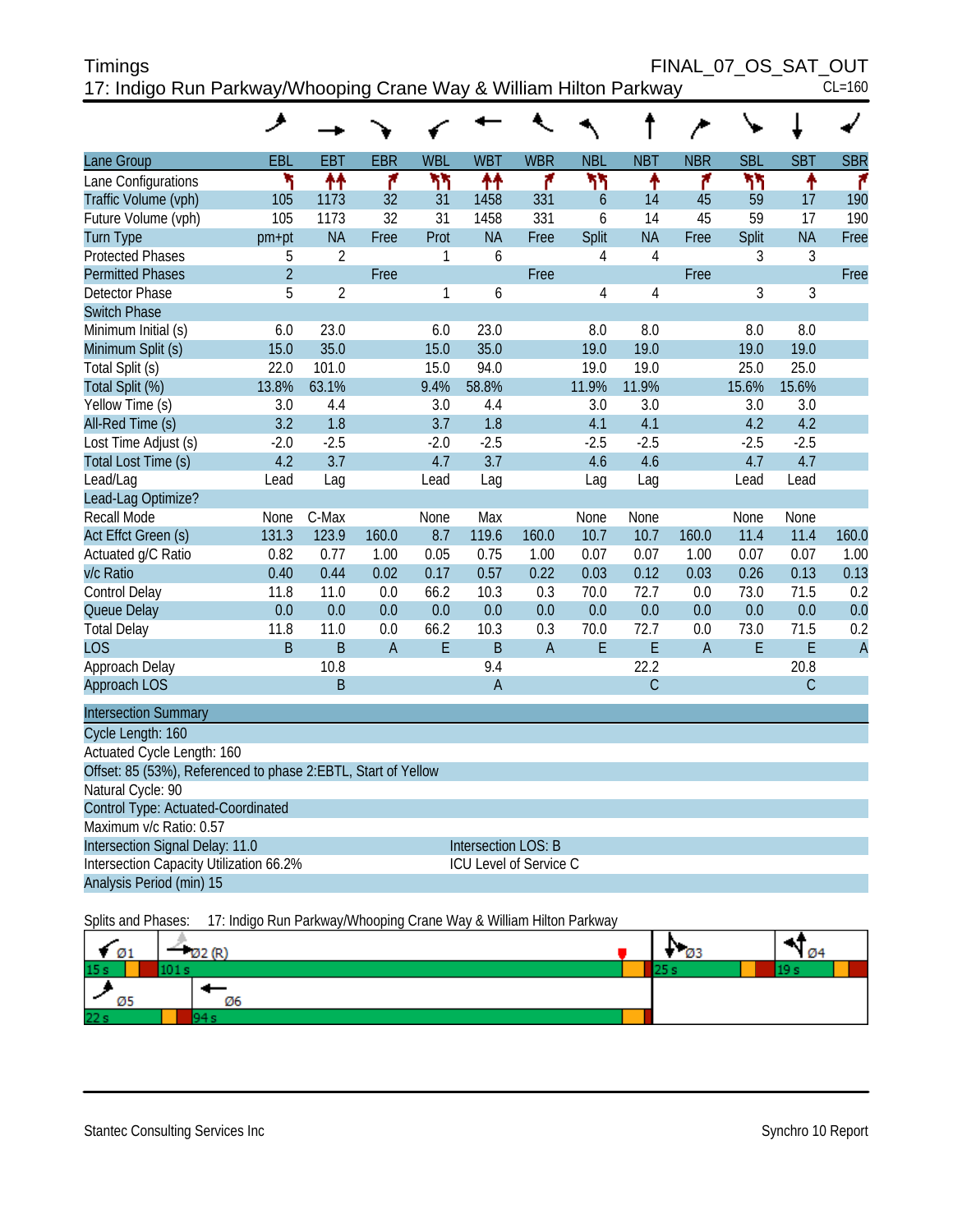| <b>Timings</b>                                             | FINAL 07 OS SAT OUT |
|------------------------------------------------------------|---------------------|
| 20: Gardner Drive/Beach City Road & William Hilton Parkway | $CL=160$            |

| Lane Group                                                   | EBL    | <b>EBT</b>     | <b>EBR</b>     | <b>WBL</b>     | <b>WBT</b>          | <b>WBR</b>             | <b>NBL</b>     | <b>NBT</b>   | <b>NBR</b> | <b>SBL</b> | <b>SBT</b>     | <b>SBR</b>     |
|--------------------------------------------------------------|--------|----------------|----------------|----------------|---------------------|------------------------|----------------|--------------|------------|------------|----------------|----------------|
| Lane Configurations                                          | ካካ     | ↟↟             | ۴              | ۲              | ↟↟                  | ۴                      | ۲              | ۸            | ۴          | ۲          | ↟              | ۴              |
| Traffic Volume (vph)                                         | 110    | 1171           | $\overline{6}$ | 36             | 1479                | 65                     | $\overline{6}$ | 14           | 39         | 59         | 17             | 189            |
| Future Volume (vph)                                          | 110    | 1171           | 6              | 36             | 1479                | 65                     | 6              | 14           | 39         | 59         | 17             | 189            |
| <b>Turn Type</b>                                             | Prot   | <b>NA</b>      | Perm           | $pm+pt$        | <b>NA</b>           | Perm                   | Perm           | <b>NA</b>    | $pm+ov$    | Perm       | <b>NA</b>      | Perm           |
| <b>Protected Phases</b>                                      | 5      | $\overline{2}$ |                | 1              | 6                   |                        |                | 8            | 1          |            | $\overline{4}$ |                |
| <b>Permitted Phases</b>                                      |        |                | $\overline{2}$ | 6              |                     | 6                      | 8              |              | 8          | 4          |                | $\overline{4}$ |
| <b>Detector Phase</b>                                        | 5      | $\overline{2}$ | $\overline{2}$ | 1              | 6                   | 6                      | 8              | 8            | 1          | 4          | 4              | 4              |
| <b>Switch Phase</b>                                          |        |                |                |                |                     |                        |                |              |            |            |                |                |
| Minimum Initial (s)                                          | 8.0    | 29.0           | 29.0           | 8.0            | 29.0                | 29.0                   | 8.0            | 8.0          | 8.0        | 8.0        | 8.0            | 8.0            |
| Minimum Split (s)                                            | 15.0   | 36.0           | 36.0           | 15.0           | 36.0                | 36.0                   | 18.0           | 18.0         | 15.0       | 18.0       | 18.0           | 18.0           |
| Total Split (s)                                              | 22.0   | 97.0           | 97.0           | 16.0           | 91.0                | 91.0                   | 47.0           | 47.0         | 16.0       | 47.0       | 47.0           | 47.0           |
| Total Split (%)                                              | 13.8%  | 60.6%          | 60.6%          | 10.0%          | 56.9%               | 56.9%                  | 29.4%          | 29.4%        | 10.0%      | 29.4%      | 29.4%          | 29.4%          |
| Yellow Time (s)                                              | 3.0    | 4.4            | 4.4            | 3.0            | 4.4                 | 4.4                    | 3.6            | 3.6          | 3.0        | 3.6        | 3.6            | 3.6            |
| All-Red Time (s)                                             | 3.8    | 1.9            | 1.9            | 3.3            | 1.9                 | 1.9                    | 3.0            | 3.0          | 3.3        | 3.0        | 3.0            | 3.0            |
| Lost Time Adjust (s)                                         | $-2.0$ | $-2.0$         | $-2.0$         | $-2.0$         | $-2.0$              | $-2.0$                 | $-2.5$         | $-2.5$       | $-2.0$     | $-2.5$     | $-2.5$         | $-2.5$         |
| Total Lost Time (s)                                          | 4.8    | 4.3            | 4.3            | 4.3            | 4.3                 | 4.3                    | 4.1            | 4.1          | 4.3        | 4.1        | 4.1            | 4.1            |
| Lead/Lag                                                     | Lead   | Lag            | Lag            | Lead           | Lag                 | Lag                    |                |              | Lead       |            |                |                |
| Lead-Lag Optimize?                                           |        |                |                |                |                     |                        |                |              |            |            |                |                |
| Recall Mode                                                  | None   | C-Max          | C-Max          | None           | Max                 | Max                    | None           | None         | None       | None       | None           | None           |
| Act Effct Green (s)                                          | 12.4   | 123.5          | 123.5          | 127.8          | 117.8               | 117.8                  | 16.6           | 16.6         | 30.7       | 16.6       | 16.6           | 16.6           |
| Actuated g/C Ratio                                           | 0.08   | 0.77           | 0.77           | 0.80           | 0.74                | 0.74                   | 0.10           | 0.10         | 0.19       | 0.10       | 0.10           | 0.10           |
| v/c Ratio                                                    | 0.43   | 0.45           | 0.00           | 0.09           | 0.61                | 0.06                   | 0.04           | 0.08         | 0.13       | 0.44       | 0.10           | 0.71           |
| Control Delay                                                | 81.8   | 1.8            | 0.0            | 3.4            | 12.3                | 1.9                    | 61.0           | 62.4         | 13.7       | 75.7       | 62.8           | 38.1           |
| Queue Delay                                                  | 0.0    | 0.0            | 0.0            | 0.0            | 0.0                 | 0.0                    | 0.0            | 0.0          | 0.0        | 0.0        | 0.0            | 0.0            |
| <b>Total Delay</b>                                           | 81.8   | 1.8            | 0.0            | 3.4            | 12.3                | 1.9                    | 61.0           | 62.4         | 13.7       | 75.7       | 62.8           | 38.1           |
| <b>LOS</b>                                                   | F      | $\overline{A}$ | $\overline{A}$ | $\overline{A}$ | $\overline{B}$      | $\overline{A}$         | E              | E            | B          | E          | E              | D              |
| Approach Delay                                               |        | 8.6            |                |                | 11.7                |                        |                | 30.1         |            |            | 48.0           |                |
| Approach LOS                                                 |        | $\overline{A}$ |                |                | B                   |                        |                | $\mathcal C$ |            |            | D              |                |
| <b>Intersection Summary</b>                                  |        |                |                |                |                     |                        |                |              |            |            |                |                |
| Cycle Length: 160                                            |        |                |                |                |                     |                        |                |              |            |            |                |                |
| Actuated Cycle Length: 160                                   |        |                |                |                |                     |                        |                |              |            |            |                |                |
| Offset: 94 (59%), Referenced to phase 2:EBT, Start of Yellow |        |                |                |                |                     |                        |                |              |            |            |                |                |
| Natural Cycle: 70                                            |        |                |                |                |                     |                        |                |              |            |            |                |                |
| Control Type: Actuated-Coordinated                           |        |                |                |                |                     |                        |                |              |            |            |                |                |
| Maximum v/c Ratio: 0.71                                      |        |                |                |                |                     |                        |                |              |            |            |                |                |
| Intersection Signal Delay: 13.8                              |        |                |                |                | Intersection LOS: B |                        |                |              |            |            |                |                |
| Intersection Capacity Utilization 70.7%                      |        |                |                |                |                     | ICU Level of Service C |                |              |            |            |                |                |
| Analysis Period (min) 15                                     |        |                |                |                |                     |                        |                |              |            |            |                |                |

Splits and Phases: 20: Gardner Drive/Beach City Road & William Hilton Parkway

| $\blacksquare$ 01 | $\nabla$ 2 (R) | U.<br>- 04                |
|-------------------|----------------|---------------------------|
| 16s               |                | $\overline{a}$            |
| Ø5                | Ø6             | $\mathcal{L}_{\emptyset}$ |
| 22s               |                |                           |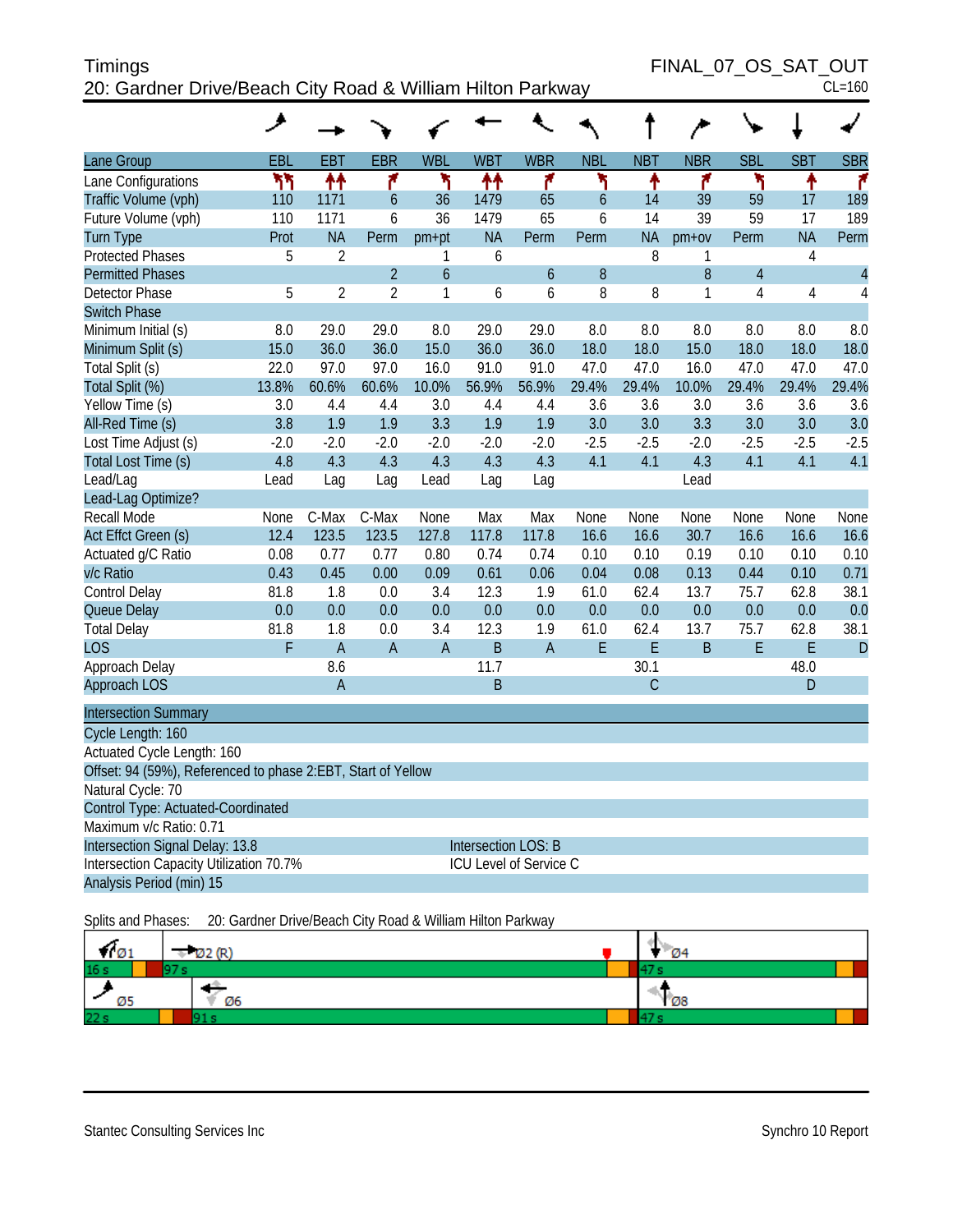#### Timings FINAL\_08\_OS\_SAT\_IN 2: Chamberlin Drive/Squire Pope Road & William Hilton Parkway CL=170

| 2. Gridribenin Drive/Squire Pope Rodu & William Hilton Parkway |                |                |                  |            |                               |            |            |                |             |                | $UL - 110$ |
|----------------------------------------------------------------|----------------|----------------|------------------|------------|-------------------------------|------------|------------|----------------|-------------|----------------|------------|
|                                                                | ᢣ              |                |                  |            |                               |            |            |                |             |                |            |
| Lane Group                                                     | EBL            | <b>EBT</b>     | <b>WBL</b>       | <b>WBT</b> | <b>WBR</b>                    | <b>NBL</b> | <b>NBT</b> | <b>SBL</b>     | <b>SBT</b>  | <b>SBR</b>     |            |
| Lane Configurations                                            | ٦              | ተተኑ            | ۲                | ₩          | ۴                             | ۲          | ħ          | ኻ              | ↑           | ۴              |            |
| Traffic Volume (vph)                                           | 195            | 1813           | 9                | 1589       | 70                            | 5          | 5          | 39             | 5           | 161            |            |
| Future Volume (vph)                                            | 195            | 1813           | 9                | 1589       | 70                            | 5          | 5          | 39             | 5           | 161            |            |
| Turn Type                                                      | pm+pt          | <b>NA</b>      | pm+pt            | <b>NA</b>  | Perm                          | Perm       | <b>NA</b>  | Perm           | <b>NA</b>   | Perm           |            |
| <b>Protected Phases</b>                                        | 5              | 2              | 1                | 6          |                               |            | 8          |                | 4           |                |            |
| <b>Permitted Phases</b>                                        | $\overline{2}$ |                | $\boldsymbol{6}$ |            | 6                             | 8          |            | $\overline{4}$ |             | $\overline{4}$ |            |
| Detector Phase                                                 | 5              | 2              | 1                | 6          | 6                             | 8          | 8          | 4              | 4           | $\overline{4}$ |            |
| Switch Phase                                                   |                |                |                  |            |                               |            |            |                |             |                |            |
| Minimum Initial (s)                                            | 4.0            | 28.0           | 4.0              | 28.0       | 28.0                          | 6.0        | 6.0        | 6.0            | 6.0         | 6.0            |            |
| Minimum Split (s)                                              | 12.0           | 37.0           | 12.0             | 37.0       | 37.0                          | 14.0       | 14.0       | 14.0           | 14.0        | 14.0           |            |
| Total Split (s)                                                | 30.0           | 119.0          | 14.0             | 103.0      | 103.0                         | 37.0       | 37.0       | 37.0           | 37.0        | 37.0           |            |
| Total Split (%)                                                | 17.6%          | 70.0%          | 8.2%             | 60.6%      | 60.6%                         | 21.8%      | 21.8%      | 21.8%          | 21.8%       | 21.8%          |            |
| Yellow Time (s)                                                | 3.0            | 4.4            | 3.0              | 4.4        | 4.4                           | 4.0        | 4.0        | 4.0            | 4.0         | 4.0            |            |
| All-Red Time (s)                                               | 2.7            | 1.5            | 2.6              | 1.5        | 1.5                           | 1.8        | 1.8        | 1.8            | 1.8         | 1.8            |            |
| Lost Time Adjust (s)                                           | $-2.0$         | $-2.5$         | $-2.0$           | $-2.5$     | $-2.5$                        | $-2.5$     | $-2.5$     | $-2.5$         | $-2.5$      | $-2.5$         |            |
| Total Lost Time (s)                                            | 3.7            | 3.4            | 3.6              | 3.4        | 3.4                           | 3.3        | 3.3        | 3.3            | 3.3         | 3.3            |            |
| Lead/Lag                                                       | Lead           | Lag            | Lead             | Lag        | Lag                           |            |            |                |             |                |            |
| Lead-Lag Optimize?                                             |                |                |                  |            |                               |            |            |                |             |                |            |
| Recall Mode                                                    | None           | C-Max          | None             | Max        | Max                           | None       | None       | None           | None        | None           |            |
| Act Effct Green (s)                                            | 150.7          | 147.1          | 132.7            | 126.8      | 126.8                         | 12.3       | 12.3       | 12.3           | 12.3        | 12.3           |            |
| Actuated g/C Ratio                                             | 0.89           | 0.87           | 0.78             | 0.75       | 0.75                          | 0.07       | 0.07       | 0.07           | 0.07        | 0.07           |            |
| v/c Ratio                                                      | 0.63           | 0.45           | 0.05             | 0.63       | 0.06                          | 0.05       | 0.09       | 0.42           | 0.04        | 0.63           |            |
| <b>Control Delay</b>                                           | 24.9           | 3.4            | 1.4              | 13.8       | 0.1                           | 72.2       | 46.4       | 87.3           | 71.6        | 19.9           |            |
| Queue Delay                                                    | 0.0            | 0.0            | 0.0              | 0.0        | 0.0                           | 0.0        | 0.0        | 0.0            | 0.0         | 0.0            |            |
| <b>Total Delay</b>                                             | 24.9           | 3.4            | 1.4              | 13.8       | 0.1                           | 72.2       | 46.4       | 87.3           | 71.6        | 19.9           |            |
| <b>LOS</b>                                                     | $\mathsf{C}$   | $\mathsf{A}$   | $\overline{A}$   | $\sf B$    | $\overline{A}$                | E          | D          | F              | E           | B              |            |
| Approach Delay                                                 |                | 5.5            |                  | 13.1       |                               |            | 54.0       |                | 33.8        |                |            |
| Approach LOS                                                   |                | $\overline{A}$ |                  | $\sf B$    |                               |            | D          |                | $\mathsf C$ |                |            |
| <b>Intersection Summary</b>                                    |                |                |                  |            |                               |            |            |                |             |                |            |
| Cycle Length: 170                                              |                |                |                  |            |                               |            |            |                |             |                |            |
| Actuated Cycle Length: 170                                     |                |                |                  |            |                               |            |            |                |             |                |            |
| Offset: 97 (57%), Referenced to phase 2:EBTL, Start of Yellow  |                |                |                  |            |                               |            |            |                |             |                |            |
| Natural Cycle: 65                                              |                |                |                  |            |                               |            |            |                |             |                |            |
| Control Type: Actuated-Coordinated                             |                |                |                  |            |                               |            |            |                |             |                |            |
| Maximum v/c Ratio: 0.63                                        |                |                |                  |            |                               |            |            |                |             |                |            |
| Intersection Signal Delay: 10.4                                |                |                |                  |            | Intersection LOS: B           |            |            |                |             |                |            |
| Intersection Capacity Utilization 75.2%                        |                |                |                  |            | <b>ICU Level of Service D</b> |            |            |                |             |                |            |
| Analysis Period (min) 15                                       |                |                |                  |            |                               |            |            |                |             |                |            |
|                                                                |                |                |                  |            |                               |            |            |                |             |                |            |

Splits and Phases: 2: Chamberlin Drive/Squire Pope Road & William Hilton Parkway

| D2(R)<br>Ø1   | $\mathbf{F}_{\emptyset 4}$ |
|---------------|----------------------------|
| 14s<br>19 s   |                            |
| Ø6<br>-<br>Ø5 | \  Ø8                      |
| 30 s          |                            |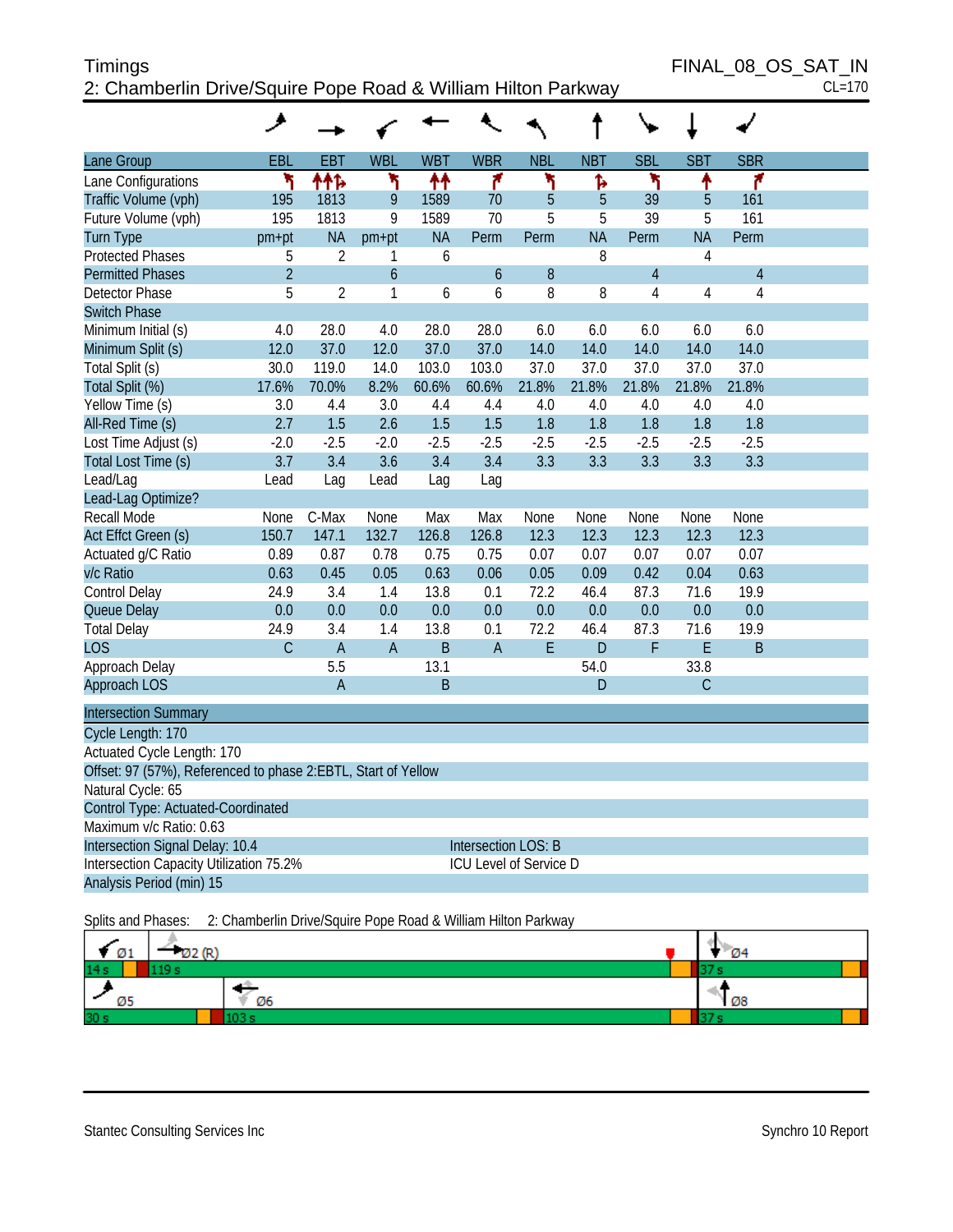# Timings FINAL\_08\_OS\_SAT\_IN 5: Spanish Wells Road/Wild Horse Road & William Hilton Parkway CL=170

|                                                              | و           |                |              |             |                        |            |                |                |  |
|--------------------------------------------------------------|-------------|----------------|--------------|-------------|------------------------|------------|----------------|----------------|--|
| <b>Lane Group</b>                                            | EBL         | <b>EBT</b>     | <b>WBL</b>   | <b>WBT</b>  | <b>NBL</b>             | <b>NBT</b> | <b>SBL</b>     | <b>SBT</b>     |  |
| Lane Configurations                                          | ۲           | <b>tite</b>    | ۲            | <b>TTTP</b> | ۲                      | Ъ          | ۲              | ħ              |  |
| Traffic Volume (vph)                                         | 58          | 1631           | 83           | 1503        | 117                    | 43         | 56             | 48             |  |
| Future Volume (vph)                                          | 58          | 1631           | 83           | 1503        | 117                    | 43         | 56             | 48             |  |
| <b>Turn Type</b>                                             | Prot        | <b>NA</b>      | Prot         | <b>NA</b>   | Perm                   | <b>NA</b>  | Perm           | <b>NA</b>      |  |
| <b>Protected Phases</b>                                      | 5           | $\overline{2}$ | 1            | 6           |                        | 8          |                | 4              |  |
| <b>Permitted Phases</b>                                      |             |                |              |             | 8                      |            | $\overline{4}$ |                |  |
| <b>Detector Phase</b>                                        | 5           | $\overline{2}$ | $\mathbf{1}$ | 6           | 8                      | 8          | 4              | $\overline{4}$ |  |
| <b>Switch Phase</b>                                          |             |                |              |             |                        |            |                |                |  |
| Minimum Initial (s)                                          | 6.0         | 28.0           | 6.0          | 28.0        | 8.0                    | 8.0        | 8.0            | 8.0            |  |
| Minimum Split (s)                                            | 15.0        | 35.0           | 14.0         | 35.0        | 18.0                   | 18.0       | 18.0           | 18.0           |  |
| Total Split (s)                                              | 25.0        | 88.0           | 28.0         | 91.0        | 54.0                   | 54.0       | 54.0           | 54.0           |  |
| Total Split (%)                                              | 14.7%       | 51.8%          | 16.5%        | 53.5%       | 31.8%                  | 31.8%      | 31.8%          | 31.8%          |  |
| Yellow Time (s)                                              | 3.0         | 4.4            | 3.0          | 4.4         | 4.4                    | 4.4        | 4.4            | 4.4            |  |
| All-Red Time (s)                                             | 3.8         | 1.9            | 2.8          | 1.9         | 2.0                    | 2.0        | 2.0            | 2.0            |  |
| Lost Time Adjust (s)                                         | $-2.0$      | $-2.5$         | $-2.0$       | $-2.5$      | $-3.5$                 | $-3.5$     | $-3.5$         | $-3.5$         |  |
| Total Lost Time (s)                                          | 4.8         | 3.8            | 3.8          | 3.8         | 2.9                    | 2.9        | 2.9            | 2.9            |  |
| Lead/Lag                                                     | Lead        | Lag            | Lead         | Lag         |                        |            |                |                |  |
| Lead-Lag Optimize?                                           |             |                |              |             |                        |            |                |                |  |
| <b>Recall Mode</b>                                           | <b>None</b> | C-Max          | None         | Max         | None                   | None       | None           | None           |  |
| Act Effct Green (s)                                          | 13.0        | 118.1          | 15.6         | 119.7       | 25.8                   | 25.8       | 25.8           | 25.8           |  |
| Actuated g/C Ratio                                           | 0.08        | 0.69           | 0.09         | 0.70        | 0.15                   | 0.15       | 0.15           | 0.15           |  |
| v/c Ratio                                                    | 0.47        | 0.43           | 0.56         | 0.37        | 0.70                   | 0.37       | 0.46           | 0.22           |  |
| Control Delay                                                | 83.7        | 11.2           | 88.8         | 14.4        | 87.4                   | 39.1       | 75.4           | 56.6           |  |
| Queue Delay                                                  | 0.0         | 0.0            | 0.0          | 0.0         | 0.0                    | 0.0        | 0.0            | 0.0            |  |
| <b>Total Delay</b>                                           | 83.7        | 11.2           | 88.8         | 14.4        | 87.4                   | 39.1       | 75.4           | 56.6           |  |
| LOS                                                          | F           | $\overline{B}$ | F            | B           | F                      | D          | E              | E              |  |
| Approach Delay                                               |             | 13.5<br>B      |              | 18.2        |                        | 63.5       |                | 65.8           |  |
| Approach LOS                                                 |             |                |              | B           |                        | E          |                | E              |  |
| <b>Intersection Summary</b>                                  |             |                |              |             |                        |            |                |                |  |
| Cycle Length: 170                                            |             |                |              |             |                        |            |                |                |  |
| Actuated Cycle Length: 170                                   |             |                |              |             |                        |            |                |                |  |
| Offset: 72 (42%), Referenced to phase 2:EBT, Start of Yellow |             |                |              |             |                        |            |                |                |  |
| Natural Cycle: 70                                            |             |                |              |             |                        |            |                |                |  |
| Control Type: Actuated-Coordinated                           |             |                |              |             |                        |            |                |                |  |
| Maximum v/c Ratio: 0.70                                      |             |                |              |             |                        |            |                |                |  |
| Intersection Signal Delay: 20.1                              |             |                |              |             | Intersection LOS: C    |            |                |                |  |
| Intersection Capacity Utilization 54.8%                      |             |                |              |             | ICU Level of Service A |            |                |                |  |
| Analysis Period (min) 15                                     |             |                |              |             |                        |            |                |                |  |
|                                                              |             |                |              |             |                        |            |                |                |  |

Splits and Phases: 5: Spanish Wells Road/Wild Horse Road & William Hilton Parkway

| * 01            | $-22(R)$ | $-04$      |
|-----------------|----------|------------|
| 28 <sub>s</sub> | 88 s     |            |
| Ø5              | Ø6       | <b>108</b> |
| 25s             |          |            |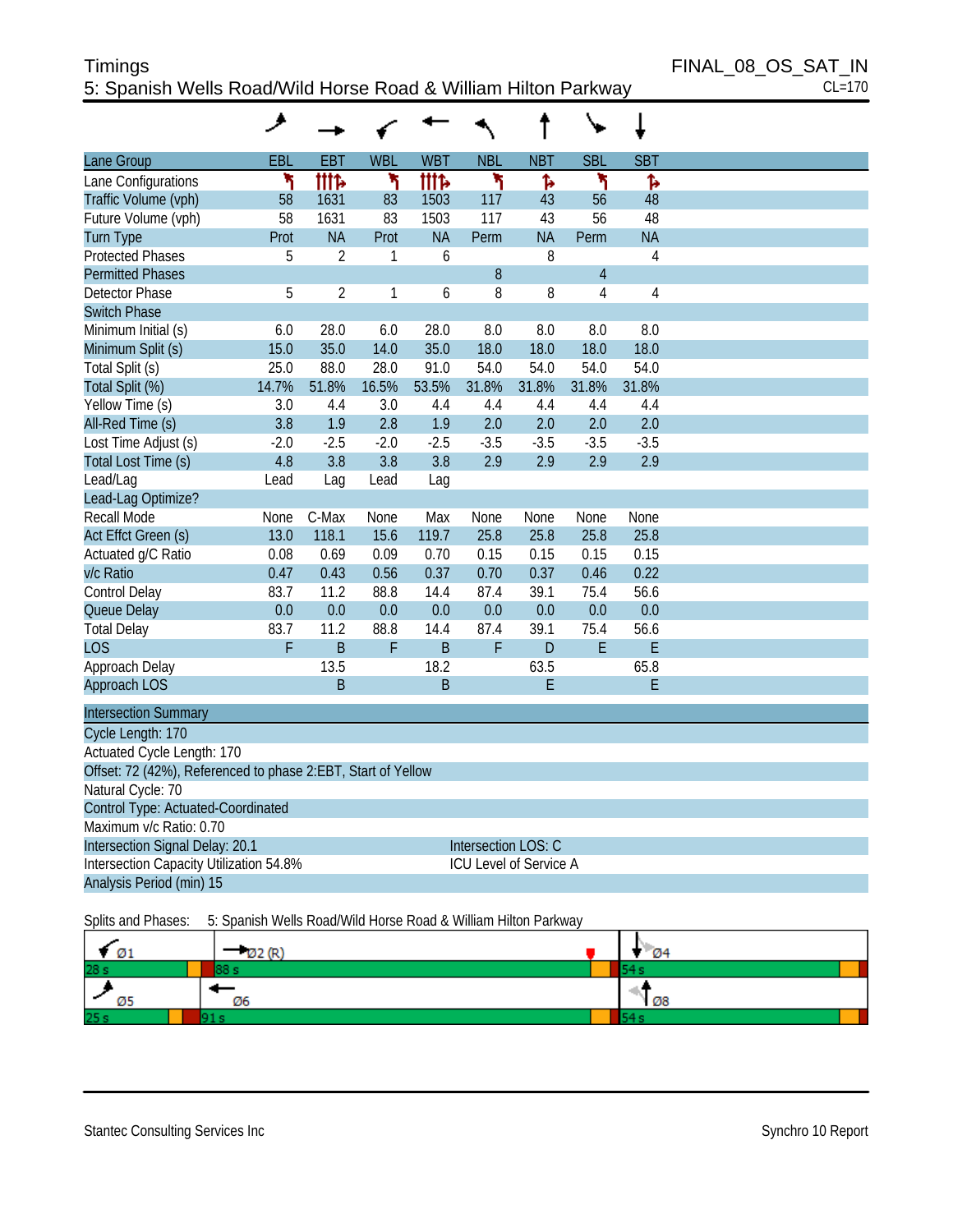| Timings                                                   | FINAL 08 OS SAT IN |
|-----------------------------------------------------------|--------------------|
| 8: Jarvis Park Road/Wilborn Road & William Hilton Parkway | $CL=170$           |

| Lane Group                                                  | EBL            | <b>EBT</b>     | <b>EBR</b>     | <b>WBL</b>     | <b>WBT</b>          | <b>WBR</b>                    | <b>NBT</b> | <b>SBL</b>     | <b>SBT</b>     | <b>SBR</b>     |  |
|-------------------------------------------------------------|----------------|----------------|----------------|----------------|---------------------|-------------------------------|------------|----------------|----------------|----------------|--|
| Lane Configurations                                         | ۲              | ↟↟             | ۴              | ۲              | ↟↟                  | ۴                             | Ф          | ۲              | 4              | ۴              |  |
| Traffic Volume (vph)                                        | 36             | 1663           | 35             | 13             | 1440                | 35                            | 5          | 25             | $\overline{5}$ | 42             |  |
| Future Volume (vph)                                         | 36             | 1663           | 35             | 13             | 1440                | 35                            | 5          | 25             | 5              | 42             |  |
| <b>Turn Type</b>                                            | pm+pt          | <b>NA</b>      | $pm+ov$        | Perm           | <b>NA</b>           | Perm                          | <b>NA</b>  | Split          | <b>NA</b>      | Free           |  |
| <b>Protected Phases</b>                                     | 5              | $\overline{2}$ | 8              |                | 6                   |                               | 8          | $\overline{4}$ | $\overline{4}$ |                |  |
| <b>Permitted Phases</b>                                     | $\overline{2}$ |                | $\overline{2}$ | 6              |                     | 6                             |            |                |                | Free           |  |
| <b>Detector Phase</b>                                       | 5              | $\overline{2}$ | 8              | 6              | 6                   | 6                             | 8          | 4              | 4              |                |  |
| <b>Switch Phase</b>                                         |                |                |                |                |                     |                               |            |                |                |                |  |
| Minimum Initial (s)                                         | 6.0            | 29.0           | 6.0            | 29.0           | 29.0                | 29.0                          | 6.0        | 8.0            | 8.0            |                |  |
| Minimum Split (s)                                           | 14.0           | 35.1           | 18.0           | 50.0           | 50.0                | 50.0                          | 18.0       | 18.0           | 18.0           |                |  |
| Total Split (s)                                             | 14.0           | 110.0          | 42.0           | 96.0           | 96.0                | 96.0                          | 42.0       | 18.0           | 18.0           |                |  |
| Total Split (%)                                             | 8.2%           | 64.7%          | 24.7%          | 56.5%          | 56.5%               | 56.5%                         | 24.7%      | 10.6%          | 10.6%          |                |  |
| Yellow Time (s)                                             | 3.0            | 4.4            | 3.0            | 4.4            | 4.4                 | 4.4                           | 3.0        | 3.3            | 3.3            |                |  |
| All-Red Time (s)                                            | 2.8            | 1.7            | 3.1            | 1.7            | 1.7                 | 1.7                           | 3.1        | 3.1            | 3.1            |                |  |
| Lost Time Adjust (s)                                        | $-2.0$         | $-2.0$         | $-2.0$         | $-2.0$         | $-2.0$              | $-2.0$                        | $-2.0$     | $-2.0$         | $-2.0$         |                |  |
| Total Lost Time (s)                                         | 3.8            | 4.1            | 4.1            | 4.1            | 4.1                 | 4.1                           | 4.1        | 4.4            | 4.4            |                |  |
| Lead/Lag                                                    | Lead           |                |                | Lag            | Lag                 | Lag                           |            |                |                |                |  |
| Lead-Lag Optimize?                                          |                |                |                |                |                     |                               |            |                |                |                |  |
| <b>Recall Mode</b>                                          | <b>None</b>    | C-Max          | None           | Max            | Max                 | Max                           | None       | None           | None           |                |  |
| Act Effct Green (s)                                         | 145.5          | 146.0          | 158.6          | 136.5          | 136.5               | 136.5                         | 10.1       | 10.3           | 10.3           | 170.0          |  |
| Actuated g/C Ratio                                          | 0.86           | 0.86           | 0.93           | 0.80           | 0.80                | 0.80                          | 0.06       | 0.06           | 0.06           | 1.00           |  |
| v/c Ratio                                                   | 0.13           | 0.57           | 0.02           | 0.08           | 0.53                | 0.03                          | 0.27       | 0.15           | 0.16           | 0.03           |  |
| Control Delay                                               | 3.4            | 3.2            | 0.3            | 3.3            | 4.3                 | 0.1                           | 71.8       | 79.1           | 79.2           | 0.0            |  |
| Queue Delay                                                 | 0.0            | 0.0            | 0.0            | 0.0            | 0.0                 | 0.0                           | 0.0        | 0.0            | 0.0            | 0.0            |  |
| <b>Total Delay</b>                                          | 3.4            | 3.2            | 0.3            | 3.3            | 4.3                 | 0.1                           | 71.8       | 79.1           | 79.2           | 0.0            |  |
| <b>LOS</b>                                                  | $\overline{A}$ | $\overline{A}$ | $\overline{A}$ | $\overline{A}$ | $\overline{A}$      | $\overline{A}$                | E          | E              | E              | $\overline{A}$ |  |
| Approach Delay                                              |                | 3.2            |                |                | 4.1                 |                               | 71.8       |                | 32.7           |                |  |
| Approach LOS                                                |                | $\overline{A}$ |                |                | $\overline{A}$      |                               | E          |                | C              |                |  |
| <b>Intersection Summary</b>                                 |                |                |                |                |                     |                               |            |                |                |                |  |
| Cycle Length: 170                                           |                |                |                |                |                     |                               |            |                |                |                |  |
| Actuated Cycle Length: 170                                  |                |                |                |                |                     |                               |            |                |                |                |  |
| Offset: 0 (0%), Referenced to phase 2:EBTL, Start of Yellow |                |                |                |                |                     |                               |            |                |                |                |  |
| Natural Cycle: 100                                          |                |                |                |                |                     |                               |            |                |                |                |  |
| Control Type: Actuated-Coordinated                          |                |                |                |                |                     |                               |            |                |                |                |  |
| Maximum v/c Ratio: 0.57                                     |                |                |                |                |                     |                               |            |                |                |                |  |
| Intersection Signal Delay: 4.8                              |                |                |                |                | Intersection LOS: A |                               |            |                |                |                |  |
| Intersection Capacity Utilization 63.4%                     |                |                |                |                |                     | <b>ICU Level of Service B</b> |            |                |                |                |  |
| Analysis Period (min) 15                                    |                |                |                |                |                     |                               |            |                |                |                |  |

Splits and Phases: 8: Jarvis Park Road/Wilborn Road & William Hilton Parkway

| Los Anti<br>$Z$ <i>VILV</i> | - 04 | - -<br>$\rightarrow$ 08 |
|-----------------------------|------|-------------------------|
| 110 s                       |      |                         |
| Ø6<br>Ø5                    |      |                         |
| 14s                         |      |                         |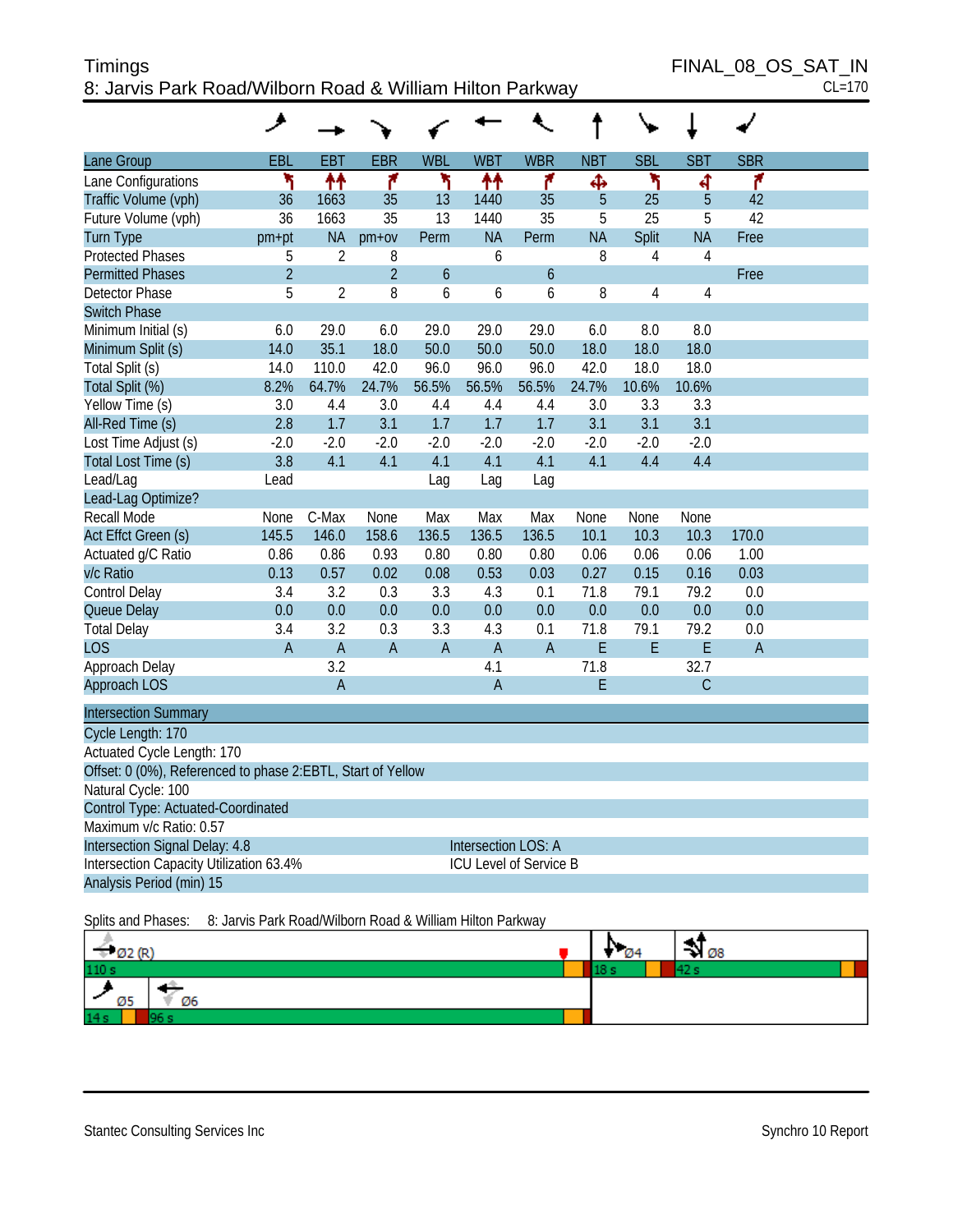| Timings                                                            | FINAL 08 OS SAT IN |
|--------------------------------------------------------------------|--------------------|
| 11: Sol Blatt Jr. Expressway/Gumtree Road & William Hilton Parkway | $CL=170$           |

|                                                               | ۸      |                |                 |            |                     |                               |            |            |                |                |                |                |
|---------------------------------------------------------------|--------|----------------|-----------------|------------|---------------------|-------------------------------|------------|------------|----------------|----------------|----------------|----------------|
| Lane Group                                                    | EBL    | EBT            | <b>EBR</b>      | <b>WBL</b> | <b>WBT</b>          | <b>WBR</b>                    | <b>NBL</b> | <b>NBT</b> | <b>NBR</b>     | <b>SBL</b>     | <b>SBT</b>     | <b>SBR</b>     |
| Lane Configurations                                           | ۲      | ↟↟             | ۴               | ۲          | ተተተ                 | ۴                             | ۲          | ↟          | ۴              | ኻ              | ची             | ۴              |
| Traffic Volume (vph)                                          | 63     | 1369           | 25              | 75         | 1272                | 234                           | 13         | 89         | 100            | 207            | 90             | 64             |
| Future Volume (vph)                                           | 63     | 1369           | $\overline{25}$ | 75         | 1272                | 234                           | 13         | 89         | 100            | 207            | 90             | 64             |
| <b>Turn Type</b>                                              | Prot   | <b>NA</b>      | Free            | Prot       | <b>NA</b>           | Perm                          | Split      | <b>NA</b>  | Free           | Split          | <b>NA</b>      | Perm           |
| <b>Protected Phases</b>                                       | 5      | $\overline{2}$ |                 | 1          | 6                   |                               | 8          | 8          |                | $\overline{7}$ | $\overline{7}$ |                |
| <b>Permitted Phases</b>                                       |        |                | Free            |            |                     | 6                             |            |            | Free           |                |                | $\overline{7}$ |
| Detector Phase                                                | 5      | $\overline{2}$ |                 | 1          | 6                   | 6                             | 8          | 8          |                | $\overline{7}$ | $\overline{7}$ | $\overline{7}$ |
| <b>Switch Phase</b>                                           |        |                |                 |            |                     |                               |            |            |                |                |                |                |
| Minimum Initial (s)                                           | 6.0    | 29.0           |                 | 6.0        | 29.0                | 29.0                          | 8.0        | 8.0        |                | 8.0            | 8.0            | 8.0            |
| Minimum Split (s)                                             | 16.0   | 35.0           |                 | 15.0       | 35.0                | 35.0                          | 18.0       | 18.0       |                | 19.0           | 19.0           | 19.0           |
| Total Split (s)                                               | 22.0   | 75.0           |                 | 22.0       | 75.0                | 75.0                          | 18.0       | 18.0       |                | 55.0           | 55.0           | 55.0           |
| Total Split (%)                                               | 12.9%  | 44.1%          |                 | 12.9%      | 44.1%               | 44.1%                         | 10.6%      | 10.6%      |                | 32.4%          | 32.4%          | 32.4%          |
| Yellow Time (s)                                               | 3.0    | 4.4            |                 | 3.0        | 4.4                 | 4.4                           | 3.6        | 3.6        |                | 4.0            | 4.0            | 4.0            |
| All-Red Time (s)                                              | 4.2    | 1.5            |                 | 3.8        | 1.5                 | 1.5                           | 3.1        | 3.1        |                | 3.4            | 3.4            | 3.4            |
| Lost Time Adjust (s)                                          | $-2.0$ | $-2.5$         |                 | $-2.0$     | $-2.5$              | $-2.5$                        | $-3.0$     | $-3.0$     |                | $-3.0$         | $-3.0$         | $-3.0$         |
| Total Lost Time (s)                                           | 5.2    | 3.4            |                 | 4.8        | 3.4                 | 3.4                           | 3.7        | 3.7        |                | 4.4            | 4.4            | 4.4            |
| Lead/Lag                                                      | Lead   | Lag            |                 | Lead       | Lag                 | Lag                           | Lag        | Lag        |                | Lead           | Lead           | Lead           |
| Lead-Lag Optimize?                                            |        |                |                 |            |                     |                               | Yes        | Yes        |                | Yes            | Yes            | Yes            |
| Recall Mode                                                   | None   | C-Max          |                 | None       | Max                 | Max                           | None       | None       |                | None           | None           | None           |
| Act Effct Green (s)                                           | 13.3   | 100.1          | 170.0           | 14.8       | 101.2               | 101.2                         | 17.0       | 17.0       | 170.0          | 21.9           | 21.9           | 21.9           |
| Actuated g/C Ratio                                            | 0.08   | 0.59           | 1.00            | 0.09       | 0.60                | 0.60                          | 0.10       | 0.10       | 1.00           | 0.13           | 0.13           | 0.13           |
| v/c Ratio                                                     | 0.49   | 0.70           | 0.02            | 0.54       | 0.45                | 0.25                          | 0.08       | 0.51       | 0.07           | 0.72           | 0.72           | 0.23           |
| Control Delay                                                 | 75.6   | 37.0           | 0.0             | 97.8       | 13.0                | 4.9                           | 68.2       | 81.5       | 0.1            | 89.2           | 87.8           | 3.5            |
| Queue Delay                                                   | 0.0    | 0.0            | 0.0             | 0.0        | 0.0                 | 0.0                           | 0.0        | 0.0        | 0.0            | 0.0            | 0.0            | 0.0            |
| <b>Total Delay</b>                                            | 75.6   | 37.0           | 0.0             | 97.8       | 13.0                | 4.9                           | 68.2       | 81.5       | 0.1            | 89.2           | 87.8           | 3.5            |
| <b>LOS</b>                                                    | E      | D              | $\overline{A}$  | F          | $\overline{B}$      | $\overline{A}$                | E          | F          | $\overline{A}$ | F              | F              | $\overline{A}$ |
| Approach Delay                                                |        | 38.1           |                 |            | 15.9                |                               |            | 40.5       |                |                | 73.4           |                |
| <b>Approach LOS</b>                                           |        | D              |                 |            | B                   |                               |            | D          |                |                | E              |                |
| <b>Intersection Summary</b>                                   |        |                |                 |            |                     |                               |            |            |                |                |                |                |
| Cycle Length: 170                                             |        |                |                 |            |                     |                               |            |            |                |                |                |                |
| Actuated Cycle Length: 170                                    |        |                |                 |            |                     |                               |            |            |                |                |                |                |
| Offset: 144 (85%), Referenced to phase 2:EBT, Start of Yellow |        |                |                 |            |                     |                               |            |            |                |                |                |                |
| Natural Cycle: 90                                             |        |                |                 |            |                     |                               |            |            |                |                |                |                |
| Control Type: Actuated-Coordinated                            |        |                |                 |            |                     |                               |            |            |                |                |                |                |
| Maximum v/c Ratio: 0.72                                       |        |                |                 |            |                     |                               |            |            |                |                |                |                |
| Intersection Signal Delay: 32.0                               |        |                |                 |            | Intersection LOS: C |                               |            |            |                |                |                |                |
| Intersection Capacity Utilization 69.5%                       |        |                |                 |            |                     | <b>ICU Level of Service C</b> |            |            |                |                |                |                |
| Analysis Period (min) 15                                      |        |                |                 |            |                     |                               |            |            |                |                |                |                |

Splits and Phases: 11: Sol Blatt Jr. Expressway/Gumtree Road & William Hilton Parkway

| Ø1        | 202(R) | n<br>Ø, | 80 ۲ |  |
|-----------|--------|---------|------|--|
| 22s       |        |         |      |  |
|           |        |         |      |  |
| øε<br>ט ש | Ø6     |         |      |  |
| 22s       |        |         |      |  |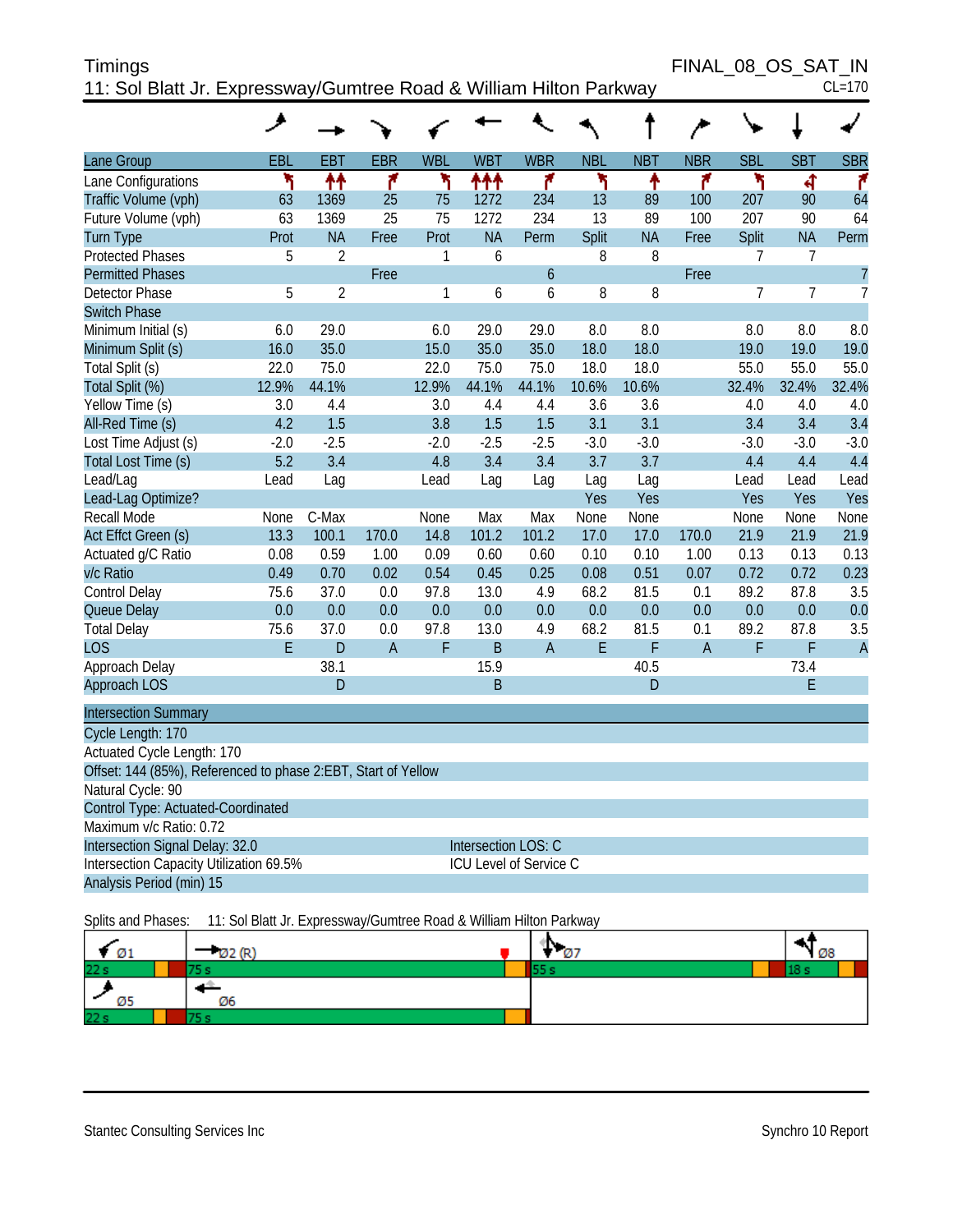| Timings                                                   | FINAL 08 OS SAT IN |
|-----------------------------------------------------------|--------------------|
| 14: Pembroke Drive/Museum Street & William Hilton Parkway | $CL=170$           |

FINAL\_08\_OS\_SAT\_IN<br>CL=170

|                                                                                  | ᢣ                                                         |                |                |                  |                        |                  |            |            |                |                |                |  |
|----------------------------------------------------------------------------------|-----------------------------------------------------------|----------------|----------------|------------------|------------------------|------------------|------------|------------|----------------|----------------|----------------|--|
| Lane Group                                                                       | EBL                                                       | <b>EBT</b>     | <b>EBR</b>     | <b>WBL</b>       | <b>WBT</b>             | <b>WBR</b>       | <b>NBL</b> | <b>NBT</b> | <b>NBR</b>     | <b>SBT</b>     | <b>SBR</b>     |  |
| Lane Configurations                                                              | ۲                                                         | ↟↟             | ۴              | ٦                | ↟↟                     | ۴                | ۲          | बी         | ۴              | ची             | ۴              |  |
| Traffic Volume (vph)                                                             | 47                                                        | 1442           | 189            | 56               | 1235                   | 38               | 235        | 28         | 42             | 14             | 40             |  |
| Future Volume (vph)                                                              | 47                                                        | 1442           | 189            | 56               | 1235                   | 38               | 235        | 28         | 42             | 14             | 40             |  |
| Turn Type                                                                        | Perm                                                      | <b>NA</b>      | Perm           | Perm             | <b>NA</b>              | Perm             | Split      | <b>NA</b>  | Perm           | <b>NA</b>      | Perm           |  |
| <b>Protected Phases</b>                                                          |                                                           | $\overline{2}$ |                |                  | 6                      |                  | 8          | 8          |                | $\overline{4}$ |                |  |
| <b>Permitted Phases</b>                                                          | $\overline{2}$                                            |                | $\overline{2}$ | $\boldsymbol{6}$ |                        | $\boldsymbol{6}$ |            |            | 8              |                | $\overline{4}$ |  |
| Detector Phase                                                                   | $\overline{2}$                                            | $\overline{2}$ | $\overline{2}$ | 6                | 6                      | 6                | 8          | 8          | 8              | 4              | $\sqrt{4}$     |  |
| <b>Switch Phase</b>                                                              |                                                           |                |                |                  |                        |                  |            |            |                |                |                |  |
| Minimum Initial (s)                                                              | 29.0                                                      | 29.0           | 29.0           | 29.0             | 29.0                   | 29.0             | 8.0        | 8.0        | 8.0            | 6.0            | 6.0            |  |
| Minimum Split (s)                                                                | 49.0                                                      | 49.0           | 49.0           | 35.0             | 35.0                   | 35.0             | 18.0       | 18.0       | 18.0           | 15.0           | 15.0           |  |
| Total Split (s)                                                                  | 106.0                                                     | 106.0          | 106.0          | 106.0            | 106.0                  | 106.0            | 44.0       | 44.0       | 44.0           | 20.0           | 20.0           |  |
| Total Split (%)                                                                  | 62.4%                                                     | 62.4%          | 62.4%          | 62.4%            | 62.4%                  | 62.4%            | 25.9%      | 25.9%      | 25.9%          | 11.8%          | 11.8%          |  |
| Yellow Time (s)                                                                  | 4.4                                                       | 4.4            | 4.4            | 4.4              | 4.4                    | 4.4              | 3.6        | 3.6        | 3.6            | 3.3            | 3.3            |  |
| All-Red Time (s)                                                                 | 1.5                                                       | 1.5            | 1.5            | 1.5              | 1.5                    | 1.5              | 3.3        | 3.3        | 3.3            | 2.9            | 2.9            |  |
| Lost Time Adjust (s)                                                             | $-2.5$                                                    | $-2.5$         | $-2.5$         | $-2.5$           | $-2.5$                 | $-2.5$           | $-2.2$     | $-2.2$     | $-2.2$         | $-2.2$         | $-2.2$         |  |
| Total Lost Time (s)                                                              | 3.4                                                       | 3.4            | 3.4            | 3.4              | 3.4                    | 3.4              | 4.7        | 4.7        | 4.7            | 4.0            | 4.0            |  |
| Lead/Lag                                                                         |                                                           |                |                |                  |                        |                  |            |            |                |                |                |  |
| Lead-Lag Optimize?                                                               |                                                           |                |                |                  |                        |                  |            |            |                |                |                |  |
| Recall Mode                                                                      | C-Max                                                     | C-Max          | C-Max          | Max              | Max                    | Max              | None       | None       | None           | None           | None           |  |
| Act Effct Green (s)                                                              | 127.2                                                     | 127.2          | 127.2          | 127.2            | 127.2                  | 127.2            | 22.1       | 22.1       | 22.1           | 11.1           | 11.1           |  |
| Actuated g/C Ratio                                                               | 0.75                                                      | 0.75           | 0.75           | 0.75             | 0.75                   | 0.75             | 0.13       | 0.13       | 0.13           | 0.07           | 0.07           |  |
| v/c Ratio                                                                        | 0.21                                                      | 0.57           | 0.16           | 0.33             | 0.49                   | 0.04             | 0.66       | 0.65       | 0.18           | 0.31           | 0.26           |  |
| Control Delay                                                                    | 6.8                                                       | 4.9            | 1.8            | 24.8             | 17.4                   | 4.8              | 84.4       | 83.7       | 9.5            | 81.8           | 10.3           |  |
| Queue Delay                                                                      | 0.0                                                       | 0.0            | 0.0            | 0.0              | 0.0                    | 0.0              | 0.0        | 0.0        | 0.0            | 0.0            | 0.0            |  |
| <b>Total Delay</b>                                                               | 6.8                                                       | 4.9            | 1.8            | 24.8             | 17.4                   | 4.8              | 84.4       | 83.7       | 9.5            | 81.8           | 10.3           |  |
| <b>LOS</b>                                                                       | A                                                         | $\overline{A}$ | $\mathsf{A}$   | $\mathsf{C}$     | $\mathsf B$            | $\overline{A}$   | F          | F          | $\overline{A}$ | F              | $\sf B$        |  |
| Approach Delay                                                                   |                                                           | 4.6            |                |                  | 17.4                   |                  |            | 73.7       |                | 43.3           |                |  |
| Approach LOS                                                                     |                                                           | $\mathsf A$    |                |                  | $\mathsf B$            |                  |            | E          |                | D              |                |  |
| <b>Intersection Summary</b>                                                      |                                                           |                |                |                  |                        |                  |            |            |                |                |                |  |
| Cycle Length: 170                                                                |                                                           |                |                |                  |                        |                  |            |            |                |                |                |  |
| Actuated Cycle Length: 170                                                       |                                                           |                |                |                  |                        |                  |            |            |                |                |                |  |
| Offset: 0 (0%), Referenced to phase 2:EBTL, Start of Yellow, Master Intersection |                                                           |                |                |                  |                        |                  |            |            |                |                |                |  |
| Natural Cycle: 85                                                                |                                                           |                |                |                  |                        |                  |            |            |                |                |                |  |
| Control Type: Actuated-Coordinated                                               |                                                           |                |                |                  |                        |                  |            |            |                |                |                |  |
| Maximum v/c Ratio: 0.66                                                          |                                                           |                |                |                  |                        |                  |            |            |                |                |                |  |
| Intersection Signal Delay: 16.7                                                  |                                                           |                |                |                  | Intersection LOS: B    |                  |            |            |                |                |                |  |
| Intersection Capacity Utilization 68.8%                                          |                                                           |                |                |                  | ICU Level of Service C |                  |            |            |                |                |                |  |
| Analysis Period (min) 15                                                         |                                                           |                |                |                  |                        |                  |            |            |                |                |                |  |
| Splits and Phases:                                                               | 14: Pembroke Drive/Museum Street & William Hilton Parkway |                |                |                  |                        |                  |            |            |                |                |                |  |

| $\Rightarrow$ Ø2 (R) | Tv.<br>$\sqrt{04}$ | $\mathbb{Y}_{\varnothing 8}$ |
|----------------------|--------------------|------------------------------|
| 106 s                |                    |                              |
| - 43<br>$\angle$ 06  |                    |                              |
| 106 s                |                    |                              |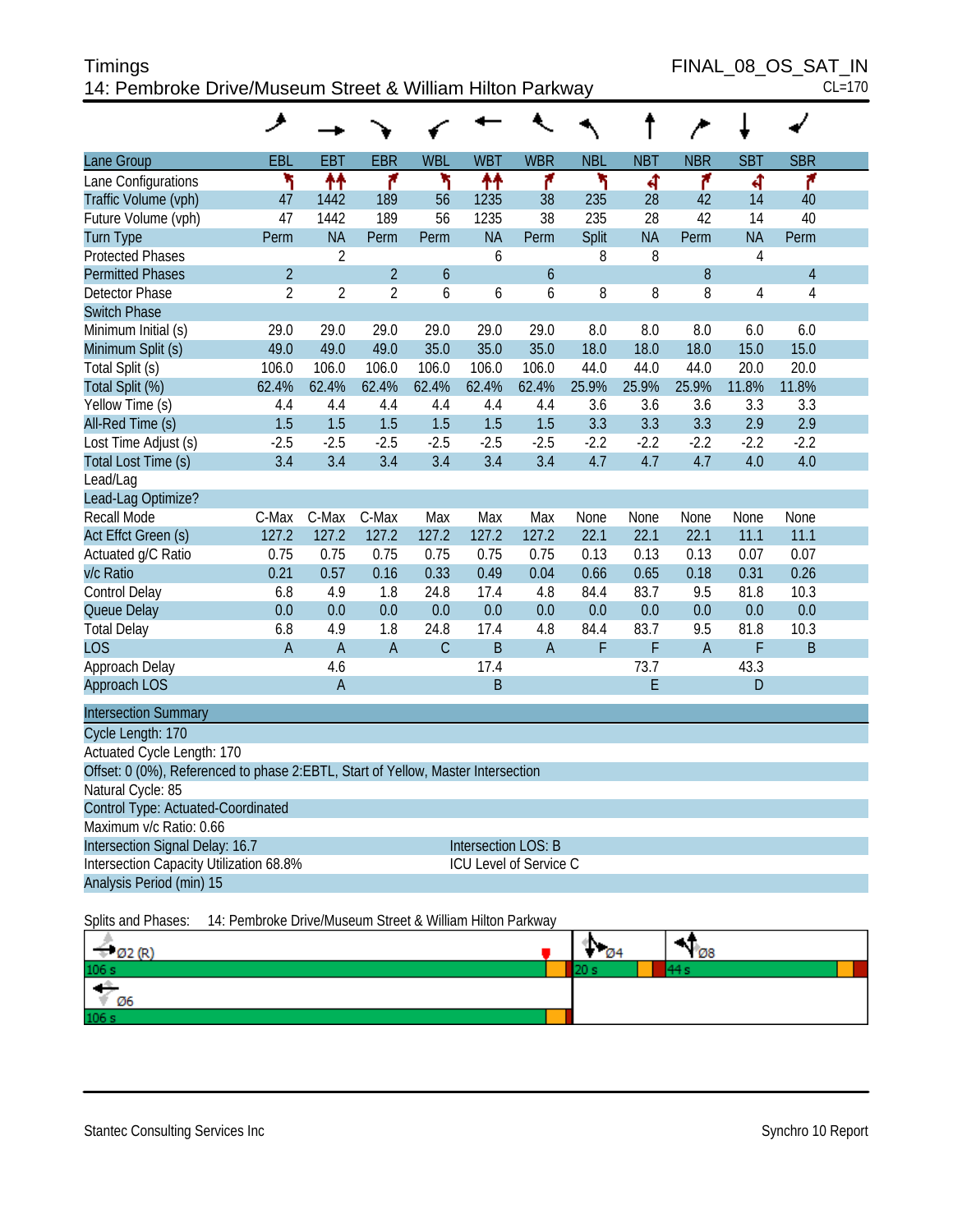| <b>Timings</b>                                                     | FINAL 08 OS SAT IN |
|--------------------------------------------------------------------|--------------------|
| 17: Indigo Run Parkway/Whooping Crane Way & William Hilton Parkway | $CL=170$           |

|                                                               | ᢣ              |                |                |            |                               |                |            |                |                |            |               |                |
|---------------------------------------------------------------|----------------|----------------|----------------|------------|-------------------------------|----------------|------------|----------------|----------------|------------|---------------|----------------|
| Lane Group                                                    | EBL            | <b>EBT</b>     | <b>EBR</b>     | <b>WBL</b> | <b>WBT</b>                    | <b>WBR</b>     | <b>NBL</b> | <b>NBT</b>     | <b>NBR</b>     | <b>SBL</b> | <b>SBT</b>    | <b>SBR</b>     |
| Lane Configurations                                           | ۲              | ↟↟             | ۴              | ካኘ         | ቶቶ                            | ۴              | ካነ         | ቶ              | ۴              | ካካ         | ٠             | ۴              |
| Traffic Volume (vph)                                          | 138            | 1547           | 42             | 30         | 1439                          | 326            | 6          | 14             | 45             | 59         | 17            | 190            |
| Future Volume (vph)                                           | 138            | 1547           | 42             | 30         | 1439                          | 326            | 6          | 14             | 45             | 59         | 17            | 190            |
| <b>Turn Type</b>                                              | pm+pt          | <b>NA</b>      | Free           | Prot       | <b>NA</b>                     | Free           | Split      | <b>NA</b>      | Free           | Split      | <b>NA</b>     | Free           |
| <b>Protected Phases</b>                                       | 5              | $\overline{2}$ |                | 1          | 6                             |                | 4          | $\overline{4}$ |                | 3          | 3             |                |
| <b>Permitted Phases</b>                                       | $\overline{2}$ |                | Free           |            |                               | Free           |            |                | Free           |            |               | Free           |
| Detector Phase                                                | 5              | $\overline{2}$ |                | 1          | 6                             |                | 4          | $\overline{4}$ |                | 3          | 3             |                |
| <b>Switch Phase</b>                                           |                |                |                |            |                               |                |            |                |                |            |               |                |
| Minimum Initial (s)                                           | 6.0            | 23.0           |                | 6.0        | 23.0                          |                | 8.0        | 8.0            |                | 8.0        | 8.0           |                |
| Minimum Split (s)                                             | 15.0           | 35.2           |                | 15.0       | 35.0                          |                | 19.0       | 19.0           |                | 19.0       | 19.0          |                |
| Total Split (s)                                               | 23.0           | 109.0          |                | 15.0       | 101.0                         |                | 21.0       | 21.0           |                | 25.0       | 25.0          |                |
| Total Split (%)                                               | 13.5%          | 64.1%          |                | 8.8%       | 59.4%                         |                | 12.4%      | 12.4%          |                | 14.7%      | 14.7%         |                |
| Yellow Time (s)                                               | 3.0            | 4.4            |                | 3.0        | 4.4                           |                | 3.0        | 3.0            |                | 3.0        | 3.0           |                |
| All-Red Time (s)                                              | 3.2            | 1.8            |                | 3.7        | 1.8                           |                | 4.1        | 4.1            |                | 4.2        | 4.2           |                |
| Lost Time Adjust (s)                                          | $-2.0$         | $-2.5$         |                | $-2.0$     | $-2.5$                        |                | $-2.5$     | $-2.5$         |                | $-2.5$     | $-2.5$        |                |
| Total Lost Time (s)                                           | 4.2            | 3.7            |                | 4.7        | 3.7                           |                | 4.6        | 4.6            |                | 4.7        | 4.7           |                |
| Lead/Lag                                                      | Lead           | Lag            |                | Lead       | Lag                           |                | Lag        | Lag            |                | Lead       | Lead          |                |
| Lead-Lag Optimize?                                            |                |                |                |            |                               |                |            |                |                |            |               |                |
| <b>Recall Mode</b>                                            | None           | C-Max          |                | None       | Max                           |                | None       | None           |                | None       | None          |                |
| Act Effct Green (s)                                           | 142.1          | 133.7          | 170.0          | 8.8        | 127.6                         | 170.0          | 10.7       | 10.7           | 170.0          | 11.5       | 11.5          | 170.0          |
| Actuated g/C Ratio                                            | 0.84           | 0.79           | 1.00           | 0.05       | 0.75                          | 1.00           | 0.06       | 0.06           | 1.00           | 0.07       | 0.07          | 1.00           |
| v/c Ratio                                                     | 0.49           | 0.57           | 0.03           | 0.18       | 0.56                          | 0.21           | 0.03       | 0.13           | 0.03           | 0.27       | 0.14          | 0.13           |
| Control Delay                                                 | 14.0           | 5.1            | 0.0            | 69.9       | 12.2                          | 0.3            | 75.0       | 77.9           | 0.0            | 78.2       | 76.6          | 0.2            |
| Queue Delay                                                   | 0.0            | 0.0            | 0.0            | 0.0        | 0.0                           | 0.0            | 0.0        | 0.0            | 0.0            | 0.0        | 0.0           | 0.0            |
| <b>Total Delay</b>                                            | 14.0           | 5.1            | 0.0            | 69.9       | 12.2                          | 0.3            | 75.0       | 77.9           | 0.0            | 78.2       | 76.6          | 0.2            |
| <b>LOS</b>                                                    | B              | $\overline{A}$ | $\overline{A}$ | E          | $\mathsf B$                   | $\overline{A}$ | E          | E              | $\overline{A}$ | E          | E             | $\overline{A}$ |
| Approach Delay                                                |                | 5.7            |                |            | 11.0                          |                |            | 23.8           |                |            | 22.3          |                |
| Approach LOS                                                  |                | $\overline{A}$ |                |            | <sub>B</sub>                  |                |            | C              |                |            | $\mathcal{C}$ |                |
| <b>Intersection Summary</b>                                   |                |                |                |            |                               |                |            |                |                |            |               |                |
| Cycle Length: 170                                             |                |                |                |            |                               |                |            |                |                |            |               |                |
| Actuated Cycle Length: 170                                    |                |                |                |            |                               |                |            |                |                |            |               |                |
| Offset: 65 (38%), Referenced to phase 2:EBTL, Start of Yellow |                |                |                |            |                               |                |            |                |                |            |               |                |
| Natural Cycle: 100                                            |                |                |                |            |                               |                |            |                |                |            |               |                |
| Control Type: Actuated-Coordinated                            |                |                |                |            |                               |                |            |                |                |            |               |                |
| Maximum v/c Ratio: 0.57                                       |                |                |                |            |                               |                |            |                |                |            |               |                |
| Intersection Signal Delay: 9.6                                |                |                |                |            | Intersection LOS: A           |                |            |                |                |            |               |                |
| Intersection Capacity Utilization 68.2%                       |                |                |                |            | <b>ICU Level of Service C</b> |                |            |                |                |            |               |                |
| Analysis Period (min) 15                                      |                |                |                |            |                               |                |            |                |                |            |               |                |

Splits and Phases: 17: Indigo Run Parkway/Whooping Crane Way & William Hilton Parkway

| $\blacksquare$ 01 | 02(R) | Ø3 | 104 |
|-------------------|-------|----|-----|
| 15 <sub>s</sub>   |       |    |     |
| Ø5                | Ø6    |    |     |
| 23 s              |       |    |     |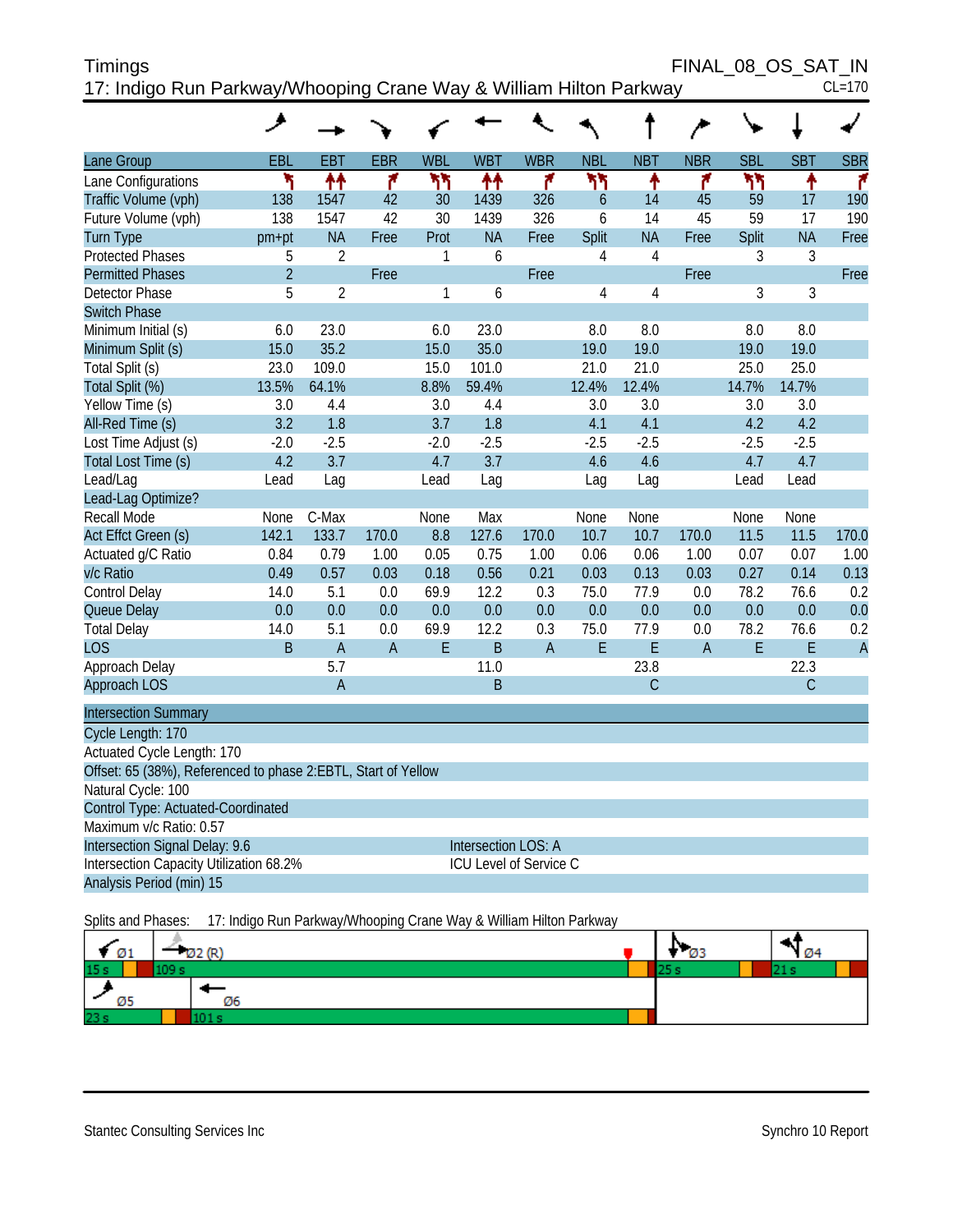| <b>Timings</b>                                             | FINAL 08 OS SAT IN |
|------------------------------------------------------------|--------------------|
| 20: Gardner Drive/Beach City Road & William Hilton Parkway | $CL=170$           |

FINAL\_08\_OS\_SAT\_IN<br>CL=170

|                                                              | ◢      |                |                |                |                     |                               |                |              |                |                |                |                |
|--------------------------------------------------------------|--------|----------------|----------------|----------------|---------------------|-------------------------------|----------------|--------------|----------------|----------------|----------------|----------------|
| Lane Group                                                   | EBL    | <b>EBT</b>     | <b>EBR</b>     | <b>WBL</b>     | <b>WBT</b>          | <b>WBR</b>                    | <b>NBL</b>     | <b>NBT</b>   | <b>NBR</b>     | <b>SBL</b>     | <b>SBT</b>     | <b>SBR</b>     |
| Lane Configurations                                          | ۲٢     | ቶቶ             | ۴              | ۳              | ቶቶ                  | ۴                             | ۲              | ٠            | ۴              | ۳              | ٠              | ۴              |
| Traffic Volume (vph)                                         | 145    | 1544           | $\overline{7}$ | 35             | 1460                | 64                            | $\overline{6}$ | 14           | 39             | 59             | 17             | 189            |
| Future Volume (vph)                                          | 145    | 1544           | $\overline{7}$ | 35             | 1460                | 64                            | 6              | 14           | 39             | 59             | 17             | 189            |
| <b>Turn Type</b>                                             | Prot   | <b>NA</b>      | Perm           | $pm+pt$        | <b>NA</b>           | Perm                          | Perm           | <b>NA</b>    | $pm+ov$        | Perm           | <b>NA</b>      | Perm           |
| <b>Protected Phases</b>                                      | 5      | $\overline{2}$ |                | 1              | 6                   |                               |                | 8            | 1              |                | $\overline{4}$ |                |
| <b>Permitted Phases</b>                                      |        |                | $\overline{2}$ | $\overline{6}$ |                     | $\mathfrak b$                 | 8              |              | 8              | $\overline{4}$ |                | $\overline{4}$ |
| Detector Phase                                               | 5      | $\overline{2}$ | $\overline{2}$ | 1              | 6                   | 6                             | 8              | 8            | 1              | 4              | $\overline{4}$ | $\overline{4}$ |
| <b>Switch Phase</b>                                          |        |                |                |                |                     |                               |                |              |                |                |                |                |
| Minimum Initial (s)                                          | 8.0    | 29.0           | 29.0           | 8.0            | 29.0                | 29.0                          | 8.0            | 8.0          | 8.0            | 8.0            | 8.0            | 8.0            |
| Minimum Split (s)                                            | 15.0   | 36.0           | 36.0           | 15.0           | 36.0                | 36.0                          | 18.0           | 18.0         | 15.0           | 18.0           | 18.0           | 18.0           |
| Total Split (s)                                              | 24.0   | 108.0          | 108.0          | 15.0           | 99.0                | 99.0                          | 47.0           | 47.0         | 15.0           | 47.0           | 47.0           | 47.0           |
| Total Split (%)                                              | 14.1%  | 63.5%          | 63.5%          | 8.8%           | 58.2%               | 58.2%                         | 27.6%          | 27.6%        | 8.8%           | 27.6%          | 27.6%          | 27.6%          |
| Yellow Time (s)                                              | 3.0    | 4.4            | 4.4            | 3.0            | 4.4                 | 4.4                           | 3.6            | 3.6          | 3.0            | 3.6            | 3.6            | 3.6            |
| All-Red Time (s)                                             | 3.8    | 1.9            | 1.9            | 3.3            | 1.9                 | 1.9                           | 3.0            | 3.0          | 3.3            | 3.0            | 3.0            | 3.0            |
| Lost Time Adjust (s)                                         | $-2.0$ | $-2.0$         | $-2.0$         | $-2.0$         | $-2.0$              | $-2.0$                        | $-2.5$         | $-2.5$       | $-2.0$         | $-2.5$         | $-2.5$         | $-2.5$         |
| Total Lost Time (s)                                          | 4.8    | 4.3            | 4.3            | 4.3            | 4.3                 | 4.3                           | 4.1            | 4.1          | 4.3            | 4.1            | 4.1            | 4.1            |
| Lead/Lag                                                     | Lead   | Lag            | Lag            | Lead           | Lag                 | Lag                           |                |              | Lead           |                |                |                |
| Lead-Lag Optimize?                                           |        |                |                |                |                     |                               |                |              |                |                |                |                |
| <b>Recall Mode</b>                                           | None   | C-Max          | C-Max          | None           | Max                 | Max                           | None           | None         | None           | None           | None           | None           |
| Act Effct Green (s)                                          | 14.3   | 133.4          | 133.4          | 135.7          | 125.7               | 125.7                         | 16.8           | 16.8         | 30.9           | 16.8           | 16.8           | 16.8           |
| Actuated g/C Ratio                                           | 0.08   | 0.78           | 0.78           | 0.80           | 0.74                | 0.74                          | 0.10           | 0.10         | 0.18           | 0.10           | 0.10           | 0.10           |
| v/c Ratio                                                    | 0.52   | 0.58           | 0.01           | 0.13           | 0.60                | 0.06                          | 0.05           | 0.09         | 0.13           | 0.47           | 0.10           | 0.72           |
| Control Delay                                                | 89.4   | 2.5            | 0.0            | 3.9            | 12.5                | 0.3                           | 66.2           | 67.5         | 4.3            | 82.3           | 67.9           | 38.4           |
| Queue Delay                                                  | 0.0    | 0.0            | 0.0            | 0.0            | 0.0                 | 0.0                           | 0.0            | 0.0          | 0.0            | 0.0            | 0.0            | 0.0            |
| <b>Total Delay</b>                                           | 89.4   | 2.5            | 0.0            | 3.9            | 12.5                | 0.3                           | 66.2           | 67.5         | 4.3            | 82.3           | 67.9           | 38.4           |
| <b>LOS</b>                                                   | F      | $\overline{A}$ | $\overline{A}$ | $\overline{A}$ | B                   | $\overline{A}$                | E              | E            | $\overline{A}$ | F              | E              | D              |
| Approach Delay                                               |        | 9.9            |                |                | 11.9                |                               |                | 25.6         |                |                | 50.1           |                |
| Approach LOS                                                 |        | A              |                |                | B                   |                               |                | $\mathsf{C}$ |                |                | D              |                |
| <b>Intersection Summary</b>                                  |        |                |                |                |                     |                               |                |              |                |                |                |                |
| Cycle Length: 170                                            |        |                |                |                |                     |                               |                |              |                |                |                |                |
| Actuated Cycle Length: 170                                   |        |                |                |                |                     |                               |                |              |                |                |                |                |
| Offset: 90 (53%), Referenced to phase 2:EBT, Start of Yellow |        |                |                |                |                     |                               |                |              |                |                |                |                |
| Natural Cycle: 70                                            |        |                |                |                |                     |                               |                |              |                |                |                |                |
| Control Type: Actuated-Coordinated                           |        |                |                |                |                     |                               |                |              |                |                |                |                |
| Maximum v/c Ratio: 0.72                                      |        |                |                |                |                     |                               |                |              |                |                |                |                |
| Intersection Signal Delay: 14.0                              |        |                |                |                | Intersection LOS: B |                               |                |              |                |                |                |                |
| Intersection Capacity Utilization 70.8%                      |        |                |                |                |                     | <b>ICU Level of Service C</b> |                |              |                |                |                |                |
| Analysis Period (min) 15                                     |        |                |                |                |                     |                               |                |              |                |                |                |                |
|                                                              |        |                |                |                |                     |                               |                |              |                |                |                |                |

Splits and Phases: 20: Gardner Drive/Beach City Road & William Hilton Parkway

| $\P\emptyset$ 1 | $\sqrt{22}$ (R) | <b>Ø4</b>       |
|-----------------|-----------------|-----------------|
| 15 s            |                 |                 |
| Ø5              | Ø6              | $\overline{68}$ |
| 24s             |                 |                 |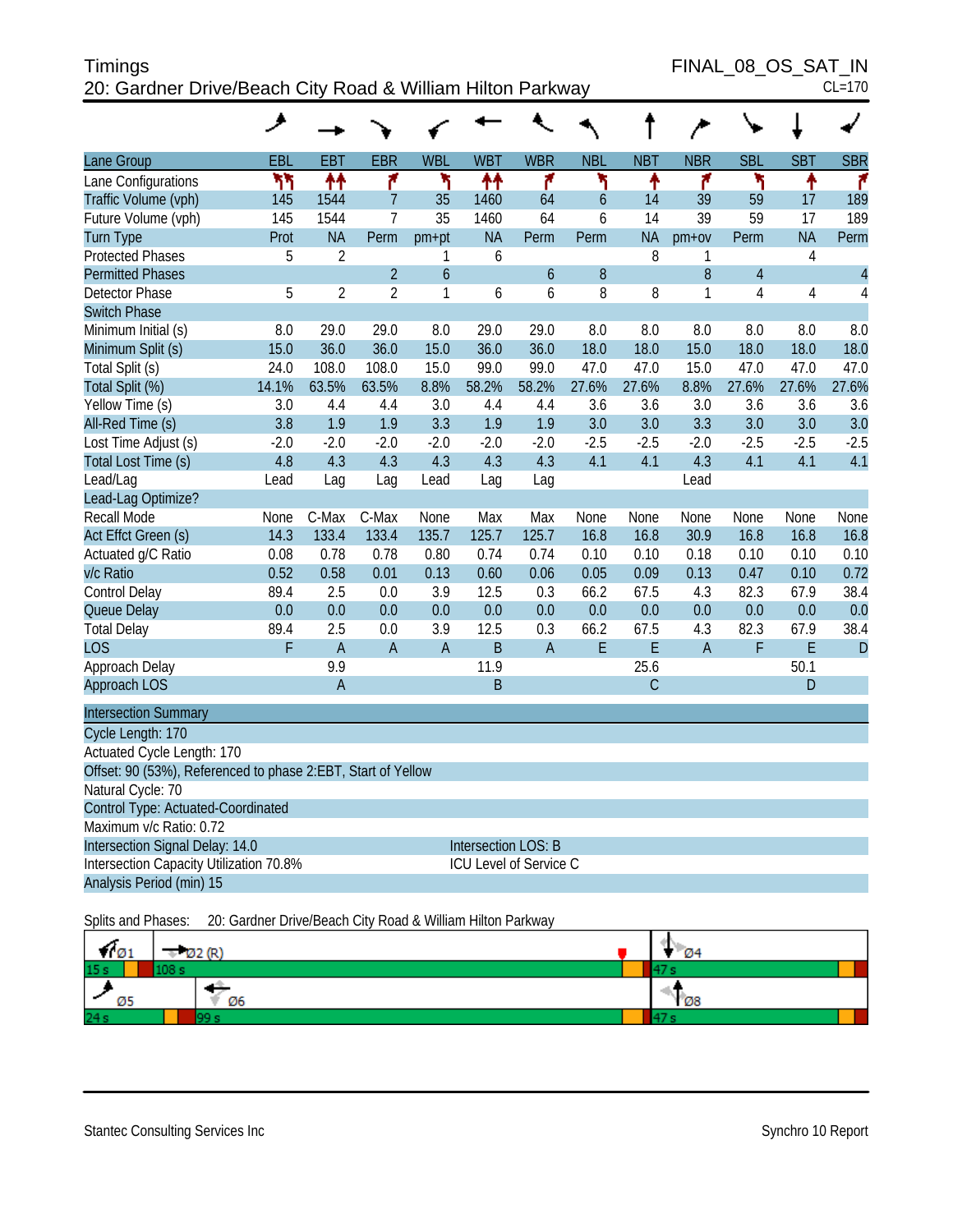# Timings FINAL\_14\_PS\_WD\_AM 2: Chamberlin Drive/Squire Pope Road & William Hilton Parkway CL=140

|                                                               | عر             |                |                |              |                               |            |            |                |            |                |  |
|---------------------------------------------------------------|----------------|----------------|----------------|--------------|-------------------------------|------------|------------|----------------|------------|----------------|--|
| Lane Group                                                    | EBL            | <b>EBT</b>     | <b>WBL</b>     | <b>WBT</b>   | <b>WBR</b>                    | <b>NBL</b> | <b>NBT</b> | <b>SBL</b>     | <b>SBT</b> | <b>SBR</b>     |  |
| Lane Configurations                                           | ۲              | ተተኈ            | ۲              | ↟↟           | ۴                             | ۲          | Ъ          | ۲              | ↟          | ۴              |  |
| Traffic Volume (vph)                                          | 192            | 2693           | 5              | 1317         | 38                            | 5          | 5          | 44             | 5          | 173            |  |
| Future Volume (vph)                                           | 192            | 2693           | 5              | 1317         | 38                            | 5          | 5          | 44             | 5          | 173            |  |
| <b>Turn Type</b>                                              | pm+pt          | <b>NA</b>      | $pm+pt$        | <b>NA</b>    | Perm                          | Perm       | <b>NA</b>  | Perm           | <b>NA</b>  | Perm           |  |
| <b>Protected Phases</b>                                       | 5              | $\overline{2}$ | 1              | 6            |                               |            | 8          |                | 4          |                |  |
| <b>Permitted Phases</b>                                       | $\overline{2}$ |                | $\overline{6}$ |              | $\overline{6}$                | 8          |            | $\overline{4}$ |            | $\overline{4}$ |  |
| Detector Phase                                                | 5              | $\overline{2}$ | 1              | 6            | 6                             | 8          | 8          | 4              | 4          | 4              |  |
| <b>Switch Phase</b>                                           |                |                |                |              |                               |            |            |                |            |                |  |
| Minimum Initial (s)                                           | 4.0            | 24.0           | 4.0            | 24.0         | 24.0                          | 6.0        | 6.0        | 6.0            | 6.0        | 6.0            |  |
| Minimum Split (s)                                             | 12.0           | 37.0           | 12.0           | 37.0         | 37.0                          | 14.0       | 14.0       | 14.0           | 14.0       | 14.0           |  |
| Total Split (s)                                               | 25.0           | 104.0          | 14.0           | 93.0         | 93.0                          | 22.0       | 22.0       | 22.0           | 22.0       | 22.0           |  |
| Total Split (%)                                               | 17.9%          | 74.3%          | 10.0%          | 66.4%        | 66.4%                         | 15.7%      | 15.7%      | 15.7%          | 15.7%      | 15.7%          |  |
| Yellow Time (s)                                               | 3.0            | 4.4            | 3.0            | 4.4          | 4.4                           | 4.0        | 4.0        | 4.0            | 4.0        | 4.0            |  |
| All-Red Time (s)                                              | 2.7            | 1.5            | 2.6            | 1.5          | 1.5                           | 1.8        | 1.8        | 1.8            | 1.8        | 1.8            |  |
| Lost Time Adjust (s)                                          | $-2.0$         | $-2.5$         | $-2.0$         | $-2.5$       | $-2.5$                        | $-2.5$     | $-2.5$     | $-2.5$         | $-2.5$     | $-2.5$         |  |
| Total Lost Time (s)                                           | 3.7            | 3.4            | 3.6            | 3.4          | 3.4                           | 3.3        | 3.3        | 3.3            | 3.3        | 3.3            |  |
| Lead/Lag                                                      | Lead           | Lag            | Lead           | Lag          | Lag                           |            |            |                |            |                |  |
| Lead-Lag Optimize?                                            |                |                |                |              |                               |            |            |                |            |                |  |
| <b>Recall Mode</b>                                            | None           | C-Max          | None           | Max          | Max                           | None       | None       | None           | None       | None           |  |
| Act Effct Green (s)                                           | 121.0          | 119.4          | 112.5          | 106.7        | 106.7                         | 12.0       | 12.0       | 12.0           | 12.0       | 12.0           |  |
| Actuated g/C Ratio                                            | 0.86           | 0.85           | 0.80           | 0.76         | 0.76                          | 0.09       | 0.09       | 0.09           | 0.09       | 0.09           |  |
| v/c Ratio                                                     | 0.59           | 0.68           | 0.04           | 0.52         | 0.03                          | 0.04       | 0.09       | 0.40           | 0.03       | 0.61           |  |
| Control Delay                                                 | 10.5           | 5.5            | 1.6            | 5.3          | 0.1                           | 57.2       | 37.3       | 70.2           | 56.8       | 16.9           |  |
| Queue Delay                                                   | 0.0            | 0.0            | 0.0            | 0.0          | 0.0                           | 0.0        | 0.0        | 0.0            | 0.0        | 0.0            |  |
| <b>Total Delay</b>                                            | 10.5           | 5.5            | 1.6            | 5.3          | 0.1                           | 57.2       | 37.3       | 70.2           | 56.8       | 16.9           |  |
| <b>LOS</b>                                                    | <sub>B</sub>   | $\overline{A}$ | $\overline{A}$ | $\mathsf{A}$ | $\overline{A}$                | E          | D          | E              | E          | <sub>B</sub>   |  |
| Approach Delay                                                |                | 5.8            |                | 5.2          |                               |            | 42.8       |                | 28.4       |                |  |
| Approach LOS                                                  |                | $\overline{A}$ |                | A            |                               |            | D          |                | C          |                |  |
| <b>Intersection Summary</b>                                   |                |                |                |              |                               |            |            |                |            |                |  |
| Cycle Length: 140                                             |                |                |                |              |                               |            |            |                |            |                |  |
| Actuated Cycle Length: 140                                    |                |                |                |              |                               |            |            |                |            |                |  |
| Offset: 56 (40%), Referenced to phase 2:EBTL, Start of Yellow |                |                |                |              |                               |            |            |                |            |                |  |
| Natural Cycle: 75                                             |                |                |                |              |                               |            |            |                |            |                |  |
| Control Type: Actuated-Coordinated                            |                |                |                |              |                               |            |            |                |            |                |  |
| Maximum v/c Ratio: 0.68                                       |                |                |                |              |                               |            |            |                |            |                |  |
| Intersection Signal Delay: 6.9                                |                |                |                |              | Intersection LOS: A           |            |            |                |            |                |  |
| Intersection Capacity Utilization 76.2%                       |                |                |                |              | <b>ICU Level of Service D</b> |            |            |                |            |                |  |
| Analysis Period (min) 15                                      |                |                |                |              |                               |            |            |                |            |                |  |

Splits and Phases: 2: Chamberlin Drive/Squire Pope Road & William Hilton Parkway

| Ø1  | ſD. | <b>Ø4</b> |  |
|-----|-----|-----------|--|
| 14s |     |           |  |
| Ø5  | Ø6  | 1 Ø8      |  |
| 25s |     |           |  |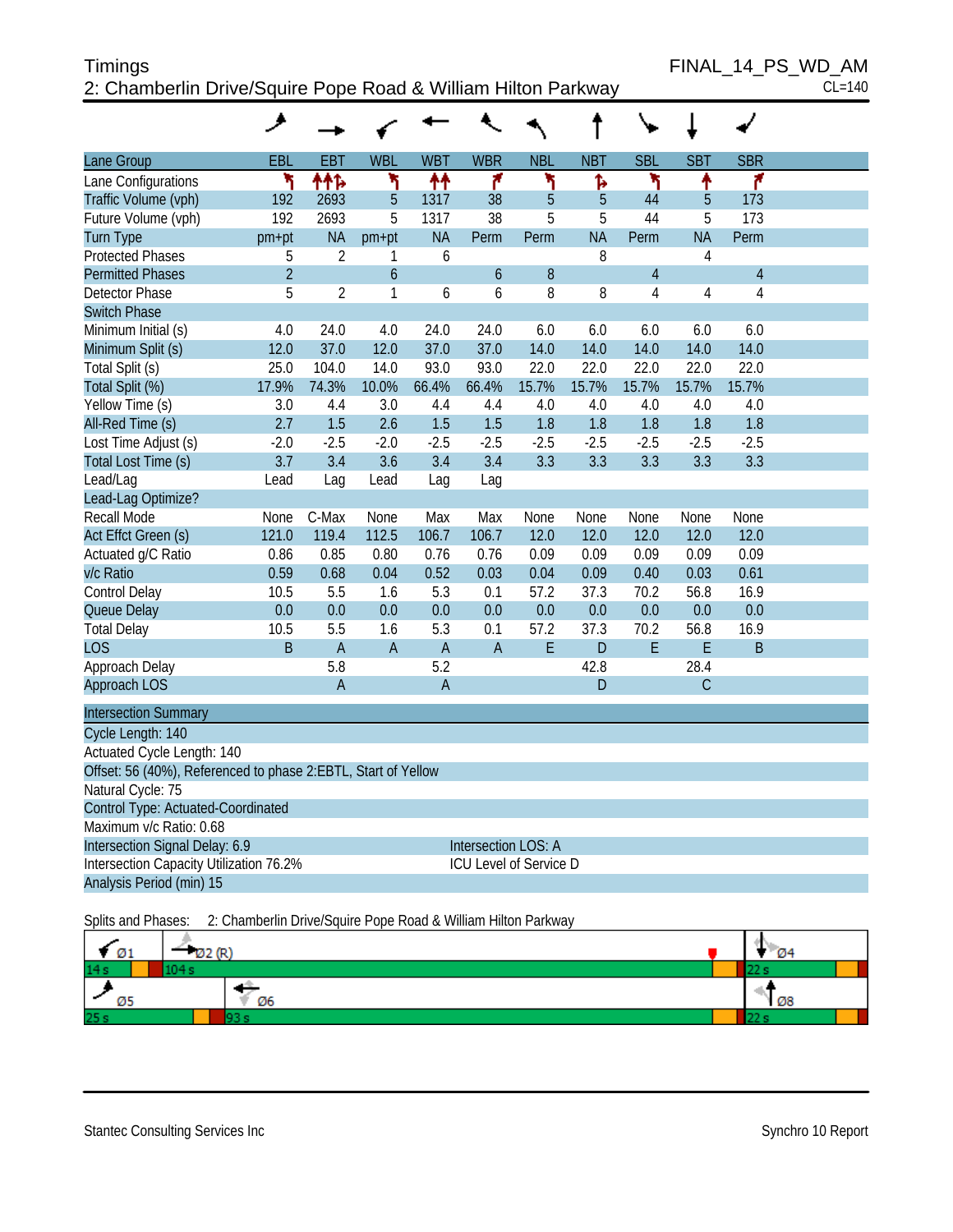# Timings FINAL\_14\_PS\_WD\_AM 5: Spanish Wells Road/Wild Horse Road & William Hilton Parkway CL=140

| Lane Group                                                   | EBL    | EBT            | <b>WBL</b> | <b>WBT</b>     | <b>NBL</b>                    | <b>NBT</b>     | <b>SBL</b>     | <b>SBT</b>     |  |
|--------------------------------------------------------------|--------|----------------|------------|----------------|-------------------------------|----------------|----------------|----------------|--|
| Lane Configurations                                          | ۲      | <b>ITT</b>     | ۲          | <b>tttt</b>    | ۲                             | Ъ              | ۲              | Ъ              |  |
| Traffic Volume (vph)                                         | 47     | 2550           | 57         | 1085           | 132                           | 38             | 71             | 37             |  |
| Future Volume (vph)                                          | 47     | 2550           | 57         | 1085           | 132                           | 38             | 71             | 37             |  |
| <b>Turn Type</b>                                             | Prot   | <b>NA</b>      | Prot       | <b>NA</b>      | Perm                          | <b>NA</b>      | Perm           | <b>NA</b>      |  |
| <b>Protected Phases</b>                                      | 5      | $\overline{2}$ | 1          | 6              |                               | 8              |                | $\overline{4}$ |  |
| <b>Permitted Phases</b>                                      |        |                |            |                | 8                             |                | $\overline{4}$ |                |  |
| Detector Phase                                               | 5      | $\overline{2}$ | 1          | 6              | 8                             | 8              | 4              | 4              |  |
| <b>Switch Phase</b>                                          |        |                |            |                |                               |                |                |                |  |
| Minimum Initial (s)                                          | 6.0    | 23.0           | 6.0        | 23.0           | 8.0                           | 8.0            | 8.0            | 8.0            |  |
| Minimum Split (s)                                            | 15.0   | 35.0           | 14.0       | 35.0           | 18.0                          | 18.0           | 18.0           | 18.0           |  |
| Total Split (s)                                              | 16.0   | 92.0           | 16.0       | 92.0           | 32.0                          | 32.0           | 32.0           | 32.0           |  |
| Total Split (%)                                              | 11.4%  | 65.7%          | 11.4%      | 65.7%          | 22.9%                         | 22.9%          | 22.9%          | 22.9%          |  |
| Yellow Time (s)                                              | 3.0    | 4.4            | 3.0        | 4.4            | 4.4                           | 4.4            | 4.0            | 4.0            |  |
| All-Red Time (s)                                             | 3.8    | 1.9            | 2.8        | 1.9            | 2.0                           | 2.0            | 2.0            | 2.0            |  |
| Lost Time Adjust (s)                                         | $-2.0$ | $-2.5$         | $-2.0$     | $-2.5$         | $-3.5$                        | $-3.5$         | $-3.5$         | $-3.5$         |  |
| Total Lost Time (s)                                          | 4.8    | 3.8            | 3.8        | 3.8            | 2.9                           | 2.9            | 2.5            | 2.5            |  |
| Lead/Lag                                                     | Lag    | Lag            | Lead       | Lead           |                               |                |                |                |  |
| Lead-Lag Optimize?                                           |        |                |            |                |                               |                |                |                |  |
| <b>Recall Mode</b>                                           | None   | C-Max          | None       | Max            | None                          | None           | None           | None           |  |
| Act Effct Green (s)                                          | 10.6   | 97.4           | 11.2       | 97.2           | 23.3                          | 23.3           | 23.7           | 23.7           |  |
| Actuated g/C Ratio                                           | 0.08   | 0.70           | 0.08       | 0.69           | 0.17                          | 0.17           | 0.17           | 0.17           |  |
| v/c Ratio                                                    | 0.39   | 0.65           | 0.45       | 0.28           | 0.67                          | 0.41           | 0.59           | 0.17           |  |
| Control Delay                                                | 63.5   | 10.2           | 77.5       | 5.6            | 69.5                          | 23.1           | 71.8           | 39.5           |  |
| Queue Delay                                                  | 0.0    | 0.0            | 0.0        | 0.0            | 0.0                           | 0.0            | 0.0            | 0.0            |  |
| <b>Total Delay</b>                                           | 63.5   | 10.2           | 77.5       | 5.6            | 69.5                          | 23.1           | 71.8           | 39.5           |  |
| <b>LOS</b>                                                   | E      | B              | E          | $\overline{A}$ | E                             | $\overline{C}$ | E              | D              |  |
| Approach Delay                                               |        | 11.1           |            | 9.0            |                               | 44.4           |                | 58.5           |  |
| Approach LOS                                                 |        | <sub>B</sub>   |            | $\overline{A}$ |                               | D              |                | E              |  |
| <b>Intersection Summary</b>                                  |        |                |            |                |                               |                |                |                |  |
| Cycle Length: 140                                            |        |                |            |                |                               |                |                |                |  |
| Actuated Cycle Length: 140                                   |        |                |            |                |                               |                |                |                |  |
| Offset: 75 (54%), Referenced to phase 2:EBT, Start of Yellow |        |                |            |                |                               |                |                |                |  |
| Natural Cycle: 70                                            |        |                |            |                |                               |                |                |                |  |
| Control Type: Actuated-Coordinated                           |        |                |            |                |                               |                |                |                |  |
| Maximum v/c Ratio: 0.67                                      |        |                |            |                |                               |                |                |                |  |
| Intersection Signal Delay: 14.0                              |        |                |            |                | <b>Intersection LOS: B</b>    |                |                |                |  |
| Intersection Capacity Utilization 74.4%                      |        |                |            |                | <b>ICU Level of Service D</b> |                |                |                |  |
| Analysis Period (min) 15                                     |        |                |            |                |                               |                |                |                |  |

Splits and Phases: 5: Spanish Wells Road/Wild Horse Road & William Hilton Parkway

| Ø1              | 7 ID' |                | $\mathcal{D}$ 4 |
|-----------------|-------|----------------|-----------------|
| 16 <sub>s</sub> |       |                |                 |
| Ø6              |       | טע             | $\sqrt{28}$     |
| 92 s            |       | $\cdot$<br>16. |                 |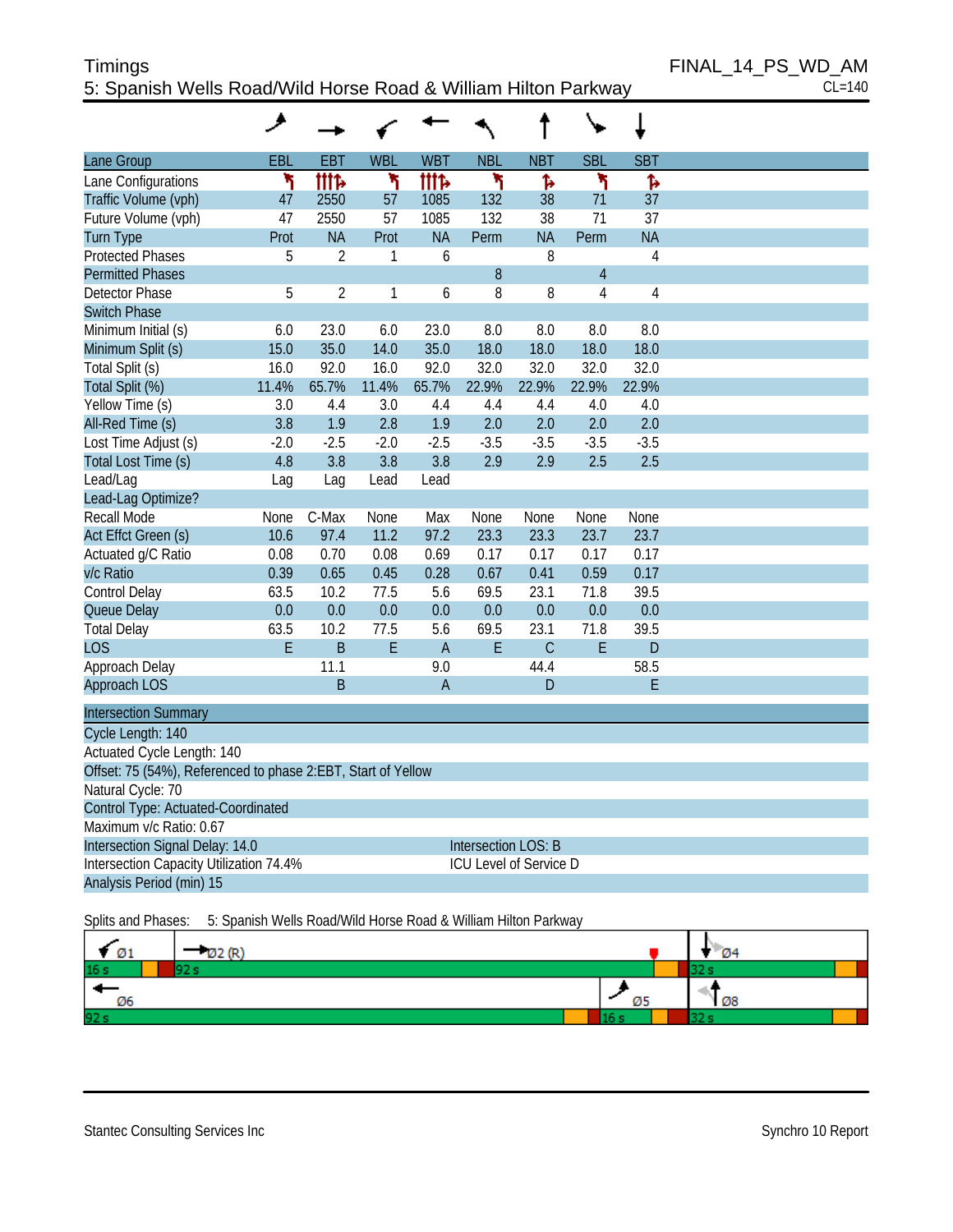| <b>Timings</b>                                            | FINAL 14 PS WD AM |
|-----------------------------------------------------------|-------------------|
| 8: Jarvis Park Road/Wilborn Road & William Hilton Parkway | $CL=140$          |

|                                                                | هر             |                |                |              |                     |                        |             |                |                |                |  |
|----------------------------------------------------------------|----------------|----------------|----------------|--------------|---------------------|------------------------|-------------|----------------|----------------|----------------|--|
| Lane Group                                                     | EBL            | <b>EBT</b>     | <b>EBR</b>     | <b>WBL</b>   | <b>WBT</b>          | <b>WBR</b>             | <b>NBT</b>  | <b>SBL</b>     | <b>SBT</b>     | <b>SBR</b>     |  |
| Lane Configurations                                            | ١              | ↟↟             | ۴              | ۲            | ↟↟                  | ۴                      | Ф           | ۲              | 4              | ۴              |  |
| Traffic Volume (vph)                                           | 150            | 1835           | 57             | 5            | 950                 | 76                     | 8           | 74             | 5              | 80             |  |
| Future Volume (vph)                                            | 150            | 1835           | 57             | 5            | 950                 | 76                     | 8           | 74             | 5              | 80             |  |
| <b>Turn Type</b>                                               | pm+pt          | <b>NA</b>      | $pm+ov$        | Perm         | <b>NA</b>           | Perm                   | <b>NA</b>   | Split          | <b>NA</b>      | Free           |  |
| <b>Protected Phases</b>                                        | 5              | $\overline{2}$ | 8              |              | 6                   |                        | 8           | 4              | 4              |                |  |
| <b>Permitted Phases</b>                                        | $\overline{2}$ |                | $\overline{2}$ | 6            |                     | 6                      |             |                |                | Free           |  |
| Detector Phase                                                 | 5              | $\overline{2}$ | 8              | 6            | 6                   | 6                      | 8           | $\overline{4}$ | $\overline{4}$ |                |  |
| <b>Switch Phase</b>                                            |                |                |                |              |                     |                        |             |                |                |                |  |
| Minimum Initial (s)                                            | 6.0            | 23.0           | 6.0            | 23.0         | 23.0                | 23.0                   | 6.0         | 8.0            | 8.0            |                |  |
| Minimum Split (s)                                              | 14.0           | 35.0           | 18.0           | 50.0         | 50.0                | 50.0                   | 18.0        | 18.0           | 18.0           |                |  |
| Total Split (s)                                                | 22.0           | 96.0           | 18.0           | 74.0         | 74.0                | 74.0                   | 18.0        | 26.0           | 26.0           |                |  |
| Total Split (%)                                                | 15.7%          | 68.6%          | 12.9%          | 52.9%        | 52.9%               | 52.9%                  | 12.9%       | 18.6%          | 18.6%          |                |  |
| Yellow Time (s)                                                | 3.0            | 4.4            | 3.0            | 4.4          | 4.4                 | 4.4                    | 3.0         | 3.3            | 3.3            |                |  |
| All-Red Time (s)                                               | 2.8            | 1.7            | 3.1            | 1.7          | 1.7                 | 1.7                    | 3.1         | 3.1            | 3.1            |                |  |
| Lost Time Adjust (s)                                           | $-2.0$         | $-2.0$         | $-2.0$         | $-2.0$       | $-2.0$              | $-2.0$                 | $-2.0$      | $-2.0$         | $-2.0$         |                |  |
| Total Lost Time (s)                                            | 3.8            | 4.1            | 4.1            | 4.1          | 4.1                 | 4.1                    | 4.1         | 4.4            | 4.4            |                |  |
| Lead/Lag                                                       | Lead           |                |                | Lag          | Lag                 | Lag                    |             |                |                |                |  |
| Lead-Lag Optimize?                                             |                |                |                |              |                     |                        |             |                |                |                |  |
| Recall Mode                                                    | <b>None</b>    | C-Max          | <b>None</b>    | Max          | Max                 | Max                    | <b>None</b> | None           | <b>None</b>    |                |  |
| Act Effct Green (s)                                            | 110.2          | 110.8          | 123.4          | 95.4         | 95.4                | 95.4                   | 10.9        | 11.8           | 11.8           | 140.0          |  |
| Actuated g/C Ratio                                             | 0.79           | 0.79           | 0.88           | 0.68         | 0.68                | 0.68                   | 0.08        | 0.08           | 0.08           | 1.00           |  |
| v/c Ratio                                                      | 0.40           | 0.73           | 0.04           | 0.07         | 0.44                | 0.08                   | 0.33        | 0.32           | 0.33           | 0.06           |  |
| Control Delay                                                  | 3.8            | 4.5            | 0.1            | 4.8          | 3.2                 | 0.2                    | 62.0        | 66.0           | 66.3           | 0.1            |  |
| Queue Delay                                                    | 0.0            | 0.0            | 0.0            | 0.0          | 0.0                 | 0.0                    | 0.0         | 0.0            | 0.0            | 0.0            |  |
| <b>Total Delay</b>                                             | 3.8            | 4.5            | 0.1            | 4.8          | 3.2                 | 0.2                    | 62.0        | 66.0           | 66.3           | 0.1            |  |
| <b>LOS</b>                                                     | $\overline{A}$ | $\overline{A}$ | $\overline{A}$ | $\mathsf{A}$ | $\overline{A}$      | $\overline{A}$         | E           | E              | E              | $\overline{A}$ |  |
| Approach Delay                                                 |                | 4.4            |                |              | 3.0                 |                        | 62.0        |                | 32.9           |                |  |
| Approach LOS                                                   |                | $\overline{A}$ |                |              | $\overline{A}$      |                        | E           |                | $\mathsf{C}$   |                |  |
| <b>Intersection Summary</b>                                    |                |                |                |              |                     |                        |             |                |                |                |  |
| Cycle Length: 140                                              |                |                |                |              |                     |                        |             |                |                |                |  |
| Actuated Cycle Length: 140                                     |                |                |                |              |                     |                        |             |                |                |                |  |
| Offset: 127 (91%), Referenced to phase 2:EBTL, Start of Yellow |                |                |                |              |                     |                        |             |                |                |                |  |
| Natural Cycle: 100                                             |                |                |                |              |                     |                        |             |                |                |                |  |
| Control Type: Actuated-Coordinated                             |                |                |                |              |                     |                        |             |                |                |                |  |
| Maximum v/c Ratio: 0.73                                        |                |                |                |              |                     |                        |             |                |                |                |  |
| Intersection Signal Delay: 6.0                                 |                |                |                |              | Intersection LOS: A |                        |             |                |                |                |  |
| Intersection Capacity Utilization 91.5%                        |                |                |                |              |                     | ICU Level of Service F |             |                |                |                |  |
| Analysis Period (min) 15                                       |                |                |                |              |                     |                        |             |                |                |                |  |

Splits and Phases: 8: Jarvis Park Road/Wilborn Road & William Hilton Parkway

| 650<br><b>DZ</b> |    | Ø4 | $\rightarrow 08$ |  |
|------------------|----|----|------------------|--|
| 96 s             |    |    |                  |  |
| Ø5               | Ø6 |    |                  |  |
| 22 <sub>s</sub>  |    |    |                  |  |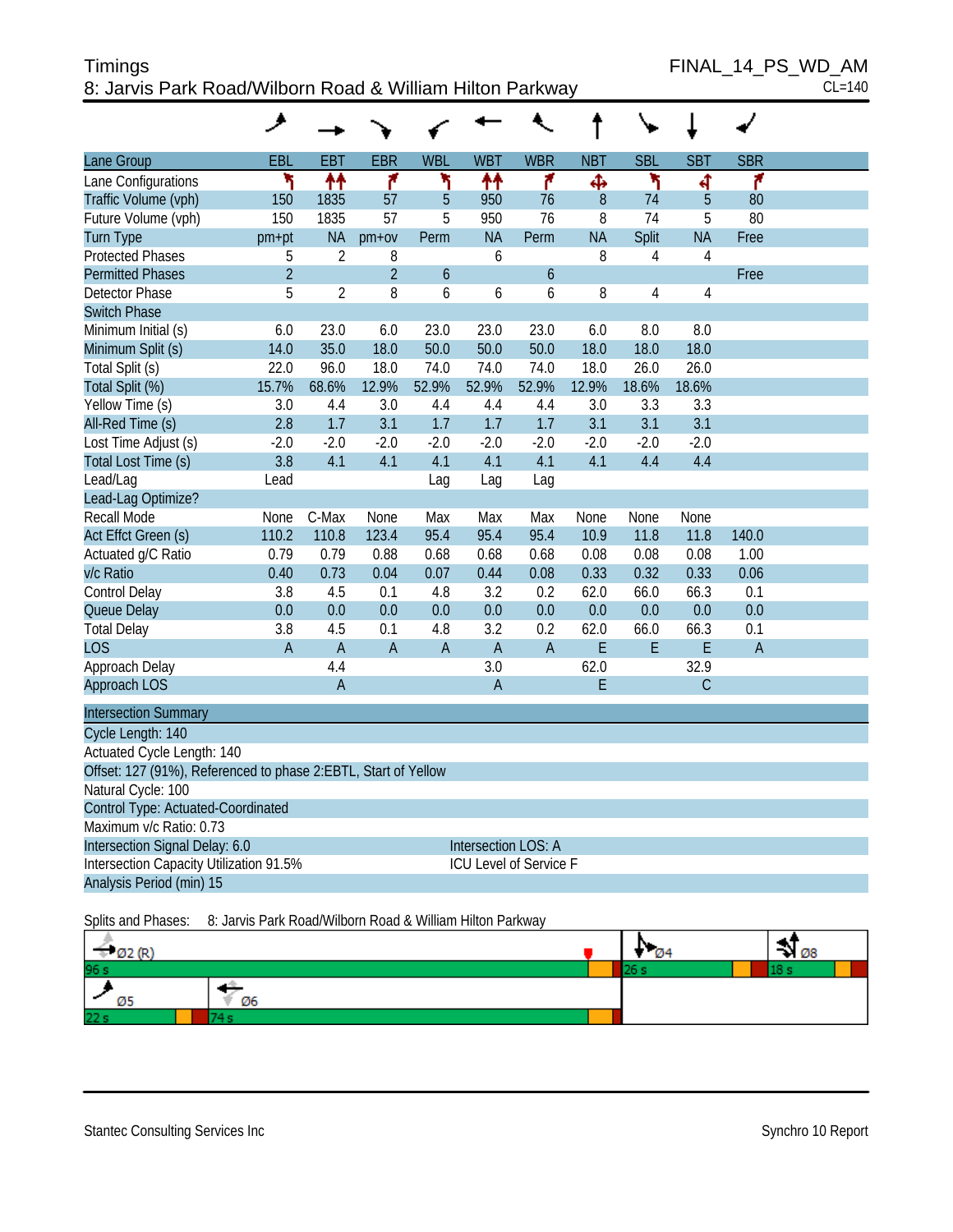| <b>Timings</b>                                                     | FINAL 14 PS WD AM |          |
|--------------------------------------------------------------------|-------------------|----------|
| 11: Sol Blatt Jr. Expressway/Gumtree Road & William Hilton Parkway |                   | $CL=140$ |

|                                                               | ᢣ            |                |                |              |                |                        |                |              | $\rightarrow$  |                |                |                |
|---------------------------------------------------------------|--------------|----------------|----------------|--------------|----------------|------------------------|----------------|--------------|----------------|----------------|----------------|----------------|
| Lane Group                                                    | EBL          | <b>EBT</b>     | <b>EBR</b>     | <b>WBL</b>   | <b>WBT</b>     | <b>WBR</b>             | <b>NBL</b>     | <b>NBT</b>   | <b>NBR</b>     | <b>SBL</b>     | <b>SBT</b>     | <b>SBR</b>     |
| Lane Configurations                                           | ۲            | 11             | ۴              | ۲            | ተተተ            | ۴                      | ۲              | ቶ            | ۴              | ۲              | 4              | ۴              |
| Traffic Volume (vph)                                          | 92           | 1643           | 5              | 101          | 861            | 136                    | $\overline{7}$ | 64           | 151            | 201            | 164            | 77             |
| Future Volume (vph)                                           | 92           | 1643           | 5              | 101          | 861            | 136                    | $\overline{7}$ | 64           | 151            | 201            | 164            | 77             |
| <b>Turn Type</b>                                              | Prot         | <b>NA</b>      | Free           | Prot         | <b>NA</b>      | Perm                   | <b>Split</b>   | <b>NA</b>    | Free           | Split          | <b>NA</b>      | Perm           |
| <b>Protected Phases</b>                                       | 5            | $\overline{2}$ |                | 1            | 6              |                        | 8              | 8            |                | $\overline{7}$ | 7              |                |
| <b>Permitted Phases</b>                                       |              |                | Free           |              |                | 6                      |                |              | Free           |                |                | $\overline{7}$ |
| Detector Phase                                                | 5            | $\overline{2}$ |                | 1            | 6              | 6                      | 8              | 8            |                | 7              | $\overline{7}$ | $\overline{7}$ |
| <b>Switch Phase</b>                                           |              |                |                |              |                |                        |                |              |                |                |                |                |
| Minimum Initial (s)                                           | 6.0          | 24.0           |                | 6.0          | 24.0           | 24.0                   | 8.0            | 8.0          |                | 8.0            | 8.0            | 8.0            |
| Minimum Split (s)                                             | 16.0         | 35.0           |                | 15.0         | 35.0           | 35.0                   | 18.0           | 18.0         |                | 19.0           | 19.0           | 19.0           |
| Total Split (s)                                               | 31.0         | 78.0           |                | 16.0         | 63.0           | 63.0                   | 18.0           | 18.0         |                | 28.0           | 28.0           | 28.0           |
| Total Split (%)                                               | 22.1%        | 55.7%          |                | 11.4%        | 45.0%          | 45.0%                  | 12.9%          | 12.9%        |                | 20.0%          | 20.0%          | 20.0%          |
| Yellow Time (s)                                               | 3.0          | 4.4            |                | 3.0          | 4.4            | 4.4                    | 3.6            | 3.6          |                | 4.0            | 4.0            | 4.0            |
| All-Red Time (s)                                              | 4.2          | 1.5            |                | 3.8          | 1.5            | 1.5                    | 3.1            | 3.1          |                | 3.4            | 3.4            | 3.4            |
| Lost Time Adjust (s)                                          | $-2.0$       | $-2.5$         |                | $-2.0$       | $-2.5$         | $-2.5$                 | $-3.0$         | $-3.0$       |                | $-3.0$         | $-3.0$         | $-3.0$         |
| Total Lost Time (s)                                           | 5.2          | 3.4            |                | 4.8          | 3.4            | 3.4                    | 3.7            | 3.7          |                | 4.4            | 4.4            | 4.4            |
| Lead/Lag                                                      | Lead         | Lead           |                | Lag          | Lag            | Lag                    | Lag            | Lag          |                | Lead           | Lead           | Lead           |
| Lead-Lag Optimize?                                            |              |                |                |              |                |                        | Yes            | Yes          |                | Yes            | <b>Yes</b>     | Yes            |
| <b>Recall Mode</b>                                            | None         | Max            |                | None         | C-Max          | C-Max                  | None           | None         |                | None           | None           | None           |
| Act Effct Green (s)                                           | 15.2         | 81.5<br>0.58   | 140.0          | 11.2<br>0.08 | 77.1<br>0.55   | 77.1<br>0.55           | 13.1           | 13.1         | 140.0          | 20.9<br>0.15   | 20.9           | 20.9           |
| Actuated g/C Ratio<br>v/c Ratio                               | 0.11<br>0.55 | 0.91           | 1.00           | 0.84         | 0.35           | 0.17                   | 0.09           | 0.09<br>0.41 | 1.00<br>0.11   | 0.80           | 0.15<br>0.80   | 0.15<br>0.22   |
| Control Delay                                                 | 75.9         | 24.2           | 0.00<br>0.0    | 84.7         | 9.2            | 1.3                    | 0.05<br>57.7   | 67.0         | 0.1            | 80.4           | 79.1           | 1.3            |
| Queue Delay                                                   | 0.0          | 0.0            | 0.0            | 0.0          | 0.0            | 0.0                    | 0.0            | 0.0          | 0.0            | 0.0            | 0.0            | 0.0            |
| <b>Total Delay</b>                                            | 75.9         | 24.2           | 0.0            | 84.7         | 9.2            | 1.3                    | 57.7           | 67.0         | 0.1            | 80.4           | 79.1           | 1.3            |
| <b>LOS</b>                                                    | E            | $\mathsf C$    | $\overline{A}$ | F            | $\overline{A}$ | $\overline{A}$         | E              | E            | $\overline{A}$ | F              | E              | $\overline{A}$ |
| Approach Delay                                                |              | 26.8           |                |              | 15.1           |                        |                | 21.3         |                |                | 66.1           |                |
| Approach LOS                                                  |              | $\mathcal{C}$  |                |              | B              |                        |                | C            |                |                | E              |                |
| <b>Intersection Summary</b>                                   |              |                |                |              |                |                        |                |              |                |                |                |                |
| Cycle Length: 140                                             |              |                |                |              |                |                        |                |              |                |                |                |                |
| Actuated Cycle Length: 140                                    |              |                |                |              |                |                        |                |              |                |                |                |                |
| Offset: 120 (86%), Referenced to phase 6:WBT, Start of Yellow |              |                |                |              |                |                        |                |              |                |                |                |                |
| Natural Cycle: 110                                            |              |                |                |              |                |                        |                |              |                |                |                |                |
| Control Type: Actuated-Coordinated                            |              |                |                |              |                |                        |                |              |                |                |                |                |
| Maximum v/c Ratio: 0.91                                       |              |                |                |              |                |                        |                |              |                |                |                |                |
| Intersection Signal Delay: 27.8                               |              |                |                |              |                | Intersection LOS: C    |                |              |                |                |                |                |
| Intersection Capacity Utilization 79.8%                       |              |                |                |              |                | ICU Level of Service D |                |              |                |                |                |                |
| Analysis Period (min) 15                                      |              |                |                |              |                |                        |                |              |                |                |                |                |
|                                                               |              |                |                |              |                |                        |                |              |                |                |                |                |

Splits and Phases: 11: Sol Blatt Jr. Expressway/Gumtree Road & William Hilton Parkway

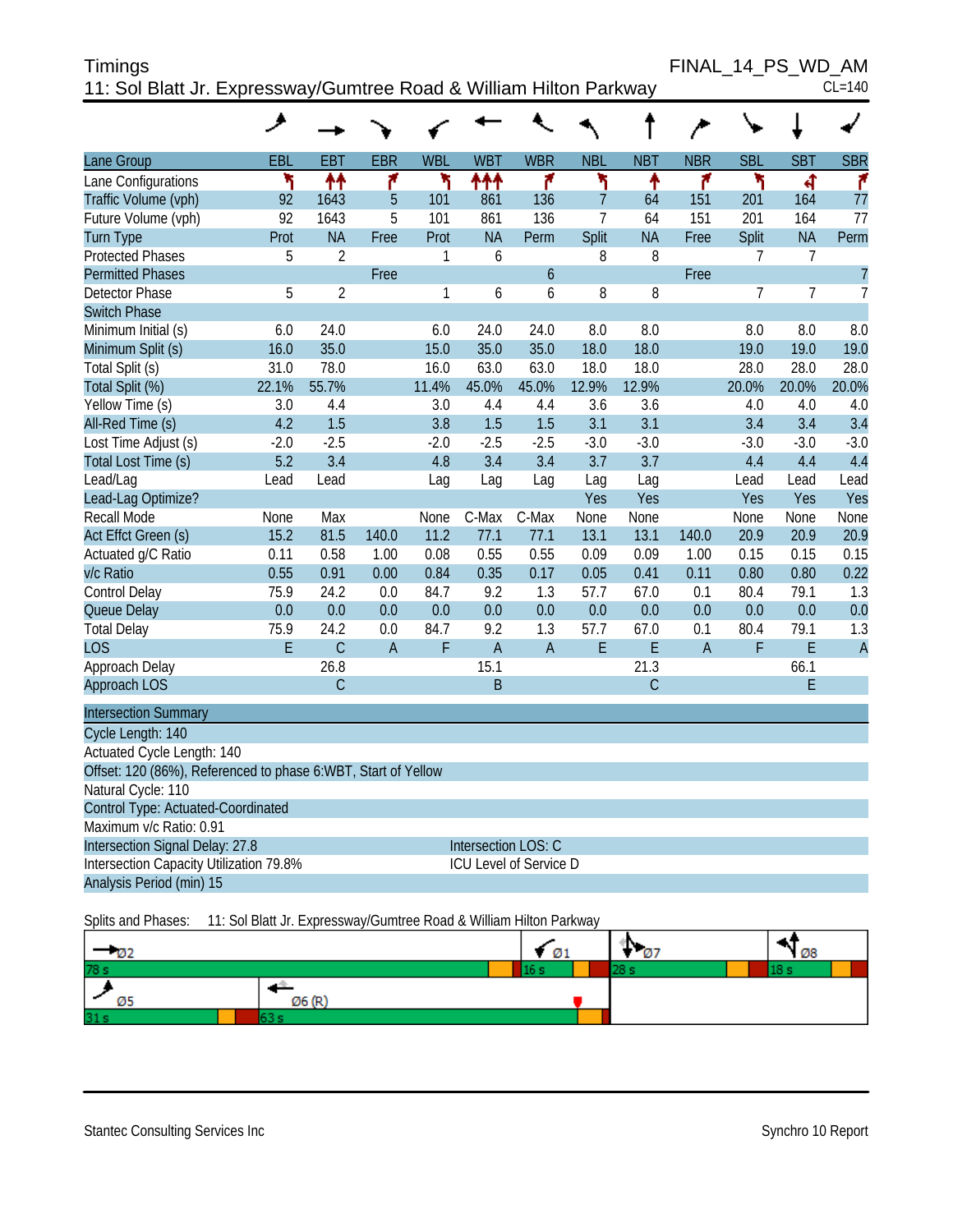| <b>Timings</b>                                            | FINAL 14 PS WD AM |
|-----------------------------------------------------------|-------------------|
| 14: Pembroke Drive/Museum Street & William Hilton Parkway | $CL=140$          |

 $FINAL_14_PS_WD_AM_{CL=140}$ 

|                                                                                  | هر                                                        |                |                |              |                            |                  |            |            |                |                |                |  |
|----------------------------------------------------------------------------------|-----------------------------------------------------------|----------------|----------------|--------------|----------------------------|------------------|------------|------------|----------------|----------------|----------------|--|
| Lane Group                                                                       | <b>EBL</b>                                                | <b>EBT</b>     | <b>EBR</b>     | <b>WBL</b>   | <b>WBT</b>                 | <b>WBR</b>       | <b>NBL</b> | <b>NBT</b> | <b>NBR</b>     | <b>SBT</b>     | <b>SBR</b>     |  |
| Lane Configurations                                                              | ۳                                                         | ↟↟             | ۴              | ۲            | ₩                          | ۴                | ۲          | 4          | ۴              | 4              | ۴              |  |
| Traffic Volume (vph)                                                             | 57                                                        | 1694           | 184            | 30           | 926                        | 24               | 120        | 20         | 44             | 12             | 34             |  |
| Future Volume (vph)                                                              | 57                                                        | 1694           | 184            | 30           | 926                        | 24               | 120        | 20         | 44             | 12             | 34             |  |
| <b>Turn Type</b>                                                                 | Perm                                                      | <b>NA</b>      | Perm           | Perm         | <b>NA</b>                  | Perm             | Split      | <b>NA</b>  | Perm           | <b>NA</b>      | Perm           |  |
| <b>Protected Phases</b>                                                          |                                                           | 2              |                |              | 6                          |                  | 8          | 8          |                | 4              |                |  |
| <b>Permitted Phases</b>                                                          | $\overline{2}$                                            |                | $\overline{2}$ | 6            |                            | $\boldsymbol{6}$ |            |            | 8              |                | $\overline{4}$ |  |
| Detector Phase                                                                   | $\overline{2}$                                            | $\overline{2}$ | $\overline{2}$ | 6            | 6                          | 6                | 8          | 8          | 8              | $\overline{4}$ | 4              |  |
| <b>Switch Phase</b>                                                              |                                                           |                |                |              |                            |                  |            |            |                |                |                |  |
| Minimum Initial (s)                                                              | 23.0                                                      | 23.0           | 23.0           | 23.0         | 23.0                       | 23.0             | 8.0        | 8.0        | 8.0            | 6.0            | 6.0            |  |
| Minimum Split (s)                                                                | 49.0                                                      | 49.0           | 49.0           | 35.0         | 35.0                       | 35.0             | 18.0       | 18.0       | 18.0           | 15.0           | 15.0           |  |
| Total Split (s)                                                                  | 105.0                                                     | 105.0          | 105.0          | 105.0        | 105.0                      | 105.0            | 20.0       | 20.0       | 20.0           | 15.0           | 15.0           |  |
| Total Split (%)                                                                  | 75.0%                                                     | 75.0%          | 75.0%          | 75.0%        | 75.0%                      | 75.0%            | 14.3%      | 14.3%      | 14.3%          | 10.7%          | 10.7%          |  |
| Yellow Time (s)                                                                  | 4.4                                                       | 4.4            | 4.4            | 4.4          | 4.4                        | 4.4              | 3.6        | 3.6        | 3.6            | 3.3            | 3.3            |  |
| All-Red Time (s)                                                                 | 1.5                                                       | 1.5            | 1.5            | 1.5          | 1.5                        | 1.5              | 3.3        | 3.3        | 3.3            | 2.9            | 2.9            |  |
| Lost Time Adjust (s)                                                             | $-2.5$                                                    | $-2.5$         | $-2.5$         | $-2.5$       | $-2.5$                     | $-2.5$           | $-2.2$     | $-2.2$     | $-2.2$         | $-2.2$         | $-2.2$         |  |
| Total Lost Time (s)                                                              | 3.4                                                       | 3.4            | 3.4            | 3.4          | 3.4                        | 3.4              | 4.7        | 4.7        | 4.7            | 4.0            | 4.0            |  |
| Lead/Lag                                                                         |                                                           |                |                |              |                            |                  |            |            |                |                |                |  |
| Lead-Lag Optimize?                                                               |                                                           |                |                |              |                            |                  |            |            |                |                |                |  |
| Recall Mode                                                                      | C-Max                                                     | C-Max          | C-Max          | Max          | Max                        | Max              | None       | None       | None           | None           | None           |  |
| Act Effct Green (s)                                                              | 106.7                                                     | 106.7          | 106.7          | 106.7        | 106.7                      | 106.7            | 13.5       | 13.5       | 13.5           | 10.2           | 10.2           |  |
| Actuated g/C Ratio                                                               | 0.76                                                      | 0.76           | 0.76           | 0.76         | 0.76                       | 0.76             | 0.10       | 0.10       | 0.10           | 0.07           | 0.07           |  |
| v/c Ratio                                                                        | 0.18                                                      | 0.70           | 0.16           | 0.31         | 0.38                       | 0.02             | 0.50       | 0.50       | 0.23           | 0.36           | 0.21           |  |
| Control Delay                                                                    | 4.4                                                       | 4.7            | 0.5            | 28.6         | 16.3                       | 2.4              | 71.0       | 70.8       | 8.1            | 69.7           | 3.1            |  |
| Queue Delay                                                                      | 0.0                                                       | 0.0            | 0.0            | 0.0          | 0.0                        | 0.0              | 0.0        | 0.0        | 0.0            | 0.0            | 0.0            |  |
| <b>Total Delay</b>                                                               | 4.4                                                       | 4.7            | 0.5            | 28.6         | 16.3                       | 2.4              | 71.0       | 70.8       | 8.1            | 69.7           | 3.1            |  |
| <b>LOS</b>                                                                       | $\overline{A}$                                            | $\overline{A}$ | $\overline{A}$ | $\mathsf{C}$ | $\mathsf B$                | $\overline{A}$   | E          | E          | $\overline{A}$ | E              | $\mathsf A$    |  |
| Approach Delay                                                                   |                                                           | 4.3            |                |              | 16.3                       |                  |            | 55.8       |                | 39.9           |                |  |
| Approach LOS                                                                     |                                                           | $\mathsf{A}$   |                |              | $\overline{B}$             |                  |            | E          |                | D              |                |  |
| <b>Intersection Summary</b>                                                      |                                                           |                |                |              |                            |                  |            |            |                |                |                |  |
| Cycle Length: 140                                                                |                                                           |                |                |              |                            |                  |            |            |                |                |                |  |
| Actuated Cycle Length: 140                                                       |                                                           |                |                |              |                            |                  |            |            |                |                |                |  |
| Offset: 0 (0%), Referenced to phase 2:EBTL, Start of Yellow, Master Intersection |                                                           |                |                |              |                            |                  |            |            |                |                |                |  |
| Natural Cycle: 85                                                                |                                                           |                |                |              |                            |                  |            |            |                |                |                |  |
| Control Type: Actuated-Coordinated                                               |                                                           |                |                |              |                            |                  |            |            |                |                |                |  |
| Maximum v/c Ratio: 0.70                                                          |                                                           |                |                |              |                            |                  |            |            |                |                |                |  |
| Intersection Signal Delay: 11.9                                                  |                                                           |                |                |              | <b>Intersection LOS: B</b> |                  |            |            |                |                |                |  |
| Intersection Capacity Utilization 70.0%                                          |                                                           |                |                |              | ICU Level of Service C     |                  |            |            |                |                |                |  |
| Analysis Period (min) 15                                                         |                                                           |                |                |              |                            |                  |            |            |                |                |                |  |
| Splits and Phases:                                                               | 14: Pembroke Drive/Museum Street & William Hilton Parkway |                |                |              |                            |                  |            |            |                |                |                |  |

| $-$ Ø2 (R <sup>Y</sup> |  | $\sqrt{28}$ |  |
|------------------------|--|-------------|--|
| 105 s                  |  |             |  |
| $\angle$ 06            |  |             |  |
| 105s                   |  |             |  |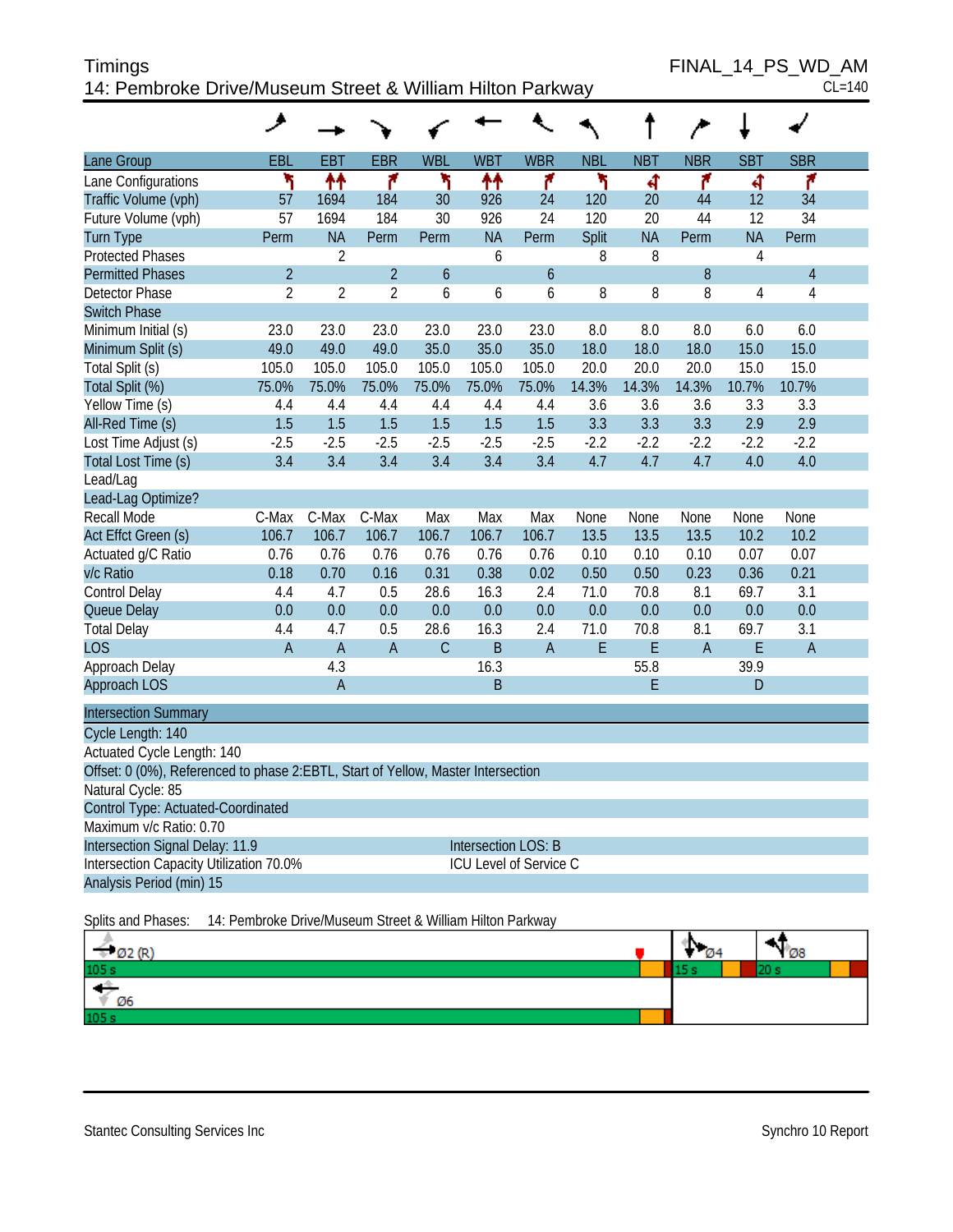| <b>Timings</b>                                                     | FINAL 14 PS WD AM |
|--------------------------------------------------------------------|-------------------|
| 17: Indigo Run Parkway/Whooping Crane Way & William Hilton Parkway | $CL=140$          |

|                                                               | ᢣ              |                |                |              |                        |                |                |                |                |            |            |                |
|---------------------------------------------------------------|----------------|----------------|----------------|--------------|------------------------|----------------|----------------|----------------|----------------|------------|------------|----------------|
| Lane Group                                                    | EBL            | <b>EBT</b>     | <b>EBR</b>     | <b>WBL</b>   | <b>WBT</b>             | <b>WBR</b>     | <b>NBL</b>     | <b>NBT</b>     | <b>NBR</b>     | <b>SBL</b> | <b>SBT</b> | <b>SBR</b>     |
| Lane Configurations                                           | ۲              | ↟↟             | ۴              | ሻሻ           | ቶቶ                     | ۴              | ካነ             | ٠              | ۴              | ካኘ         | ٠          | ۴              |
| Traffic Volume (vph)                                          | 147            | 1452           | 75             | 63           | 903                    | 197            | 50             | 51             | 44             | 249        | 98         | 102            |
| Future Volume (vph)                                           | 147            | 1452           | 75             | 63           | 903                    | 197            | 50             | 51             | 44             | 249        | 98         | 102            |
| <b>Turn Type</b>                                              | pm+pt          | <b>NA</b>      | Free           | Prot         | <b>NA</b>              | Free           | Split          | <b>NA</b>      | Free           | Split      | <b>NA</b>  | Free           |
| <b>Protected Phases</b>                                       | 5              | $\overline{2}$ |                | 1            | 6                      |                | $\overline{4}$ | $\overline{4}$ |                | 3          | 3          |                |
| <b>Permitted Phases</b>                                       | $\overline{2}$ |                | Free           |              |                        | Free           |                |                | Free           |            |            | Free           |
| <b>Detector Phase</b>                                         | 5              | $\overline{2}$ |                | $\mathbf{1}$ | 6                      |                | $\overline{4}$ | $\overline{4}$ |                | 3          | 3          |                |
| <b>Switch Phase</b>                                           |                |                |                |              |                        |                |                |                |                |            |            |                |
| Minimum Initial (s)                                           | 6.0            | 23.0           |                | 6.0          | 23.0                   |                | 8.0            | 8.0            |                | 8.0        | 8.0        |                |
| Minimum Split (s)                                             | 15.0           | 35.0           |                | 15.0         | 35.0                   |                | 19.0           | 19.0           |                | 19.0       | 19.0       |                |
| Total Split (s)                                               | 15.0           | 83.0           |                | 15.0         | 83.0                   |                | 19.0           | 19.0           |                | 23.0       | 23.0       |                |
| Total Split (%)                                               | 10.7%          | 59.3%          |                | 10.7%        | 59.3%                  |                | 13.6%          | 13.6%          |                | 16.4%      | 16.4%      |                |
| Yellow Time (s)                                               | 3.0            | 4.4            |                | 3.0          | 4.4                    |                | 3.0            | 3.0            |                | 3.0        | 3.0        |                |
| All-Red Time (s)                                              | 3.2            | 1.8            |                | 3.7          | 1.8                    |                | 4.1            | 4.1            |                | 4.2        | 4.2        |                |
| Lost Time Adjust (s)                                          | $-2.0$         | $-2.5$         |                | $-2.0$       | $-2.5$                 |                | $-2.5$         | $-2.5$         |                | $-2.5$     | $-2.5$     |                |
| Total Lost Time (s)                                           | 4.2            | 3.7            |                | 4.7          | 3.7                    |                | 4.6            | 4.6            |                | 4.7        | 4.7        |                |
| Lead/Lag                                                      | Lead           | Lag            |                | Lead         | Lag                    |                | Lag            | Lag            |                | Lead       | Lead       |                |
| Lead-Lag Optimize?                                            |                |                |                |              |                        |                |                |                |                |            |            |                |
| <b>Recall Mode</b>                                            | None           | C-Max          |                | None         | Max                    |                | None           | None           |                | None       | None       |                |
| Act Effct Green (s)                                           | 96.9           | 88.5           | 140.0          | 9.6          | 85.6                   | 140.0          | 12.3           | 12.3           | 140.0          | 17.4       | 17.4       | 140.0          |
| Actuated g/C Ratio                                            | 0.69           | 0.63           | 1.00           | 0.07         | 0.61                   | 1.00           | 0.09           | 0.09           | 1.00           | 0.12       | 0.12       | 1.00           |
| v/c Ratio                                                     | 0.44           | 0.73           | 0.05           | 0.31         | 0.46                   | 0.14           | 0.19           | 0.36           | 0.03           | 0.66       | 0.45       | 0.07           |
| Control Delay                                                 | 4.7            | 10.3           | 0.1            | 71.3         | 12.4                   | 0.2            | 60.1           | 66.2           | 0.0            | 66.7       | 62.9       | 0.1            |
| Queue Delay                                                   | 0.0            | 0.0            | 0.0            | 0.0          | 0.0                    | 0.0            | 0.0            | 0.0            | 0.0            | 0.0        | 0.0        | 0.0            |
| <b>Total Delay</b>                                            | 4.7            | 10.3           | 0.1            | 71.3         | 12.4                   | 0.2            | 60.1           | 66.2           | 0.0            | 66.7       | 62.9       | 0.1            |
| <b>LOS</b>                                                    | $\overline{A}$ | $\mathsf B$    | $\overline{A}$ | E            | $\overline{B}$         | $\overline{A}$ | E              | E              | $\overline{A}$ | E          | E          | $\overline{A}$ |
| Approach Delay                                                |                | 9.3            |                |              | 13.5                   |                |                | 44.1           |                |            | 50.7       |                |
| <b>Approach LOS</b>                                           |                | A              |                |              | B                      |                |                | D              |                |            | D          |                |
| <b>Intersection Summary</b>                                   |                |                |                |              |                        |                |                |                |                |            |            |                |
| Cycle Length: 140                                             |                |                |                |              |                        |                |                |                |                |            |            |                |
| Actuated Cycle Length: 140                                    |                |                |                |              |                        |                |                |                |                |            |            |                |
| Offset: 48 (34%), Referenced to phase 2:EBTL, Start of Yellow |                |                |                |              |                        |                |                |                |                |            |            |                |
| Natural Cycle: 100                                            |                |                |                |              |                        |                |                |                |                |            |            |                |
| Control Type: Actuated-Coordinated                            |                |                |                |              |                        |                |                |                |                |            |            |                |
| Maximum v/c Ratio: 0.73                                       |                |                |                |              |                        |                |                |                |                |            |            |                |
| Intersection Signal Delay: 17.6                               |                |                |                |              | Intersection LOS: B    |                |                |                |                |            |            |                |
| Intersection Capacity Utilization 71.0%                       |                |                |                |              | ICU Level of Service C |                |                |                |                |            |            |                |
| Analysis Period (min) 15                                      |                |                |                |              |                        |                |                |                |                |            |            |                |

Splits and Phases: 17: Indigo Run Parkway/Whooping Crane Way & William Hilton Parkway

| $\sqrt{01}$     | ້  | Ø3 | $\varnothing$ 4 |
|-----------------|----|----|-----------------|
| 15 <sub>s</sub> |    |    |                 |
| Ø5              | Ø6 |    |                 |
| 15 <sub>s</sub> |    |    |                 |

Stantec Consulting Services Inc **Synchro 10 Report** Synchro 10 Report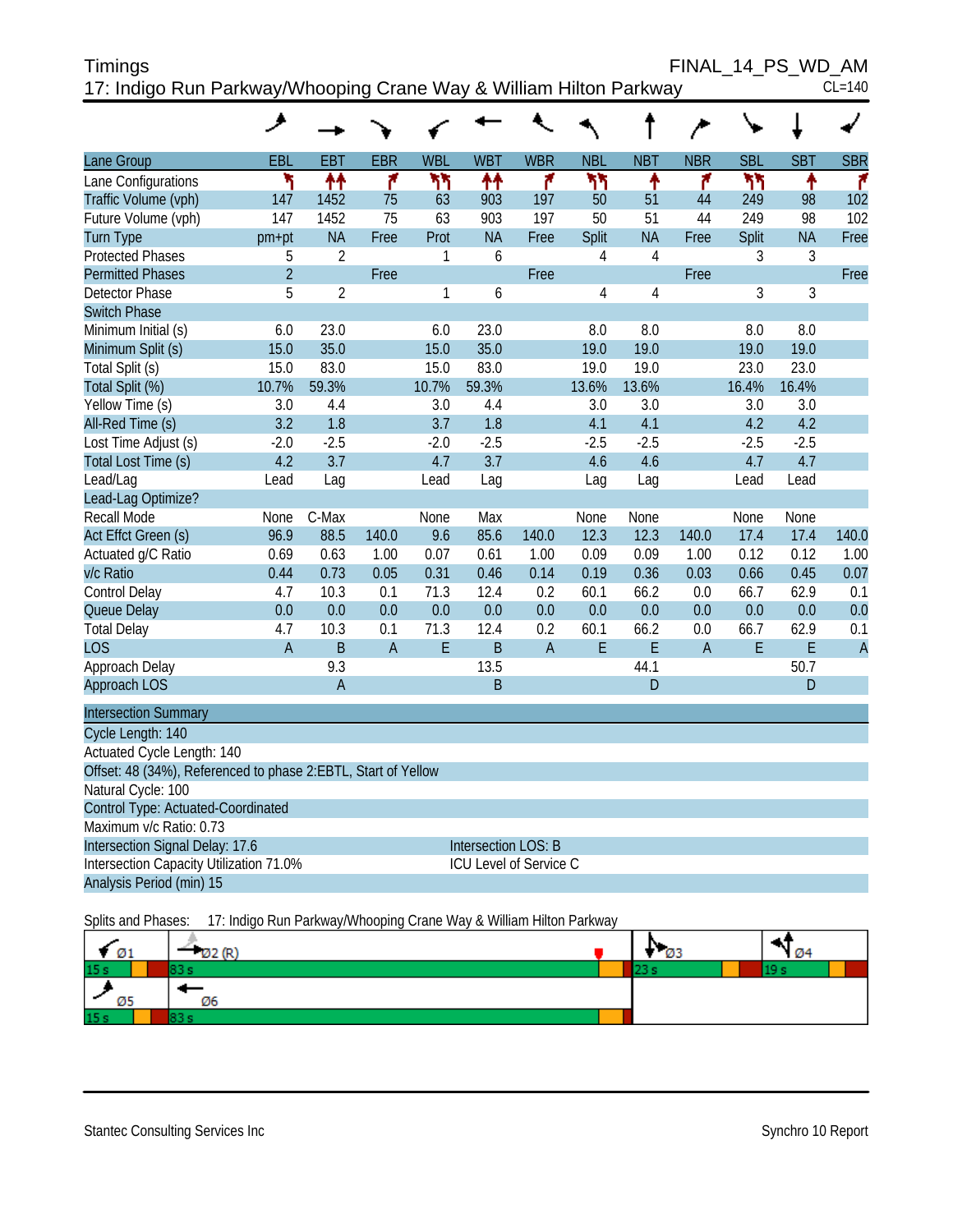| <b>Timings</b>                                             | FINAL 14 PS WD AM |
|------------------------------------------------------------|-------------------|
| 20: Gardner Drive/Beach City Road & William Hilton Parkway | $CL=140$          |

FINAL\_14\_PS\_WD\_AM

|                                                                 | ◢      |                |                |            |                     |                               |            |              |                |                |               |                |
|-----------------------------------------------------------------|--------|----------------|----------------|------------|---------------------|-------------------------------|------------|--------------|----------------|----------------|---------------|----------------|
| Lane Group                                                      | EBL    | EBT            | <b>EBR</b>     | <b>WBL</b> | <b>WBT</b>          | <b>WBR</b>                    | <b>NBL</b> | <b>NBT</b>   | <b>NBR</b>     | <b>SBL</b>     | <b>SBT</b>    | <b>SBR</b>     |
| Lane Configurations                                             | ۲٢     | 11             | ۴              | ۲          | ↟↟                  | ۴                             | ۲          | ↟            | ۴              | ۲              | ۸             | ۴              |
| Traffic Volume (vph)                                            | 243    | 1401           | 20             | 26         | 897                 | 116                           | 9          | 44           | 51             | 81             | 30            | 225            |
| Future Volume (vph)                                             | 243    | 1401           | 20             | 26         | 897                 | 116                           | 9          | 44           | 51             | 81             | 30            | 225            |
| <b>Turn Type</b>                                                | Prot   | <b>NA</b>      | Perm           | pm+pt      | <b>NA</b>           | Perm                          | Perm       | <b>NA</b>    | $pm+ov$        | Perm           | <b>NA</b>     | Perm           |
| <b>Protected Phases</b>                                         | 5      | $\overline{2}$ |                | 1          | 6                   |                               |            | 8            | 1              |                | 4             |                |
| <b>Permitted Phases</b>                                         |        |                | $\overline{2}$ | 6          |                     | 6                             | 8          |              | 8              | $\overline{4}$ |               | $\overline{4}$ |
| Detector Phase                                                  | 5      | $\overline{2}$ | $\overline{2}$ | 1          | 6                   | 6                             | 8          | 8            | 1              | $\overline{4}$ | 4             | 4              |
| <b>Switch Phase</b>                                             |        |                |                |            |                     |                               |            |              |                |                |               |                |
| Minimum Initial (s)                                             | 8.0    | 23.0           | 23.0           | 8.0        | 23.0                | 23.0                          | 8.0        | 8.0          | 8.0            | 8.0            | 8.0           | 8.0            |
| Minimum Split (s)                                               | 15.0   | 36.0           | 36.0           | 15.0       | 36.0                | 36.0                          | 18.0       | 18.0         | 15.0           | 18.0           | 18.0          | 18.0           |
| Total Split (s)                                                 | 26.0   | 96.0           | 96.0           | 16.0       | 86.0                | 86.0                          | 28.0       | 28.0         | 16.0           | 28.0           | 28.0          | 28.0           |
| Total Split (%)                                                 | 18.6%  | 68.6%          | 68.6%          | 11.4%      | 61.4%               | 61.4%                         | 20.0%      | 20.0%        | 11.4%          | 20.0%          | 20.0%         | 20.0%          |
| Yellow Time (s)                                                 | 3.0    | 4.4            | 4.4            | 3.0        | 4.4                 | 4.4                           | 3.6        | 3.6          | 3.0            | 3.6            | 3.6           | 3.6            |
| All-Red Time (s)                                                | 3.8    | 1.9            | 1.9            | 3.3        | 1.9                 | 1.9                           | 3.0        | 3.0          | 3.3            | 3.0            | 3.0           | 3.0            |
| Lost Time Adjust (s)                                            | $-2.0$ | $-2.0$         | $-2.0$         | $-2.0$     | $-2.0$              | $-2.0$                        | $-2.5$     | $-2.5$       | $-2.0$         | $-2.5$         | $-2.5$        | $-2.5$         |
| Total Lost Time (s)                                             | 4.8    | 4.3            | 4.3            | 4.3        | 4.3                 | 4.3                           | 4.1        | 4.1          | 4.3            | 4.1            | 4.1           | 4.1            |
| Lead/Lag                                                        | Lead   | Lead           | Lead           | Lag        | Lag                 | Lag                           |            |              | Lag            |                |               |                |
| Lead-Lag Optimize?                                              |        |                |                |            |                     |                               |            |              |                |                |               |                |
| Recall Mode                                                     | None   | Max            | Max            | None       | C-Max               | C-Max                         | None       | None         | None           | None           | None          | None           |
| Act Effct Green (s)                                             | 17.6   | 101.6          | 101.6          | 92.0       | 92.0                | 92.0                          | 17.2       | 17.2         | 31.8           | 17.2           | 17.2          | 17.2           |
| Actuated g/C Ratio                                              | 0.13   | 0.73           | 0.73           | 0.66       | 0.66                | 0.66                          | 0.12       | 0.12         | 0.23           | 0.12           | 0.12          | 0.12           |
| v/c Ratio                                                       | 0.62   | 0.60           | 0.02           | 0.09       | 0.44                | 0.13                          | 0.06       | 0.23         | 0.14           | 0.55           | 0.15          | 0.60           |
| Control Delay                                                   | 65.5   | 3.9            | 0.0            | 12.7       | 13.3                | 3.3                           | 52.1       | 55.9         | 3.9            | 69.6           | 54.1          | 12.6           |
| Queue Delay                                                     | 0.0    | 0.0            | 0.0            | 0.0        | 0.0                 | 0.0                           | 0.0        | 0.0          | 0.0            | 0.0            | 0.0           | 0.0            |
| <b>Total Delay</b>                                              | 65.5   | 3.9            | 0.0            | 12.7       | 13.3                | 3.3                           | 52.1       | 55.9         | 3.9            | 69.6           | 54.1          | 12.6           |
| <b>LOS</b>                                                      | E      | $\overline{A}$ | $\overline{A}$ | B          | B                   | $\overline{A}$                | D          | E            | $\overline{A}$ | E              | D             | $\overline{B}$ |
| Approach Delay                                                  |        | 12.9           |                |            | 12.1                |                               |            | 30.3         |                |                | 30.1          |                |
| Approach LOS                                                    |        | B              |                |            | B                   |                               |            | $\mathsf{C}$ |                |                | $\mathcal{C}$ |                |
| <b>Intersection Summary</b>                                     |        |                |                |            |                     |                               |            |              |                |                |               |                |
| Cycle Length: 140                                               |        |                |                |            |                     |                               |            |              |                |                |               |                |
| Actuated Cycle Length: 140                                      |        |                |                |            |                     |                               |            |              |                |                |               |                |
| Offset: 133 (95%), Referenced to phase 6: WBTL, Start of Yellow |        |                |                |            |                     |                               |            |              |                |                |               |                |
| Natural Cycle: 70                                               |        |                |                |            |                     |                               |            |              |                |                |               |                |
| Control Type: Actuated-Coordinated                              |        |                |                |            |                     |                               |            |              |                |                |               |                |
| Maximum v/c Ratio: 0.62                                         |        |                |                |            |                     |                               |            |              |                |                |               |                |
| Intersection Signal Delay: 15.1                                 |        |                |                |            | Intersection LOS: B |                               |            |              |                |                |               |                |
| Intersection Capacity Utilization 68.0%                         |        |                |                |            |                     | <b>ICU Level of Service C</b> |            |              |                |                |               |                |
| Analysis Period (min) 15                                        |        |                |                |            |                     |                               |            |              |                |                |               |                |
|                                                                 |        |                |                |            |                     |                               |            |              |                |                |               |                |

Splits and Phases: 20: Gardner Drive/Beach City Road & William Hilton Parkway

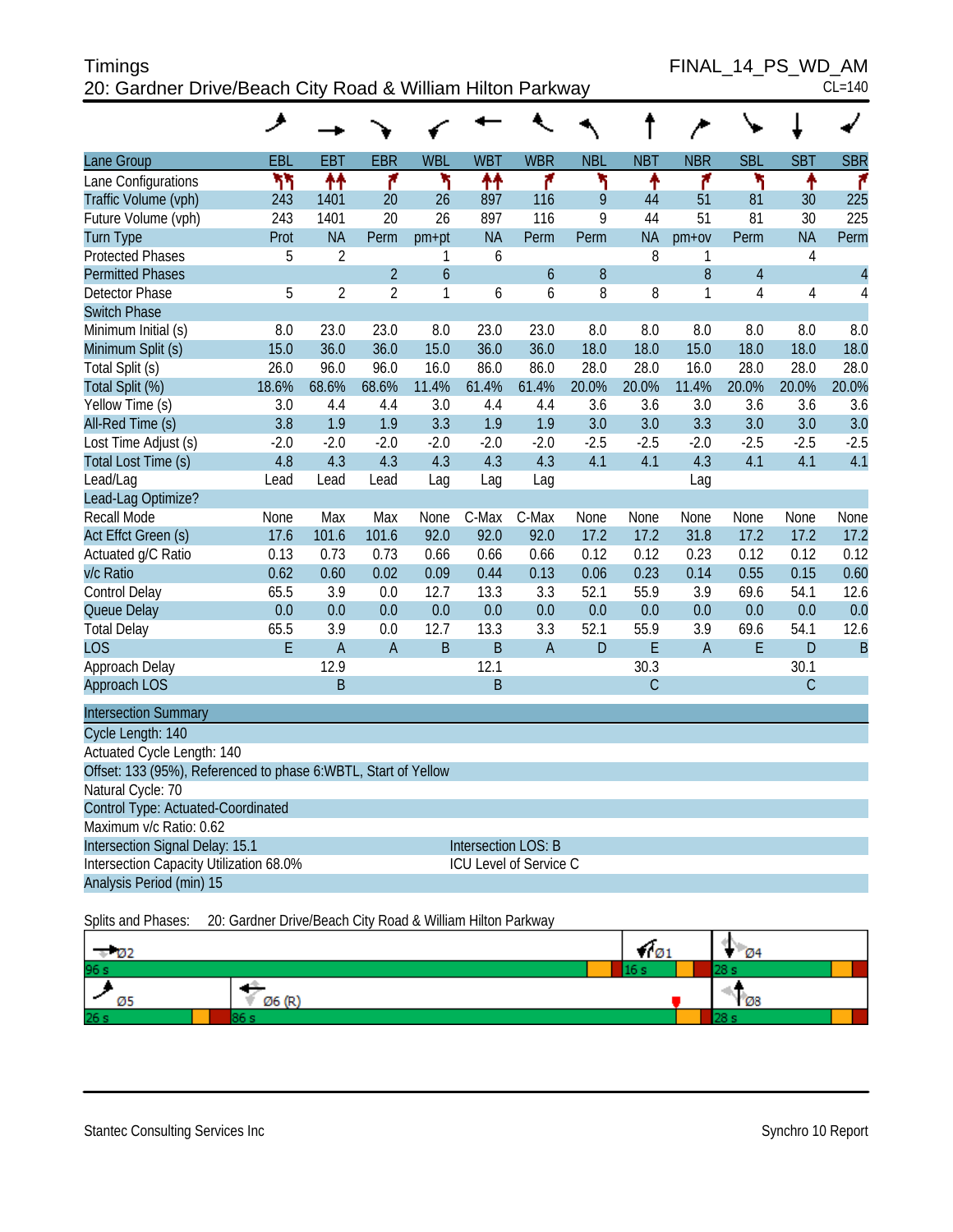# Timings FINAL\_15\_PS\_WD\_MID 2: Chamberlin Drive/Squire Pope Road & William Hilton Parkway CL=120

|                                                                | حر             |                |                |            |                        |             |            |                |                |                |  |
|----------------------------------------------------------------|----------------|----------------|----------------|------------|------------------------|-------------|------------|----------------|----------------|----------------|--|
| Lane Group                                                     | EBL            | <b>EBT</b>     | <b>WBL</b>     | <b>WBT</b> | <b>WBR</b>             | <b>NBL</b>  | <b>NBT</b> | <b>SBL</b>     | <b>SBT</b>     | <b>SBR</b>     |  |
| Lane Configurations                                            | ۲              | 林              | ۲              | ₩          | ۴                      | ۲           | ħ          | ۲              | ↟              | ۴              |  |
| Traffic Volume (vph)                                           | 105            | 1998           | $\overline{5}$ | 1982       | 67                     | 5           | 19         | 42             | 5              | 124            |  |
| Future Volume (vph)                                            | 105            | 1998           | 5              | 1982       | 67                     | 5           | 19         | 42             | 5              | 124            |  |
| <b>Turn Type</b>                                               | pm+pt          | <b>NA</b>      | $pm+pt$        | <b>NA</b>  | Perm                   | Perm        | <b>NA</b>  | Perm           | <b>NA</b>      | Perm           |  |
| <b>Protected Phases</b>                                        | 5              | $\overline{2}$ | 1              | 6          |                        |             | 8          |                | $\overline{4}$ |                |  |
| <b>Permitted Phases</b>                                        | $\overline{2}$ |                | 6              |            | 6                      | 8           |            | $\overline{4}$ |                | $\overline{4}$ |  |
| <b>Detector Phase</b>                                          | 5              | $\overline{2}$ | 1              | 6          | 6                      | 8           | 8          | 4              | 4              | 4              |  |
| <b>Switch Phase</b>                                            |                |                |                |            |                        |             |            |                |                |                |  |
| Minimum Initial (s)                                            | 4.0            | 24.0           | 4.0            | 24.0       | 24.0                   | 6.0         | 6.0        | 6.0            | 6.0            | 6.0            |  |
| Minimum Split (s)                                              | 12.0           | 37.0           | 12.0           | 37.0       | 37.0                   | 14.0        | 14.0       | 14.0           | 14.0           | 14.0           |  |
| Total Split (s)                                                | 13.0           | 91.0           | 14.0           | 92.0       | 92.0                   | 14.0        | 14.0       | 15.0           | 15.0           | 15.0           |  |
| Total Split (%)                                                | 10.8%          | 75.8%          | 11.7%          | 76.7%      | 76.7%                  | 11.7%       | 11.7%      | 12.5%          | 12.5%          | 12.5%          |  |
| Yellow Time (s)                                                | 3.0            | 4.4            | 3.0            | 4.4        | 4.4                    | 4.0         | 4.0        | 4.0            | 4.0            | 4.0            |  |
| All-Red Time (s)                                               | 2.7            | 1.5            | 2.6            | 1.5        | 1.5                    | 1.8         | 1.8        | 1.8            | 1.8            | 1.8            |  |
| Lost Time Adjust (s)                                           | $-2.0$         | $-2.5$         | $-2.0$         | $-2.5$     | $-2.5$                 | $-2.5$      | $-2.5$     | $-2.5$         | $-2.5$         | $-2.5$         |  |
| Total Lost Time (s)                                            | 3.7            | 3.4            | 3.6            | 3.4        | 3.4                    | 3.3         | 3.3        | 3.3            | 3.3            | 3.3            |  |
| Lead/Lag                                                       | Lead           | Lag            | Lead           | Lag        | Lag                    |             |            |                |                |                |  |
| Lead-Lag Optimize?                                             |                |                |                |            |                        |             |            |                |                |                |  |
| Recall Mode                                                    | None           | C-Max          | None           | Max        | Max                    | None        | None       | None           | None           | None           |  |
| Act Effct Green (s)                                            | 102.5          | 100.9          | 96.4           | 90.5       | 90.5                   | 10.4        | 10.4       | 10.4           | 10.4           | 10.4           |  |
| Actuated g/C Ratio                                             | 0.85           | 0.84           | 0.80           | 0.75       | 0.75                   | 0.09        | 0.09       | 0.09           | 0.09           | 0.09           |  |
| v/c Ratio                                                      | 0.64           | 0.53           | 0.03           | 0.81       | 0.06                   | 0.04        | 0.16       | 0.40           | 0.03           | 0.58           |  |
| Control Delay                                                  | 39.8           | 3.7            | 1.2            | 12.1       | 0.1                    | 50.2        | 45.2       | 61.9           | 49.8           | 26.1           |  |
| Queue Delay                                                    | 0.0            | 0.0            | 0.0            | 0.0        | 0.0                    | 0.0         | 0.0        | 0.0            | 0.0            | 0.0            |  |
| <b>Total Delay</b>                                             | 39.8           | 3.7            | 1.2            | 12.1       | 0.1                    | 50.2        | 45.2       | 61.9           | 49.8           | 26.1           |  |
| LOS                                                            | $\mathsf{D}$   | $\overline{A}$ | $\overline{A}$ | B          | $\overline{A}$         | $\mathsf D$ | D          | E              | D              | $\mathsf{C}$   |  |
| Approach Delay                                                 |                | 5.5            |                | 11.7       |                        |             | 46.0       |                | 35.6           |                |  |
| Approach LOS                                                   |                | $\overline{A}$ |                | B          |                        |             | D          |                | D              |                |  |
| <b>Intersection Summary</b>                                    |                |                |                |            |                        |             |            |                |                |                |  |
| Cycle Length: 120                                              |                |                |                |            |                        |             |            |                |                |                |  |
| Actuated Cycle Length: 120                                     |                |                |                |            |                        |             |            |                |                |                |  |
| Offset: 107 (89%), Referenced to phase 2:EBTL, Start of Yellow |                |                |                |            |                        |             |            |                |                |                |  |
| Natural Cycle: 80                                              |                |                |                |            |                        |             |            |                |                |                |  |
| Control Type: Actuated-Coordinated                             |                |                |                |            |                        |             |            |                |                |                |  |
| Maximum v/c Ratio: 0.81                                        |                |                |                |            |                        |             |            |                |                |                |  |
| Intersection Signal Delay: 9.8                                 |                |                |                |            | Intersection LOS: A    |             |            |                |                |                |  |
| Intersection Capacity Utilization 81.4%                        |                |                |                |            | ICU Level of Service D |             |            |                |                |                |  |
| Analysis Period (min) 15                                       |                |                |                |            |                        |             |            |                |                |                |  |
|                                                                |                |                |                |            |                        |             |            |                |                |                |  |

Splits and Phases: 2: Chamberlin Drive/Squire Pope Road & William Hilton Parkway

| Ø1  | (R)<br>$\sim$ | 04 |
|-----|---------------|----|
| 14s |               |    |
| Ø5  | Ø6            | Ø8 |
| 13s |               |    |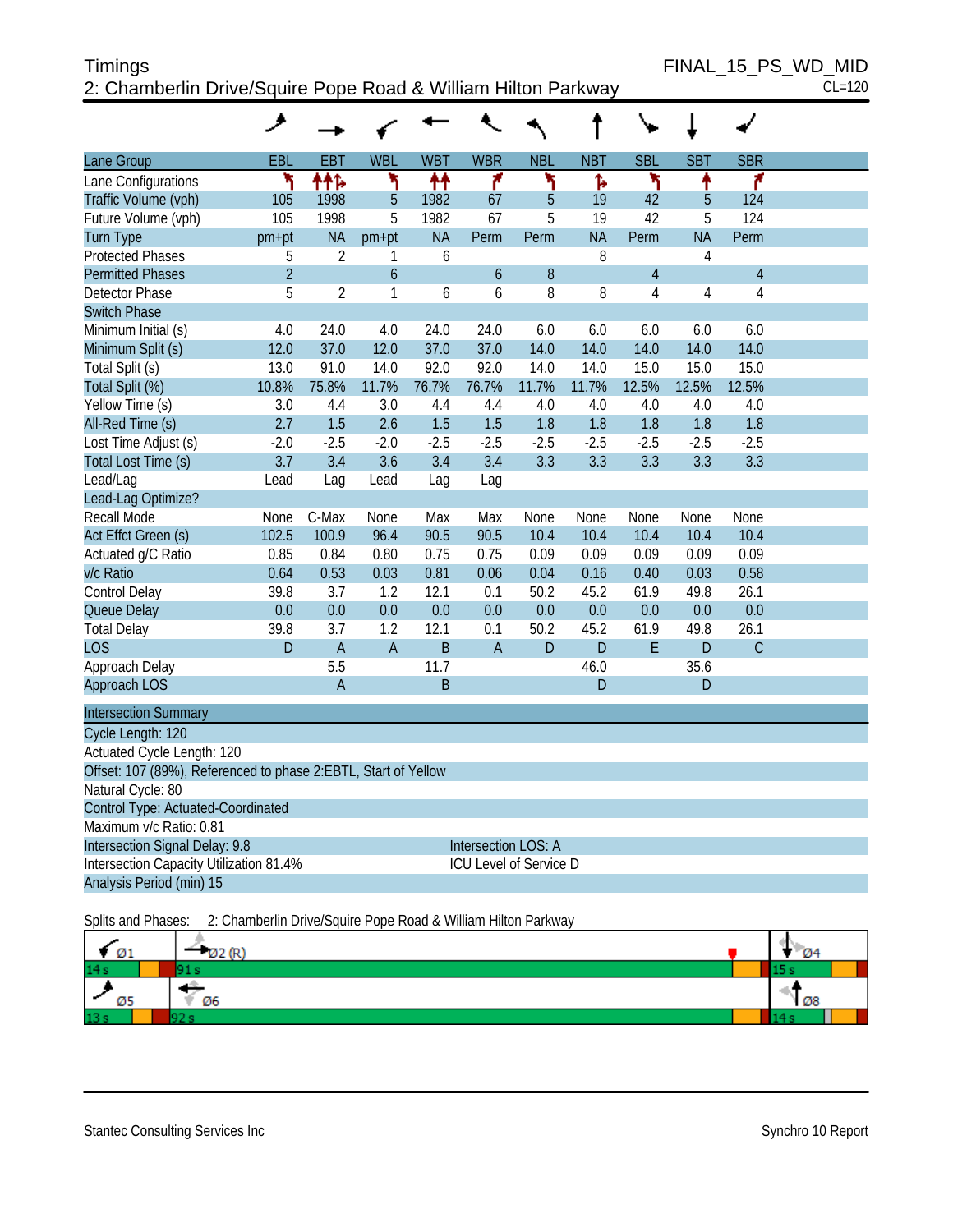# Timings FINAL\_15\_PS\_WD\_MID 5: Spanish Wells Road/Wild Horse Road & William Hilton Parkway CL=120

|                                                              | ◢      |                |            |                |                            |                        |                |             |
|--------------------------------------------------------------|--------|----------------|------------|----------------|----------------------------|------------------------|----------------|-------------|
| Lane Group                                                   | EBL    | <b>EBT</b>     | <b>WBL</b> | <b>WBT</b>     | <b>NBL</b>                 | <b>NBT</b>             | <b>SBL</b>     | <b>SBT</b>  |
| Lane Configurations                                          | ۲      | <b>itite</b>   | ۲          | <b>tite</b>    | ۲                          | Ъ                      | ۲              | Ъ           |
| Traffic Volume (vph)                                         | 55     | 1873           | 114        | 1925           | 112                        | 45                     | 53             | 39          |
| Future Volume (vph)                                          | 55     | 1873           | 114        | 1925           | 112                        | 45                     | 53             | 39          |
| <b>Turn Type</b>                                             | Prot   | <b>NA</b>      | Prot       | <b>NA</b>      | Perm                       | <b>NA</b>              | Perm           | <b>NA</b>   |
| <b>Protected Phases</b>                                      | 5      | $\overline{2}$ | 1          | 6              |                            | 8                      |                | $\sqrt{4}$  |
| <b>Permitted Phases</b>                                      |        |                |            |                | 8                          |                        | $\overline{4}$ |             |
| <b>Detector Phase</b>                                        | 5      | $\overline{2}$ | 1          | 6              | 8                          | 8                      | $\overline{4}$ | 4           |
| <b>Switch Phase</b>                                          |        |                |            |                |                            |                        |                |             |
| Minimum Initial (s)                                          | 6.0    | 23.0           | 6.0        | 23.0           | 8.0                        | 8.0                    | 8.0            | 8.0         |
| Minimum Split (s)                                            | 15.0   | 35.0           | 14.0       | 35.0           | 18.0                       | 18.0                   | 18.0           | 18.0        |
| Total Split (s)                                              | 16.0   | 67.0           | 24.0       | 75.0           | 29.0                       | 29.0                   | 29.0           | 29.0        |
| Total Split (%)                                              | 13.3%  | 55.8%          | 20.0%      | 62.5%          | 24.2%                      | 24.2%                  | 24.2%          | 24.2%       |
| Yellow Time (s)                                              | 3.0    | 4.4            | 3.0        | 4.4            | 4.4                        | 4.4                    | 4.4            | 4.4         |
| All-Red Time (s)                                             | 3.8    | 1.9            | 2.8        | 1.9            | 2.0                        | 2.0                    | 2.0            | 2.0         |
| Lost Time Adjust (s)                                         | $-2.0$ | $-2.5$         | $-2.0$     | $-2.5$         | $-3.5$                     | $-3.5$                 | $-3.5$         | $-3.5$      |
| Total Lost Time (s)                                          | 4.8    | 3.8            | 3.8        | 3.8            | 2.9                        | 2.9                    | 2.9            | 2.9         |
| Lead/Lag                                                     | Lead   | Lead           | Lag        | Lag            |                            |                        |                |             |
| Lead-Lag Optimize?                                           |        |                |            |                |                            |                        |                |             |
| <b>Recall Mode</b>                                           | None   | Max            | None       | C-Max          | None                       | None                   | None           | None        |
| Act Effct Green (s)                                          | 10.5   | 69.4           | 20.2       | 80.6           | 19.9                       | 19.9                   | 19.9           | 19.9        |
| Actuated g/C Ratio                                           | 0.09   | 0.58           | 0.17       | 0.67           | 0.17                       | 0.17                   | 0.17           | 0.17        |
| v/c Ratio                                                    | 0.40   | 0.59           | 0.43       | 0.51           | 0.58                       | 0.42                   | 0.47           | 0.19        |
| Control Delay                                                | 56.9   | 21.9           | 52.3       | 9.2            | 56.7                       | 22.9                   | 56.3           | 32.5        |
| Queue Delay                                                  | 0.0    | 0.0            | 0.0        | 0.0            | 0.0                        | 0.0                    | 0.0            | 0.0         |
| <b>Total Delay</b>                                           | 56.9   | 21.9           | 52.3       | 9.2            | 56.7                       | 22.9                   | 56.3           | 32.5        |
| <b>LOS</b>                                                   | E      | $\mathsf{C}$   | D          | $\overline{A}$ | E                          | $\mathsf{C}$           | E              | $\mathsf C$ |
| Approach Delay                                               |        | 22.9           |            | 11.5           |                            | 37.3                   |                | 44.3        |
| Approach LOS                                                 |        | $\mathsf{C}$   |            | B              |                            | D                      |                | D           |
| <b>Intersection Summary</b>                                  |        |                |            |                |                            |                        |                |             |
| Cycle Length: 120                                            |        |                |            |                |                            |                        |                |             |
| Actuated Cycle Length: 120                                   |        |                |            |                |                            |                        |                |             |
| Offset: 69 (58%), Referenced to phase 6:WBT, Start of Yellow |        |                |            |                |                            |                        |                |             |
| Natural Cycle: 70                                            |        |                |            |                |                            |                        |                |             |
| Control Type: Actuated-Coordinated                           |        |                |            |                |                            |                        |                |             |
| Maximum v/c Ratio: 0.59                                      |        |                |            |                |                            |                        |                |             |
| Intersection Signal Delay: 18.9                              |        |                |            |                | <b>Intersection LOS: B</b> |                        |                |             |
| Intersection Capacity Utilization 65.2%                      |        |                |            |                |                            | ICU Level of Service C |                |             |
| Analysis Period (min) 15                                     |        |                |            |                |                            |                        |                |             |

Splits and Phases: 5: Spanish Wells Road/Wild Horse Road & William Hilton Parkway

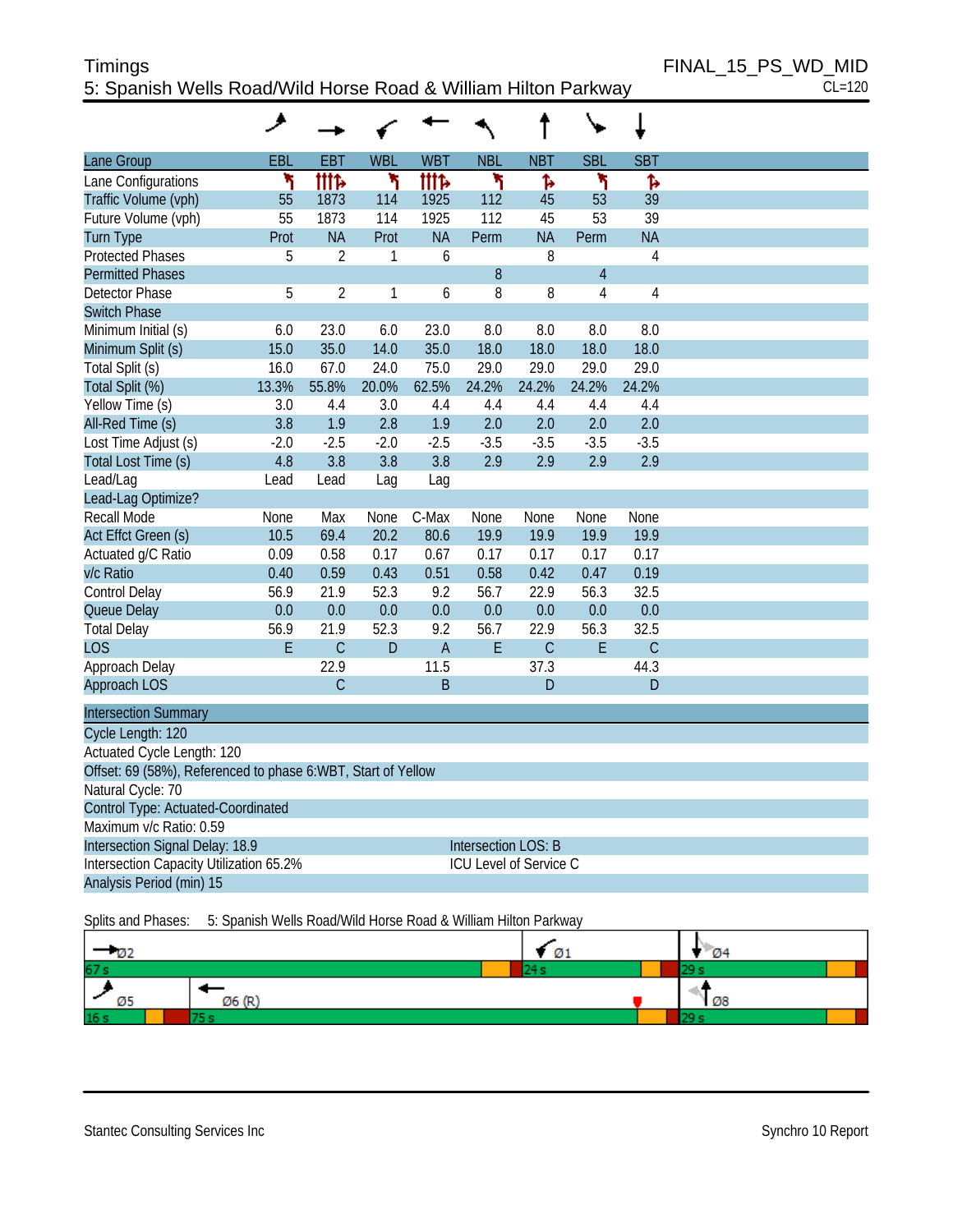| Timings                                                   | FINAL 15 PS WD MID |
|-----------------------------------------------------------|--------------------|
| 8: Jarvis Park Road/Wilborn Road & William Hilton Parkway | $CL=120$           |

| Lane Group                                                  | EBL            | <b>EBT</b>     | <b>EBR</b>     | <b>WBL</b> | <b>WBT</b>          | <b>WBR</b>                    | <b>NBT</b> | <b>SBL</b>     | <b>SBT</b>     | <b>SBR</b>     |  |
|-------------------------------------------------------------|----------------|----------------|----------------|------------|---------------------|-------------------------------|------------|----------------|----------------|----------------|--|
| Lane Configurations                                         | ۲              | ↟↟             | ۴              | ۲          | ↟↟                  | ۴                             | Ф          | ኻ              | 4              | ۴              |  |
| Traffic Volume (vph)                                        | 96             | 1822           | 38             | 18         | 1886                | 91                            | 16         | 103            | 13             | 150            |  |
| Future Volume (vph)                                         | 96             | 1822           | 38             | 18         | 1886                | 91                            | 16         | 103            | 13             | 150            |  |
| <b>Turn Type</b>                                            | pm+pt          | <b>NA</b>      | $pm+ov$        | Perm       | <b>NA</b>           | Perm                          | <b>NA</b>  | Split          | <b>NA</b>      | Free           |  |
| <b>Protected Phases</b>                                     | 5              | $\overline{2}$ | 8              |            | 6                   |                               | 8          | 4              | 4              |                |  |
| <b>Permitted Phases</b>                                     | $\overline{2}$ |                | $\overline{2}$ | 6          |                     | 6                             |            |                |                | Free           |  |
| Detector Phase                                              | 5              | $\overline{2}$ | 8              | 6          | 6                   | 6                             | 8          | $\overline{4}$ | 4              |                |  |
| <b>Switch Phase</b>                                         |                |                |                |            |                     |                               |            |                |                |                |  |
| Minimum Initial (s)                                         | 6.0            | 23.0           | 6.0            | 23.0       | 23.0                | 23.0                          | 6.0        | 8.0            | 8.0            |                |  |
| Minimum Split (s)                                           | 14.0           | 35.0           | 18.0           | 50.0       | 50.0                | 50.0                          | 18.0       | 18.0           | 18.0           |                |  |
| Total Split (s)                                             | 14.0           | 84.0           | 18.0           | 70.0       | 70.0                | 70.0                          | 18.0       | 18.0           | 18.0           |                |  |
| Total Split (%)                                             | 11.7%          | 70.0%          | 15.0%          | 58.3%      | 58.3%               | 58.3%                         | 15.0%      | 15.0%          | 15.0%          |                |  |
| Yellow Time (s)                                             | 3.0            | 4.4            | 3.0            | 4.4        | 4.4                 | 4.4                           | 3.0        | 3.3            | 3.3            |                |  |
| All-Red Time (s)                                            | 2.8            | 1.7            | 3.1            | 1.7        | 1.7                 | 1.7                           | 3.1        | 3.1            | 3.1            |                |  |
| Lost Time Adjust (s)                                        | $-2.0$         | $-2.0$         | $-2.0$         | $-2.0$     | $-2.0$              | $-2.0$                        | $-2.0$     | $-2.0$         | $-2.0$         |                |  |
| Total Lost Time (s)                                         | 3.8            | 4.1            | 4.1            | 4.1        | 4.1                 | 4.1                           | 4.1        | 4.4            | 4.4            |                |  |
| Lead/Lag                                                    | Lead           |                |                | Lag        | Lag                 | Lag                           |            |                |                |                |  |
| Lead-Lag Optimize?                                          |                |                |                |            |                     |                               |            |                |                |                |  |
| <b>Recall Mode</b>                                          | None           | C-Max          | None           | Max        | Max                 | Max                           | None       | None           | None           |                |  |
| Act Effct Green (s)                                         | 90.2           | 90.8           | 103.3          | 76.7       | 76.7                | 76.7                          | 10.9       | 11.9           | 11.9           | 120.0          |  |
| Actuated g/C Ratio                                          | 0.75           | 0.76           | 0.86           | 0.64       | 0.64                | 0.64                          | 0.09       | 0.10           | 0.10           | 1.00           |  |
| v/c Ratio                                                   | 0.51           | 0.74           | 0.03           | 0.25       | 0.90                | 0.10                          | 0.35       | 0.39           | 0.39           | 0.10           |  |
| Control Delay                                               | 34.6           | 4.4            | 0.0            | 11.2       | 14.3                | 0.3                           | 50.1       | 57.6           | 57.3           | 0.1            |  |
| Queue Delay                                                 | 0.0            | 0.0            | 0.0            | 0.0        | 0.0                 | 0.0                           | 0.0        | 0.0            | 0.0            | 0.0            |  |
| <b>Total Delay</b>                                          | 34.6           | 4.4            | 0.0            | 11.2       | 14.3                | 0.3                           | 50.1       | 57.6           | 57.3           | 0.1            |  |
| <b>LOS</b>                                                  | $\mathcal{C}$  | $\overline{A}$ | $\overline{A}$ | B          | B                   | $\overline{A}$                | D          | E              | E              | $\overline{A}$ |  |
| Approach Delay                                              |                | 5.8            |                |            | 13.7                |                               | 50.1       |                | 25.1           |                |  |
| Approach LOS                                                |                | $\overline{A}$ |                |            | B                   |                               | D          |                | $\overline{C}$ |                |  |
| <b>Intersection Summary</b>                                 |                |                |                |            |                     |                               |            |                |                |                |  |
| Cycle Length: 120                                           |                |                |                |            |                     |                               |            |                |                |                |  |
| Actuated Cycle Length: 120                                  |                |                |                |            |                     |                               |            |                |                |                |  |
| Offset: 4 (3%), Referenced to phase 2:EBTL, Start of Yellow |                |                |                |            |                     |                               |            |                |                |                |  |
| Natural Cycle: 120                                          |                |                |                |            |                     |                               |            |                |                |                |  |
| Control Type: Actuated-Coordinated                          |                |                |                |            |                     |                               |            |                |                |                |  |
| Maximum v/c Ratio: 0.90                                     |                |                |                |            |                     |                               |            |                |                |                |  |
| Intersection Signal Delay: 11.2                             |                |                |                |            | Intersection LOS: B |                               |            |                |                |                |  |
| Intersection Capacity Utilization 91.8%                     |                |                |                |            |                     | <b>ICU Level of Service F</b> |            |                |                |                |  |
| Analysis Period (min) 15                                    |                |                |                |            |                     |                               |            |                |                |                |  |

Splits and Phases: 8: Jarvis Park Road/Wilborn Road & William Hilton Parkway

|                |  | Ø8 |  |
|----------------|--|----|--|
| 84 s           |  |    |  |
| Ø6<br>æe<br>טע |  |    |  |
| 14s            |  |    |  |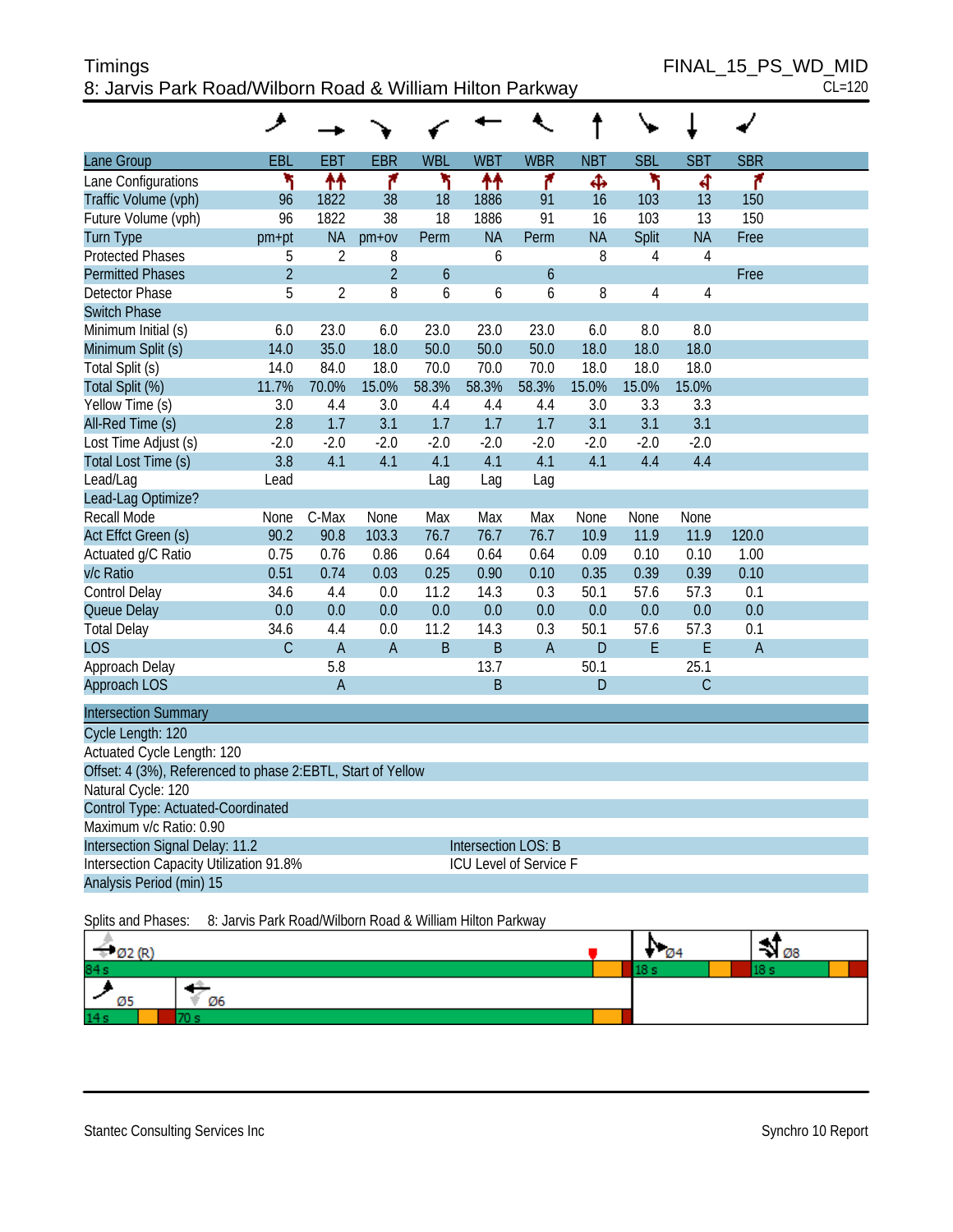| <b>Timings</b>                                                     |  | FINAL 15 PS WD MID |
|--------------------------------------------------------------------|--|--------------------|
| 11: Sol Blatt Jr. Expressway/Gumtree Road & William Hilton Parkway |  | $CL=120$           |

|                                                               | ۸      |                |                |              |                     |                        |            |            |                |            |                |                |
|---------------------------------------------------------------|--------|----------------|----------------|--------------|---------------------|------------------------|------------|------------|----------------|------------|----------------|----------------|
| Lane Group                                                    | EBL    | <b>EBT</b>     | <b>EBR</b>     | <b>WBL</b>   | <b>WBT</b>          | <b>WBR</b>             | <b>NBL</b> | <b>NBT</b> | <b>NBR</b>     | <b>SBL</b> | <b>SBT</b>     | <b>SBR</b>     |
| Lane Configurations                                           | ۲      | 11             | ۴              | ۲            | ተተተ                 | ۴                      | ۲          | ٠          | ۴              | ۲          | बी             | ۴              |
| Traffic Volume (vph)                                          | 95     | 1459           | 12             | 134          | 1653                | 310                    | 11         | 96         | 213            | 317        | 101            | 97             |
| Future Volume (vph)                                           | 95     | 1459           | 12             | 134          | 1653                | 310                    | 11         | 96         | 213            | 317        | 101            | 97             |
| <b>Turn Type</b>                                              | Prot   | <b>NA</b>      | Free           | Prot         | <b>NA</b>           | Perm                   | Split      | <b>NA</b>  | Free           | Split      | <b>NA</b>      | Perm           |
| <b>Protected Phases</b>                                       | 5      | $\overline{2}$ |                | 1            | 6                   |                        | 8          | 8          |                | 7          | 7              |                |
| <b>Permitted Phases</b>                                       |        |                | Free           |              |                     | $\boldsymbol{6}$       |            |            | Free           |            |                | $\overline{1}$ |
| <b>Detector Phase</b>                                         | 5      | $\overline{2}$ |                | $\mathbf{1}$ | 6                   | 6                      | 8          | 8          |                | 7          | $\overline{7}$ | $\overline{7}$ |
| <b>Switch Phase</b>                                           |        |                |                |              |                     |                        |            |            |                |            |                |                |
| Minimum Initial (s)                                           | 6.0    | 24.0           |                | 6.0          | 24.0                | 24.0                   | 8.0        | 8.0        |                | 8.0        | 8.0            | 8.0            |
| Minimum Split (s)                                             | 16.0   | 35.0           |                | 15.0         | 35.0                | 35.0                   | 18.0       | 18.0       |                | 19.0       | 19.0           | 19.0           |
| Total Split (s)                                               | 19.0   | 62.0           |                | 17.0         | 60.0                | 60.0                   | 18.0       | 18.0       |                | 23.0       | 23.0           | 23.0           |
| Total Split (%)                                               | 15.8%  | 51.7%          |                | 14.2%        | 50.0%               | 50.0%                  | 15.0%      | 15.0%      |                | 19.2%      | 19.2%          | 19.2%          |
| Yellow Time (s)                                               | 3.0    | 4.4            |                | 3.0          | 4.4                 | 4.4                    | 3.6        | 3.6        |                | 4.0        | 4.0            | 4.0            |
| All-Red Time (s)                                              | 4.2    | 1.5            |                | 3.8          | 1.5                 | 1.5                    | 3.1        | 3.1        |                | 3.4        | 3.4            | 3.4            |
| Lost Time Adjust (s)                                          | $-2.0$ | $-2.5$         |                | $-2.0$       | $-2.5$              | $-2.5$                 | $-3.0$     | $-3.0$     |                | $-3.0$     | $-3.0$         | $-3.0$         |
| Total Lost Time (s)                                           | 5.2    | 3.4            |                | 4.8          | 3.4                 | 3.4                    | 3.7        | 3.7        |                | 4.4        | 4.4            | 4.4            |
| Lead/Lag                                                      | Lead   | Lead           |                | Lag          | Lag                 | Lag                    | Lag        | Lag        |                | Lead       | Lead           | Lead           |
| Lead-Lag Optimize?                                            |        |                |                |              |                     |                        | Yes        | Yes        |                | Yes        | Yes            | Yes            |
| <b>Recall Mode</b>                                            | None   | Max            |                | None         | C-Max               | C-Max                  | None       | None       |                | None       | None           | None           |
| Act Effct Green (s)                                           | 12.5   | 59.9           | 120.0          | 12.2         | 59.1                | 59.1                   | 13.5       | 13.5       | 120.0          | 18.2       | 18.2           | 18.2           |
| Actuated g/C Ratio                                            | 0.10   | 0.50           | 1.00           | 0.10         | 0.49                | 0.49                   | 0.11       | 0.11       | 1.00           | 0.15       | 0.15           | 0.15           |
| v/c Ratio                                                     | 0.58   | 0.93           | 0.01           | 0.87         | 0.74                | 0.39                   | 0.06       | 0.52       | 0.15           | 0.91       | 0.91           | 0.26           |
| Control Delay                                                 | 46.3   | 34.3           | 0.0            | 79.8         | 25.4                | 10.3                   | 47.8       | 59.3       | 0.2            | 87.6       | 86.8           | 1.5            |
| Queue Delay                                                   | 0.0    | 0.0            | 0.0            | 0.0          | 0.0                 | 0.0                    | 0.0        | 0.0        | 0.0            | 0.0        | 0.0            | 0.0            |
| <b>Total Delay</b>                                            | 46.3   | 34.3           | 0.0            | 79.8         | 25.4                | 10.3                   | 47.8       | 59.3       | 0.2            | 87.6       | 86.8           | 1.5            |
| <b>LOS</b>                                                    | D      | $\overline{C}$ | $\overline{A}$ | E            | $\mathcal{C}$       | B                      | D          | E          | $\overline{A}$ | F          | F              | $\overline{A}$ |
| Approach Delay                                                |        | 34.8           |                |              | 26.7                |                        |            | 19.6       |                |            | 71.0           |                |
| Approach LOS                                                  |        | $\mathsf C$    |                |              | $\mathsf C$         |                        |            | B          |                |            | E              |                |
| <b>Intersection Summary</b>                                   |        |                |                |              |                     |                        |            |            |                |            |                |                |
| Cycle Length: 120                                             |        |                |                |              |                     |                        |            |            |                |            |                |                |
| Actuated Cycle Length: 120                                    |        |                |                |              |                     |                        |            |            |                |            |                |                |
| Offset: 115 (96%), Referenced to phase 6:WBT, Start of Yellow |        |                |                |              |                     |                        |            |            |                |            |                |                |
| Natural Cycle: 100                                            |        |                |                |              |                     |                        |            |            |                |            |                |                |
| Control Type: Actuated-Coordinated                            |        |                |                |              |                     |                        |            |            |                |            |                |                |
| Maximum v/c Ratio: 0.93                                       |        |                |                |              |                     |                        |            |            |                |            |                |                |
| Intersection Signal Delay: 34.1                               |        |                |                |              | Intersection LOS: C |                        |            |            |                |            |                |                |
| Intersection Capacity Utilization 78.0%                       |        |                |                |              |                     | ICU Level of Service D |            |            |                |            |                |                |
| Analysis Period (min) 15                                      |        |                |                |              |                     |                        |            |            |                |            |                |                |

Splits and Phases: 11: Sol Blatt Jr. Expressway/Gumtree Road & William Hilton Parkway

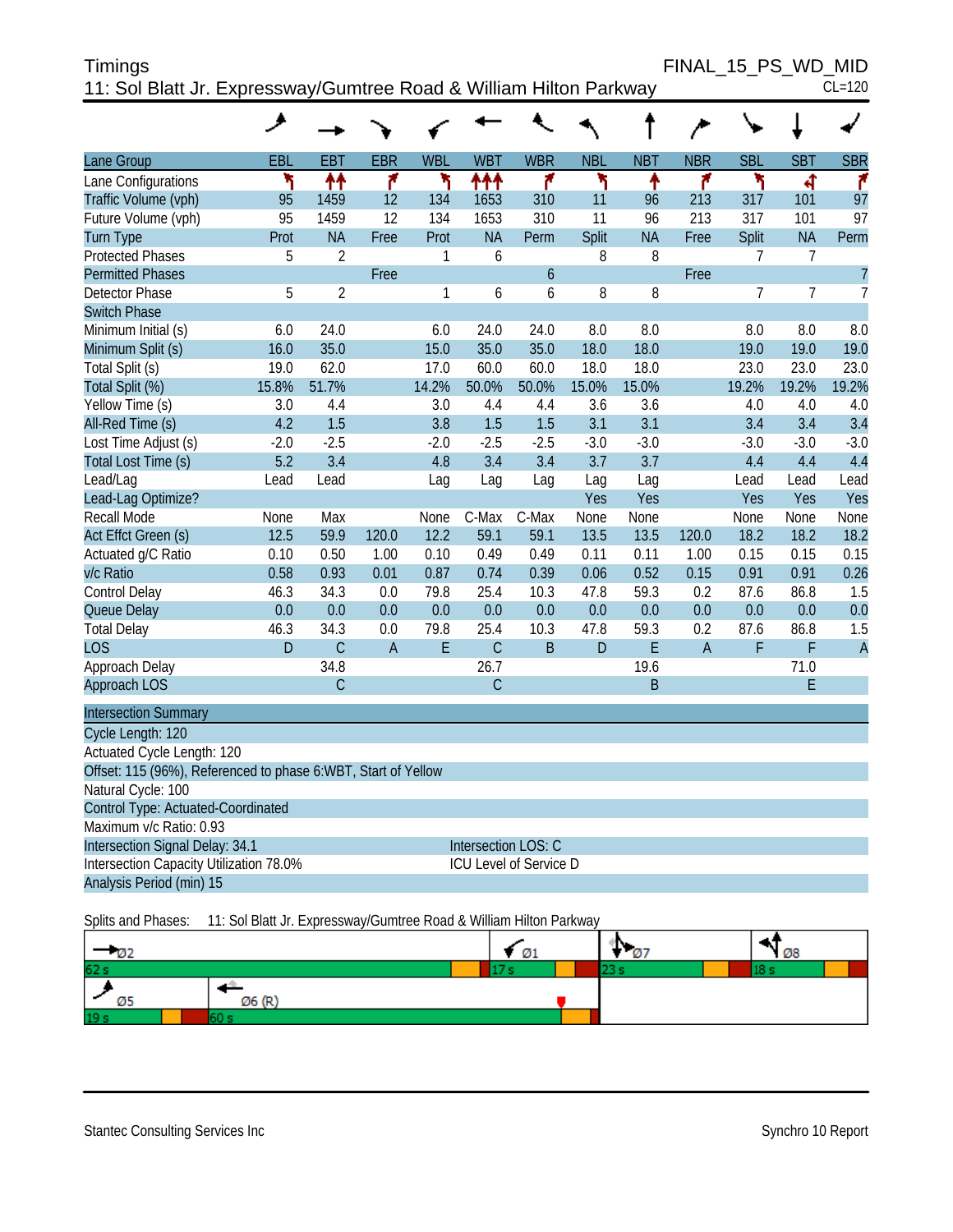| Timings                                                   | FINAL 15 PS WD MID |
|-----------------------------------------------------------|--------------------|
| 14: Pembroke Drive/Museum Street & William Hilton Parkway | $CL=120$           |

| ۰, |  |
|----|--|

|                                                                                  | ۶                                                         |                |                |                  |                        |               |            |            |             |                |                |  |
|----------------------------------------------------------------------------------|-----------------------------------------------------------|----------------|----------------|------------------|------------------------|---------------|------------|------------|-------------|----------------|----------------|--|
| Lane Group                                                                       | <b>EBL</b>                                                | <b>EBT</b>     | <b>EBR</b>     | <b>WBL</b>       | <b>WBT</b>             | <b>WBR</b>    | <b>NBL</b> | <b>NBT</b> | <b>NBR</b>  | <b>SBT</b>     | <b>SBR</b>     |  |
| Lane Configurations                                                              | ۲                                                         | ↟↟             | ۴              | ۲                | ↟↟                     | ۴             | ۲          | ৰ          | ۴           | 4              | ۴              |  |
| Traffic Volume (vph)                                                             | 24                                                        | 1756           | 154            | 39               | 1669                   | 32            | 287        | 16         | 39          | 21             | 39             |  |
| Future Volume (vph)                                                              | 24                                                        | 1756           | 154            | 39               | 1669                   | 32            | 287        | 16         | 39          | 21             | 39             |  |
| <b>Turn Type</b>                                                                 | Perm                                                      | <b>NA</b>      | Perm           | Perm             | <b>NA</b>              | Perm          | Split      | <b>NA</b>  | Perm        | <b>NA</b>      | Perm           |  |
| <b>Protected Phases</b>                                                          |                                                           | $\overline{2}$ |                |                  | 6                      |               | 8          | 8          |             | $\overline{4}$ |                |  |
| <b>Permitted Phases</b>                                                          | $\overline{2}$                                            |                | $\overline{2}$ | $\boldsymbol{6}$ |                        | $\mathfrak b$ |            |            | $8\,$       |                | $\sqrt{4}$     |  |
| <b>Detector Phase</b>                                                            | $\overline{2}$                                            | $\overline{2}$ | $\overline{2}$ | 6                | 6                      | 6             | 8          | 8          | 8           | 4              | $\overline{4}$ |  |
| <b>Switch Phase</b>                                                              |                                                           |                |                |                  |                        |               |            |            |             |                |                |  |
| Minimum Initial (s)                                                              | 23.0                                                      | 23.0           | 23.0           | 23.0             | 23.0                   | 23.0          | 8.0        | 8.0        | 8.0         | 6.0            | 6.0            |  |
| Minimum Split (s)                                                                | 49.0                                                      | 49.0           | 49.0           | 35.0             | 35.0                   | 35.0          | 18.0       | 18.0       | 18.0        | 15.0           | 15.0           |  |
| Total Split (s)                                                                  | 84.0                                                      | 84.0           | 84.0           | 84.0             | 84.0                   | 84.0          | 21.0       | 21.0       | 21.0        | 15.0           | 15.0           |  |
| Total Split (%)                                                                  | 70.0%                                                     | 70.0%          | 70.0%          | 70.0%            | 70.0%                  | 70.0%         | 17.5%      | 17.5%      | 17.5%       | 12.5%          | 12.5%          |  |
| Yellow Time (s)                                                                  | 4.4                                                       | 4.4            | 4.4            | 4.4              | 4.4                    | 4.4           | 3.6        | 3.6        | 3.6         | 3.3            | 3.3            |  |
| All-Red Time (s)                                                                 | 1.5                                                       | 1.5            | 1.5            | 1.5              | 1.5                    | 1.5           | 3.3        | 3.3        | 3.3         | 2.9            | 2.9            |  |
| Lost Time Adjust (s)                                                             | $-2.5$                                                    | $-2.5$         | $-2.5$         | $-2.5$           | $-2.5$                 | $-2.5$        | $-2.2$     | $-2.2$     | $-2.2$      | $-2.2$         | $-2.2$         |  |
| Total Lost Time (s)                                                              | 3.4                                                       | 3.4            | 3.4            | 3.4              | 3.4                    | 3.4           | 4.7        | 4.7        | 4.7         | 4.0            | 4.0            |  |
| Lead/Lag                                                                         |                                                           |                |                |                  |                        |               |            |            |             |                |                |  |
| Lead-Lag Optimize?                                                               |                                                           |                |                |                  |                        |               |            |            |             |                |                |  |
| Recall Mode                                                                      | C-Max                                                     | C-Max          | C-Max          | Max              | Max                    | Max           | None       | None       | None        | None           | None           |  |
| Act Effct Green (s)                                                              | 84.3                                                      | 84.3           | 84.3           | 84.3             | 84.3                   | 84.3          | 16.3       | 16.3       | 16.3        | 9.7            | 9.7            |  |
| Actuated g/C Ratio                                                               | 0.70                                                      | 0.70           | 0.70           | 0.70             | 0.70                   | 0.70          | 0.14       | 0.14       | 0.14        | 0.08           | 0.08           |  |
| v/c Ratio                                                                        | 0.29                                                      | 0.77           | 0.14           | 0.57             | 0.73                   | 0.03          | 0.75       | 0.74       | 0.15        | 0.23           | 0.20           |  |
| Control Delay                                                                    | 17.0                                                      | 12.5           | 3.5            | 31.9             | 14.2                   | 0.1           | 71.3       | 69.8       | 2.2         | 55.1           | 2.1            |  |
| Queue Delay                                                                      | 0.0                                                       | 0.0            | 0.0            | 0.0              | 0.0                    | 0.0           | 0.0        | 0.0        | 0.0         | 0.0            | 0.0            |  |
| <b>Total Delay</b>                                                               | 17.0                                                      | 12.5           | 3.5            | 31.9             | 14.2                   | 0.1           | 71.3       | 69.8       | 2.2         | 55.1           | 2.1            |  |
| <b>LOS</b>                                                                       | $\mathsf B$                                               | $\sf B$        | $\overline{A}$ | $\mathsf C$      | $\mathsf B$            | $\mathsf A$   | E          | E          | $\mathsf A$ | E              | $\overline{A}$ |  |
| Approach Delay                                                                   |                                                           | 11.9           |                |                  | 14.3                   |               |            | 62.8       |             | 25.8           |                |  |
| Approach LOS                                                                     |                                                           | B              |                |                  | $\mathsf B$            |               |            | E          |             | $\mathsf C$    |                |  |
| <b>Intersection Summary</b>                                                      |                                                           |                |                |                  |                        |               |            |            |             |                |                |  |
| Cycle Length: 120                                                                |                                                           |                |                |                  |                        |               |            |            |             |                |                |  |
| Actuated Cycle Length: 120                                                       |                                                           |                |                |                  |                        |               |            |            |             |                |                |  |
| Offset: 0 (0%), Referenced to phase 2:EBTL, Start of Yellow, Master Intersection |                                                           |                |                |                  |                        |               |            |            |             |                |                |  |
| Natural Cycle: 85                                                                |                                                           |                |                |                  |                        |               |            |            |             |                |                |  |
| Control Type: Actuated-Coordinated                                               |                                                           |                |                |                  |                        |               |            |            |             |                |                |  |
| Maximum v/c Ratio: 0.77                                                          |                                                           |                |                |                  |                        |               |            |            |             |                |                |  |
| Intersection Signal Delay: 17.4                                                  |                                                           |                |                |                  | Intersection LOS: B    |               |            |            |             |                |                |  |
| Intersection Capacity Utilization 72.0%                                          |                                                           |                |                |                  | ICU Level of Service C |               |            |            |             |                |                |  |
| Analysis Period (min) 15                                                         |                                                           |                |                |                  |                        |               |            |            |             |                |                |  |
|                                                                                  |                                                           |                |                |                  |                        |               |            |            |             |                |                |  |
| Splits and Phases:                                                               | 14: Pembroke Drive/Museum Street & William Hilton Parkway |                |                |                  |                        |               |            |            |             |                |                |  |

|                 | 13<br>דש |  |  |
|-----------------|----------|--|--|
| 84 <sub>3</sub> |          |  |  |
| Ø6              |          |  |  |
| 84s             |          |  |  |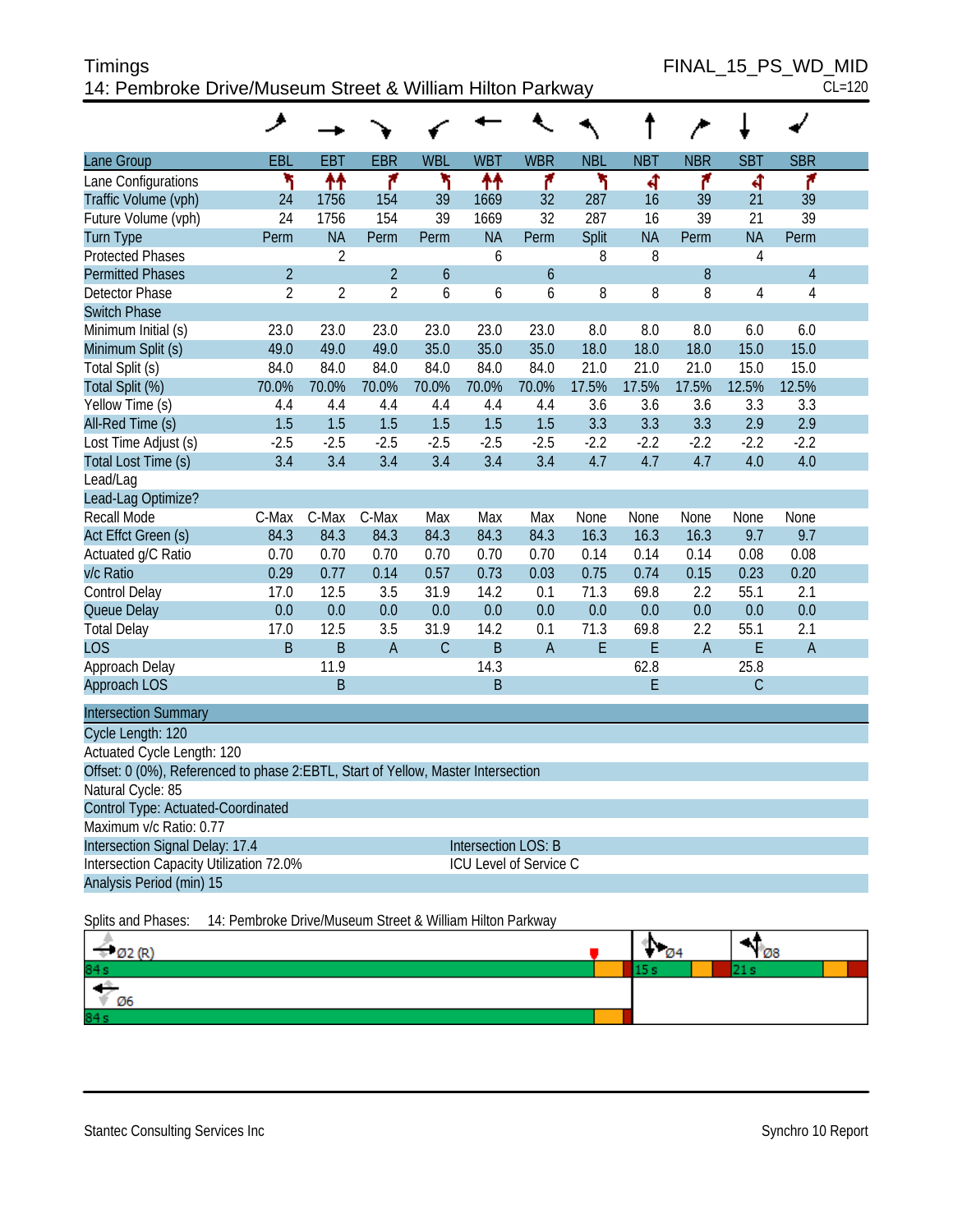| <b>Timings</b>                                                     | FINAL 15 PS WD MID |
|--------------------------------------------------------------------|--------------------|
| 17: Indigo Run Parkway/Whooping Crane Way & William Hilton Parkway | $CL=120$           |

|                                                               | ۸                                                                  |                |                |             |                        |                |            |                | $\overline{\phantom{a}}$ |              |              |                |
|---------------------------------------------------------------|--------------------------------------------------------------------|----------------|----------------|-------------|------------------------|----------------|------------|----------------|--------------------------|--------------|--------------|----------------|
| Lane Group                                                    | EBL                                                                | <b>EBT</b>     | <b>EBR</b>     | <b>WBL</b>  | <b>WBT</b>             | <b>WBR</b>     | <b>NBL</b> | <b>NBT</b>     | <b>NBR</b>               | <b>SBL</b>   | <b>SBT</b>   | <b>SBR</b>     |
| Lane Configurations                                           | ۲                                                                  | ↟↟             | ۴              | ካካ          | 11                     | ۴              | ካካ         | ↟              | ۴                        | ካካ           | ۸            | ۴              |
| Traffic Volume (vph)                                          | 138                                                                | 1634           | 33             | 49          | 1600                   | 234            | 45         | 70             | 47                       | 160          | 74           | 95             |
| Future Volume (vph)                                           | 138                                                                | 1634           | 33             | 49          | 1600                   | 234            | 45         | 70             | 47                       | 160          | 74           | 95             |
| <b>Turn Type</b>                                              | pm+pt                                                              | <b>NA</b>      | Free           | Prot        | <b>NA</b>              | Free           | Split      | <b>NA</b>      | Free                     | Split        | <b>NA</b>    | Free           |
| <b>Protected Phases</b>                                       | 5                                                                  | $\overline{2}$ |                | 1           | 6                      |                | 4          | $\overline{4}$ |                          | 3            | 3            |                |
| <b>Permitted Phases</b>                                       | $\overline{2}$                                                     |                | Free           |             |                        | Free           |            |                | Free                     |              |              | Free           |
| <b>Detector Phase</b>                                         | 5                                                                  | $\overline{2}$ |                | 1           | 6                      |                | 4          | $\overline{4}$ |                          | 3            | 3            |                |
| <b>Switch Phase</b>                                           |                                                                    |                |                |             |                        |                |            |                |                          |              |              |                |
| Minimum Initial (s)                                           | 6.0                                                                | 23.0           |                | 6.0         | 23.0                   |                | 8.0        | 8.0            |                          | 8.0          | 8.0          |                |
| Minimum Split (s)                                             | 15.0                                                               | 35.0           |                | 15.0        | 35.0                   |                | 19.0       | 19.0           |                          | 19.0         | 19.0         |                |
| Total Split (s)                                               | 21.0                                                               | 58.0           |                | 15.0        | 52.0                   |                | 19.0       | 19.0           |                          | 28.0         | 28.0         |                |
| Total Split (%)                                               | 17.5%                                                              | 48.3%          |                | 12.5%       | 43.3%                  |                | 15.8%      | 15.8%          |                          | 23.3%        | 23.3%        |                |
| Yellow Time (s)                                               | 3.0                                                                | 4.4            |                | 3.0         | 4.4                    |                | 3.0        | 3.0            |                          | 3.0          | 3.0          |                |
| All-Red Time (s)                                              | 3.2                                                                | 1.8            |                | 3.7         | 1.8                    |                | 4.1        | 4.1            |                          | 4.2          | 4.2          |                |
| Lost Time Adjust (s)                                          | $-2.0$                                                             | $-2.5$         |                | $-2.0$      | $-2.5$                 |                | $-2.5$     | $-2.5$         |                          | $-2.5$       | $-2.5$       |                |
| Total Lost Time (s)                                           | 4.2                                                                | 3.7            |                | 4.7         | 3.7                    |                | 4.6        | 4.6            |                          | 4.7          | 4.7          |                |
| Lead/Lag                                                      | Lead                                                               | Lag            |                | Lead        | Lag                    |                | Lag        | Lag            |                          | Lead         | Lead         |                |
| Lead-Lag Optimize?                                            |                                                                    |                |                |             |                        |                |            |                |                          |              |              |                |
| Recall Mode                                                   | None                                                               | C-Max          |                | None        | Max                    |                | None       | None           |                          | None         | None         |                |
| Act Effct Green (s)                                           | 81.2                                                               | 71.5           | 120.0          | 9.0         | 66.0                   | 120.0          | 13.2       | 13.2           | 120.0                    | 14.1         | 14.1         | 120.0          |
| Actuated g/C Ratio                                            | 0.68                                                               | 0.60           | 1.00           | 0.08        | 0.55                   | 1.00           | 0.11       | 0.11           | 1.00                     | 0.12         | 0.12         | 1.00           |
| v/c Ratio                                                     | 0.63                                                               | 0.84           | 0.02           | 0.21        | 0.89                   | 0.16           | 0.13       | 0.38           | 0.03                     | 0.45         | 0.35         | 0.07           |
| Control Delay                                                 | 37.5                                                               | 14.0           | 0.0            | 71.0        | 21.2                   | 0.1            | 48.0       | 54.7           | 0.0                      | 52.5         | 52.5         | 0.1            |
| Queue Delay                                                   | 0.0                                                                | 0.0            | 0.0            | 0.0         | 0.0                    | 0.0            | 0.0        | 0.0            | 0.0                      | 0.0          | 0.0          | 0.0            |
| <b>Total Delay</b>                                            | 37.5                                                               | 14.0           | 0.0            | 71.0        | 21.2                   | 0.1            | 48.0       | 54.7           | 0.0                      | 52.5         | 52.5         | 0.1            |
| <b>LOS</b>                                                    | D                                                                  | B              | $\overline{A}$ | $\mathsf E$ | $\mathsf C$            | $\overline{A}$ | D          | $\mathsf D$    | $\overline{A}$           | $\mathsf{D}$ | $\mathsf{D}$ | $\overline{A}$ |
| Approach Delay                                                |                                                                    | 15.6           |                |             | 19.9                   |                |            | 37.0           |                          |              | 37.4         |                |
| Approach LOS                                                  |                                                                    | B              |                |             | $\mathsf B$            |                |            | D              |                          |              | $\mathsf{D}$ |                |
| <b>Intersection Summary</b>                                   |                                                                    |                |                |             |                        |                |            |                |                          |              |              |                |
| Cycle Length: 120                                             |                                                                    |                |                |             |                        |                |            |                |                          |              |              |                |
| Actuated Cycle Length: 120                                    |                                                                    |                |                |             |                        |                |            |                |                          |              |              |                |
| Offset: 45 (38%), Referenced to phase 2:EBTL, Start of Yellow |                                                                    |                |                |             |                        |                |            |                |                          |              |              |                |
| Natural Cycle: 110                                            |                                                                    |                |                |             |                        |                |            |                |                          |              |              |                |
| Control Type: Actuated-Coordinated                            |                                                                    |                |                |             |                        |                |            |                |                          |              |              |                |
| Maximum v/c Ratio: 0.89                                       |                                                                    |                |                |             |                        |                |            |                |                          |              |              |                |
| Intersection Signal Delay: 20.1                               |                                                                    |                |                |             | Intersection LOS: C    |                |            |                |                          |              |              |                |
| Intersection Capacity Utilization 75.0%                       |                                                                    |                |                |             | ICU Level of Service D |                |            |                |                          |              |              |                |
| Analysis Period (min) 15                                      |                                                                    |                |                |             |                        |                |            |                |                          |              |              |                |
| Splits and Phases:                                            | 17: Indigo Run Parkway/Whooping Crane Way & William Hilton Parkway |                |                |             |                        |                |            |                |                          |              |              |                |

 $\frac{1}{\sqrt{\frac{1}{1}}\cdot\frac{1}{1}}$  $\frac{4}{102}$  (R)  $N_{\varnothing3}$  $\epsilon_{\varnothing 1}$  $15 s$  $28 s$  $19<sub>s</sub>$  $58 s$ ۰ Ø5 Ø6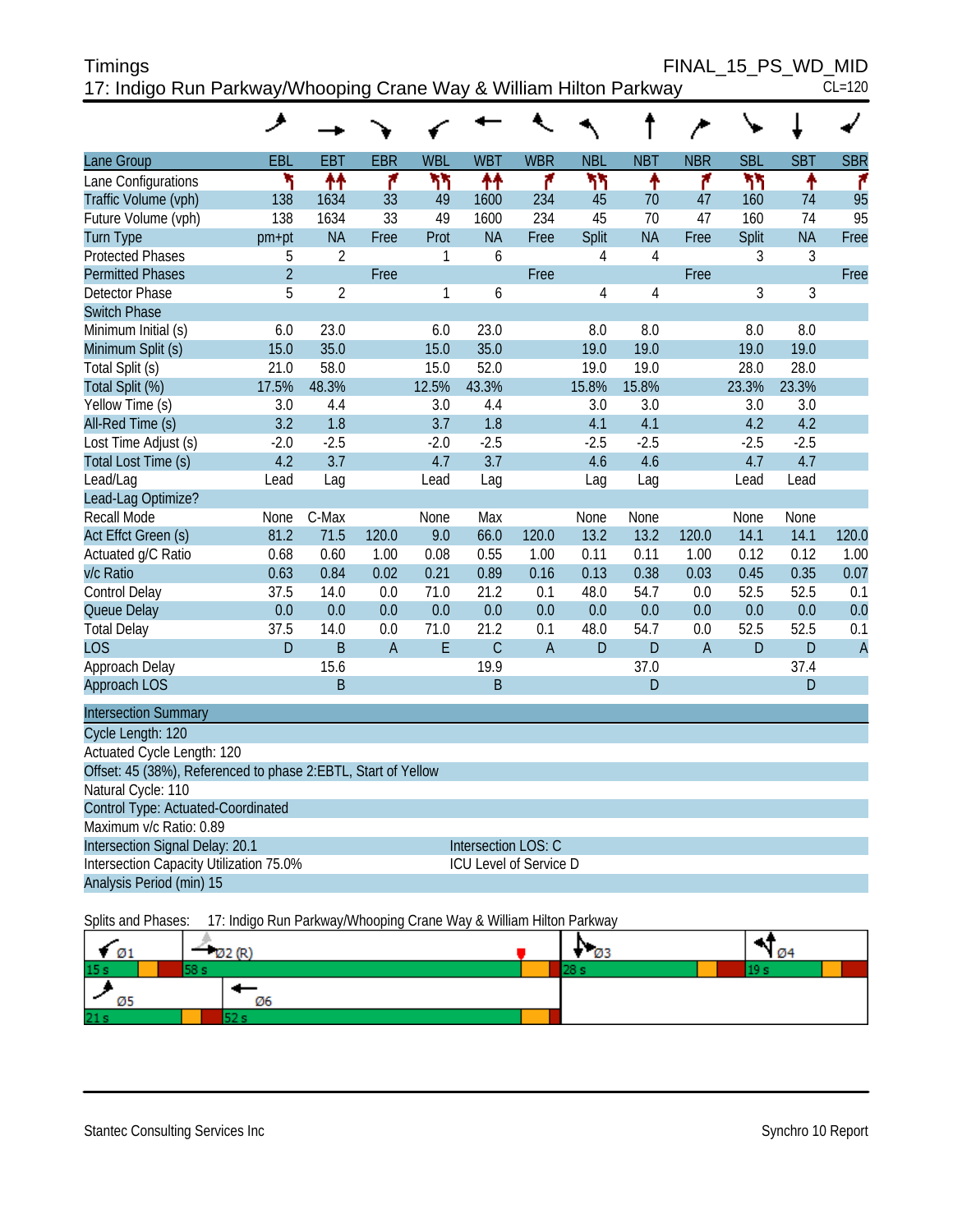| <b>Timings</b>                                             | FINAL 15 PS WD MID |
|------------------------------------------------------------|--------------------|
| 20: Gardner Drive/Beach City Road & William Hilton Parkway | $CL=120$           |

FINAL\_15\_PS\_WD\_MID

| ۰, |  |
|----|--|
|    |  |

|                                                             | عر     |                |                |                |                            |                        |            |              |                |                |              |                |
|-------------------------------------------------------------|--------|----------------|----------------|----------------|----------------------------|------------------------|------------|--------------|----------------|----------------|--------------|----------------|
| Lane Group                                                  | EBL    | EBT            | <b>EBR</b>     | <b>WBL</b>     | <b>WBT</b>                 | <b>WBR</b>             | <b>NBL</b> | <b>NBT</b>   | <b>NBR</b>     | <b>SBL</b>     | <b>SBT</b>   | <b>SBR</b>     |
| Lane Configurations                                         | ካካ     | ↟↟             | ۴              | ۲              | ቶቶ                         | ۴                      | ٢          | ۸            | ۴              | ۲              | ۸            | ۴              |
| Traffic Volume (vph)                                        | 115    | 1726           | $\overline{7}$ | 25             | 1594                       | 39                     | 5          | 21           | 25             | 77             | 44           | 284            |
| Future Volume (vph)                                         | 115    | 1726           | 7              | 25             | 1594                       | 39                     | 5          | 21           | 25             | 77             | 44           | 284            |
| <b>Turn Type</b>                                            | Prot   | <b>NA</b>      | Perm           | $pm+pt$        | <b>NA</b>                  | Perm                   | Perm       | <b>NA</b>    | $pm+ov$        | Perm           | <b>NA</b>    | Perm           |
| <b>Protected Phases</b>                                     | 5      | $\overline{2}$ |                | 1              | 6                          |                        |            | 8            | 1              |                | 4            |                |
| <b>Permitted Phases</b>                                     |        |                | $\overline{2}$ | $\overline{6}$ |                            | $\ddot{\mathbf{6}}$    | 8          |              | 8              | $\overline{4}$ |              | $\overline{4}$ |
| <b>Detector Phase</b>                                       | 5      | $\overline{2}$ | $\overline{2}$ | 1              | 6                          | 6                      | 8          | 8            | 1              | 4              | 4            | 4              |
| <b>Switch Phase</b>                                         |        |                |                |                |                            |                        |            |              |                |                |              |                |
| Minimum Initial (s)                                         | 8.0    | 23.0           | 23.0           | 8.0            | 23.0                       | 23.0                   | 8.0        | 8.0          | 8.0            | 8.0            | 8.0          | 8.0            |
| Minimum Split (s)                                           | 15.0   | 36.0           | 36.0           | 15.0           | 36.0                       | 36.0                   | 18.0       | 18.0         | 15.0           | 18.0           | 18.0         | 18.0           |
| Total Split (s)                                             | 25.0   | 72.0           | 72.0           | 16.0           | 63.0                       | 63.0                   | 32.0       | 32.0         | 16.0           | 32.0           | 32.0         | 32.0           |
| Total Split (%)                                             | 20.8%  | 60.0%          | 60.0%          | 13.3%          | 52.5%                      | 52.5%                  | 26.7%      | 26.7%        | 13.3%          | 26.7%          | 26.7%        | 26.7%          |
| Yellow Time (s)                                             | 3.0    | 4.4            | 4.4            | 3.0            | 4.4                        | 4.4                    | 3.6        | 3.6          | 3.0            | 3.6            | 3.6          | 3.6            |
| All-Red Time (s)                                            | 3.8    | 1.9            | 1.9            | 3.3            | 1.9                        | 1.9                    | 3.0        | 3.0          | 3.3            | 3.0            | 3.0          | 3.0            |
| Lost Time Adjust (s)                                        | $-2.0$ | $-2.0$         | $-2.0$         | $-2.0$         | $-2.0$                     | $-2.0$                 | $-2.5$     | $-2.5$       | $-2.0$         | $-2.5$         | $-2.5$       | $-2.5$         |
| Total Lost Time (s)                                         | 4.8    | 4.3            | 4.3            | 4.3            | 4.3                        | 4.3                    | 4.1        | 4.1          | 4.3            | 4.1            | 4.1          | 4.1            |
| Lead/Lag                                                    | Lead   | Lead           | Lead           | Lag            | Lag                        | Lag                    |            |              | Lag            |                |              |                |
| Lead-Lag Optimize?                                          |        |                |                |                |                            |                        |            |              |                |                |              |                |
| Recall Mode                                                 | None   | Max            | Max            | None           | C-Max                      | C-Max                  | None       | None         | None           | None           | None         | None           |
| Act Effct Green (s)                                         | 11.5   | 83.3           | 83.3           | 79.7           | 79.7                       | 79.7                   | 15.5       | 15.5         | 30.1           | 15.5           | 15.5         | 15.5           |
| Actuated g/C Ratio                                          | 0.10   | 0.69           | 0.69           | 0.66           | 0.66                       | 0.66                   | 0.13       | 0.13         | 0.25           | 0.13           | 0.13         | 0.13           |
| v/c Ratio                                                   | 0.38   | 0.76           | 0.01           | 0.11           | 0.76                       | 0.04                   | 0.03       | 0.10         | 0.06           | 0.49           | 0.21         | 0.67           |
| Control Delay                                               | 63.8   | 5.9            | 0.0            | 13.6           | 17.6                       | 0.1                    | 43.2       | 45.0         | 0.3            | 57.2           | 47.1         | 13.8           |
| Queue Delay                                                 | 0.0    | 0.0            | 0.0            | 0.0            | 0.0                        | 0.0                    | 0.0        | 0.0          | 0.0            | 0.0            | 0.0          | 0.0            |
| <b>Total Delay</b>                                          | 63.8   | 5.9            | 0.0            | 13.6           | 17.6                       | 0.1                    | 43.2       | 45.0         | 0.3            | 57.2           | 47.1         | 13.8           |
| <b>LOS</b>                                                  | E      | $\overline{A}$ | $\overline{A}$ | $\sf B$        | $\mathsf B$                | $\mathsf A$            | D          | $\mathsf{D}$ | $\overline{A}$ | E              | $\mathsf D$  | $\overline{B}$ |
| Approach Delay                                              |        | 9.5            |                |                | 17.1                       |                        |            | 22.9         |                |                | 25.7         |                |
| Approach LOS                                                |        | $\overline{A}$ |                |                | $\mathsf B$                |                        |            | $\mathsf{C}$ |                |                | $\mathsf{C}$ |                |
| <b>Intersection Summary</b>                                 |        |                |                |                |                            |                        |            |              |                |                |              |                |
| Cycle Length: 120                                           |        |                |                |                |                            |                        |            |              |                |                |              |                |
| Actuated Cycle Length: 120                                  |        |                |                |                |                            |                        |            |              |                |                |              |                |
| Offset: 5 (4%), Referenced to phase 6:WBTL, Start of Yellow |        |                |                |                |                            |                        |            |              |                |                |              |                |
| Natural Cycle: 80                                           |        |                |                |                |                            |                        |            |              |                |                |              |                |
| Control Type: Actuated-Coordinated                          |        |                |                |                |                            |                        |            |              |                |                |              |                |
| Maximum v/c Ratio: 0.76                                     |        |                |                |                |                            |                        |            |              |                |                |              |                |
| Intersection Signal Delay: 14.5                             |        |                |                |                | <b>Intersection LOS: B</b> |                        |            |              |                |                |              |                |
| Intersection Capacity Utilization 80.0%                     |        |                |                |                |                            | ICU Level of Service D |            |              |                |                |              |                |
| Analysis Period (min) 15                                    |        |                |                |                |                            |                        |            |              |                |                |              |                |
|                                                             |        |                |                |                |                            |                        |            |              |                |                |              |                |

Splits and Phases: 20: Gardner Drive/Beach City Road & William Hilton Parkway

| — Øż |        | Y 01 | - Ø4      |
|------|--------|------|-----------|
| 72 s |        | 16 s |           |
| Ø5   | Ø6 (R) |      | <b>Ø8</b> |
| 25s  |        |      |           |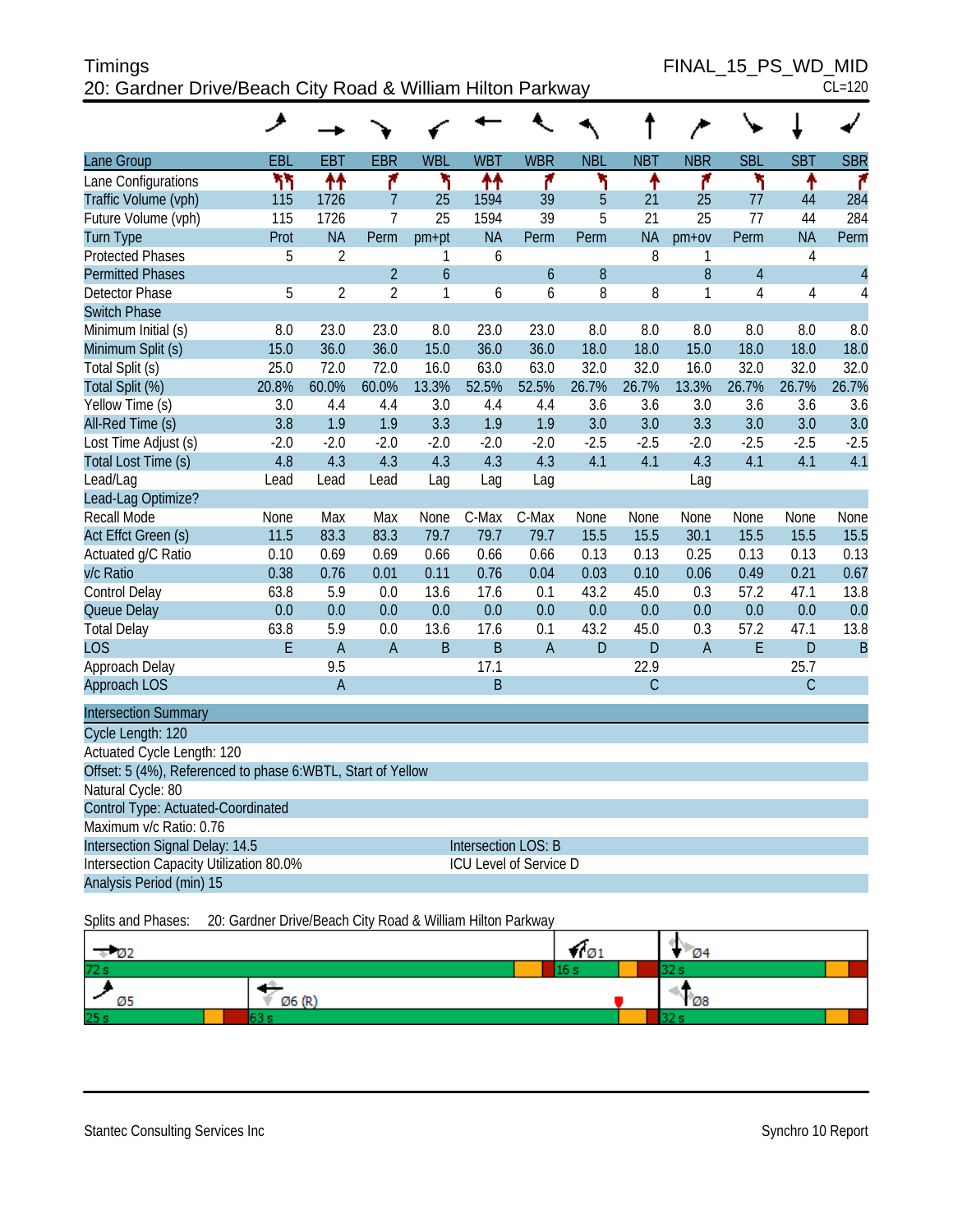#### Timings FINAL\_16\_PS\_WD\_PM 2: Chamberlin Drive/Squire Pope R

| 2: Chamberlin Drive/Squire Pope Road & William Hilton Parkway |            |            |            |            |            |            |            |            |            |            |  |
|---------------------------------------------------------------|------------|------------|------------|------------|------------|------------|------------|------------|------------|------------|--|
|                                                               |            |            |            |            |            |            |            |            |            |            |  |
| Lane Group                                                    | <b>EBL</b> | <b>EBT</b> | <b>WBL</b> | <b>WBT</b> | <b>WBR</b> | <b>NBL</b> | <b>NBT</b> | <b>SBL</b> | <b>SBT</b> | <b>SBR</b> |  |
| Lane Configurations                                           |            | ቶቶኈ        |            | ቶቶ         |            |            |            |            |            |            |  |
| Traffic Volume (vph)                                          | 137        | 1933       | 5          | 3017       | 87         | 6          | 24         | 53         | 5          | 162        |  |
| Future Volume (vph)                                           | 137        | 1933       | 5          | 3017       | 87         | b          | 24         | 53         | 5          | 162        |  |
| Turn Type                                                     | pm+pt      | <b>NA</b>  | $pm+pt$    | <b>NA</b>  | Perm       | Perm       | <b>NA</b>  | Perm       | <b>NA</b>  | Perm       |  |
| <b>Protected Phases</b>                                       | 5          |            |            | b          |            |            | 8          |            |            |            |  |
| <b>Permitted Phases</b>                                       | C          |            | 6          |            | 6          | 8          |            |            |            | 4          |  |
| Detector Phase                                                | 5          | 2          |            | 6          | 6          | 8          | 8          |            |            | 4          |  |
| <b>Switch Phase</b>                                           |            |            |            |            |            |            |            |            |            |            |  |
| Minimum Initial (s)                                           | 4.0        | 24.0       | 4.0        | 24.0       | 24.0       | 6.0        | 6.0        | 6.0        | 6.0        | 6.0        |  |
| Minimum Split (s)                                             | 12.0       | 37.0       | 12.0       | 37.0       | 37.0       | 14.0       | 14.0       | 14.0       | 14.0       | 14.0       |  |

| Minimum Initial (s)         | 4.0    | 24.0           | 4.0            | 24.0   | 24.0           | 6.0    | 6.0    | 6.0    | 6.0    | 6.0    |  |
|-----------------------------|--------|----------------|----------------|--------|----------------|--------|--------|--------|--------|--------|--|
| Minimum Split (s)           | 12.0   | 37.0           | 12.0           | 37.0   | 37.0           | 14.0   | 14.0   | 14.0   | 14.0   | 14.0   |  |
| Total Split (s)             | 12.0   | 121.0          | 14.0           | 123.0  | 123.0          | 15.0   | 15.0   | 15.0   | 15.0   | 15.0   |  |
| Total Split (%)             | 8.0%   | 80.7%          | 9.3%           | 82.0%  | 82.0%          | 10.0%  | 10.0%  | 10.0%  | 10.0%  | 10.0%  |  |
| Yellow Time (s)             | 3.0    | 4.4            | 3.0            | 4.4    | 4.4            | 4.0    | 4.0    | 4.0    | 4.0    | 4.0    |  |
| All-Red Time (s)            | 2.7    | 1.5            | 2.6            | 1.5    | 1.5            | 1.8    | 1.8    | 1.8    | 1.8    | 1.8    |  |
| Lost Time Adjust (s)        | $-2.0$ | $-2.5$         | $-2.0$         | $-2.5$ | $-2.5$         | $-2.5$ | $-2.5$ | $-2.5$ | $-2.5$ | $-2.5$ |  |
| Total Lost Time (s)         | 3.7    | 3.4            | 3.6            | 3.4    | 3.4            | 3.3    | 3.3    | 3.3    | 3.3    | 3.3    |  |
| Lead/Lag                    | Lead   | Lag            | Lead           | Lag    | Lag            |        |        |        |        |        |  |
| Lead-Lag Optimize?          |        |                |                |        |                |        |        |        |        |        |  |
| Recall Mode                 | None   | C-Max          | None           | Max    | Max            | None   | None   | None   | None   | None   |  |
| Act Effct Green (s)         | 131.0  | 129.6          | 125.5          | 119.6  | 119.6          | 11.7   | 11.7   | 11.7   | 11.7   | 11.7   |  |
| Actuated g/C Ratio          | 0.87   | 0.86           | 0.84           | 0.80   | 0.80           | 0.08   | 0.08   | 0.08   | 0.08   | 0.08   |  |
| v/c Ratio                   | 1.07   | 0.50           | 0.03           | 1.16   | 0.08           | 0.07   | 0.21   | 0.56   | 0.03   | 0.97   |  |
| <b>Control Delay</b>        | 135.9  | 3.1            | 0.4            | 98.4   | 0.1            | 65.9   | 60.3   | 87.4   | 64.6   | 103.0  |  |
| Queue Delay                 | 0.0    | 0.0            | 0.0            | 0.0    | 0.0            | 0.0    | 0.0    | 0.0    | 0.0    | 0.0    |  |
| <b>Total Delay</b>          | 135.9  | 3.1            | 0.4            | 98.4   | 0.1            | 65.9   | 60.3   | 87.4   | 64.6   | 103.0  |  |
| LOS                         | F      | $\overline{A}$ | $\overline{A}$ | F      | $\overline{A}$ | Ε      | Ε      | F      | Ε      | F      |  |
| Approach Delay              |        | 11.8           |                | 95.6   |                |        | 61.4   |        | 98.4   |        |  |
| Approach LOS                |        | B              |                | F      |                |        | Е      |        | F      |        |  |
| <b>Intersection Summary</b> |        |                |                |        |                |        |        |        |        |        |  |
| Cycle Length: 150           |        |                |                |        |                |        |        |        |        |        |  |
|                             |        |                |                |        |                |        |        |        |        |        |  |

#### Actuated Cycle Length: 150 Offset: 97 (65%), Referenced to phase 2:EBTL, Start of Yellow Natural Cycle: 150 Control Type: Actuated-Coordinated Maximum v/c Ratio: 1.16 Intersection Signal Delay: 63.3 Intersection LOS: E Intersection Capacity Utilization 113.0% ICU Level of Service H Analysis Period (min) 15

Splits and Phases: 2: Chamberlin Drive/Squire Pope Road & William Hilton Parkway

| Ø1              | 2(R)<br>∞∠ | <b>04</b> |
|-----------------|------------|-----------|
| 14s             |            |           |
| Ø5              | Ø6         | 1 Ø8      |
| 12 <sub>s</sub> | ---        |           |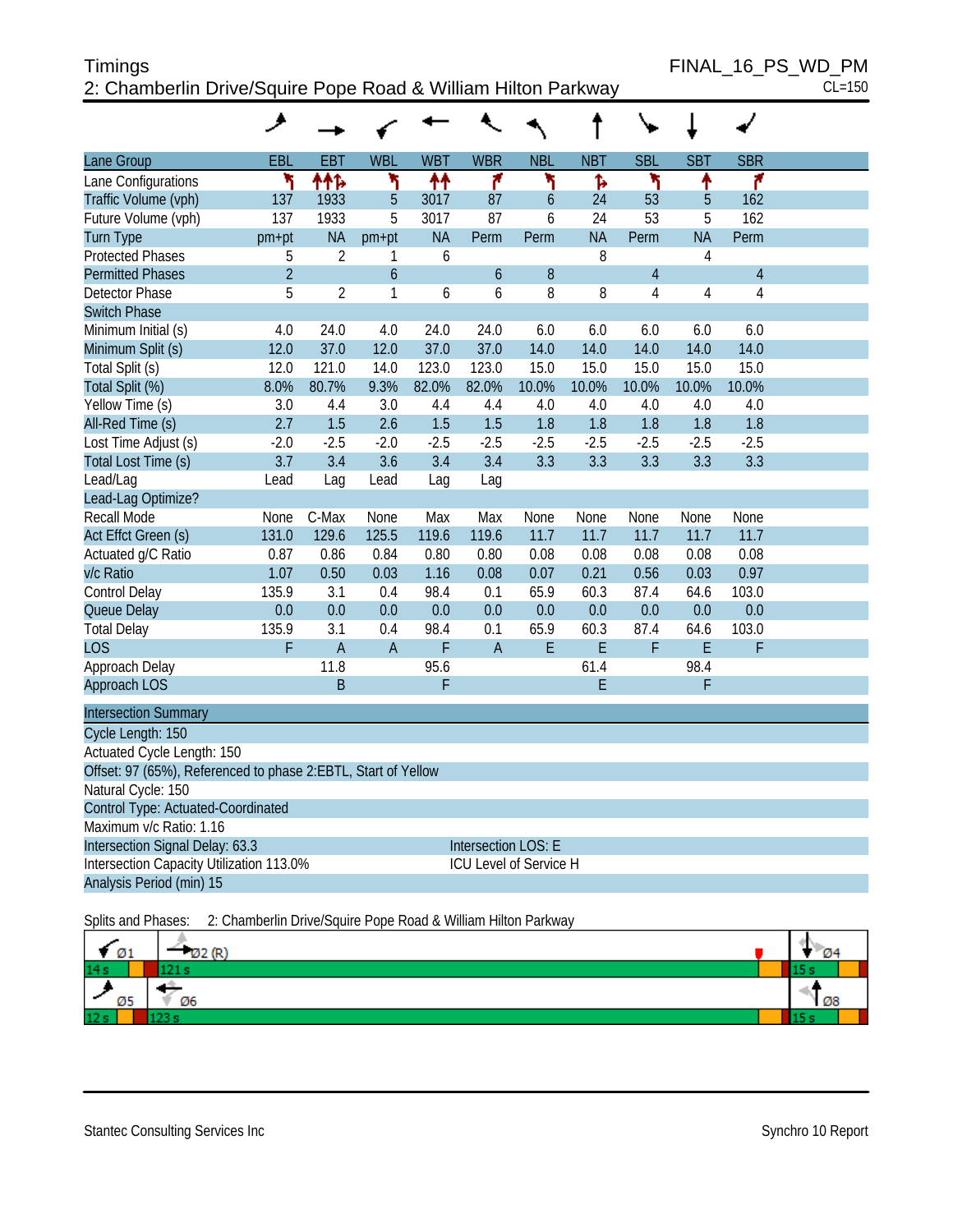#### Timings FINAL\_16\_PS\_WD\_PM 5: Spanish Wells Road/Wild Horse Road & William Hilton Parkway CL=150

|                                                              | ᢣ      |                |            |                |                        |            |                |                |
|--------------------------------------------------------------|--------|----------------|------------|----------------|------------------------|------------|----------------|----------------|
| Lane Group                                                   | EBL    | <b>EBT</b>     | <b>WBL</b> | <b>WBT</b>     | <b>NBL</b>             | <b>NBT</b> | <b>SBL</b>     | <b>SBT</b>     |
| Lane Configurations                                          | ۲      | <b>tite</b>    | ۲          | <b>tite</b>    | ۲                      | Ъ          | ۲              | Ъ              |
| Traffic Volume (vph)                                         | 85     | 1673           | 110        | 2700           | 183                    | 65         | 41             | 65             |
| Future Volume (vph)                                          | 85     | 1673           | 110        | 2700           | 183                    | 65         | 41             | 65             |
| <b>Turn Type</b>                                             | Prot   | <b>NA</b>      | Prot       | <b>NA</b>      | Perm                   | <b>NA</b>  | Perm           | <b>NA</b>      |
| <b>Protected Phases</b>                                      | 5      | $\overline{2}$ | 1          | 6              |                        | 8          |                | $\overline{4}$ |
| <b>Permitted Phases</b>                                      |        |                |            |                | 8                      |            | $\overline{4}$ |                |
| <b>Detector Phase</b>                                        | 5      | $\overline{2}$ | 1          | 6              | 8                      | 8          | 4              | 4              |
| <b>Switch Phase</b>                                          |        |                |            |                |                        |            |                |                |
| Minimum Initial (s)                                          | 6.0    | 23.0           | 6.0        | 23.0           | 8.0                    | 8.0        | 8.0            | 8.0            |
| Minimum Split (s)                                            | 15.0   | 35.0           | 14.0       | 35.0           | 18.0                   | 18.0       | 18.0           | 18.0           |
| Total Split (s)                                              | 20.0   | 84.0           | 22.0       | 86.0           | 44.0                   | 44.0       | 44.0           | 44.0           |
| Total Split (%)                                              | 13.3%  | 56.0%          | 14.7%      | 57.3%          | 29.3%                  | 29.3%      | 29.3%          | 29.3%          |
| Yellow Time (s)                                              | 3.0    | 4.4            | 3.0        | 4.4            | 4.4                    | 4.4        | 4.4            | 4.4            |
| All-Red Time (s)                                             | 3.8    | 1.9            | 2.8        | 1.9            | 2.0                    | 2.0        | 2.0            | 2.0            |
| Lost Time Adjust (s)                                         | $-2.0$ | $-2.5$         | $-2.0$     | $-2.5$         | $-3.5$                 | $-3.5$     | $-3.5$         | $-3.5$         |
| Total Lost Time (s)                                          | 4.8    | 3.8            | 3.8        | 3.8            | 2.9                    | 2.9        | 2.9            | 2.9            |
| Lead/Lag                                                     | Lag    | Lag            | Lead       | Lead           |                        |            |                |                |
| Lead-Lag Optimize?                                           |        |                |            |                |                        |            |                |                |
| <b>Recall Mode</b>                                           | None   | C-Max          | None       | Max            | None                   | None       | None           | None           |
| Act Effct Green (s)                                          | 15.2   | 89.3           | 16.2       | 89.3           | 34.0                   | 34.0       | 34.0           | 34.0           |
| Actuated g/C Ratio                                           | 0.10   | 0.60           | 0.11       | 0.60           | 0.23                   | 0.23       | 0.23           | 0.23           |
| v/c Ratio                                                    | 0.53   | 0.52           | 0.65       | 0.81           | 0.81                   | 0.36       | 0.23           | 0.26           |
| Control Delay                                                | 72.3   | 17.1           | 76.9       | 21.8           | 78.8                   | 35.8       | 47.9           | 39.9           |
| Queue Delay                                                  | 0.0    | 0.0            | 0.0        | 0.0            | 0.0                    | 0.0        | 0.0            | 0.0            |
| <b>Total Delay</b>                                           | 72.3   | 17.1           | 76.9       | 21.8           | 78.8                   | 35.8       | 47.9           | 39.9           |
| <b>LOS</b>                                                   | E      | B              | E          | $\overline{C}$ | E                      | D          | D              | D              |
| Approach Delay                                               |        | 19.5           |            | 23.8           |                        | 58.9       |                | 42.2           |
| Approach LOS                                                 |        | B              |            | $\mathcal{C}$  |                        | E          |                | D              |
| <b>Intersection Summary</b>                                  |        |                |            |                |                        |            |                |                |
| Cycle Length: 150                                            |        |                |            |                |                        |            |                |                |
| Actuated Cycle Length: 150                                   |        |                |            |                |                        |            |                |                |
| Offset: 82 (55%), Referenced to phase 2:EBT, Start of Yellow |        |                |            |                |                        |            |                |                |
| Natural Cycle: 75                                            |        |                |            |                |                        |            |                |                |
| Control Type: Actuated-Coordinated                           |        |                |            |                |                        |            |                |                |
| Maximum v/c Ratio: 0.81                                      |        |                |            |                |                        |            |                |                |
| Intersection Signal Delay: 25.0                              |        |                |            |                | Intersection LOS: C    |            |                |                |
| Intersection Capacity Utilization 79.7%                      |        |                |            |                | ICU Level of Service D |            |                |                |
| Analysis Period (min) 15                                     |        |                |            |                |                        |            |                |                |

#### Splits and Phases: 5: Spanish Wells Road/Wild Horse Road & William Hilton Parkway

| Ø1   | $AD$ $AD^*$ |    | <b>Ø4</b>   |  |
|------|-------------|----|-------------|--|
| 22s  |             |    |             |  |
| Ø6   |             | Ø5 | $\sqrt{28}$ |  |
| 86 s |             |    |             |  |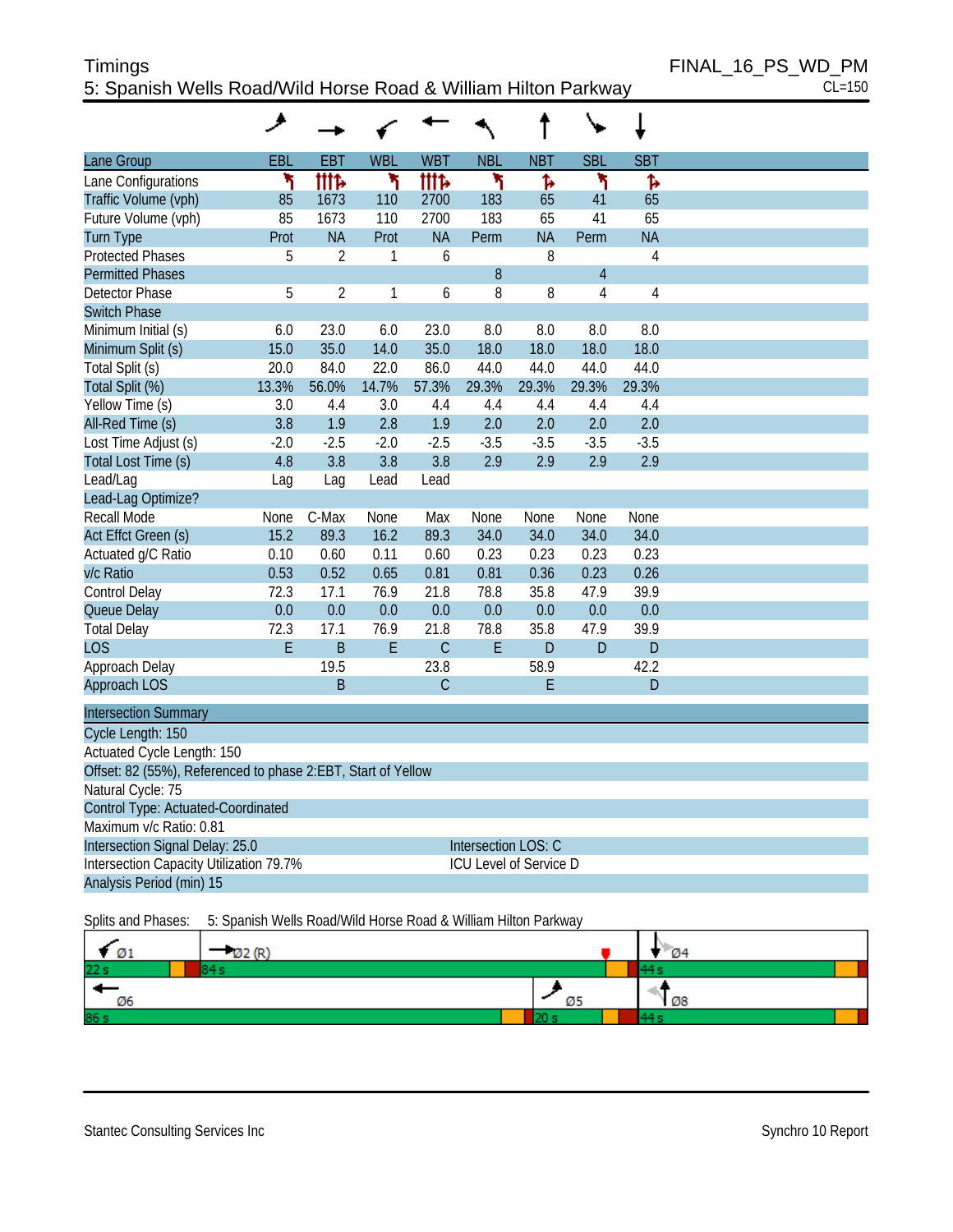| Timings                                                   | FINAL 16 PS WD PM |
|-----------------------------------------------------------|-------------------|
| 8: Jarvis Park Road/Wilborn Road & William Hilton Parkway | $CL = 150$        |

|                                                                | ◢              |                |                |            |                        |            |                |                |                |            |  |
|----------------------------------------------------------------|----------------|----------------|----------------|------------|------------------------|------------|----------------|----------------|----------------|------------|--|
| Lane Group                                                     | EBL            | <b>EBT</b>     | <b>EBR</b>     | <b>WBL</b> | <b>WBT</b>             | <b>WBR</b> | <b>NBT</b>     | <b>SBL</b>     | <b>SBT</b>     | <b>SBR</b> |  |
| Lane Configurations                                            | ۲              | ₩              | ۴              | ۲          | ↟↟                     | ۴          | ф              | ۲              | 4              | ۴          |  |
| Traffic Volume (vph)                                           | 61             | 1483           | 46             | 10         | 2117                   | 46         | $\overline{7}$ | 28             | 5              | 219        |  |
| Future Volume (vph)                                            | 61             | 1483           | 46             | 10         | 2117                   | 46         | $\overline{7}$ | 28             | 5              | 219        |  |
| Turn Type                                                      | pm+pt          | <b>NA</b>      | $pm+ov$        | Perm       | <b>NA</b>              | Perm       | <b>NA</b>      | Split          | <b>NA</b>      | Free       |  |
| <b>Protected Phases</b>                                        | 5              | $\overline{2}$ | 8              |            | 6                      |            | 8              | 4              | $\overline{4}$ |            |  |
| <b>Permitted Phases</b>                                        | $\overline{2}$ |                | $\overline{2}$ | 6          |                        | 6          |                |                |                | Free       |  |
| Detector Phase                                                 | 5              | $\overline{2}$ | 8              | 6          | 6                      | 6          | 8              | $\overline{4}$ | 4              |            |  |
| <b>Switch Phase</b>                                            |                |                |                |            |                        |            |                |                |                |            |  |
| Minimum Initial (s)                                            | 6.0            | 23.0           | 6.0            | 23.0       | 23.0                   | 23.0       | 6.0            | 8.0            | 8.0            |            |  |
| Minimum Split (s)                                              | 14.0           | 35.0           | 18.0           | 50.0       | 50.0                   | 50.0       | 18.0           | 18.0           | 18.0           |            |  |
| Total Split (s)                                                | 24.0           | 104.0          | 18.0           | 80.0       | 80.0                   | 80.0       | 18.0           | 28.0           | 28.0           |            |  |
| Total Split (%)                                                | 16.0%          | 69.3%          | 12.0%          | 53.3%      | 53.3%                  | 53.3%      | 12.0%          | 18.7%          | 18.7%          |            |  |
| Yellow Time (s)                                                | 3.0            | 4.4            | 3.0            | 4.4        | 4.4                    | 4.4        | 3.0            | 3.3            | 3.3            |            |  |
| All-Red Time (s)                                               | 2.8            | 1.7            | 3.1            | 1.7        | 1.7                    | 1.7        | 3.1            | 3.1            | 3.1            |            |  |
| Lost Time Adjust (s)                                           | $-2.0$         | $-2.0$         | $-2.0$         | $-2.0$     | $-2.0$                 | $-2.0$     | $-2.0$         | $-2.0$         | $-2.0$         |            |  |
| Total Lost Time (s)                                            | 3.8            | 4.1            | 4.1            | 4.1        | 4.1                    | 4.1        | 4.1            | 4.4            | 4.4            |            |  |
| Lead/Lag                                                       | Lead           |                |                | Lag        | Lag                    | Lag        |                |                |                |            |  |
| Lead-Lag Optimize?                                             |                |                |                |            |                        |            |                |                |                |            |  |
| Recall Mode                                                    | None           | C-Max          | None           | Max        | Max                    | Max        | None           | None           | None           |            |  |
| Act Effct Green (s)                                            | 117.3          | 117.0          | 138.6          | 106.6      | 106.6                  | 106.6      | 15.9           | 10.3           | 10.3           | 150.0      |  |
| Actuated g/C Ratio                                             | 0.78           | 0.78           | 0.92           | 0.71       | 0.71                   | 0.71       | 0.11           | 0.07           | 0.07           | 1.00       |  |
| v/c Ratio                                                      | 0.41           | 0.57           | 0.03           | 0.06       | 0.90                   | 0.04       | 0.55           | 0.15           | 0.16           | 0.15       |  |
| Control Delay                                                  | 38.5           | 3.5            | 0.1            | 9.3        | 15.3                   | 0.2        | 72.8           | 68.9           | 68.9           | 0.2        |  |
| Queue Delay                                                    | 0.0            | 0.0            | 0.0            | 0.0        | 0.0                    | 0.0        | 0.0            | 0.0            | 0.0            | 0.0        |  |
| <b>Total Delay</b>                                             | 38.5           | 3.5            | 0.1            | 9.3        | 15.3                   | 0.2        | 72.8           | 68.9           | 68.9           | 0.2        |  |
| LOS                                                            | D              | $\mathsf{A}$   | A              | A          | B                      | A          | E              | E              | E              | A          |  |
| Approach Delay                                                 |                | 4.8            |                |            | 14.9                   |            | 72.8           |                | 9.1            |            |  |
| Approach LOS                                                   |                | $\mathsf A$    |                |            | B                      |            | E              |                | $\overline{A}$ |            |  |
| <b>Intersection Summary</b>                                    |                |                |                |            |                        |            |                |                |                |            |  |
| Cycle Length: 150                                              |                |                |                |            |                        |            |                |                |                |            |  |
| Actuated Cycle Length: 150                                     |                |                |                |            |                        |            |                |                |                |            |  |
| Offset: 140 (93%), Referenced to phase 2:EBTL, Start of Yellow |                |                |                |            |                        |            |                |                |                |            |  |
| Natural Cycle: 140                                             |                |                |                |            |                        |            |                |                |                |            |  |
| Control Type: Actuated-Coordinated                             |                |                |                |            |                        |            |                |                |                |            |  |
| Maximum v/c Ratio: 0.90                                        |                |                |                |            |                        |            |                |                |                |            |  |
| Intersection Signal Delay: 12.0                                |                |                |                |            | Intersection LOS: B    |            |                |                |                |            |  |
| Intersection Capacity Utilization 79.6%                        |                |                |                |            | ICU Level of Service D |            |                |                |                |            |  |
| Analysis Period (min) 15                                       |                |                |                |            |                        |            |                |                |                |            |  |
|                                                                |                |                |                |            |                        |            |                |                |                |            |  |

Splits and Phases: 8: Jarvis Park Road/Wilborn Road & William Hilton Parkway

| Ø2 (R) |    |  | ২২। ⊘৪ |
|--------|----|--|--------|
| 104 s  |    |  |        |
| Ø5     | Ø6 |  |        |
| 24s    |    |  |        |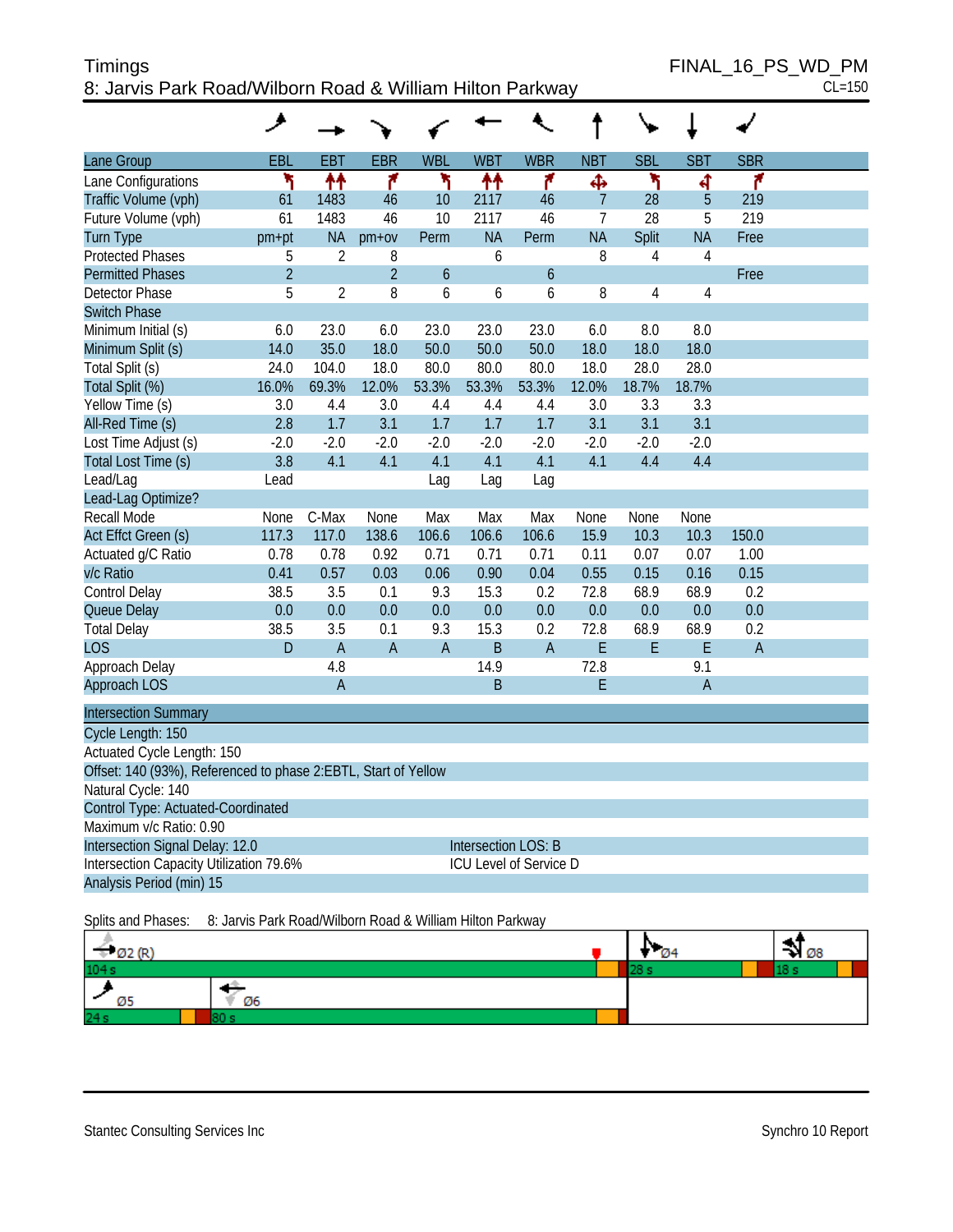| <b>Timings</b>                                                     | FINAL 16 PS WD PM |            |
|--------------------------------------------------------------------|-------------------|------------|
| 11: Sol Blatt Jr. Expressway/Gumtree Road & William Hilton Parkway |                   | $CL = 150$ |

|                                                               | ◢      |                |                |            |                      |                               |            |            | $\overline{ }$ |                |                |                |
|---------------------------------------------------------------|--------|----------------|----------------|------------|----------------------|-------------------------------|------------|------------|----------------|----------------|----------------|----------------|
| Lane Group                                                    | EBL    | <b>EBT</b>     | <b>EBR</b>     | <b>WBL</b> | <b>WBT</b>           | <b>WBR</b>                    | <b>NBL</b> | <b>NBT</b> | <b>NBR</b>     | <b>SBL</b>     | <b>SBT</b>     | <b>SBR</b>     |
| Lane Configurations                                           | ٢      | 11             | ۴              | ۲          | ተተተ                  | ۴                             | ۲          | ٠          | ۴              | ۲              | 4              | ۴              |
| Traffic Volume (vph)                                          | 85     | 1195           | 7              | 104        | 1989                 | 352                           | 24         | 159        | 147            | 192            | 98             | 124            |
| Future Volume (vph)                                           | 85     | 1195           | $\overline{7}$ | 104        | 1989                 | 352                           | 24         | 159        | 147            | 192            | 98             | 124            |
| <b>Turn Type</b>                                              | Prot   | <b>NA</b>      | Free           | Prot       | <b>NA</b>            | Perm                          | Split      | <b>NA</b>  | Free           | Split          | <b>NA</b>      | Perm           |
| <b>Protected Phases</b>                                       | 5      | $\overline{2}$ |                | 1          | 6                    |                               | 8          | 8          |                | 7              | 7              |                |
| <b>Permitted Phases</b>                                       |        |                | Free           |            |                      | 6                             |            |            | Free           |                |                | $\overline{7}$ |
| Detector Phase                                                | 5      | $\overline{2}$ |                | 1          | 6                    | 6                             | 8          | 8          |                | $\overline{7}$ | $\overline{7}$ | $\overline{1}$ |
| <b>Switch Phase</b>                                           |        |                |                |            |                      |                               |            |            |                |                |                |                |
| Minimum Initial (s)                                           | 6.0    | 24.0           |                | 6.0        | 24.0                 | 24.0                          | 8.0        | 8.0        |                | 8.0            | 8.0            | 8.0            |
| Minimum Split (s)                                             | 16.0   | 35.0           |                | 15.0       | 35.0                 | 35.0                          | 18.0       | 18.0       |                | 19.0           | 19.0           | 19.0           |
| Total Split (s)                                               | 20.0   | 75.0           |                | 22.0       | 77.0                 | 77.0                          | 26.0       | 26.0       |                | 27.0           | 27.0           | 27.0           |
| Total Split (%)                                               | 13.3%  | 50.0%          |                | 14.7%      | 51.3%                | 51.3%                         | 17.3%      | 17.3%      |                | 18.0%          | 18.0%          | 18.0%          |
| Yellow Time (s)                                               | 3.0    | 4.4            |                | 3.0        | 4.4                  | 4.4                           | 3.6        | 3.6        |                | 4.0            | 4.0            | 4.0            |
| All-Red Time (s)                                              | 4.2    | 1.5            |                | 3.8        | 1.5                  | 1.5                           | 3.1        | 3.1        |                | 3.4            | 3.4            | 3.4            |
| Lost Time Adjust (s)                                          | $-2.0$ | $-2.5$         |                | $-2.0$     | $-2.5$               | $-2.5$                        | $-3.0$     | $-3.0$     |                | $-3.0$         | $-3.0$         | $-3.0$         |
| Total Lost Time (s)                                           | 5.2    | 3.4            |                | 4.8        | 3.4                  | 3.4                           | 3.7        | 3.7        |                | 4.4            | 4.4            | 4.4            |
| Lead/Lag                                                      | Lead   | Lead           |                | Lag        | Lag                  | Lag                           | Lag        | Lag        |                | Lead           | Lead           | Lead           |
| Lead-Lag Optimize?                                            |        |                |                |            |                      |                               | Yes        | Yes        |                | Yes            | Yes            | Yes            |
| Recall Mode                                                   | None   | Max            |                | None       | C-Max                | C-Max                         | None       | None       |                | None           | None           | None           |
| Act Effct Green (s)                                           | 13.1   | 78.1           | 150.0          | 17.2       | 81.8                 | 81.8                          | 20.1       | 20.1       | 150.0          | 18.3           | 18.3           | 18.3           |
| Actuated g/C Ratio                                            | 0.09   | 0.52           | 1.00           | 0.11       | 0.55                 | 0.55                          | 0.13       | 0.13       | 1.00           | 0.12           | 0.12           | 0.12           |
| v/c Ratio                                                     | 0.57   | 0.68           | 0.00           | 0.56       | 0.75                 | 0.40                          | 0.10       | 0.66       | 0.10           | 0.72           | 0.73           | 0.38           |
| Control Delay                                                 | 75.7   | 15.8           | 0.0            | 57.9       | 18.8                 | 5.6                           | 56.8       | 74.6       | 0.1            | 82.2           | 82.3           | 5.6            |
| Queue Delay                                                   | 0.0    | 0.0            | 0.0            | 0.0        | 0.0                  | 0.0                           | 0.0        | 0.0        | 0.0            | 0.0            | 0.0            | 0.0            |
| <b>Total Delay</b>                                            | 75.7   | 15.8           | 0.0            | 57.9       | 18.8                 | 5.6                           | 56.8       | 74.6       | 0.1            | 82.2           | 82.3           | 5.6            |
| <b>LOS</b>                                                    | E      | B              | $\overline{A}$ | E          | B                    | A                             | F          | E          | $\overline{A}$ | F              | F              | $\overline{A}$ |
| Approach Delay                                                |        | 19.6           |                |            | 18.6<br><sub>B</sub> |                               |            | 40.0       |                |                | 59.4<br>F      |                |
| Approach LOS                                                  |        | B              |                |            |                      |                               |            | D          |                |                |                |                |
| <b>Intersection Summary</b>                                   |        |                |                |            |                      |                               |            |            |                |                |                |                |
| Cycle Length: 150                                             |        |                |                |            |                      |                               |            |            |                |                |                |                |
| Actuated Cycle Length: 150                                    |        |                |                |            |                      |                               |            |            |                |                |                |                |
| Offset: 145 (97%), Referenced to phase 6:WBT, Start of Yellow |        |                |                |            |                      |                               |            |            |                |                |                |                |
| Natural Cycle: 90                                             |        |                |                |            |                      |                               |            |            |                |                |                |                |
| <b>Control Type: Actuated-Coordinated</b>                     |        |                |                |            |                      |                               |            |            |                |                |                |                |
| Maximum v/c Ratio: 0.75                                       |        |                |                |            |                      |                               |            |            |                |                |                |                |
| Intersection Signal Delay: 24.2                               |        |                |                |            |                      | Intersection LOS: C           |            |            |                |                |                |                |
| Intersection Capacity Utilization 75.5%                       |        |                |                |            |                      | <b>ICU Level of Service D</b> |            |            |                |                |                |                |
| Analysis Period (min) 15                                      |        |                |                |            |                      |                               |            |            |                |                |                |                |

Splits and Phases: 11: Sol Blatt Jr. Expressway/Gumtree Road & William Hilton Parkway

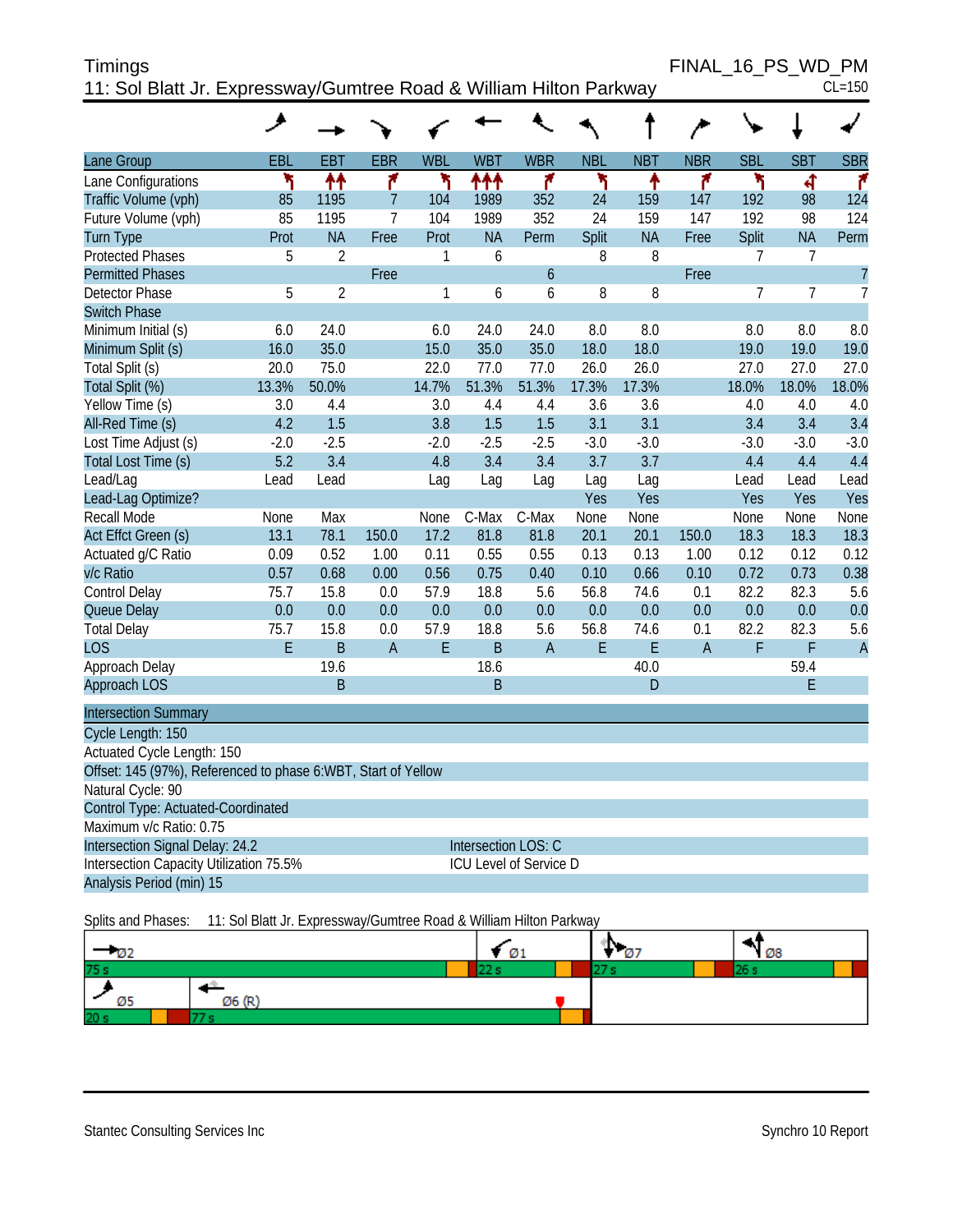| Timings                                                   | FINAL 16 PS WD PM |
|-----------------------------------------------------------|-------------------|
| 14: Pembroke Drive/Museum Street & William Hilton Parkway | $CL = 150$        |

FINAL\_16\_PS\_WD\_PM<br>CL=150

|                                                                                  | ◢                                                         |                |                |                  |                            |                  |            |            |             |                |                |  |
|----------------------------------------------------------------------------------|-----------------------------------------------------------|----------------|----------------|------------------|----------------------------|------------------|------------|------------|-------------|----------------|----------------|--|
| Lane Group                                                                       | EBL                                                       | <b>EBT</b>     | <b>EBR</b>     | <b>WBL</b>       | <b>WBT</b>                 | <b>WBR</b>       | <b>NBL</b> | <b>NBT</b> | <b>NBR</b>  | <b>SBT</b>     | <b>SBR</b>     |  |
| Lane Configurations                                                              | ۲                                                         | ₩              | ۴              | ۲                | ↟↟                         | ۴                | ኻ          | ৰ          | ۴           | 4              | ۴              |  |
| Traffic Volume (vph)                                                             | 30                                                        | 1220           | 200            | 50               | 1718                       | 40               | 375        | 19         | 50          | 26             | 50             |  |
| Future Volume (vph)                                                              | 30                                                        | 1220           | 200            | 50               | 1718                       | 40               | 375        | 19         | 50          | 26             | 50             |  |
| <b>Turn Type</b>                                                                 | Perm                                                      | <b>NA</b>      | Perm           | Perm             | <b>NA</b>                  | Perm             | Split      | <b>NA</b>  | Perm        | <b>NA</b>      | Perm           |  |
| <b>Protected Phases</b>                                                          |                                                           | $\overline{2}$ |                |                  | 6                          |                  | 8          | 8          |             | $\overline{4}$ |                |  |
| <b>Permitted Phases</b>                                                          | $\overline{2}$                                            |                | $\overline{2}$ | $\boldsymbol{6}$ |                            | $\boldsymbol{6}$ |            |            | 8           |                | $\overline{4}$ |  |
| <b>Detector Phase</b>                                                            | $\overline{2}$                                            | $\overline{2}$ | $\overline{2}$ | 6                | 6                          | 6                | 8          | 8          | 8           | 4              | 4              |  |
| <b>Switch Phase</b>                                                              |                                                           |                |                |                  |                            |                  |            |            |             |                |                |  |
| Minimum Initial (s)                                                              | 23.0                                                      | 23.0           | 23.0           | 23.0             | 23.0                       | 23.0             | 8.0        | 8.0        | 8.0         | 6.0            | 6.0            |  |
| Minimum Split (s)                                                                | 49.0                                                      | 49.0           | 49.0           | 35.0             | 35.0                       | 35.0             | 18.0       | 18.0       | 18.0        | 15.0           | 15.0           |  |
| Total Split (s)                                                                  | 100.0                                                     | 100.0          | 100.0          | 100.0            | 100.0                      | 100.0            | 35.0       | 35.0       | 35.0        | 15.0           | 15.0           |  |
| Total Split (%)                                                                  | 66.7%                                                     | 66.7%          | 66.7%          | 66.7%            | 66.7%                      | 66.7%            | 23.3%      | 23.3%      | 23.3%       | 10.0%          | 10.0%          |  |
| Yellow Time (s)                                                                  | 4.4                                                       | 4.4            | 4.4            | 4.4              | 4.4                        | 4.4              | 3.6        | 3.6        | 3.6         | 3.3            | 3.3            |  |
| All-Red Time (s)                                                                 | 1.5                                                       | 1.5            | 1.5            | 1.5              | 1.5                        | 1.5              | 3.3        | 3.3        | 3.3         | 2.9            | 2.9            |  |
| Lost Time Adjust (s)                                                             | $-2.5$                                                    | $-2.5$         | $-2.5$         | $-2.5$           | $-2.5$                     | $-2.5$           | $-2.2$     | $-2.2$     | $-2.2$      | $-2.2$         | $-2.2$         |  |
| Total Lost Time (s)                                                              | 3.4                                                       | 3.4            | 3.4            | 3.4              | 3.4                        | 3.4              | 4.7        | 4.7        | 4.7         | 4.0            | 4.0            |  |
| Lead/Lag                                                                         |                                                           |                |                |                  |                            |                  |            |            |             |                |                |  |
| Lead-Lag Optimize?                                                               |                                                           |                |                |                  |                            |                  |            |            |             |                |                |  |
| Recall Mode                                                                      | C-Max                                                     | C-Max          | C-Max          | Max              | Max                        | Max              | None       | None       | None        | None           | None           |  |
| Act Effct Green (s)                                                              | 104.9                                                     | 104.9          | 104.9          | 104.9            | 104.9                      | 104.9            | 25.4       | 25.4       | 25.4        | 10.1           | 10.1           |  |
| Actuated g/C Ratio                                                               | 0.70                                                      | 0.70           | 0.70           | 0.70             | 0.70                       | 0.70             | 0.17       | 0.17       | 0.17        | 0.07           | 0.07           |  |
| v/c Ratio                                                                        | 0.34                                                      | 0.51           | 0.18           | 0.23             | 0.72                       | 0.04             | 0.73       | 0.74       | 0.16        | 0.31           | 0.30           |  |
| Control Delay                                                                    | 13.0                                                      | 4.6            | 0.5            | 4.3              | 11.5                       | 0.4              | 74.4       | 75.0       | 7.9         | 73.2           | 10.9           |  |
| Queue Delay                                                                      | 0.0                                                       | 0.0            | 0.0            | 0.0              | 0.0                        | 0.0              | 0.0        | 0.0        | 0.0         | 0.0            | 0.0            |  |
| <b>Total Delay</b>                                                               | 13.0                                                      | 4.6            | 0.5            | 4.3              | 11.5                       | 0.4              | 74.4       | 75.0       | 7.9         | 73.2           | 10.9           |  |
| <b>LOS</b>                                                                       | $\mathsf B$                                               | $\mathsf A$    | $\mathsf A$    | $\mathsf A$      | B                          | $\mathsf A$      | E          | E          | $\mathsf A$ | E              | B              |  |
| Approach Delay                                                                   |                                                           | 4.2            |                |                  | 11.0                       |                  |            | 67.2       |             | 37.6           |                |  |
| Approach LOS                                                                     |                                                           | $\mathsf A$    |                |                  | B                          |                  |            | Е          |             | D              |                |  |
| <b>Intersection Summary</b>                                                      |                                                           |                |                |                  |                            |                  |            |            |             |                |                |  |
| Cycle Length: 150                                                                |                                                           |                |                |                  |                            |                  |            |            |             |                |                |  |
| Actuated Cycle Length: 150                                                       |                                                           |                |                |                  |                            |                  |            |            |             |                |                |  |
| Offset: 0 (0%), Referenced to phase 2:EBTL, Start of Yellow, Master Intersection |                                                           |                |                |                  |                            |                  |            |            |             |                |                |  |
| Natural Cycle: 85                                                                |                                                           |                |                |                  |                            |                  |            |            |             |                |                |  |
| Control Type: Actuated-Coordinated                                               |                                                           |                |                |                  |                            |                  |            |            |             |                |                |  |
| Maximum v/c Ratio: 0.74                                                          |                                                           |                |                |                  |                            |                  |            |            |             |                |                |  |
| Intersection Signal Delay: 15.6                                                  |                                                           |                |                |                  | <b>Intersection LOS: B</b> |                  |            |            |             |                |                |  |
| Intersection Capacity Utilization 75.1%                                          |                                                           |                |                |                  | ICU Level of Service D     |                  |            |            |             |                |                |  |
| Analysis Period (min) 15                                                         |                                                           |                |                |                  |                            |                  |            |            |             |                |                |  |
| Splits and Phases:                                                               | 14: Pembroke Drive/Museum Street & William Hilton Parkway |                |                |                  |                            |                  |            |            |             |                |                |  |

| $\Rightarrow$ 02 (R) | т.<br>$\varnothing$ 4 | $\mathbf{v}_{\varnothing 8}$ |
|----------------------|-----------------------|------------------------------|
| 100 s                |                       | $-1$                         |
| -43<br>7 Ø6<br>w     |                       |                              |
| 100s                 |                       |                              |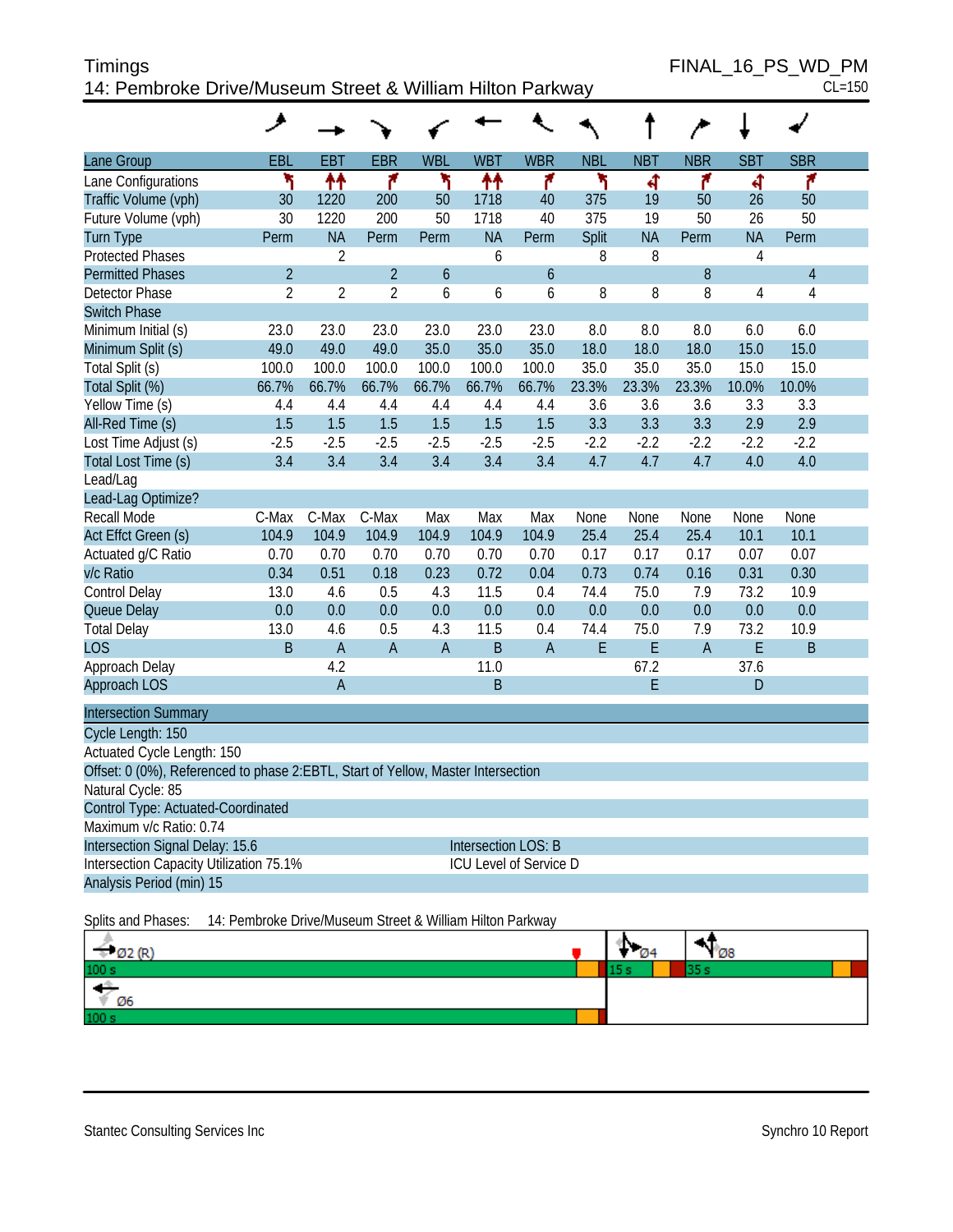| <b>Timings</b>                                                     | FINAL 16 PS WD PM |            |  |
|--------------------------------------------------------------------|-------------------|------------|--|
| 17: Indigo Run Parkway/Whooping Crane Way & William Hilton Parkway |                   | $CL = 150$ |  |

|                                                               | ᢣ              |                |                |              |                               |                |                |                | $\overline{\phantom{a}}$ |            |            |                |
|---------------------------------------------------------------|----------------|----------------|----------------|--------------|-------------------------------|----------------|----------------|----------------|--------------------------|------------|------------|----------------|
| Lane Group                                                    | EBL            | EBT            | <b>EBR</b>     | <b>WBL</b>   | <b>WBT</b>                    | <b>WBR</b>     | <b>NBL</b>     | <b>NBT</b>     | <b>NBR</b>               | <b>SBL</b> | <b>SBT</b> | <b>SBR</b>     |
| Lane Configurations                                           | ۳              | 林              | ۴              | ካኘ           | ቶቶ                            | ۴              | ካነ             | ٠              | ۴                        | ۲٢         | ۸          | ۴              |
| Traffic Volume (vph)                                          | 180            | 1186           | 42             | 64           | 1811                          | 304            | 57             | 91             | 61                       | 208        | 95         | 122            |
| Future Volume (vph)                                           | 180            | 1186           | 42             | 64           | 1811                          | 304            | 57             | 91             | 61                       | 208        | 95         | 122            |
| <b>Turn Type</b>                                              | pm+pt          | <b>NA</b>      | Free           | Prot         | <b>NA</b>                     | Free           | Split          | <b>NA</b>      | Free                     | Split      | <b>NA</b>  | Free           |
| <b>Protected Phases</b>                                       | 5              | $\overline{2}$ |                | $\mathbf{1}$ | 6                             |                | 4              | $\overline{4}$ |                          | 3          | 3          |                |
| <b>Permitted Phases</b>                                       | $\overline{2}$ |                | Free           |              |                               | Free           |                |                | Free                     |            |            | Free           |
| <b>Detector Phase</b>                                         | 5              | $\overline{2}$ |                | $\mathbf{1}$ | 6                             |                | $\overline{4}$ | $\overline{4}$ |                          | 3          | 3          |                |
| <b>Switch Phase</b>                                           |                |                |                |              |                               |                |                |                |                          |            |            |                |
| Minimum Initial (s)                                           | 6.0            | 23.0           |                | 6.0          | 23.0                          |                | 8.0            | 8.0            |                          | 8.0        | 8.0        |                |
| Minimum Split (s)                                             | 15.0           | 35.0           |                | 15.0         | 35.0                          |                | 19.0           | 19.0           |                          | 19.0       | 19.0       |                |
| Total Split (s)                                               | 21.0           | 91.0           |                | 15.0         | 85.0                          |                | 19.0           | 19.0           |                          | 25.0       | 25.0       |                |
| Total Split (%)                                               | 14.0%          | 60.7%          |                | 10.0%        | 56.7%                         |                | 12.7%          | 12.7%          |                          | 16.7%      | 16.7%      |                |
| Yellow Time (s)                                               | 3.0            | 4.4            |                | 3.0          | 4.4                           |                | 3.0            | 3.0            |                          | 3.0        | 3.0        |                |
| All-Red Time (s)                                              | 3.2            | 1.8            |                | 3.7          | 1.8                           |                | 4.1            | 4.1            |                          | 4.2        | 4.2        |                |
| Lost Time Adjust (s)                                          | $-2.0$         | $-2.5$         |                | $-2.0$       | $-2.5$                        |                | $-2.5$         | $-2.5$         |                          | $-2.5$     | $-2.5$     |                |
| Total Lost Time (s)                                           | 4.2            | 3.7            |                | 4.7          | 3.7                           |                | 4.6            | 4.6            |                          | 4.7        | 4.7        |                |
| Lead/Lag                                                      | Lead           | Lag            |                | Lead         | Lag                           |                | Lag            | Lag            |                          | Lead       | Lead       |                |
| Lead-Lag Optimize?                                            |                |                |                |              |                               |                |                |                |                          |            |            |                |
| <b>Recall Mode</b>                                            | None           | C-Max          |                | None         | Max                           |                | None           | None           |                          | None       | None       |                |
| Act Effct Green (s)                                           | 105.3          | 94.2           | 150.0          | 9.5          | 85.8                          | 150.0          | 14.0           | 14.0           | 150.0                    | 17.2       | 17.2       | 150.0          |
| Actuated g/C Ratio                                            | 0.70           | 0.63           | 1.00           | 0.06         | 0.57                          | 1.00           | 0.09           | 0.09           | 1.00                     | 0.11       | 0.11       | 1.00           |
| v/c Ratio                                                     | 0.81           | 0.55           | 0.03           | 0.32         | 0.92                          | 0.20           | 0.19           | 0.56           | 0.04                     | 0.56       | 0.45       | 0.08           |
| Control Delay                                                 | 79.8           | 18.8           | 0.0            | 81.7         | 31.1                          | 0.2            | 63.8           | 78.1           | 0.0                      | 68.4       | 67.9       | 0.1            |
| Queue Delay                                                   | 0.0            | 0.0            | 0.0            | 0.0          | 0.0                           | 0.0            | 0.0            | 0.0            | 0.0                      | 0.0        | 0.0        | 0.0            |
| <b>Total Delay</b>                                            | 79.8           | 18.8           | 0.0            | 81.7         | 31.1                          | 0.2            | 63.8           | 78.1           | 0.0                      | 68.4       | 67.9       | 0.1            |
| <b>LOS</b>                                                    | E              | $\mathsf B$    | $\overline{A}$ | F            | $\mathsf{C}$                  | $\overline{A}$ | E              | E              | $\overline{A}$           | E          | E          | $\overline{A}$ |
| Approach Delay                                                |                | 26.0           |                |              | 28.3                          |                |                | 51.5           |                          |            | 48.7       |                |
| Approach LOS                                                  |                | $\mathsf{C}$   |                |              | $\mathcal{C}$                 |                |                | D              |                          |            | D          |                |
| <b>Intersection Summary</b>                                   |                |                |                |              |                               |                |                |                |                          |            |            |                |
| Cycle Length: 150                                             |                |                |                |              |                               |                |                |                |                          |            |            |                |
| Actuated Cycle Length: 150                                    |                |                |                |              |                               |                |                |                |                          |            |            |                |
| Offset: 77 (51%), Referenced to phase 2:EBTL, Start of Yellow |                |                |                |              |                               |                |                |                |                          |            |            |                |
| Natural Cycle: 110                                            |                |                |                |              |                               |                |                |                |                          |            |            |                |
| Control Type: Actuated-Coordinated                            |                |                |                |              |                               |                |                |                |                          |            |            |                |
| Maximum v/c Ratio: 0.92                                       |                |                |                |              |                               |                |                |                |                          |            |            |                |
| Intersection Signal Delay: 30.7                               |                |                |                |              | Intersection LOS: C           |                |                |                |                          |            |            |                |
| Intersection Capacity Utilization 84.7%                       |                |                |                |              | <b>ICU Level of Service E</b> |                |                |                |                          |            |            |                |
| Analysis Period (min) 15                                      |                |                |                |              |                               |                |                |                |                          |            |            |                |
|                                                               |                |                |                |              |                               |                |                |                |                          |            |            |                |

Splits and Phases: 17: Indigo Run Parkway/Whooping Crane Way & William Hilton Parkway

| Ø1              | ום/ כו | כש | Ø4 |  |
|-----------------|--------|----|----|--|
| 15 s            |        |    |    |  |
| כש              | Ø6     |    |    |  |
| 21 <sub>s</sub> |        |    |    |  |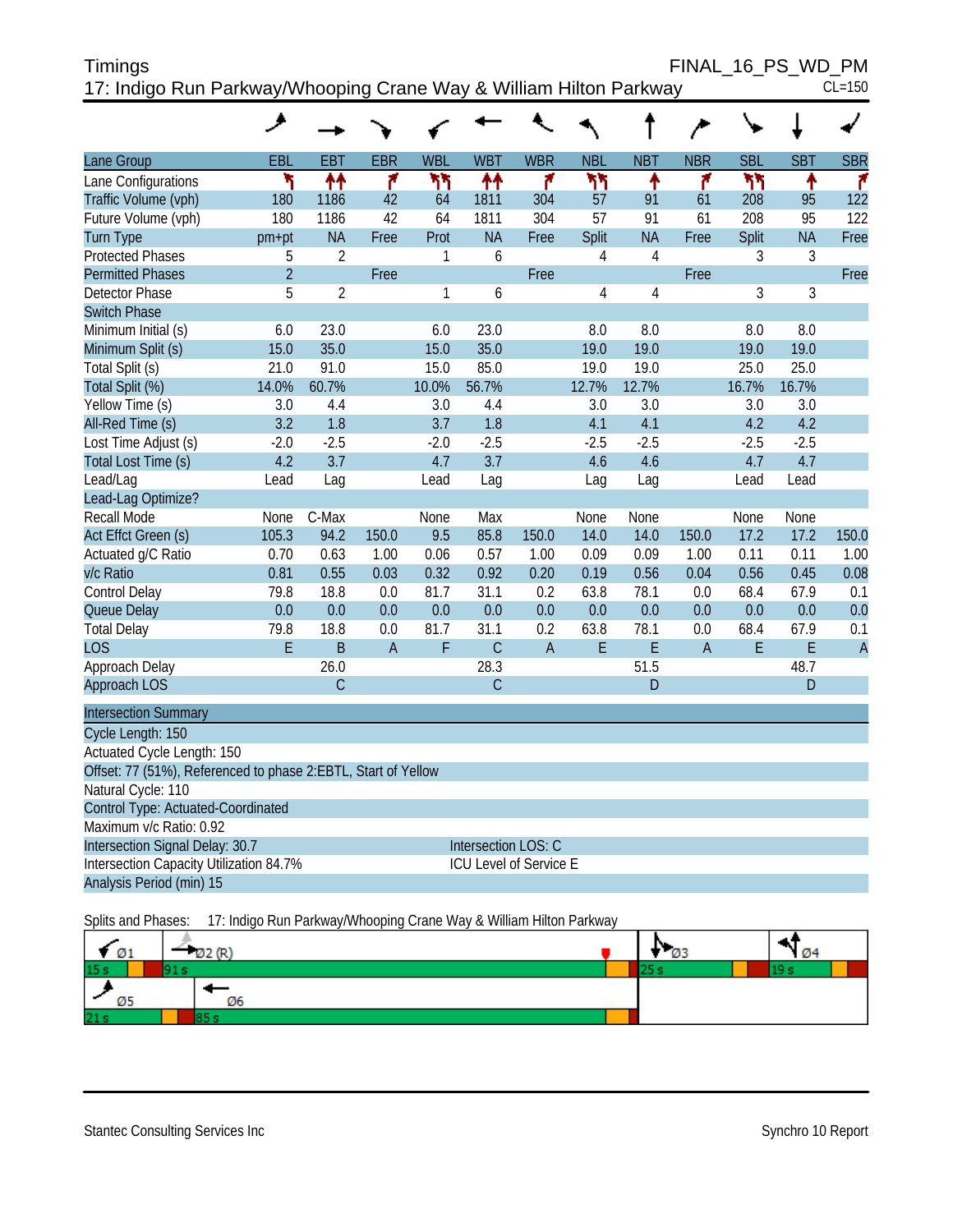| <b>Timings</b>                                             | FINAL 16 PS WD PM |
|------------------------------------------------------------|-------------------|
| 20: Gardner Drive/Beach City Road & William Hilton Parkway | $CL = 150$        |

 $FINAL_16_PS_WD_PM$ <br>CL=150

|                                                               | ᢣ                                                          |                |                |                  |             |                        |                  |             |                |                |                |                          |
|---------------------------------------------------------------|------------------------------------------------------------|----------------|----------------|------------------|-------------|------------------------|------------------|-------------|----------------|----------------|----------------|--------------------------|
| Lane Group                                                    | EBL                                                        | <b>EBT</b>     | <b>EBR</b>     | <b>WBL</b>       | <b>WBT</b>  | <b>WBR</b>             | <b>NBL</b>       | <b>NBT</b>  | <b>NBR</b>     | <b>SBL</b>     | <b>SBT</b>     | <b>SBR</b>               |
| Lane Configurations                                           | ካካ                                                         | ↑↑             | ۴              | ۲                | ↟↟          | ۴                      | ۲                | ↟           | ۴              | ۲              | ↟              | ۴                        |
| Traffic Volume (vph)                                          | 148                                                        | 1291           | $\, 8$         | 32               | 1790        | 49                     | $\boldsymbol{6}$ | 26          | 31             | 99             | 56             | 370                      |
| Future Volume (vph)                                           | 148                                                        | 1291           | 8              | 32               | 1790        | 49                     | 6                | 26          | 31             | 99             | 56             | 370                      |
| Turn Type                                                     | Prot                                                       | <b>NA</b>      | Perm           | $pm+pt$          | <b>NA</b>   | Perm                   | Perm             | <b>NA</b>   | $pm+ov$        | Perm           | <b>NA</b>      | Perm                     |
| <b>Protected Phases</b>                                       | 5                                                          | $\overline{2}$ |                | 1                | 6           |                        |                  | 8           | 1              |                | $\sqrt{4}$     |                          |
| <b>Permitted Phases</b>                                       |                                                            |                | $\overline{2}$ | $\boldsymbol{6}$ |             | $\boldsymbol{6}$       | $\, 8$           |             | 8              | $\overline{4}$ |                | $\overline{\mathcal{L}}$ |
| Detector Phase                                                | 5                                                          | $\overline{2}$ | $\overline{2}$ | 1                | 6           | 6                      | 8                | 8           | 1              | 4              | $\overline{4}$ | $\overline{4}$           |
| <b>Switch Phase</b>                                           |                                                            |                |                |                  |             |                        |                  |             |                |                |                |                          |
| Minimum Initial (s)                                           | 8.0                                                        | 23.0           | 23.0           | 8.0              | 23.0        | 23.0                   | 8.0              | 8.0         | 8.0            | 8.0            | 8.0            | 8.0                      |
| Minimum Split (s)                                             | 15.0                                                       | 36.0           | 36.0           | 15.0             | 36.0        | 36.0                   | 18.0             | 18.0        | 15.0           | 18.0           | 18.0           | 18.0                     |
| Total Split (s)                                               | 26.0                                                       | 100.0          | 100.0          | 16.0             | 90.0        | 90.0                   | 34.0             | 34.0        | 16.0           | 34.0           | 34.0           | 34.0                     |
| Total Split (%)                                               | 17.3%                                                      | 66.7%          | 66.7%          | 10.7%            | 60.0%       | 60.0%                  | 22.7%            | 22.7%       | 10.7%          | 22.7%          | 22.7%          | 22.7%                    |
| Yellow Time (s)                                               | 3.0                                                        | 4.4            | 4.4            | 3.0              | 4.4         | 4.4                    | 3.6              | 3.6         | 3.0            | 3.6            | 3.6            | 3.6                      |
| All-Red Time (s)                                              | 3.8                                                        | 1.9            | 1.9            | 3.3              | 1.9         | 1.9                    | 3.0              | 3.0         | 3.3            | 3.0            | 3.0            | 3.0                      |
| Lost Time Adjust (s)                                          | $-2.0$                                                     | $-2.0$         | $-2.0$         | $-2.0$           | $-2.0$      | $-2.0$                 | $-2.5$           | $-2.5$      | $-2.0$         | $-2.5$         | $-2.5$         | $-2.5$                   |
| Total Lost Time (s)                                           | 4.8                                                        | 4.3            | 4.3            | 4.3              | 4.3         | 4.3                    | 4.1              | 4.1         | 4.3            | 4.1            | 4.1            | 4.1                      |
| Lead/Lag                                                      | Lead                                                       | Lead           | Lead           | Lag              | Lag         | Lag                    |                  |             | Lag            |                |                |                          |
| Lead-Lag Optimize?                                            |                                                            |                |                |                  |             |                        |                  |             |                |                |                |                          |
| Recall Mode                                                   | None                                                       | Max            | Max            | None             | C-Max       | C-Max                  | None             | None        | None           | None           | None           | None                     |
| Act Effct Green (s)                                           | 13.7                                                       | 105.0          | 105.0          | 99.3             | 99.3        | 99.3                   | 23.8             | 23.8        | 38.4           | 23.8           | 23.8           | 23.8                     |
| Actuated g/C Ratio                                            | 0.09                                                       | 0.70           | 0.70           | 0.66             | 0.66        | 0.66                   | 0.16             | 0.16        | 0.26           | 0.16           | 0.16           | 0.16                     |
| v/c Ratio                                                     | 0.50                                                       | 0.55           | 0.01           | 0.10             | 0.82        | 0.05                   | 0.03             | 0.10        | 0.08           | 0.49           | 0.20           | 0.88                     |
| Control Delay                                                 | 60.7                                                       | 13.8           | 0.0            | 13.3             | 24.5        | 1.1                    | 49.5             | 51.4        | 0.3            | 63.8           | 54.1           | 46.2                     |
| Queue Delay                                                   | 0.0                                                        | 0.0            | 0.0            | 0.0              | 0.0         | 0.0                    | 0.0              | 0.0         | 0.0            | 0.0            | 0.0            | 0.0                      |
| <b>Total Delay</b>                                            | 60.7                                                       | 13.8           | $0.0\,$        | 13.3             | 24.5        | 1.1                    | 49.5             | 51.4        | 0.3            | 63.8           | 54.1           | 46.2                     |
| <b>LOS</b>                                                    | E                                                          | $\mathsf B$    | $\overline{A}$ | $\sf B$          | $\mathsf C$ | $\mathsf A$            | D                | D           | $\overline{A}$ | E              | D              | $\mathsf{D}$             |
| Approach Delay                                                |                                                            | 18.5           |                |                  | 23.7        |                        |                  | 25.7        |                |                | 50.4           |                          |
| <b>Approach LOS</b>                                           |                                                            | $\mathsf B$    |                |                  | $\mathsf C$ |                        |                  | $\mathsf C$ |                |                | ${\sf D}$      |                          |
| <b>Intersection Summary</b>                                   |                                                            |                |                |                  |             |                        |                  |             |                |                |                |                          |
| Cycle Length: 150                                             |                                                            |                |                |                  |             |                        |                  |             |                |                |                |                          |
| Actuated Cycle Length: 150                                    |                                                            |                |                |                  |             |                        |                  |             |                |                |                |                          |
| Offset: 16 (11%), Referenced to phase 6:WBTL, Start of Yellow |                                                            |                |                |                  |             |                        |                  |             |                |                |                |                          |
| Natural Cycle: 90                                             |                                                            |                |                |                  |             |                        |                  |             |                |                |                |                          |
| Control Type: Actuated-Coordinated                            |                                                            |                |                |                  |             |                        |                  |             |                |                |                |                          |
| Maximum v/c Ratio: 0.88                                       |                                                            |                |                |                  |             |                        |                  |             |                |                |                |                          |
| Intersection Signal Delay: 25.4                               |                                                            |                |                |                  |             | Intersection LOS: C    |                  |             |                |                |                |                          |
| Intersection Capacity Utilization 90.9%                       |                                                            |                |                |                  |             | ICU Level of Service E |                  |             |                |                |                |                          |
| Analysis Period (min) 15                                      |                                                            |                |                |                  |             |                        |                  |             |                |                |                |                          |
| Splits and Phases:                                            | 20: Gardner Drive/Beach City Road & William Hilton Parkway |                |                |                  |             |                        |                  |             |                |                |                |                          |



Stantec Consulting Services Inc **Synchro 10 Report** Synchro 10 Report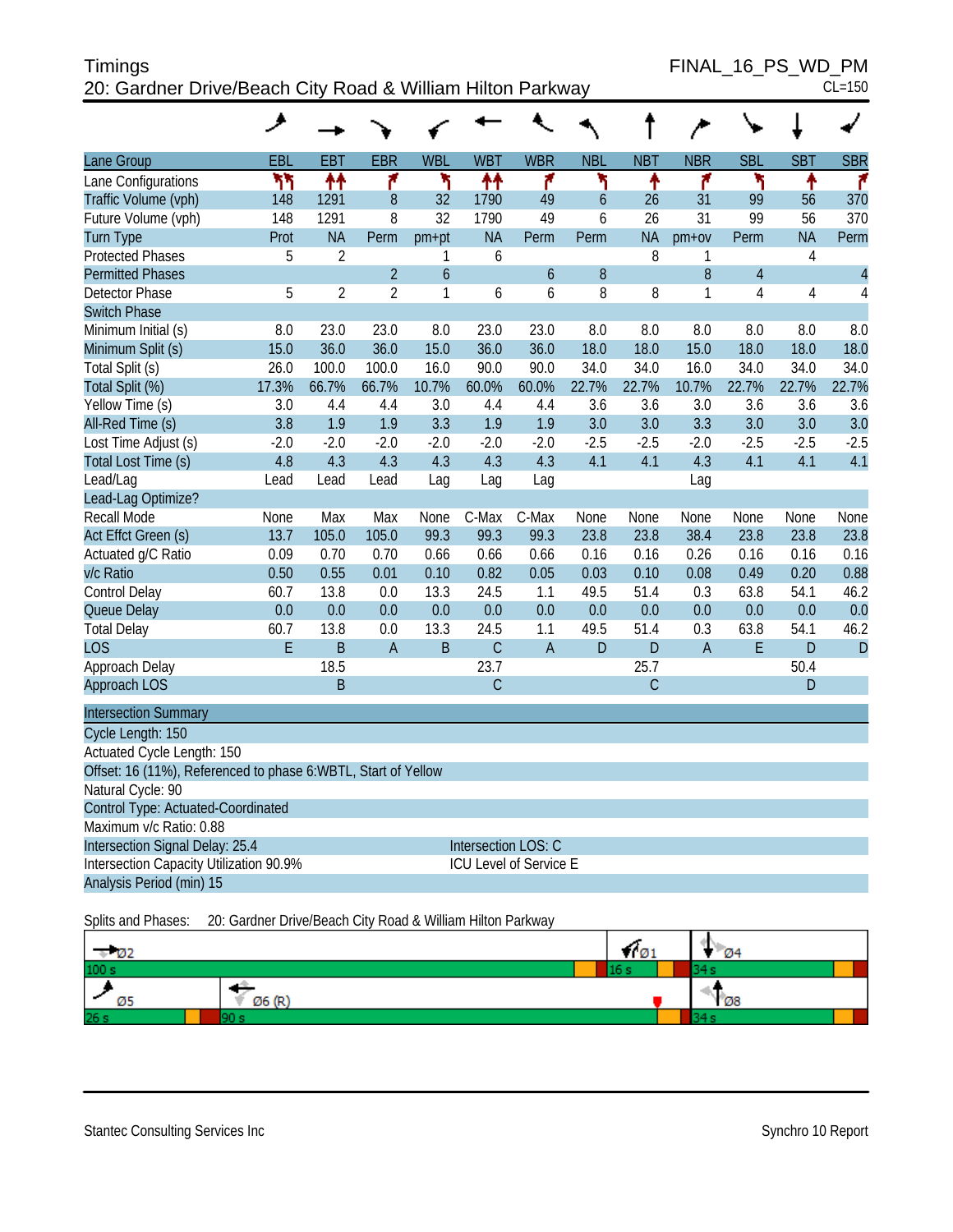# Timings Timings FINAL\_17\_PS\_SAT\_OUT 2: Chamberlin Drive/Squire Pope Road & William Hilton Parkway CL=180

|                                                                | ᢣ              |                |                |            |                        |            |            |                |                |                |  |
|----------------------------------------------------------------|----------------|----------------|----------------|------------|------------------------|------------|------------|----------------|----------------|----------------|--|
| Lane Group                                                     | EBL            | EBT            | <b>WBL</b>     | <b>WBT</b> | <b>WBR</b>             | <b>NBL</b> | <b>NBT</b> | <b>SBL</b>     | <b>SBT</b>     | <b>SBR</b>     |  |
| Lane Configurations                                            | ۲              | ተተኈ            | ۲              | ቶቶ         | ۴                      | ۲          | ħ          | ۲              | ۰              | 7              |  |
| Traffic Volume (vph)                                           | 173            | 2003           | 12             | 2533       | 83                     | 5          | 5          | 46             | 5              | 188            |  |
| Future Volume (vph)                                            | 173            | 2003           | 12             | 2533       | 83                     | 5          | 5          | 46             | 5              | 188            |  |
| <b>Turn Type</b>                                               | pm+pt          | <b>NA</b>      | pm+pt          | <b>NA</b>  | Perm                   | Perm       | <b>NA</b>  | Perm           | <b>NA</b>      | Perm           |  |
| <b>Protected Phases</b>                                        | 5              | $\overline{2}$ | 1              | 6          |                        |            | 8          |                | $\overline{4}$ |                |  |
| <b>Permitted Phases</b>                                        | $\overline{2}$ |                | $\mathfrak b$  |            | $\boldsymbol{6}$       | 8          |            | $\overline{4}$ |                | $\overline{4}$ |  |
| <b>Detector Phase</b>                                          | 5              | $\overline{2}$ | 1              | 6          | 6                      | 8          | 8          | $\overline{4}$ | $\overline{4}$ | $\overline{4}$ |  |
| <b>Switch Phase</b>                                            |                |                |                |            |                        |            |            |                |                |                |  |
| Minimum Initial (s)                                            | 4.0            | 24.0           | 4.0            | 24.0       | 24.0                   | 6.0        | 6.0        | 6.0            | 6.0            | 6.0            |  |
| Minimum Split (s)                                              | 12.0           | 37.0           | 12.0           | 37.0       | 37.0                   | 14.0       | 14.0       | 14.0           | 14.0           | 14.0           |  |
| Total Split (s)                                                | 17.0           | 128.0          | 14.0           | 125.0      | 125.0                  | 38.0       | 38.0       | 38.0           | 38.0           | 38.0           |  |
| Total Split (%)                                                | 9.4%           | 71.1%          | 7.8%           | 69.4%      | 69.4%                  | 21.1%      | 21.1%      | 21.1%          | 21.1%          | 21.1%          |  |
| Yellow Time (s)                                                | 3.0            | 4.4            | 3.0            | 4.4        | 4.4                    | 4.0        | 4.0        | 4.0            | 4.0            | 4.0            |  |
| All-Red Time (s)                                               | 2.7            | 1.5            | 2.6            | 1.5        | 1.5                    | 1.8        | 1.8        | 1.8            | 1.8            | 1.8            |  |
| Lost Time Adjust (s)                                           | $-2.0$         | $-2.5$         | $-2.0$         | $-2.5$     | $-2.5$                 | $-2.5$     | $-2.5$     | $-2.5$         | $-2.5$         | $-2.5$         |  |
| Total Lost Time (s)                                            | 3.7            | 3.4            | 3.6            | 3.4        | 3.4                    | 3.3        | 3.3        | 3.3            | 3.3            | 3.3            |  |
| Lead/Lag                                                       | Lead           | Lag            | Lead           | Lag        | Lag                    |            |            |                |                |                |  |
| Lead-Lag Optimize?                                             |                |                |                |            |                        |            |            |                |                |                |  |
| <b>Recall Mode</b>                                             | None           | C-Max          | None           | Max        | Max                    | None       | None       | None           | None           | None           |  |
| Act Effct Green (s)                                            | 151.2          | 147.5          | 129.0          | 122.9      | 122.9                  | 21.8       | 21.8       | 21.8           | 21.8           | 21.8           |  |
| Actuated g/C Ratio                                             | 0.84           | 0.82           | 0.72           | 0.68       | 0.68                   | 0.12       | 0.12       | 0.12           | 0.12           | 0.12           |  |
| v/c Ratio                                                      | 0.68           | 0.52           | 0.08           | 1.10       | 0.08                   | 0.03       | 0.07       | 0.30           | 0.02           | 0.78           |  |
| Control Delay                                                  | 64.9           | 6.8            | 1.6            | 74.7       | 0.1                    | 65.0       | 36.8       | 74.3           | 64.6           | 66.6           |  |
| Queue Delay                                                    | 0.0            | 0.0            | 0.0            | 0.0        | 0.0                    | 0.0        | 0.0        | 0.0            | 0.0            | 0.0            |  |
| <b>Total Delay</b>                                             | 64.9           | 6.8            | 1.6            | 74.7       | 0.1                    | 65.0       | 36.8       | 74.3           | 64.6           | 66.6           |  |
| <b>LOS</b>                                                     | E              | $\overline{A}$ | $\overline{A}$ | E          | $\overline{A}$         | E          | D.         | E              | E              | F              |  |
| Approach Delay                                                 |                | 11.4           |                | 72.0       |                        |            | 43.8       |                | 68.0           |                |  |
| Approach LOS                                                   |                | B              |                | E          |                        |            | D          |                | E              |                |  |
| <b>Intersection Summary</b>                                    |                |                |                |            |                        |            |            |                |                |                |  |
| Cycle Length: 180                                              |                |                |                |            |                        |            |            |                |                |                |  |
| Actuated Cycle Length: 180                                     |                |                |                |            |                        |            |            |                |                |                |  |
| Offset: 106 (59%), Referenced to phase 2:EBTL, Start of Yellow |                |                |                |            |                        |            |            |                |                |                |  |
| Natural Cycle: 110                                             |                |                |                |            |                        |            |            |                |                |                |  |
| Control Type: Actuated-Coordinated                             |                |                |                |            |                        |            |            |                |                |                |  |
| Maximum v/c Ratio: 1.10                                        |                |                |                |            |                        |            |            |                |                |                |  |
| Intersection Signal Delay: 45.6                                |                |                |                |            | Intersection LOS: D    |            |            |                |                |                |  |
| Intersection Capacity Utilization 101.0%                       |                |                |                |            | ICU Level of Service G |            |            |                |                |                |  |
| Analysis Period (min) 15                                       |                |                |                |            |                        |            |            |                |                |                |  |

Splits and Phases: 2: Chamberlin Drive/Squire Pope Road & William Hilton Parkway

| Ø1              | 02(R) | <b>Ø4</b> |
|-----------------|-------|-----------|
| 14s             |       |           |
| Ø5              | Ø6    | ¶ Ø8      |
| 17 <sub>s</sub> | --    |           |

Stantec Consulting Services Inc **Synchro 10 Report** Synchro 10 Report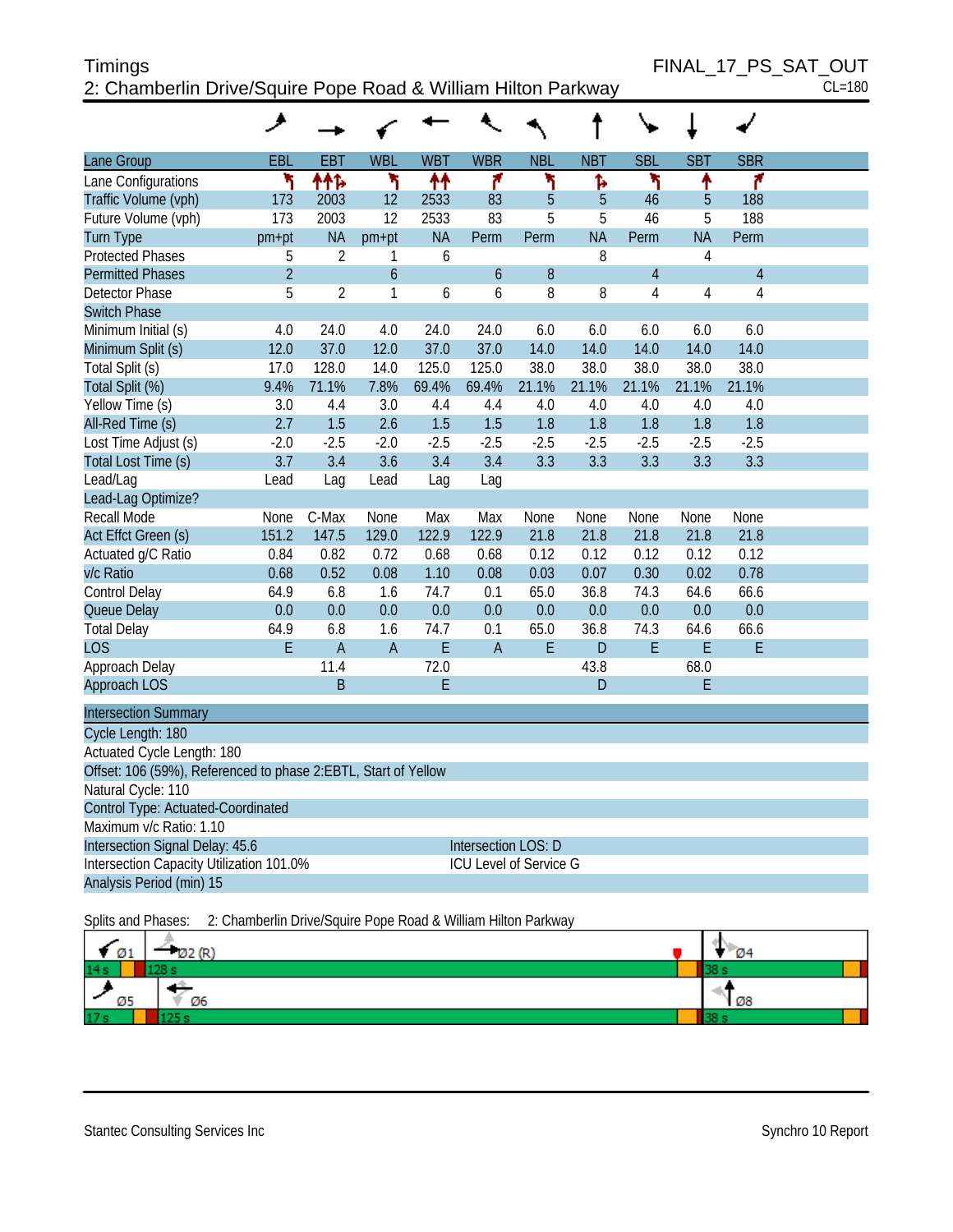# Timings Timings FINAL\_17\_PS\_SAT\_OUT 5: Spanish Wells Road/Wild Horse Road & William Hilton Parkway CL=180

|                                                              | عر     |                |            |                |                            |                               |                |                |  |
|--------------------------------------------------------------|--------|----------------|------------|----------------|----------------------------|-------------------------------|----------------|----------------|--|
| Lane Group                                                   | EBL    | EBT            | <b>WBL</b> | <b>WBT</b>     | <b>NBL</b>                 | <b>NBT</b>                    | <b>SBL</b>     | <b>SBT</b>     |  |
| Lane Configurations                                          | ۲      | <b>itite</b>   | ۲          | <b>iiit</b> d  | ۲                          | Ъ                             | ۲              | Ъ              |  |
| Traffic Volume (vph)                                         | 52     | 1802           | 100        | 2396           | 137                        | 51                            | 66             | 56             |  |
| Future Volume (vph)                                          | 52     | 1802           | 100        | 2396           | 137                        | 51                            | 66             | 56             |  |
| <b>Turn Type</b>                                             | Prot   | <b>NA</b>      | Prot       | <b>NA</b>      | Perm                       | <b>NA</b>                     | Perm           | <b>NA</b>      |  |
| Protected Phases                                             | 5      | $\overline{2}$ | 1          | 6              |                            | 8                             |                | 4              |  |
| <b>Permitted Phases</b>                                      |        |                |            |                | 8                          |                               | $\overline{4}$ |                |  |
| <b>Detector Phase</b>                                        | 5      | $\overline{2}$ | 1          | 6              | 8                          | 8                             | $\overline{4}$ | $\overline{4}$ |  |
| <b>Switch Phase</b>                                          |        |                |            |                |                            |                               |                |                |  |
| Minimum Initial (s)                                          | 6.0    | 23.0           | 6.0        | 23.0           | 8.0                        | 8.0                           | 8.0            | 8.0            |  |
| Minimum Split (s)                                            | 15.0   | 35.0           | 14.0       | 35.0           | 18.0                       | 18.0                          | 18.0           | 18.0           |  |
| Total Split (s)                                              | 21.0   | 97.0           | 29.0       | 105.0          | 54.0                       | 54.0                          | 54.0           | 54.0           |  |
| Total Split (%)                                              | 11.7%  | 53.9%          | 16.1%      | 58.3%          | 30.0%                      | 30.0%                         | 30.0%          | 30.0%          |  |
| Yellow Time (s)                                              | 3.0    | 4.4            | 3.0        | 4.4            | 4.4                        | 4.4                           | 4.4            | 4.4            |  |
| All-Red Time (s)                                             | 3.8    | 1.9            | 2.8        | 1.9            | 2.0                        | 2.0                           | 2.0            | 2.0            |  |
| Lost Time Adjust (s)                                         | $-2.0$ | $-2.5$         | $-2.0$     | $-2.5$         | $-3.5$                     | $-3.5$                        | $-3.5$         | $-3.5$         |  |
| Total Lost Time (s)                                          | 4.8    | 3.8            | 3.8        | 3.8            | 2.9                        | 2.9                           | 2.9            | 2.9            |  |
| Lead/Lag                                                     | Lag    | Lag            | Lead       | Lead           |                            |                               |                |                |  |
| Lead-Lag Optimize?                                           |        |                |            |                |                            |                               |                |                |  |
| Recall Mode                                                  | None   | C-Max          | None       | Max            | None                       | None                          | None           | None           |  |
| Act Effct Green (s)                                          | 14.6   | 121.1          | 18.0       | 126.0          | 30.5                       | 30.5                          | 30.5           | 30.5           |  |
| Actuated g/C Ratio                                           | 0.08   | 0.67           | 0.10       | 0.70           | 0.17                       | 0.17                          | 0.17           | 0.17           |  |
| v/c Ratio                                                    | 0.40   | 0.48           | 0.62       | 0.59           | 0.75                       | 0.40                          | 0.53           | 0.23           |  |
| Control Delay                                                | 78.9   | 11.3           | 101.4      | 6.4            | 93.6                       | 46.5                          | 80.8           | 58.5           |  |
| Queue Delay                                                  | 0.0    | 0.0            | 0.0        | 0.0            | 0.0                        | 0.0                           | 0.0            | 0.0            |  |
| <b>Total Delay</b>                                           | 78.9   | 11.3           | 101.4      | 6.4            | 93.6                       | 46.5                          | 80.8           | 58.5           |  |
| <b>LOS</b>                                                   | E      | $\overline{B}$ | F          | $\overline{A}$ | F                          | $\mathsf{D}$                  | F              | E              |  |
| Approach Delay                                               |        | 13.1           |            | 10.1           |                            | 70.1                          |                | 69.6           |  |
| Approach LOS                                                 |        | B              |            | B              |                            | E                             |                | E              |  |
| <b>Intersection Summary</b>                                  |        |                |            |                |                            |                               |                |                |  |
| Cycle Length: 180                                            |        |                |            |                |                            |                               |                |                |  |
| Actuated Cycle Length: 180                                   |        |                |            |                |                            |                               |                |                |  |
| Offset: 97 (54%), Referenced to phase 2:EBT, Start of Yellow |        |                |            |                |                            |                               |                |                |  |
| Natural Cycle: 70                                            |        |                |            |                |                            |                               |                |                |  |
| Control Type: Actuated-Coordinated                           |        |                |            |                |                            |                               |                |                |  |
| Maximum v/c Ratio: 0.75                                      |        |                |            |                |                            |                               |                |                |  |
| Intersection Signal Delay: 16.2                              |        |                |            |                | <b>Intersection LOS: B</b> |                               |                |                |  |
| Intersection Capacity Utilization 71.8%                      |        |                |            |                |                            | <b>ICU Level of Service C</b> |                |                |  |
| Analysis Period (min) 15                                     |        |                |            |                |                            |                               |                |                |  |
|                                                              |        |                |            |                |                            |                               |                |                |  |

Splits and Phases: 5: Spanish Wells Road/Wild Horse Road & William Hilton Parkway

| Ø1              |    | $\mathcal{D}$ 4 |
|-----------------|----|-----------------|
| 29 <sub>s</sub> |    |                 |
| Ø6              | Ø5 | N Ø8            |
| 105s            |    |                 |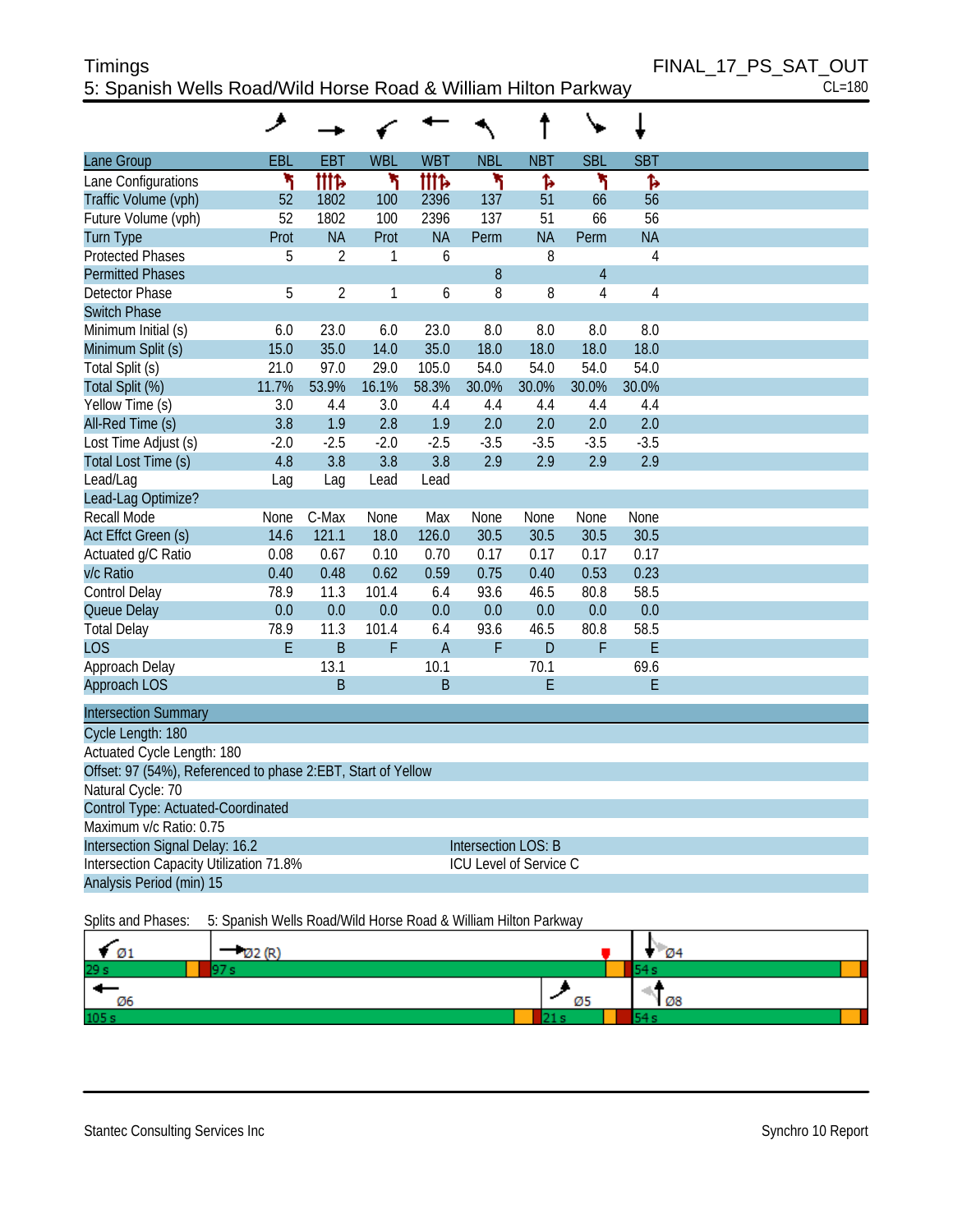#### Timings Timings FINAL\_17\_PS\_SAT\_OUT 8: Jarvis Park Road/Wilborn Road & William Hilton Parkway CL=180

|                                                             | خر             |                |                |                |                               |                |             |              |                |                |  |
|-------------------------------------------------------------|----------------|----------------|----------------|----------------|-------------------------------|----------------|-------------|--------------|----------------|----------------|--|
| Lane Group                                                  | EBL            | EBT            | <b>EBR</b>     | <b>WBL</b>     | <b>WBT</b>                    | <b>WBR</b>     | <b>NBT</b>  | <b>SBL</b>   | <b>SBT</b>     | <b>SBR</b>     |  |
| Lane Configurations                                         | ۲              | ₩              | 7              | ۳              | ተተ                            | ۴              | Ф           | ۲            | 4              | ۴              |  |
| Traffic Volume (vph)                                        | 33             | 1837           | 32             | 17             | 2295                          | 42             | 5           | 30           | 5              | 49             |  |
| Future Volume (vph)                                         | 33             | 1837           | 32             | 17             | 2295                          | 42             | 5           | 30           | 5              | 49             |  |
| <b>Turn Type</b>                                            | pm+pt          | <b>NA</b>      | $pm+ov$        | Perm           | <b>NA</b>                     | Perm           | <b>NA</b>   | <b>Split</b> | <b>NA</b>      | Free           |  |
| <b>Protected Phases</b>                                     | 5              | 2              | 8              |                | 6                             |                | 8           | 4            | 4              |                |  |
| <b>Permitted Phases</b>                                     | $\overline{2}$ |                | $\overline{2}$ | 6              |                               | 6              |             |              |                | Free           |  |
| Detector Phase                                              | 5              | $\overline{2}$ | 8              | 6              | 6                             | 6              | 8           | 4            | $\overline{4}$ |                |  |
| <b>Switch Phase</b>                                         |                |                |                |                |                               |                |             |              |                |                |  |
| Minimum Initial (s)                                         | 6.0            | 23.0           | 6.0            | 23.0           | 23.0                          | 23.0           | 6.0         | 8.0          | 8.0            |                |  |
| Minimum Split (s)                                           | 14.0           | 35.0           | 18.0           | 50.0           | 50.0                          | 50.0           | 18.0        | 18.0         | 18.0           |                |  |
| Total Split (s)                                             | 14.0           | 119.0          | 43.0           | 105.0          | 105.0                         | 105.0          | 43.0        | 18.0         | 18.0           |                |  |
| Total Split (%)                                             | 7.8%           | 66.1%          | 23.9%          | 58.3%          | 58.3%                         | 58.3%          | 23.9%       | 10.0%        | 10.0%          |                |  |
| Yellow Time (s)                                             | 3.0            | 4.4            | 3.0            | 4.4            | 4.4                           | 4.4            | 3.0         | 3.3          | 3.3            |                |  |
| All-Red Time (s)                                            | 2.8            | 1.7            | 3.1            | 1.7            | 1.7                           | 1.7            | 3.1         | 3.1          | 3.1            |                |  |
| Lost Time Adjust (s)                                        | $-2.0$         | $-2.0$         | $-2.0$         | $-2.0$         | $-2.0$                        | $-2.0$         | $-2.0$      | $-2.0$       | $-2.0$         |                |  |
| Total Lost Time (s)                                         | 3.8            | 4.1            | 4.1            | 4.1            | 4.1                           | 4.1            | 4.1         | 4.4          | 4.4            |                |  |
| Lead/Lag                                                    | Lead           |                |                | Lag            | Lag                           | Lag            |             |              |                |                |  |
| Lead-Lag Optimize?                                          |                |                |                |                |                               |                |             |              |                |                |  |
| Recall Mode                                                 | None           | C-Max          | None           | Max            | Max                           | Max            | None        | None         | None           |                |  |
| Act Effct Green (s)                                         | 152.0          | 152.5          | 164.7          | 143.0          | 143.0                         | 143.0          | 10.5        | 10.5         | 10.5           | 180.0          |  |
| Actuated g/C Ratio                                          | 0.84           | 0.85           | 0.92           | 0.79           | 0.79                          | 0.79           | 0.06        | 0.06         | 0.06           | 1.00           |  |
| v/c Ratio                                                   | 0.29           | 0.64           | 0.02           | 0.13           | 0.85                          | 0.04           | 0.31        | 0.19         | 0.20           | 0.03           |  |
| Control Delay                                               | 27.8           | 3.1            | 0.3            | 5.1            | 7.9                           | 0.1            | 77.9        | 85.1         | 85.3           | 0.0            |  |
| Queue Delay                                                 | 0.0            | 0.0            | 0.0            | 0.0            | 0.0                           | 0.0            | 0.0         | 0.0          | 0.0            | 0.0            |  |
| <b>Total Delay</b>                                          | 27.8           | 3.1            | 0.3            | 5.1            | 7.9                           | 0.1            | 77.9        | 85.1         | 85.3           | 0.0            |  |
| <b>LOS</b>                                                  | $\mathcal{C}$  | $\overline{A}$ | $\overline{A}$ | $\overline{A}$ | $\overline{A}$                | $\overline{A}$ | $\mathsf E$ | F            | F              | $\overline{A}$ |  |
| Approach Delay                                              |                | 3.5            |                |                | 7.8                           |                | 77.9        |              | 35.4           |                |  |
| Approach LOS                                                |                | $\overline{A}$ |                |                | $\overline{A}$                |                | E           |              | D              |                |  |
| <b>Intersection Summary</b>                                 |                |                |                |                |                               |                |             |              |                |                |  |
| Cycle Length: 180                                           |                |                |                |                |                               |                |             |              |                |                |  |
| Actuated Cycle Length: 180                                  |                |                |                |                |                               |                |             |              |                |                |  |
| Offset: 4 (2%), Referenced to phase 2:EBTL, Start of Yellow |                |                |                |                |                               |                |             |              |                |                |  |
| Natural Cycle: 150                                          |                |                |                |                |                               |                |             |              |                |                |  |
| Control Type: Actuated-Coordinated                          |                |                |                |                |                               |                |             |              |                |                |  |
| Maximum v/c Ratio: 0.85                                     |                |                |                |                |                               |                |             |              |                |                |  |
| Intersection Signal Delay: 6.9                              |                |                |                |                | <b>Intersection LOS: A</b>    |                |             |              |                |                |  |
| Intersection Capacity Utilization 81.3%                     |                |                |                |                | <b>ICU Level of Service D</b> |                |             |              |                |                |  |
| Analysis Period (min) 15                                    |                |                |                |                |                               |                |             |              |                |                |  |

Splits and Phases: 8: Jarvis Park Road/Wilborn Road & William Hilton Parkway

| $\sqrt{02(R)}$   | $\sqrt{04}$ | $\rightarrow 08$ |
|------------------|-------------|------------------|
| 119 <sub>s</sub> |             |                  |
| Ø6<br>Ø5         |             |                  |
| 14s              |             |                  |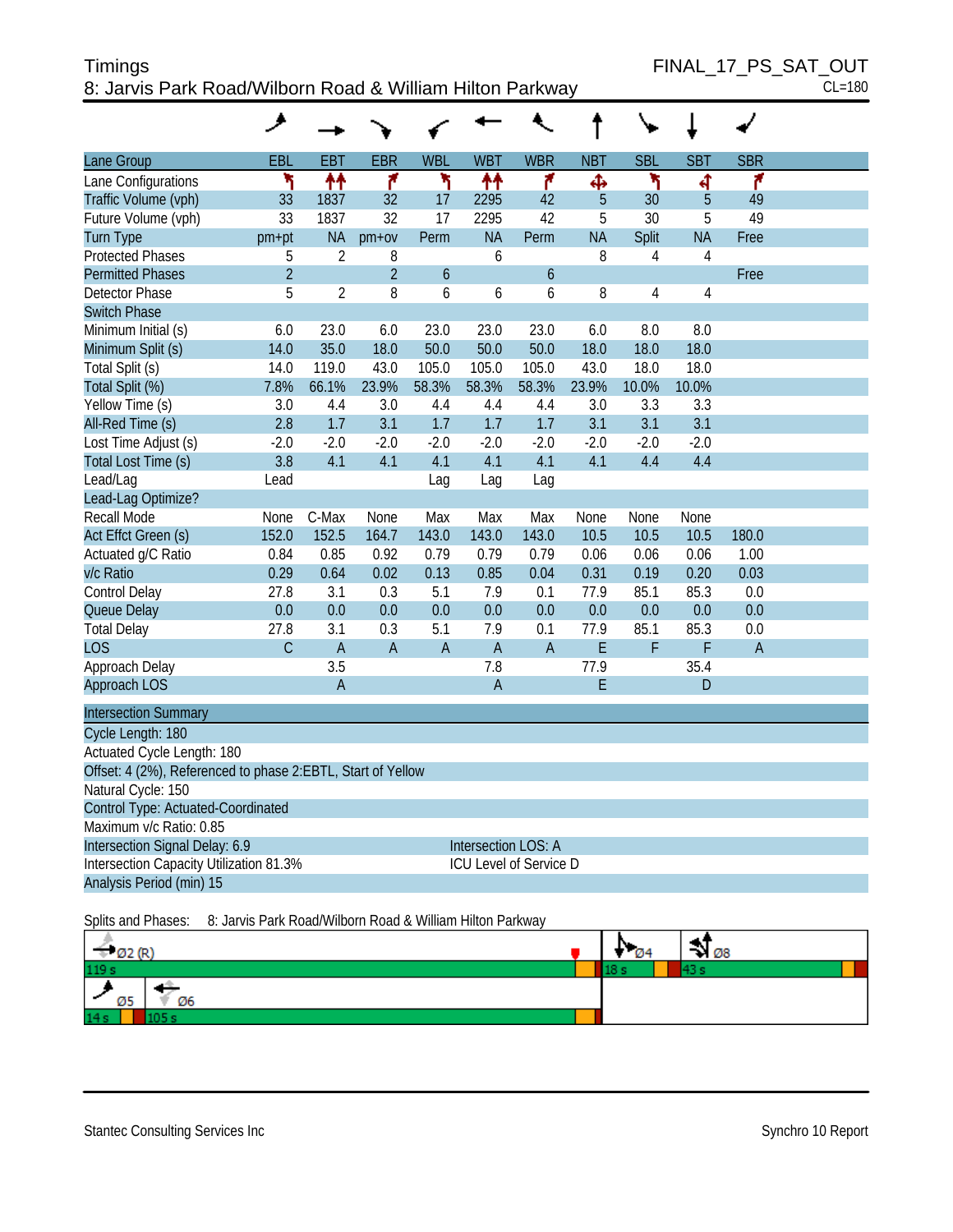| <b>Timings</b>                                                     |  | FINAL 17 PS SAT OUT |
|--------------------------------------------------------------------|--|---------------------|
| 11: Sol Blatt Jr. Expressway/Gumtree Road & William Hilton Parkway |  | $CL = 180$          |

|                                                            | ᢣ      |                |                |            |                |                               |            |            |                |                |                |                |
|------------------------------------------------------------|--------|----------------|----------------|------------|----------------|-------------------------------|------------|------------|----------------|----------------|----------------|----------------|
| Lane Group                                                 | EBL    | <b>EBT</b>     | <b>EBR</b>     | <b>WBL</b> | <b>WBT</b>     | <b>WBR</b>                    | <b>NBL</b> | <b>NBT</b> | <b>NBR</b>     | <b>SBL</b>     | <b>SBT</b>     | <b>SBR</b>     |
| Lane Configurations                                        | ۲      | ↟↟             | 7              | ۲          | ተተተ            | ۴                             | ۲          | ۸          | ۴              | ۲              | 4              | ۴              |
| Traffic Volume (vph)                                       | 56     | 1514           | 23             | 89         | 2028           | 277                           | 16         | 104        | 117            | 242            | 105            | 75             |
| Future Volume (vph)                                        | 56     | 1514           | 23             | 89         | 2028           | 277                           | 16         | 104        | 117            | 242            | 105            | 75             |
| <b>Turn Type</b>                                           | Prot   | <b>NA</b>      | Free           | Prot       | <b>NA</b>      | Perm                          | Split      | <b>NA</b>  | Free           | Split          | <b>NA</b>      | Perm           |
| <b>Protected Phases</b>                                    | 5      | $\overline{2}$ |                | 1          | 6              |                               | 8          | 8          |                | $\overline{7}$ | $\overline{7}$ |                |
| <b>Permitted Phases</b>                                    |        |                | Free           |            |                | $\boldsymbol{6}$              |            |            | Free           |                |                | $\overline{7}$ |
| <b>Detector Phase</b>                                      | 5      | $\overline{2}$ |                | 1          | 6              | 6                             | 8          | 8          |                | $\overline{7}$ | $\overline{7}$ | $\overline{7}$ |
| <b>Switch Phase</b>                                        |        |                |                |            |                |                               |            |            |                |                |                |                |
| Minimum Initial (s)                                        | 6.0    | 24.0           |                | 6.0        | 24.0           | 24.0                          | 8.0        | 8.0        |                | 8.0            | 8.0            | 8.0            |
| Minimum Split (s)                                          | 16.0   | 35.0           |                | 15.0       | 35.0           | 35.0                          | 18.0       | 18.0       |                | 19.0           | 19.0           | 19.0           |
| Total Split (s)                                            | 22.0   | 84.0           |                | 22.0       | 84.0           | 84.0                          | 18.0       | 18.0       |                | 56.0           | 56.0           | 56.0           |
| Total Split (%)                                            | 12.2%  | 46.7%          |                | 12.2%      | 46.7%          | 46.7%                         | 10.0%      | 10.0%      |                | 31.1%          | 31.1%          | 31.1%          |
| Yellow Time (s)                                            | 3.0    | 4.4            |                | 3.0        | 4.4            | 4.4                           | 3.6        | 3.6        |                | 4.0            | 4.0            | 4.0            |
| All-Red Time (s)                                           | 4.2    | 1.5            |                | 3.8        | 1.5            | 1.5                           | 3.1        | 3.1        |                | 3.4            | 3.4            | 3.4            |
| Lost Time Adjust (s)                                       | $-2.0$ | $-2.5$         |                | $-2.0$     | $-2.5$         | $-2.5$                        | $-3.0$     | $-3.0$     |                | $-3.0$         | $-3.0$         | $-3.0$         |
| Total Lost Time (s)                                        | 5.2    | 3.4            |                | 4.8        | 3.4            | 3.4                           | 3.7        | 3.7        |                | 4.4            | 4.4            | 4.4            |
| Lead/Lag                                                   | Lead   | Lead           |                | Lag        | Lag            | Lag                           | Lag        | Lag        |                | Lead           | Lead           | Lead           |
| Lead-Lag Optimize?                                         |        |                |                |            |                |                               | Yes        | Yes        |                | Yes            | Yes            | Yes            |
| <b>Recall Mode</b>                                         | None   | Max            |                | None       | C-Max          | C-Max                         | None       | None       |                | None           | None           | None           |
| Act Effct Green (s)                                        | 12.9   | 101.2          | 180.0          | 17.2       | 105.1          | 105.1                         | 19.4       | 19.4       | 180.0          | 25.9           | 25.9           | 25.9           |
| Actuated g/C Ratio                                         | 0.07   | 0.56           | 1.00           | 0.10       | 0.58           | 0.58                          | 0.11       | 0.11       | 1.00           | 0.14           | 0.14           | 0.14           |
| v/c Ratio                                                  | 0.47   | 0.81           | 0.02           | 0.58       | 0.73           | 0.31                          | 0.09       | 0.55       | 0.08           | 0.76           | 0.75           | 0.23           |
| Control Delay                                              | 73.4   | 40.8           | 0.0            | 69.4       | 15.7           | 5.4                           | 71.1       | 86.0       | 0.1            | 92.8           | 91.1           | 1.5            |
| Queue Delay                                                | 0.0    | 0.0            | 0.0            | 0.0        | 0.0            | 0.0                           | 0.0        | 0.0        | 0.0            | 0.0            | 0.0            | 0.0            |
| <b>Total Delay</b>                                         | 73.4   | 40.8           | 0.0            | 69.4       | 15.7           | 5.4                           | 71.1       | 86.0       | 0.1            | 92.8           | 91.1           | 1.5            |
| <b>LOS</b>                                                 | E      | D              | $\overline{A}$ | E          | $\overline{B}$ | $\overline{A}$                | E          | F          | $\overline{A}$ | F              | F              | $\overline{A}$ |
| Approach Delay                                             |        | 41.3           |                |            | 16.5           |                               |            | 42.6       |                |                | 75.8           |                |
| Approach LOS                                               |        | D              |                |            | B              |                               |            | D          |                |                | E              |                |
| <b>Intersection Summary</b>                                |        |                |                |            |                |                               |            |            |                |                |                |                |
| Cycle Length: 180                                          |        |                |                |            |                |                               |            |            |                |                |                |                |
| Actuated Cycle Length: 180                                 |        |                |                |            |                |                               |            |            |                |                |                |                |
| Offset: 8 (4%), Referenced to phase 6:WBT, Start of Yellow |        |                |                |            |                |                               |            |            |                |                |                |                |
| Natural Cycle: 100                                         |        |                |                |            |                |                               |            |            |                |                |                |                |
| Control Type: Actuated-Coordinated                         |        |                |                |            |                |                               |            |            |                |                |                |                |
| Maximum v/c Ratio: 0.81                                    |        |                |                |            |                |                               |            |            |                |                |                |                |
| Intersection Signal Delay: 31.7                            |        |                |                |            |                | Intersection LOS: C           |            |            |                |                |                |                |
| Intersection Capacity Utilization 75.0%                    |        |                |                |            |                | <b>ICU Level of Service D</b> |            |            |                |                |                |                |
| Analysis Period (min) 15                                   |        |                |                |            |                |                               |            |            |                |                |                |                |

Splits and Phases: 11: Sol Blatt Jr. Expressway/Gumtree Road & William Hilton Parkway

| - 122 |        | * Ø1 | IΝ.<br>$\sqrt{97}$ | 108  |
|-------|--------|------|--------------------|------|
| 84 s  |        |      | 56                 | 10 D |
| Ø5    | Ø6 (R) |      |                    |      |
| 22s   |        |      |                    |      |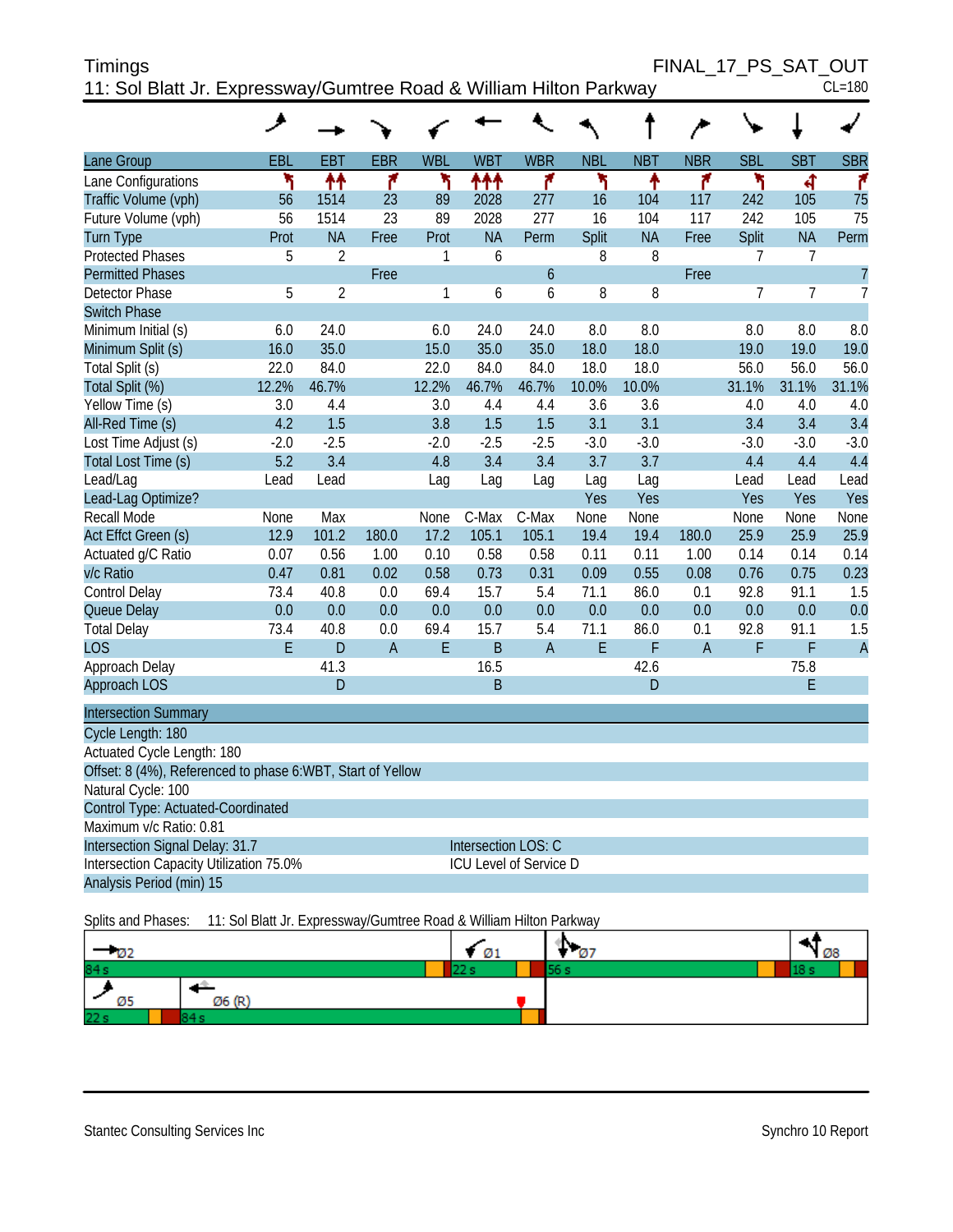| <b>Timings</b>                                            | FINAL 17 PS SAT OUT |
|-----------------------------------------------------------|---------------------|
| 14: Pembroke Drive/Museum Street & William Hilton Parkway | $CL = 180$          |

|                                                                                  | هر             |                                                           |                |             |                     |                        |            |            |            |            |                |  |
|----------------------------------------------------------------------------------|----------------|-----------------------------------------------------------|----------------|-------------|---------------------|------------------------|------------|------------|------------|------------|----------------|--|
| Lane Group                                                                       | <b>EBL</b>     | <b>EBT</b>                                                | <b>EBR</b>     | <b>WBL</b>  | <b>WBT</b>          | <b>WBR</b>             | <b>NBL</b> | <b>NBT</b> | <b>NBR</b> | <b>SBT</b> | <b>SBR</b>     |  |
| Lane Configurations                                                              | ۲              | ↟↟                                                        | ۴              | ۲           | ₩                   | ۴                      | ۲          | बी         | ۴          | ची         | ۴              |  |
| Traffic Volume (vph)                                                             | 42             | 1594                                                      | 168            | 67          | 1968                | 46                     | 274        | 33         | 49         | 17         | 47             |  |
| Future Volume (vph)                                                              | 42             | 1594                                                      | 168            | 67          | 1968                | 46                     | 274        | 33         | 49         | 17         | 47             |  |
| Turn Type                                                                        | Perm           | <b>NA</b>                                                 | Perm           | Perm        | <b>NA</b>           | Perm                   | Split      | <b>NA</b>  | Perm       | <b>NA</b>  | Perm           |  |
| <b>Protected Phases</b>                                                          |                | 2                                                         |                |             | 6                   |                        | 8          | 8          |            | 4          |                |  |
| <b>Permitted Phases</b>                                                          | $\overline{2}$ |                                                           | $\overline{2}$ | 6           |                     | 6                      |            |            | 8          |            | $\overline{4}$ |  |
| <b>Detector Phase</b>                                                            | $\overline{2}$ | $\overline{2}$                                            | $\overline{2}$ | 6           | 6                   | 6                      | 8          | 8          | 8          | 4          | $\overline{4}$ |  |
| <b>Switch Phase</b>                                                              |                |                                                           |                |             |                     |                        |            |            |            |            |                |  |
| Minimum Initial (s)                                                              | 23.0           | 23.0                                                      | 23.0           | 23.0        | 23.0                | 23.0                   | 8.0        | 8.0        | 8.0        | 6.0        | 6.0            |  |
| Minimum Split (s)                                                                | 49.0           | 49.0                                                      | 49.0           | 35.0        | 35.0                | 35.0                   | 18.0       | 18.0       | 18.0       | 15.0       | 15.0           |  |
| Total Split (s)                                                                  | 110.0          | 110.0                                                     | 110.0          | 110.0       | 110.0               | 110.0                  | 45.0       | 45.0       | 45.0       | 25.0       | 25.0           |  |
| Total Split (%)                                                                  | 61.1%          | 61.1%                                                     | 61.1%          | 61.1%       | 61.1%               | 61.1%                  | 25.0%      | 25.0%      | 25.0%      | 13.9%      | 13.9%          |  |
| Yellow Time (s)                                                                  | 4.4            | 4.4                                                       | 4.4            | 4.4         | 4.4                 | 4.4                    | 3.6        | 3.6        | 3.6        | 3.3        | 3.3            |  |
| All-Red Time (s)                                                                 | 1.5            | 1.5                                                       | 1.5            | 1.5         | 1.5                 | 1.5                    | 3.3        | 3.3        | 3.3        | 2.9        | 2.9            |  |
| Lost Time Adjust (s)                                                             | $-2.5$         | $-2.5$                                                    | $-2.5$         | $-2.5$      | $-2.5$              | $-2.5$                 | $-2.2$     | $-2.2$     | $-2.2$     | $-2.2$     | $-2.2$         |  |
| Total Lost Time (s)                                                              | 3.4            | 3.4                                                       | 3.4            | 3.4         | 3.4                 | 3.4                    | 4.7        | 4.7        | 4.7        | 4.0        | 4.0            |  |
| Lead/Lag                                                                         |                |                                                           |                |             |                     |                        |            |            |            |            |                |  |
| Lead-Lag Optimize?                                                               |                |                                                           |                |             |                     |                        |            |            |            |            |                |  |
| Recall Mode                                                                      | C-Max          | C-Max                                                     | C-Max          | Max         | Max                 | Max                    | None       | None       | None       | None       | None           |  |
| Act Effct Green (s)                                                              | 130.5          | 130.5                                                     | 130.5          | 130.5       | 130.5               | 130.5                  | 25.4       | 25.4       | 25.4       | 12.0       | 12.0           |  |
| Actuated g/C Ratio                                                               | 0.72           | 0.72                                                      | 0.72           | 0.72        | 0.72                | 0.72                   | 0.14       | 0.14       | 0.14       | 0.07       | 0.07           |  |
| v/c Ratio                                                                        | 0.82           | 0.65                                                      | 0.15           | 0.54        | 0.81                | 0.04                   | 0.71       | 0.70       | 0.20       | 0.37       | 0.31           |  |
| Control Delay                                                                    | 91.1           | 10.6                                                      | 4.1            | 33.4        | 29.8                | 2.5                    | 89.5       | 88.6       | 14.1       | 88.0       | 17.2           |  |
| Queue Delay                                                                      | 0.0            | 0.0                                                       | 0.0            | 0.0         | 0.1                 | 0.0                    | 0.0        | 0.0        | 0.0        | 0.0        | 0.0            |  |
| <b>Total Delay</b>                                                               | 91.1           | 10.6                                                      | 4.1            | 33.4        | 29.9                | 2.5                    | 89.5       | 88.6       | 14.1       | 88.0       | 17.2           |  |
| <b>LOS</b>                                                                       | F              | $\sf B$                                                   | $\overline{A}$ | $\mathsf C$ | $\mathsf C$         | $\mathsf A$            | F          | F          | $\sf B$    | F          | $\sf B$        |  |
| Approach Delay                                                                   |                | 11.9                                                      |                |             | 29.4                |                        |            | 78.8       |            | 50.8       |                |  |
| Approach LOS                                                                     |                | $\sf B$                                                   |                |             | $\mathsf C$         |                        |            | E          |            | D          |                |  |
| <b>Intersection Summary</b>                                                      |                |                                                           |                |             |                     |                        |            |            |            |            |                |  |
| Cycle Length: 180                                                                |                |                                                           |                |             |                     |                        |            |            |            |            |                |  |
| Actuated Cycle Length: 180                                                       |                |                                                           |                |             |                     |                        |            |            |            |            |                |  |
| Offset: 0 (0%), Referenced to phase 2:EBTL, Start of Yellow, Master Intersection |                |                                                           |                |             |                     |                        |            |            |            |            |                |  |
| Natural Cycle: 85                                                                |                |                                                           |                |             |                     |                        |            |            |            |            |                |  |
| Control Type: Actuated-Coordinated                                               |                |                                                           |                |             |                     |                        |            |            |            |            |                |  |
| Maximum v/c Ratio: 0.82                                                          |                |                                                           |                |             |                     |                        |            |            |            |            |                |  |
| Intersection Signal Delay: 26.6                                                  |                |                                                           |                |             | Intersection LOS: C |                        |            |            |            |            |                |  |
| Intersection Capacity Utilization 79.7%                                          |                |                                                           |                |             |                     | ICU Level of Service D |            |            |            |            |                |  |
| Analysis Period (min) 15                                                         |                |                                                           |                |             |                     |                        |            |            |            |            |                |  |
| Splits and Phases:                                                               |                | 14: Pembroke Drive/Museum Street & William Hilton Parkway |                |             |                     |                        |            |            |            |            |                |  |

| $\frac{6 \cdot 62}{10 \text{ s}}$ (R) | N | $\mathbf{v}_{\varnothing 8}$ |
|---------------------------------------|---|------------------------------|
|                                       |   |                              |
| - 49<br>∜ Ø6                          |   |                              |
| 110 s                                 |   |                              |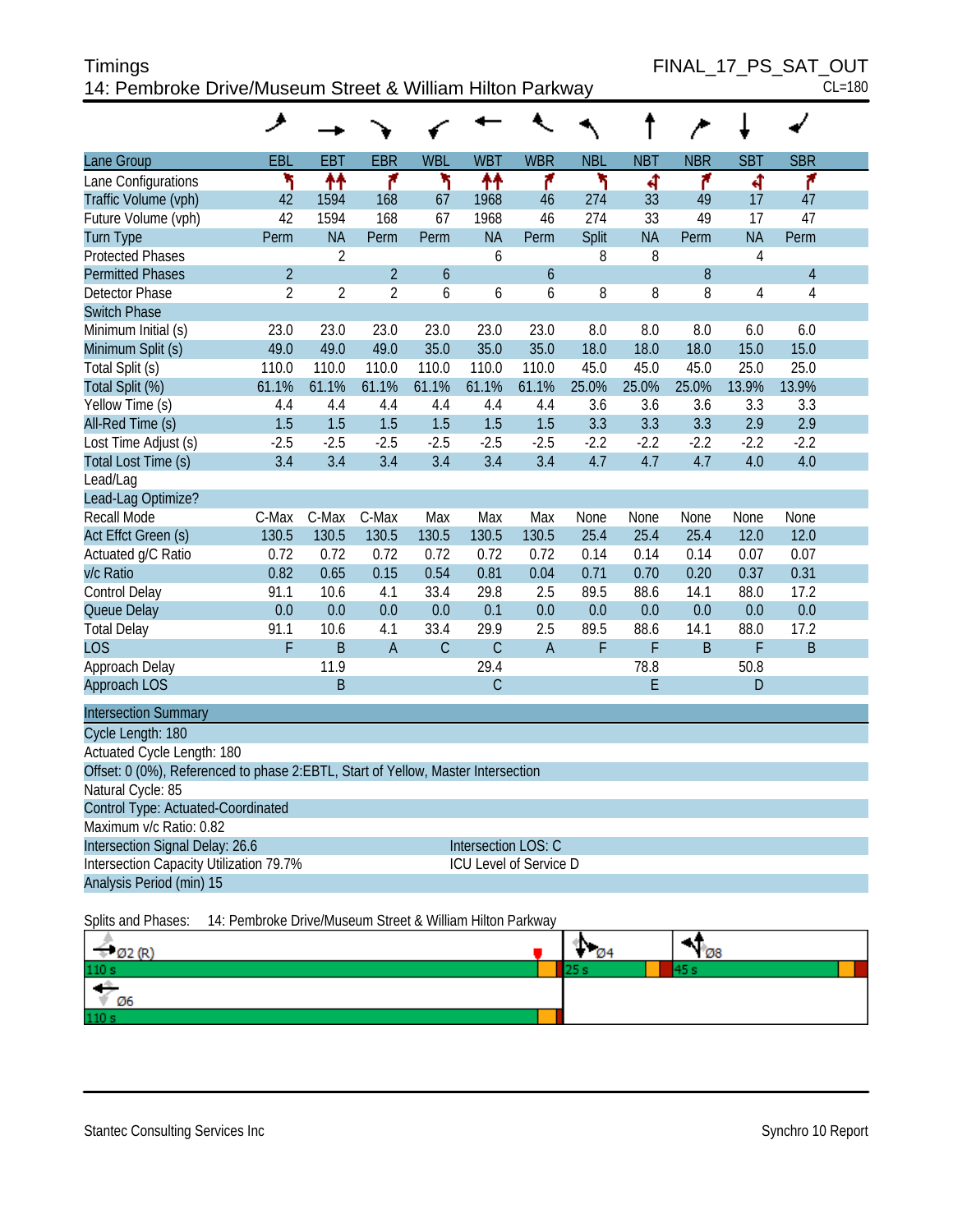| <b>Timings</b>                                                     | FINAL 17 PS SAT OUT |            |
|--------------------------------------------------------------------|---------------------|------------|
| 17: Indigo Run Parkway/Whooping Crane Way & William Hilton Parkway |                     | $CL = 180$ |

| Χl | J. |
|----|----|

|                                                               | عر             |                |                |            |                               |                |                |                |                |            |                |                |
|---------------------------------------------------------------|----------------|----------------|----------------|------------|-------------------------------|----------------|----------------|----------------|----------------|------------|----------------|----------------|
| Lane Group                                                    | EBL            | <b>EBT</b>     | <b>EBR</b>     | <b>WBL</b> | <b>WBT</b>                    | <b>WBR</b>     | <b>NBL</b>     | <b>NBT</b>     | <b>NBR</b>     | <b>SBL</b> | <b>SBT</b>     | <b>SBR</b>     |
| Lane Configurations                                           | ۲              | ↟↟             | ۴              | ካካ         | ↟↟                            | ۴              | ۲٢             | ↟              | ۴              | ካኘ         | ↟              | ۴              |
| Traffic Volume (vph)                                          | 123            | 1709           | 38             | 37         | 2294                          | 386            | 7              | 17             | 53             | 69         | 20             | 222            |
| Future Volume (vph)                                           | 123            | 1709           | 38             | 37         | 2294                          | 386            | $\overline{7}$ | 17             | 53             | 69         | 20             | 222            |
| <b>Turn Type</b>                                              | pm+pt          | <b>NA</b>      | Free           | Prot       | <b>NA</b>                     | Free           | <b>Split</b>   | <b>NA</b>      | Free           | Split      | <b>NA</b>      | Free           |
| <b>Protected Phases</b>                                       | 5              | $\overline{2}$ |                | 1          | 6                             |                | 4              | 4              |                | 3          | 3              |                |
| <b>Permitted Phases</b>                                       | $\overline{2}$ |                | Free           |            |                               | Free           |                |                | Free           |            |                | Free           |
| Detector Phase                                                | 5              | $\overline{2}$ |                | 1          | 6                             |                | $\overline{4}$ | $\overline{4}$ |                | 3          | $\overline{3}$ |                |
| <b>Switch Phase</b>                                           |                |                |                |            |                               |                |                |                |                |            |                |                |
| Minimum Initial (s)                                           | 6.0            | 23.0           |                | 6.0        | 23.0                          |                | 8.0            | 8.0            |                | 8.0        | 8.0            |                |
| Minimum Split (s)                                             | 15.0           | 35.0           |                | 15.0       | 35.0                          |                | 19.0           | 19.0           |                | 19.0       | 19.0           |                |
| Total Split (s)                                               | 16.0           | 119.0          |                | 15.0       | 118.0                         |                | 19.0           | 19.0           |                | 27.0       | 27.0           |                |
| Total Split (%)                                               | 8.9%           | 66.1%          |                | 8.3%       | 65.6%                         |                | 10.6%          | 10.6%          |                | 15.0%      | 15.0%          |                |
| Yellow Time (s)                                               | 3.0            | 4.4            |                | 3.0        | 4.4                           |                | 3.0            | 3.0            |                | 3.0        | 3.0            |                |
| All-Red Time (s)                                              | 3.2            | 1.8            |                | 3.7        | 1.8                           |                | 4.1            | 4.1            |                | 4.2        | 4.2            |                |
| Lost Time Adjust (s)                                          | $-2.0$         | $-2.5$         |                | $-2.0$     | $-2.5$                        |                | $-2.5$         | $-2.5$         |                | $-2.5$     | $-2.5$         |                |
| Total Lost Time (s)                                           | 4.2            | 3.7            |                | 4.7        | 3.7                           |                | 4.6            | 4.6            |                | 4.7        | 4.7            |                |
| Lead/Lag                                                      | Lead           | Lag            |                | Lead       | Lag                           |                | Lag            | Lag            |                | Lead       | Lead           |                |
| Lead-Lag Optimize?                                            |                |                |                |            |                               |                |                |                |                |            |                |                |
| Recall Mode                                                   | None           | C-Max          |                | None       | Max                           |                | None           | None           |                | None       | None           |                |
| Act Effct Green (s)                                           | 149.6          | 138.8          | 180.0          | 9.2        | 129.9                         | 180.0          | 10.8           | 10.8           | 180.0          | 12.1       | 12.1           | 180.0          |
| Actuated g/C Ratio                                            | 0.83           | 0.77           | 1.00           | 0.05       | 0.72                          | 1.00           | 0.06           | 0.06           | 1.00           | 0.07       | 0.07           | 1.00           |
| v/c Ratio                                                     | 0.66           | 0.65           | 0.03           | 0.23       | 0.93                          | 0.25           | 0.03           | 0.17           | 0.03           | 0.33       | 0.16           | 0.15           |
| Control Delay                                                 | 65.2           | 17.7           | 0.0            | 64.7       | 24.0                          | 0.2            | 79.7           | 83.7           | 0.0            | 83.7       | 81.4           | 0.2            |
| Queue Delay                                                   | 0.0            | 0.0            | 0.0            | 0.0        | 0.0                           | 0.0            | 0.0            | 0.0            | 0.0            | 0.0        | 0.0            | 0.0            |
| <b>Total Delay</b>                                            | 65.2           | 17.7           | 0.0            | 64.7       | 24.0                          | 0.2            | 79.7           | 83.7           | 0.0            | 83.7       | 81.4           | 0.2            |
| <b>LOS</b>                                                    | E              | B              | $\overline{A}$ | E          | $\mathsf{C}$                  | $\overline{A}$ | E              | F              | $\overline{A}$ | F          | F              | $\overline{A}$ |
| Approach Delay                                                |                | 20.5           |                |            | 21.2                          |                |                | 25.8           |                |            | 24.0           |                |
| Approach LOS                                                  |                | $\overline{C}$ |                |            | $\mathsf{C}$                  |                |                | C              |                |            | C              |                |
| <b>Intersection Summary</b>                                   |                |                |                |            |                               |                |                |                |                |            |                |                |
| Cycle Length: 180                                             |                |                |                |            |                               |                |                |                |                |            |                |                |
| Actuated Cycle Length: 180                                    |                |                |                |            |                               |                |                |                |                |            |                |                |
| Offset: 90 (50%), Referenced to phase 2:EBTL, Start of Yellow |                |                |                |            |                               |                |                |                |                |            |                |                |
| Natural Cycle: 150                                            |                |                |                |            |                               |                |                |                |                |            |                |                |
| Control Type: Actuated-Coordinated                            |                |                |                |            |                               |                |                |                |                |            |                |                |
| Maximum v/c Ratio: 0.93                                       |                |                |                |            |                               |                |                |                |                |            |                |                |
| Intersection Signal Delay: 21.2                               |                |                |                |            | Intersection LOS: C           |                |                |                |                |            |                |                |
| Intersection Capacity Utilization 91.1%                       |                |                |                |            | <b>ICU Level of Service F</b> |                |                |                |                |            |                |                |
| Analysis Period (min) 15                                      |                |                |                |            |                               |                |                |                |                |            |                |                |

Splits and Phases: 17: Indigo Run Parkway/Whooping Crane Way & William Hilton Parkway

|                  | <b>DL</b> |  | - <i>C</i> he |
|------------------|-----------|--|---------------|
| $\frac{61}{15s}$ |           |  |               |
| Ø5               | Ø6        |  |               |
| 16 <sub>s</sub>  |           |  |               |

Stantec Consulting Services Inc **Synchro 10 Report** Synchro 10 Report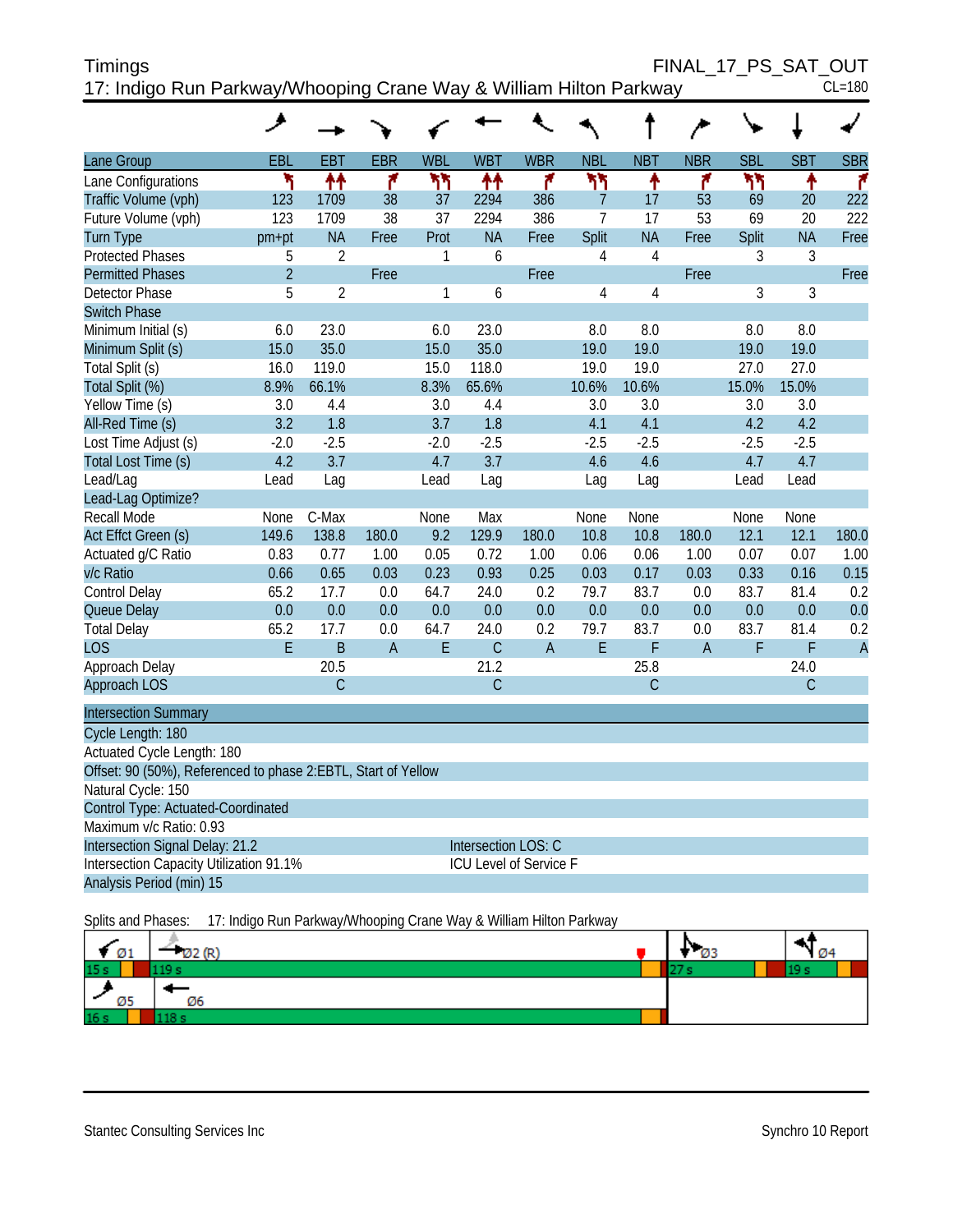| <b>Timings</b>                                             | FINAL 17 PS SAT OUT |
|------------------------------------------------------------|---------------------|
| 20: Gardner Drive/Beach City Road & William Hilton Parkway | $CL = 180$          |

FINAL\_17\_PS\_SAT\_OUT

| ۰, | 80 |
|----|----|

|                                                              | عر     |                |                |                |                        |                |                |              |                |                |                |                |
|--------------------------------------------------------------|--------|----------------|----------------|----------------|------------------------|----------------|----------------|--------------|----------------|----------------|----------------|----------------|
| <b>Lane Group</b>                                            | EBL    | <b>EBT</b>     | <b>EBR</b>     | <b>WBL</b>     | <b>WBT</b>             | <b>WBR</b>     | <b>NBL</b>     | <b>NBT</b>   | <b>NBR</b>     | <b>SBL</b>     | <b>SBT</b>     | <b>SBR</b>     |
| Lane Configurations                                          | ۲٢     | ↟↟             | ۴              | ۲              | ቶቶ                     | ۴              | ۲              | ↟            | 7              | ۳              | ٠              | ۴              |
| Traffic Volume (vph)                                         | 129    | 1706           | $\overline{7}$ | 42             | 2327                   | 76             | $\overline{7}$ | 17           | 46             | 69             | 20             | 221            |
| Future Volume (vph)                                          | 129    | 1706           | $\overline{7}$ | 42             | 2327                   | 76             | 7              | 17           | 46             | 69             | 20             | 221            |
| <b>Turn Type</b>                                             | Prot   | <b>NA</b>      | Perm           | $pm+pt$        | <b>NA</b>              | Perm           | Perm           | <b>NA</b>    | $pm+ov$        | Perm           | <b>NA</b>      | Perm           |
| <b>Protected Phases</b>                                      | 5      | $\overline{2}$ |                | 1              | 6                      |                |                | 8            | 1              |                | $\overline{4}$ |                |
| <b>Permitted Phases</b>                                      |        |                | $\overline{2}$ | $\overline{6}$ |                        | $\mathfrak b$  | 8              |              | 8              | $\overline{4}$ |                | $\overline{4}$ |
| <b>Detector Phase</b>                                        | 5      | $\overline{2}$ | $\overline{2}$ | 1              | 6                      | 6              | 8              | 8            | $\mathbf{1}$   | 4              | 4              | 4              |
| <b>Switch Phase</b>                                          |        |                |                |                |                        |                |                |              |                |                |                |                |
| Minimum Initial (s)                                          | 8.0    | 23.0           | 23.0           | 8.0            | 23.0                   | 23.0           | 8.0            | 8.0          | 8.0            | 8.0            | 8.0            | 8.0            |
| Minimum Split (s)                                            | 15.0   | 36.0           | 36.0           | 15.0           | 36.0                   | 36.0           | 18.0           | 18.0         | 15.0           | 18.0           | 18.0           | 18.0           |
| Total Split (s)                                              | 24.0   | 117.0          | 117.0          | 16.0           | 109.0                  | 109.0          | 47.0           | 47.0         | 16.0           | 47.0           | 47.0           | 47.0           |
| Total Split (%)                                              | 13.3%  | 65.0%          | 65.0%          | 8.9%           | 60.6%                  | 60.6%          | 26.1%          | 26.1%        | 8.9%           | 26.1%          | 26.1%          | 26.1%          |
| Yellow Time (s)                                              | 3.0    | 4.4            | 4.4            | 3.0            | 4.4                    | 4.4            | 3.6            | 3.6          | 3.0            | 3.6            | 3.6            | 3.6            |
| All-Red Time (s)                                             | 3.8    | 1.9            | 1.9            | 3.3            | 1.9                    | 1.9            | 3.0            | 3.0          | 3.3            | 3.0            | 3.0            | 3.0            |
| Lost Time Adjust (s)                                         | $-2.0$ | $-2.0$         | $-2.0$         | $-2.0$         | $-2.0$                 | $-2.0$         | $-2.5$         | $-2.5$       | $-2.0$         | $-2.5$         | $-2.5$         | $-2.5$         |
| Total Lost Time (s)                                          | 4.8    | 4.3            | 4.3            | 4.3            | 4.3                    | 4.3            | 4.1            | 4.1          | 4.3            | 4.1            | 4.1            | 4.1            |
| Lead/Lag                                                     | Lead   | Lag            | Lag            | Lead           | Lag                    | Lag            |                |              | Lead           |                |                |                |
| Lead-Lag Optimize?                                           |        |                |                |                |                        |                |                |              |                |                |                |                |
| Recall Mode                                                  | None   | C-Max          | C-Max          | None           | Max                    | Max            | None           | None         | None           | None           | None           | None           |
| Act Effct Green (s)                                          | 13.9   | 137.1          | 137.1          | 139.8          | 129.8                  | 129.8          | 23.1           | 23.1         | 37.2           | 23.1           | 23.1           | 23.1           |
| Actuated g/C Ratio                                           | 0.08   | 0.76           | 0.76           | 0.78           | 0.72                   | 0.72           | 0.13           | 0.13         | 0.21           | 0.13           | 0.13           | 0.13           |
| v/c Ratio                                                    | 0.51   | 0.66           | 0.01           | 0.19           | 0.98                   | 0.07           | 0.04           | 0.08         | 0.13           | 0.42           | 0.09           | 0.78           |
| Control Delay                                                | 89.1   | 4.1            | 0.0            | 6.1            | 38.7                   | 1.0            | 64.0           | 65.5         | 7.0            | 77.7           | 65.8           | 57.9           |
| Queue Delay                                                  | 0.0    | 0.0            | 0.0            | 0.0            | 0.0                    | 0.0            | 0.0            | 0.0          | 0.0            | 0.0            | 0.0            | 0.0            |
| <b>Total Delay</b>                                           | 89.1   | 4.1            | 0.0            | 6.1            | 38.7                   | 1.0            | 64.0           | 65.5         | 7.0            | 77.7           | 65.8           | 57.9           |
| <b>LOS</b>                                                   | F      | $\overline{A}$ | $\overline{A}$ | $\overline{A}$ | D                      | $\overline{A}$ | E              | E            | $\overline{A}$ | E              | E              | E              |
| Approach Delay                                               |        | 10.0           |                |                | 37.0                   |                |                | 26.9         |                |                | 62.8           |                |
| Approach LOS                                                 |        | B              |                |                | D                      |                |                | $\mathsf{C}$ |                |                | E              |                |
| <b>Intersection Summary</b>                                  |        |                |                |                |                        |                |                |              |                |                |                |                |
| Cycle Length: 180                                            |        |                |                |                |                        |                |                |              |                |                |                |                |
| Actuated Cycle Length: 180                                   |        |                |                |                |                        |                |                |              |                |                |                |                |
| Offset: 96 (53%), Referenced to phase 2:EBT, Start of Yellow |        |                |                |                |                        |                |                |              |                |                |                |                |
| Natural Cycle: 120                                           |        |                |                |                |                        |                |                |              |                |                |                |                |
| Control Type: Actuated-Coordinated                           |        |                |                |                |                        |                |                |              |                |                |                |                |
| Maximum v/c Ratio: 0.98                                      |        |                |                |                |                        |                |                |              |                |                |                |                |
| Intersection Signal Delay: 27.9                              |        |                |                |                | Intersection LOS: C    |                |                |              |                |                |                |                |
| Intersection Capacity Utilization 96.7%                      |        |                |                |                | ICU Level of Service F |                |                |              |                |                |                |                |
| Analysis Period (min) 15                                     |        |                |                |                |                        |                |                |              |                |                |                |                |
|                                                              |        |                |                |                |                        |                |                |              |                |                |                |                |

Splits and Phases: 20: Gardner Drive/Beach City Road & William Hilton Parkway

| VI 01 | 22 (R)<br>ЮZ. | <b>04</b>     |
|-------|---------------|---------------|
| 16s   |               |               |
| Ø5    | Ø6            | $\frac{1}{2}$ |
| 24 s  |               |               |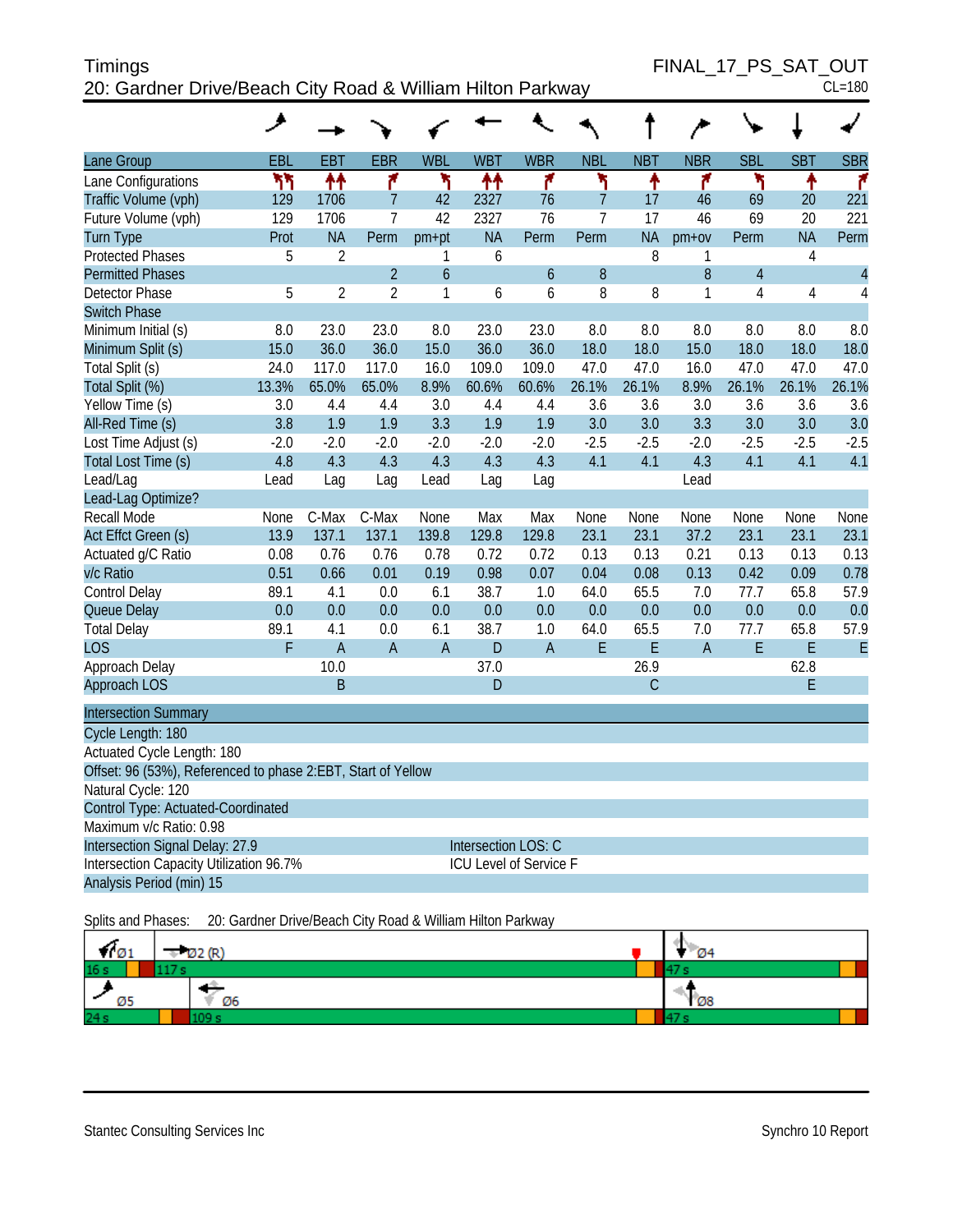#### Timings FINAL\_18\_PS\_SAT\_IN 2: Chamberlin Drive/Squire Pope Road & William Hilton Parkway CL=190

| Lane Group<br>Lane Configurations<br>Traffic Volume (vph)<br>Future Volume (vph)<br><b>Turn Type</b><br><b>Protected Phases</b><br><b>Permitted Phases</b><br>Detector Phase<br><b>Switch Phase</b><br>Minimum Initial (s)<br>Minimum Split (s)<br>Total Split (s)<br>Total Split (%)<br>Yellow Time (s)<br>All-Red Time (s)<br>Lost Time Adjust (s)<br>Total Lost Time (s)<br>Lead/Lag<br>Lead-Lag Optimize?<br><b>Recall Mode</b><br>Act Effct Green (s)<br>Actuated g/C Ratio<br>v/c Ratio<br>Control Delay<br>Queue Delay<br><b>Total Delay</b> | EBL<br>۲<br>228<br>228<br>pm+pt<br>5<br>$\overline{2}$<br>5<br>4.0<br>12.0<br>34.0<br>17.9%<br>3.0<br>2.7<br>$-2.0$<br>3.7<br>Lead | <b>EBT</b><br>ተተኈ<br>2493<br>2493<br><b>NA</b><br>$\overline{2}$<br>$\overline{2}$<br>24.0<br>37.0<br>138.0<br>72.6%<br>4.4<br>1.5<br>$-2.5$ | <b>WBL</b><br>۲<br>11<br>11<br>$pm+pt$<br>1<br>6<br>1<br>4.0<br>12.0<br>14.0<br>7.4%<br>3.0<br>2.6 | <b>WBT</b><br>ቶቶ<br>1852<br>1852<br><b>NA</b><br>6<br>6<br>24.0<br>37.0<br>118.0<br>62.1%<br>4.4 | <b>WBR</b><br>۴<br>82<br>82<br>Perm<br>6<br>6<br>24.0<br>37.0<br>118.0<br>62.1% | <b>NBL</b><br>۲<br>5<br>5<br>Perm<br>8<br>8<br>6.0<br>14.0<br>38.0 | <b>NBT</b><br>ħ<br>5<br>5<br><b>NA</b><br>8<br>8<br>6.0<br>14.0<br>38.0 | <b>SBL</b><br>۲<br>46<br>46<br>Perm<br>$\overline{4}$<br>$\overline{4}$<br>6.0<br>14.0 | <b>SBT</b><br>۸<br>5<br>5<br><b>NA</b><br>$\overline{4}$<br>$\overline{4}$<br>6.0<br>14.0 | <b>SBR</b><br>۴<br>188<br>188<br>Perm<br>$\overline{4}$<br>$\overline{4}$<br>6.0<br>14.0 |  |
|-----------------------------------------------------------------------------------------------------------------------------------------------------------------------------------------------------------------------------------------------------------------------------------------------------------------------------------------------------------------------------------------------------------------------------------------------------------------------------------------------------------------------------------------------------|------------------------------------------------------------------------------------------------------------------------------------|----------------------------------------------------------------------------------------------------------------------------------------------|----------------------------------------------------------------------------------------------------|--------------------------------------------------------------------------------------------------|---------------------------------------------------------------------------------|--------------------------------------------------------------------|-------------------------------------------------------------------------|----------------------------------------------------------------------------------------|-------------------------------------------------------------------------------------------|------------------------------------------------------------------------------------------|--|
|                                                                                                                                                                                                                                                                                                                                                                                                                                                                                                                                                     |                                                                                                                                    |                                                                                                                                              |                                                                                                    |                                                                                                  |                                                                                 |                                                                    |                                                                         |                                                                                        |                                                                                           |                                                                                          |  |
|                                                                                                                                                                                                                                                                                                                                                                                                                                                                                                                                                     |                                                                                                                                    |                                                                                                                                              |                                                                                                    |                                                                                                  |                                                                                 |                                                                    |                                                                         |                                                                                        |                                                                                           |                                                                                          |  |
|                                                                                                                                                                                                                                                                                                                                                                                                                                                                                                                                                     |                                                                                                                                    |                                                                                                                                              |                                                                                                    |                                                                                                  |                                                                                 |                                                                    |                                                                         |                                                                                        |                                                                                           |                                                                                          |  |
|                                                                                                                                                                                                                                                                                                                                                                                                                                                                                                                                                     |                                                                                                                                    |                                                                                                                                              |                                                                                                    |                                                                                                  |                                                                                 |                                                                    |                                                                         |                                                                                        |                                                                                           |                                                                                          |  |
|                                                                                                                                                                                                                                                                                                                                                                                                                                                                                                                                                     |                                                                                                                                    |                                                                                                                                              |                                                                                                    |                                                                                                  |                                                                                 |                                                                    |                                                                         |                                                                                        |                                                                                           |                                                                                          |  |
|                                                                                                                                                                                                                                                                                                                                                                                                                                                                                                                                                     |                                                                                                                                    |                                                                                                                                              |                                                                                                    |                                                                                                  |                                                                                 |                                                                    |                                                                         |                                                                                        |                                                                                           |                                                                                          |  |
|                                                                                                                                                                                                                                                                                                                                                                                                                                                                                                                                                     |                                                                                                                                    |                                                                                                                                              |                                                                                                    |                                                                                                  |                                                                                 |                                                                    |                                                                         |                                                                                        |                                                                                           |                                                                                          |  |
|                                                                                                                                                                                                                                                                                                                                                                                                                                                                                                                                                     |                                                                                                                                    |                                                                                                                                              |                                                                                                    |                                                                                                  |                                                                                 |                                                                    |                                                                         |                                                                                        |                                                                                           |                                                                                          |  |
|                                                                                                                                                                                                                                                                                                                                                                                                                                                                                                                                                     |                                                                                                                                    |                                                                                                                                              |                                                                                                    |                                                                                                  |                                                                                 |                                                                    |                                                                         |                                                                                        |                                                                                           |                                                                                          |  |
|                                                                                                                                                                                                                                                                                                                                                                                                                                                                                                                                                     |                                                                                                                                    |                                                                                                                                              |                                                                                                    |                                                                                                  |                                                                                 |                                                                    |                                                                         |                                                                                        |                                                                                           |                                                                                          |  |
|                                                                                                                                                                                                                                                                                                                                                                                                                                                                                                                                                     |                                                                                                                                    |                                                                                                                                              |                                                                                                    |                                                                                                  |                                                                                 |                                                                    |                                                                         |                                                                                        |                                                                                           |                                                                                          |  |
|                                                                                                                                                                                                                                                                                                                                                                                                                                                                                                                                                     |                                                                                                                                    |                                                                                                                                              |                                                                                                    |                                                                                                  |                                                                                 |                                                                    |                                                                         | 38.0                                                                                   | 38.0                                                                                      | 38.0                                                                                     |  |
|                                                                                                                                                                                                                                                                                                                                                                                                                                                                                                                                                     |                                                                                                                                    |                                                                                                                                              |                                                                                                    |                                                                                                  |                                                                                 | 20.0%                                                              | 20.0%                                                                   | 20.0%                                                                                  | 20.0%                                                                                     | 20.0%                                                                                    |  |
|                                                                                                                                                                                                                                                                                                                                                                                                                                                                                                                                                     |                                                                                                                                    |                                                                                                                                              |                                                                                                    |                                                                                                  | 4.4                                                                             | 4.0                                                                | 4.0                                                                     | 4.0                                                                                    | 4.0                                                                                       | 4.0                                                                                      |  |
|                                                                                                                                                                                                                                                                                                                                                                                                                                                                                                                                                     |                                                                                                                                    |                                                                                                                                              |                                                                                                    | 1.5                                                                                              | 1.5                                                                             | 1.8                                                                | 1.8                                                                     | 1.8                                                                                    | 1.8                                                                                       | 1.8                                                                                      |  |
|                                                                                                                                                                                                                                                                                                                                                                                                                                                                                                                                                     |                                                                                                                                    |                                                                                                                                              | $-2.0$                                                                                             | $-2.5$                                                                                           | $-2.5$                                                                          | $-2.5$                                                             | $-2.5$                                                                  | $-2.5$                                                                                 | $-2.5$                                                                                    | $-2.5$                                                                                   |  |
|                                                                                                                                                                                                                                                                                                                                                                                                                                                                                                                                                     |                                                                                                                                    | 3.4                                                                                                                                          | 3.6                                                                                                | 3.4                                                                                              | 3.4                                                                             | 3.3                                                                | 3.3                                                                     | 3.3                                                                                    | 3.3                                                                                       | 3.3                                                                                      |  |
|                                                                                                                                                                                                                                                                                                                                                                                                                                                                                                                                                     |                                                                                                                                    | Lag                                                                                                                                          | Lead                                                                                               | Lag                                                                                              | Lag                                                                             |                                                                    |                                                                         |                                                                                        |                                                                                           |                                                                                          |  |
|                                                                                                                                                                                                                                                                                                                                                                                                                                                                                                                                                     |                                                                                                                                    |                                                                                                                                              |                                                                                                    |                                                                                                  |                                                                                 |                                                                    |                                                                         |                                                                                        |                                                                                           |                                                                                          |  |
|                                                                                                                                                                                                                                                                                                                                                                                                                                                                                                                                                     | None                                                                                                                               | C-Max                                                                                                                                        | None                                                                                               | Max                                                                                              | Max                                                                             | None                                                               | None                                                                    | None                                                                                   | None                                                                                      | None                                                                                     |  |
|                                                                                                                                                                                                                                                                                                                                                                                                                                                                                                                                                     | 169.2                                                                                                                              | 165.5                                                                                                                                        | 142.7                                                                                              | 136.8                                                                                            | 136.8                                                                           | 13.8                                                               | 13.8                                                                    | 13.8                                                                                   | 13.8                                                                                      | 13.8                                                                                     |  |
|                                                                                                                                                                                                                                                                                                                                                                                                                                                                                                                                                     | 0.89                                                                                                                               | 0.87                                                                                                                                         | 0.75                                                                                               | 0.72                                                                                             | 0.72                                                                            | 0.07                                                               | 0.07                                                                    | 0.07                                                                                   | 0.07                                                                                      | 0.07                                                                                     |  |
|                                                                                                                                                                                                                                                                                                                                                                                                                                                                                                                                                     | 0.75                                                                                                                               | 0.61                                                                                                                                         | 0.11                                                                                               | 0.77                                                                                             | 0.08                                                                            | 0.05                                                               | 0.11                                                                    | 0.50                                                                                   | 0.04                                                                                      | 0.68                                                                                     |  |
|                                                                                                                                                                                                                                                                                                                                                                                                                                                                                                                                                     | 62.5                                                                                                                               | 4.8                                                                                                                                          | 3.4                                                                                                | 18.4                                                                                             | 0.1                                                                             | 80.2                                                               | 46.1                                                                    | 100.7                                                                                  | 79.4                                                                                      | 22.6                                                                                     |  |
|                                                                                                                                                                                                                                                                                                                                                                                                                                                                                                                                                     | 0.0                                                                                                                                | 0.0                                                                                                                                          | 0.0                                                                                                | 0.0                                                                                              | 0.0                                                                             | 0.0                                                                | 0.0                                                                     | 0.0                                                                                    | 0.0                                                                                       | 0.0                                                                                      |  |
|                                                                                                                                                                                                                                                                                                                                                                                                                                                                                                                                                     | 62.5                                                                                                                               | 4.8                                                                                                                                          | 3.4                                                                                                | 18.4                                                                                             | 0.1                                                                             | 80.2                                                               | 46.1                                                                    | 100.7                                                                                  | 79.4                                                                                      | 22.6                                                                                     |  |
| <b>LOS</b>                                                                                                                                                                                                                                                                                                                                                                                                                                                                                                                                          | E                                                                                                                                  | $\overline{A}$                                                                                                                               | $\overline{A}$                                                                                     | B                                                                                                | $\overline{A}$                                                                  | F                                                                  | D                                                                       | F                                                                                      | E                                                                                         | $\overline{C}$                                                                           |  |
| Approach Delay                                                                                                                                                                                                                                                                                                                                                                                                                                                                                                                                      |                                                                                                                                    | 9.7                                                                                                                                          |                                                                                                    | 17.5                                                                                             |                                                                                 |                                                                    | 54.7                                                                    |                                                                                        | 38.8                                                                                      |                                                                                          |  |
| Approach LOS                                                                                                                                                                                                                                                                                                                                                                                                                                                                                                                                        |                                                                                                                                    | A                                                                                                                                            |                                                                                                    | B                                                                                                |                                                                                 |                                                                    | D                                                                       |                                                                                        | D                                                                                         |                                                                                          |  |
| <b>Intersection Summary</b>                                                                                                                                                                                                                                                                                                                                                                                                                                                                                                                         |                                                                                                                                    |                                                                                                                                              |                                                                                                    |                                                                                                  |                                                                                 |                                                                    |                                                                         |                                                                                        |                                                                                           |                                                                                          |  |
| Cycle Length: 190                                                                                                                                                                                                                                                                                                                                                                                                                                                                                                                                   |                                                                                                                                    |                                                                                                                                              |                                                                                                    |                                                                                                  |                                                                                 |                                                                    |                                                                         |                                                                                        |                                                                                           |                                                                                          |  |
| Actuated Cycle Length: 190                                                                                                                                                                                                                                                                                                                                                                                                                                                                                                                          |                                                                                                                                    |                                                                                                                                              |                                                                                                    |                                                                                                  |                                                                                 |                                                                    |                                                                         |                                                                                        |                                                                                           |                                                                                          |  |
| Offset: 105 (55%), Referenced to phase 2:EBTL, Start of Yellow                                                                                                                                                                                                                                                                                                                                                                                                                                                                                      |                                                                                                                                    |                                                                                                                                              |                                                                                                    |                                                                                                  |                                                                                 |                                                                    |                                                                         |                                                                                        |                                                                                           |                                                                                          |  |
| Natural Cycle: 75                                                                                                                                                                                                                                                                                                                                                                                                                                                                                                                                   |                                                                                                                                    |                                                                                                                                              |                                                                                                    |                                                                                                  |                                                                                 |                                                                    |                                                                         |                                                                                        |                                                                                           |                                                                                          |  |
| Control Type: Actuated-Coordinated                                                                                                                                                                                                                                                                                                                                                                                                                                                                                                                  |                                                                                                                                    |                                                                                                                                              |                                                                                                    |                                                                                                  |                                                                                 |                                                                    |                                                                         |                                                                                        |                                                                                           |                                                                                          |  |
| Maximum v/c Ratio: 0.77                                                                                                                                                                                                                                                                                                                                                                                                                                                                                                                             |                                                                                                                                    |                                                                                                                                              |                                                                                                    |                                                                                                  |                                                                                 |                                                                    |                                                                         |                                                                                        |                                                                                           |                                                                                          |  |
| Intersection Signal Delay: 14.3                                                                                                                                                                                                                                                                                                                                                                                                                                                                                                                     |                                                                                                                                    |                                                                                                                                              |                                                                                                    |                                                                                                  | <b>Intersection LOS: B</b>                                                      |                                                                    |                                                                         |                                                                                        |                                                                                           |                                                                                          |  |
| Intersection Capacity Utilization 84.9%                                                                                                                                                                                                                                                                                                                                                                                                                                                                                                             |                                                                                                                                    |                                                                                                                                              |                                                                                                    |                                                                                                  |                                                                                 | <b>ICU Level of Service E</b>                                      |                                                                         |                                                                                        |                                                                                           |                                                                                          |  |
| Analysis Period (min) 15                                                                                                                                                                                                                                                                                                                                                                                                                                                                                                                            |                                                                                                                                    |                                                                                                                                              |                                                                                                    |                                                                                                  |                                                                                 |                                                                    |                                                                         |                                                                                        |                                                                                           |                                                                                          |  |

Splits and Phases: 2: Chamberlin Drive/Squire Pope Road & William Hilton Parkway

| Ø1   | Zm 3 | <b>Ø4</b> |
|------|------|-----------|
| 14s  |      |           |
| Ø5   | Ø6   | Ø8        |
| 34 s |      |           |

Stantec Consulting Services Inc **Synchro 10 Report** Synchro 10 Report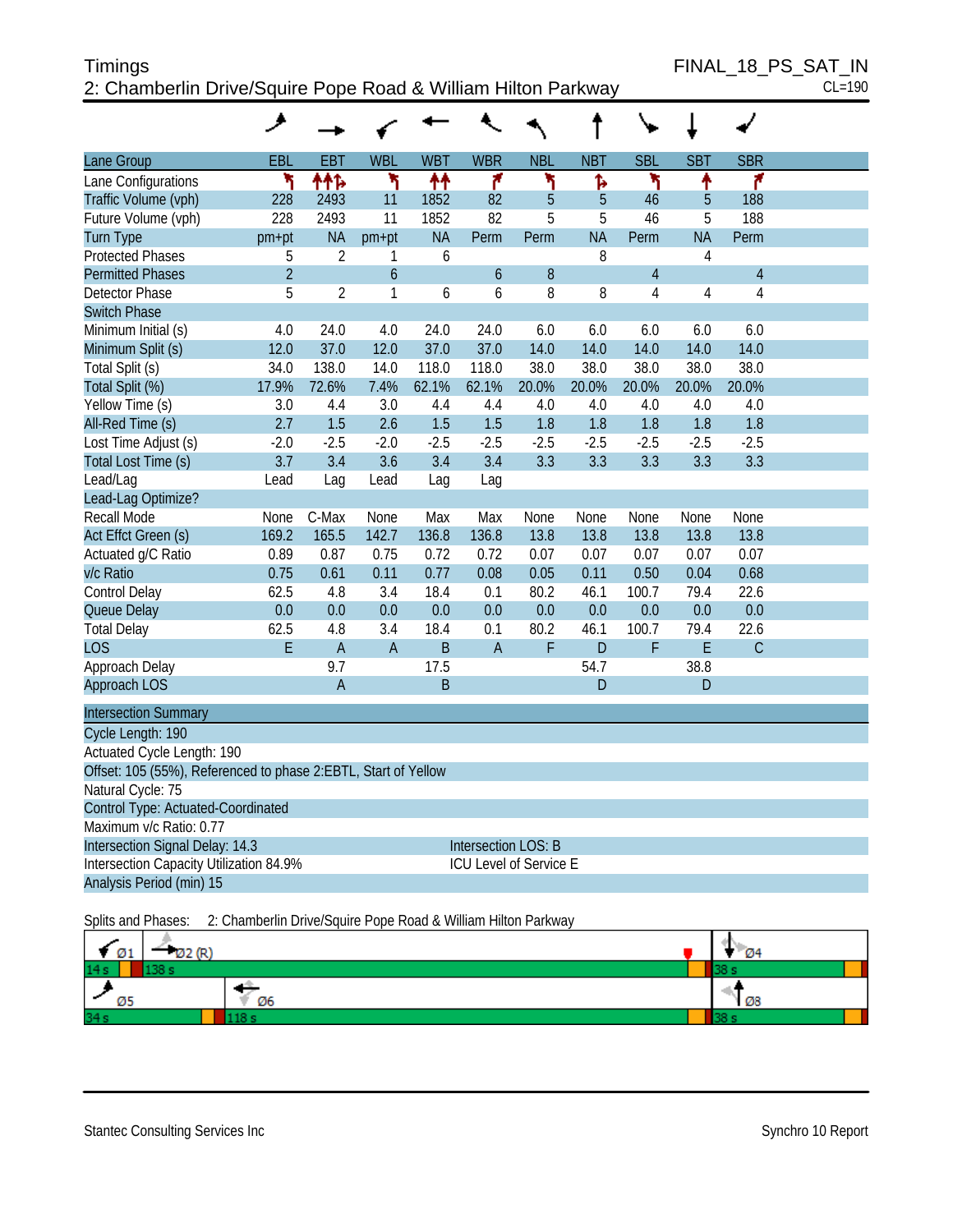# Timings FINAL\_18\_PS\_SAT\_IN 5: Spanish Wells Road/Wild Horse Road & William Hilton Parkway CL=190

|                                                               | و           |                |            |              |                        |              |                |                |  |
|---------------------------------------------------------------|-------------|----------------|------------|--------------|------------------------|--------------|----------------|----------------|--|
| Lane Group                                                    | EBL         | EBT            | <b>WBL</b> | <b>WBT</b>   | <b>NBL</b>             | <b>NBT</b>   | <b>SBL</b>     | <b>SBT</b>     |  |
| Lane Configurations                                           | ۲           | <b>tttt</b>    | ۲          | <b>TTTP</b>  | ۲                      | Ъ            | ۲              | Ъ              |  |
| Traffic Volume (vph)                                          | 68          | 2243           | 97         | 1752         | 137                    | 51           | 66             | 56             |  |
| Future Volume (vph)                                           | 68          | 2243           | 97         | 1752         | 137                    | 51           | 66             | 56             |  |
| <b>Turn Type</b>                                              | Prot        | <b>NA</b>      | Prot       | <b>NA</b>    | Perm                   | <b>NA</b>    | Perm           | <b>NA</b>      |  |
| <b>Protected Phases</b>                                       | 5           | $\overline{2}$ | 1          | 6            |                        | 8            |                | $\overline{4}$ |  |
| <b>Permitted Phases</b>                                       |             |                |            |              | 8                      |              | $\overline{4}$ |                |  |
| <b>Detector Phase</b>                                         | 5           | $\overline{2}$ | 1          | 6            | 8                      | 8            | $\overline{4}$ | $\overline{4}$ |  |
| <b>Switch Phase</b>                                           |             |                |            |              |                        |              |                |                |  |
| Minimum Initial (s)                                           | 6.0         | 23.0           | 6.0        | 23.0         | 8.0                    | 8.0          | 8.0            | 8.0            |  |
| Minimum Split (s)                                             | 15.0        | 35.0           | 14.0       | 35.0         | 18.0                   | 18.0         | 18.0           | 18.0           |  |
| Total Split (s)                                               | 23.0        | 110.0          | 28.0       | 115.0        | 52.0                   | 52.0         | 52.0           | 52.0           |  |
| Total Split (%)                                               | 12.1%       | 57.9%          | 14.7%      | 60.5%        | 27.4%                  | 27.4%        | 27.4%          | 27.4%          |  |
| Yellow Time (s)                                               | 3.0         | 4.4            | 3.0        | 4.4          | 4.4                    | 4.4          | 4.4            | 4.4            |  |
| All-Red Time (s)                                              | 3.8         | 1.9            | 2.8        | 1.9          | 2.0                    | 2.0          | 2.0            | 2.0            |  |
| Lost Time Adjust (s)                                          | $-2.0$      | $-2.5$         | $-2.0$     | $-2.5$       | $-3.5$                 | $-3.5$       | $-3.5$         | $-3.5$         |  |
| Total Lost Time (s)                                           | 4.8         | 3.8            | 3.8        | 3.8          | 2.9                    | 2.9          | 2.9            | 2.9            |  |
| Lead/Lag                                                      | Lag         | Lag            | Lead       | Lead         |                        |              |                |                |  |
| Lead-Lag Optimize?                                            |             |                |            |              |                        |              |                |                |  |
| Recall Mode                                                   | <b>None</b> | C-Max          | None       | Max          | <b>None</b>            | None         | None           | None           |  |
| Act Effct Green (s)                                           | 18.2        | 129.3          | 18.3       | 128.4        | 31.9                   | 31.9         | 31.9           | 31.9           |  |
| Actuated g/C Ratio                                            | 0.10        | 0.68           | 0.10       | 0.68         | 0.17                   | 0.17         | 0.17           | 0.17           |  |
| v/c Ratio                                                     | 0.44        | 0.59           | 0.63       | 0.45         | 0.77                   | 0.41         | 0.54           | 0.23           |  |
| Control Delay                                                 | 85.0        | 14.7           | 85.2       | 22.9         | 99.5                   | 51.2         | 85.9           | 63.1           |  |
| Queue Delay                                                   | 0.0         | 0.0            | 0.0        | 0.0          | 0.0                    | 0.0          | 0.0            | 0.0            |  |
| <b>Total Delay</b>                                            | 85.0        | 14.7           | 85.2       | 22.9         | 99.5                   | 51.2         | 85.9           | 63.1           |  |
| <b>LOS</b>                                                    | F           | $\overline{B}$ | F          | $\mathsf{C}$ | F                      | $\mathsf{D}$ | F              | E              |  |
| Approach Delay                                                |             | 16.6           |            | 26.0         |                        | 75.4         |                | 74.4           |  |
| Approach LOS                                                  |             | B              |            | $\mathsf C$  |                        | E            |                | E              |  |
| <b>Intersection Summary</b>                                   |             |                |            |              |                        |              |                |                |  |
| Cycle Length: 190                                             |             |                |            |              |                        |              |                |                |  |
| Actuated Cycle Length: 190                                    |             |                |            |              |                        |              |                |                |  |
| Offset: 108 (57%), Referenced to phase 2:EBT, Start of Yellow |             |                |            |              |                        |              |                |                |  |
| Natural Cycle: 70                                             |             |                |            |              |                        |              |                |                |  |
| Control Type: Actuated-Coordinated                            |             |                |            |              |                        |              |                |                |  |
| Maximum v/c Ratio: 0.77                                       |             |                |            |              |                        |              |                |                |  |
| Intersection Signal Delay: 25.3                               |             |                |            |              | Intersection LOS: C    |              |                |                |  |
| Intersection Capacity Utilization 71.0%                       |             |                |            |              | ICU Level of Service C |              |                |                |  |
| Analysis Period (min) 15                                      |             |                |            |              |                        |              |                |                |  |
| $\overline{\phantom{a}}$                                      |             |                |            |              |                        |              |                |                |  |

#### Splits and Phases: 5: Spanish Wells Road/Wild Horse Road & William Hilton Parkway

| Ø1              |    | $\mathcal{D}$ 4 |
|-----------------|----|-----------------|
| 28 <sub>s</sub> |    |                 |
| Ø6              | Ø5 | N Ø8            |
| 115s            |    |                 |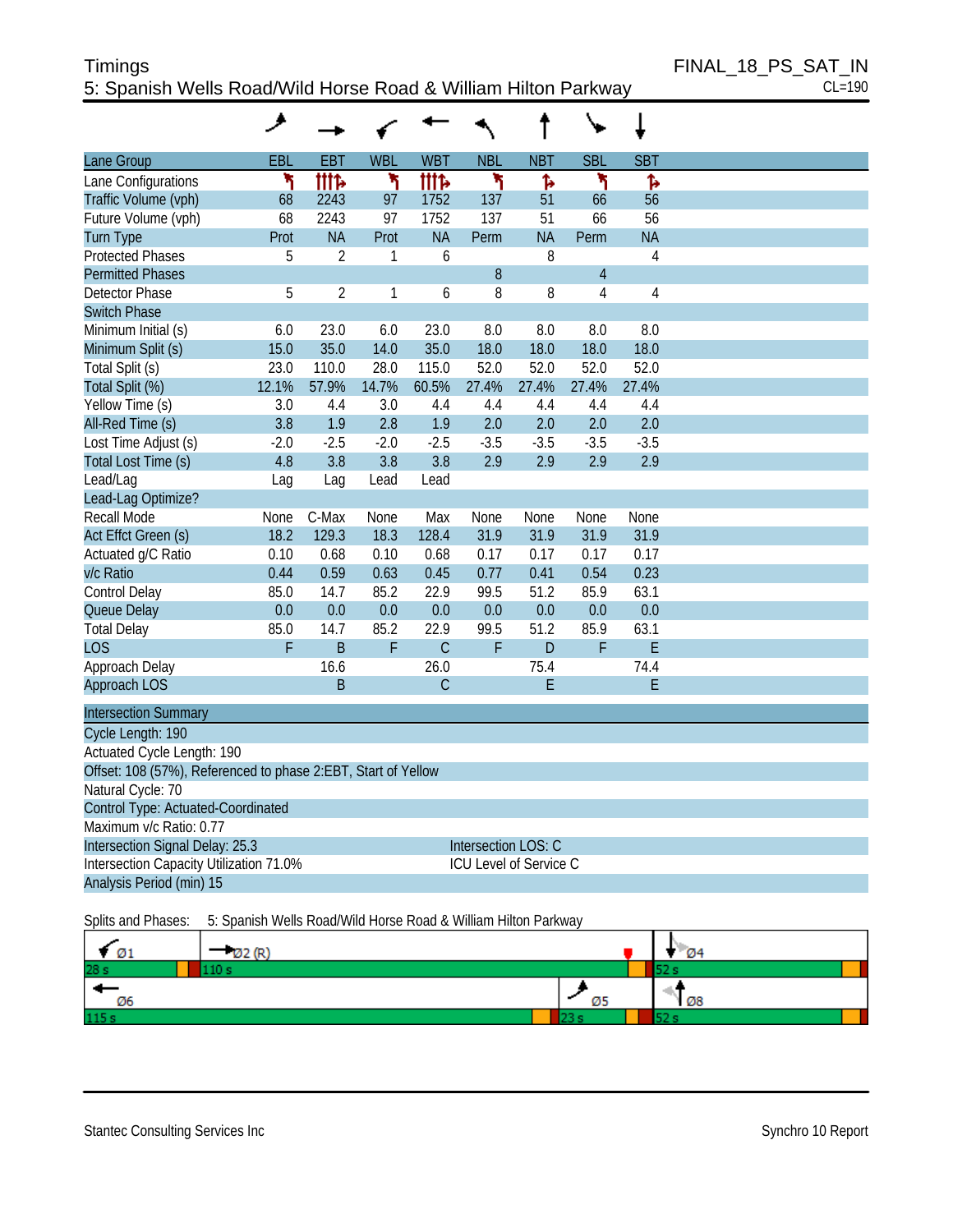# Timings FINAL\_18\_PS\_SAT\_IN 8: Jarvis Park Road/Wilborn Road & William Hilton Parkway CL=190

| Lane Group                                                     | EBL            | <b>EBT</b>     | <b>EBR</b>     | <b>WBL</b> | <b>WBT</b>          | <b>WBR</b>             | <b>NBT</b> | <b>SBL</b>     | <b>SBT</b>     | <b>SBR</b>     |  |
|----------------------------------------------------------------|----------------|----------------|----------------|------------|---------------------|------------------------|------------|----------------|----------------|----------------|--|
| Lane Configurations                                            | ۲              | ↟↟             | ۴              | ۲          | ↟↟                  | ۴                      | Ф          | ۲              | ৰ              | ۴              |  |
| Traffic Volume (vph)                                           | 42             | 2287           | 41             | 16         | 1678                | 41                     | 5          | 30             | $\overline{5}$ | 49             |  |
| Future Volume (vph)                                            | 42             | 2287           | 41             | 16         | 1678                | 41                     | 5          | 30             | 5              | 49             |  |
| <b>Turn Type</b>                                               | pm+pt          | <b>NA</b>      | $pm+ov$        | Perm       | <b>NA</b>           | Perm                   | <b>NA</b>  | Split          | <b>NA</b>      | Free           |  |
| <b>Protected Phases</b>                                        | 5              | $\overline{2}$ | 8              |            | 6                   |                        | 8          | $\overline{4}$ | $\overline{4}$ |                |  |
| <b>Permitted Phases</b>                                        | $\overline{2}$ |                | $\overline{2}$ | 6          |                     | $\boldsymbol{6}$       |            |                |                | Free           |  |
| Detector Phase                                                 | 5              | $\overline{2}$ | 8              | 6          | 6                   | 6                      | 8          | 4              | 4              |                |  |
| <b>Switch Phase</b>                                            |                |                |                |            |                     |                        |            |                |                |                |  |
| Minimum Initial (s)                                            | 6.0            | 23.0           | 6.0            | 23.0       | 23.0                | 23.0                   | 6.0        | 8.0            | 8.0            |                |  |
| Minimum Split (s)                                              | 14.0           | 35.0           | 18.0           | 50.0       | 50.0                | 50.0                   | 18.0       | 18.0           | 18.0           |                |  |
| Total Split (s)                                                | 14.0           | 122.0          | 43.0           | 108.0      | 108.0               | 108.0                  | 43.0       | 25.0           | 25.0           |                |  |
| Total Split (%)                                                | 7.4%           | 64.2%          | 22.6%          | 56.8%      | 56.8%               | 56.8%                  | 22.6%      | 13.2%          | 13.2%          |                |  |
| Yellow Time (s)                                                | 3.0            | 4.4            | 3.0            | 4.4        | 4.4                 | 4.4                    | 3.0        | 3.3            | 3.3            |                |  |
| All-Red Time (s)                                               | 2.8            | 1.7            | 3.1            | 1.7        | 1.7                 | 1.7                    | 3.1        | 3.1            | 3.1            |                |  |
| Lost Time Adjust (s)                                           | $-2.0$         | $-2.0$         | $-2.0$         | $-2.0$     | $-2.0$              | $-2.0$                 | $-2.0$     | $-2.0$         | $-2.0$         |                |  |
| Total Lost Time (s)                                            | 3.8            | 4.1            | 4.1            | 4.1        | 4.1                 | 4.1                    | 4.1        | 4.4            | 4.4            |                |  |
| Lead/Lag                                                       | Lead           |                |                | Lag        | Lag                 | Lag                    |            |                |                |                |  |
| Lead-Lag Optimize?                                             |                |                |                |            |                     |                        |            |                |                |                |  |
| Recall Mode                                                    | None           | C-Max          | None           | Max        | Max                 | Max                    | None       | None           | None           |                |  |
| Act Effct Green (s)                                            | 161.7          | 162.2          | 174.6          | 152.4      | 152.4               | 152.4                  | 10.7       | 10.6           | 10.6           | 190.0          |  |
| Actuated g/C Ratio                                             | 0.85           | 0.85           | 0.92           | 0.80       | 0.80                | 0.80                   | 0.06       | 0.06           | 0.06           | 1.00           |  |
| v/c Ratio                                                      | 0.20           | 0.79           | 0.03           | 0.28       | 0.62                | 0.04                   | 0.32       | 0.20           | 0.21           | 0.03           |  |
| Control Delay                                                  | 1.8            | 8.9            | 0.0            | 12.9       | 5.9                 | 0.0                    | 85.0       | 90.5           | 90.7           | 0.0            |  |
| Queue Delay                                                    | 0.0            | 0.0            | 0.0            | 0.0        | 0.0                 | 0.0                    | 0.0        | 0.0            | 0.0            | 0.0            |  |
| <b>Total Delay</b>                                             | 1.8            | 8.9            | 0.0            | 12.9       | 5.9                 | 0.0                    | 85.0       | 90.5           | 90.7           | 0.0            |  |
| LOS                                                            | $\overline{A}$ | $\overline{A}$ | $\overline{A}$ | B          | $\overline{A}$      | $\overline{A}$         | F          | F              | F              | $\overline{A}$ |  |
| Approach Delay                                                 |                | 8.6            |                |            | 5.8                 |                        | 85.0       |                | 37.7           |                |  |
| Approach LOS                                                   |                | $\overline{A}$ |                |            | $\overline{A}$      |                        | F          |                | D              |                |  |
| <b>Intersection Summary</b>                                    |                |                |                |            |                     |                        |            |                |                |                |  |
| Cycle Length: 190                                              |                |                |                |            |                     |                        |            |                |                |                |  |
| Actuated Cycle Length: 190                                     |                |                |                |            |                     |                        |            |                |                |                |  |
| Offset: 184 (97%), Referenced to phase 2:EBTL, Start of Yellow |                |                |                |            |                     |                        |            |                |                |                |  |
| Natural Cycle: 110                                             |                |                |                |            |                     |                        |            |                |                |                |  |
| Control Type: Actuated-Coordinated                             |                |                |                |            |                     |                        |            |                |                |                |  |
| Maximum v/c Ratio: 0.79                                        |                |                |                |            |                     |                        |            |                |                |                |  |
| Intersection Signal Delay: 8.6                                 |                |                |                |            | Intersection LOS: A |                        |            |                |                |                |  |
| Intersection Capacity Utilization 81.1%                        |                |                |                |            |                     | ICU Level of Service D |            |                |                |                |  |
| Analysis Period (min) 15                                       |                |                |                |            |                     |                        |            |                |                |                |  |

Splits and Phases: 8: Jarvis Park Road/Wilborn Road & William Hilton Parkway

| $\mathcal{O}2$ (R) | Ø4 | V 08 |
|--------------------|----|------|
| 122s               |    |      |
| Ø6<br>Ø5           |    |      |
| 14s                |    |      |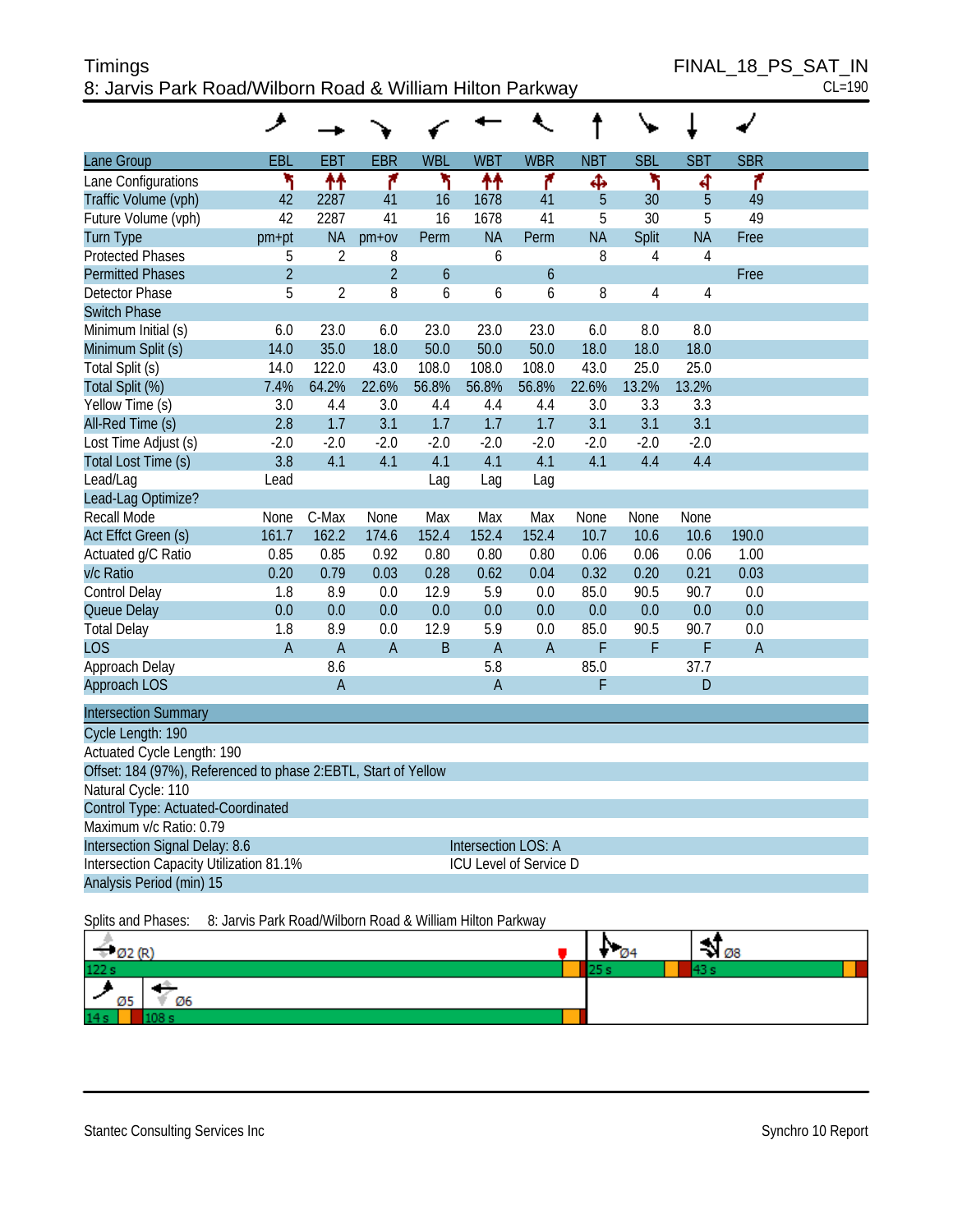| <b>Timings</b>                                                     | FINAL 18 PS SAT IN |
|--------------------------------------------------------------------|--------------------|
| 11: Sol Blatt Jr. Expressway/Gumtree Road & William Hilton Parkway | $CL=190$           |

|                                                               | ۸      |                |                |              |             |                               |            |            |                |                |                |                 |
|---------------------------------------------------------------|--------|----------------|----------------|--------------|-------------|-------------------------------|------------|------------|----------------|----------------|----------------|-----------------|
| Lane Group                                                    | EBL    | <b>EBT</b>     | <b>EBR</b>     | <b>WBL</b>   | <b>WBT</b>  | <b>WBR</b>                    | <b>NBL</b> | <b>NBT</b> | <b>NBR</b>     | <b>SBL</b>     | <b>SBT</b>     | <b>SBR</b>      |
| Lane Configurations                                           | ۲      | ↟↟             | ۴              | ۲            | ተተተ         | ۴                             | ۳          | ↟          | ۴              | ۲              | बी             | ۴               |
| Traffic Volume (vph)                                          | 74     | 1883           | 30             | 88           | 1483        | 273                           | 16         | 104        | 117            | 242            | 105            | 75              |
| Future Volume (vph)                                           | 74     | 1883           | 30             | 88           | 1483        | 273                           | 16         | 104        | 117            | 242            | 105            | $\overline{75}$ |
| <b>Turn Type</b>                                              | Prot   | <b>NA</b>      | Free           | Prot         | <b>NA</b>   | Perm                          | Split      | <b>NA</b>  | Free           | Split          | <b>NA</b>      | Perm            |
| <b>Protected Phases</b>                                       | 5      | $\overline{2}$ |                | 1            | 6           |                               | 8          | 8          |                | 7              | 7              |                 |
| <b>Permitted Phases</b>                                       |        |                | Free           |              |             | $\mathfrak b$                 |            |            | Free           |                |                | $\overline{7}$  |
| <b>Detector Phase</b>                                         | 5      | $\overline{2}$ |                | $\mathbf{1}$ | 6           | 6                             | 8          | 8          |                | $\overline{7}$ | $\overline{7}$ | $\overline{1}$  |
| <b>Switch Phase</b>                                           |        |                |                |              |             |                               |            |            |                |                |                |                 |
| Minimum Initial (s)                                           | 6.0    | 24.0           |                | 6.0          | 24.0        | 24.0                          | 8.0        | 8.0        |                | 8.0            | 8.0            | 8.0             |
| Minimum Split (s)                                             | 16.0   | 35.0           |                | 15.0         | 35.0        | 35.0                          | 18.0       | 18.0       |                | 19.0           | 19.0           | 19.0            |
| Total Split (s)                                               | 21.0   | 96.0           |                | 20.0         | 95.0        | 95.0                          | 18.0       | 18.0       |                | 56.0           | 56.0           | 56.0            |
| Total Split (%)                                               | 11.1%  | 50.5%          |                | 10.5%        | 50.0%       | 50.0%                         | 9.5%       | 9.5%       |                | 29.5%          | 29.5%          | 29.5%           |
| Yellow Time (s)                                               | 3.0    | 4.4            |                | 3.0          | 4.4         | 4.4                           | 3.6        | 3.6        |                | 4.0            | 4.0            | 4.0             |
| All-Red Time (s)                                              | 4.2    | 1.5            |                | 3.8          | 1.5         | 1.5                           | 3.1        | 3.1        |                | 3.4            | 3.4            | 3.4             |
| Lost Time Adjust (s)                                          | $-2.0$ | $-2.5$         |                | $-2.0$       | $-2.5$      | $-2.5$                        | $-3.0$     | $-3.0$     |                | $-3.0$         | $-3.0$         | $-3.0$          |
| Total Lost Time (s)                                           | 5.2    | 3.4            |                | 4.8          | 3.4         | 3.4                           | 3.7        | 3.7        |                | 4.4            | 4.4            | 4.4             |
| Lead/Lag                                                      | Lead   | Lead           |                | Lag          | Lag         | Lag                           | Lag        | Lag        |                | Lead           | Lead           | Lead            |
| Lead-Lag Optimize?                                            |        |                |                |              |             |                               | Yes        | Yes        |                | Yes            | Yes            | Yes             |
| Recall Mode                                                   | None   | Max            |                | None         | C-Max       | C-Max                         | None       | None       |                | None           | None           | None            |
| Act Effct Green (s)                                           | 15.0   | 111.3          | 190.0          | 15.2         | 111.1       | 111.1                         | 20.2       | 20.2       | 190.0          | 27.0           | 27.0           | 27.0            |
| Actuated g/C Ratio                                            | 0.08   | 0.59           | 1.00           | 0.08         | 0.58        | 0.58                          | 0.11       | 0.11       | 1.00           | 0.14           | 0.14           | 0.14            |
| v/c Ratio                                                     | 0.56   | 0.97           | 0.02           | 0.68         | 0.53        | 0.30                          | 0.09       | 0.56       | 0.08           | 0.77           | 0.76           | 0.24            |
| Control Delay                                                 | 89.5   | 41.2           | 0.0            | 85.0         | 11.0        | 3.6                           | 75.5       | 91.0       | 0.1            | 98.3           | 96.6           | 1.6             |
| Queue Delay                                                   | 0.0    | 0.0            | 0.0            | 0.0          | 0.0         | 0.0                           | 0.0        | 0.0        | 0.0            | 0.0            | 0.0            | 0.0             |
| <b>Total Delay</b>                                            | 89.5   | 41.2           | 0.0            | 85.0         | 11.0        | 3.6                           | 75.5       | 91.0       | 0.1            | 98.3           | 96.6           | 1.6             |
| <b>LOS</b>                                                    | F      | D              | $\overline{A}$ | F            | B           | $\overline{A}$                | E          | F          | $\overline{A}$ | F              | F              | $\overline{A}$  |
| Approach Delay                                                |        | 42.4           |                |              | 13.4        |                               |            | 45.1       |                |                | 80.3           |                 |
| Approach LOS                                                  |        | D              |                |              | $\mathsf B$ |                               |            | D          |                |                | F              |                 |
| <b>Intersection Summary</b>                                   |        |                |                |              |             |                               |            |            |                |                |                |                 |
| Cycle Length: 190                                             |        |                |                |              |             |                               |            |            |                |                |                |                 |
| Actuated Cycle Length: 190                                    |        |                |                |              |             |                               |            |            |                |                |                |                 |
| Offset: 175 (92%), Referenced to phase 6:WBT, Start of Yellow |        |                |                |              |             |                               |            |            |                |                |                |                 |
| Natural Cycle: 120                                            |        |                |                |              |             |                               |            |            |                |                |                |                 |
| Control Type: Actuated-Coordinated                            |        |                |                |              |             |                               |            |            |                |                |                |                 |
| Maximum v/c Ratio: 0.97                                       |        |                |                |              |             |                               |            |            |                |                |                |                 |
| Intersection Signal Delay: 34.2                               |        |                |                |              |             | Intersection LOS: C           |            |            |                |                |                |                 |
| Intersection Capacity Utilization 85.4%                       |        |                |                |              |             | <b>ICU Level of Service E</b> |            |            |                |                |                |                 |
| Analysis Period (min) 15                                      |        |                |                |              |             |                               |            |            |                |                |                |                 |

Splits and Phases: 11: Sol Blatt Jr. Expressway/Gumtree Road & William Hilton Parkway

| - Oz      | Ø1 | I٦<br>-07 | Ø8   |
|-----------|----|-----------|------|
| 96 s      |    | 56        | 18 s |
| Ø6 (R)    |    |           |      |
| Ø5<br>21s |    |           |      |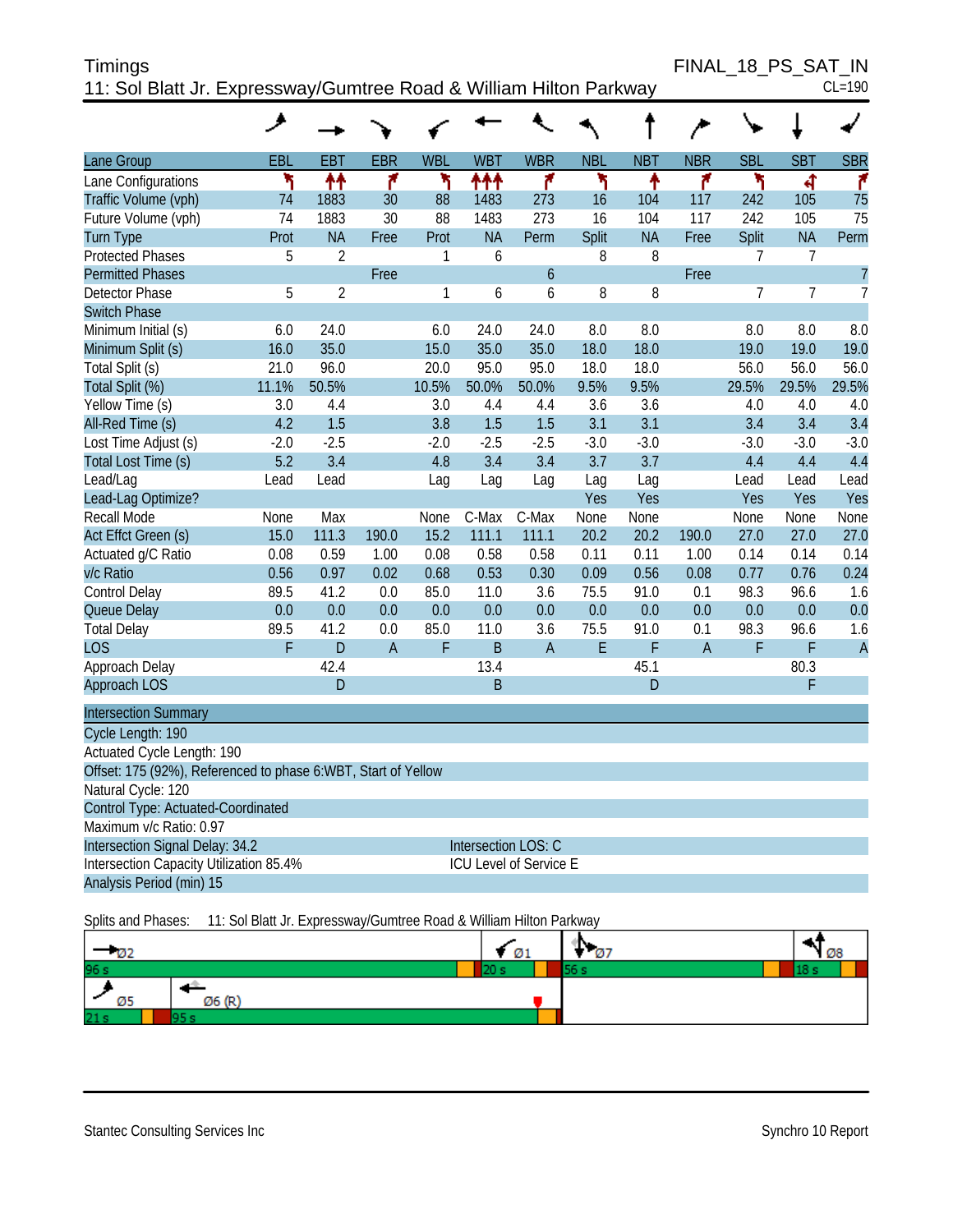| Timings                                                   | FINAL 18 PS SAT IN |
|-----------------------------------------------------------|--------------------|
| 14: Pembroke Drive/Museum Street & William Hilton Parkway | $CL=190$           |

FINAL\_18\_PS\_SAT\_IN<br>CL=190

|                                                                                  | عر                                                     |                |                |                  |                               |                  |            |            |            |                |                |  |
|----------------------------------------------------------------------------------|--------------------------------------------------------|----------------|----------------|------------------|-------------------------------|------------------|------------|------------|------------|----------------|----------------|--|
| Lane Group                                                                       | EBL                                                    | <b>EBT</b>     | <b>EBR</b>     | <b>WBL</b>       | <b>WBT</b>                    | <b>WBR</b>       | <b>NBL</b> | <b>NBT</b> | <b>NBR</b> | <b>SBT</b>     | <b>SBR</b>     |  |
| Lane Configurations                                                              | ۲                                                      | ↟↟             | ۴              | ٦                | ↟↟                            | ۴                | ۲          | बी         | ۴          | 4              | ۴              |  |
| Traffic Volume (vph)                                                             | 55                                                     | 1983           | 221            | 66               | 1439                          | 45               | 274        | 33         | 49         | 17             | 47             |  |
| Future Volume (vph)                                                              | 55                                                     | 1983           | 221            | 66               | 1439                          | 45               | 274        | 33         | 49         | 17             | 47             |  |
| <b>Turn Type</b>                                                                 | Perm                                                   | <b>NA</b>      | Perm           | Perm             | <b>NA</b>                     | Perm             | Split      | <b>NA</b>  | Perm       | <b>NA</b>      | Perm           |  |
| <b>Protected Phases</b>                                                          |                                                        | $\overline{2}$ |                |                  | 6                             |                  | 8          | 8          |            | $\overline{4}$ |                |  |
| <b>Permitted Phases</b>                                                          | $\overline{2}$                                         |                | $\overline{2}$ | $\boldsymbol{6}$ |                               | $\boldsymbol{6}$ |            |            | 8          |                | $\overline{4}$ |  |
| Detector Phase                                                                   | $\overline{2}$                                         | $\overline{2}$ | $\overline{2}$ | 6                | 6                             | 6                | 8          | 8          | 8          | $\overline{4}$ | $\sqrt{4}$     |  |
| <b>Switch Phase</b>                                                              |                                                        |                |                |                  |                               |                  |            |            |            |                |                |  |
| Minimum Initial (s)                                                              | 23.0                                                   | 23.0           | 23.0           | 23.0             | 23.0                          | 23.0             | 8.0        | 8.0        | 8.0        | 6.0            | 6.0            |  |
| Minimum Split (s)                                                                | 49.0                                                   | 49.0           | 49.0           | 35.0             | 35.0                          | 35.0             | 18.0       | 18.0       | 18.0       | 15.0           | 15.0           |  |
| Total Split (s)                                                                  | 120.0                                                  | 120.0          | 120.0          | 120.0            | 120.0                         | 120.0            | 45.0       | 45.0       | 45.0       | 25.0           | 25.0           |  |
| Total Split (%)                                                                  | 63.2%                                                  | 63.2%          | 63.2%          | 63.2%            | 63.2%                         | 63.2%            | 23.7%      | 23.7%      | 23.7%      | 13.2%          | 13.2%          |  |
| Yellow Time (s)                                                                  | 4.4                                                    | 4.4            | 4.4            | 4.4              | 4.4                           | 4.4              | 3.6        | 3.6        | 3.6        | 3.3            | 3.3            |  |
| All-Red Time (s)                                                                 | 1.5                                                    | 1.5            | 1.5            | 1.5              | 1.5                           | 1.5              | 3.3        | 3.3        | 3.3        | 2.9            | 2.9            |  |
| Lost Time Adjust (s)                                                             | $-2.5$                                                 | $-2.5$         | $-2.5$         | $-2.5$           | $-2.5$                        | $-2.5$           | $-2.2$     | $-2.2$     | $-2.2$     | $-2.2$         | $-2.2$         |  |
| Total Lost Time (s)                                                              | 3.4                                                    | 3.4            | 3.4            | 3.4              | 3.4                           | 3.4              | 4.7        | 4.7        | 4.7        | 4.0            | 4.0            |  |
| Lead/Lag                                                                         |                                                        |                |                |                  |                               |                  |            |            |            |                |                |  |
| Lead-Lag Optimize?                                                               |                                                        |                |                |                  |                               |                  |            |            |            |                |                |  |
| Recall Mode                                                                      | C-Max                                                  | C-Max          | C-Max          | Max              | Max                           | Max              | None       | None       | None       | None           | None           |  |
| Act Effct Green (s)                                                              | 139.2                                                  | 139.2          | 139.2          | 139.2            | 139.2                         | 139.2            | 26.4       | 26.4       | 26.4       | 12.3           | 12.3           |  |
| Actuated g/C Ratio                                                               | 0.73                                                   | 0.73           | 0.73           | 0.73             | 0.73                          | 0.73             | 0.14       | 0.14       | 0.14       | 0.06           | 0.06           |  |
| v/c Ratio                                                                        | 0.34                                                   | 0.80           | 0.20           | 1.21             | 0.58                          | 0.04             | 0.72       | 0.71       | 0.20       | 0.38           | 0.32           |  |
| Control Delay                                                                    | 9.4                                                    | 8.9            | 1.8            | 210.2            | 22.9                          | 5.8              | 95.0       | 94.1       | 16.0       | 93.7           | 19.4           |  |
| Queue Delay                                                                      | 0.0                                                    | 0.2            | 0.0            | 0.0              | 0.0                           | 0.0              | 0.0        | 0.0        | 0.0        | 0.0            | 0.0            |  |
| <b>Total Delay</b>                                                               | 9.4                                                    | 9.1            | 1.8            | 210.2            | 22.9                          | 5.8              | 95.0       | 94.1       | 16.0       | 93.7           | 19.4           |  |
| <b>LOS</b>                                                                       | A                                                      | $\overline{A}$ | $\overline{A}$ | F                | $\mathsf{C}$                  | $\overline{A}$   | F          | F          | B          | F              | $\sf B$        |  |
| Approach Delay                                                                   |                                                        | 8.4            |                |                  | 30.4                          |                  |            | 83.7       |            | 54.6           |                |  |
| Approach LOS                                                                     |                                                        | $\mathsf A$    |                |                  | $\mathsf{C}$                  |                  |            | F          |            | D              |                |  |
| <b>Intersection Summary</b>                                                      |                                                        |                |                |                  |                               |                  |            |            |            |                |                |  |
| Cycle Length: 190                                                                |                                                        |                |                |                  |                               |                  |            |            |            |                |                |  |
| Actuated Cycle Length: 190                                                       |                                                        |                |                |                  |                               |                  |            |            |            |                |                |  |
| Offset: 0 (0%), Referenced to phase 2:EBTL, Start of Yellow, Master Intersection |                                                        |                |                |                  |                               |                  |            |            |            |                |                |  |
| Natural Cycle: 85                                                                |                                                        |                |                |                  |                               |                  |            |            |            |                |                |  |
| Control Type: Actuated-Coordinated                                               |                                                        |                |                |                  |                               |                  |            |            |            |                |                |  |
| Maximum v/c Ratio: 1.21                                                          |                                                        |                |                |                  |                               |                  |            |            |            |                |                |  |
|                                                                                  | Intersection Signal Delay: 23.7<br>Intersection LOS: C |                |                |                  |                               |                  |            |            |            |                |                |  |
| Intersection Capacity Utilization 78.5%                                          |                                                        |                |                |                  | <b>ICU Level of Service D</b> |                  |            |            |            |                |                |  |
| Analysis Period (min) 15                                                         |                                                        |                |                |                  |                               |                  |            |            |            |                |                |  |
| 14: Pembroke Drive/Museum Street & William Hilton Parkway<br>Splits and Phases:  |                                                        |                |                |                  |                               |                  |            |            |            |                |                |  |

| $\frac{1}{20 \text{ s}}$ (R <sup>)</sup> | w | $\mathbf{v}_{\varnothing 8}$ |
|------------------------------------------|---|------------------------------|
|                                          |   |                              |
| - 45<br>$\sqrt{06}$                      |   |                              |
| 120 s                                    |   |                              |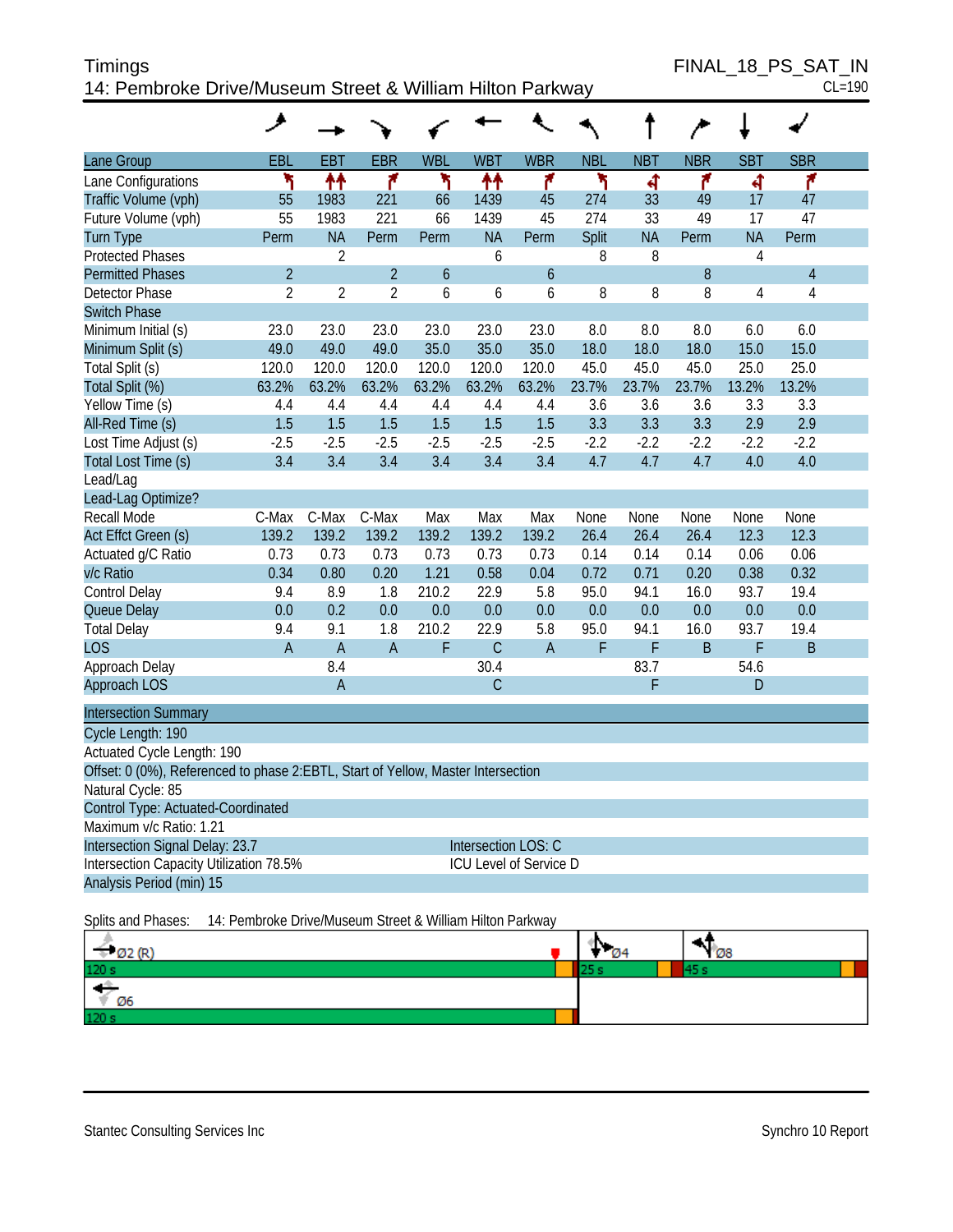| Timings                                                            | FINAL 18 PS SAT IN |
|--------------------------------------------------------------------|--------------------|
| 17: Indigo Run Parkway/Whooping Crane Way & William Hilton Parkway | $CL=190$           |

|                                                               | عر             |                |                |            |                            |                |                |                |                |            |            |                |
|---------------------------------------------------------------|----------------|----------------|----------------|------------|----------------------------|----------------|----------------|----------------|----------------|------------|------------|----------------|
| Lane Group                                                    | EBL            | <b>EBT</b>     | <b>EBR</b>     | <b>WBL</b> | <b>WBT</b>                 | <b>WBR</b>     | <b>NBL</b>     | <b>NBT</b>     | <b>NBR</b>     | <b>SBL</b> | <b>SBT</b> | <b>SBR</b>     |
| Lane Configurations                                           | ۲              | ↟↟             | ۴              | ሻሻ         | ቶቶ                         | ۴              | ካነ             | ٠              | ۴              | ካነ         | ↟          | ۴              |
| Traffic Volume (vph)                                          | 161            | 2127           | 49             | 35         | 1677                       | 380            | $\overline{7}$ | 17             | 53             | 69         | 20         | 222            |
| Future Volume (vph)                                           | 161            | 2127           | 49             | 35         | 1677                       | 380            | 7              | 17             | 53             | 69         | 20         | 222            |
| <b>Turn Type</b>                                              | pm+pt          | <b>NA</b>      | Free           | Prot       | <b>NA</b>                  | Free           | Split          | <b>NA</b>      | Free           | Split      | <b>NA</b>  | Free           |
| <b>Protected Phases</b>                                       | 5              | $\overline{2}$ |                | 1          | 6                          |                | $\overline{4}$ | $\overline{4}$ |                | 3          | 3          |                |
| <b>Permitted Phases</b>                                       | $\overline{2}$ |                | Free           |            |                            | Free           |                |                | Free           |            |            | Free           |
| Detector Phase                                                | 5              | $\overline{2}$ |                | 1          | 6                          |                | $\overline{4}$ | $\overline{4}$ |                | 3          | 3          |                |
| <b>Switch Phase</b>                                           |                |                |                |            |                            |                |                |                |                |            |            |                |
| Minimum Initial (s)                                           | 6.0            | 23.0           |                | 6.0        | 23.0                       |                | 8.0            | 8.0            |                | 8.0        | 8.0        |                |
| Minimum Split (s)                                             | 15.0           | 35.0           |                | 15.0       | 35.0                       |                | 19.0           | 19.0           |                | 19.0       | 19.0       |                |
| Total Split (s)                                               | 24.0           | 128.0          |                | 15.0       | 119.0                      |                | 19.0           | 19.0           |                | 28.0       | 28.0       |                |
| Total Split (%)                                               | 12.6%          | 67.4%          |                | 7.9%       | 62.6%                      |                | 10.0%          | 10.0%          |                | 14.7%      | 14.7%      |                |
| Yellow Time (s)                                               | 3.0            | 4.4            |                | 3.0        | 4.4                        |                | 3.0            | 3.0            |                | 3.0        | 3.0        |                |
| All-Red Time (s)                                              | 3.2            | 1.8            |                | 3.7        | 1.8                        |                | 4.1            | 4.1            |                | 4.2        | 4.2        |                |
| Lost Time Adjust (s)                                          | $-2.0$         | $-2.5$         |                | $-2.0$     | $-2.5$                     |                | $-2.5$         | $-2.5$         |                | $-2.5$     | $-2.5$     |                |
| Total Lost Time (s)                                           | 4.2            | 3.7            |                | 4.7        | 3.7                        |                | 4.6            | 4.6            |                | 4.7        | 4.7        |                |
| Lead/Lag                                                      | Lead           | Lag            |                | Lead       | Lag                        |                | Lag            | Lag            |                | Lead       | Lead       |                |
| Lead-Lag Optimize?                                            |                |                |                |            |                            |                |                |                |                |            |            |                |
| <b>Recall Mode</b>                                            | <b>None</b>    | C-Max          |                | None       | Max                        |                | None           | None           |                | None       | None       |                |
| Act Effct Green (s)                                           | 159.3          | 148.5          | 190.0          | 9.1        | 137.4                      | 190.0          | 10.9           | 10.9           | 190.0          | 12.3       | 12.3       | 190.0          |
| Actuated g/C Ratio                                            | 0.84           | 0.78           | 1.00           | 0.05       | 0.72                       | 1.00           | 0.06           | 0.06           | 1.00           | 0.06       | 0.06       | 1.00           |
| v/c Ratio                                                     | 0.62           | 0.79           | 0.03           | 0.22       | 0.68                       | 0.25           | 0.04           | 0.17           | 0.03           | 0.34       | 0.17       | 0.15           |
| Control Delay                                                 | 38.5           | 13.7           | 0.0            | 76.6       | 17.9                       | 0.3            | 84.6           | 89.0           | 0.0            | 89.0       | 86.6       | 0.2            |
| Queue Delay                                                   | 0.0            | 0.0            | 0.0            | 0.0        | 0.0                        | 0.0            | 0.0            | 0.0            | 0.0            | 0.0        | 0.0        | 0.0            |
| <b>Total Delay</b>                                            | 38.5           | 13.7           | 0.0            | 76.6       | 17.9                       | 0.3            | 84.6           | 89.0           | 0.0            | 89.0       | 86.6       | 0.2            |
| <b>LOS</b>                                                    | D              | B              | $\overline{A}$ | E          | $\mathsf B$                | $\overline{A}$ | F              | F              | $\overline{A}$ | F          | F          | $\overline{A}$ |
| Approach Delay                                                |                | 15.1           |                |            | 15.7                       |                |                | 27.5           |                |            | 25.5       |                |
| Approach LOS                                                  |                | B              |                |            | B                          |                |                | $\mathsf C$    |                |            | C          |                |
| <b>Intersection Summary</b>                                   |                |                |                |            |                            |                |                |                |                |            |            |                |
| Cycle Length: 190                                             |                |                |                |            |                            |                |                |                |                |            |            |                |
| Actuated Cycle Length: 190                                    |                |                |                |            |                            |                |                |                |                |            |            |                |
| Offset: 71 (37%), Referenced to phase 2:EBTL, Start of Yellow |                |                |                |            |                            |                |                |                |                |            |            |                |
| Natural Cycle: 140                                            |                |                |                |            |                            |                |                |                |                |            |            |                |
| Control Type: Actuated-Coordinated                            |                |                |                |            |                            |                |                |                |                |            |            |                |
| Maximum v/c Ratio: 0.79                                       |                |                |                |            |                            |                |                |                |                |            |            |                |
| Intersection Signal Delay: 16.2                               |                |                |                |            | <b>Intersection LOS: B</b> |                |                |                |                |            |            |                |
| Intersection Capacity Utilization 84.8%                       |                |                |                |            | ICU Level of Service E     |                |                |                |                |            |            |                |
| Analysis Period (min) 15                                      |                |                |                |            |                            |                |                |                |                |            |            |                |
|                                                               |                |                |                |            |                            |                |                |                |                |            |            |                |

Splits and Phases: 17: Indigo Run Parkway/Whooping Crane Way & William Hilton Parkway

| Ø1      | 02(R) | - 03 | "N Ø4 |
|---------|-------|------|-------|
| 15 s    |       |      | 19 S  |
| -<br>Ø5 | Ø6    |      |       |
| 24s     | ---   |      |       |